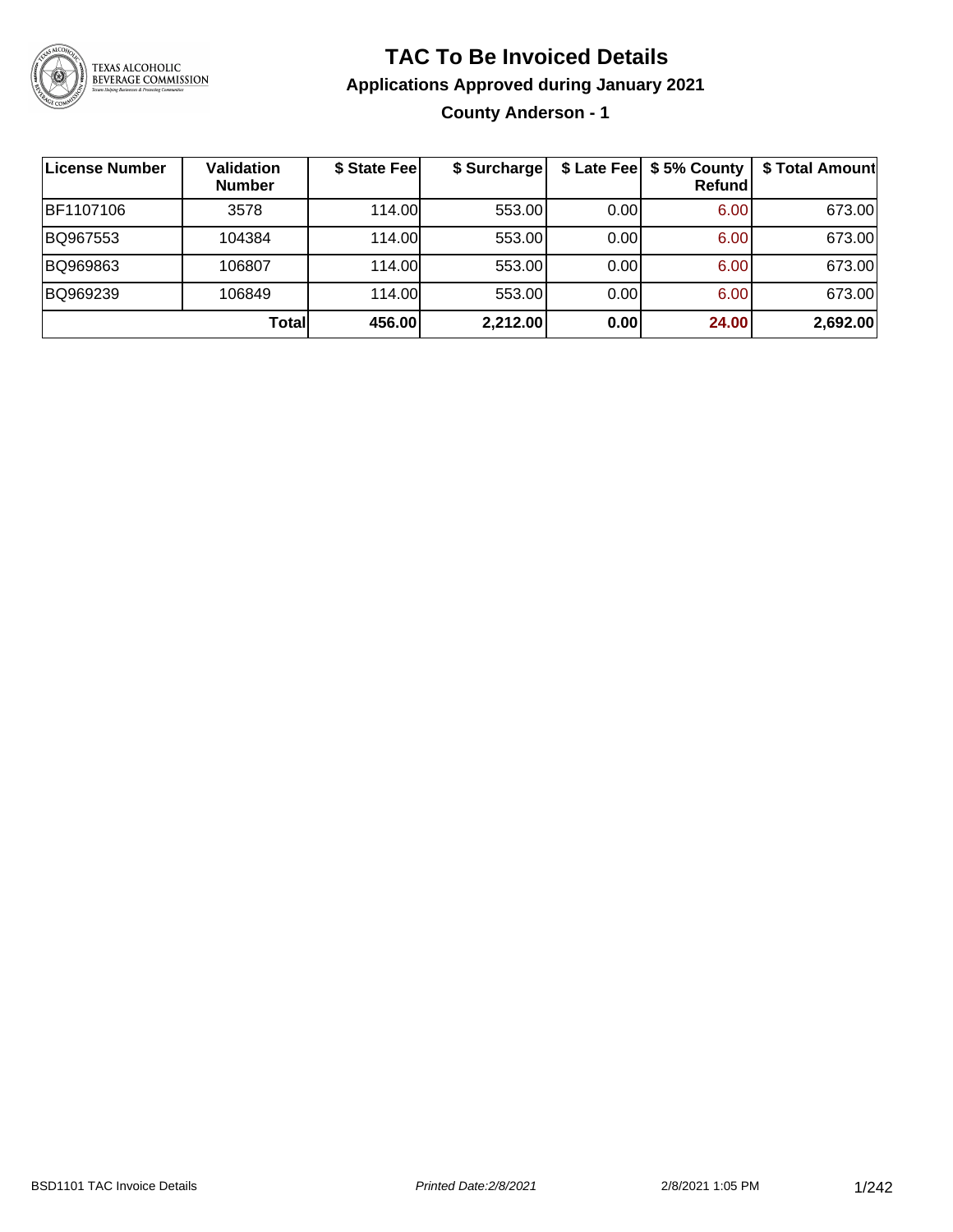

**County Andrews - 2**

| License Number | <b>Validation</b><br><b>Number</b> | \$ State Fee | \$ Surcharge |       | Refundl | \$ Late Fee   \$5% County   \$ Total Amount |
|----------------|------------------------------------|--------------|--------------|-------|---------|---------------------------------------------|
| BQ1105138      | 3595                               | 114.00       | 553.00       | 0.001 | 6.00    | 673.00                                      |
| BQ895447       | 106256                             | 114.00       | 553.00       | 0.001 | 6.00    | 673.00                                      |
|                | Totall                             | 228.00       | 1,106.00     | 0.00  | 12.00   | 1,346.00                                    |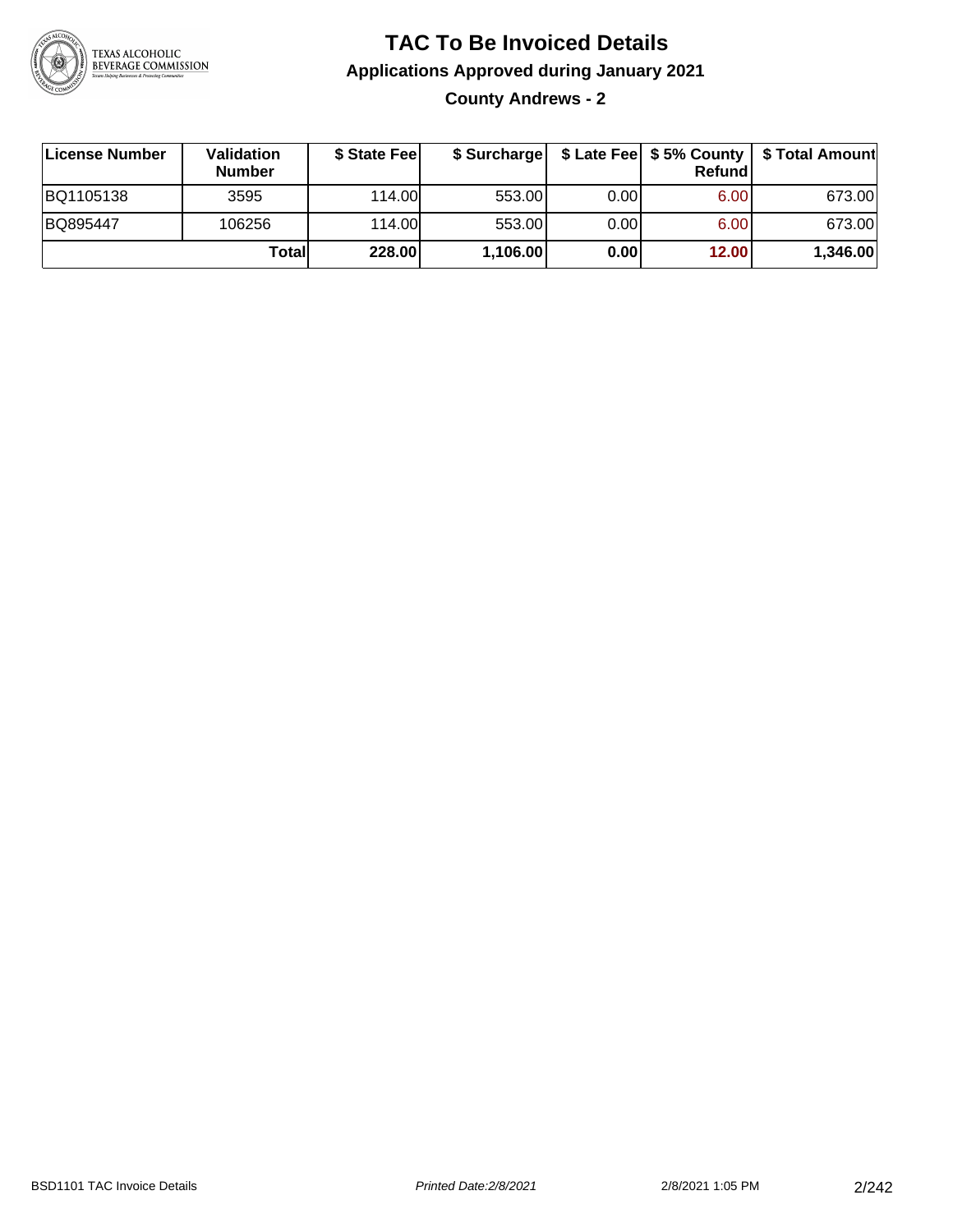

**County Angelina - 3**

| <b>License Number</b> | <b>Validation</b><br><b>Number</b> | \$ State Fee | \$ Surcharge |      | \$ Late Fee   \$5% County<br>Refundl | \$ Total Amount |
|-----------------------|------------------------------------|--------------|--------------|------|--------------------------------------|-----------------|
| BQ1037213             | 102741                             | 114.00       | 553.00       | 0.00 | 6.00                                 | 673.00          |
| BG892030              | 103466                             | 332.50       | 553.00       | 0.00 | 17.50                                | 903.00          |
| BQ895331              | 106238                             | 114.00       | 553.00       | 0.00 | 6.00                                 | 673.00          |
| BQ1043664             | 504863                             | 114.00       | 553.00       | 0.00 | 6.00                                 | 673.00          |
| BQ767349              | 505581                             | 114.00L      | 553.00       | 0.00 | 6.00                                 | 673.00          |
|                       | Total                              | 788.50       | 2,765.00     | 0.00 | 41.50                                | 3,595.00        |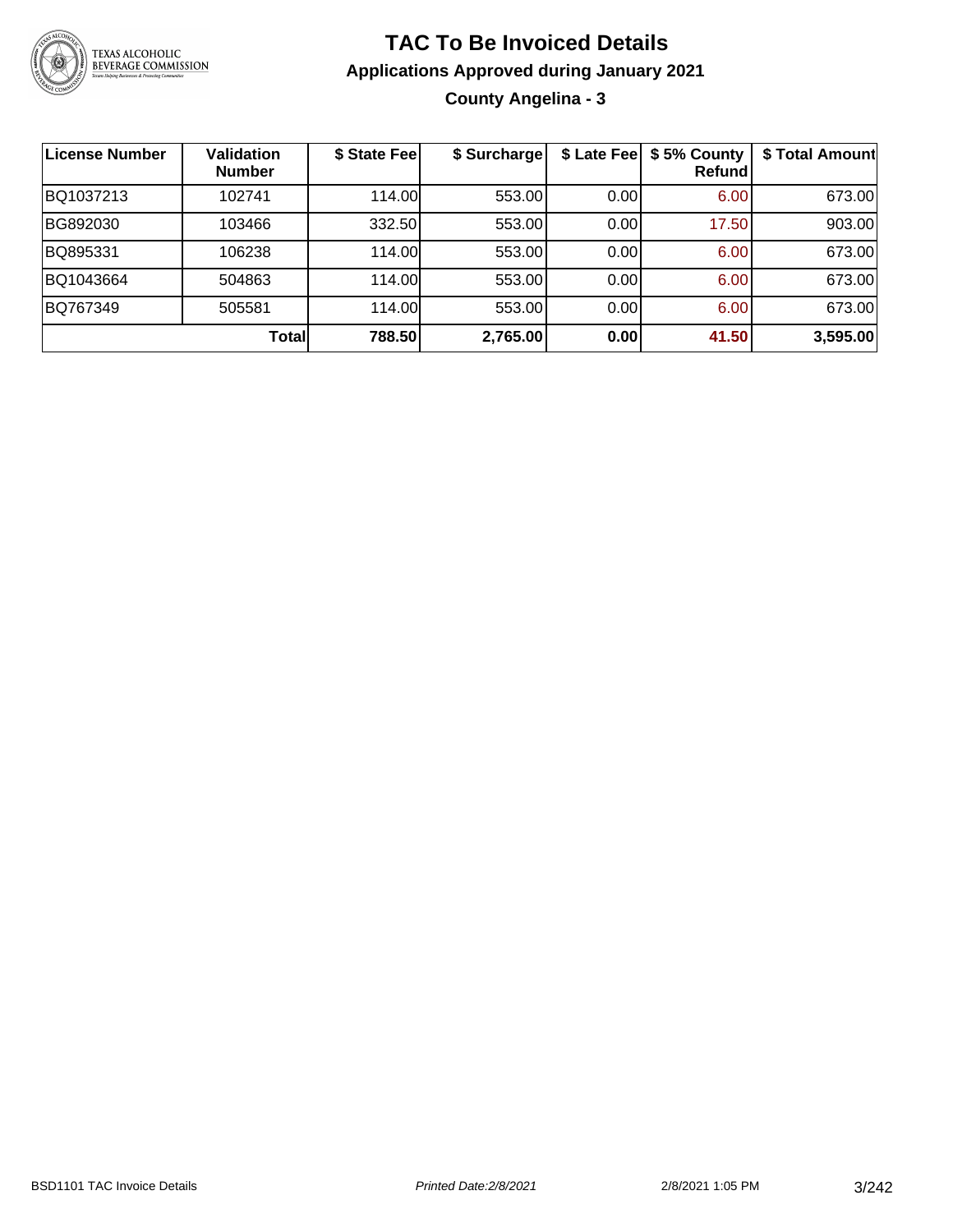

**County Aransas - 4**

| License Number | Validation<br><b>Number</b> | \$ State Fee | \$ Surcharge |       | Refundl | \$ Late Fee   \$5% County   \$ Total Amount |
|----------------|-----------------------------|--------------|--------------|-------|---------|---------------------------------------------|
| BG1040251      | 106767                      | 332.50       | 553.00       | 0.001 | 17.50   | 903.00                                      |
| BQ971044       | 107227                      | 114.00L      | 553.00       | 0.00  | 6.00    | 673.00                                      |
| BQ1043287      | 504808                      | 114.00L      | 553.00       | 0.00  | 6.00    | 673.00                                      |
|                | Totall                      | 560.50       | 1,659.00     | 0.00  | 29.50   | 2,249.00                                    |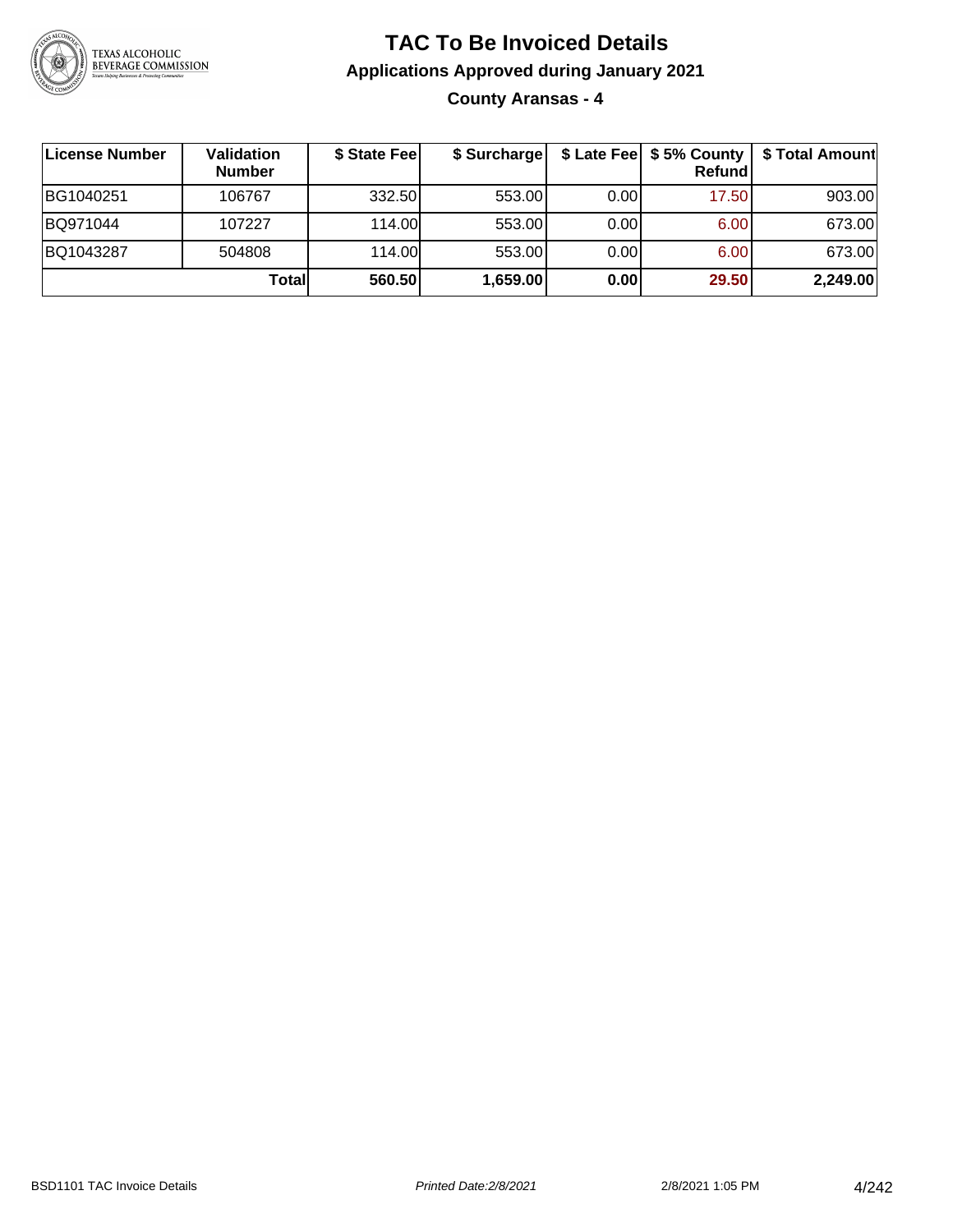

### **TAC To Be Invoiced Details Applications Approved during January 2021 County Archer - 5**

| License Number  | <b>Validation</b><br><b>Number</b> | \$ State Feel |        |      | Refund | \$ Surcharge   \$ Late Fee   \$5% County   \$ Total Amount |
|-----------------|------------------------------------|---------------|--------|------|--------|------------------------------------------------------------|
| <b>BF963488</b> | 103443                             | 114.00L       | 553.00 | 0.00 | 6.00   | 673.00                                                     |
|                 | Totall                             | <b>114.00</b> | 553.00 | 0.00 | 6.00   | 673.00                                                     |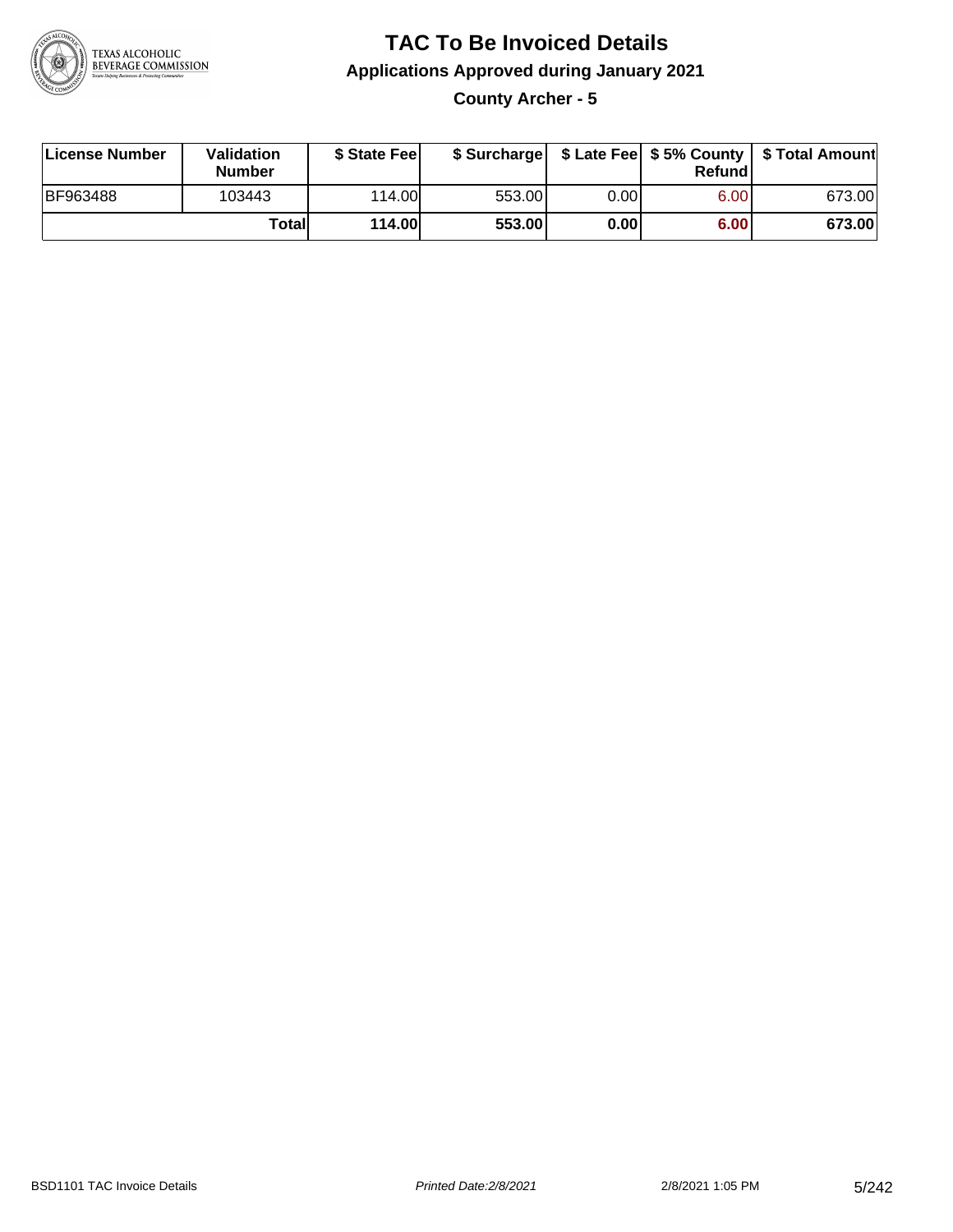

# **TAC To Be Invoiced Details Applications Approved during January 2021 County Atascosa - 7**

| ∣License Number | <b>Validation</b><br><b>Number</b> | \$ State Fee | \$ Surcharge |      | \$ Late Fee   \$5% County  <br>Refundl | \$ Total Amount |
|-----------------|------------------------------------|--------------|--------------|------|----------------------------------------|-----------------|
| BQ894045        | 105192                             | 114.00       | 553.00       | 0.00 | 6.00                                   | 673.00          |
| BQ765530        | 504896                             | 114.00       | 553.00       | 0.00 | 6.00                                   | 673.00          |
| BQ765525        | 504900                             | 114.00       | 553.00       | 0.00 | 6.00                                   | 673.00          |
| BQ1044361       | 505610                             | 114.00       | 553.00       | 0.00 | 6.00                                   | 673.00          |
|                 | <b>Total</b>                       | 456.00       | 2,212.00     | 0.00 | 24.00                                  | 2,692.00        |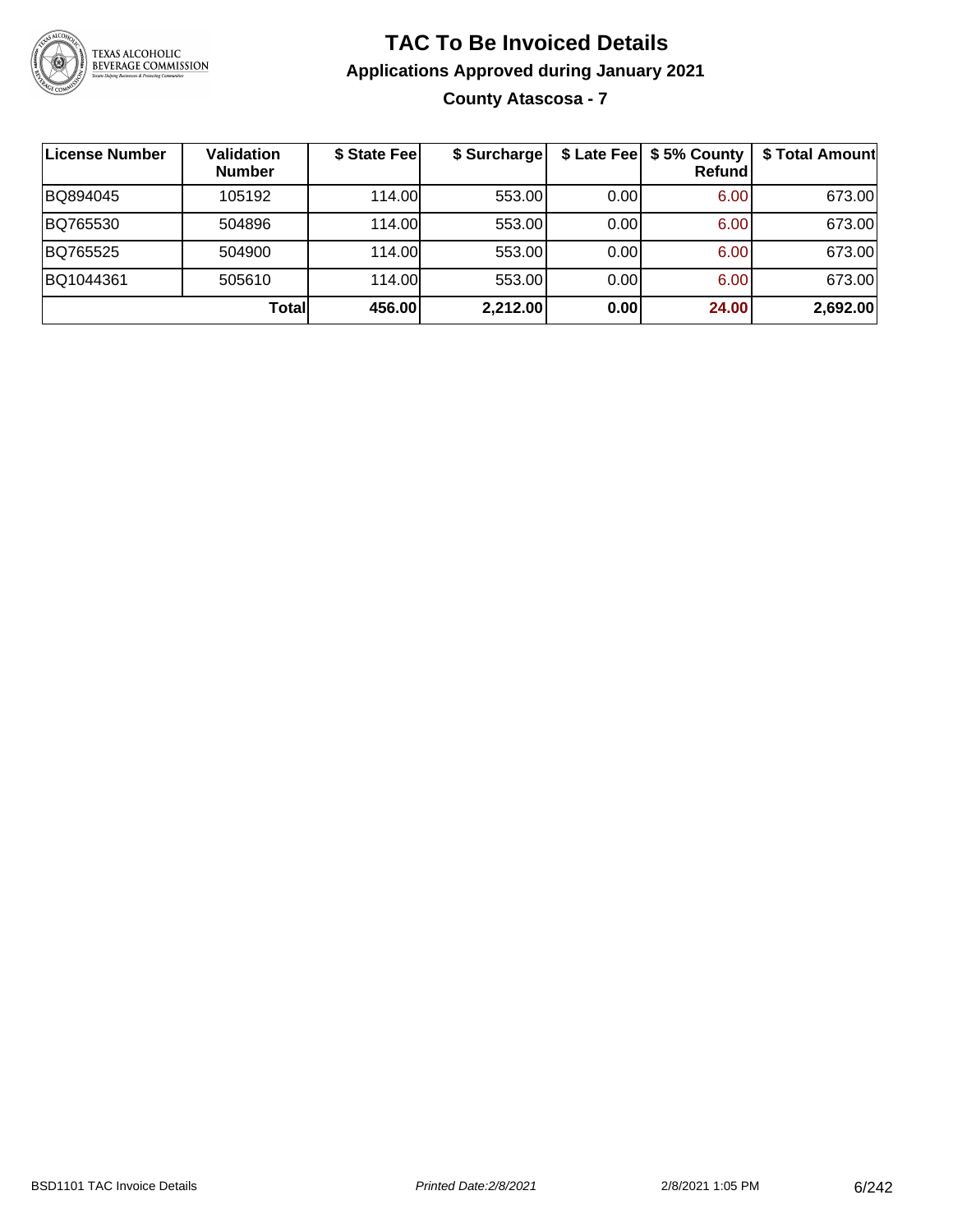

# **TAC To Be Invoiced Details Applications Approved during January 2021 County Austin - 8**

| <b>License Number</b> | Validation<br><b>Number</b> | \$ State Fee | \$ Surcharge | \$ Late Fee | \$5% County<br>Refundl | \$ Total Amount |
|-----------------------|-----------------------------|--------------|--------------|-------------|------------------------|-----------------|
| BG1038528             | 105650                      | 332.50       | 553.00       | 100.00      | 17.50                  | 1,003.00        |
| BG889001              | 501951                      | 332.50       | 553.00       | 0.00        | 17.50                  | 903.00          |
| BG964238              | 503179                      | 332.50       | 553.00       | 0.00        | 17.50                  | 903.00          |
| BQ765382              | 504881                      | 114.00       | 553.00       | 0.00        | 6.00                   | 673.00          |
| BQ1042875             | 504940                      | 114.00       | 553.00       | 0.00        | 6.00                   | 673.00          |
|                       | Totall                      | 1,225.50     | 2,765.00     | 100.00      | 64.50                  | 4,155.00        |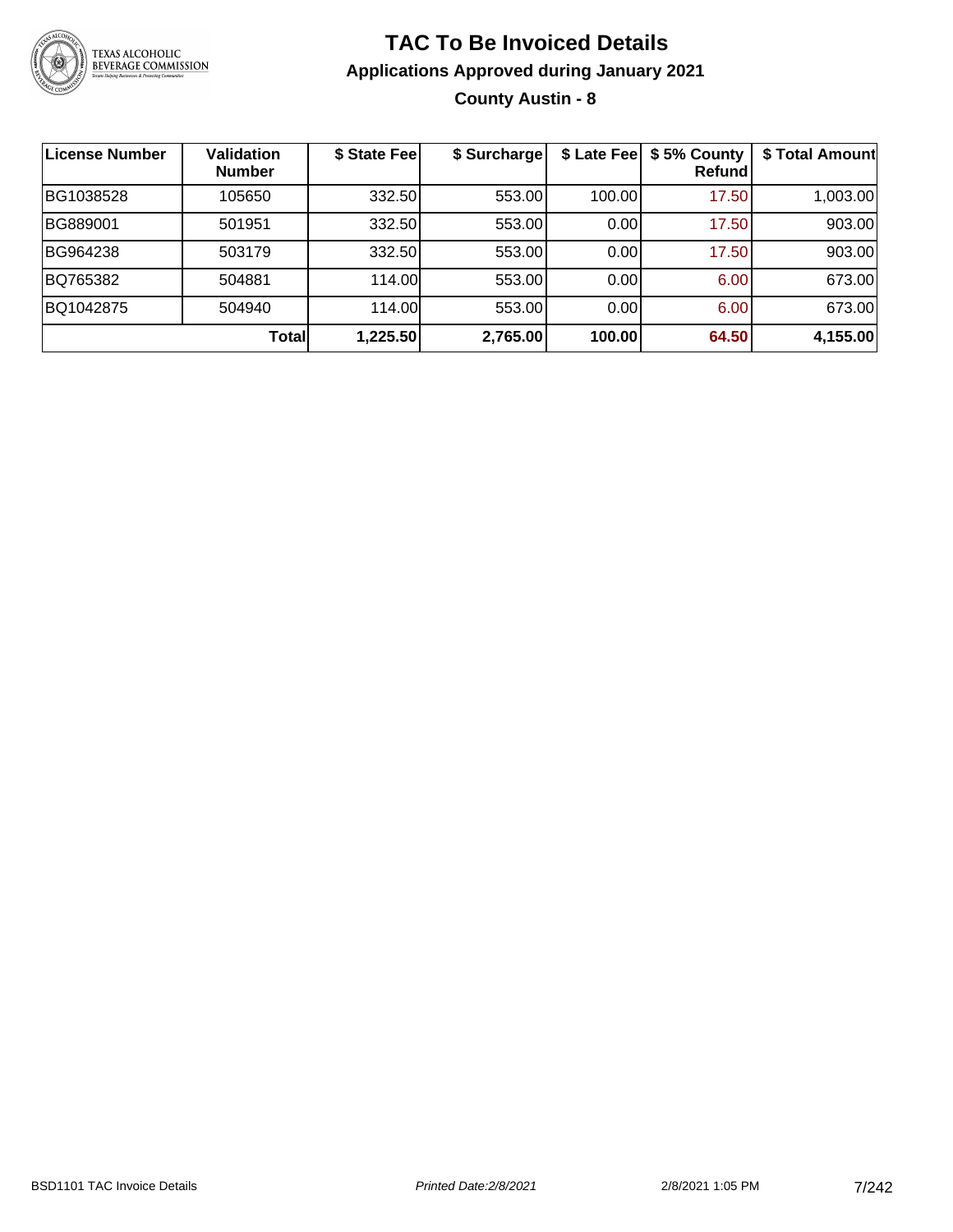

### **TAC To Be Invoiced Details Applications Approved during January 2021 County Bailey - 9**

| License Number | <b>Validation</b><br><b>Number</b> | \$ State Feel |        |      | Refund | \$ Surcharge   \$ Late Fee   \$5% County   \$ Total Amount |
|----------------|------------------------------------|---------------|--------|------|--------|------------------------------------------------------------|
| BQ969465       | 108421                             | 114.00L       | 553.00 | 0.00 | 6.00   | 673.00                                                     |
|                | Totall                             | <b>114.00</b> | 553.00 | 0.00 | 6.00   | 673.00                                                     |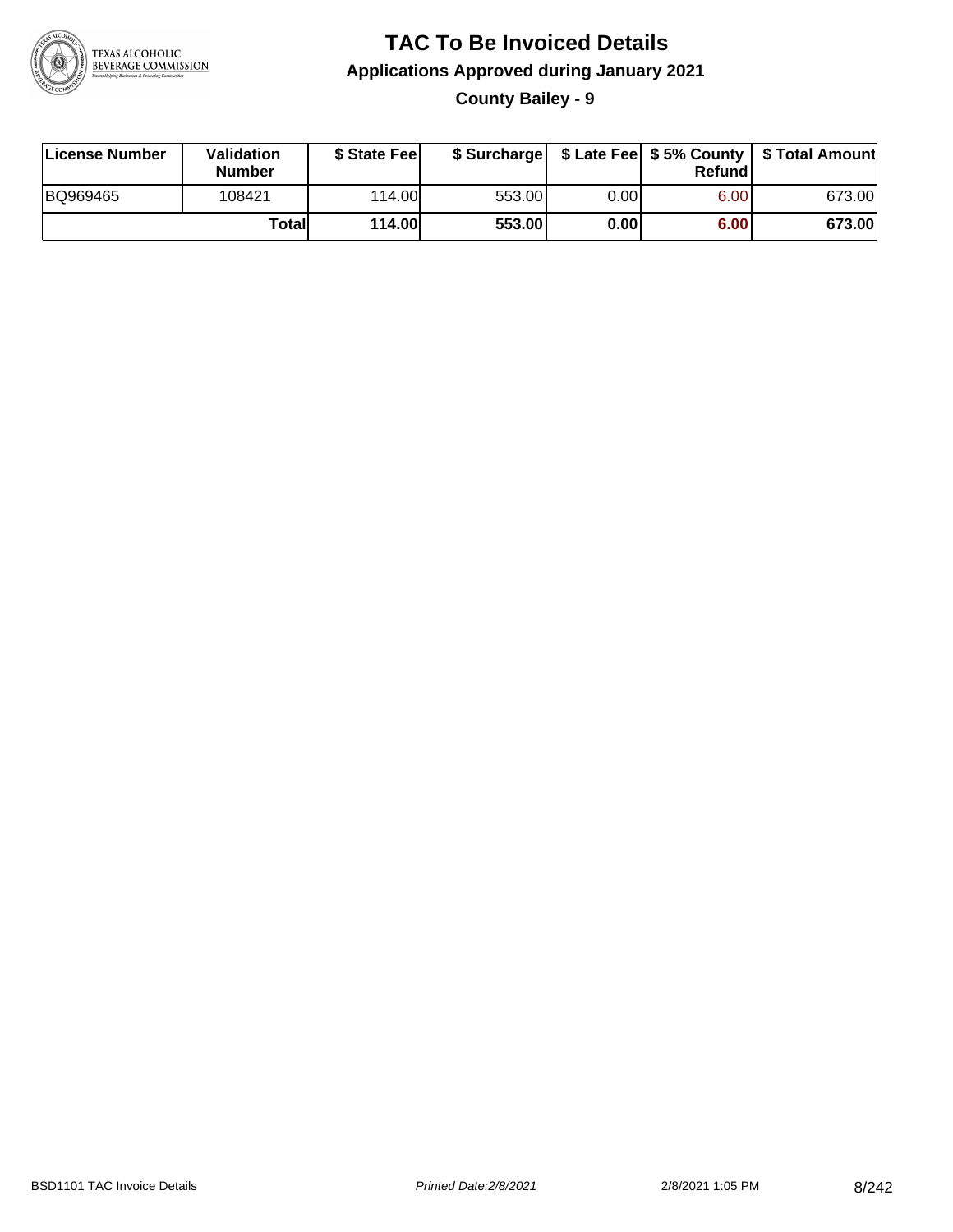

# **TAC To Be Invoiced Details Applications Approved during January 2021 County Bandera - 10**

| License Number | Validation<br><b>Number</b> | \$ State Feel |          |      | Refund | \$ Surcharge   \$ Late Fee   \$5% County   \$ Total Amount |
|----------------|-----------------------------|---------------|----------|------|--------|------------------------------------------------------------|
| BG829500       | 109262                      | 332.50        | 553.00   | 0.00 | 17.50  | 903.00                                                     |
| BG1034830      | 504956                      | 332.50        | 553.00   | 0.00 | 17.50  | 903.00                                                     |
|                | Totall                      | 665.00        | 1,106.00 | 0.00 | 35.00  | 1,806.00                                                   |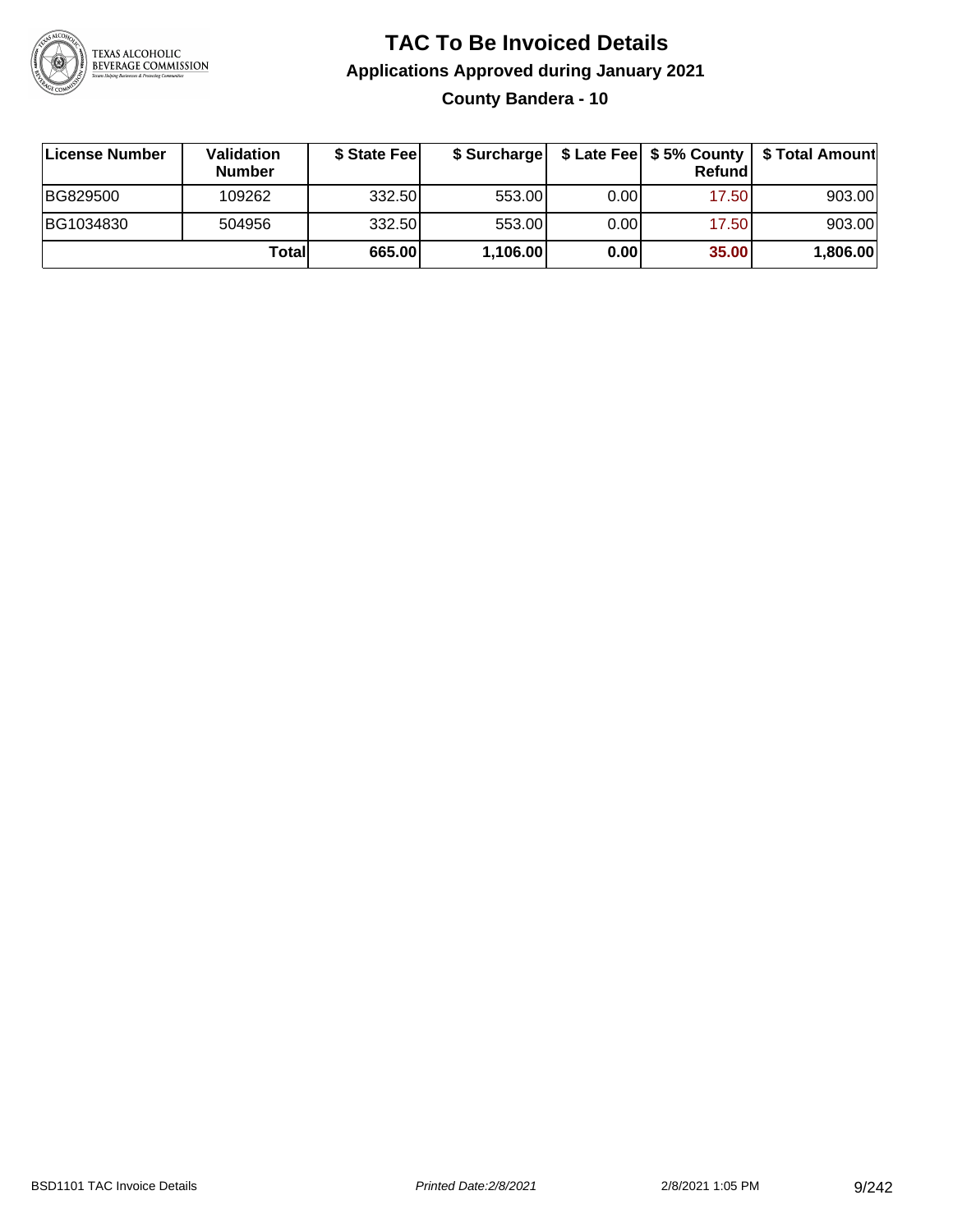

#### **TAC To Be Invoiced Details Applications Approved during January 2021 County Bastrop - 11**

| License Number | <b>Validation</b><br><b>Number</b> | \$ State Fee | \$ Surcharge | \$ Late Fee | \$5% County<br>Refundl | \$ Total Amount |
|----------------|------------------------------------|--------------|--------------|-------------|------------------------|-----------------|
| BF1107441      | 2765                               | 114.00       | 553.00       | 0.00        | 6.00                   | 673.00          |
| BG1105034      | 3290                               | 332.50       | 553.00       | 0.00        | 17.50                  | 903.00          |
| BG1106433      | 3731                               | 332.50       | 553.00       | 0.00        | 17.50                  | 903.00          |
| BQ889621       | 102261                             | 114.00       | 553.00       | 0.00        | 6.00                   | 673.00          |
| BG825493       | 103352                             | 332.50       | 553.00       | 0.00        | 17.50                  | 903.00          |
| BG823020       | 103488                             | 332.50       | 553.00       | 0.00        | 17.50                  | 903.00          |
| BQ1039868      | 103916                             | 114.00       | 553.00       | 0.00        | 6.00                   | 673.00          |
| BF966775       | 104633                             | 114.00       | 553.00       | 0.00        | 6.00                   | 673.00          |
| BF760580       | 501845                             | 114.00       | 553.00       | 0.00        | 6.00                   | 673.00          |
| BG824102       | 503832                             | 332.50       | 553.00       | 0.00        | 17.50                  | 903.00          |
| BQ765104       | 504870                             | 114.00       | 553.00       | 0.00        | 6.00                   | 673.00          |
|                | <b>Total</b>                       | 2,346.50     | 6,083.00     | 0.00        | 123.50                 | 8,553.00        |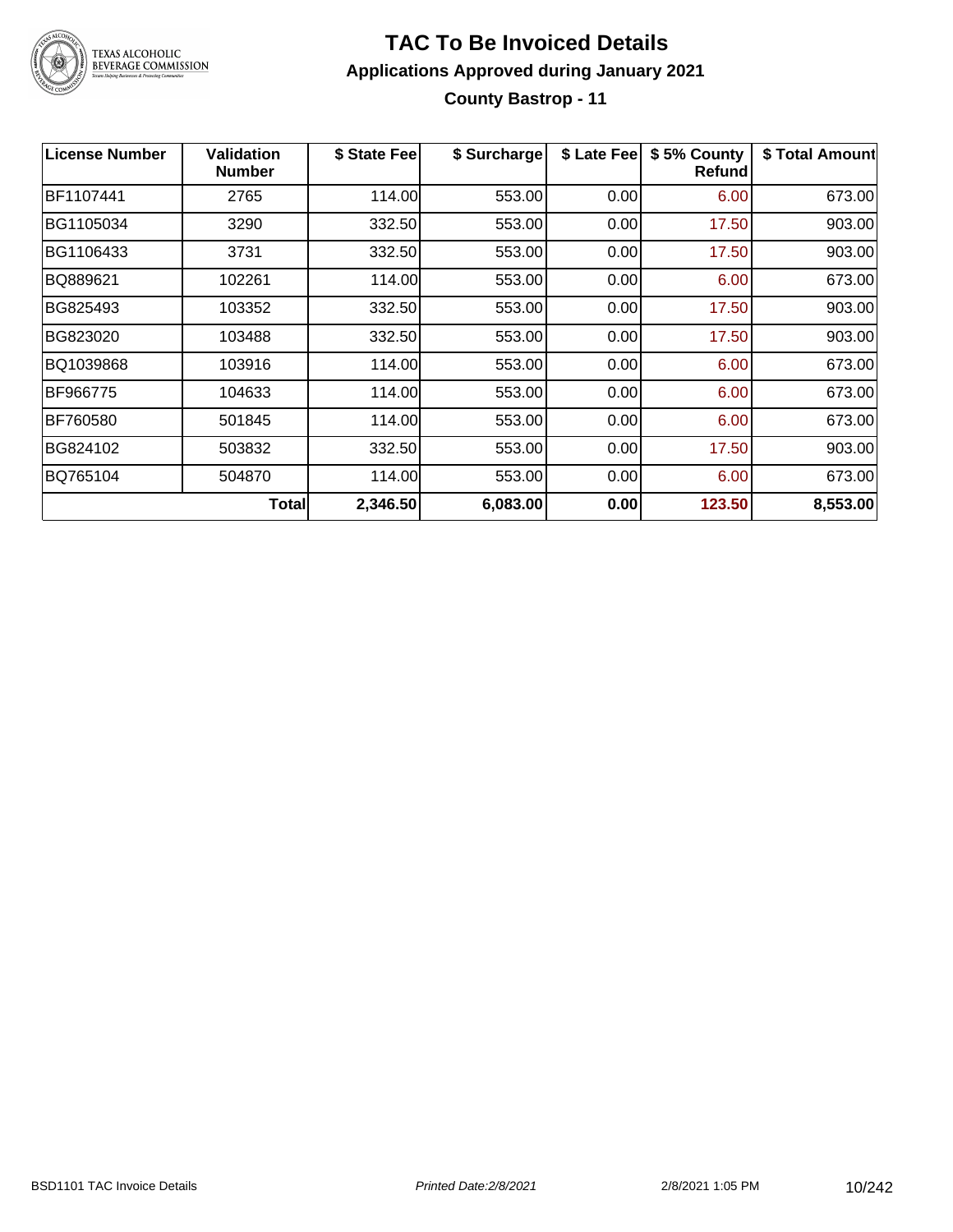

### **TAC To Be Invoiced Details Applications Approved during January 2021 County Bee - 13**

| License Number | Validation<br><b>Number</b> | \$ State Feel |        |      | Refund | \$ Surcharge   \$ Late Fee   \$5% County   \$ Total Amount |
|----------------|-----------------------------|---------------|--------|------|--------|------------------------------------------------------------|
| BG1042867      | 107658                      | 332.50        | 553.00 | 0.00 | 17.50  | 903.00                                                     |
|                | Totall                      | 332.50        | 553.00 | 0.00 | 17.50  | 903.00                                                     |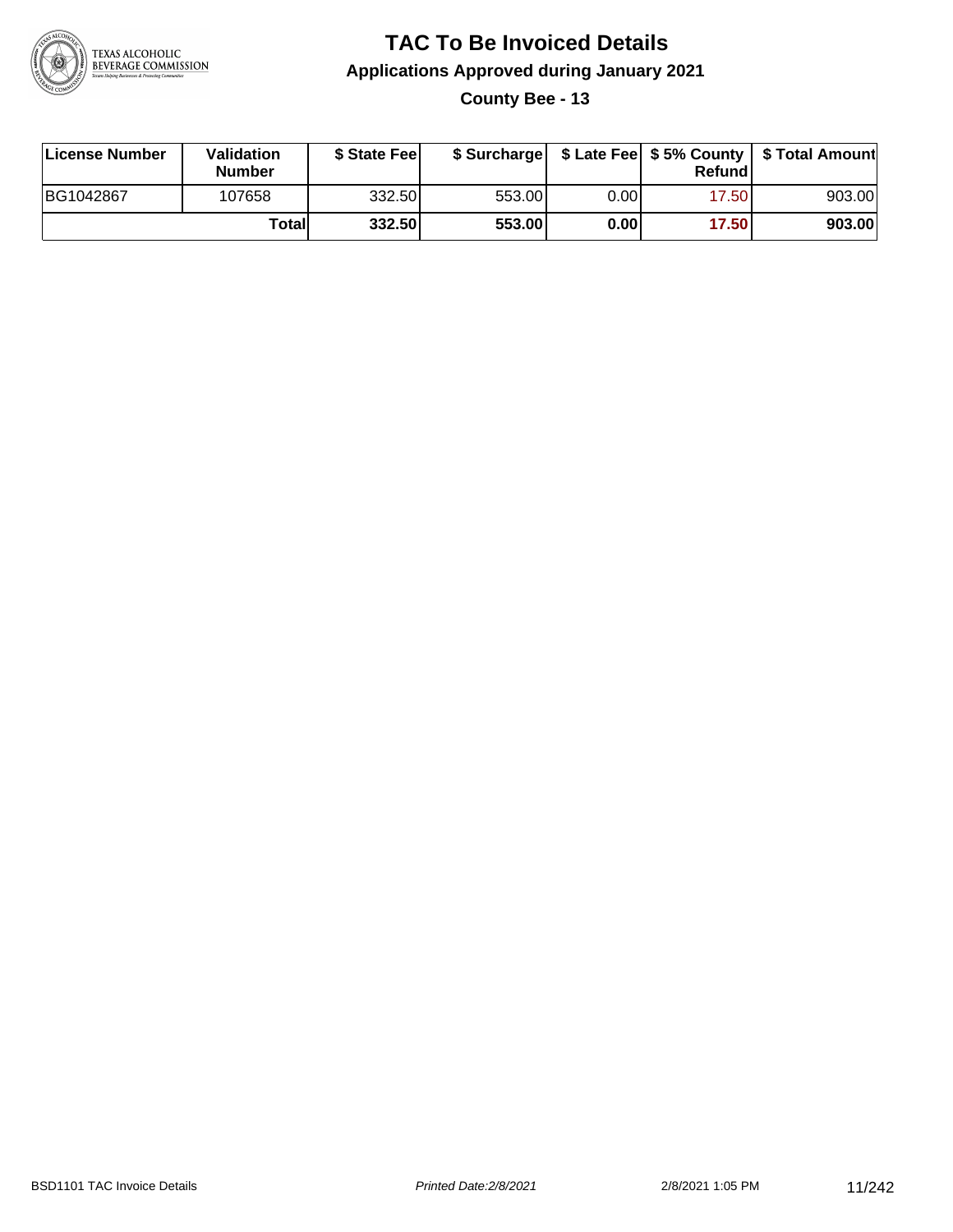

#### **TAC To Be Invoiced Details Applications Approved during January 2021 County Bell - 14**

| <b>License Number</b> | Validation<br><b>Number</b> | \$ State Fee | \$ Surcharge |      | \$ Late Fee   \$5% County<br><b>Refund</b> | \$ Total Amount |
|-----------------------|-----------------------------|--------------|--------------|------|--------------------------------------------|-----------------|
| BQ1105546             | 1826                        | 114.00       | 553.00       | 0.00 | 6.00                                       | 673.00          |
| BG1107572             | 3033                        | 332.50       | 553.00       | 0.00 | 17.50                                      | 903.00          |
| BQ1105393             | 3247                        | 114.00       | 553.00       | 0.00 | 6.00                                       | 673.00          |
| BQ1036840             | 101888                      | 114.00       | 553.00       | 0.00 | 6.00                                       | 673.00          |
| BG889257              | 102184                      | 332.50       | 553.00       | 0.00 | 17.50                                      | 903.00          |
| BG961571              | 103029                      | 332.50       | 553.00       | 0.00 | 17.50                                      | 903.00          |
| BQ964317              | 103378                      | 114.00       | 553.00       | 0.00 | 6.00                                       | 673.00          |
| BF1037496             | 103479                      | 114.00       | 553.00       | 0.00 | 6.00                                       | 673.00          |
| BF1038207             | 103479                      | 114.00       | 553.00       | 0.00 | 6.00                                       | 673.00          |
| BQ1038981             | 103513                      | 114.00       | 553.00       | 0.00 | 6.00                                       | 673.00          |
| BF764104              | 104341                      | 114.00       | 553.00       | 0.00 | 6.00                                       | 673.00          |
| BQ827419              | 104852                      | 114.00       | 553.00       | 0.00 | 6.00                                       | 673.00          |
| BQ764625              | 105370                      | 114.00       | 553.00       | 0.00 | 6.00                                       | 673.00          |
| BQ894992              | 105657                      | 114.00       | 553.00       | 0.00 | 6.00                                       | 673.00          |
| BQ969389              | 106116                      | 114.00       | 553.00       | 0.00 | 6.00                                       | 673.00          |
| BQ828283              | 106300                      | 114.00       | 553.00       | 0.00 | 6.00                                       | 673.00          |
| BQ970436              | 106672                      | 114.00       | 553.00       | 0.00 | 6.00                                       | 673.00          |
| BF1043676             | 107124                      | 114.00       | 553.00       | 0.00 | 6.00                                       | 673.00          |
| BF1045658             | 108388                      | 114.00       | 553.00       | 0.00 | 6.00                                       | 673.00          |
| BQ832479              | 108563                      | 114.00       | 553.00       | 0.00 | 6.00                                       | 673.00          |
| BG821836              | 501778                      | 332.50       | 553.00       | 0.00 | 17.50                                      | 903.00          |
| BQ890060              | 502302                      | 114.00       | 553.00       | 0.00 | 6.00                                       | 673.00          |
| BQ763177              | 503599                      | 114.00       | 553.00       | 0.00 | 6.00                                       | 673.00          |
| BQ763176              | 503644                      | 114.00       | 553.00       | 0.00 | 6.00                                       | 673.00          |
| BQ763161              | 503671                      | 114.00       | 553.00       | 0.00 | 6.00                                       | 673.00          |
| BF763504              | 503737                      | 114.00       | 553.00       | 0.00 | 6.00                                       | 673.00          |
| BQ891834              | 504411                      | 114.00       | 553.00       | 0.00 | 6.00                                       | 673.00          |
| BQ828104              | 504828                      | 114.00       | 553.00       | 0.00 | 6.00                                       | 673.00          |
| BE1041401             | 504973                      | 285.00       | 553.00       | 0.00 | 15.00                                      | 853.00          |
|                       | Total                       | 4,351.00     | 16,037.00    | 0.00 | 229.00                                     | 20,617.00       |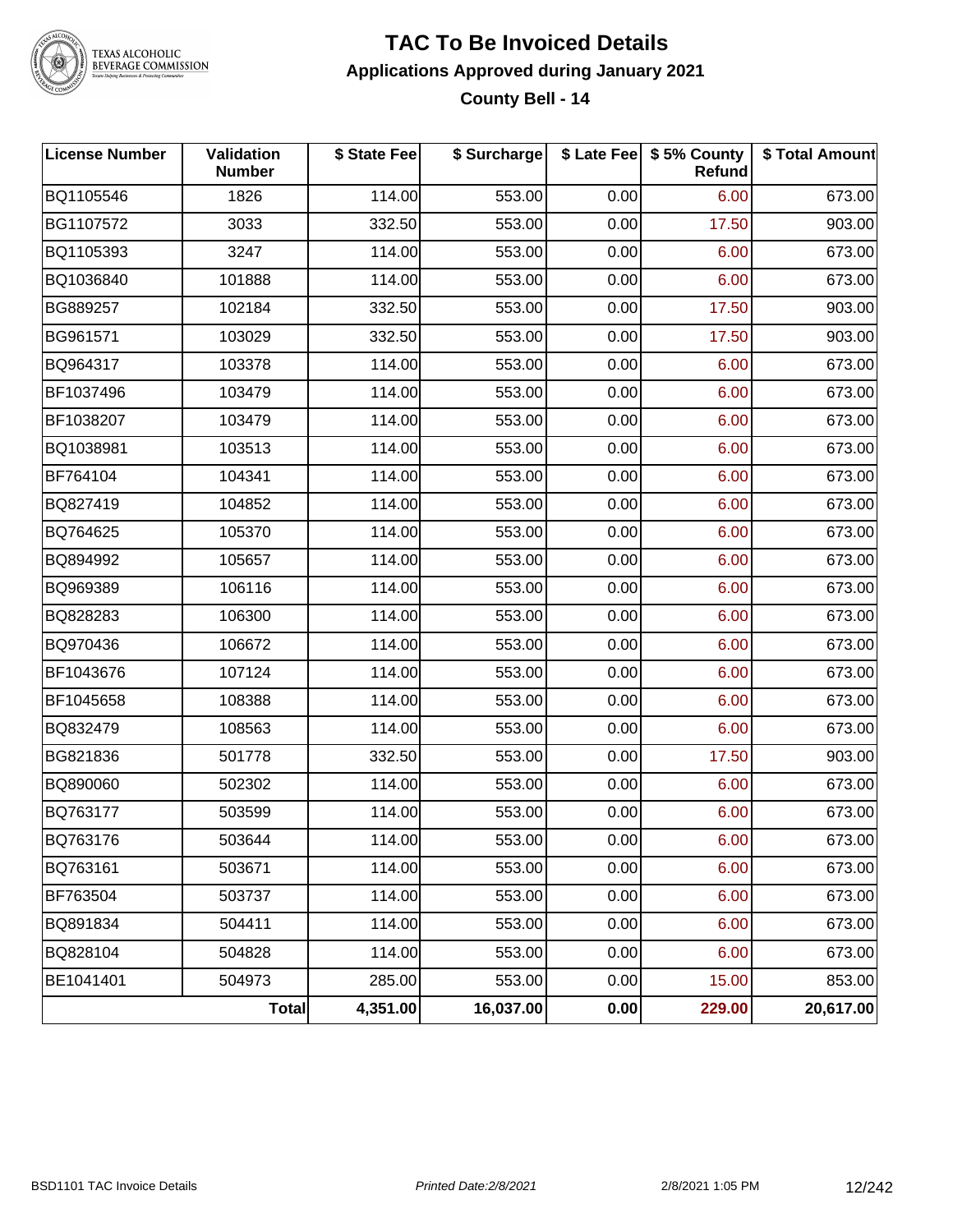

#### **TAC To Be Invoiced Details Applications Approved during January 2021 County Bexar - 15**

| <b>License Number</b> | Validation<br><b>Number</b> | \$ State Fee | \$ Surcharge |      | \$ Late Fee \$ 5% County<br><b>Refund</b> | \$ Total Amount |
|-----------------------|-----------------------------|--------------|--------------|------|-------------------------------------------|-----------------|
| BG1107566             | 3531                        | 1,900.00     | 553.00       | 0.00 | 100.00                                    | 2,553.00        |
| BB1105209             | 3534                        | 570.00       | 701.00       | 0.00 | 30.00                                     | 1,301.00        |
| BQ1106667             | 3782                        | 114.00       | 553.00       | 0.00 | 6.00                                      | 673.00          |
| BQ1106228             | 3804                        | 114.00       | 553.00       | 0.00 | 6.00                                      | 673.00          |
| BQ1106225             | 3805                        | 114.00       | 553.00       | 0.00 | 6.00                                      | 673.00          |
| BQ1106236             | 3807                        | 114.00       | 553.00       | 0.00 | 6.00                                      | 673.00          |
| BQ1106222             | 3808                        | 114.00       | 553.00       | 0.00 | 6.00                                      | 673.00          |
| BF1107201             | 4030                        | 114.00       | 553.00       | 0.00 | 6.00                                      | 673.00          |
| BF1107197             | 4033                        | 114.00       | 553.00       | 0.00 | 6.00                                      | 673.00          |
| BF1107172             | 4034                        | 114.00       | 553.00       | 0.00 | 6.00                                      | 673.00          |
| BQ1107184             | 4065                        | 114.00       | 553.00       | 0.00 | 6.00                                      | 673.00          |
| BQ1107325             | 4072                        | 114.00       | 553.00       | 0.00 | 6.00                                      | 673.00          |
| BQ1107263             | 4073                        | 114.00       | 553.00       | 0.00 | 6.00                                      | 673.00          |
| BQ1107302             | 4074                        | 114.00       | 553.00       | 0.00 | 6.00                                      | 673.00          |
| BG1107010             | 4167                        | 1,900.00     | 553.00       | 0.00 | 100.00                                    | 2,553.00        |
| BQ1107178             | 4195                        | 114.00       | 553.00       | 0.00 | 6.00                                      | 673.00          |
| BG1107627             | 4240                        | 1,900.00     | 553.00       | 0.00 | 100.00                                    | 2,553.00        |
| BQ1107475             | 4257                        | 114.00       | 553.00       | 0.00 | 6.00                                      | 673.00          |
| BQ1107025             | 4277                        | 114.00       | 553.00       | 0.00 | 6.00                                      | 673.00          |
| BG826703              | 104782                      | 1,425.00     | 553.00       | 0.00 | 75.00                                     | 2,053.00        |
| BQ967783              | 104853                      | 114.00       | 553.00       | 0.00 | 6.00                                      | 673.00          |
| BQ894052              | 104892                      | 114.00       | 553.00       | 0.00 | 6.00                                      | 673.00          |
| BQ826546              | 105009                      | 114.00       | 553.00       | 0.00 | 6.00                                      | 673.00          |
| BF763919              | 105028                      | 114.00       | 553.00       | 0.00 | 6.00                                      | 673.00          |
| BF763926              | 105028                      | 114.00       | 553.00       | 0.00 | 6.00                                      | 673.00          |
| BQ893158              | 105087                      | 114.00       | 553.00       | 0.00 | 6.00                                      | 673.00          |
| BQ893156              | 105146                      | 114.00       | 553.00       | 0.00 | 6.00                                      | 673.00          |
| BG762353              | 105298                      | 1,425.00     | 553.00       | 0.00 | 75.00                                     | 2,053.00        |
| BQ968096              | 105314                      | 114.00       | 553.00       | 0.00 | 6.00                                      | 673.00          |
| BF891370              | 105319                      | 114.00       | 553.00       | 0.00 | 6.00                                      | 673.00          |
| BF891434              | 105448                      | 114.00       | 553.00       | 0.00 | 6.00                                      | 673.00          |
| BG826408              | 105462                      | 1,425.00     | 553.00       | 0.00 | 75.00                                     | 2,053.00        |
| BG1042284             | 105817                      | 1,425.00     | 553.00       | 0.00 | 75.00                                     | 2,053.00        |
| BQ1042006             | 105883                      | 114.00       | 553.00       | 0.00 | 6.00                                      | 673.00          |
| BQ828505              | 105985                      | 114.00       | 553.00       | 0.00 | 6.00                                      | 673.00          |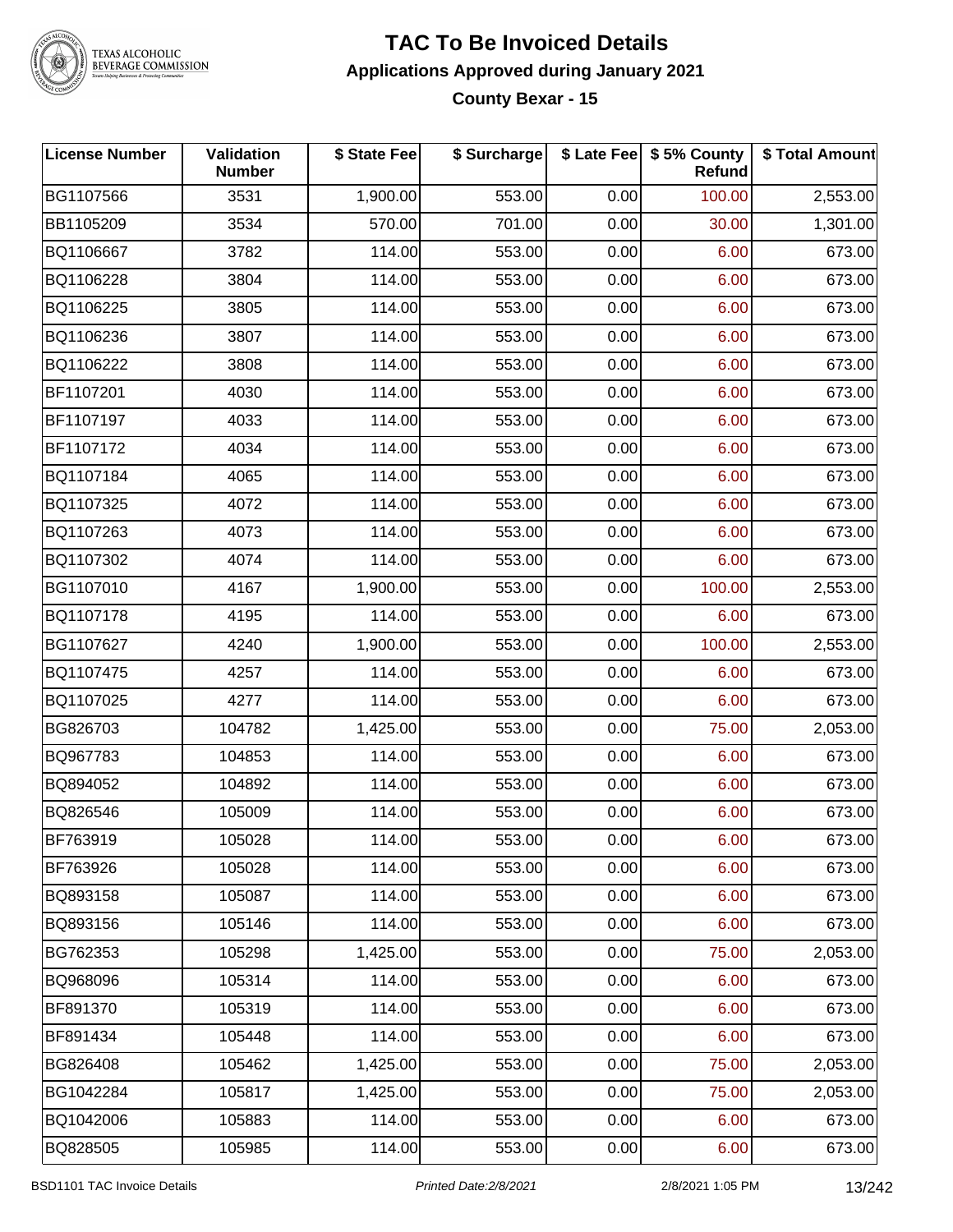| <b>License Number</b> | Validation<br><b>Number</b> | \$ State Fee | \$ Surcharge |        | \$ Late Fee   \$5% County<br>Refund | \$ Total Amount |
|-----------------------|-----------------------------|--------------|--------------|--------|-------------------------------------|-----------------|
| BQ965704              | 105997                      | 114.00       | 553.00       | 100.00 | 6.00                                | 773.00          |
| BQ967511              | 105998                      | 114.00       | 553.00       | 0.00   | 6.00                                | 673.00          |
| BQ969209              | 106116                      | 114.00       | 553.00       | 0.00   | 6.00                                | 673.00          |
| BQ969513              | 106116                      | 114.00       | 553.00       | 0.00   | 6.00                                | 673.00          |
| BQ1042876             | 106116                      | 114.00       | 553.00       | 0.00   | 6.00                                | 673.00          |
| BQ966487              | 106192                      | 114.00       | 553.00       | 0.00   | 6.00                                | 673.00          |
| BQ765119              | 106215                      | 114.00       | 553.00       | 0.00   | 6.00                                | 673.00          |
| BQ829010              | 106288                      | 114.00       | 553.00       | 0.00   | 6.00                                | 673.00          |
| BQ1041419             | 106395                      | 114.00       | 553.00       | 0.00   | 6.00                                | 673.00          |
| BQ969342              | 106487                      | 114.00       | 553.00       | 0.00   | 6.00                                | 673.00          |
| BG1040356             | 106646                      | 1,425.00     | 553.00       | 0.00   | 75.00                               | 2,053.00        |
| BQ969845              | 106669                      | 114.00       | 553.00       | 0.00   | 6.00                                | 673.00          |
| BQ1043268             | 106669                      | 114.00       | 553.00       | 0.00   | 6.00                                | 673.00          |
| BG1040887             | 106726                      | 1,425.00     | 553.00       | 0.00   | 75.00                               | 2,053.00        |
| BG1041006             | 106735                      | 1,425.00     | 553.00       | 0.00   | 75.00                               | 2,053.00        |
| BL1041006             | 106735                      | 475.00       | 327.00       | 0.00   | 25.00                               | 827.00          |
| BG828877              | 106843                      | 1,425.00     | 553.00       | 0.00   | 75.00                               | 2,053.00        |
| BQ1040862             | 106936                      | 114.00       | 553.00       | 0.00   | 6.00                                | 673.00          |
| BQ764759              | 107133                      | 114.00       | 553.00       | 0.00   | 6.00                                | 673.00          |
| BG764764              | 107164                      | 1,425.00     | 553.00       | 0.00   | 75.00                               | 2,053.00        |
| BF1044073             | 107187                      | 114.00       | 553.00       | 0.00   | 6.00                                | 673.00          |
| BF1044224             | 107200                      | 114.00       | 553.00       | 0.00   | 6.00                                | 673.00          |
| BF1044234             | 107204                      | 114.00       | 553.00       | 0.00   | 6.00                                | 673.00          |
| BQ896912              | 107224                      | 114.00       | 553.00       | 0.00   | 6.00                                | 673.00          |
| BQ971053              | 107224                      | 114.00       | 553.00       | 0.00   | 6.00                                | 673.00          |
| BF1044377             | 107287                      | 114.00       | 553.00       | 0.00   | 6.00                                | 673.00          |
| BF764762              | 107310                      | 114.00       | 553.00       | 0.00   | 6.00                                | 673.00          |
| BF1040927             | 107381                      | 114.00       | 553.00       | 0.00   | 6.00                                | 673.00          |
| BQ897284              | 107573                      | 114.00       | 553.00       | 0.00   | 6.00                                | 673.00          |
| BQ971040              | 107642                      | 114.00       | 553.00       | 0.00   | 6.00                                | 673.00          |
| BG970564              | 107719                      | 1,425.00     | 553.00       | 0.00   | 75.00                               | 2,053.00        |
| BF764946              | 107803                      | 114.00       | 553.00       | 0.00   | 6.00                                | 673.00          |
| BG896102              | 107858                      | 1,425.00     | 553.00       | 0.00   | 75.00                               | 2,053.00        |
| BQ894723              | 107905                      | 114.00       | 553.00       | 0.00   | 6.00                                | 673.00          |
| BQ972638              | 107946                      | 114.00       | 553.00       | 0.00   | 6.00                                | 673.00          |
| BQ1045319             | 107946                      | 114.00       | 553.00       | 0.00   | 6.00                                | 673.00          |
| BF1043299             | 108023                      | 114.00       | 553.00       | 0.00   | 6.00                                | 673.00          |
| BQ894455              | 108143                      | 114.00       | 553.00       | 0.00   | 6.00                                | 673.00          |
| BG1044626             | 108305                      | 1,425.00     | 553.00       | 0.00   | 75.00                               | 2,053.00        |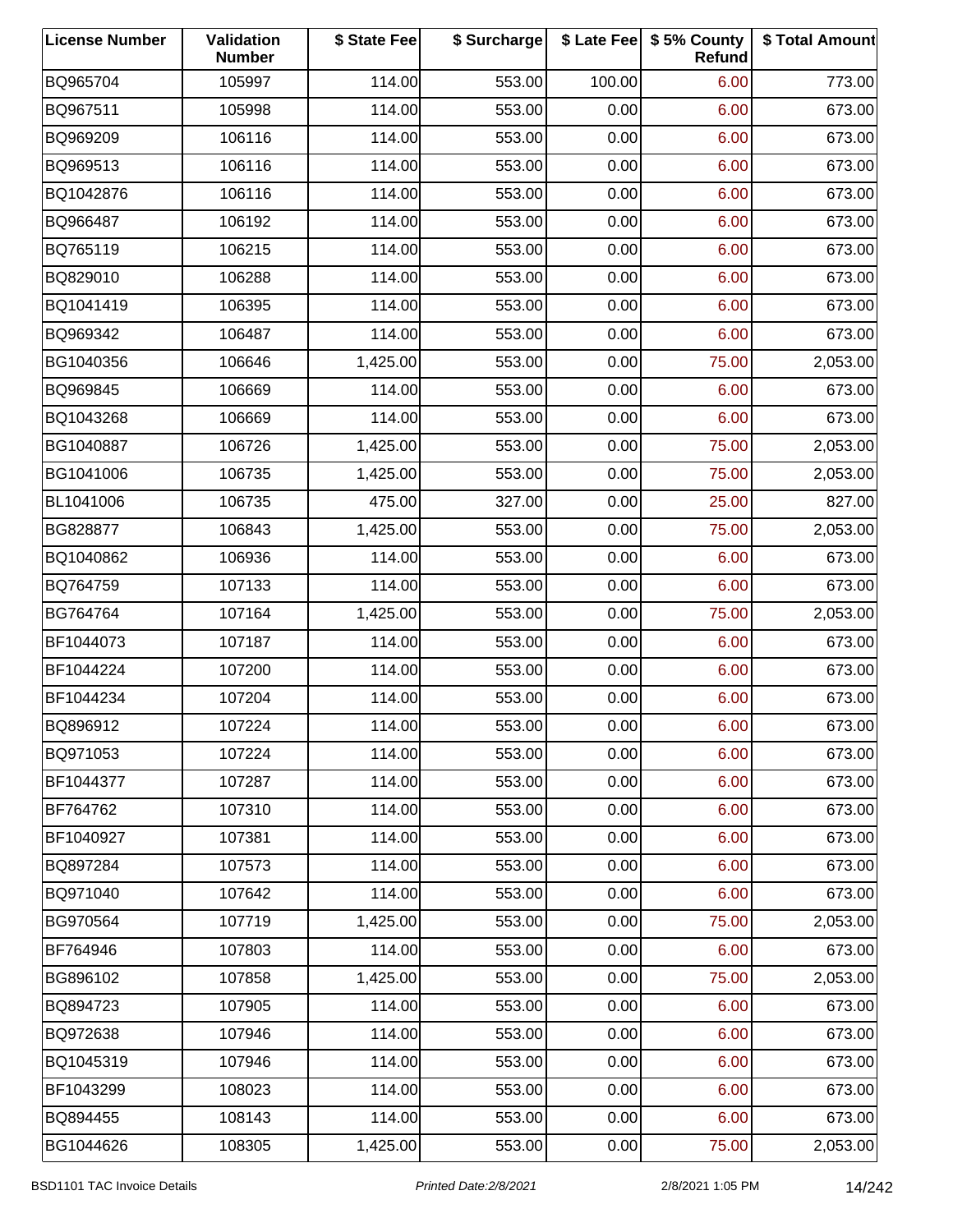| <b>License Number</b> | Validation<br><b>Number</b> | \$ State Fee | \$ Surcharge |        | \$ Late Fee   \$5% County<br>Refund | \$ Total Amount |
|-----------------------|-----------------------------|--------------|--------------|--------|-------------------------------------|-----------------|
| BQ897002              | 108446                      | 114.00       | 553.00       | 0.00   | 6.00                                | 673.00          |
| BQ832126              | 108486                      | 114.00       | 553.00       | 0.00   | 6.00                                | 673.00          |
| BQ831690              | 108548                      | 114.00       | 553.00       | 0.00   | 6.00                                | 673.00          |
| BF1045707             | 108568                      | 114.00       | 553.00       | 0.00   | 6.00                                | 673.00          |
| BG831666              | 108609                      | 1,425.00     | 553.00       | 0.00   | 75.00                               | 2,053.00        |
| BQ973771              | 108702                      | 114.00       | 553.00       | 0.00   | 6.00                                | 673.00          |
| BG1044909             | 108805                      | 1,425.00     | 553.00       | 0.00   | 75.00                               | 2,053.00        |
| BQ898910              | 108908                      | 114.00       | 553.00       | 0.00   | 6.00                                | 673.00          |
| BF767041              | 108964                      | 114.00       | 553.00       | 0.00   | 6.00                                | 673.00          |
| BF972847              | 108965                      | 114.00       | 553.00       | 0.00   | 6.00                                | 673.00          |
| BF968267              | 108991                      | 114.00       | 553.00       | 100.00 | 6.00                                | 773.00          |
| BG766932              | 109183                      | 1,425.00     | 553.00       | 0.00   | 75.00                               | 2,053.00        |
| BG701978              | 500726                      | 1,425.00     | 553.00       | 0.00   | 75.00                               | 2,053.00        |
| BG1034664             | 503406                      | 1,425.00     | 553.00       | 0.00   | 75.00                               | 2,053.00        |
| BQ764054              | 503652                      | 114.00       | 553.00       | 0.00   | 6.00                                | 673.00          |
| BQ891964              | 503653                      | 114.00       | 553.00       | 0.00   | 6.00                                | 673.00          |
| BQ764050              | 503677                      | 114.00       | 553.00       | 0.00   | 6.00                                | 673.00          |
| BQ763854              | 503709                      | 114.00       | 553.00       | 0.00   | 6.00                                | 673.00          |
| BQ892042              | 503727                      | 114.00       | 553.00       | 0.00   | 6.00                                | 673.00          |
| BQ764055              | 503745                      | 114.00       | 553.00       | 0.00   | 6.00                                | 673.00          |
| BQ892750              | 504676                      | 114.00       | 553.00       | 0.00   | 6.00                                | 673.00          |
| BQ967747              | 504800                      | 114.00       | 553.00       | 0.00   | 6.00                                | 673.00          |
| BG1039044             | 504979                      | 1,425.00     | 553.00       | 0.00   | 75.00                               | 2,053.00        |
| BG829004              | 505086                      | 1,425.00     | 553.00       | 0.00   | 75.00                               | 2,053.00        |
| BQ893715              | 505145                      | 114.00       | 553.00       | 0.00   | 6.00                                | 673.00          |
| BG1039532             | 505229                      | 1,425.00     | 553.00       | 0.00   | 75.00                               | 2,053.00        |
| BQ768736              | 505536                      | 114.00       | 553.00       | 0.00   | 6.00                                | 673.00          |
| BQ894434              | 505561                      | 114.00       | 553.00       | 0.00   | 6.00                                | 673.00          |
| BQ894357              | 505562                      | 114.00       | 553.00       | 0.00   | 6.00                                | 673.00          |
| BQ894426              | 505565                      | 114.00       | 553.00       | 0.00   | 6.00                                | 673.00          |
| BQ894378              | 505566                      | 114.00       | 553.00       | 0.00   | 6.00                                | 673.00          |
| BQ894393              | 505567                      | 114.00       | 553.00       | 0.00   | 6.00                                | 673.00          |
| BQ894442              | 505568                      | 114.00       | 553.00       | 0.00   | 6.00                                | 673.00          |
| BQ894407              | 505569                      | 114.00       | 553.00       | 0.00   | 6.00                                | 673.00          |
| BQ894361              | 505572                      | 114.00       | 553.00       | 0.00   | 6.00                                | 673.00          |
| BQ894355              | 505573                      | 114.00       | 553.00       | 0.00   | 6.00                                | 673.00          |
| BQ894353              | 505574                      | 114.00       | 553.00       | 0.00   | 6.00                                | 673.00          |
| BQ768737              | 505578                      | 114.00       | 553.00       | 0.00   | 6.00                                | 673.00          |
| BQ768740              | 505579                      | 114.00       | 553.00       | 0.00   | 6.00                                | 673.00          |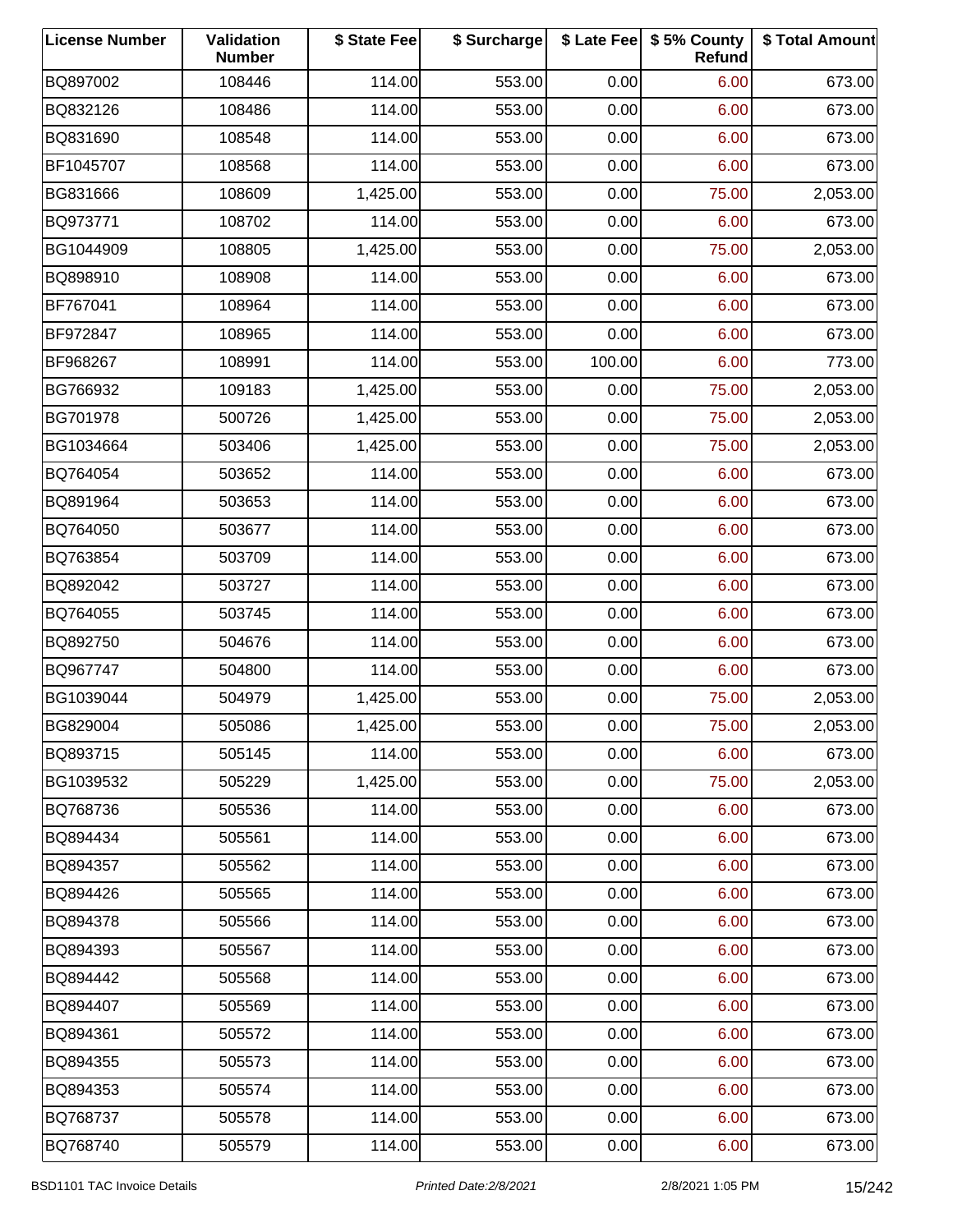| <b>License Number</b> | Validation<br><b>Number</b> | \$ State Fee | \$ Surcharge |        | \$ Late Fee   \$5% County<br>Refund | \$ Total Amount |
|-----------------------|-----------------------------|--------------|--------------|--------|-------------------------------------|-----------------|
| BQ1042761             | 505881                      | 114.00       | 553.00       | 0.00   | 6.00                                | 673.00          |
| BG1042914             | 506000                      | 1,425.00     | 553.00       | 0.00   | 75.00                               | 2,053.00        |
| BQ968064              | 506010                      | 114.00       | 553.00       | 0.00   | 6.00                                | 673.00          |
| BQ894400              | 506031                      | 114.00       | 553.00       | 0.00   | 6.00                                | 673.00          |
| BQ894394              | 506032                      | 114.00       | 553.00       | 0.00   | 6.00                                | 673.00          |
| BQ894402              | 506033                      | 114.00       | 553.00       | 0.00   | 6.00                                | 673.00          |
| BG1043507             | 506042                      | 1,425.00     | 553.00       | 0.00   | 75.00                               | 2,053.00        |
| BG1037024             | 506175                      | 1,425.00     | 553.00       | 100.00 | 75.00                               | 2,153.00        |
| BG1042356             | 506201                      | 1,425.00     | 553.00       | 0.00   | 75.00                               | 2,053.00        |
| BG966054              | 506537                      | 1,425.00     | 553.00       | 0.00   | 75.00                               | 2,053.00        |
| BQ894364              | 506545                      | 114.00       | 553.00       | 0.00   | 6.00                                | 673.00          |
| BQ894557              | 506546                      | 114.00       | 553.00       | 0.00   | 6.00                                | 673.00          |
| BQ894380              | 506547                      | 114.00       | 553.00       | 0.00   | 6.00                                | 673.00          |
| BQ894398              | 506548                      | 114.00       | 553.00       | 0.00   | 6.00                                | 673.00          |
| BQ896094              | 506550                      | 114.00       | 553.00       | 0.00   | 6.00                                | 673.00          |
| BG1033614             | 506647                      | 1,425.00     | 553.00       | 0.00   | 75.00                               | 2,053.00        |
| BQ766195              | 506919                      | 114.00       | 553.00       | 100.00 | 6.00                                | 773.00          |
| BE53356               | 510395                      | 1,425.00     | 553.00       | 0.00   | 75.00                               | 2,053.00        |
| BG1023687             | 517133                      | 1,425.00     | 553.00       | 0.00   | 75.00                               | 2,053.00        |
|                       | <b>Total</b>                | 57,931.00    | 72,918.00    | 400.00 | 3,049.00                            | 134,298.00      |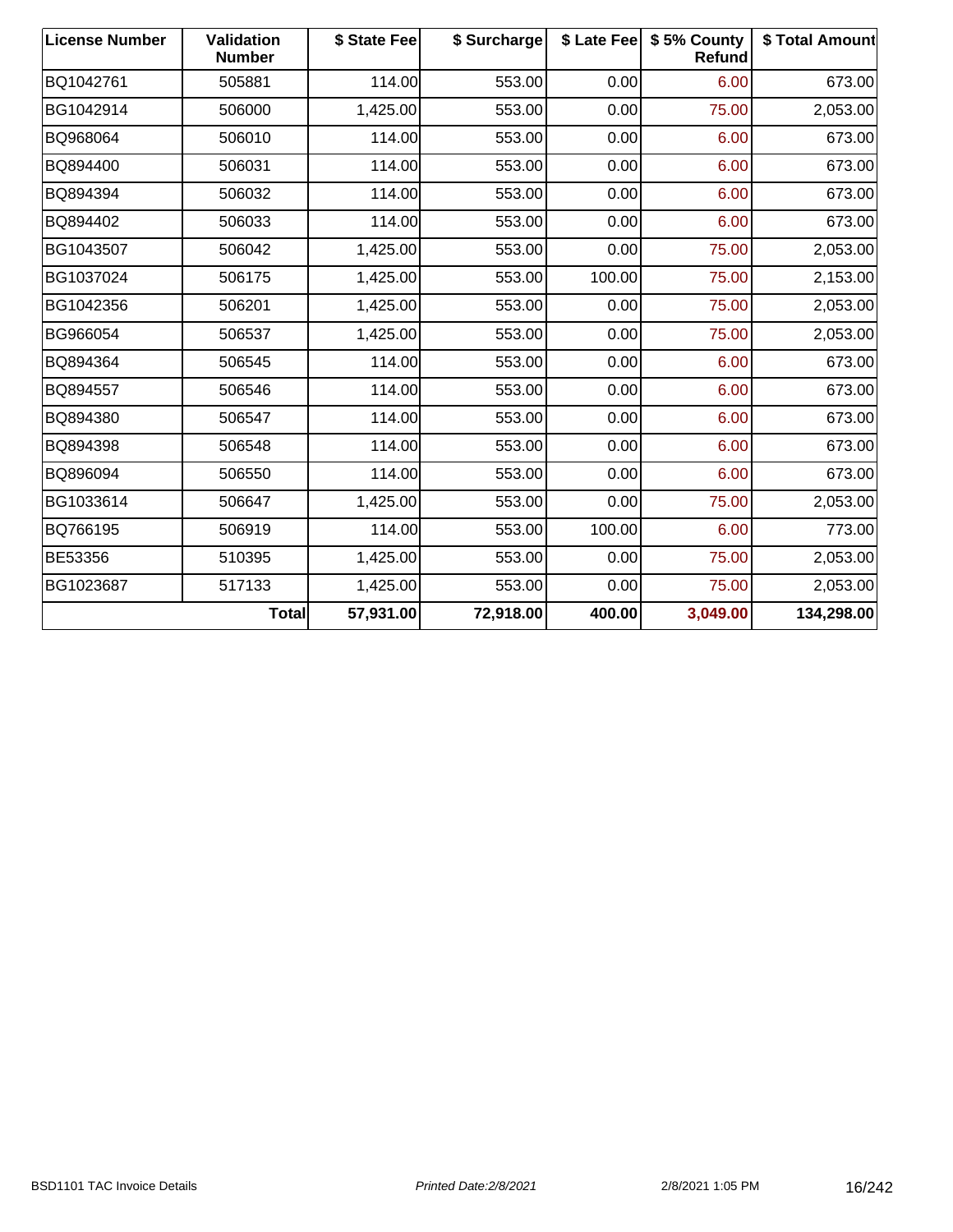

# **TAC To Be Invoiced Details Applications Approved during January 2021 County Blanco - 16**

| License Number | Validation<br><b>Number</b> | \$ State Fee | \$ Surcharge |      | \$ Late Fee   \$5% County<br>Refund | \$ Total Amount |
|----------------|-----------------------------|--------------|--------------|------|-------------------------------------|-----------------|
| BQ1105825      | 3024                        | 114.00       | 553.00       | 0.00 | 6.00                                | 673.00          |
| BQ758116       | 101924                      | 114.00       | 553.00       | 0.00 | 6.00                                | 673.00          |
| BG891872       | 105638                      | 332.50       | 553.00       | 0.00 | 17.50                               | 903.00          |
| BQ969236       | 106137                      | 114.00       | 553.00       | 0.00 | 6.00                                | 673.00          |
|                | Total                       | 674.50       | 2,212.00     | 0.00 | 35.50                               | 2,922.00        |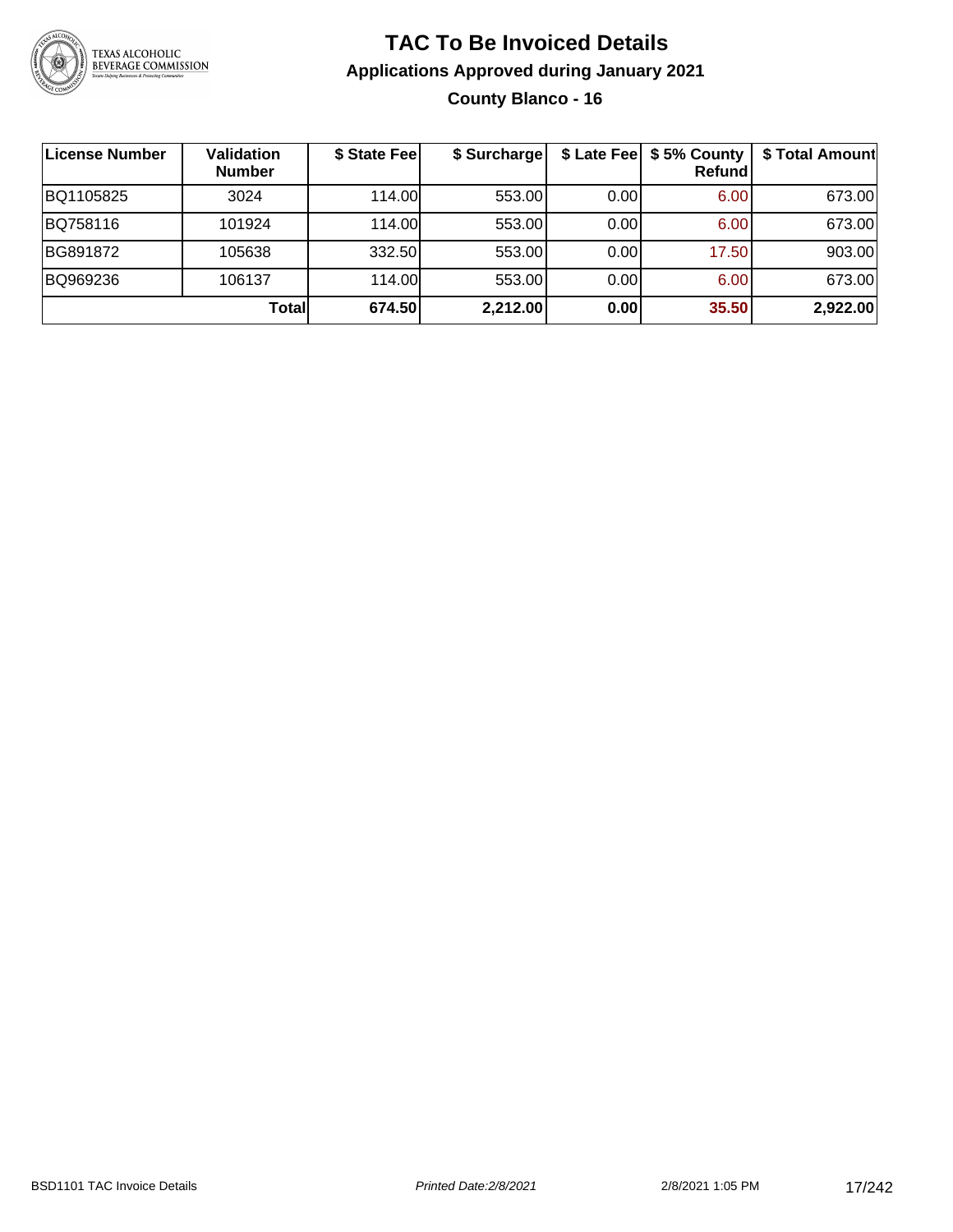

# **TAC To Be Invoiced Details Applications Approved during January 2021 County Bosque - 18**

| ∣License Number | Validation<br><b>Number</b> | \$ State Fee | \$ Surcharge |       | \$ Late Fee   \$5% County  <br>Refundl | \$ Total Amount |
|-----------------|-----------------------------|--------------|--------------|-------|----------------------------------------|-----------------|
| BQ1105882       | 3518                        | 114.00       | 553.00       | 0.001 | 6.00                                   | 673.00          |
| BQ1038585       | 102963                      | 114.00       | 553.00       | 0.00  | 6.00                                   | 673.00          |
| BQ827264        | 105437                      | 114.00       | 553.00       | 0.00  | 6.00                                   | 673.00          |
|                 | Totall                      | 342.00       | 1,659.00     | 0.00  | 18.00                                  | 2,019.00        |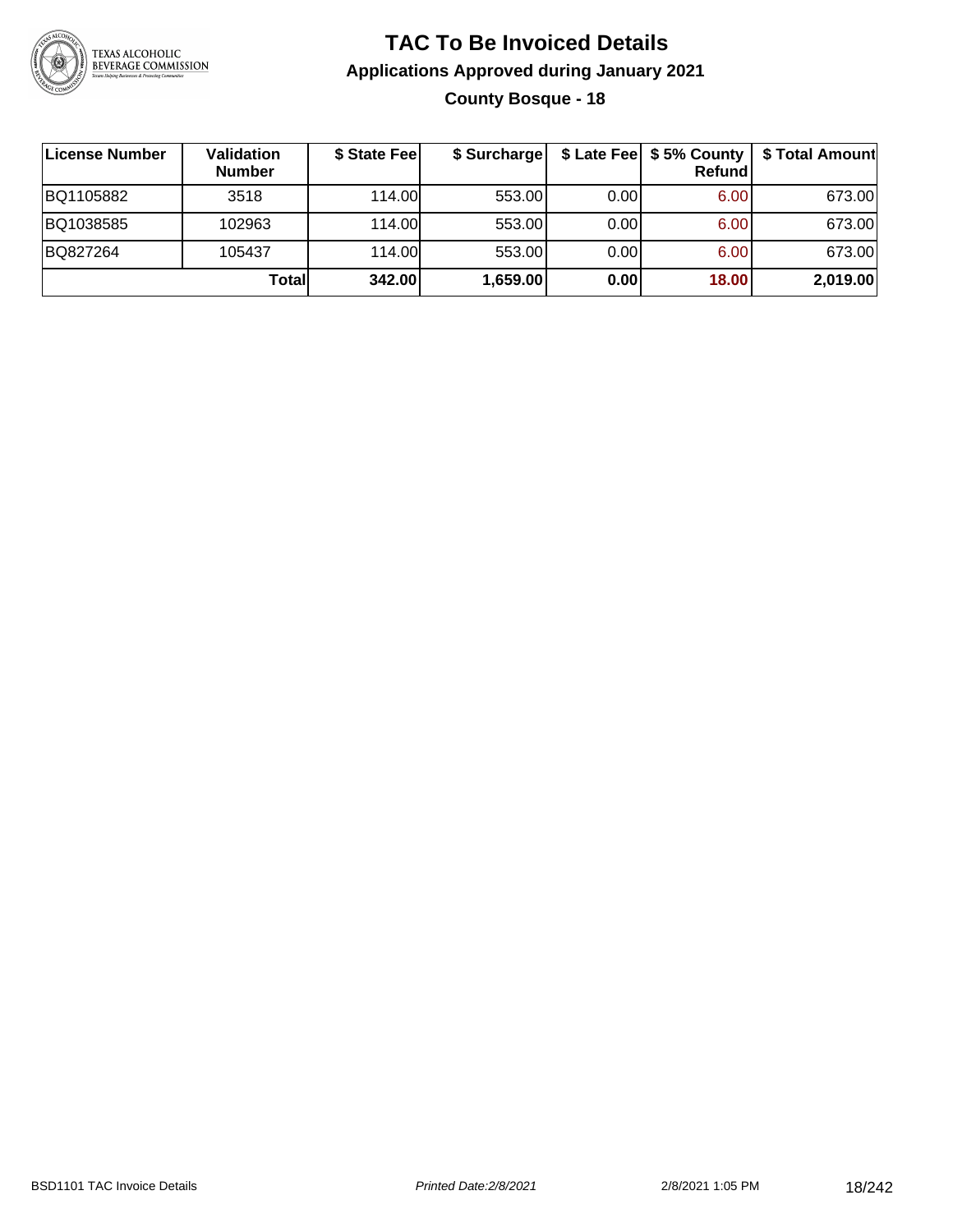

## **TAC To Be Invoiced Details Applications Approved during January 2021 County Bowie - 19**

| <b>License Number</b> | <b>Validation</b><br><b>Number</b> | \$ State Fee | \$ Surcharge | \$ Late Fee | \$5% County<br>Refundl | \$ Total Amount |
|-----------------------|------------------------------------|--------------|--------------|-------------|------------------------|-----------------|
| BQ893357              | 104380                             | 114.00       | 553.00       | 0.00        | 6.00                   | 673.00          |
| BQ893468              | 104408                             | 114.00       | 553.00       | 0.00        | 6.00                   | 673.00          |
| BQ893940              | 105624                             | 114.00       | 553.00       | 0.00        | 6.00                   | 673.00          |
| BQ895103              | 105934                             | 114.00       | 553.00       | 0.00        | 6.00                   | 673.00          |
| BQ895606              | 106112                             | 114.00       | 553.00       | 0.00        | 6.00                   | 673.00          |
| BQ893968              | 106442                             | 114.00       | 553.00       | 0.00        | 6.00                   | 673.00          |
| BQ895588              | 106678                             | 114.00       | 553.00       | 0.00        | 6.00                   | 673.00          |
| BQ895516              | 106717                             | 114.00       | 553.00       | 0.00        | 6.00                   | 673.00          |
| BG1040571             | 106836                             | 332.50       | 553.00       | 0.00        | 17.50                  | 903.00          |
| BQ895631              | 107193                             | 114.00       | 553.00       | 0.00        | 6.00                   | 673.00          |
|                       | <b>Total</b>                       | 1,358.50     | 5,530.00     | 0.00        | 71.50                  | 6,960.00        |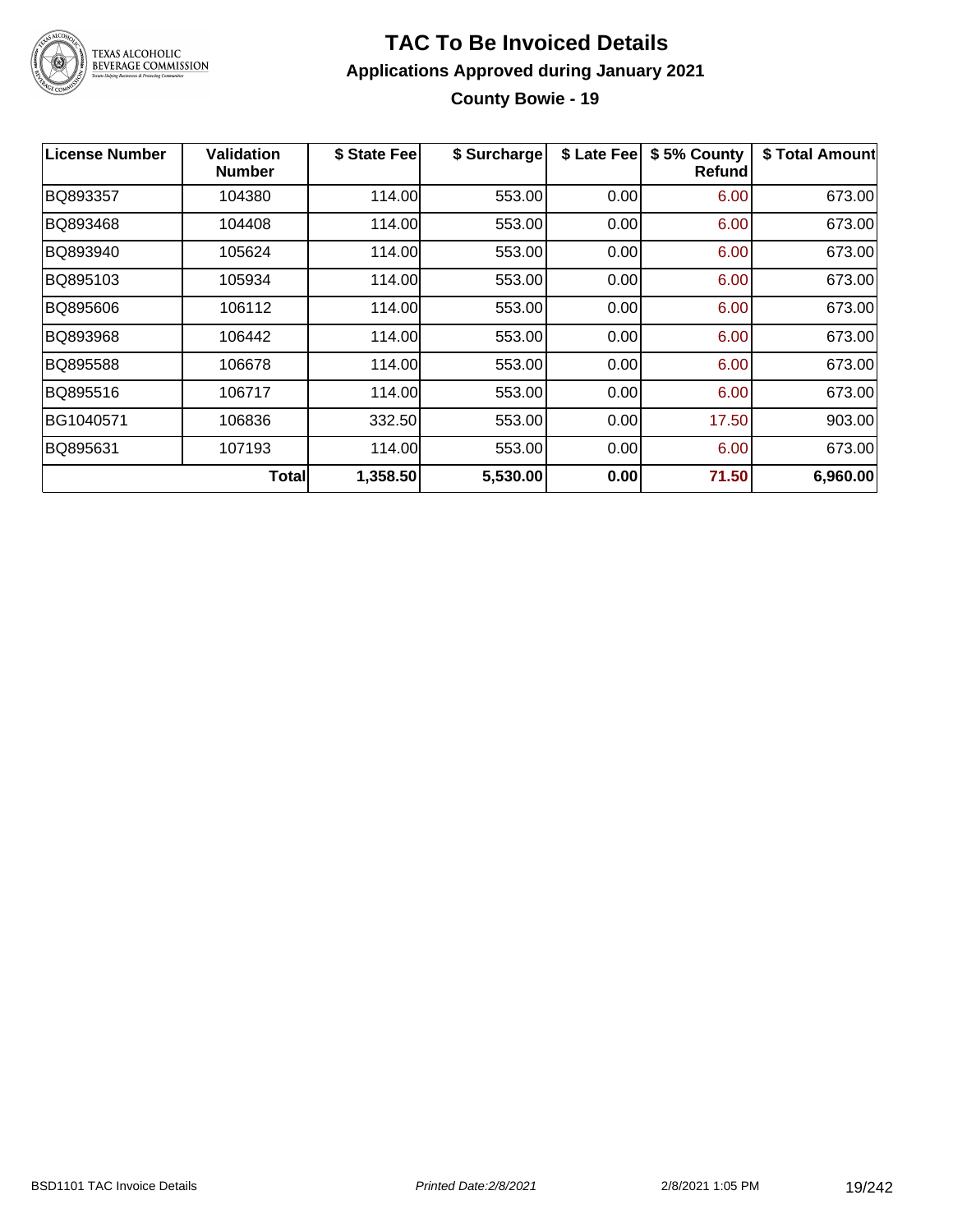

#### **TAC To Be Invoiced Details Applications Approved during January 2021 County Brazoria - 20**

| <b>License Number</b> | Validation<br><b>Number</b> | \$ State Fee | \$ Surcharge |        | \$ Late Fee   \$5% County<br>Refund | \$ Total Amount |
|-----------------------|-----------------------------|--------------|--------------|--------|-------------------------------------|-----------------|
| BG1106390             | 2634                        | 332.50       | 553.00       | 0.00   | 17.50                               | 903.00          |
| BQ1106973             | 2834                        | 114.00       | 553.00       | 0.00   | 6.00                                | 673.00          |
| BF1107157             | 2836                        | 114.00       | 553.00       | 0.00   | 6.00                                | 673.00          |
| BQ1107838             | 2947                        | 114.00       | 553.00       | 0.00   | 6.00                                | 673.00          |
| BG1107510             | 3292                        | 332.50       | 553.00       | 0.00   | 17.50                               | 903.00          |
| BQ1105783             | 3378                        | 114.00       | 553.00       | 0.00   | 6.00                                | 673.00          |
| BQ1106871             | 3545                        | 114.00       | 553.00       | 0.00   | 6.00                                | 673.00          |
| BQ1106985             | 3713                        | 114.00       | 553.00       | 0.00   | 6.00                                | 673.00          |
| BQ1035657             | 101613                      | 114.00       | 553.00       | 0.00   | 6.00                                | 673.00          |
| BE1032273             | 101838                      | 285.00       | 553.00       | 0.00   | 15.00                               | 853.00          |
| BQ963774              | 102454                      | 114.00       | 553.00       | 0.00   | 6.00                                | 673.00          |
| BQ1037502             | 103023                      | 114.00       | 553.00       | 0.00   | 6.00                                | 673.00          |
| BQ965556              | 103227                      | 114.00       | 553.00       | 0.00   | 6.00                                | 673.00          |
| BF1038549             | 103390                      | 114.00       | 553.00       | 0.00   | 6.00                                | 673.00          |
| BE890577              | 103406                      | 285.00       | 553.00       | 0.00   | 15.00                               | 853.00          |
| BG1038541             | 103427                      | 332.50       | 553.00       | 0.00   | 17.50                               | 903.00          |
| BG964664              | 103699                      | 332.50       | 553.00       | 0.00   | 17.50                               | 903.00          |
| BQ1038937             | 104486                      | 114.00       | 553.00       | 0.00   | 6.00                                | 673.00          |
| BE1038255             | 104670                      | 285.00       | 553.00       | 0.00   | 15.00                               | 853.00          |
| BL1038255             | 104670                      | 475.00       | 327.00       | 0.00   | 25.00                               | 827.00          |
| BG962254              | 104673                      | 332.50       | 553.00       | 100.00 | 17.50                               | 1,003.00        |
| BL962254              | 104673                      | 475.00       | 327.00       | 100.00 | 25.00                               | 927.00          |
| BQ967626              | 104947                      | 114.00       | 553.00       | 0.00   | 6.00                                | 673.00          |
| BF1040302             | 105468                      | 114.00       | 553.00       | 0.00   | 6.00                                | 673.00          |
| BF1040322             | 105468                      | 114.00       | 553.00       | 0.00   | 6.00                                | 673.00          |
| BF1041008             | 105468                      | 114.00       | 553.00       | 0.00   | 6.00                                | 673.00          |
| BG889371              | 105808                      | 332.50       | 553.00       | 100.00 | 17.50                               | 1,003.00        |
| BF891752              | 105810                      | 114.00       | 553.00       | 100.00 | 6.00                                | 773.00          |
| BQ967776              | 105931                      | 114.00       | 553.00       | 0.00   | 6.00                                | 673.00          |
| BQ894438              | 106070                      | 114.00       | 553.00       | 0.00   | 6.00                                | 673.00          |
| BG1037694             | 106274                      | 332.50       | 553.00       | 100.00 | 17.50                               | 1,003.00        |
| BG967075              | 106358                      | 332.50       | 553.00       | 0.00   | 17.50                               | 903.00          |
| BQ895385              | 106651                      | 114.00       | 553.00       | 0.00   | 6.00                                | 673.00          |
| BE763576              | 106690                      | 285.00       | 553.00       | 0.00   | 15.00                               | 853.00          |
| BQ971279              | 107653                      | 114.00       | 553.00       | 0.00   | 6.00                                | 673.00          |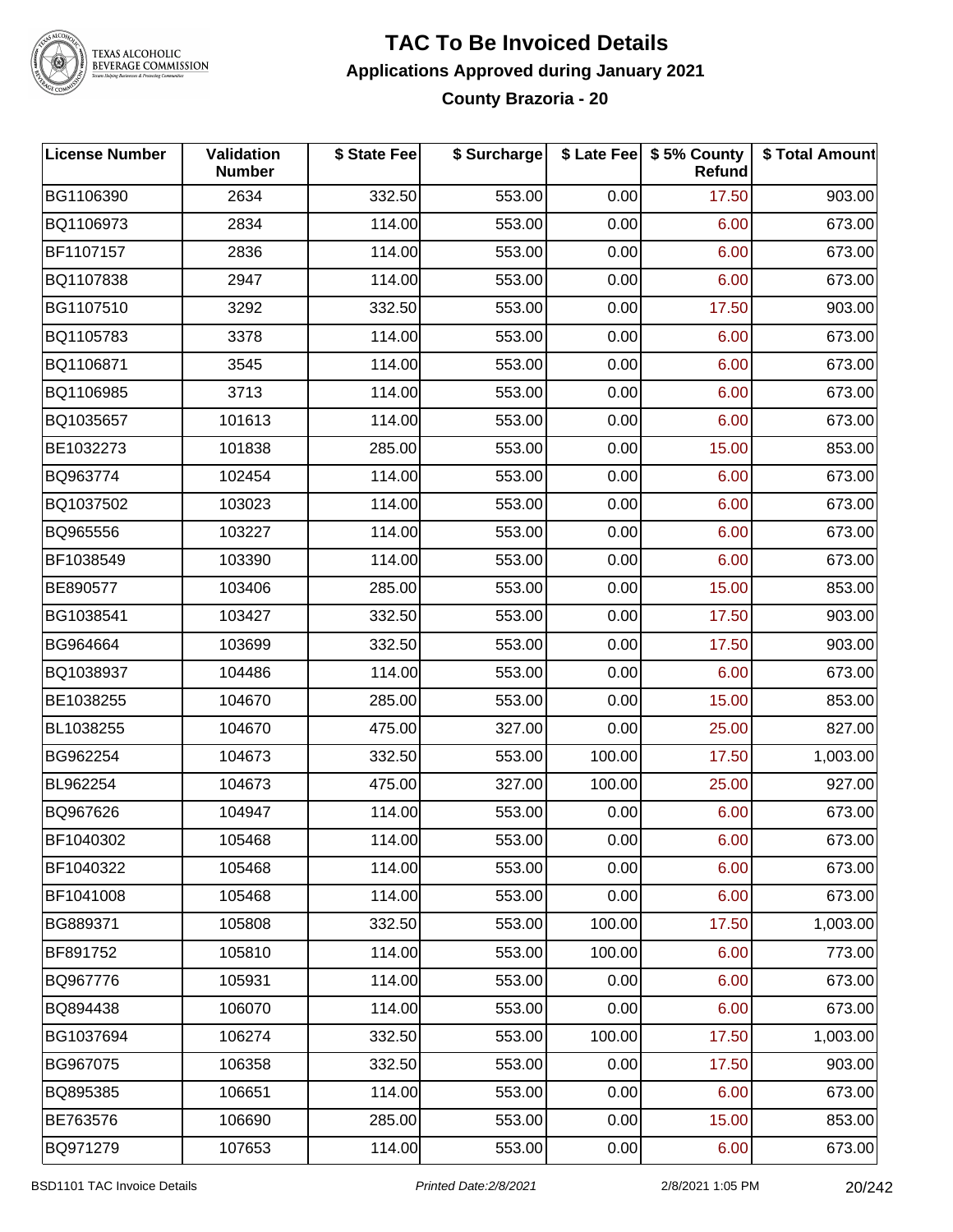| <b>License Number</b> | <b>Validation</b><br><b>Number</b> | \$ State Fee | \$ Surcharge | \$ Late Fee | \$5% County<br><b>Refund</b> | <b>\$Total Amount</b> |
|-----------------------|------------------------------------|--------------|--------------|-------------|------------------------------|-----------------------|
| BQ832027              | 108561                             | 114.00       | 553.00       | 0.00        | 6.00                         | 673.00                |
| BQ762669              | 502017                             | 114.00       | 553.00       | 0.00        | 6.00                         | 673.00                |
| BQ762672              | 502050                             | 114.00       | 553.00       | 0.00        | 6.00                         | 673.00                |
| BQ762702              | 502124                             | 114.00       | 553.00       | 0.00        | 6.00                         | 673.00                |
| BQ763165              | 503596                             | 114.00       | 553.00       | 0.00        | 6.00                         | 673.00                |
| BQ763173              | 503602                             | 114.00       | 553.00       | 0.00        | 6.00                         | 673.00                |
| BQ763162              | 503613                             | 114.00       | 553.00       | 0.00        | 6.00                         | 673.00                |
| BQ763965              | 503662                             | 114.00       | 553.00       | 0.00        | 6.00                         | 673.00                |
| BQ762810              | 503663                             | 114.00       | 553.00       | 0.00        | 6.00                         | 673.00                |
| BQ763174              | 503697                             | 114.00       | 553.00       | 0.00        | 6.00                         | 673.00                |
| BQ762809              | 503735                             | 114.00       | 553.00       | 0.00        | 6.00                         | 673.00                |
| BE1033469             | 504240                             | 285.00       | 553.00       | 100.00      | 15.00                        | 953.00                |
| BQ1038441             | 504244                             | 114.00       | 553.00       | 0.00        | 6.00                         | 673.00                |
| BE825268              | 504634                             | 285.00       | 553.00       | 0.00        | 15.00                        | 853.00                |
| BG969648              | 505496                             | 332.50       | 553.00       | 0.00        | 17.50                        | 903.00                |
| BQ1041755             | 505660                             | 114.00       | 553.00       | 0.00        | 6.00                         | 673.00                |
|                       | Total                              | 9,528.50     | 27,751.00    | 600.00      | 501.50                       | 38,381.00             |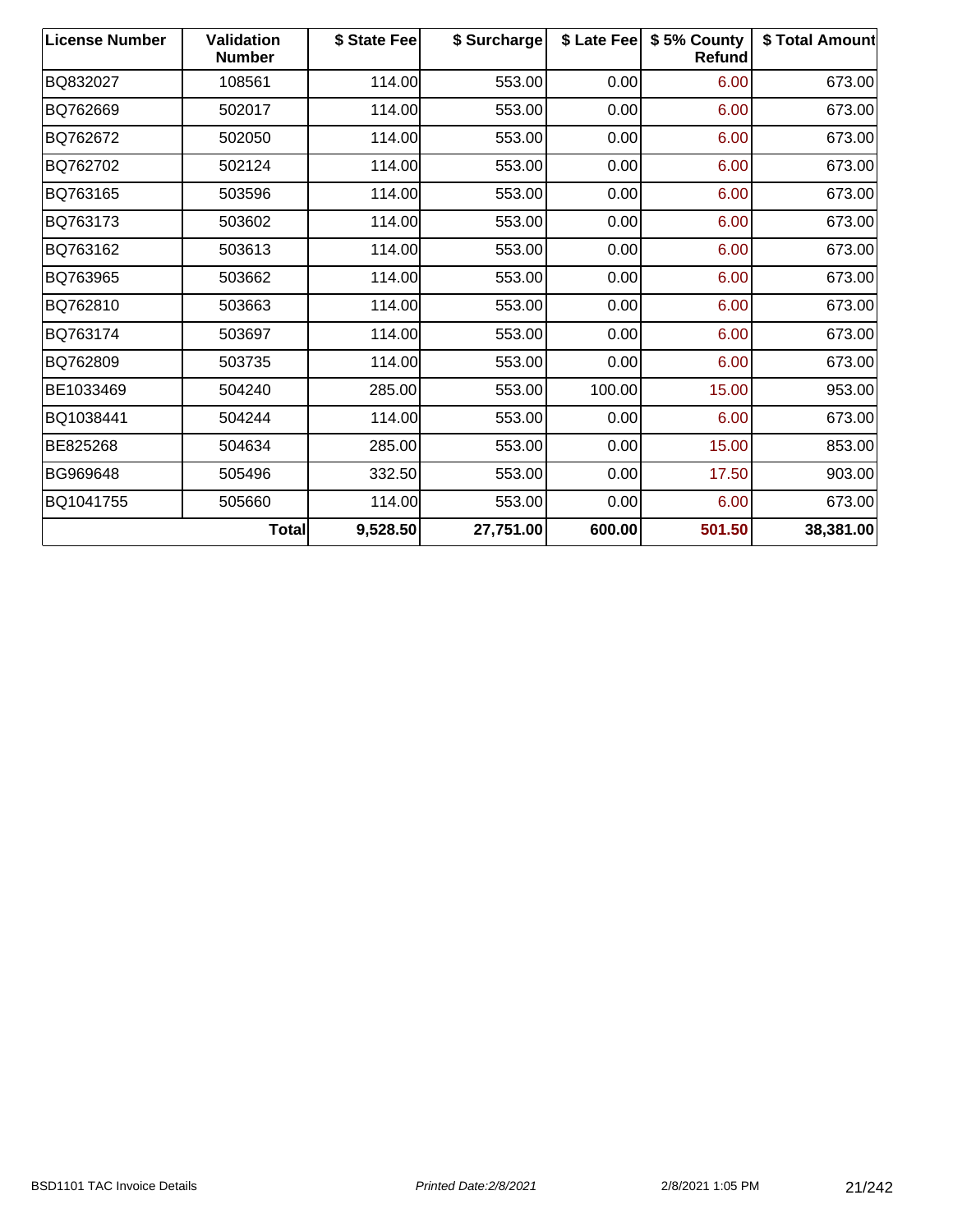

#### **TAC To Be Invoiced Details Applications Approved during January 2021 County Brazos - 21**

| <b>License Number</b> | Validation<br><b>Number</b> | \$ State Fee | \$ Surcharge |      | \$ Late Fee   \$5% County<br>Refund | \$ Total Amount |
|-----------------------|-----------------------------|--------------|--------------|------|-------------------------------------|-----------------|
| BQ1106525             | 2242                        | 114.00       | 553.00       | 0.00 | 6.00                                | 673.00          |
| BF1106627             | 3599                        | 114.00       | 553.00       | 0.00 | 6.00                                | 673.00          |
| BG757024              | 101864                      | 332.50       | 553.00       | 0.00 | 17.50                               | 903.00          |
| BQ1036517             | 103309                      | 114.00       | 553.00       | 0.00 | 6.00                                | 673.00          |
| BG1036559             | 104288                      | 332.50       | 553.00       | 0.00 | 17.50                               | 903.00          |
| BQ763158              | 105802                      | 114.00       | 553.00       | 0.00 | 6.00                                | 673.00          |
| BF763625              | 105972                      | 114.00       | 553.00       | 0.00 | 6.00                                | 673.00          |
| BQ895717              | 106116                      | 114.00       | 553.00       | 0.00 | 6.00                                | 673.00          |
| BG1041248             | 106201                      | 332.50       | 553.00       | 0.00 | 17.50                               | 903.00          |
| BQ1042417             | 106267                      | 114.00       | 553.00       | 0.00 | 6.00                                | 673.00          |
| BF1043396             | 106392                      | 114.00       | 553.00       | 0.00 | 6.00                                | 673.00          |
| BG1040635             | 106458                      | 332.50       | 553.00       | 0.00 | 17.50                               | 903.00          |
| BQ895556              | 106620                      | 114.00       | 553.00       | 0.00 | 6.00                                | 673.00          |
| BQ1043011             | 106800                      | 114.00       | 553.00       | 0.00 | 6.00                                | 673.00          |
| BF969672              | 107016                      | 114.00       | 553.00       | 0.00 | 6.00                                | 673.00          |
| BG601715              | 501643                      | 332.50       | 553.00       | 0.00 | 17.50                               | 903.00          |
| BQ827454              | 503747                      | 114.00       | 553.00       | 0.00 | 6.00                                | 673.00          |
| BQ827349              | 503748                      | 114.00       | 553.00       | 0.00 | 6.00                                | 673.00          |
| BQ765416              | 504894                      | 114.00       | 553.00       | 0.00 | 6.00                                | 673.00          |
| BQ765420              | 504897                      | 114.00       | 553.00       | 0.00 | 6.00                                | 673.00          |
|                       | <b>Total</b>                | 3,372.50     | 11,060.00    | 0.00 | 177.50                              | 14,610.00       |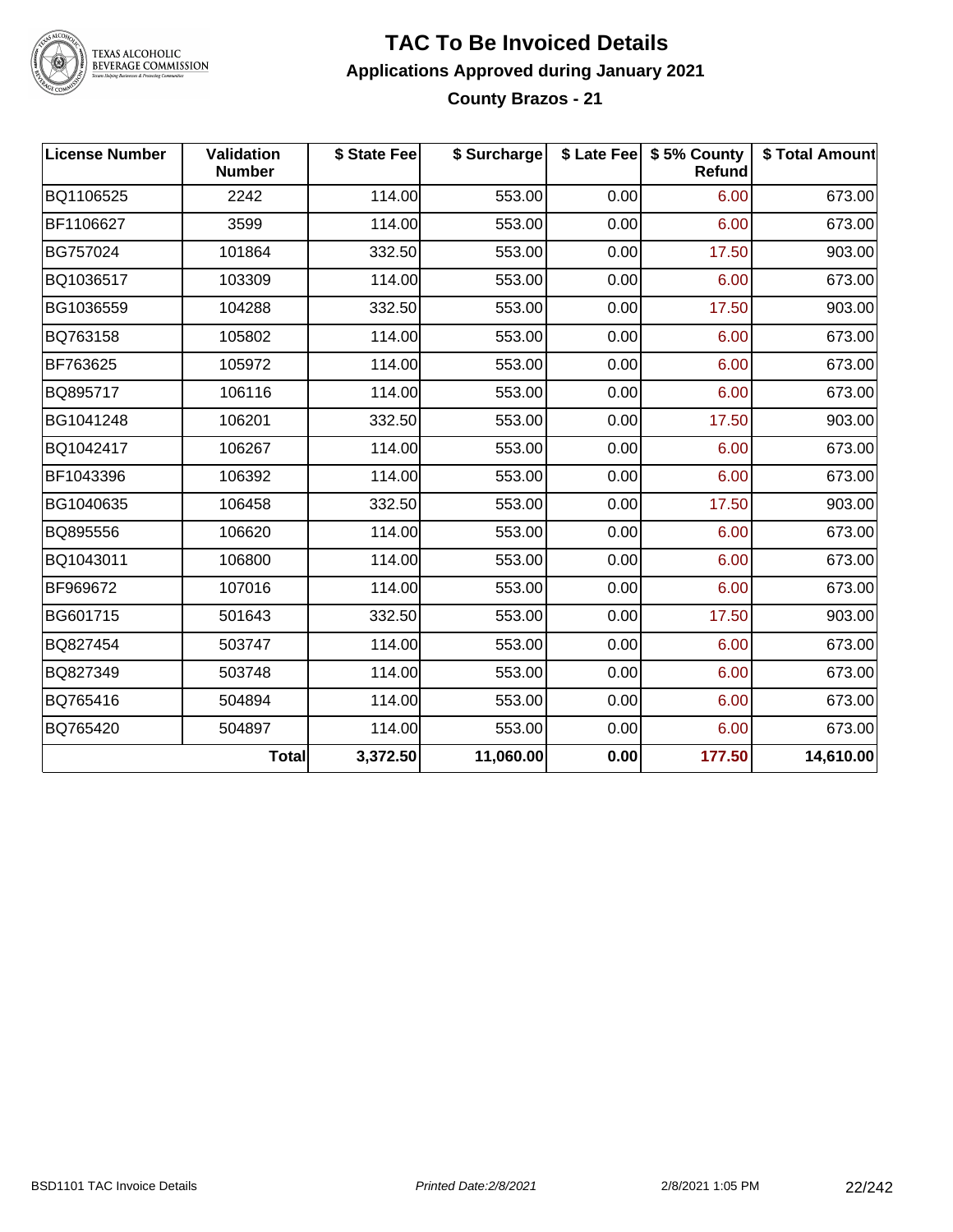

**County Brewster - 22**

| ∣License Number | <b>Validation</b><br><b>Number</b> | \$ State Fee |          |      | <b>Refund</b> | \$ Surcharge   \$ Late Fee   \$5% County   \$ Total Amount |
|-----------------|------------------------------------|--------------|----------|------|---------------|------------------------------------------------------------|
| BG827193        | 106609                             | 332.50       | 553.00   | 0.00 | 17.50         | 903.00                                                     |
| BQ767778        | 108142                             | 114.00L      | 553.00   | 0.00 | 6.00          | 673.00                                                     |
|                 | Totall                             | 446.50       | 1,106.00 | 0.00 | 23.50         | 1,576.00                                                   |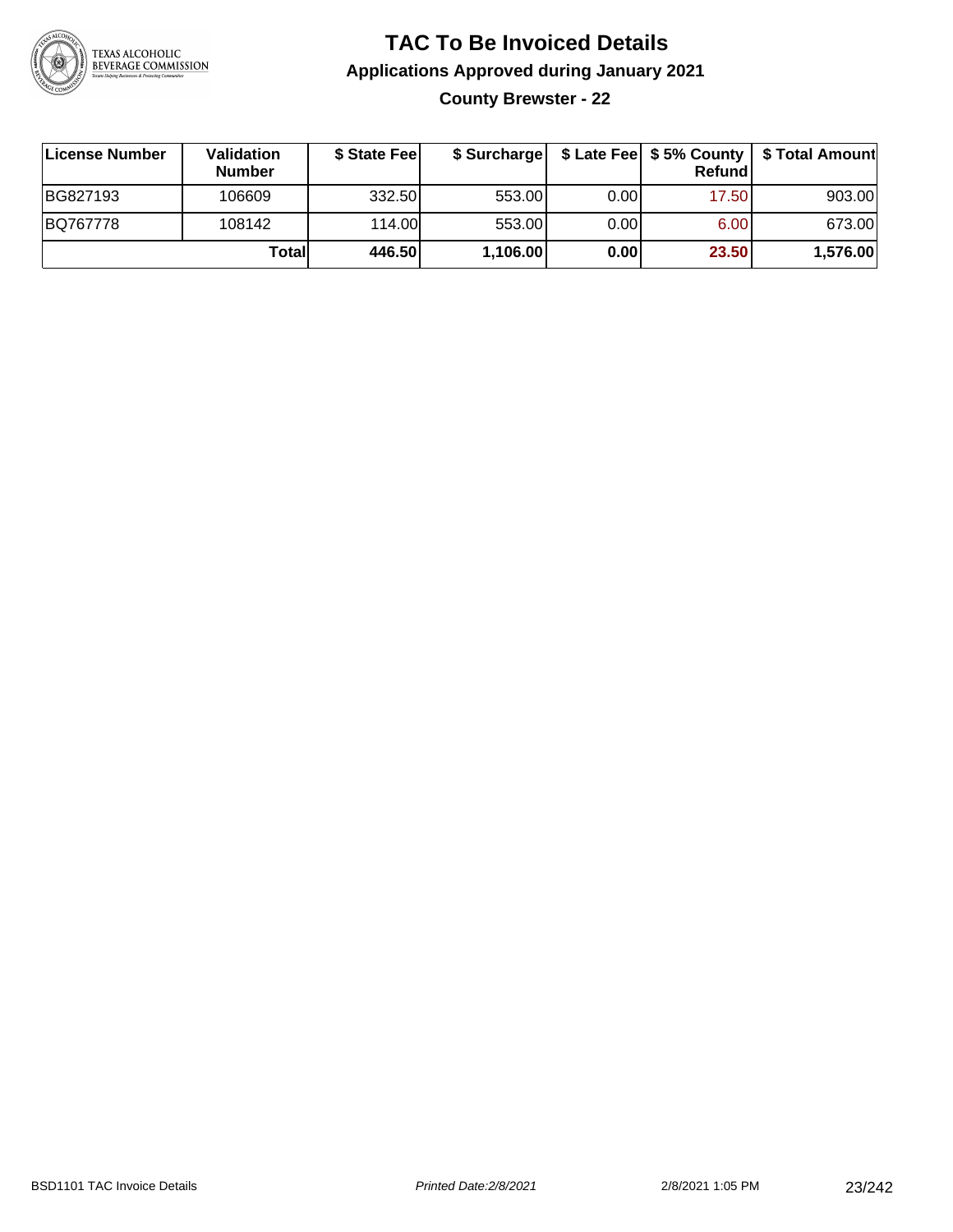

**County Briscoe - 23**

| License Number | <b>Validation</b><br><b>Number</b> | \$ State Fee  | \$ Surcharge |      | Refundl | \$ Late Fee   \$5% County   \$ Total Amount |
|----------------|------------------------------------|---------------|--------------|------|---------|---------------------------------------------|
| BQ892689       | 103915                             | 114.00L       | 553.00       | 0.00 | 6.00    | 673.00                                      |
|                | Totall                             | <b>114.00</b> | 553.00       | 0.00 | 6.00    | 673.00                                      |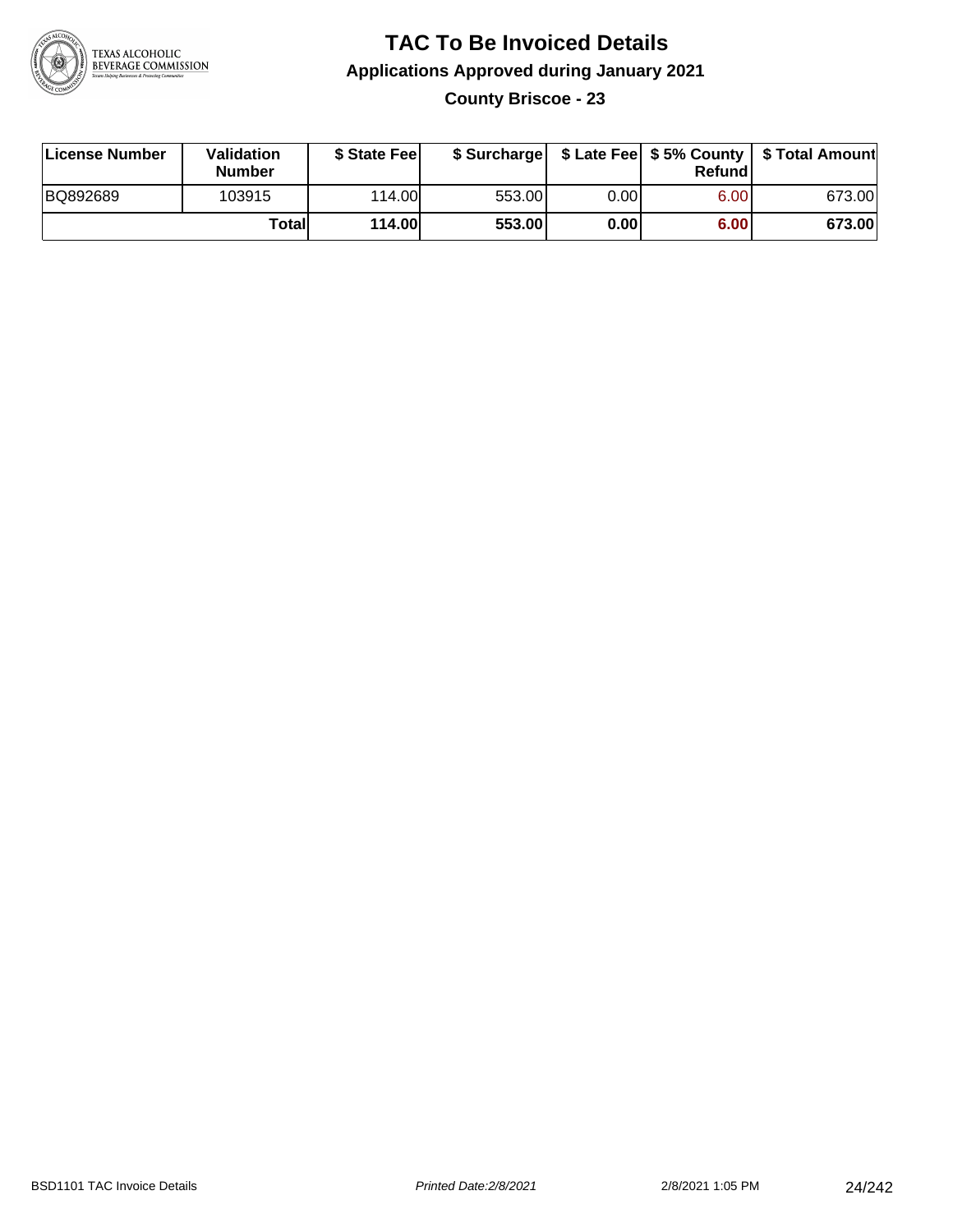

### **TAC To Be Invoiced Details Applications Approved during January 2021 County Brooks - 24**

| License Number | Validation<br><b>Number</b> | \$ State Fee |        |      | Refund | \$ Surcharge   \$ Late Fee   \$5% County   \$ Total Amount |
|----------------|-----------------------------|--------------|--------|------|--------|------------------------------------------------------------|
| BG962860       | 505970                      | 332.50       | 553.00 | 0.00 | 17.50  | 903.00                                                     |
|                | Totall                      | 332.50       | 553.00 | 0.00 | 17.50  | 903.00                                                     |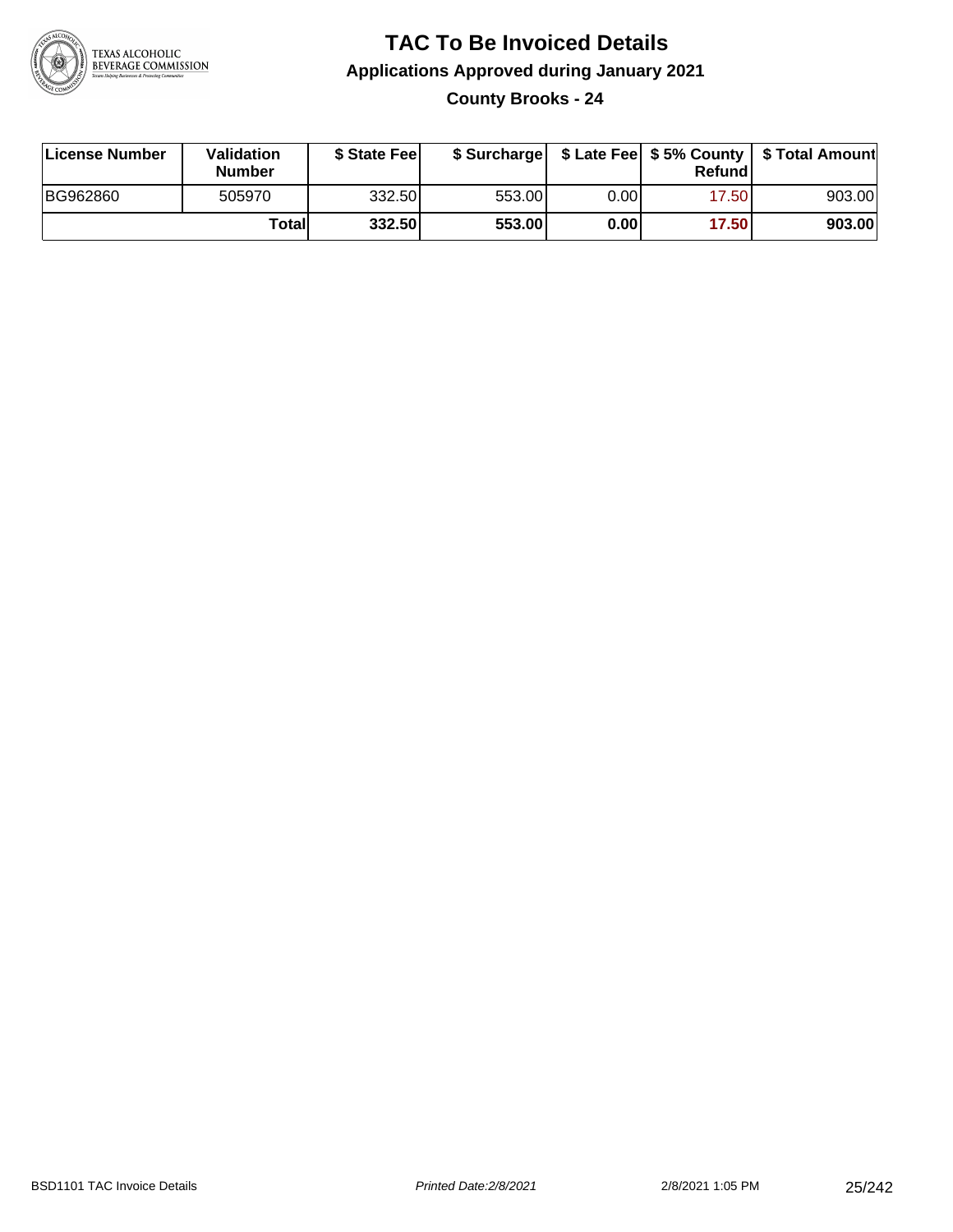

#### **TAC To Be Invoiced Details Applications Approved during January 2021 County Brown - 25**

| <b>License Number</b> | <b>Validation</b><br><b>Number</b> | \$ State Fee | \$ Surcharge | \$ Late Fee | \$5% County<br><b>Refund</b> | \$ Total Amount |
|-----------------------|------------------------------------|--------------|--------------|-------------|------------------------------|-----------------|
| BQ1038879             | 104479                             | 114.00       | 553.00       | 0.00        | 6.00                         | 673.00          |
| BQ1038864             | 104487                             | 114.00       | 553.00       | 0.00        | 6.00                         | 673.00          |
| BF1038849             | 104501                             | 114.00       | 553.00       | 0.00        | 6.00                         | 673.00          |
| BQ1041089             | 104978                             | 114.00       | 553.00       | 0.00        | 6.00                         | 673.00          |
| BQ968102              | 105868                             | 114.00       | 553.00       | 0.00        | 6.00                         | 673.00          |
| BQ828760              | 106211                             | 114.00       | 553.00       | 0.00        | 6.00                         | 673.00          |
| BG1042422             | 107989                             | 332.50       | 553.00       | 0.00        | 17.50                        | 903.00          |
| BQ897413              | 108686                             | 114.00       | 553.00       | 0.00        | 6.00                         | 673.00          |
| BG968090              | 108703                             | 332.50       | 553.00       | 100.00      | 17.50                        | 1,003.00        |
| BQ973839              | 108818                             | 114.00       | 553.00       | 0.00        | 6.00                         | 673.00          |
| BQ1039453             | 504787                             | 114.00       | 553.00       | 0.00        | 6.00                         | 673.00          |
|                       | <b>Total</b>                       | 1,691.00     | 6,083.00     | 100.00      | 89.00                        | 7,963.00        |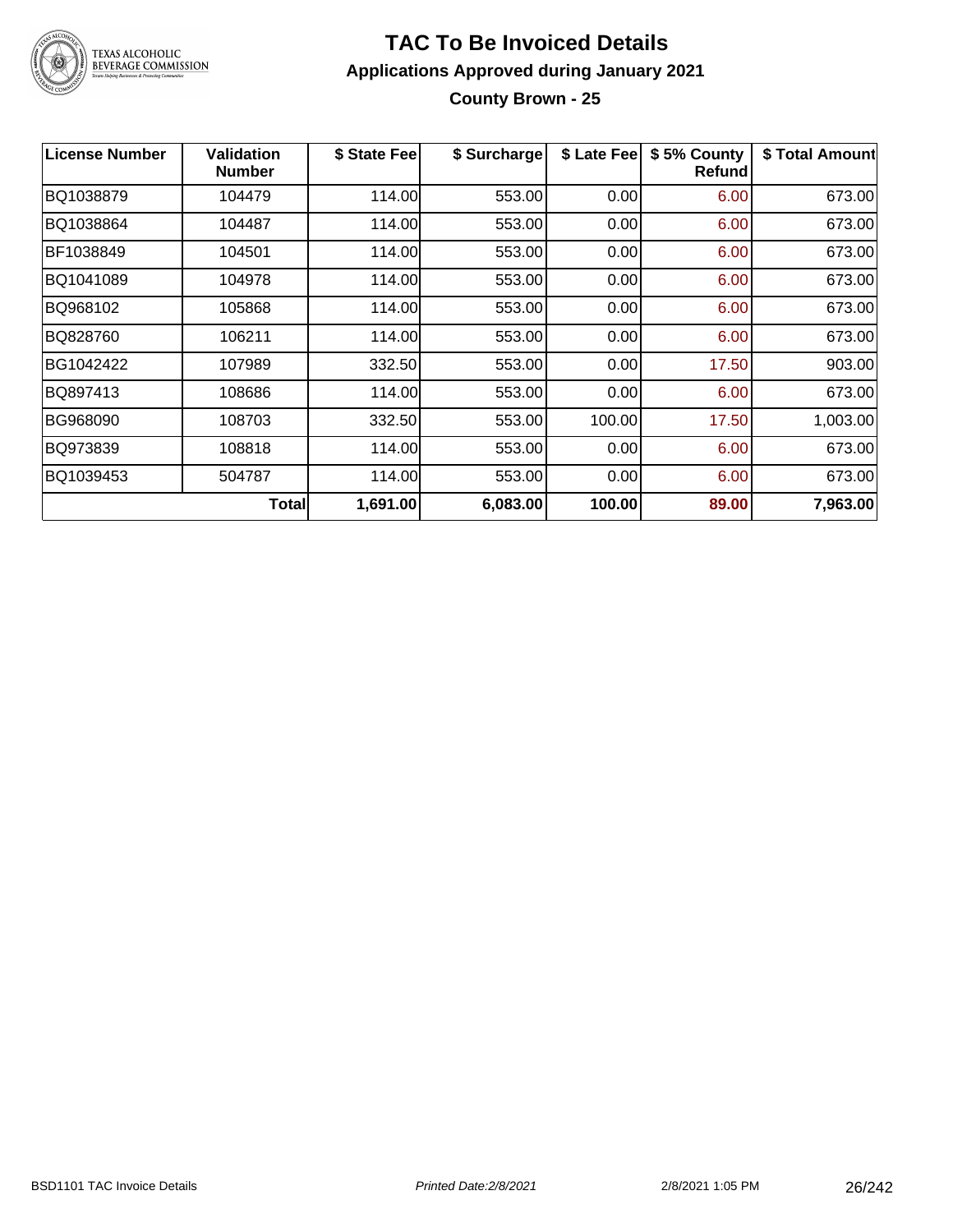

**County Burleson - 26**

| License Number | <b>Validation</b><br><b>Number</b> | \$ State Feel | \$ Surcharge |       | <b>Refund</b> | \$ Late Fee   \$5% County   \$ Total Amount |
|----------------|------------------------------------|---------------|--------------|-------|---------------|---------------------------------------------|
| BQ824961       | 102253                             | 114.00        | 553.00       | 0.001 | 6.00          | 673.00                                      |
| BG969378       | 106384                             | 332.50        | 553.00       | 0.001 | 17.50         | 903.00                                      |
|                | Totall                             | 446.50        | 1,106.00     | 0.00  | 23.50         | 1,576.00                                    |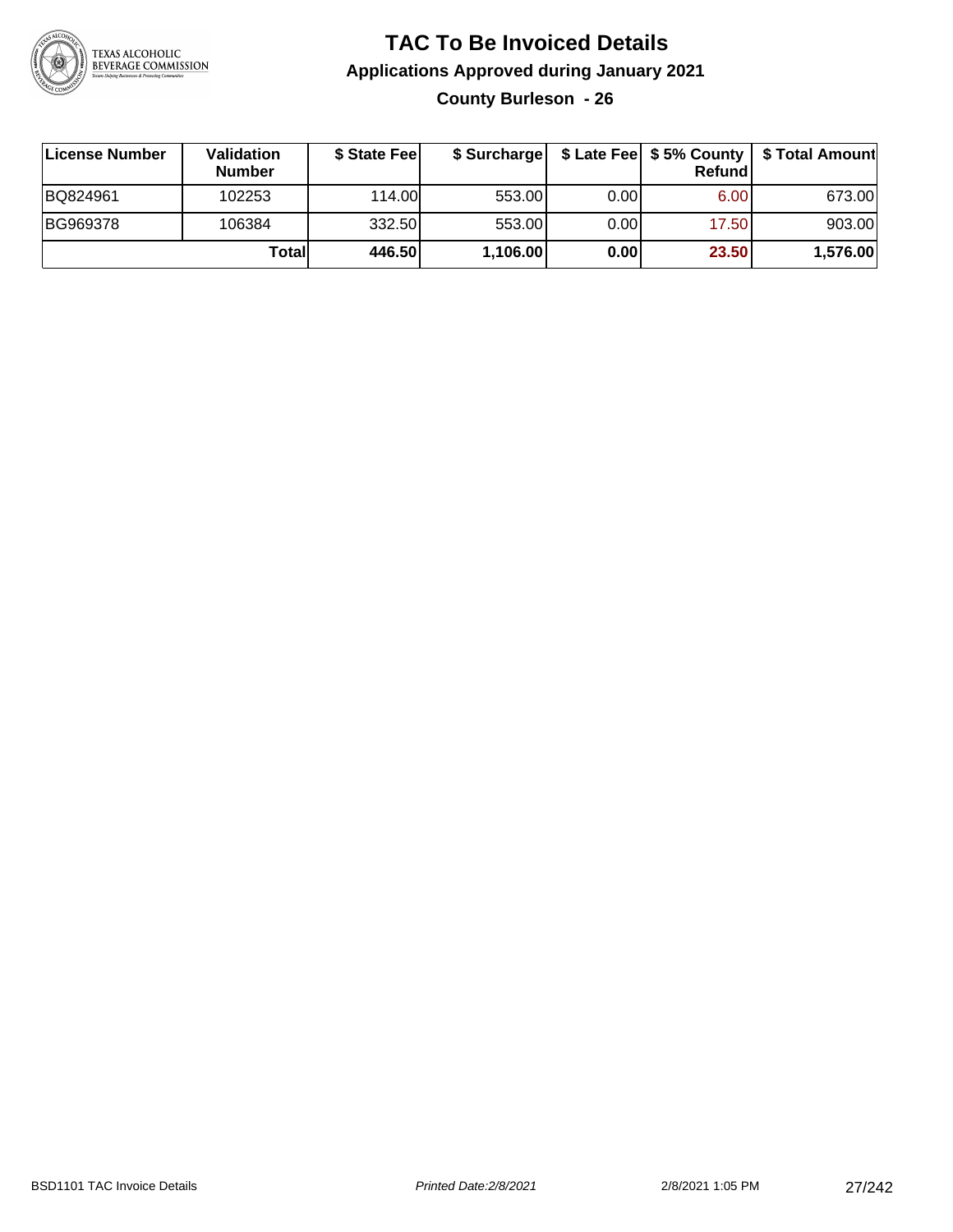

# **TAC To Be Invoiced Details Applications Approved during January 2021 County Burnet - 27**

| <b>License Number</b> | Validation<br><b>Number</b> | \$ State Fee | \$ Surcharge | \$ Late Fee | \$5% County<br>Refundl | \$ Total Amount |
|-----------------------|-----------------------------|--------------|--------------|-------------|------------------------|-----------------|
| BG1105188             | 198                         | 332.50       | 553.00       | 0.00        | 17.50                  | 903.00          |
| BQ826457              | 104579                      | 114.00       | 553.00       | 0.00        | 6.00                   | 673.00          |
| BG967855              | 104841                      | 332.50       | 553.00       | 0.00        | 17.50                  | 903.00          |
| BQ1040511             | 106088                      | 114.00       | 553.00       | 0.00        | 6.00                   | 673.00          |
| BF826798              | 504700                      | 114.00       | 553.00       | 0.00        | 6.00                   | 673.00          |
| BQ827367              | 504781                      | 114.00       | 553.00       | 0.00        | 6.00                   | 673.00          |
|                       | <b>Total</b>                | 1,121.00     | 3,318.00     | 0.00        | 59.00                  | 4,498.00        |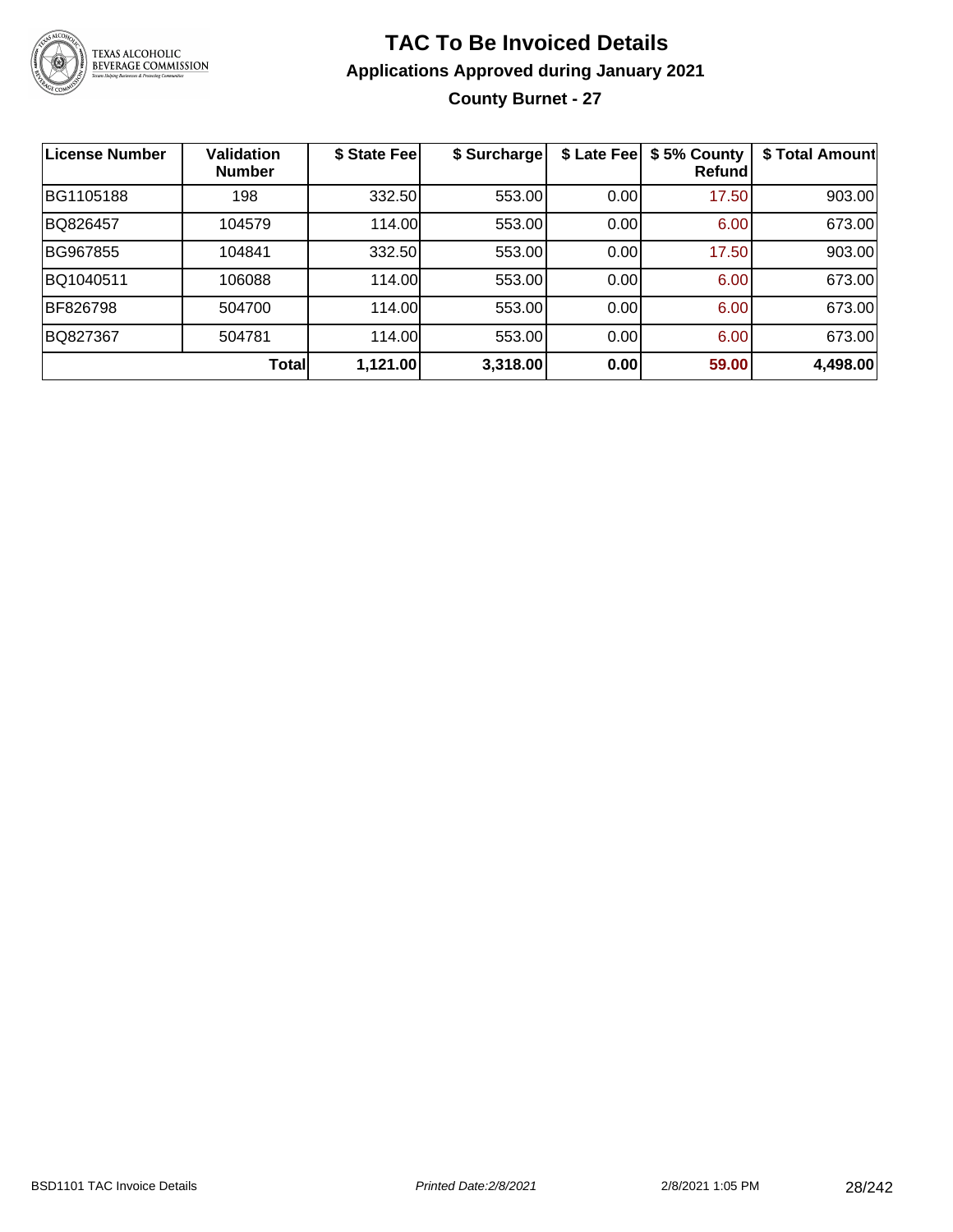

# **TAC To Be Invoiced Details Applications Approved during January 2021 County Caldwell - 28**

| <b>License Number</b> | Validation<br><b>Number</b> | \$ State Feel | \$ Surcharge |      | Refundl | \$ Late Fee   \$5% County   \$ Total Amount |
|-----------------------|-----------------------------|---------------|--------------|------|---------|---------------------------------------------|
| BQ1037630             | 104326                      | 114.00L       | 553.00       | 0.00 | 6.00    | 673.00                                      |
| BQ828850              | 106283                      | 114.00L       | 553.00       | 0.00 | 6.00    | 673.00                                      |
|                       | Totall                      | 228.00        | 1,106.00     | 0.00 | 12.00   | 1,346.00                                    |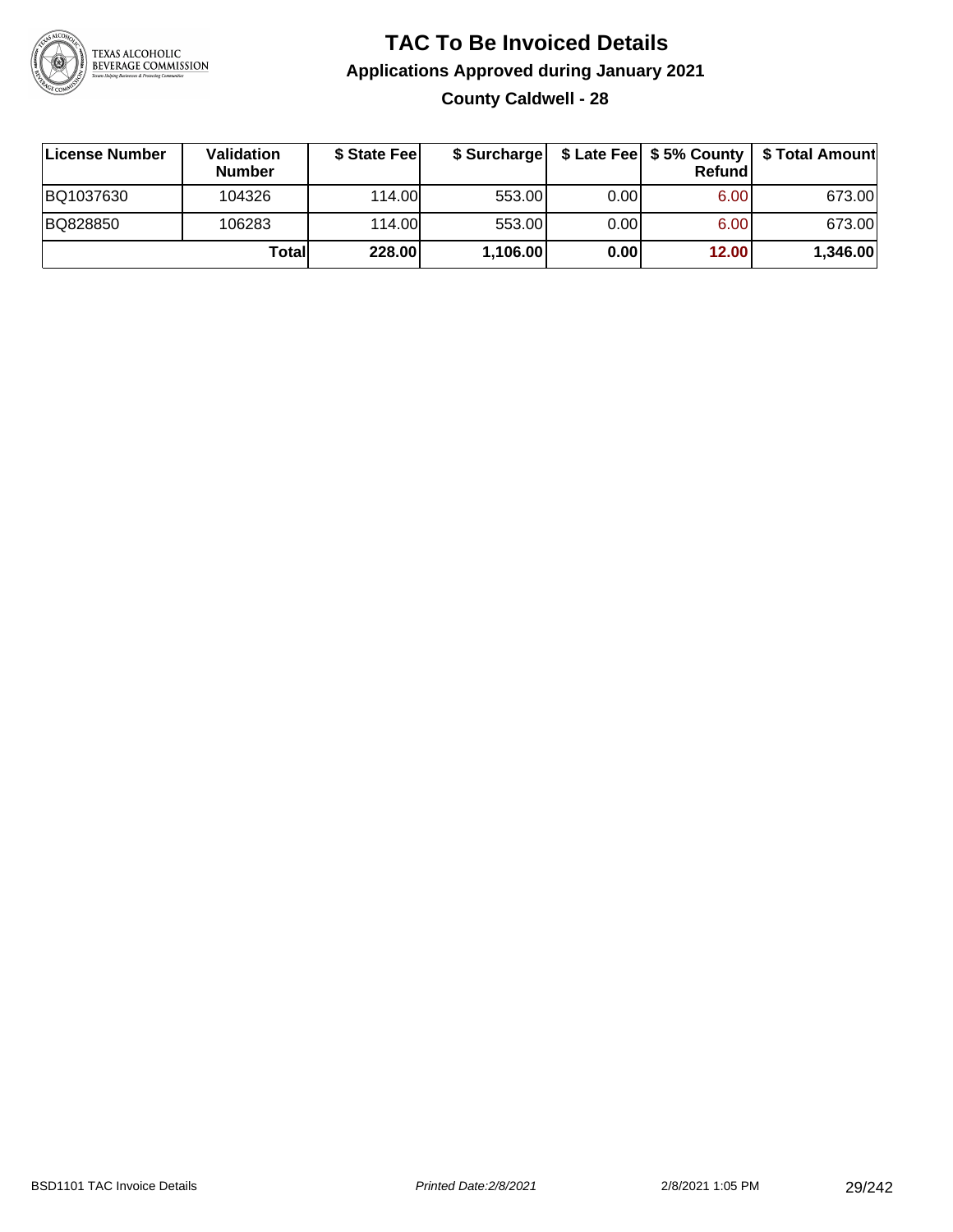

# **TAC To Be Invoiced Details Applications Approved during January 2021 County Calhoun - 29**

| License Number | <b>Validation</b><br><b>Number</b> | \$ State Fee |          |       | <b>Refund</b> | \$ Surcharge   \$ Late Fee   \$5% County   \$ Total Amount |
|----------------|------------------------------------|--------------|----------|-------|---------------|------------------------------------------------------------|
| BG764029       | 104878                             | 332.50       | 553.00   | 0.001 | 17.50         | 903.00                                                     |
| BQ764155       | 503612                             | 114.00       | 553.00   | 0.001 | 6.00          | 673.00                                                     |
|                | Totall                             | 446.50       | 1,106.00 | 0.00  | 23.50         | 1,576.00                                                   |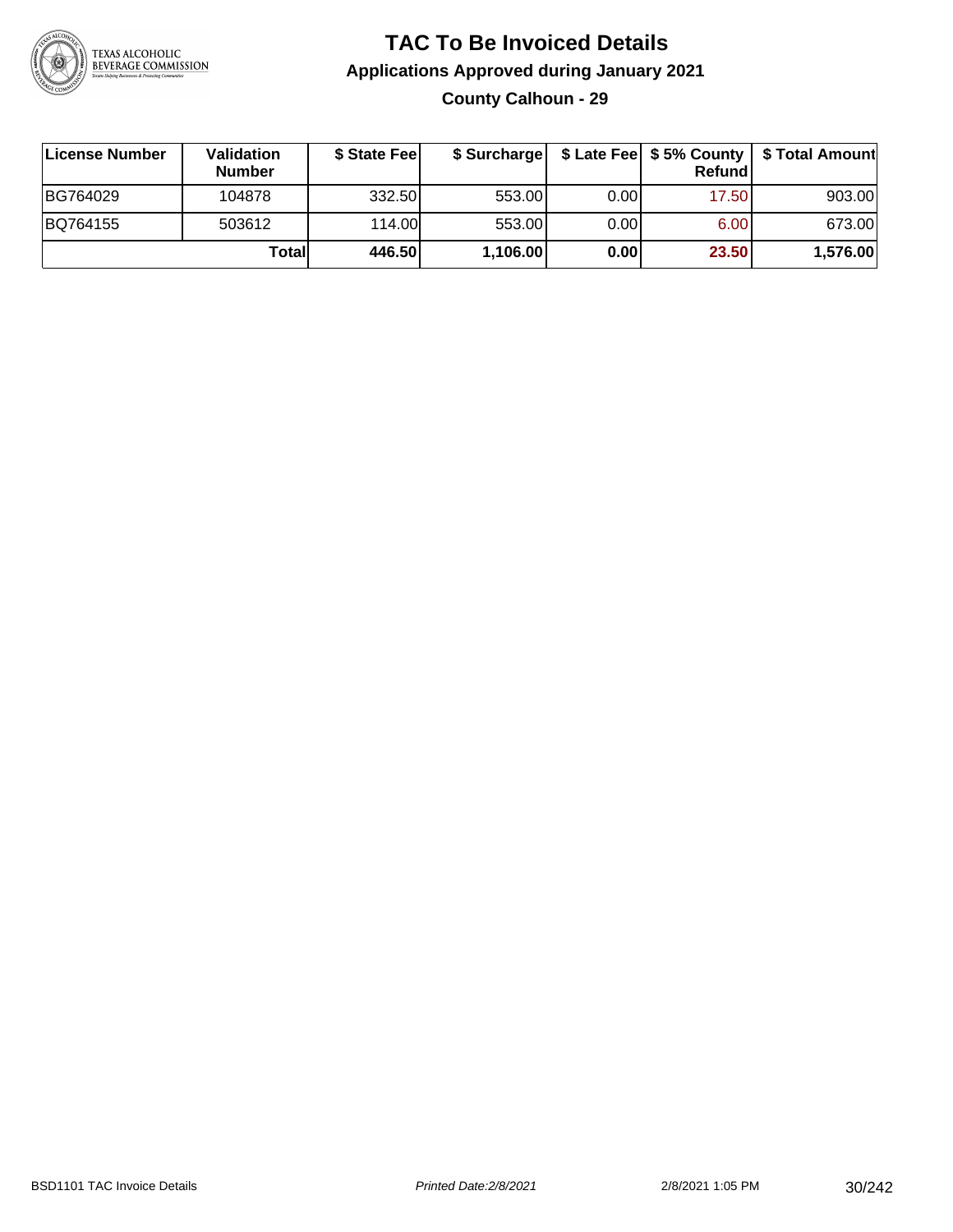

# **TAC To Be Invoiced Details Applications Approved during January 2021 County Callahan - 30**

| ∣License Number | Validation<br><b>Number</b> | \$ State Feel | \$ Surcharge |      | \$ Late Fee   \$5% County  <br>Refundl | \$ Total Amount |
|-----------------|-----------------------------|---------------|--------------|------|----------------------------------------|-----------------|
| BQ1038851       | 104485                      | 114.00L       | 553.00       | 0.00 | 6.00                                   | 673.00          |
| BQ1041023       | 105122                      | 114.00        | 553.00       | 0.00 | 6.00                                   | 673.00          |
| BQ764232        | 107795                      | 114.00        | 553.00       | 0.00 | 6.00                                   | 673.00          |
|                 | Totall                      | 342.00        | 1,659.00     | 0.00 | 18.00                                  | 2,019.00        |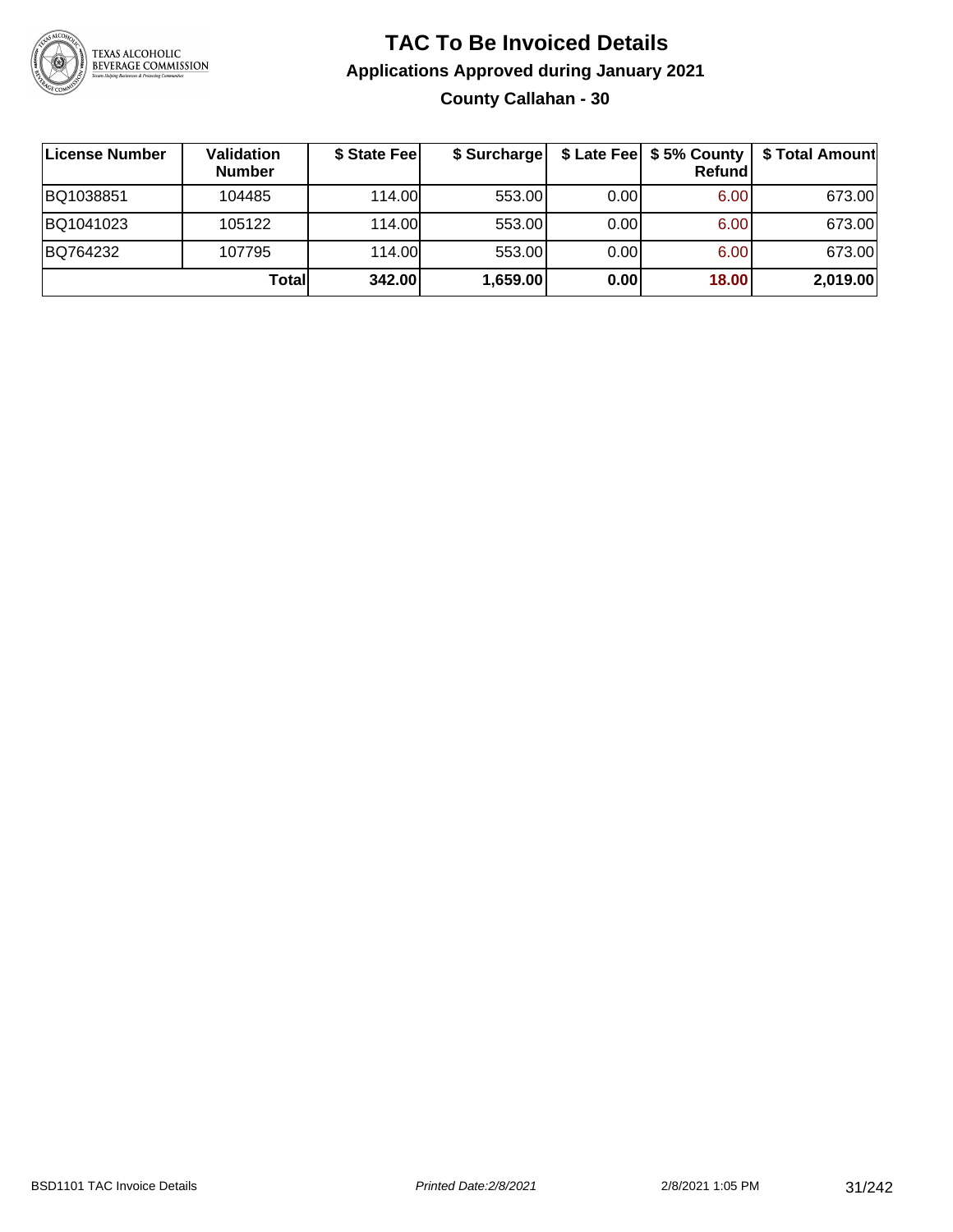

#### **TAC To Be Invoiced Details Applications Approved during January 2021 County Cameron - 31**

| <b>License Number</b> | Validation<br><b>Number</b> | \$ State Fee | \$ Surcharge |        | \$ Late Fee   \$5% County<br>Refund | \$ Total Amount |
|-----------------------|-----------------------------|--------------|--------------|--------|-------------------------------------|-----------------|
| BF1105510             | 3166                        | 114.00       | 553.00       | 0.00   | 6.00                                | 673.00          |
| BQ1105107             | 3370                        | 114.00       | 553.00       | 0.00   | 6.00                                | 673.00          |
| BG1105942             | 3783                        | 332.50       | 553.00       | 0.00   | 17.50                               | 903.00          |
| BG1106878             | 3871                        | 332.50       | 553.00       | 0.00   | 17.50                               | 903.00          |
| BL1106878             | 3871                        | 475.00       | 327.00       | 0.00   | 25.00                               | 827.00          |
| BG1037547             | 104926                      | 332.50       | 553.00       | 100.00 | 17.50                               | 1,003.00        |
| BG890857              | 104989                      | 332.50       | 553.00       | 0.00   | 17.50                               | 903.00          |
| BQ967090              | 105215                      | 114.00       | 553.00       | 0.00   | 6.00                                | 673.00          |
| BQ763633              | 105706                      | 114.00       | 553.00       | 0.00   | 6.00                                | 673.00          |
| BQ893999              | 105716                      | 114.00       | 553.00       | 0.00   | 6.00                                | 673.00          |
| BQ1041687             | 105759                      | 114.00       | 553.00       | 0.00   | 6.00                                | 673.00          |
| BQ1042780             | 106413                      | 114.00       | 553.00       | 0.00   | 6.00                                | 673.00          |
| BF1042159             | 106463                      | 114.00       | 553.00       | 0.00   | 6.00                                | 673.00          |
| BF967031              | 106606                      | 114.00       | 553.00       | 0.00   | 6.00                                | 673.00          |
| BQ896054              | 106941                      | 114.00       | 553.00       | 0.00   | 6.00                                | 673.00          |
| BQ766351              | 107003                      | 114.00       | 553.00       | 0.00   | 6.00                                | 673.00          |
| BQ766590              | 107006                      | 114.00       | 553.00       | 0.00   | 6.00                                | 673.00          |
| BG764089              | 107048                      | 332.50       | 553.00       | 0.00   | 17.50                               | 903.00          |
| BF828857              | 107441                      | 114.00       | 553.00       | 0.00   | 6.00                                | 673.00          |
| BQ1043964             | 107567                      | 114.00       | 553.00       | 0.00   | 6.00                                | 673.00          |
| BQ1041641             | 107690                      | 114.00       | 553.00       | 0.00   | 6.00                                | 673.00          |
| BQ828297              | 108587                      | 114.00       | 553.00       | 100.00 | 6.00                                | 773.00          |
| BG1045180             | 108935                      | 332.50       | 553.00       | 0.00   | 17.50                               | 903.00          |
| BQ897028              | 108939                      | 114.00       | 553.00       | 0.00   | 6.00                                | 673.00          |
| BF825578              | 503579                      | 114.00       | 553.00       | 0.00   | 6.00                                | 673.00          |
| BG761980              | 504029                      | 332.50       | 553.00       | 0.00   | 17.50                               | 903.00          |
| BQ766938              | 504838                      | 114.00       | 553.00       | 0.00   | 6.00                                | 673.00          |
| BQ766380              | 504841                      | 114.00       | 553.00       | 0.00   | 6.00                                | 673.00          |
| BQ766271              | 504857                      | 114.00       | 553.00       | 0.00   | 6.00                                | 673.00          |
| BQ766270              | 504858                      | 114.00       | 553.00       | 0.00   | 6.00                                | 673.00          |
| BQ766384              | 504864                      | 114.00       | 553.00       | 0.00   | 6.00                                | 673.00          |
| BQ766942              | 504878                      | 114.00       | 553.00       | 0.00   | 6.00                                | 673.00          |
| BQ766378              | 504887                      | 114.00       | 553.00       | 0.00   | 6.00                                | 673.00          |
| BQ766396              | 504889                      | 114.00       | 553.00       | 0.00   | 6.00                                | 673.00          |
| BQ766398              | 504895                      | 114.00       | 553.00       | 0.00   | 6.00                                | 673.00          |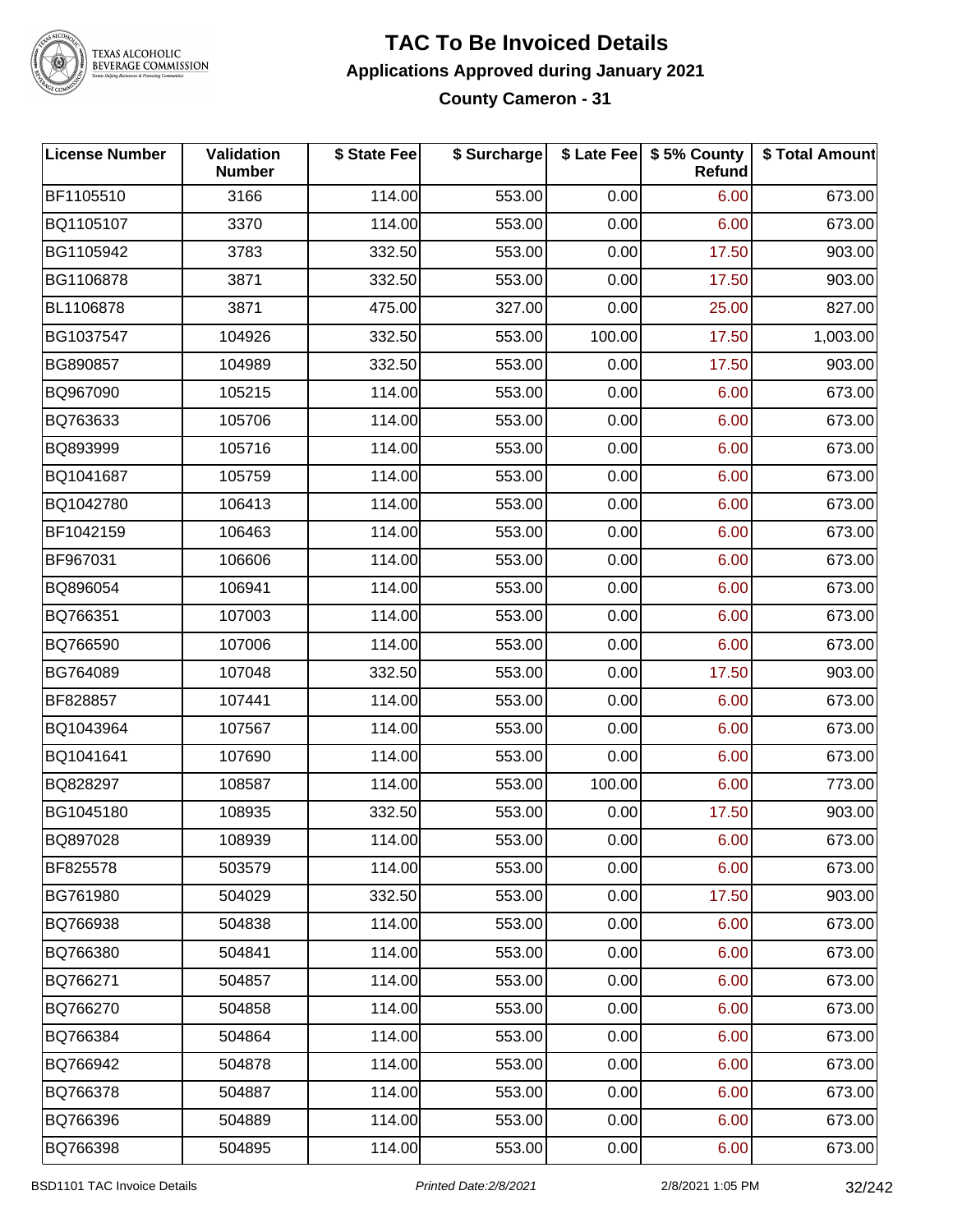| ∣License Number | Validation<br><b>Number</b> | \$ State Fee | \$ Surcharge |        | \$ Late Fee   \$5% County  <br>Refundl | \$ Total Amount |
|-----------------|-----------------------------|--------------|--------------|--------|----------------------------------------|-----------------|
| BQ766385        | 504904                      | 114.00       | 553.00       | 0.00   | 6.00                                   | 673.00          |
| BQ766393        | 504912                      | 114.00       | 553.00       | 0.00   | 6.00 <sub>1</sub>                      | 673.00          |
| BQ766272        | 504928                      | 114.00       | 553.00       | 0.00   | 6.00                                   | 673.00          |
|                 | Totall                      | 6,222.50     | 20,788.00    | 200.00 | 327.50                                 | 27,538.00       |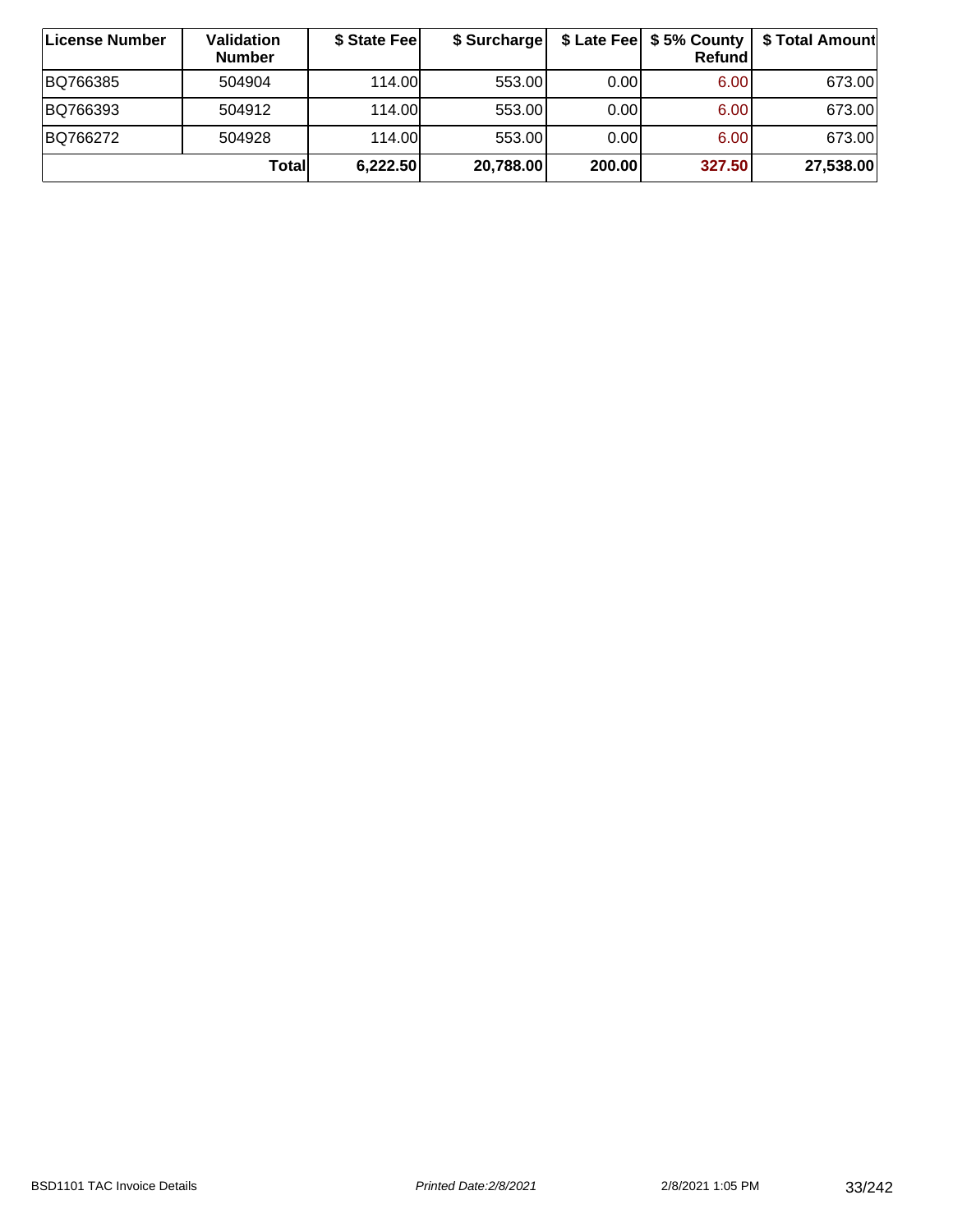

### **TAC To Be Invoiced Details Applications Approved during January 2021 County Camp - 32**

| License Number | Validation<br>Number | \$ State Fee  | \$ Surcharge |       | Refundl |        |
|----------------|----------------------|---------------|--------------|-------|---------|--------|
| BQ894509       | 504827               | 114.00        | 553.00       | 0.001 | 6.00    | 673.00 |
|                | Totall               | <b>114.00</b> | 553.00       | 0.00  | 6.00    | 673.00 |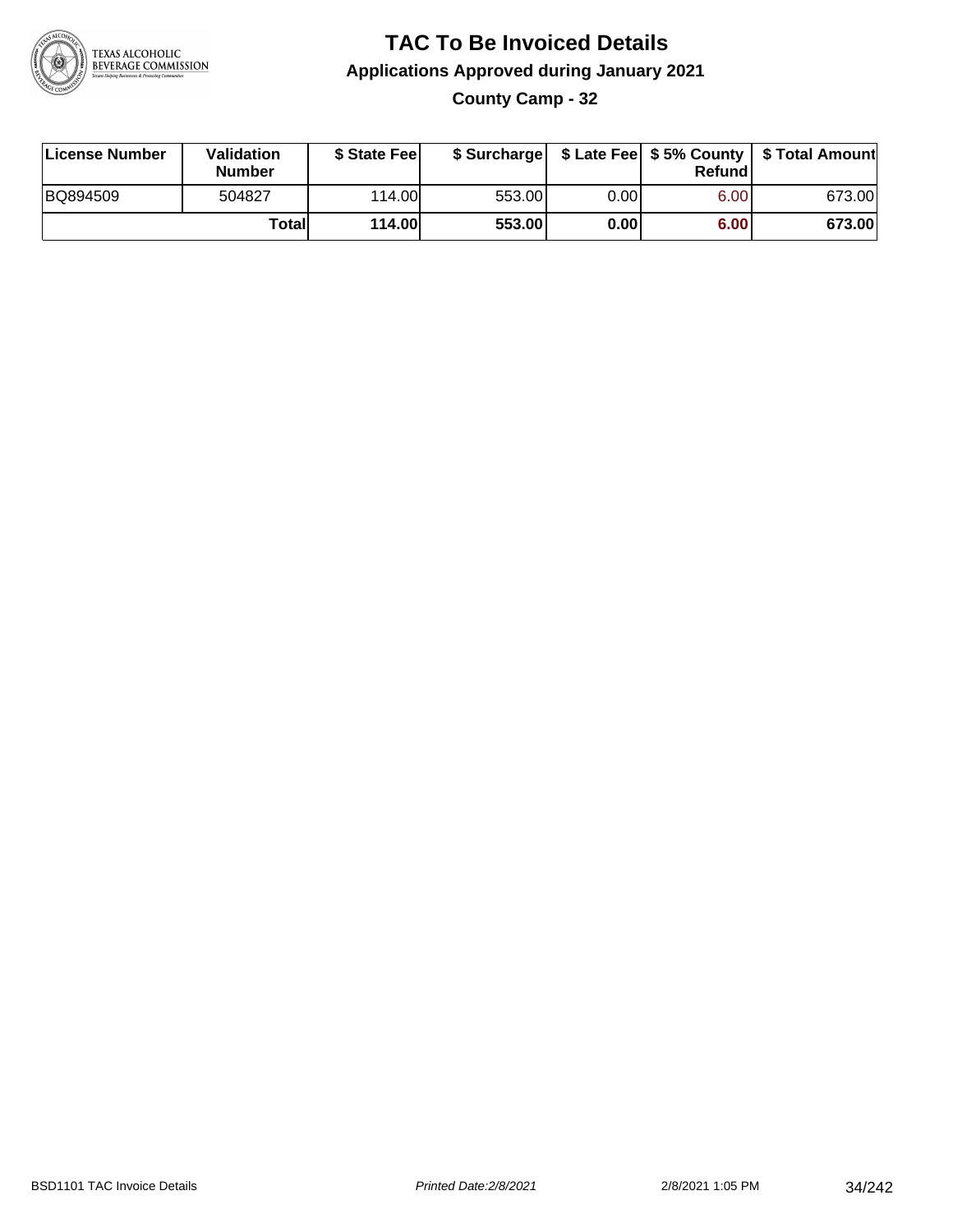

# **TAC To Be Invoiced Details Applications Approved during January 2021 County Cass - 34**

| <b>License Number</b> | <b>Validation</b><br><b>Number</b> | \$ State Fee | \$ Surcharge | \$ Late Fee | \$5% County<br>Refund | \$ Total Amount |
|-----------------------|------------------------------------|--------------|--------------|-------------|-----------------------|-----------------|
| BQ1107332             | 3625                               | 114.00       | 553.00       | 0.00        | 6.00                  | 673.00          |
| BQ1107145             | 4011                               | 114.00       | 553.00       | 0.00        | 6.00                  | 673.00          |
| BQ967993              | 105535                             | 114.00       | 553.00       | 0.00        | 6.00                  | 673.00          |
| BQ968806              | 106450                             | 114.00       | 553.00       | 0.00        | 6.00                  | 673.00          |
| BQ968882              | 107271                             | 114.00       | 553.00       | 0.00        | 6.00                  | 673.00          |
| BQ970909              | 107274                             | 114.00       | 553.00       | 0.00        | 6.00                  | 673.00          |
|                       | Total                              | 684.00       | 3,318.00     | 0.00        | 36.00                 | 4,038.00        |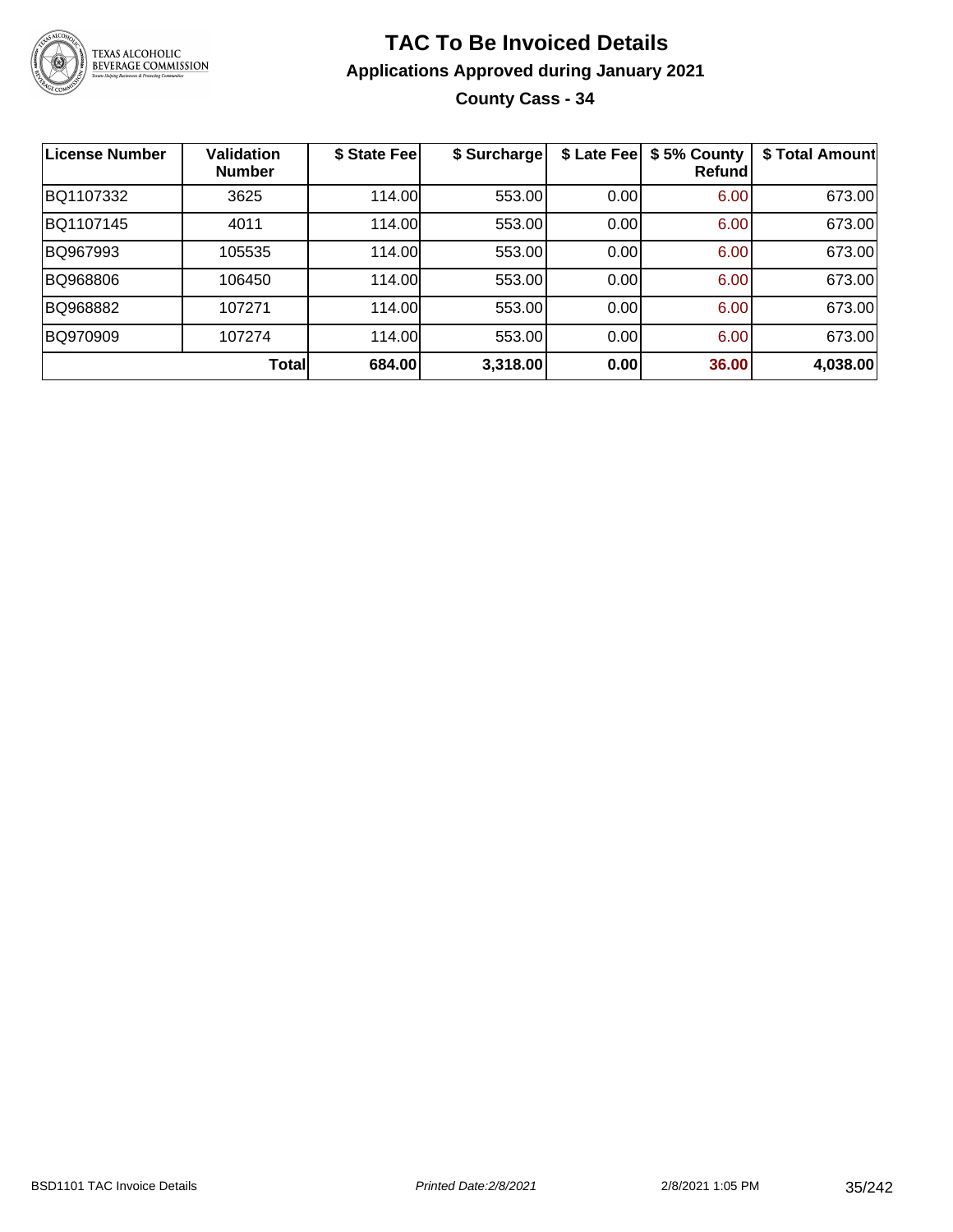

### **TAC To Be Invoiced Details Applications Approved during January 2021 County Castro - 35**

| License Number | Validation<br>Number | \$ State Feel |        |      | Refund | \$ Surcharge   \$ Late Fee   \$5% County   \$ Total Amount |
|----------------|----------------------|---------------|--------|------|--------|------------------------------------------------------------|
| BQ1105178      | 3010                 | 114.00        | 553.00 | 0.00 | 6.00   | 673.00                                                     |
|                | Totall               | 114.00        | 553.00 | 0.00 | 6.00   | 673.00                                                     |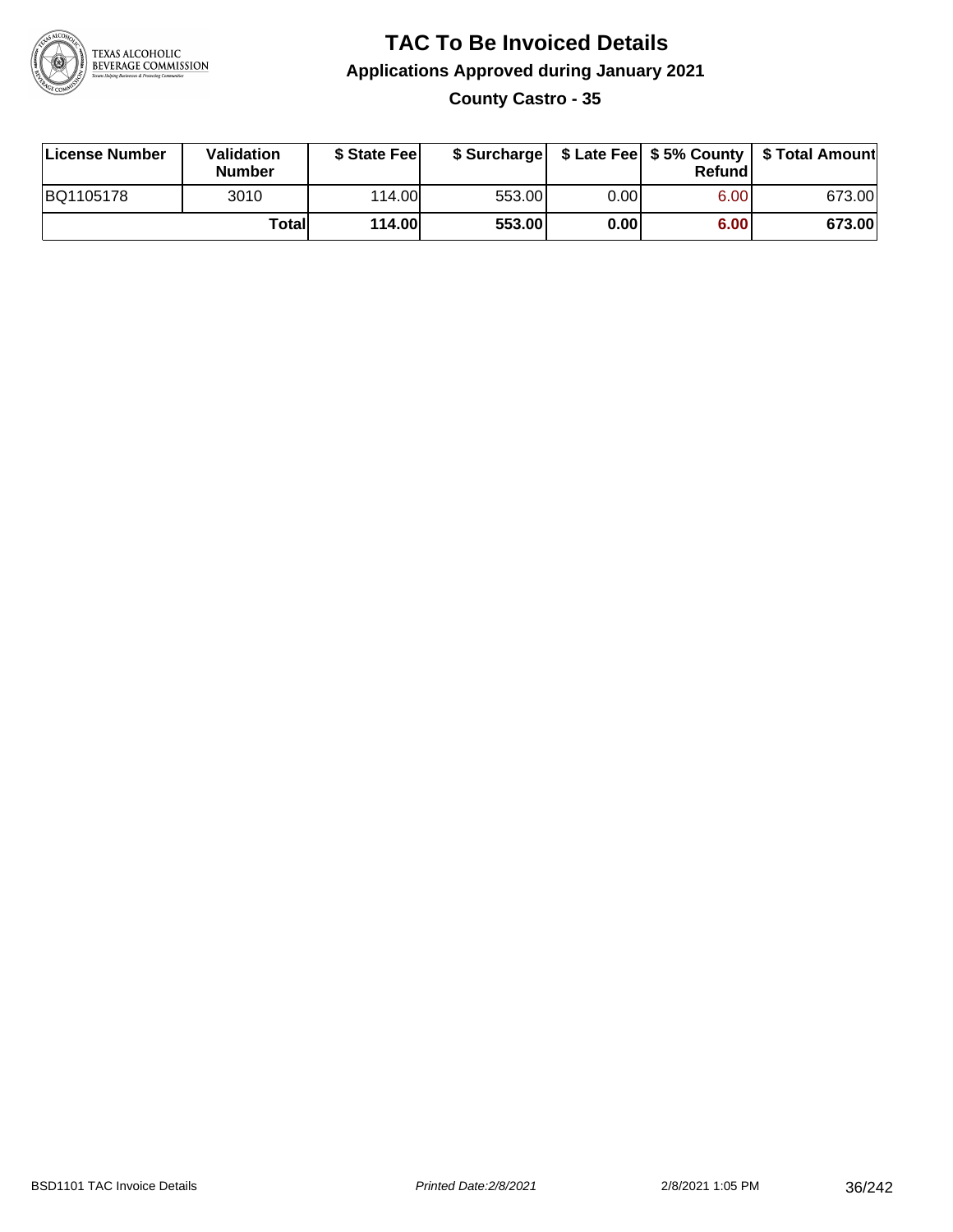

# **TAC To Be Invoiced Details Applications Approved during January 2021 County Chambers - 36**

| <b>License Number</b> | Validation<br><b>Number</b> | \$ State Fee | \$ Surcharge |      | \$ Late Fee   \$5% County<br><b>Refund</b> | \$ Total Amount |
|-----------------------|-----------------------------|--------------|--------------|------|--------------------------------------------|-----------------|
| BQ889957              | 103175                      | 114.00L      | 553.00       | 0.00 | 6.00                                       | 673.00          |
| BQ763757              | 105085                      | 114.00L      | 553.00       | 0.00 | 6.00                                       | 673.00          |
| BQ895439              | 106212                      | 114.00L      | 553.00       | 0.00 | 6.00                                       | 673.00          |
| BF762990              | 504250                      | 114.00L      | 553.00       | 0.00 | 6.00                                       | 673.00          |
|                       | Total                       | 456.00       | 2,212.00     | 0.00 | 24.00                                      | 2,692.00        |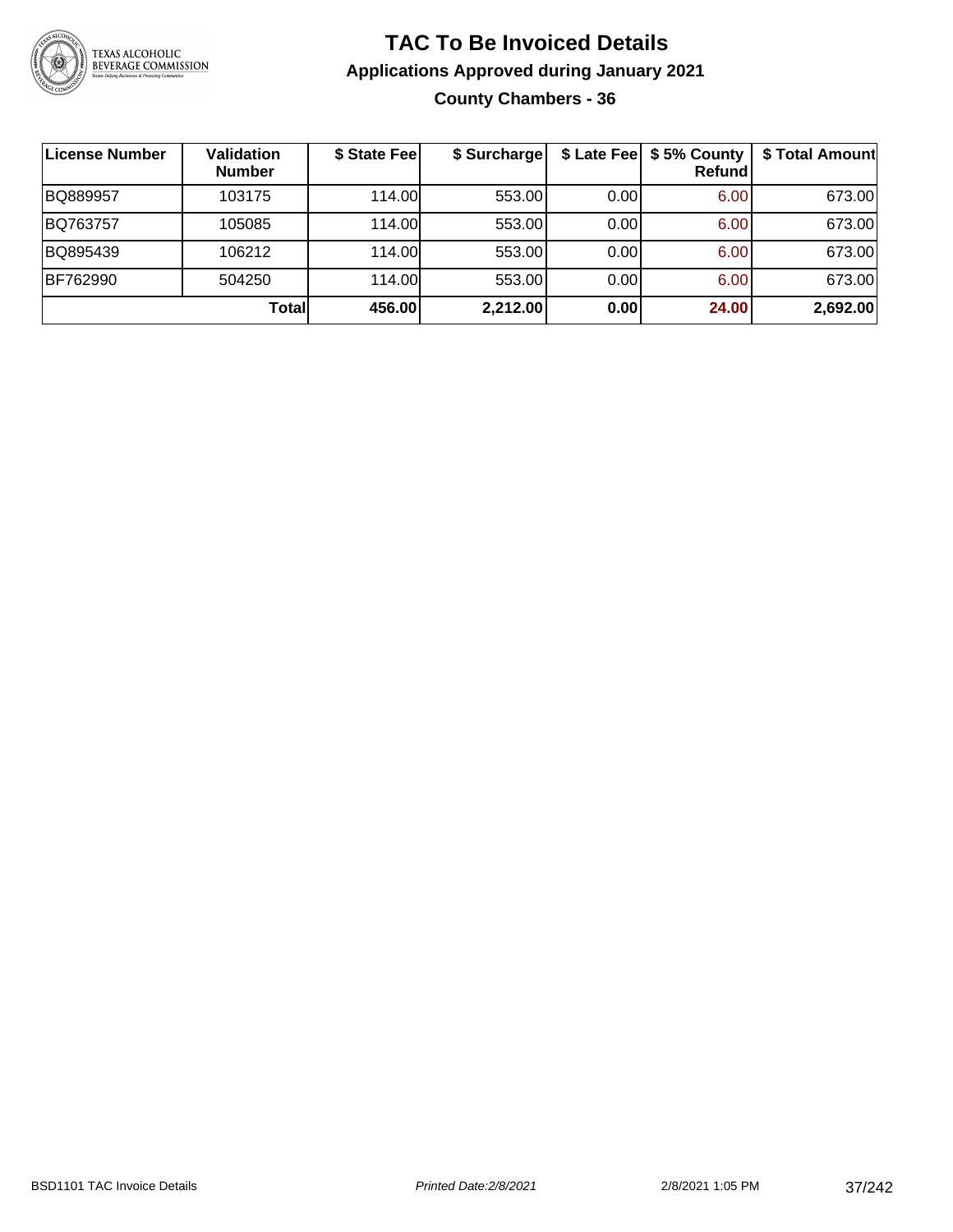

#### **TAC To Be Invoiced Details Applications Approved during January 2021 County Cherokee - 37**

| <b>License Number</b> | <b>Validation</b><br><b>Number</b> | \$ State Fee | \$ Surcharge | \$ Late Fee | \$5% County<br><b>Refund</b> | \$ Total Amount |
|-----------------------|------------------------------------|--------------|--------------|-------------|------------------------------|-----------------|
| BF1106649             | 3059                               | 114.00       | 553.00       | 0.00        | 6.00                         | 673.00          |
| BG1106188             | 4054                               | 332.50       | 553.00       | 0.00        | 17.50                        | 903.00          |
| BG1039906             | 104875                             | 332.50       | 553.00       | 0.00        | 17.50                        | 903.00          |
| BQ763027              | 105009                             | 114.00       | 553.00       | 0.00        | 6.00                         | 673.00          |
| BQ894856              | 105925                             | 114.00       | 553.00       | 0.00        | 6.00                         | 673.00          |
| BQ969229              | 106797                             | 114.00       | 553.00       | 0.00        | 6.00                         | 673.00          |
| BQ763944              | 503633                             | 114.00       | 553.00       | 0.00        | 6.00                         | 673.00          |
|                       | <b>Total</b>                       | 1,235.00     | 3,871.00     | 0.00        | 65.00                        | 5,171.00        |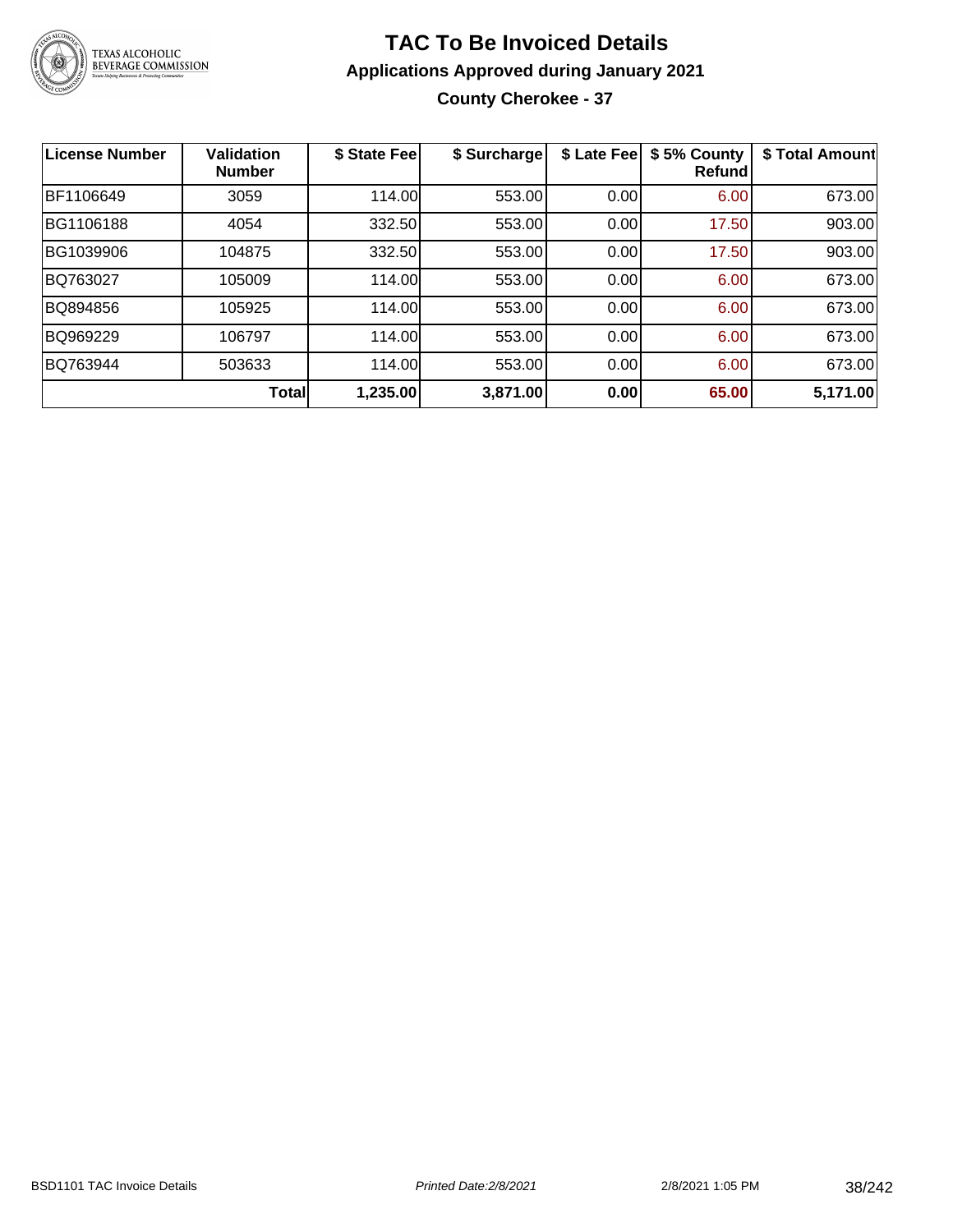

#### **TAC To Be Invoiced Details Applications Approved during January 2021 County Clay - 39**

| License Number | Validation<br><b>Number</b> | \$ State Fee |        |      | Refundl | \$ Surcharge   \$ Late Fee   \$5% County   \$ Total Amount |
|----------------|-----------------------------|--------------|--------|------|---------|------------------------------------------------------------|
| BQ829388       | 505528                      | 114.00       | 553.00 | 0.00 | 6.00    | 673.00                                                     |
|                | Totall                      | 114.00       | 553.00 | 0.00 | 6.00    | 673.00                                                     |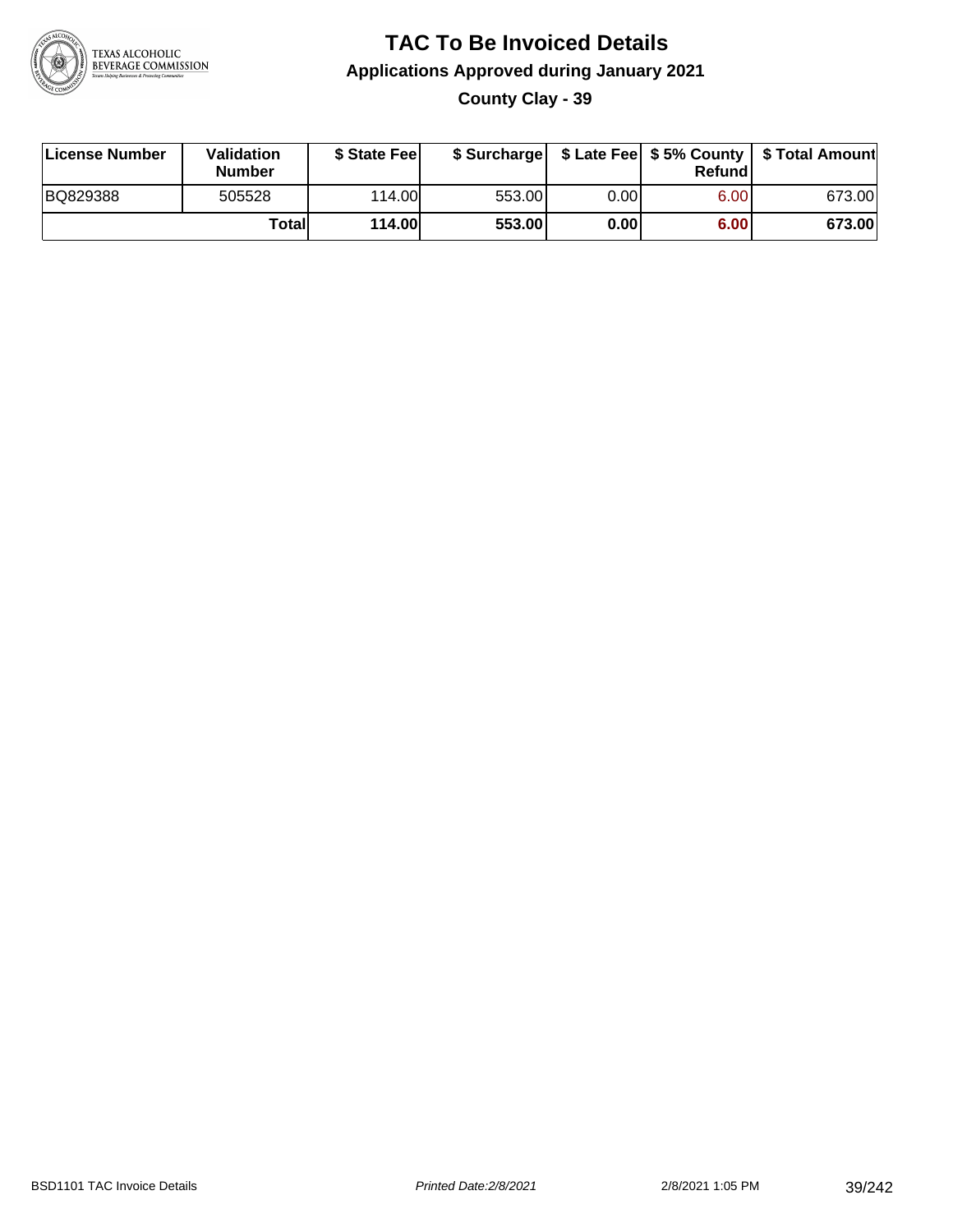

#### **TAC To Be Invoiced Details Applications Approved during January 2021 County Coke - 41**

| License Number | <b>Validation</b><br><b>Number</b> | \$ State Feel |        |      | Refund | \$ Surcharge   \$ Late Fee   \$5% County   \$ Total Amount |
|----------------|------------------------------------|---------------|--------|------|--------|------------------------------------------------------------|
| BQ762877       | 503741                             | 114.00L       | 553.00 | 0.00 | 6.00   | 673.00                                                     |
|                | Totall                             | <b>114.00</b> | 553.00 | 0.00 | 6.00   | 673.00                                                     |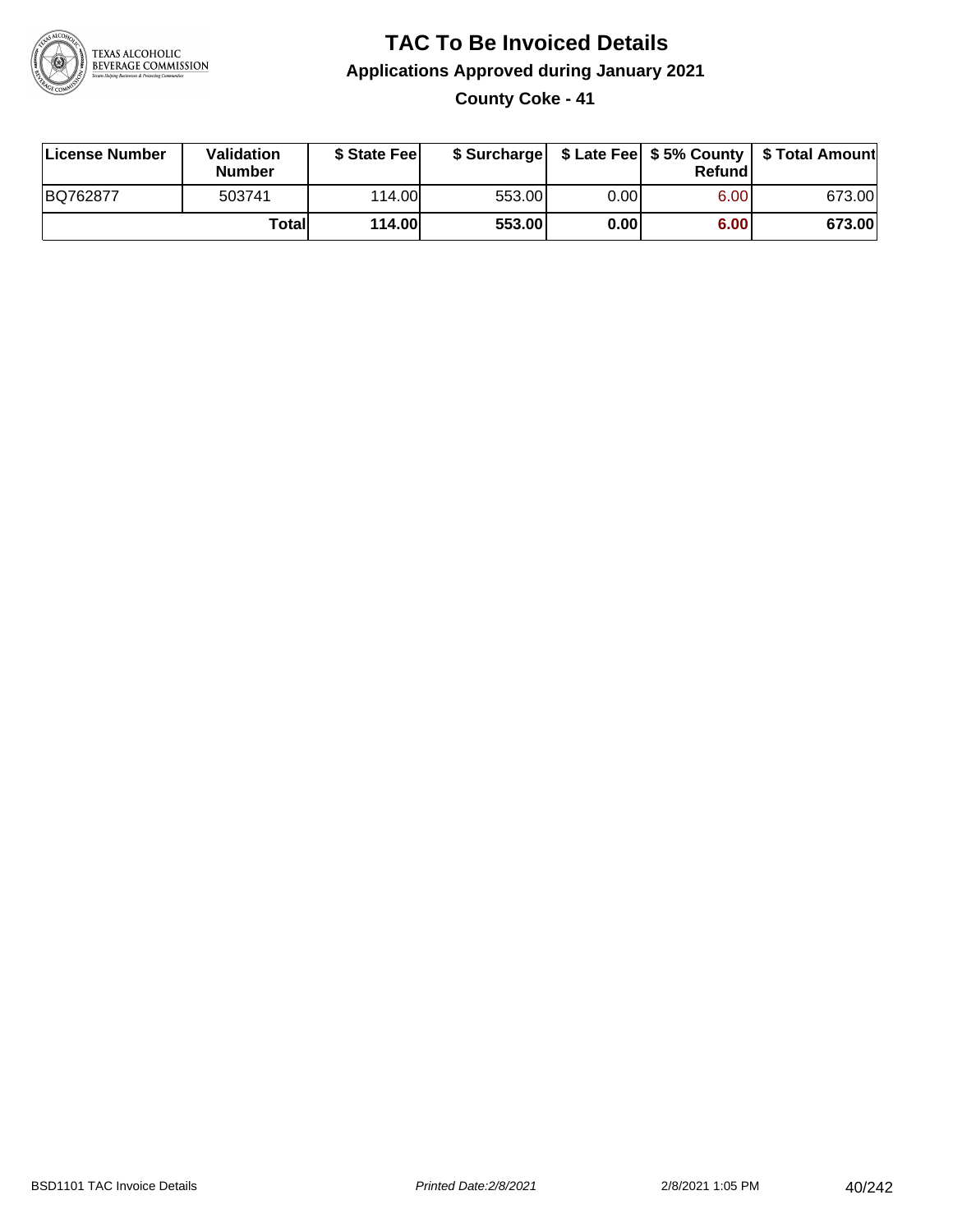

# **TAC To Be Invoiced Details Applications Approved during January 2021 County Coleman - 42**

| License Number | Validation<br><b>Number</b> | \$ State Fee |          |       | Refund | \$ Surcharge   \$ Late Fee   \$5% County   \$ Total Amount |
|----------------|-----------------------------|--------------|----------|-------|--------|------------------------------------------------------------|
| BQ893449       | 105616                      | 114.00L      | 553.00   | 0.00  | 6.00   | 673.00                                                     |
| BQ893927       | 505528                      | 114.00       | 553.00   | 0.001 | 6.00   | 673.00                                                     |
|                | Totall                      | 228.00       | 1,106.00 | 0.00  | 12.00  | 1,346.00                                                   |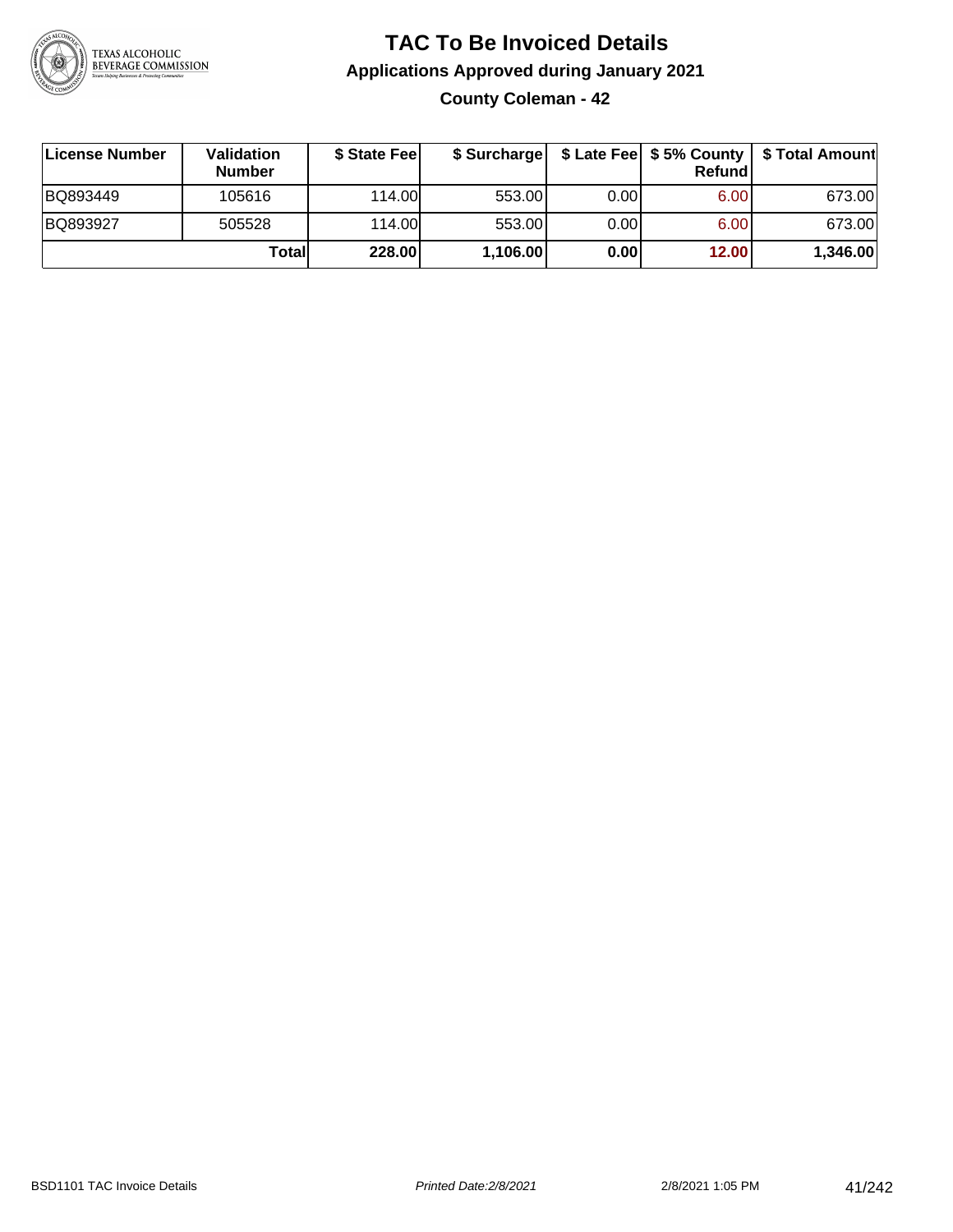

#### **TAC To Be Invoiced Details Applications Approved during January 2021 County Collin - 43**

| <b>License Number</b> | Validation<br><b>Number</b> | \$ State Fee | \$ Surcharge |        | \$ Late Fee   \$5% County<br><b>Refund</b> | \$ Total Amount |
|-----------------------|-----------------------------|--------------|--------------|--------|--------------------------------------------|-----------------|
| BQ1105303             | 3072                        | 114.00       | 553.00       | 0.00   | 6.00                                       | 673.00          |
| BQ1107733             | 3188                        | 114.00       | 553.00       | 0.00   | 6.00                                       | 673.00          |
| BG1106380             | 3390                        | 332.50       | 553.00       | 0.00   | 17.50                                      | 903.00          |
| BL1106380             | 3390                        | 475.00       | 327.00       | 0.00   | 25.00                                      | 827.00          |
| BQ1105501             | 3502                        | 114.00       | 553.00       | 0.00   | 6.00                                       | 673.00          |
| BQ1107151             | 3913                        | 114.00       | 553.00       | 0.00   | 6.00                                       | 673.00          |
| BQ959420              | 101746                      | 114.00       | 553.00       | 0.00   | 6.00                                       | 673.00          |
| BF1036994             | 101969                      | 114.00       | 553.00       | 0.00   | 6.00                                       | 673.00          |
| BQ1038336             | 103096                      | 114.00       | 553.00       | 0.00   | 6.00                                       | 673.00          |
| BF962411              | 103151                      | 114.00       | 553.00       | 0.00   | 6.00                                       | 673.00          |
| BF1036675             | 103239                      | 114.00       | 553.00       | 0.00   | 6.00                                       | 673.00          |
| BQ1035274             | 103520                      | 114.00       | 553.00       | 0.00   | 6.00                                       | 673.00          |
| BQ1039097             | 103524                      | 114.00       | 553.00       | 0.00   | 6.00                                       | 673.00          |
| BQ1039653             | 103524                      | 114.00       | 553.00       | 0.00   | 6.00                                       | 673.00          |
| BQ823829              | 103776                      | 114.00       | 553.00       | 0.00   | 6.00                                       | 673.00          |
| BQ827076              | 103907                      | 114.00       | 553.00       | 0.00   | 6.00                                       | 673.00          |
| BQ762900              | 104106                      | 114.00       | 553.00       | 0.00   | 6.00                                       | 673.00          |
| BQ826971              | 104348                      | 114.00       | 553.00       | 0.00   | 6.00                                       | 673.00          |
| BG890998              | 104436                      | 332.50       | 553.00       | 0.00   | 17.50                                      | 903.00          |
| BG1038820             | 104886                      | 332.50       | 553.00       | 0.00   | 17.50                                      | 903.00          |
| BF1040947             | 104892                      | 114.00       | 553.00       | 0.00   | 6.00                                       | 673.00          |
| BG892351              | 104933                      | 332.50       | 553.00       | 0.00   | 17.50                                      | 903.00          |
| BF964689              | 105109                      | 114.00       | 553.00       | 100.00 | 6.00                                       | 773.00          |
| BQ967329              | 105354                      | 114.00       | 553.00       | 0.00   | 6.00                                       | 673.00          |
| BQ967540              | 105359                      | 114.00       | 553.00       | 0.00   | 6.00                                       | 673.00          |
| BQ967542              | 105361                      | 114.00       | 553.00       | 0.00   | 6.00                                       | 673.00          |
| BF1041694             | 105431                      | 114.00       | 553.00       | 0.00   | 6.00                                       | 673.00          |
| BF1041647             | 105453                      | 114.00       | 553.00       | 0.00   | 6.00                                       | 673.00          |
| BQ1041505             | 105708                      | 114.00       | 553.00       | 0.00   | 6.00                                       | 673.00          |
| BF894138              | 105880                      | 114.00       | 553.00       | 0.00   | 6.00                                       | 673.00          |
| BG967333              | 105885                      | 332.50       | 553.00       | 0.00   | 17.50                                      | 903.00          |
| BQ965948              | 105950                      | 114.00       | 553.00       | 0.00   | 6.00                                       | 673.00          |
| BQ968024              | 106090                      | 114.00       | 553.00       | 0.00   | 6.00                                       | 673.00          |
| BF969026              | 106172                      | 114.00       | 553.00       | 0.00   | 6.00                                       | 673.00          |
| BQ1040943             | 106395                      | 114.00       | 553.00       | 0.00   | 6.00                                       | 673.00          |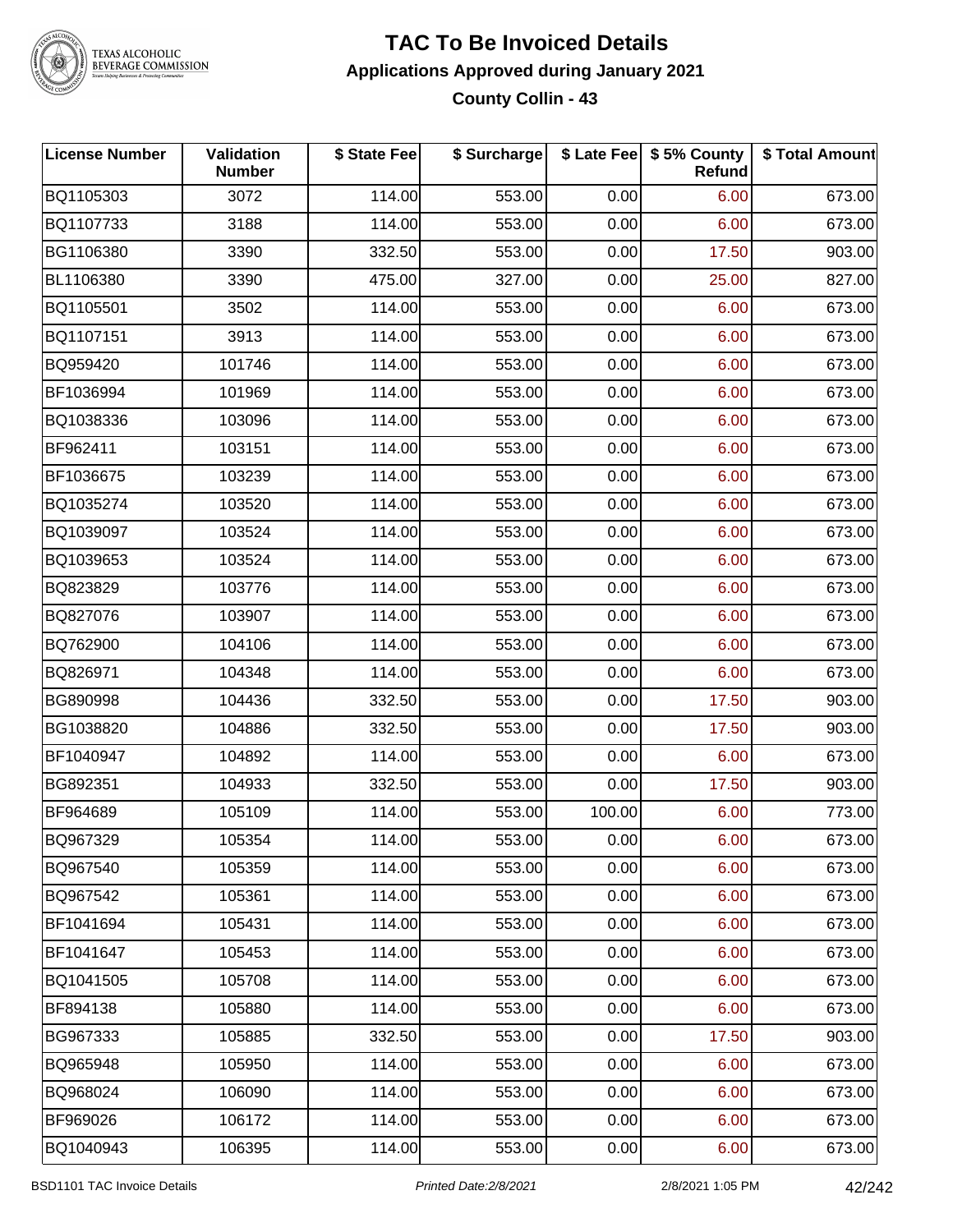| <b>License Number</b> | <b>Validation</b><br><b>Number</b> | \$ State Fee | \$ Surcharge | \$ Late Fee | \$5% County<br><b>Refund</b> | \$ Total Amount |
|-----------------------|------------------------------------|--------------|--------------|-------------|------------------------------|-----------------|
| BQ970269              | 106543                             | 114.00       | 553.00       | 0.00        | 6.00                         | 673.00          |
| BQ1043575             | 106669                             | 114.00       | 553.00       | 0.00        | 6.00                         | 673.00          |
| BQ766350              | 106745                             | 114.00       | 553.00       | 0.00        | 6.00                         | 673.00          |
| BF1042856             | 106823                             | 114.00       | 553.00       | 0.00        | 6.00                         | 673.00          |
| BQ971054              | 107224                             | 114.00       | 553.00       | 0.00        | 6.00                         | 673.00          |
| BQ1044232             | 107419                             | 114.00       | 553.00       | 0.00        | 6.00                         | 673.00          |
| BQ825045              | 502729                             | 114.00       | 553.00       | 0.00        | 6.00                         | 673.00          |
| BQ825069              | 502730                             | 114.00       | 553.00       | 0.00        | 6.00                         | 673.00          |
| BG1031015             | 503802                             | 332.50       | 553.00       | 0.00        | 17.50                        | 903.00          |
| BQ827601              | 504633                             | 114.00       | 553.00       | 0.00        | 6.00                         | 673.00          |
| BQ829502              | 504914                             | 114.00       | 553.00       | 0.00        | 6.00                         | 673.00          |
|                       | Total                              | 6,916.00     | 25,212.00    | 100.00      | 364.00                       | 32,592.00       |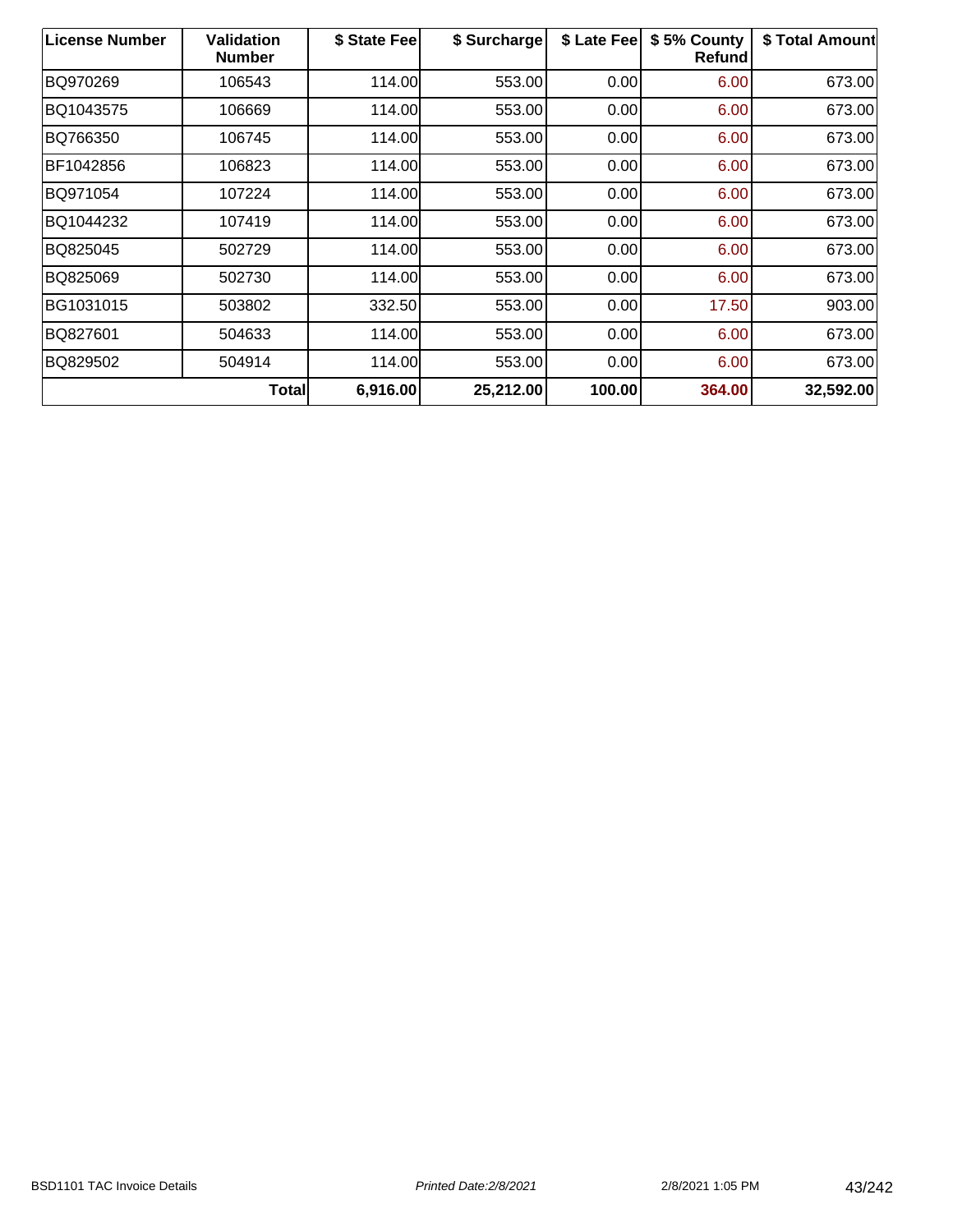

#### **TAC To Be Invoiced Details Applications Approved during January 2021 County Colorado - 45**

| License Number | Validation<br><b>Number</b> | \$ State Fee | \$ Surcharge |      | $$$ Late Fee $$$ 5% County  <br>Refundl | \$ Total Amount |
|----------------|-----------------------------|--------------|--------------|------|-----------------------------------------|-----------------|
| BG1105930      | 3491                        | 332.50       | 553.00       | 0.00 | 17.50                                   | 903.00          |
| BQ965569       | 103297                      | 114.00       | 553.00       | 0.00 | 6.00                                    | 673.00          |
| BQ892908       | 104103                      | 114.00       | 553.00       | 0.00 | 6.00                                    | 673.00          |
|                | Totall                      | 560.50       | 1,659.00     | 0.00 | 29.50                                   | 2,249.00        |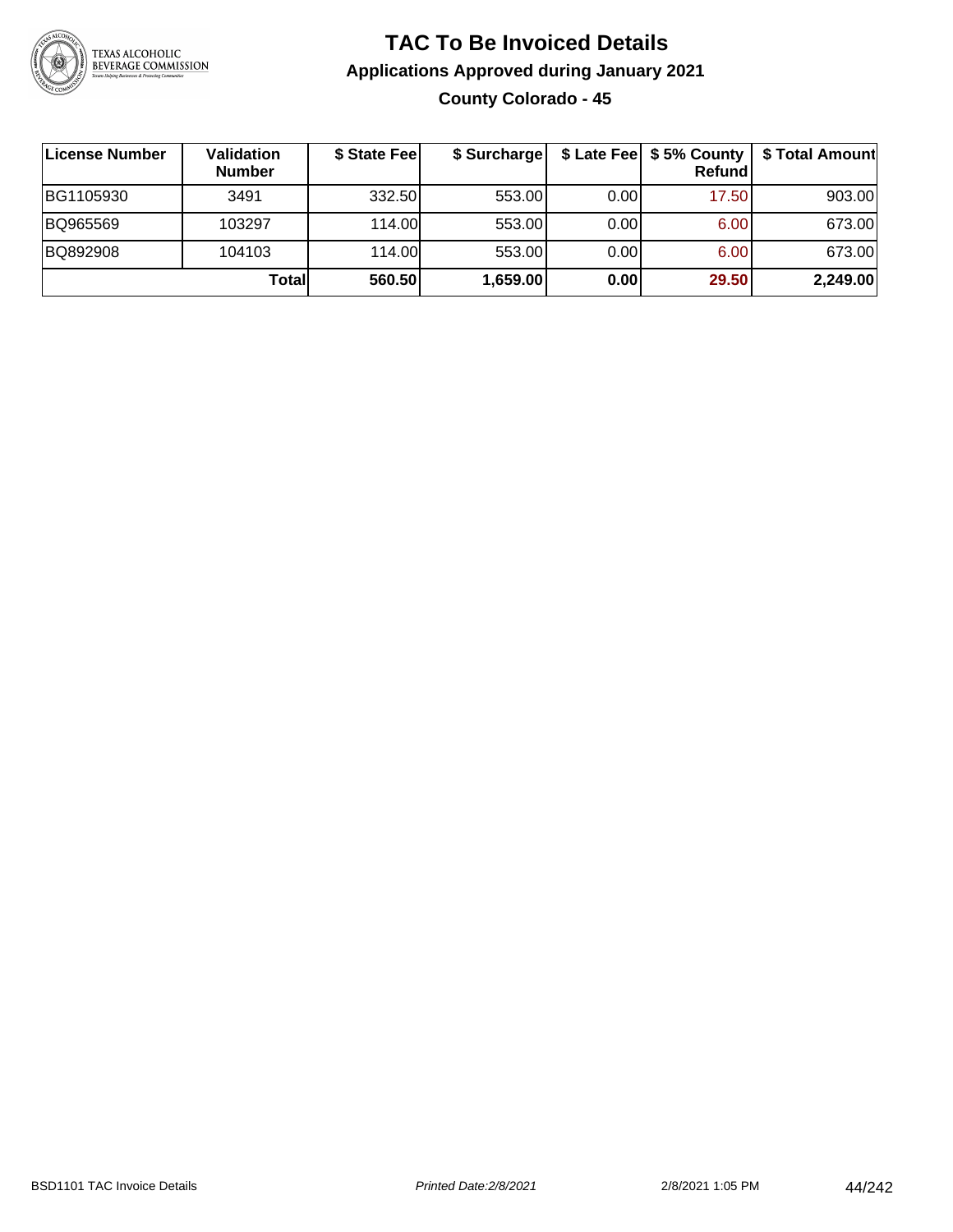

#### **TAC To Be Invoiced Details Applications Approved during January 2021 County Comal - 46**

| <b>License Number</b> | Validation<br><b>Number</b> | \$ State Fee | \$ Surcharge |      | \$ Late Fee   \$5% County<br>Refund | \$ Total Amount |
|-----------------------|-----------------------------|--------------|--------------|------|-------------------------------------|-----------------|
| BG1107022             | 2933                        | 332.50       | 553.00       | 0.00 | 17.50                               | 903.00          |
| BF1106177             | 3255                        | 114.00       | 553.00       | 0.00 | 6.00                                | 673.00          |
| BG959692              | 102031                      | 332.50       | 553.00       | 0.00 | 17.50                               | 903.00          |
| BG1034595             | 102122                      | 332.50       | 553.00       | 0.00 | 17.50                               | 903.00          |
| BG963117              | 103002                      | 332.50       | 553.00       | 0.00 | 17.50                               | 903.00          |
| BQ963597              | 103592                      | 114.00       | 553.00       | 0.00 | 6.00                                | 673.00          |
| BG890006              | 103619                      | 332.50       | 553.00       | 0.00 | 17.50                               | 903.00          |
| BG824732              | 103622                      | 332.50       | 553.00       | 0.00 | 17.50                               | 903.00          |
| BG760842              | 103646                      | 332.50       | 553.00       | 0.00 | 17.50                               | 903.00          |
| BG826227              | 103836                      | 332.50       | 553.00       | 0.00 | 17.50                               | 903.00          |
| BG1038516             | 104205                      | 332.50       | 553.00       | 0.00 | 17.50                               | 903.00          |
| BG892777              | 104417                      | 332.50       | 553.00       | 0.00 | 17.50                               | 903.00          |
| BG964385              | 104732                      | 332.50       | 553.00       | 0.00 | 17.50                               | 903.00          |
| BG763741              | 104830                      | 332.50       | 553.00       | 0.00 | 17.50                               | 903.00          |
| BG968768              | 105812                      | 332.50       | 553.00       | 0.00 | 17.50                               | 903.00          |
| BP968768              | 105812                      | 950.00       | 426.00       | 0.00 | 50.00                               | 1,426.00        |
| BQ967425              | 105939                      | 114.00       | 553.00       | 0.00 | 6.00                                | 673.00          |
| BG966448              | 106196                      | 332.50       | 553.00       | 0.00 | 17.50                               | 903.00          |
| BQ828907              | 106472                      | 114.00       | 553.00       | 0.00 | 6.00                                | 673.00          |
| BF764856              | 107310                      | 114.00       | 553.00       | 0.00 | 6.00                                | 673.00          |
| BQ964131              | 501955                      | 114.00       | 553.00       | 0.00 | 6.00                                | 673.00          |
| BF825240              | 503581                      | 114.00       | 553.00       | 0.00 | 6.00                                | 673.00          |
| BQ763905              | 503665                      | 114.00       | 553.00       | 0.00 | 6.00                                | 673.00          |
| BQ763910              | 503678                      | 114.00       | 553.00       | 0.00 | 6.00                                | 673.00          |
| BQ763906              | 503710                      | 114.00       | 553.00       | 0.00 | 6.00                                | 673.00          |
| BQ967948              | 504241                      | 114.00       | 553.00       | 0.00 | 6.00                                | 673.00          |
| BF826799              | 504701                      | 114.00       | 553.00       | 0.00 | 6.00                                | 673.00          |
| BQ827776              | 504831                      | 114.00       | 553.00       | 0.00 | 6.00                                | 673.00          |
| BQ767720              | 505580                      | 114.00       | 553.00       | 0.00 | 6.00                                | 673.00          |
| BQ831674              | 505596                      | 114.00       | 553.00       | 0.00 | 6.00                                | 673.00          |
|                       | Total                       | 7,315.00     | 16,463.00    | 0.00 | 385.00                              | 24,163.00       |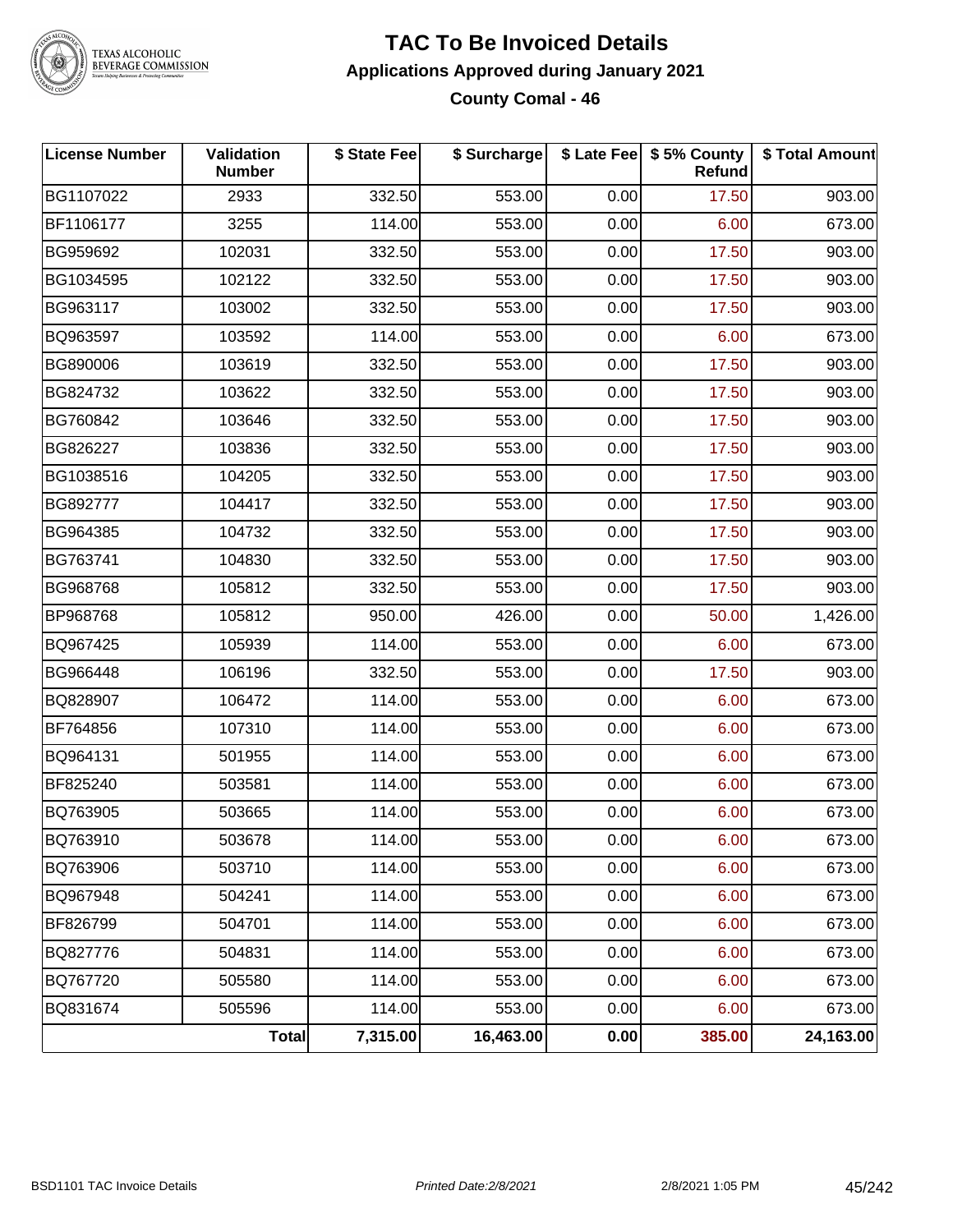

# **TAC To Be Invoiced Details Applications Approved during January 2021 County Comanche - 47**

| License Number | Validation<br><b>Number</b> | \$ State Fee | \$ Surcharge |      | $$$ Late Fee $$$ \$ 5% County $ $<br>Refundl | \$ Total Amount |
|----------------|-----------------------------|--------------|--------------|------|----------------------------------------------|-----------------|
| BF1038917      | 104496                      | 114.00       | 553.00       | 0.00 | 6.00                                         | 673.00          |
| BF762572       | 104615                      | 114.00       | 553.00       | 0.00 | 6.00                                         | 673.00          |
| BF763883       | 106091                      | 114.00       | 553.00       | 0.00 | 6.00                                         | 673.00          |
|                | Totall                      | 342.00       | 1,659.00     | 0.00 | 18.00                                        | 2,019.00        |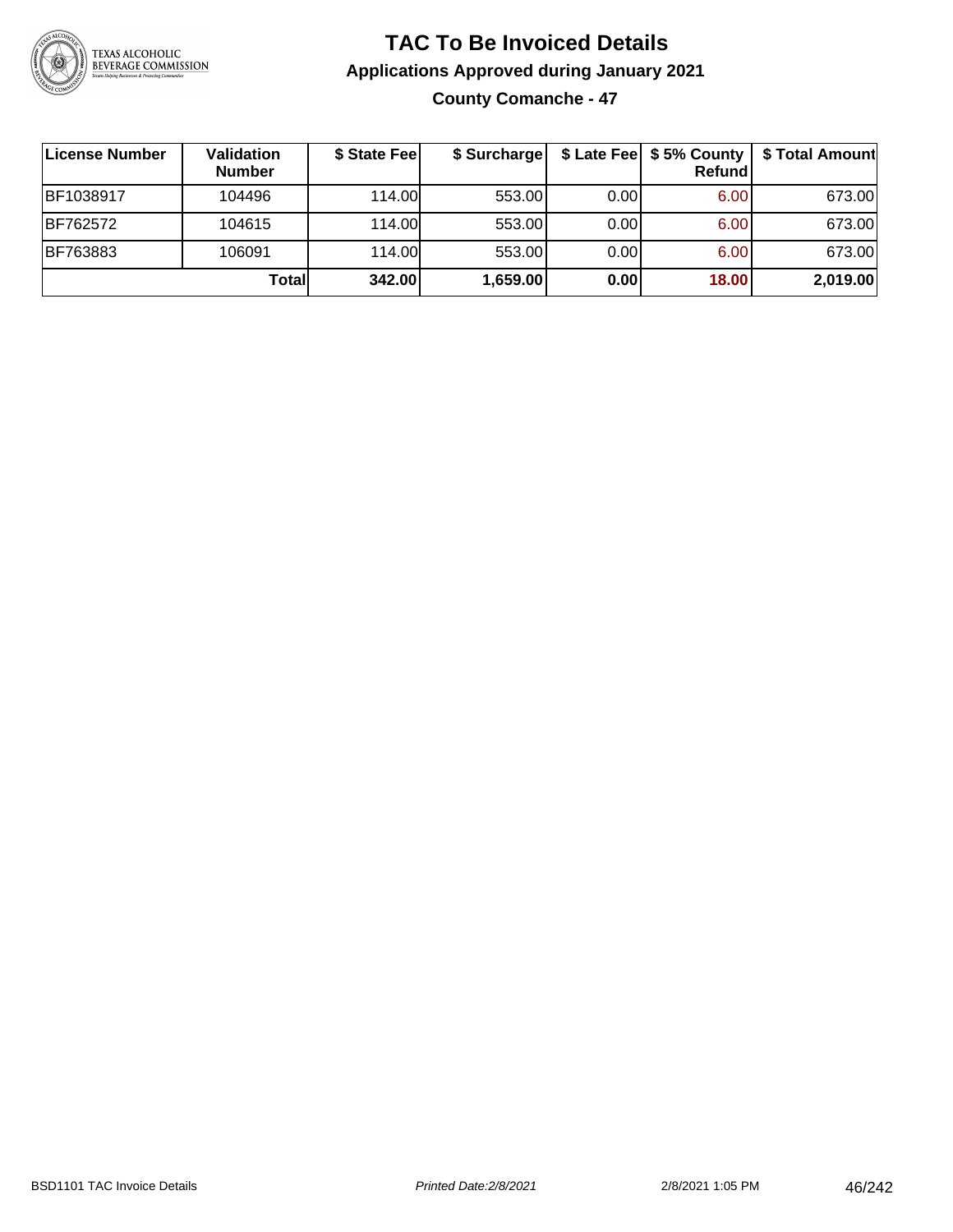

# **TAC To Be Invoiced Details Applications Approved during January 2021 County Coryell - 50**

| <b>License Number</b> | <b>Validation</b><br><b>Number</b> | \$ State Fee | \$ Surcharge | \$ Late Fee | \$5% County<br>Refundl | \$ Total Amount |
|-----------------------|------------------------------------|--------------|--------------|-------------|------------------------|-----------------|
| BG763234              | 103878                             | 332.50       | 553.00       | 0.00        | 17.50                  | 903.00          |
| BQ826967              | 103941                             | 114.00       | 553.00       | 0.00        | 6.00                   | 673.00          |
| BQ826968              | 103941                             | 114.00       | 553.00       | 0.00        | 6.00                   | 673.00          |
| <b>BQ827447</b>       | 104382                             | 114.00       | 553.00       | 0.00        | 6.00                   | 673.00          |
| BF826972              | 105468                             | 114.00       | 553.00       | 0.00        | 6.00                   | 673.00          |
| BQ1045537             | 108482                             | 114.00       | 553.00       | 0.00        | 6.00                   | 673.00          |
|                       | <b>Total</b>                       | 902.50       | 3,318.00     | 0.00        | 47.50                  | 4,268.00        |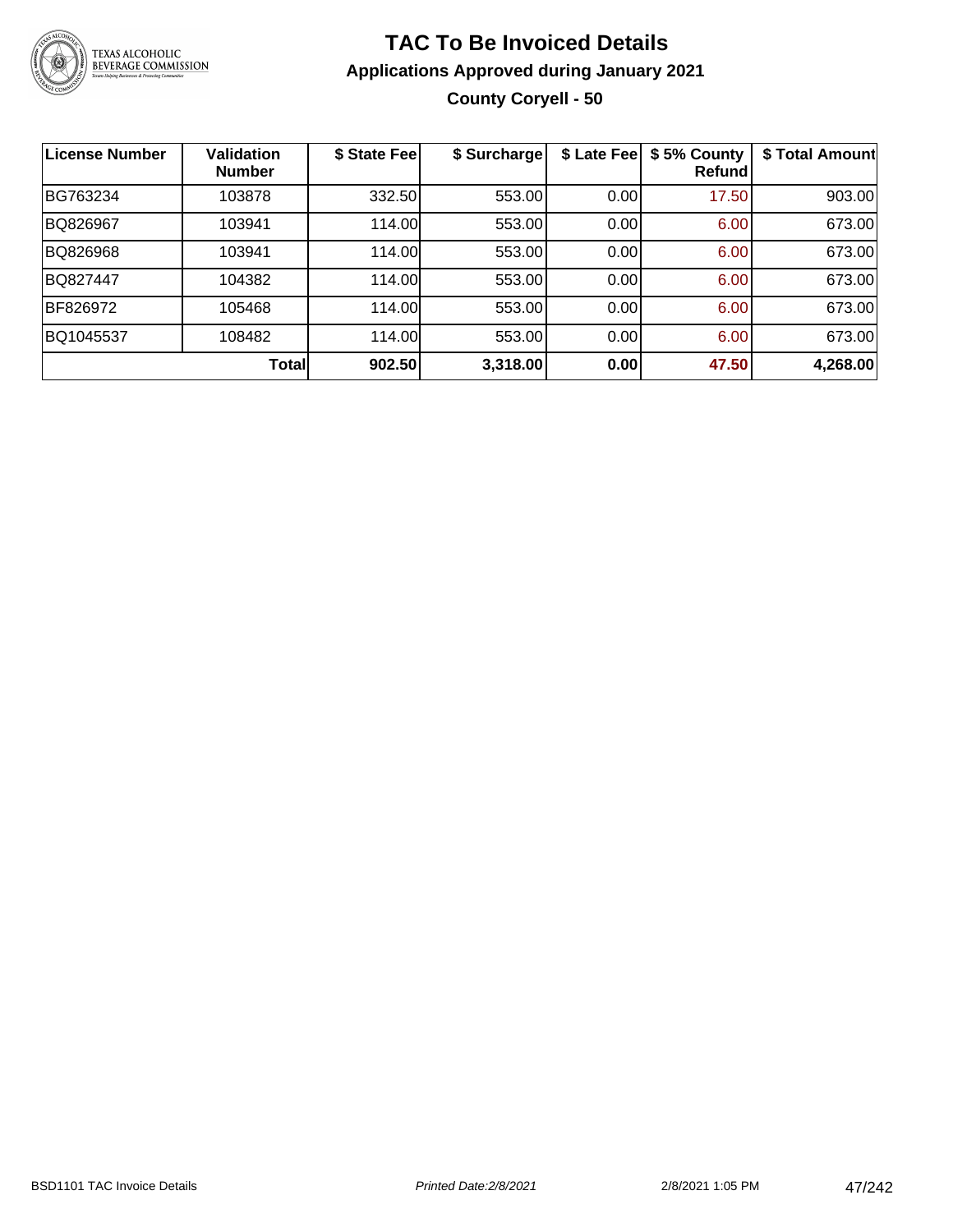

# **TAC To Be Invoiced Details Applications Approved during January 2021 County Cottle - 51**

| License Number | <b>Validation</b><br><b>Number</b> | \$ State Feel |        |       | Refundl | \$ Surcharge   \$ Late Fee   \$5% County   \$ Total Amount |
|----------------|------------------------------------|---------------|--------|-------|---------|------------------------------------------------------------|
| BQ826896       | 103915                             | 114.00L       | 553.00 | 0.00  | 6.00    | 673.00                                                     |
|                | Totall                             | <b>114.00</b> | 553.00 | 0.001 | 6.00    | 673.00                                                     |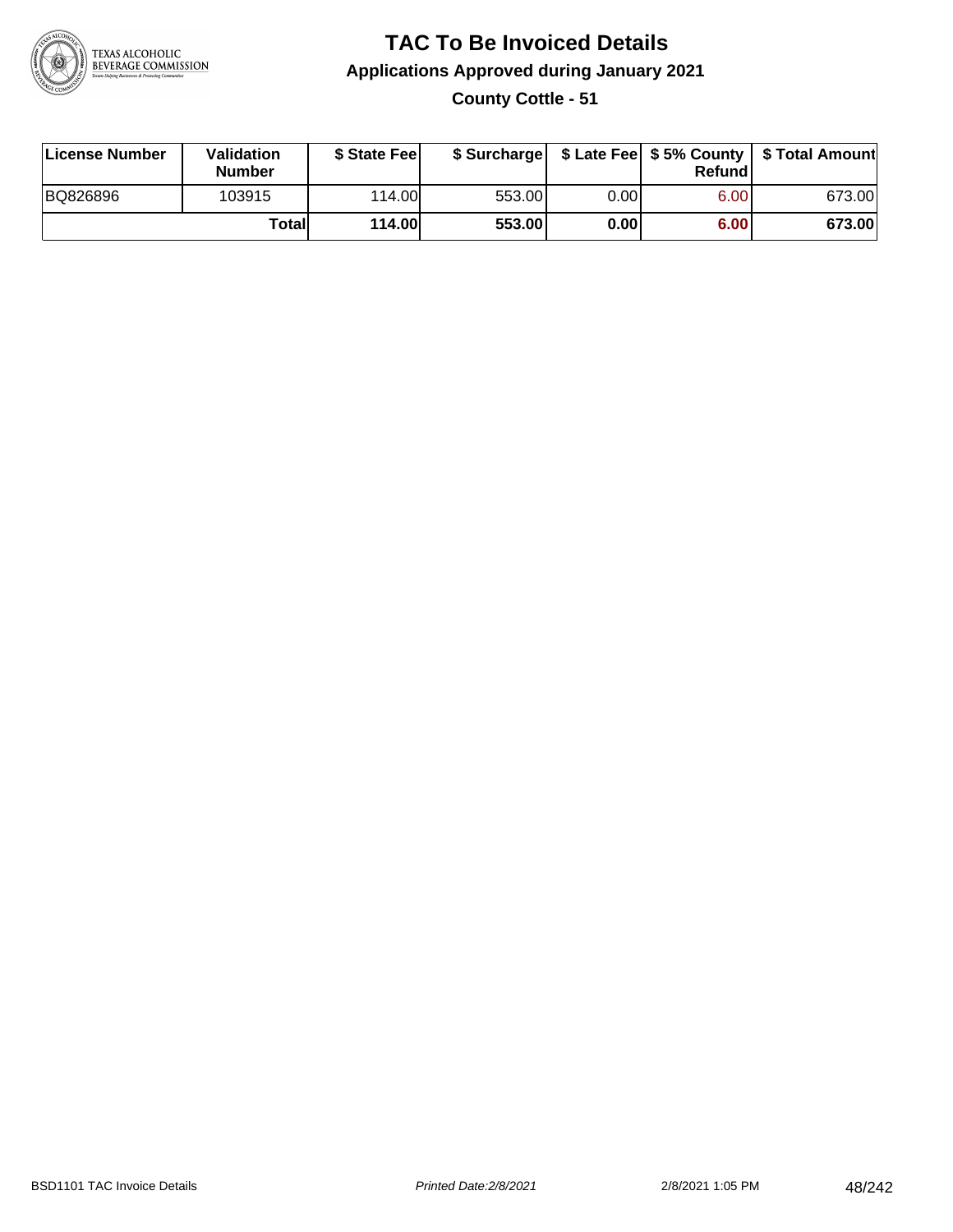

# **TAC To Be Invoiced Details Applications Approved during January 2021 County Crane - 52**

| ∣License Number | <b>Validation</b><br><b>Number</b> | \$ State Fee | \$ Surcharge |       | Refundl | \$ Late Fee   \$5% County   \$ Total Amount |
|-----------------|------------------------------------|--------------|--------------|-------|---------|---------------------------------------------|
| BG1106705       | 3455                               | 332.50       | 553.00       | 0.001 | 17.50   | 903.00                                      |
| BQ826548        | 105935                             | 114.00       | 553.00       | 0.00  | 6.00    | 673.00                                      |
|                 | Totall                             | 446.50       | 1,106.00     | 0.00  | 23.50   | 1,576.00                                    |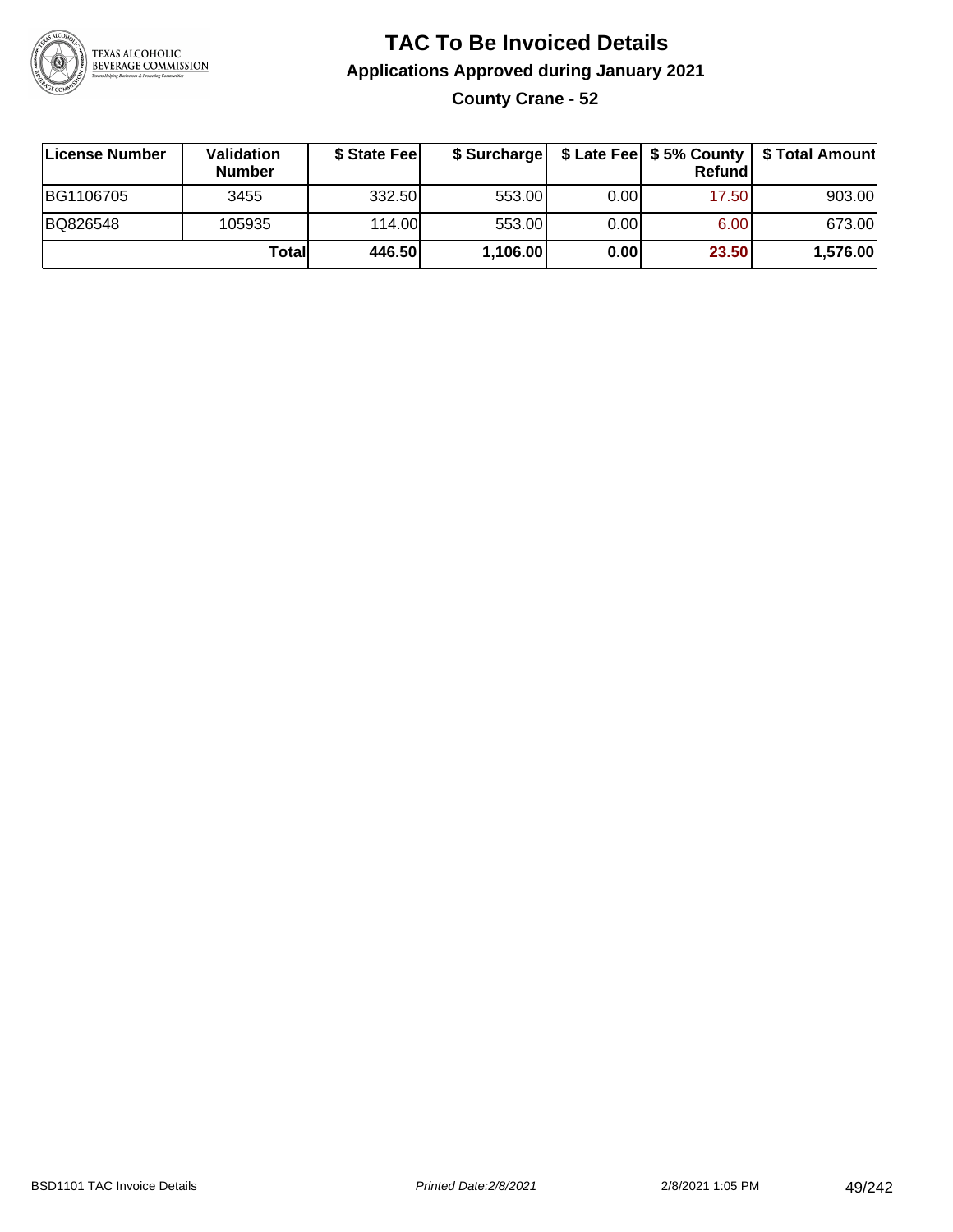

#### **TAC To Be Invoiced Details Applications Approved during January 2021 County Crockett - 53**

| License Number | Validation<br><b>Number</b> | \$ State Fee   |        |      | Refundl | \$ Surcharge   \$ Late Fee   \$5% County   \$ Total Amount |
|----------------|-----------------------------|----------------|--------|------|---------|------------------------------------------------------------|
| BQ828075       | 504882                      | 114.00         | 553.00 | 0.00 | 6.00    | 673.00                                                     |
|                | Totall                      | <b>114.00L</b> | 553.00 | 0.00 | 6.00    | 673.00                                                     |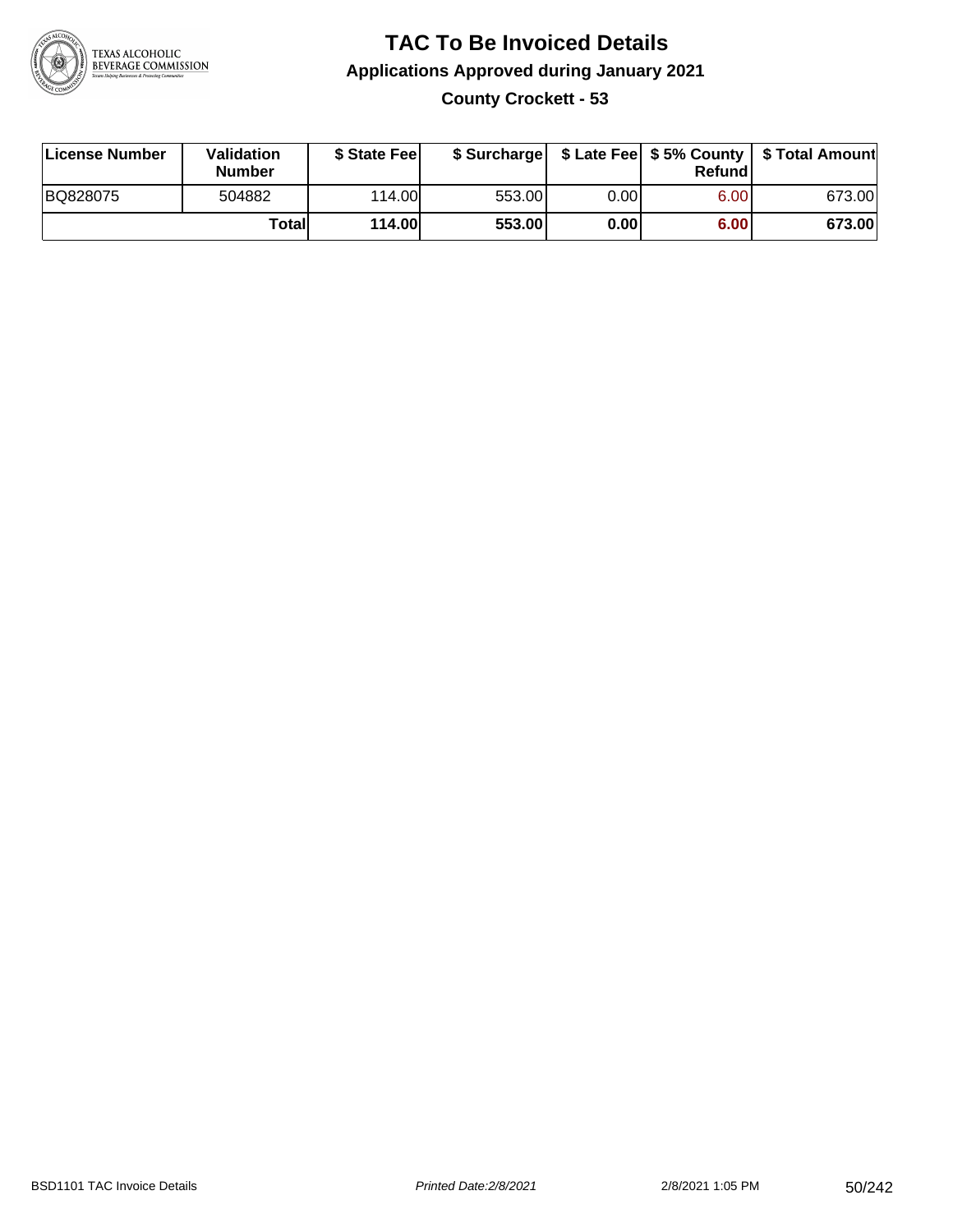

# **TAC To Be Invoiced Details Applications Approved during January 2021 County Culberson - 55**

| License Number | Validation<br><b>Number</b> | \$ State Feel | \$ Surcharge |       | Refundl | \$ Late Fee   \$5% County   \$ Total Amount |
|----------------|-----------------------------|---------------|--------------|-------|---------|---------------------------------------------|
| BF968552       | 107691                      | 114.00        | 553.00       | 0.001 | 6.00    | 673.00                                      |
| BQ765135       | 504884                      | 114.00        | 553.00       | 0.00  | 6.00    | 673.00                                      |
|                | Totall                      | 228.00        | 1,106.00     | 0.00  | 12.00   | 1,346.00                                    |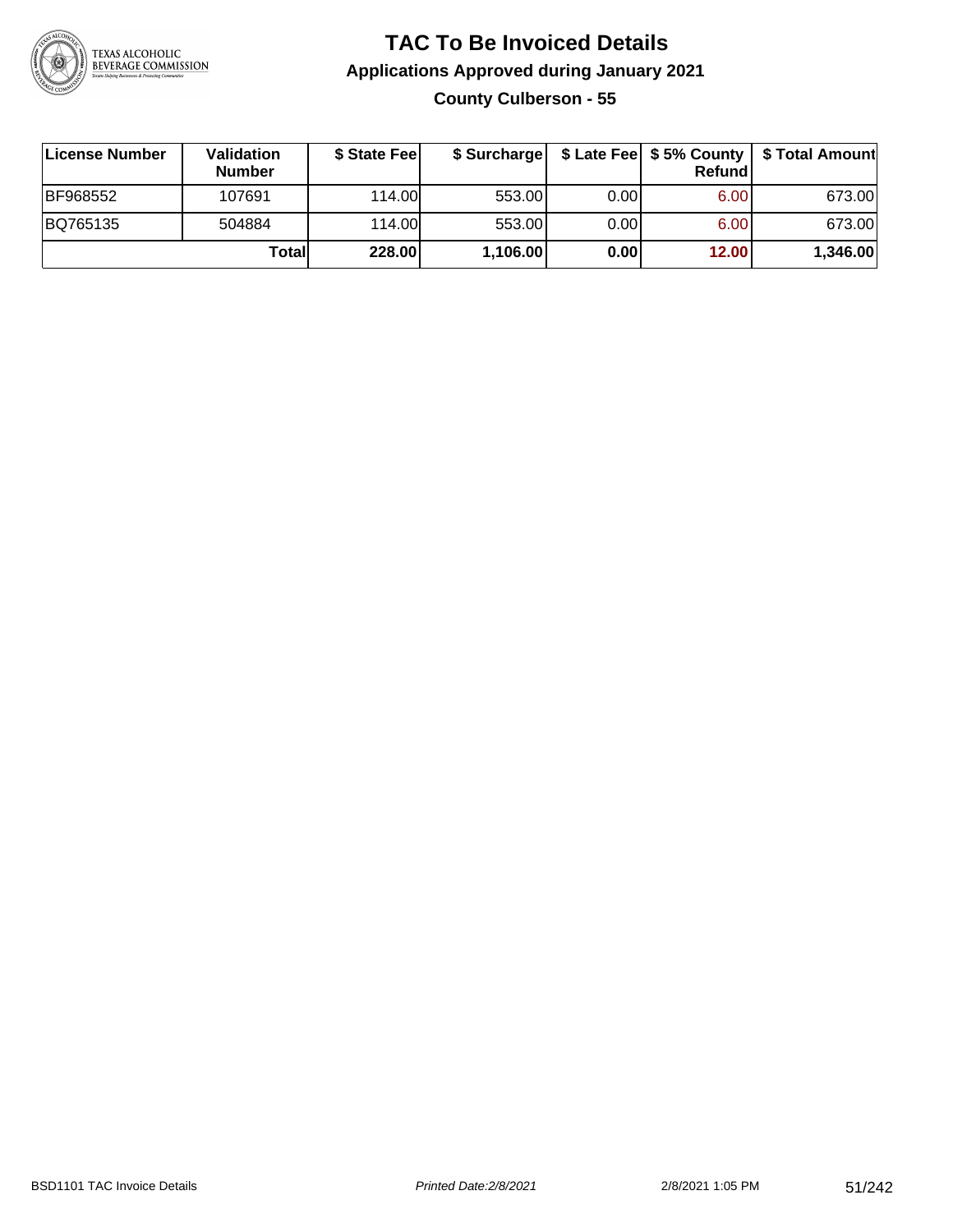

#### **TAC To Be Invoiced Details Applications Approved during January 2021 County Dallam - 56**

| License Number | Validation<br><b>Number</b> | \$ State Fee |        |        | Refund | \$ Surcharge   \$ Late Fee   \$5% County   \$ Total Amount |
|----------------|-----------------------------|--------------|--------|--------|--------|------------------------------------------------------------|
| BG949242       | 107280                      | 332.50       | 553.00 | 100.00 | 17.50  | 1.003.00                                                   |
|                | Totall                      | 332.50       | 553.00 | 100.00 | 17.50  | 1,003.00                                                   |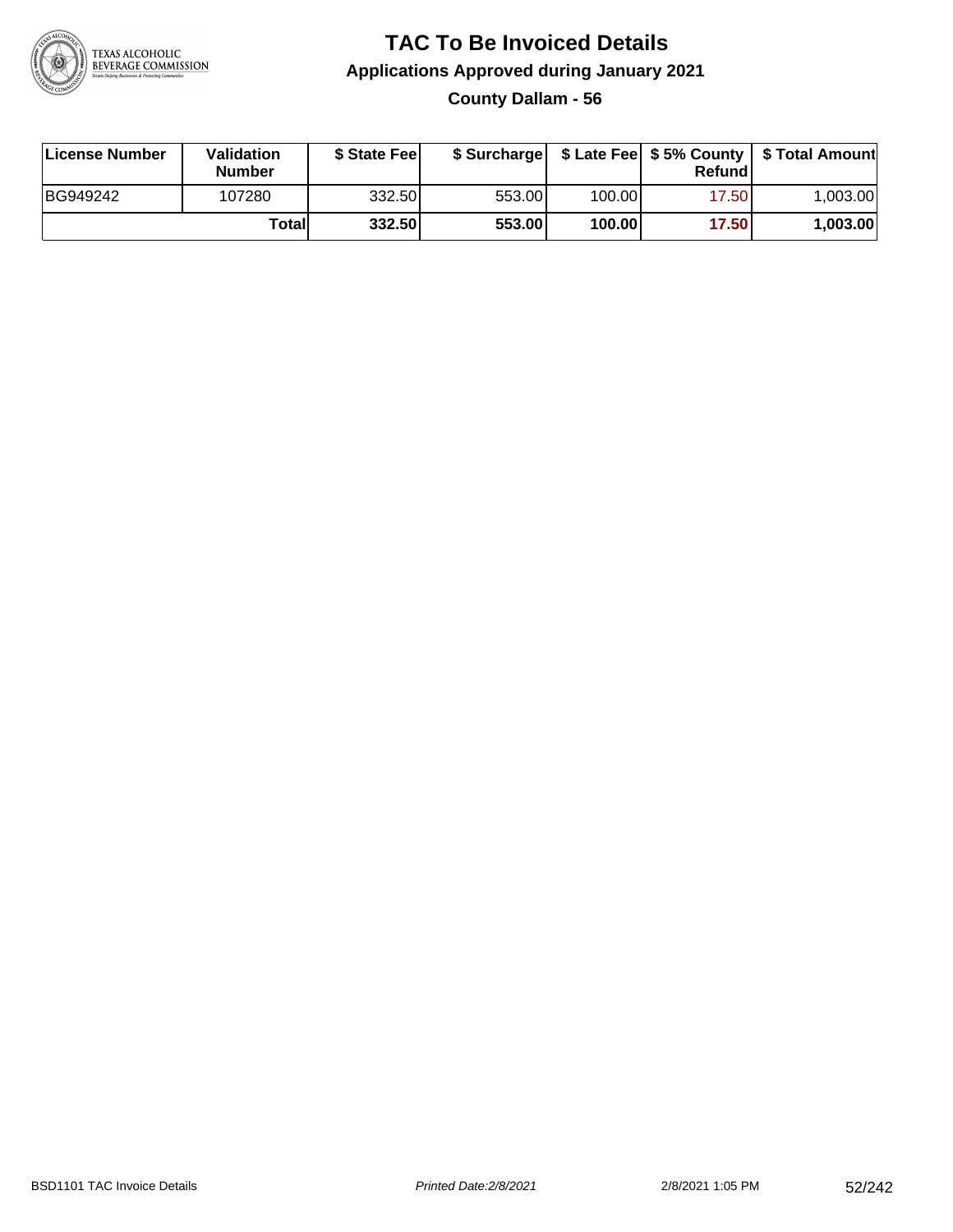

#### **TAC To Be Invoiced Details Applications Approved during January 2021 County Dallas - 57**

| <b>License Number</b> | Validation<br><b>Number</b> | \$ State Fee | \$ Surcharge |      | \$ Late Fee   \$5% County<br>Refund | \$ Total Amount |
|-----------------------|-----------------------------|--------------|--------------|------|-------------------------------------|-----------------|
| BQ1105524             | 279                         | 114.00       | 553.00       | 0.00 | 6.00                                | 673.00          |
| BQ1105083             | 2776                        | 114.00       | 553.00       | 0.00 | 6.00                                | 673.00          |
| BQ1105496             | 2906                        | 114.00       | 553.00       | 0.00 | 6.00                                | 673.00          |
| BQ1105104             | 2977                        | 114.00       | 553.00       | 0.00 | 6.00                                | 673.00          |
| BF1105495             | 2980                        | 114.00       | 553.00       | 0.00 | 6.00                                | 673.00          |
| BF1105106             | 2998                        | 114.00       | 553.00       | 0.00 | 6.00                                | 673.00          |
| BG1105823             | 3250                        | 1,900.00     | 553.00       | 0.00 | 100.00                              | 2,553.00        |
| BF1105971             | 3251                        | 114.00       | 553.00       | 0.00 | 6.00                                | 673.00          |
| BQ1105812             | 3325                        | 114.00       | 553.00       | 0.00 | 6.00                                | 673.00          |
| BQ1105896             | 3461                        | 114.00       | 553.00       | 0.00 | 6.00                                | 673.00          |
| BQ1105200             | 3475                        | 114.00       | 553.00       | 0.00 | 6.00                                | 673.00          |
| BF1106675             | 3591                        | 114.00       | 553.00       | 0.00 | 6.00                                | 673.00          |
| BQ1107326             | 3604                        | 114.00       | 553.00       | 0.00 | 6.00                                | 673.00          |
| BE1106868             | 3615                        | 1,900.00     | 553.00       | 0.00 | 100.00                              | 2,553.00        |
| BL1106868             | 3615                        | 475.00       | 327.00       | 0.00 | 25.00                               | 827.00          |
| BQ1106535             | 3702                        | 114.00       | 553.00       | 0.00 | 6.00                                | 673.00          |
| BQ1107358             | 3704                        | 114.00       | 553.00       | 0.00 | 6.00                                | 673.00          |
| BF1107129             | 3723                        | 114.00       | 553.00       | 0.00 | 6.00                                | 673.00          |
| BQ1107716             | 3931                        | 114.00       | 553.00       | 0.00 | 6.00                                | 673.00          |
| BF1107300             | 3995                        | 114.00       | 553.00       | 0.00 | 6.00                                | 673.00          |
| BF1106119             | 4027                        | 114.00       | 553.00       | 0.00 | 6.00                                | 673.00          |
| BF1106618             | 4028                        | 114.00       | 553.00       | 0.00 | 6.00                                | 673.00          |
| BF1106074             | 4029                        | 114.00       | 553.00       | 0.00 | 6.00                                | 673.00          |
| BF1106383             | 4032                        | 114.00       | 553.00       | 0.00 | 6.00                                | 673.00          |
| BG1107149             | 4059                        | 1,900.00     | 553.00       | 0.00 | 100.00                              | 2,553.00        |
| BE1106358             | 4126                        | 1,900.00     | 553.00       | 0.00 | 100.00                              | 2,553.00        |
| BF1107937             | 4255                        | 114.00       | 553.00       | 0.00 | 6.00                                | 673.00          |
| BF1107962             | 4613                        | 114.00       | 553.00       | 0.00 | 6.00                                | 673.00          |
| BF1034967             | 101775                      | 114.00       | 553.00       | 0.00 | 6.00                                | 673.00          |
| BF1036815             | 102929                      | 114.00       | 553.00       | 0.00 | 6.00                                | 673.00          |
| BQ824214              | 103061                      | 114.00       | 553.00       | 0.00 | 6.00                                | 673.00          |
| BF1038927             | 103067                      | 114.00       | 553.00       | 0.00 | 6.00                                | 673.00          |
| BF1039106             | 103290                      | 114.00       | 553.00       | 0.00 | 6.00                                | 673.00          |
| BQ1038826             | 103330                      | 114.00       | 553.00       | 0.00 | 6.00                                | 673.00          |
| BQ890993              | 103388                      | 114.00       | 553.00       | 0.00 | 6.00                                | 673.00          |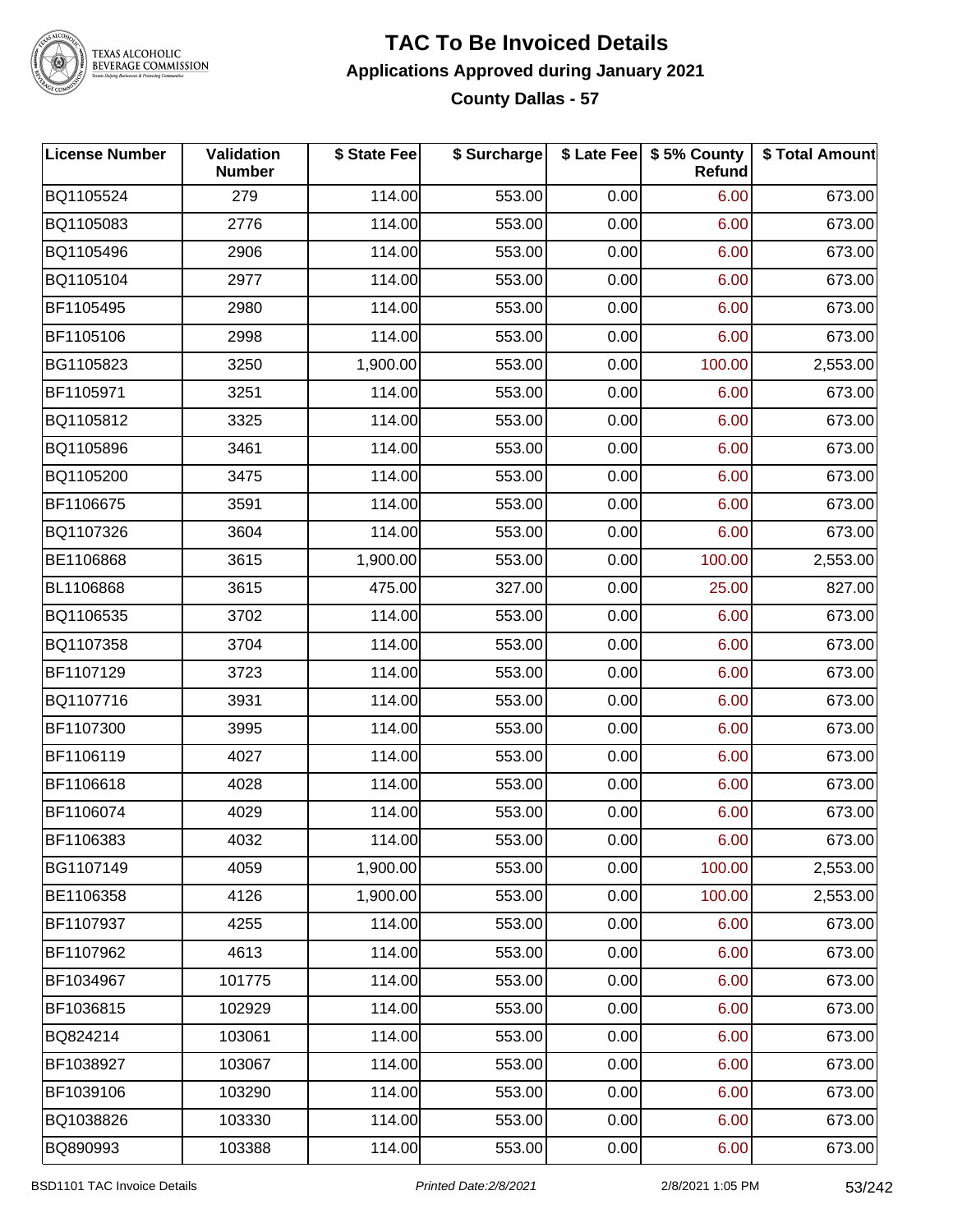| <b>License Number</b> | Validation<br><b>Number</b> | \$ State Fee | \$ Surcharge |      | \$ Late Fee   \$5% County<br>Refund | \$ Total Amount |
|-----------------------|-----------------------------|--------------|--------------|------|-------------------------------------|-----------------|
| BQ891124              | 103388                      | 114.00       | 553.00       | 0.00 | 6.00                                | 673.00          |
| BF891671              | 103426                      | 114.00       | 553.00       | 0.00 | 6.00                                | 673.00          |
| BG891647              | 103452                      | 1,425.00     | 553.00       | 0.00 | 75.00                               | 2,053.00        |
| BP891647              | 103452                      | 950.00       | 426.00       | 0.00 | 50.00                               | 1,426.00        |
| BQ1035838             | 103478                      | 114.00       | 553.00       | 0.00 | 6.00                                | 673.00          |
| BQ1038983             | 103524                      | 114.00       | 553.00       | 0.00 | 6.00                                | 673.00          |
| BQ1039155             | 103524                      | 114.00       | 553.00       | 0.00 | 6.00                                | 673.00          |
| BQ763237              | 103590                      | 114.00       | 553.00       | 0.00 | 6.00                                | 673.00          |
| BQ892701              | 103593                      | 114.00       | 553.00       | 0.00 | 6.00                                | 673.00          |
| BF1039888             | 103707                      | 114.00       | 553.00       | 0.00 | 6.00                                | 673.00          |
| BF1039890             | 103710                      | 114.00       | 553.00       | 0.00 | 6.00                                | 673.00          |
| BF1039845             | 103713                      | 114.00       | 553.00       | 0.00 | 6.00                                | 673.00          |
| BF1037205             | 103835                      | 114.00       | 553.00       | 0.00 | 6.00                                | 673.00          |
| BQ1039376             | 103872                      | 114.00       | 553.00       | 0.00 | 6.00                                | 673.00          |
| BF1039681             | 103907                      | 114.00       | 553.00       | 0.00 | 6.00                                | 673.00          |
| BF763392              | 104215                      | 114.00       | 553.00       | 0.00 | 6.00                                | 673.00          |
| BQ824207              | 104318                      | 114.00       | 553.00       | 0.00 | 6.00                                | 673.00          |
| BQ891587              | 104348                      | 114.00       | 553.00       | 0.00 | 6.00                                | 673.00          |
| BF826942              | 104372                      | 114.00       | 553.00       | 0.00 | 6.00                                | 673.00          |
| BG1040726             | 104388                      | 1,425.00     | 553.00       | 0.00 | 75.00                               | 2,053.00        |
| BF826401              | 104419                      | 114.00       | 553.00       | 0.00 | 6.00                                | 673.00          |
| BF893207              | 104438                      | 114.00       | 553.00       | 0.00 | 6.00                                | 673.00          |
| BQ826346              | 104641                      | 114.00       | 553.00       | 0.00 | 6.00                                | 673.00          |
| BQ826379              | 104659                      | 114.00       | 553.00       | 0.00 | 6.00                                | 673.00          |
| BQ826381              | 104659                      | 114.00       | 553.00       | 0.00 | 6.00                                | 673.00          |
| BQ826894              | 104679                      | 114.00       | 553.00       | 0.00 | 6.00                                | 673.00          |
| BQ890693              | 104681                      | 114.00       | 553.00       | 0.00 | 6.00                                | 673.00          |
| BG1040916             | 104697                      | 1,425.00     | 553.00       | 0.00 | 75.00                               | 2,053.00        |
| BG967824              | 104748                      | 1,425.00     | 553.00       | 0.00 | 75.00                               | 2,053.00        |
| BQ967724              | 104790                      | 114.00       | 553.00       | 0.00 | 6.00                                | 673.00          |
| BF764197              | 104801                      | 114.00       | 553.00       | 0.00 | 6.00                                | 673.00          |
| BG891260              | 104868                      | 1,425.00     | 553.00       | 0.00 | 75.00                               | 2,053.00        |
| BQ893355              | 104964                      | 114.00       | 553.00       | 0.00 | 6.00                                | 673.00          |
| BQ891294              | 104965                      | 114.00       | 553.00       | 0.00 | 6.00                                | 673.00          |
| BQ763021              | 105009                      | 114.00       | 553.00       | 0.00 | 6.00                                | 673.00          |
| BQ826568              | 105009                      | 114.00       | 553.00       | 0.00 | 6.00                                | 673.00          |
| BQ1041031             | 105044                      | 114.00       | 553.00       | 0.00 | 6.00                                | 673.00          |
| BQ762905              | 105053                      | 114.00       | 553.00       | 0.00 | 6.00                                | 673.00          |
| BG1040774             | 105128                      | 1,425.00     | 553.00       | 0.00 | 75.00                               | 2,053.00        |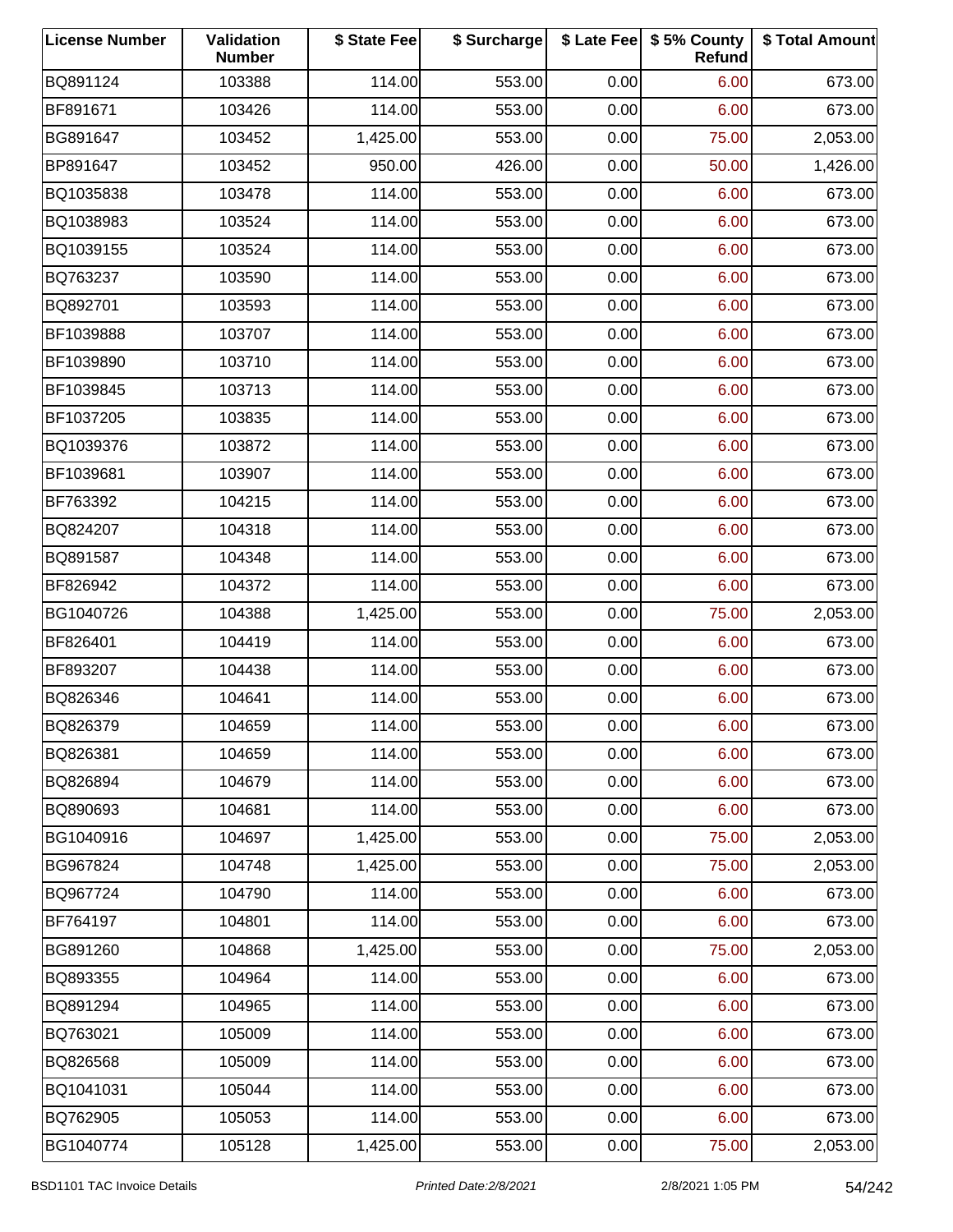| <b>License Number</b> | Validation<br><b>Number</b> | \$ State Fee | \$ Surcharge |        | \$ Late Fee   \$5% County<br>Refund | \$ Total Amount |
|-----------------------|-----------------------------|--------------|--------------|--------|-------------------------------------|-----------------|
| BG1037852             | 105159                      | 1,425.00     | 553.00       | 0.00   | 75.00                               | 2,053.00        |
| BG891471              | 105290                      | 1,425.00     | 553.00       | 0.00   | 75.00                               | 2,053.00        |
| BF967873              | 105291                      | 114.00       | 553.00       | 0.00   | 6.00                                | 673.00          |
| BQ828122              | 105314                      | 114.00       | 553.00       | 0.00   | 6.00                                | 673.00          |
| BQ828236              | 105314                      | 114.00       | 553.00       | 0.00   | 6.00                                | 673.00          |
| BQ967736              | 105362                      | 114.00       | 553.00       | 0.00   | 6.00                                | 673.00          |
| BQ764678              | 105397                      | 114.00       | 553.00       | 0.00   | 6.00                                | 673.00          |
| BQ968390              | 105440                      | 114.00       | 553.00       | 0.00   | 6.00                                | 673.00          |
| BQ967332              | 105445                      | 114.00       | 553.00       | 0.00   | 6.00                                | 673.00          |
| BG964775              | 105506                      | 1,425.00     | 553.00       | 100.00 | 75.00                               | 2,153.00        |
| BQ763720              | 105605                      | 114.00       | 553.00       | 0.00   | 6.00                                | 673.00          |
| BE966970              | 105643                      | 1,425.00     | 553.00       | 0.00   | 75.00                               | 2,053.00        |
| BQ765264              | 105657                      | 114.00       | 553.00       | 0.00   | 6.00                                | 673.00          |
| BQ765499              | 105657                      | 114.00       | 553.00       | 0.00   | 6.00                                | 673.00          |
| BQ765615              | 105657                      | 114.00       | 553.00       | 0.00   | 6.00                                | 673.00          |
| BQ1041926             | 105657                      | 114.00       | 553.00       | 0.00   | 6.00                                | 673.00          |
| BQ764688              | 105674                      | 114.00       | 553.00       | 0.00   | 6.00                                | 673.00          |
| BQ764702              | 105675                      | 114.00       | 553.00       | 0.00   | 6.00                                | 673.00          |
| BQ764684              | 105726                      | 114.00       | 553.00       | 0.00   | 6.00                                | 673.00          |
| BQ764686              | 105727                      | 114.00       | 553.00       | 0.00   | 6.00                                | 673.00          |
| BQ764650              | 105959                      | 114.00       | 553.00       | 0.00   | 6.00                                | 673.00          |
| BQ968936              | 105964                      | 114.00       | 553.00       | 0.00   | 6.00                                | 673.00          |
| BQ765343              | 105971                      | 114.00       | 553.00       | 0.00   | 6.00                                | 673.00          |
| BQ765498              | 105978                      | 114.00       | 553.00       | 0.00   | 6.00                                | 673.00          |
| BQ1041403             | 106016                      | 114.00       | 553.00       | 0.00   | 6.00                                | 673.00          |
| BQ827221              | 106058                      | 114.00       | 553.00       | 0.00   | 6.00                                | 673.00          |
| BF967846              | 106086                      | 114.00       | 553.00       | 0.00   | 6.00                                | 673.00          |
| BQ1039879             | 106102                      | 114.00       | 553.00       | 0.00   | 6.00                                | 673.00          |
| BQ765982              | 106107                      | 114.00       | 553.00       | 0.00   | 6.00                                | 673.00          |
| BQ829158              | 106111                      | 114.00       | 553.00       | 0.00   | 6.00                                | 673.00          |
| BQ765708              | 106116                      | 114.00       | 553.00       | 0.00   | 6.00                                | 673.00          |
| BG1042420             | 106226                      | 1,425.00     | 553.00       | 0.00   | 75.00                               | 2,053.00        |
| BQ765536              | 106272                      | 114.00       | 553.00       | 0.00   | 6.00                                | 673.00          |
| BG1040651             | 106280                      | 1,425.00     | 553.00       | 0.00   | 75.00                               | 2,053.00        |
| BQ892807              | 106334                      | 114.00       | 553.00       | 0.00   | 6.00                                | 673.00          |
| BQ765436              | 106352                      | 114.00       | 553.00       | 0.00   | 6.00                                | 673.00          |
| BF829366              | 106355                      | 114.00       | 553.00       | 0.00   | 6.00                                | 673.00          |
| BQ765590              | 106371                      | 114.00       | 553.00       | 0.00   | 6.00                                | 673.00          |
| BQ1040999             | 106395                      | 114.00       | 553.00       | 0.00   | 6.00                                | 673.00          |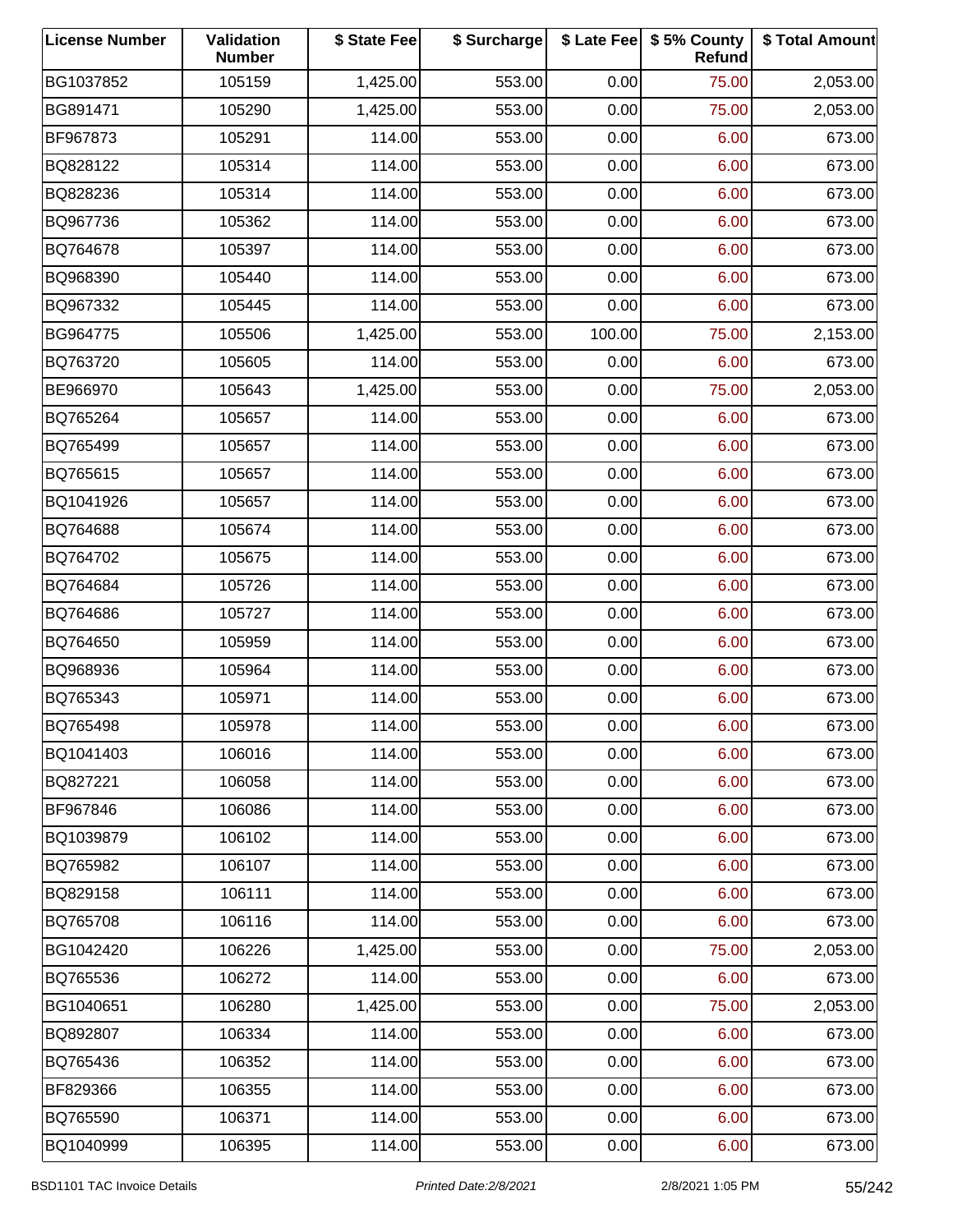| <b>License Number</b> | Validation<br><b>Number</b> | \$ State Fee | \$ Surcharge |      | \$ Late Fee   \$5% County<br>Refund | \$ Total Amount |
|-----------------------|-----------------------------|--------------|--------------|------|-------------------------------------|-----------------|
| BQ969771              | 106445                      | 114.00       | 553.00       | 0.00 | 6.00                                | 673.00          |
| BQ828152              | 106450                      | 114.00       | 553.00       | 0.00 | 6.00                                | 673.00          |
| BF969854              | 106522                      | 114.00       | 553.00       | 0.00 | 6.00                                | 673.00          |
| BQ829168              | 106628                      | 114.00       | 553.00       | 0.00 | 6.00                                | 673.00          |
| BF1040709             | 106631                      | 114.00       | 553.00       | 0.00 | 6.00                                | 673.00          |
| BG1041846             | 106654                      | 1,425.00     | 553.00       | 0.00 | 75.00                               | 2,053.00        |
| BQ766366              | 106669                      | 114.00       | 553.00       | 0.00 | 6.00                                | 673.00          |
| BG966761              | 106711                      | 1,425.00     | 553.00       | 0.00 | 75.00                               | 2,053.00        |
| BQ766186              | 106718                      | 114.00       | 553.00       | 0.00 | 6.00                                | 673.00          |
| BQ969732              | 106755                      | 114.00       | 553.00       | 0.00 | 6.00                                | 673.00          |
| BQ765689              | 106798                      | 114.00       | 553.00       | 0.00 | 6.00                                | 673.00          |
| BQ765503              | 106838                      | 114.00       | 553.00       | 0.00 | 6.00                                | 673.00          |
| BQ765911              | 106839                      | 114.00       | 553.00       | 0.00 | 6.00                                | 673.00          |
| BF970530              | 106893                      | 114.00       | 553.00       | 0.00 | 6.00                                | 673.00          |
| BQ896161              | 106950                      | 114.00       | 553.00       | 0.00 | 6.00                                | 673.00          |
| BQ765021              | 107011                      | 114.00       | 553.00       | 0.00 | 6.00                                | 673.00          |
| BF1043094             | 107061                      | 114.00       | 553.00       | 0.00 | 6.00                                | 673.00          |
| BQ764843              | 107133                      | 114.00       | 553.00       | 0.00 | 6.00                                | 673.00          |
| BQ766489              | 107167                      | 114.00       | 553.00       | 0.00 | 6.00                                | 673.00          |
| BQ764660              | 107242                      | 114.00       | 553.00       | 0.00 | 6.00                                | 673.00          |
| BQ764661              | 107242                      | 114.00       | 553.00       | 0.00 | 6.00                                | 673.00          |
| BQ764681              | 107242                      | 114.00       | 553.00       | 0.00 | 6.00                                | 673.00          |
| BQ764685              | 107242                      | 114.00       | 553.00       | 0.00 | 6.00                                | 673.00          |
| BQ765915              | 107249                      | 114.00       | 553.00       | 0.00 | 6.00                                | 673.00          |
| BQ766453              | 107277                      | 114.00       | 553.00       | 0.00 | 6.00                                | 673.00          |
| BQ830234              | 107282                      | 114.00       | 553.00       | 0.00 | 6.00                                | 673.00          |
| BQ765913              | 107459                      | 114.00       | 553.00       | 0.00 | 6.00                                | 673.00          |
| BQ766544              | 107459                      | 114.00       | 553.00       | 0.00 | 6.00                                | 673.00          |
| BQ830430              | 107459                      | 114.00       | 553.00       | 0.00 | 6.00                                | 673.00          |
| BQ765338              | 107545                      | 114.00       | 553.00       | 0.00 | 6.00                                | 673.00          |
| BQ765340              | 107545                      | 114.00       | 553.00       | 0.00 | 6.00                                | 673.00          |
| BQ765496              | 107545                      | 114.00       | 553.00       | 0.00 | 6.00                                | 673.00          |
| BQ765502              | 107545                      | 114.00       | 553.00       | 0.00 | 6.00                                | 673.00          |
| BQ765920              | 107545                      | 114.00       | 553.00       | 0.00 | 6.00                                | 673.00          |
| BQ765921              | 107545                      | 114.00       | 553.00       | 0.00 | 6.00                                | 673.00          |
| BQ765976              | 107778                      | 114.00       | 553.00       | 0.00 | 6.00                                | 673.00          |
| BQ765977              | 107778                      | 114.00       | 553.00       | 0.00 | 6.00                                | 673.00          |
| BQ766549              | 107778                      | 114.00       | 553.00       | 0.00 | 6.00                                | 673.00          |
| BQ766551              | 107778                      | 114.00       | 553.00       | 0.00 | 6.00                                | 673.00          |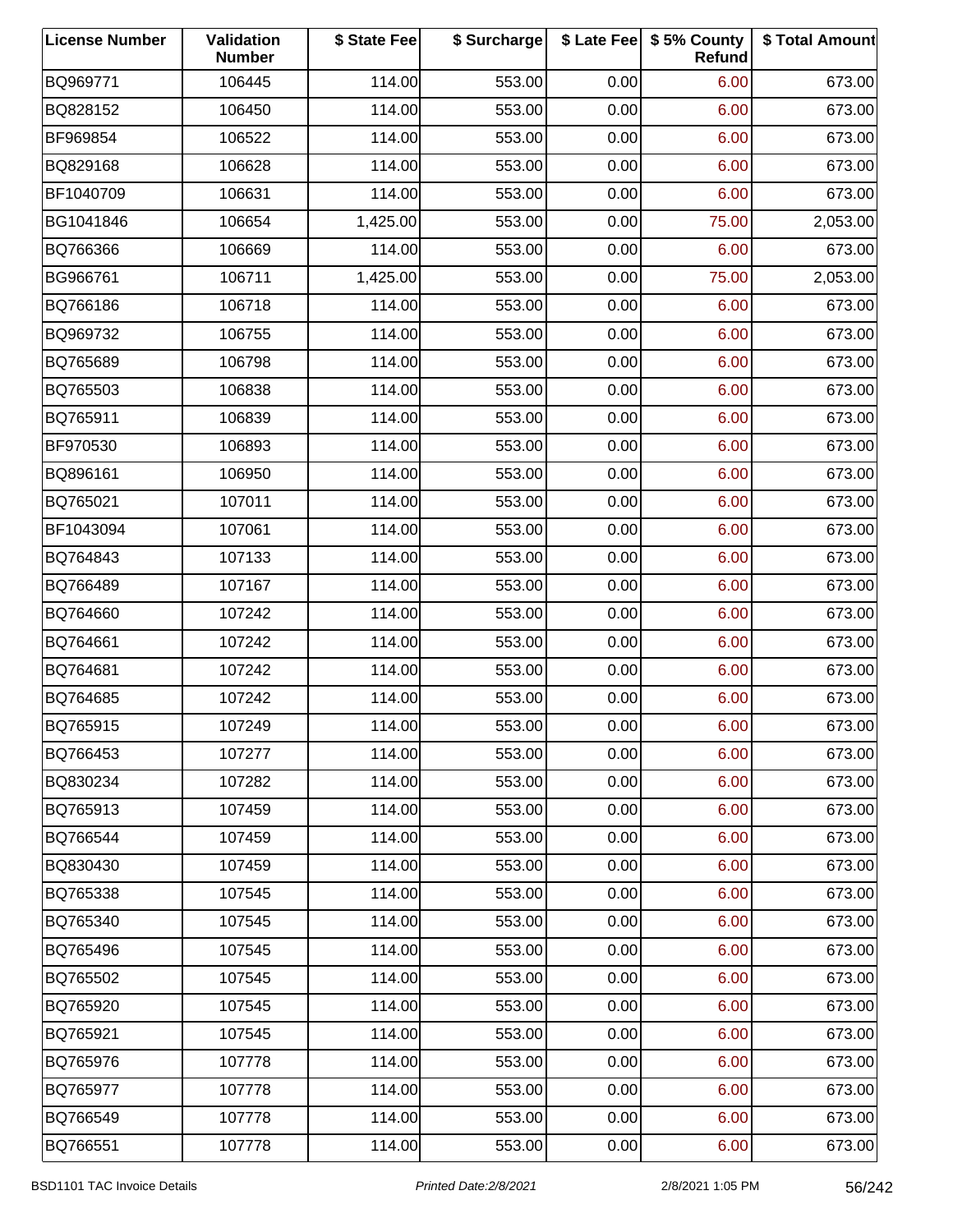| <b>License Number</b> | Validation<br><b>Number</b> | \$ State Fee | \$ Surcharge |        | \$ Late Fee   \$5% County<br>Refund | \$ Total Amount |
|-----------------------|-----------------------------|--------------|--------------|--------|-------------------------------------|-----------------|
| BQ1043668             | 108052                      | 114.00       | 553.00       | 0.00   | 6.00                                | 673.00          |
| BQ767054              | 108621                      | 114.00       | 553.00       | 0.00   | 6.00                                | 673.00          |
| BF765371              | 108822                      | 114.00       | 553.00       | 100.00 | 6.00                                | 773.00          |
| BF960273              | 501440                      | 114.00       | 553.00       | 0.00   | 6.00                                | 673.00          |
| BQ762460              | 502062                      | 114.00       | 553.00       | 0.00   | 6.00                                | 673.00          |
| BQ762526              | 502100                      | 114.00       | 553.00       | 0.00   | 6.00                                | 673.00          |
| BQ761478              | 502744                      | 114.00       | 553.00       | 0.00   | 6.00                                | 673.00          |
| BQ823500              | 503322                      | 114.00       | 553.00       | 0.00   | 6.00                                | 673.00          |
| BQ893804              | 503922                      | 114.00       | 553.00       | 0.00   | 6.00                                | 673.00          |
| BQ825074              | 503936                      | 114.00       | 553.00       | 0.00   | 6.00                                | 673.00          |
| BG1040412             | 504073                      | 1,425.00     | 553.00       | 0.00   | 75.00                               | 2,053.00        |
| BQ829170              | 504490                      | 114.00       | 553.00       | 0.00   | 6.00                                | 673.00          |
| BQ765497              | 504491                      | 114.00       | 553.00       | 0.00   | 6.00                                | 673.00          |
| BQ966797              | 504777                      | 114.00       | 553.00       | 0.00   | 6.00                                | 673.00          |
| BQ766358              | 504822                      | 114.00       | 553.00       | 0.00   | 6.00                                | 673.00          |
| BQ766442              | 504859                      | 114.00       | 553.00       | 0.00   | 6.00                                | 673.00          |
| BQ766454              | 504861                      | 114.00       | 553.00       | 0.00   | 6.00                                | 673.00          |
| BQ766542              | 504903                      | 114.00       | 553.00       | 0.00   | 6.00                                | 673.00          |
| BQ766950              | 504917                      | 114.00       | 553.00       | 0.00   | 6.00                                | 673.00          |
| BQ766360              | 504919                      | 114.00       | 553.00       | 0.00   | 6.00                                | 673.00          |
| BQ766541              | 504920                      | 114.00       | 553.00       | 0.00   | 6.00                                | 673.00          |
| BQ766457              | 504943                      | 114.00       | 553.00       | 0.00   | 6.00                                | 673.00          |
| BQ766543              | 504947                      | 114.00       | 553.00       | 0.00   | 6.00                                | 673.00          |
| BG827749              | 504959                      | 1,425.00     | 553.00       | 0.00   | 75.00                               | 2,053.00        |
| BG893962              | 504961                      | 1,425.00     | 553.00       | 0.00   | 75.00                               | 2,053.00        |
| BQ829501              | 504969                      | 114.00       | 553.00       | 0.00   | 6.00                                | 673.00          |
| BG894390              | 505087                      | 1,425.00     | 553.00       | 0.00   | 75.00                               | 2,053.00        |
| BQ965576              | 505097                      | 114.00       | 553.00       | 0.00   | 6.00                                | 673.00          |
| BQ765521              | 505165                      | 114.00       | 553.00       | 0.00   | 6.00                                | 673.00          |
| BQ829157              | 505166                      | 114.00       | 553.00       | 0.00   | 6.00                                | 673.00          |
| BQ765390              | 505167                      | 114.00       | 553.00       | 0.00   | 6.00                                | 673.00          |
| BQ827043              | 505249                      | 114.00       | 553.00       | 0.00   | 6.00                                | 673.00          |
| BQ765258              | 505253                      | 114.00       | 553.00       | 0.00   | 6.00                                | 673.00          |
| BQ764649              | 505254                      | 114.00       | 553.00       | 0.00   | 6.00                                | 673.00          |
| BQ766553              | 505501                      | 114.00       | 553.00       | 0.00   | 6.00                                | 673.00          |
| BQ898828              | 505532                      | 114.00       | 553.00       | 0.00   | 6.00                                | 673.00          |
| BQ767668              | 505533                      | 114.00       | 553.00       | 0.00   | 6.00                                | 673.00          |
| BQ829165              | 505563                      | 114.00       | 553.00       | 0.00   | 6.00                                | 673.00          |
| BQ829164              | 505564                      | 114.00       | 553.00       | 0.00   | 6.00                                | 673.00          |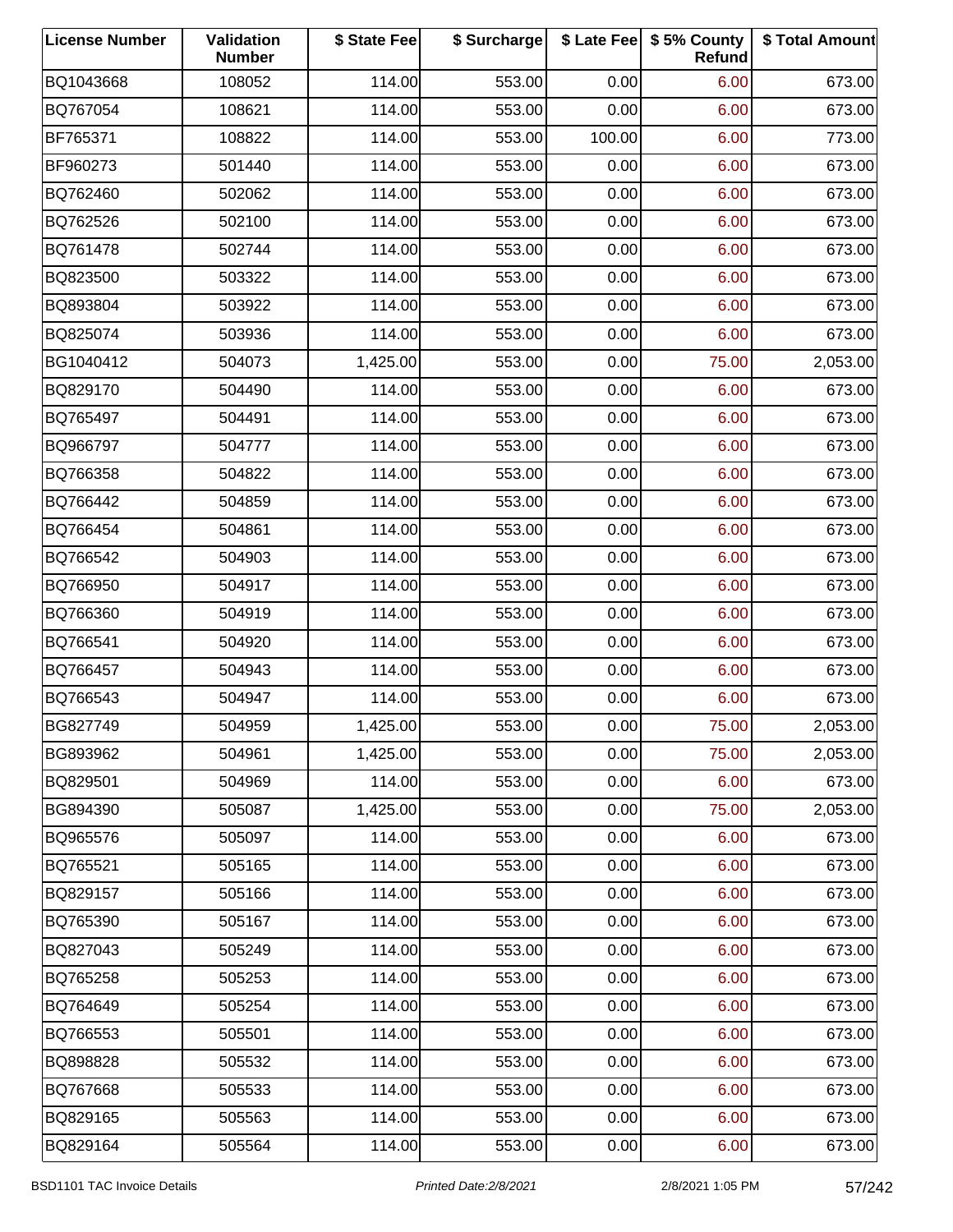| License Number | Validation<br><b>Number</b> | \$ State Fee | \$ Surcharge | \$ Late Fee | \$5% County<br><b>Refund</b> | \$ Total Amount |
|----------------|-----------------------------|--------------|--------------|-------------|------------------------------|-----------------|
| BQ830020       | 505570                      | 114.00       | 553.00       | 0.00        | 6.00                         | 673.00          |
| BQ767733       | 505592                      | 114.00       | 553.00       | 0.00        | 6.00                         | 673.00          |
| BQ767105       | 505595                      | 114.00       | 553.00       | 0.00        | 6.00                         | 673.00          |
| BQ764704       | 505665                      | 114.00       | 553.00       | 0.00        | 6.00                         | 673.00          |
| BQ765473       | 505666                      | 114.00       | 553.00       | 0.00        | 6.00                         | 673.00          |
| BQ764703       | 505667                      | 114.00       | 553.00       | 0.00        | 6.00                         | 673.00          |
| BF1039364      | 505915                      | 114.00       | 553.00       | 0.00        | 6.00                         | 673.00          |
| BG803072       | 506187                      | 1,425.00     | 553.00       | 0.00        | 75.00                        | 2,053.00        |
|                | <b>Total</b>                | 55,936.00    | 109,694.00   | 200.00      | 2,944.00                     | 168,774.00      |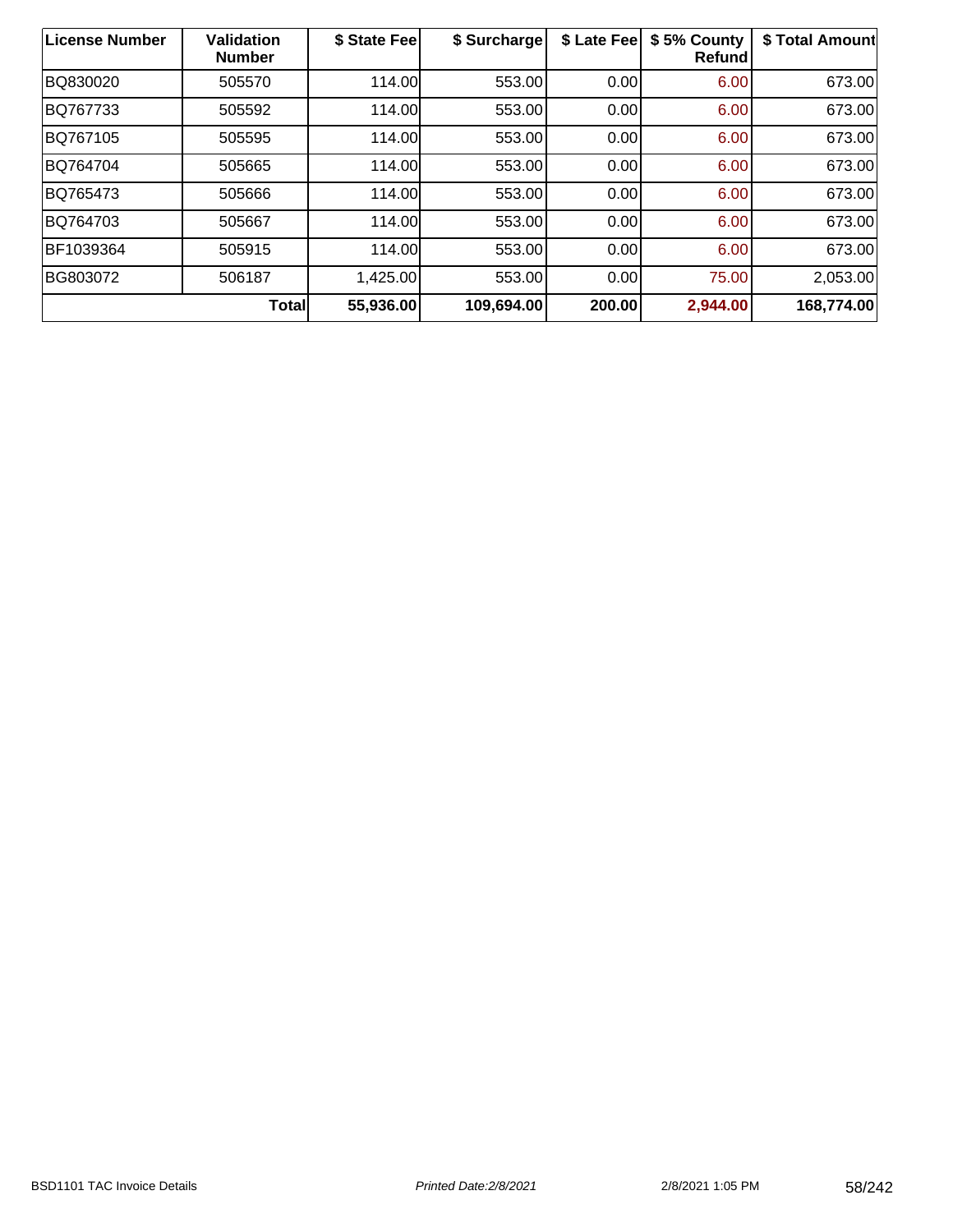

# **TAC To Be Invoiced Details Applications Approved during January 2021 County Dawson - 58**

| License Number | Validation<br><b>Number</b> | \$ State Feel | \$ Surcharge |      | Refundl | \$ Late Fee   \$5% County   \$ Total Amount |
|----------------|-----------------------------|---------------|--------------|------|---------|---------------------------------------------|
| BG1038861      | 104833                      | 332.50        | 553.00       | 0.00 | 17.50   | 903.00                                      |
| BQ895594       | 504826                      | 114.00        | 553.00       | 0.00 | 6.00    | 673.00                                      |
|                | Totall                      | 446.50        | 1,106.00     | 0.00 | 23.50   | 1,576.00                                    |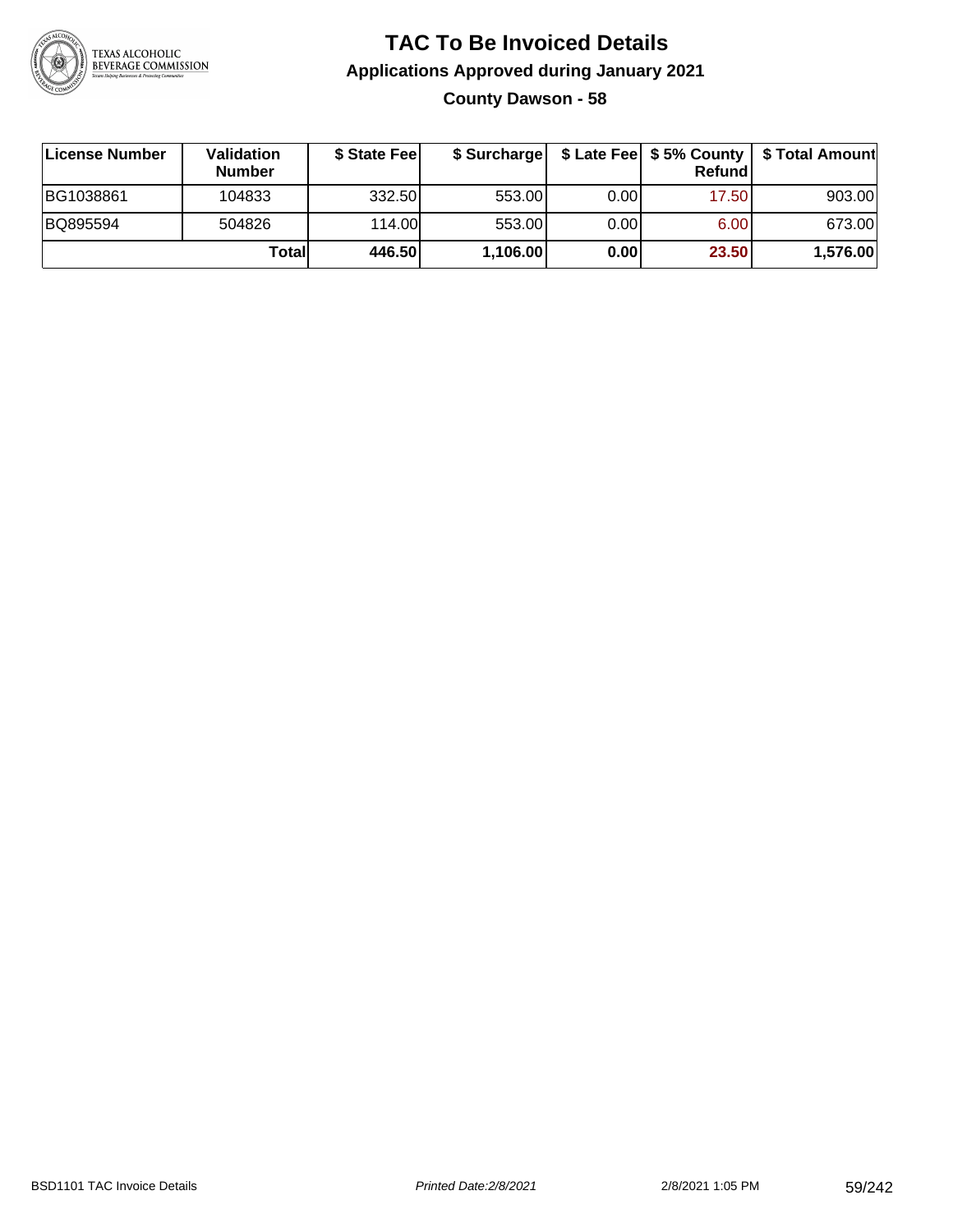

#### **TAC To Be Invoiced Details Applications Approved during January 2021 County Deaf Smith - 59**

| License Number | <b>Validation</b><br><b>Number</b> | \$ State Feel |        |       | Refundl | \$ Surcharge   \$ Late Fee   \$5% County   \$ Total Amount |
|----------------|------------------------------------|---------------|--------|-------|---------|------------------------------------------------------------|
| BF1045351      | 504706                             | 114.00L       | 553.00 | 0.00  | 6.00    | 673.00                                                     |
|                | Totall                             | <b>114.00</b> | 553.00 | 0.001 | 6.00    | 673.00                                                     |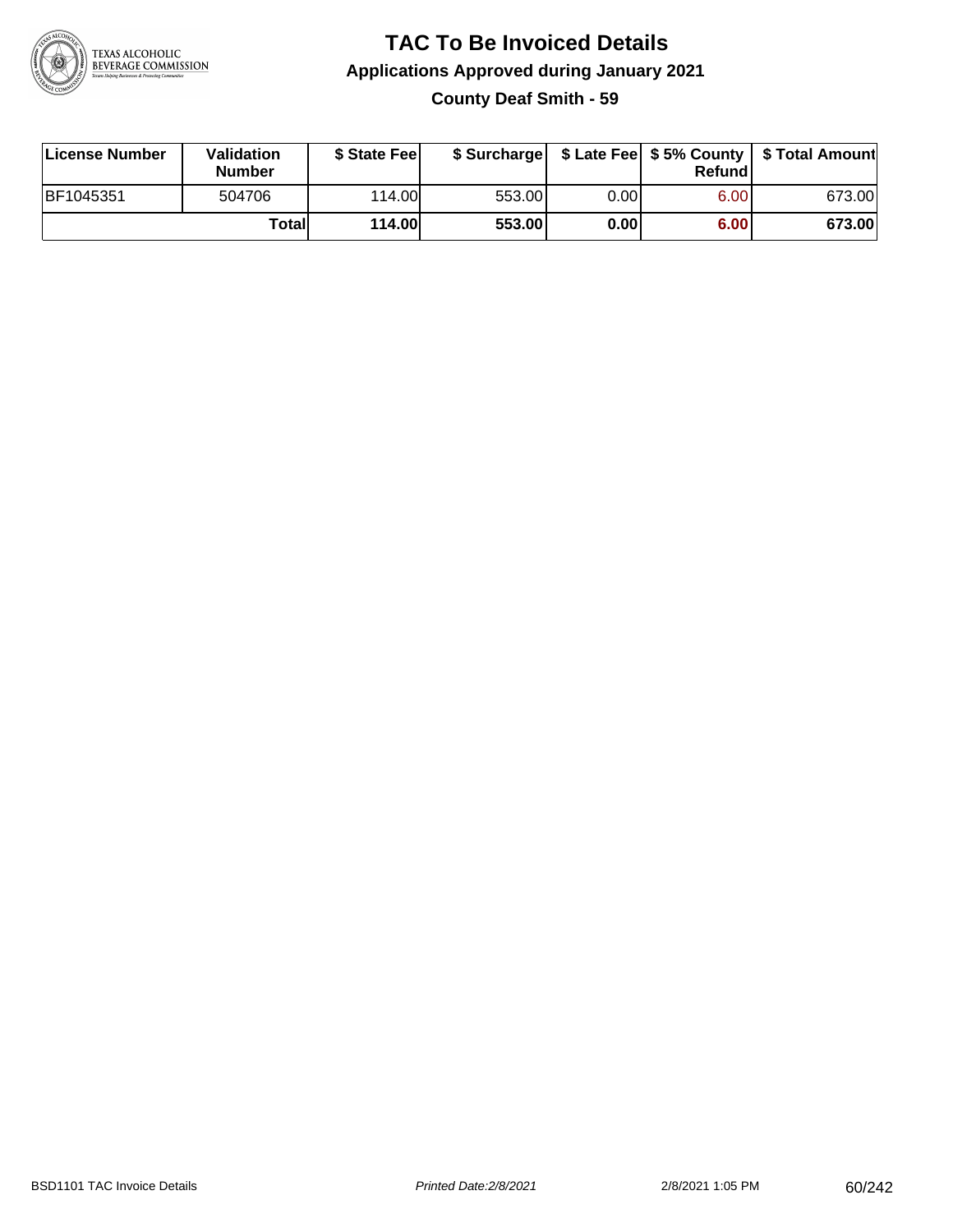

#### **TAC To Be Invoiced Details Applications Approved during January 2021 County Denton - 61**

| <b>License Number</b> | Validation<br><b>Number</b> | \$ State Fee | \$ Surcharge |      | \$ Late Fee   \$5% County<br><b>Refund</b> | \$ Total Amount |
|-----------------------|-----------------------------|--------------|--------------|------|--------------------------------------------|-----------------|
| BG1106741             | 3309                        | 332.50       | 553.00       | 0.00 | 17.50                                      | 903.00          |
| BQ1105563             | 3402                        | 114.00       | 553.00       | 0.00 | 6.00                                       | 673.00          |
| BG1105175             | 3436                        | 332.50       | 553.00       | 0.00 | 17.50                                      | 903.00          |
| BG1106963             | 3525                        | 332.50       | 553.00       | 0.00 | 17.50                                      | 903.00          |
| BF1106699             | 3583                        | 114.00       | 553.00       | 0.00 | 6.00                                       | 673.00          |
| BQ1105204             | 3721                        | 114.00       | 553.00       | 0.00 | 6.00                                       | 673.00          |
| BG1106354             | 3735                        | 332.50       | 553.00       | 0.00 | 17.50                                      | 903.00          |
| BQ1107926             | 4259                        | 114.00       | 553.00       | 0.00 | 6.00                                       | 673.00          |
| BG759673              | 102147                      | 332.50       | 553.00       | 0.00 | 17.50                                      | 903.00          |
| BQ1038464             | 103096                      | 114.00       | 553.00       | 0.00 | 6.00                                       | 673.00          |
| BQ826181              | 103285                      | 114.00       | 553.00       | 0.00 | 6.00                                       | 673.00          |
| BQ763123              | 103915                      | 114.00       | 553.00       | 0.00 | 6.00                                       | 673.00          |
| BQ890838              | 104081                      | 114.00       | 553.00       | 0.00 | 6.00                                       | 673.00          |
| BG964276              | 104192                      | 332.50       | 553.00       | 0.00 | 17.50                                      | 903.00          |
| BF893054              | 104325                      | 114.00       | 553.00       | 0.00 | 6.00                                       | 673.00          |
| BG891400              | 104904                      | 332.50       | 553.00       | 0.00 | 17.50                                      | 903.00          |
| BF1038829             | 105572                      | 114.00       | 553.00       | 0.00 | 6.00                                       | 673.00          |
| BF1040845             | 105839                      | 114.00       | 553.00       | 0.00 | 6.00                                       | 673.00          |
| BQ1043512             | 106669                      | 114.00       | 553.00       | 0.00 | 6.00                                       | 673.00          |
| BQ829345              | 106685                      | 114.00       | 553.00       | 0.00 | 6.00                                       | 673.00          |
| BG893339              | 106737                      | 332.50       | 553.00       | 0.00 | 17.50                                      | 903.00          |
| BG895523              | 106922                      | 332.50       | 553.00       | 0.00 | 17.50                                      | 903.00          |
| BQ894102              | 107133                      | 114.00       | 553.00       | 0.00 | 6.00                                       | 673.00          |
| BQ767325              | 107459                      | 114.00       | 553.00       | 0.00 | 6.00                                       | 673.00          |
| BQ763942              | 503600                      | 114.00       | 553.00       | 0.00 | 6.00                                       | 673.00          |
| BQ763962              | 503609                      | 114.00       | 553.00       | 0.00 | 6.00                                       | 673.00          |
| BQ763941              | 503655                      | 114.00       | 553.00       | 0.00 | 6.00                                       | 673.00          |
| BF825461              | 503937                      | 114.00       | 553.00       | 0.00 | 6.00                                       | 673.00          |
| BQ766341              | 504855                      | 114.00       | 553.00       | 0.00 | 6.00                                       | 673.00          |
| BQ895031              | 504916                      | 114.00       | 553.00       | 0.00 | 6.00                                       | 673.00          |
| BG1036651             | 505901                      | 332.50       | 553.00       | 0.00 | 17.50                                      | 903.00          |
|                       | Total                       | 5,719.00     | 17,143.00    | 0.00 | 301.00                                     | 23,163.00       |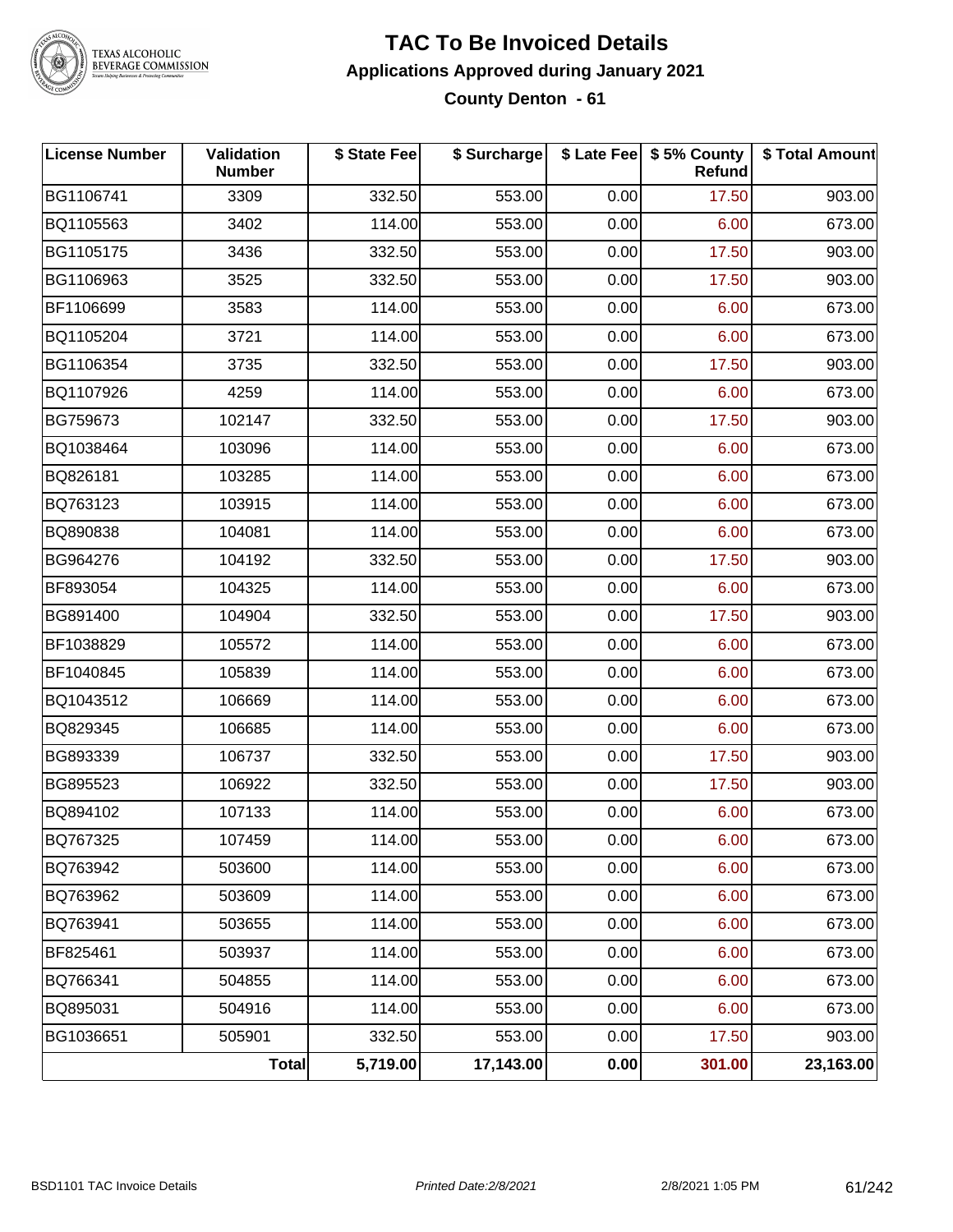

# **TAC To Be Invoiced Details Applications Approved during January 2021 County DeWitt - 62**

| <b>License Number</b> | Validation<br><b>Number</b> | \$ State Fee | \$ Surcharge |      | <b>Refund</b> | \$ Late Fee   \$5% County   \$ Total Amount |
|-----------------------|-----------------------------|--------------|--------------|------|---------------|---------------------------------------------|
| BG1041312             | 106527                      | 332.50       | 553.00       | 0.00 | 17.50         | 903.00                                      |
| BG1043014             | 106539                      | 332.50       | 553.00       | 0.00 | 17.50         | 903.00                                      |
| BQ767712              | 505534                      | 114.00L      | 553.00       | 0.00 | 6.00          | 673.00                                      |
|                       | Total                       | 779.00       | 1,659.00     | 0.00 | 41.00         | 2,479.00                                    |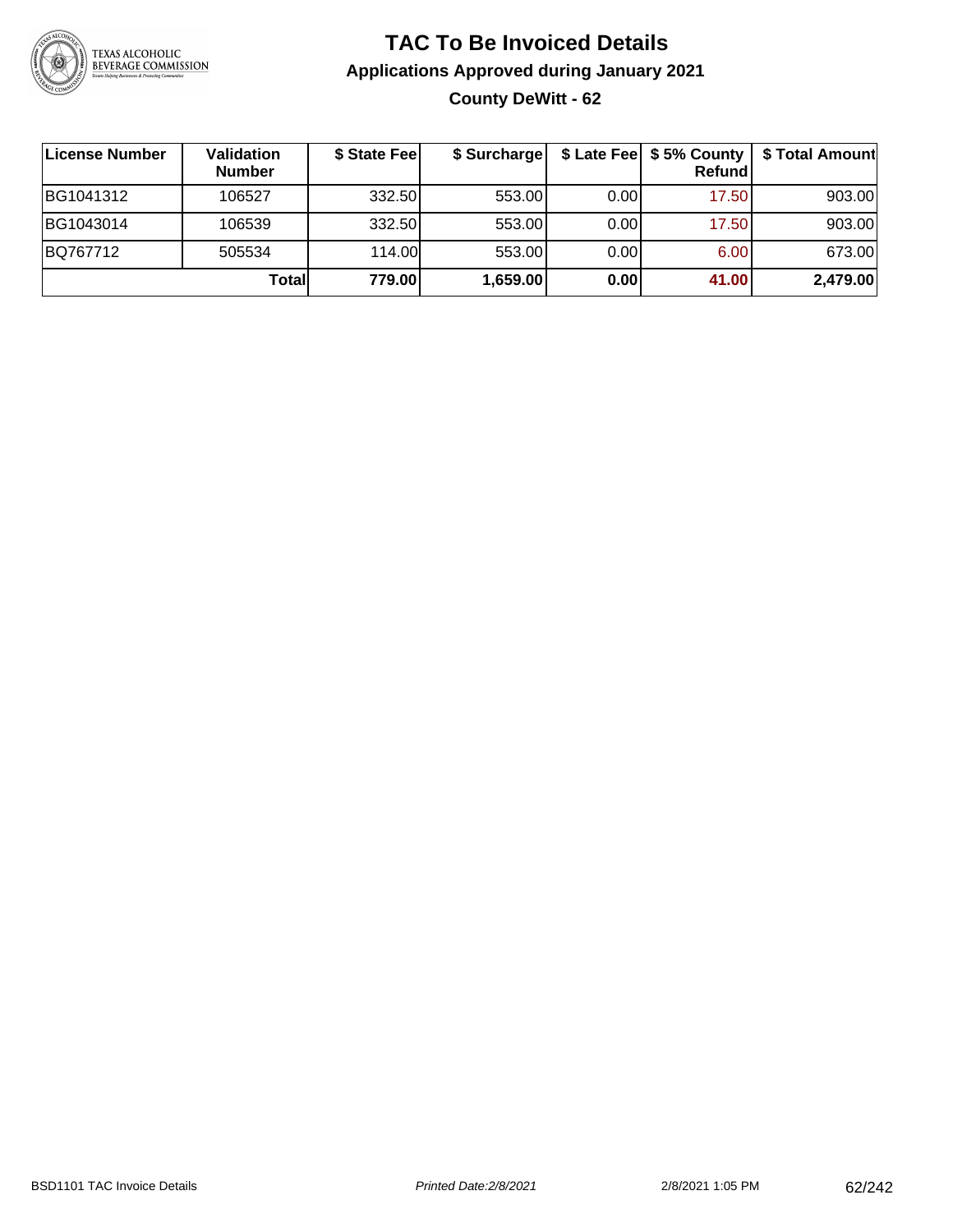

# **TAC To Be Invoiced Details Applications Approved during January 2021 County Dimmit - 64**

| <b>∣License Number</b> | Validation<br><b>Number</b> | \$ State Feel | \$ Surcharge |       | Refundl | \$ Late Fee   \$5% County   \$ Total Amount |
|------------------------|-----------------------------|---------------|--------------|-------|---------|---------------------------------------------|
| BQ761717               | 504051                      | 114.00        | 553.00       | 0.001 | 6.00    | 673.00                                      |
| BQ765292               | 504915                      | 114.00        | 553.00       | 0.00  | 6.00    | 673.00                                      |
|                        | Total                       | 228.00        | 1,106.00     | 0.00  | 12.00   | 1,346.00                                    |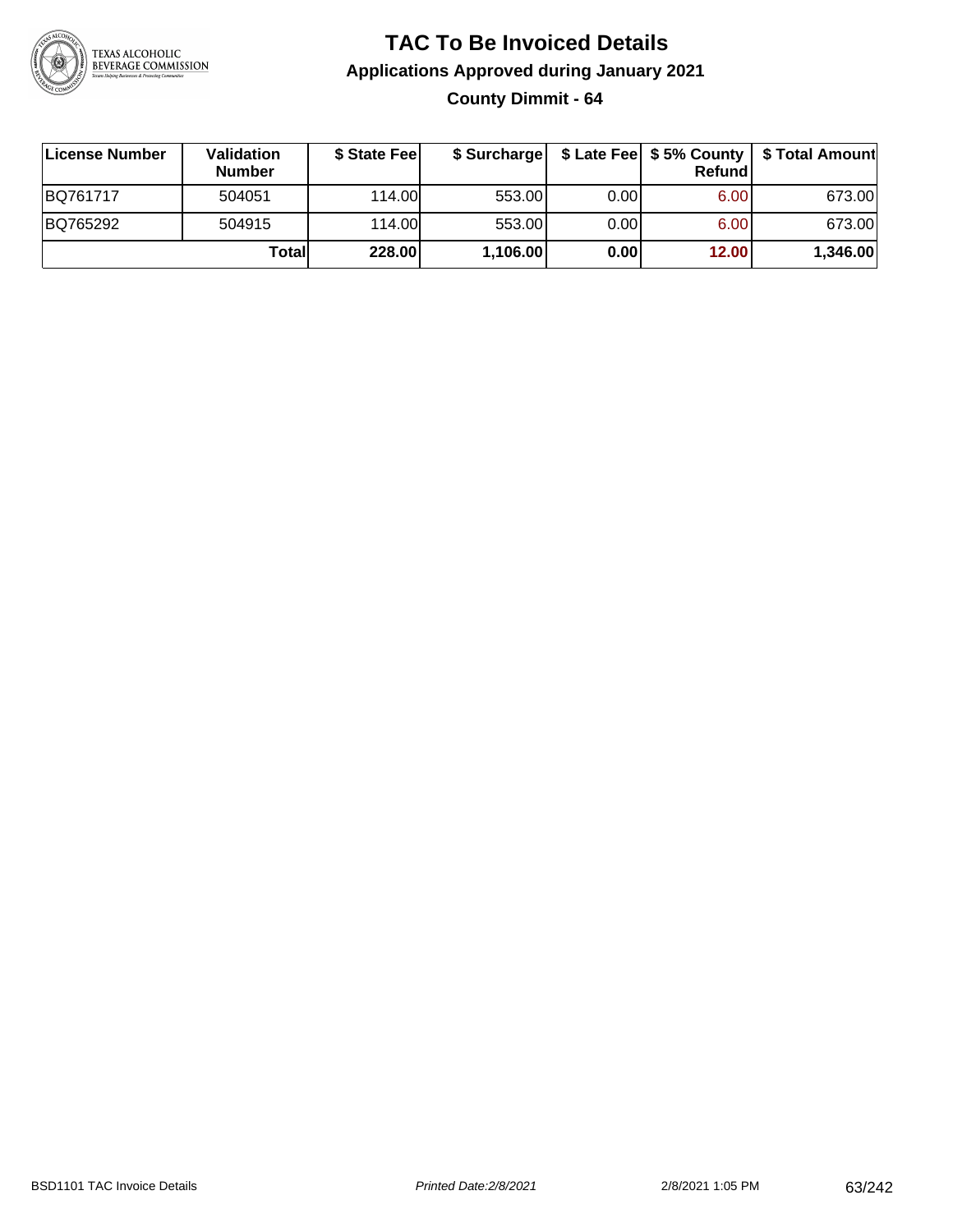

# **TAC To Be Invoiced Details Applications Approved during January 2021 County Duval - 66**

| License Number | Validation<br><b>Number</b> | \$ State Feel |          |       | Refundl | \$ Surcharge   \$ Late Fee   \$5% County   \$ Total Amount |
|----------------|-----------------------------|---------------|----------|-------|---------|------------------------------------------------------------|
| BQ897880       | 109024                      | 114.00        | 553.00   | 0.001 | 6.00    | 673.00                                                     |
| BQ763632       | 503700                      | 114.00        | 553.00   | 0.00  | 6.00    | 673.00                                                     |
|                | Totall                      | 228.00        | 1,106.00 | 0.00  | 12.00   | 1,346.00                                                   |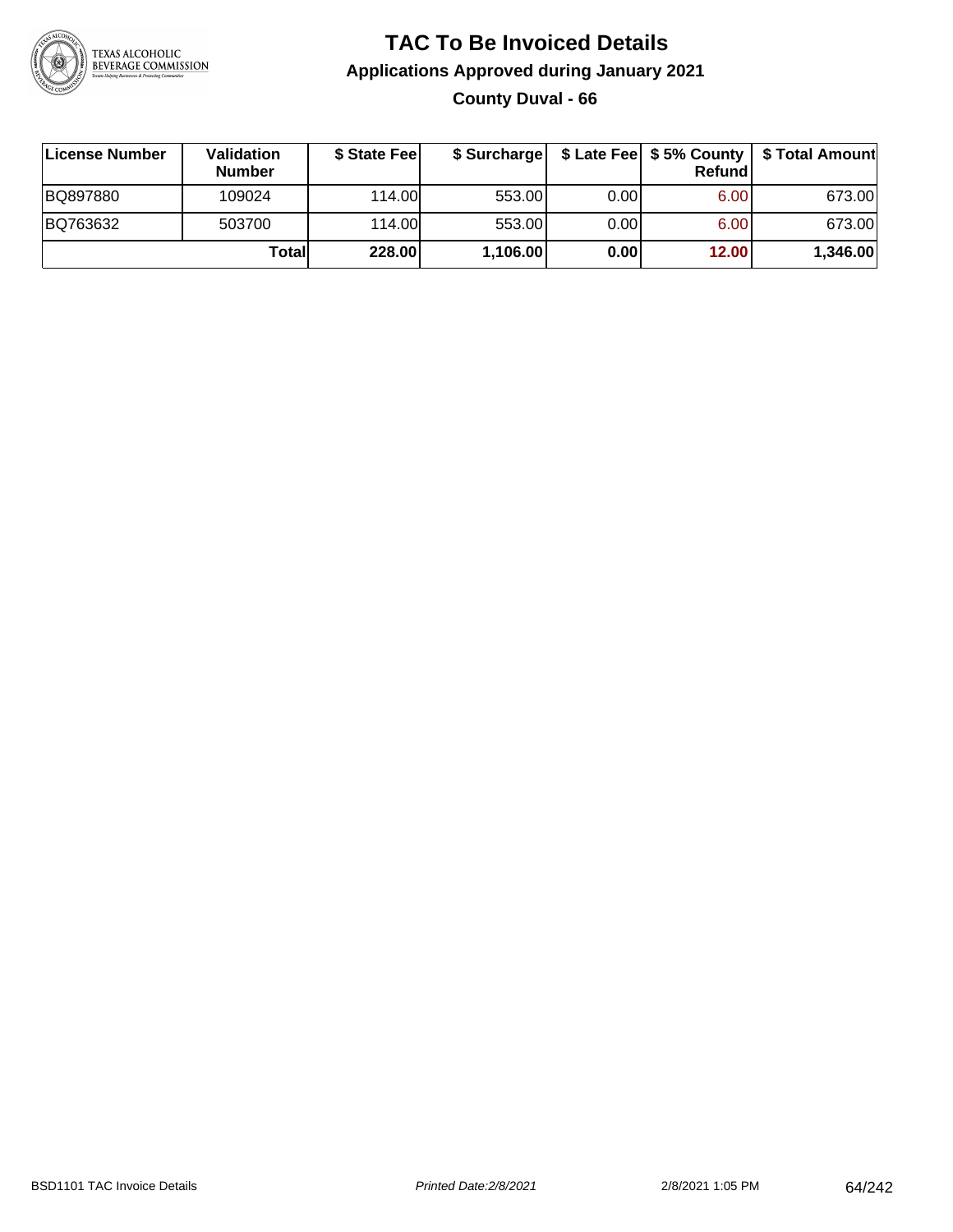

#### **TAC To Be Invoiced Details Applications Approved during January 2021 County Eastland - 67**

| License Number | <b>Validation</b><br><b>Number</b> | \$ State Fee | \$ Surcharge | \$ Late Fee | \$5% County<br>Refundl | \$ Total Amount |
|----------------|------------------------------------|--------------|--------------|-------------|------------------------|-----------------|
| BQ828685       | 106121                             | 114.00       | 553.00       | 0.00        | 6.00                   | 673.00          |
| BQ828949       | 106450                             | 114.00       | 553.00       | 0.00        | 6.00                   | 673.00          |
| BQ829019       | 106450                             | 114.00       | 553.00       | 0.00        | 6.00                   | 673.00          |
| BQ829035       | 107246                             | 114.00       | 553.00       | 0.00        | 6.00                   | 673.00          |
| BQ831146       | 108346                             | 114.00       | 553.00       | 0.00        | 6.00                   | 673.00          |
| BQ829421       | 504906                             | 114.00       | 553.00       | 0.00        | 6.00                   | 673.00          |
| BQ828951       | 505528                             | 114.00       | 553.00       | 0.00        | 6.00                   | 673.00          |
| BQ828952       | 505528                             | 114.00       | 553.00       | 0.00        | 6.00                   | 673.00          |
| BQ829522       | 505528                             | 114.00       | 553.00       | 0.00        | 6.00                   | 673.00          |
|                | <b>Total</b>                       | 1,026.00     | 4,977.00     | 0.00        | 54.00                  | 6,057.00        |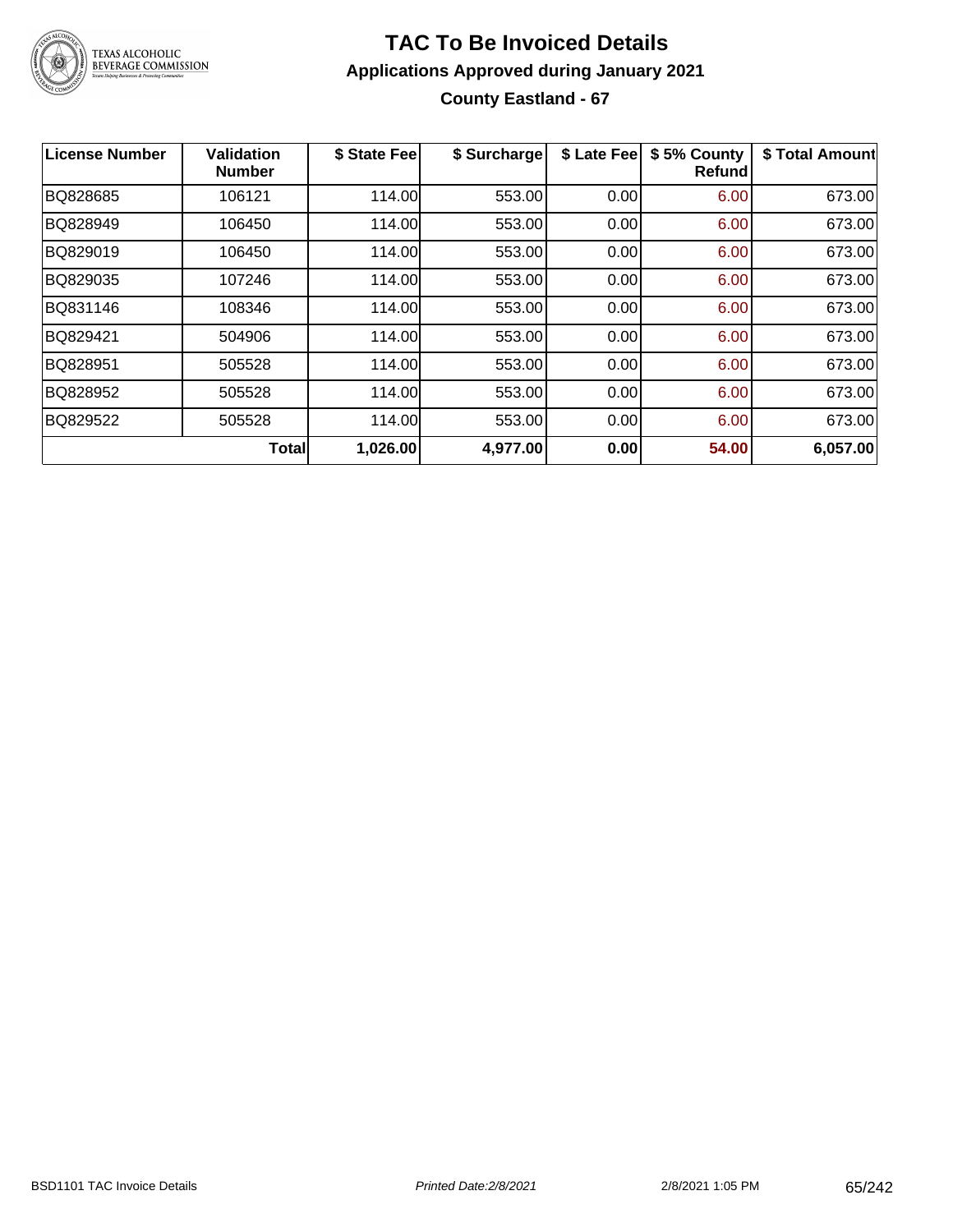

#### **TAC To Be Invoiced Details Applications Approved during January 2021 County Ector - 68**

| <b>License Number</b> | <b>Validation</b><br><b>Number</b> | \$ State Fee | \$ Surcharge | \$ Late Fee | \$5% County<br><b>Refund</b> | \$ Total Amount |
|-----------------------|------------------------------------|--------------|--------------|-------------|------------------------------|-----------------|
| BQ1106026             | 3853                               | 114.00       | 553.00       | 0.00        | 6.00                         | 673.00          |
| BF1107080             | 3961                               | 114.00       | 553.00       | 0.00        | 6.00                         | 673.00          |
| BF1106330             | 4133                               | 114.00       | 553.00       | 0.00        | 6.00                         | 673.00          |
| BQ826396              | 104659                             | 114.00       | 553.00       | 0.00        | 6.00                         | 673.00          |
| BF1041101             | 105471                             | 114.00       | 553.00       | 0.00        | 6.00                         | 673.00          |
| BQ966947              | 105939                             | 114.00       | 553.00       | 0.00        | 6.00                         | 673.00          |
| BF894214              | 106074                             | 114.00       | 553.00       | 0.00        | 6.00                         | 673.00          |
| BQ968657              | 107053                             | 114.00       | 553.00       | 0.00        | 6.00                         | 673.00          |
| BF1044455             | 107490                             | 114.00       | 553.00       | 0.00        | 6.00                         | 673.00          |
| BF970741              | 107640                             | 114.00       | 553.00       | 0.00        | 6.00                         | 673.00          |
| BQ763382              | 503620                             | 114.00       | 553.00       | 0.00        | 6.00                         | 673.00          |
| BG893050              | 504046                             | 332.50       | 553.00       | 0.00        | 17.50                        | 903.00          |
| BG729659              | 504406                             | 332.50       | 553.00       | 0.00        | 17.50                        | 903.00          |
| BG1042534             | 506255                             | 332.50       | 553.00       | 0.00        | 17.50                        | 903.00          |
| BG1044674             | 506572                             | 332.50       | 553.00       | 0.00        | 17.50                        | 903.00          |
|                       | <b>Total</b>                       | 2,584.00     | 8,295.00     | 0.00        | 136.00                       | 11,015.00       |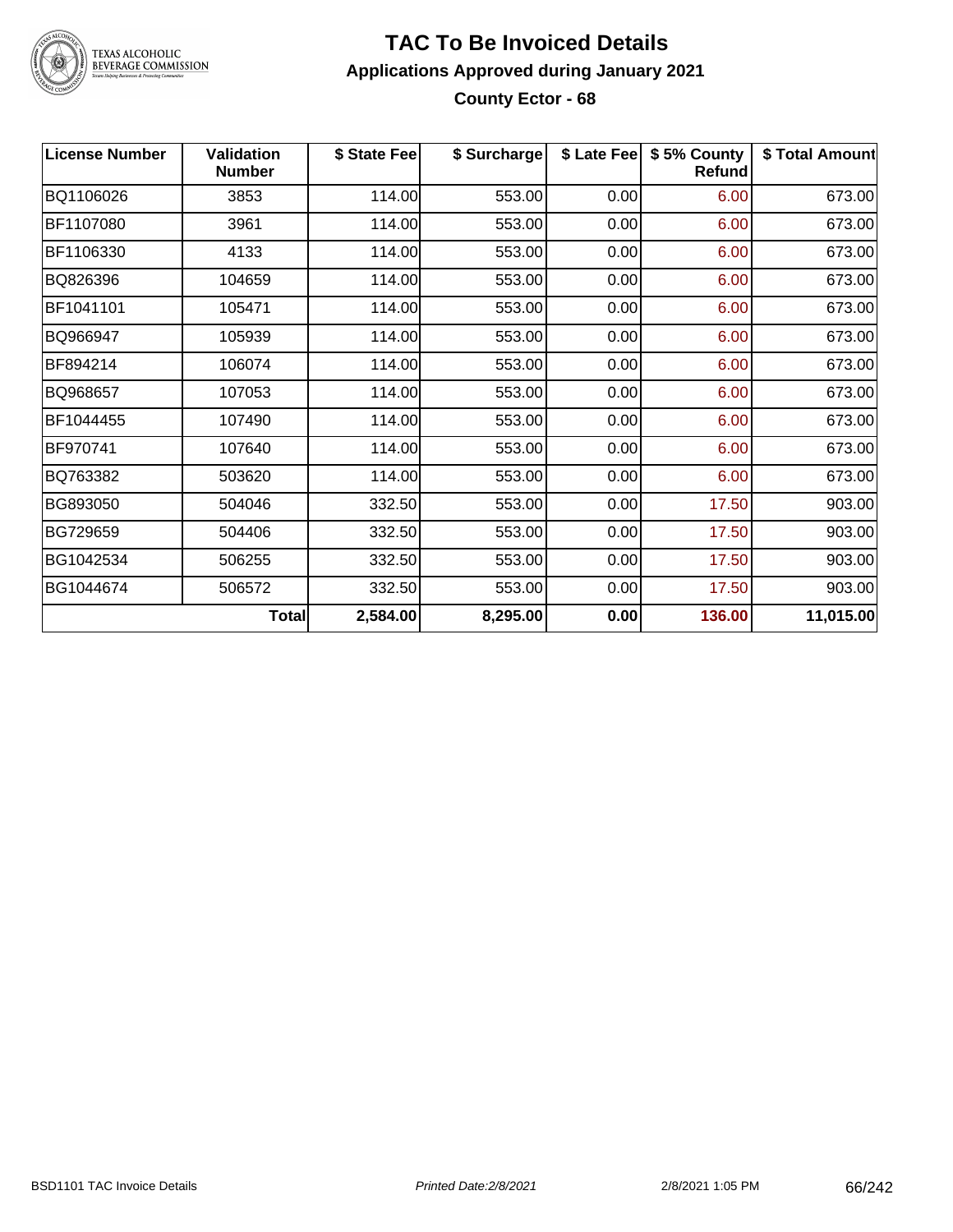

#### **TAC To Be Invoiced Details Applications Approved during January 2021 County Ellis - 70**

| <b>License Number</b> | <b>Validation</b><br><b>Number</b> | \$ State Feel | \$ Surcharge | \$ Late Fee | \$5% County<br><b>Refund</b> | \$ Total Amount |
|-----------------------|------------------------------------|---------------|--------------|-------------|------------------------------|-----------------|
| BG1107721             | 3789                               | 332.50        | 553.00       | 0.00        | 17.50                        | 903.00          |
| BQ962710              | 101898                             | 114.00        | 553.00       | 0.00        | 6.00                         | 673.00          |
| BB1036088             | 102843                             | 570.00        | 701.00       | 0.00        | 30.00                        | 1,301.00        |
| BI1036089             | 102856                             | 38.00         | 278.00       | 0.00        | 2.00                         | 318.00          |
| BQ825550              | 103388                             | 114.00        | 553.00       | 0.00        | 6.00                         | 673.00          |
| BQ1038338             | 103388                             | 114.00        | 553.00       | 0.00        | 6.00                         | 673.00          |
| BG964888              | 104194                             | 332.50        | 553.00       | 0.00        | 17.50                        | 903.00          |
| BQ827049              | 104659                             | 114.00        | 553.00       | 0.00        | 6.00                         | 673.00          |
| BF827605              | 104908                             | 114.00        | 553.00       | 0.00        | 6.00                         | 673.00          |
| BQ1040951             | 105402                             | 114.00        | 553.00       | 0.00        | 6.00                         | 673.00          |
| BF1040080             | 105468                             | 114.00        | 553.00       | 0.00        | 6.00                         | 673.00          |
| BQ765302              | 105647                             | 114.00        | 553.00       | 0.00        | 6.00                         | 673.00          |
| BF824680              | 503344                             | 114.00        | 553.00       | 0.00        | 6.00                         | 673.00          |
|                       | <b>Total</b>                       | 2,299.00      | 7,062.00     | 0.00        | 121.00                       | 9,482.00        |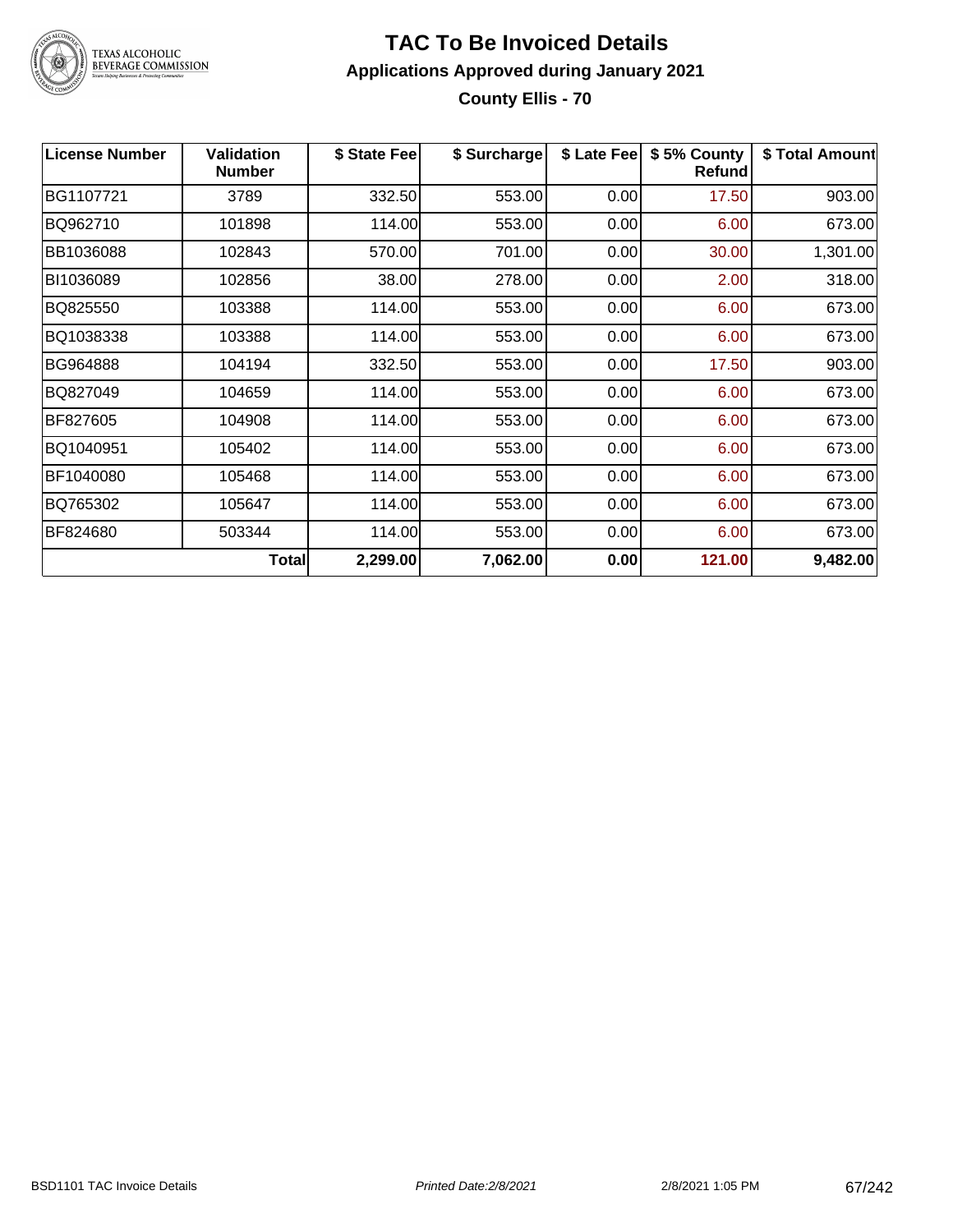

#### **TAC To Be Invoiced Details Applications Approved during January 2021 County El Paso - 71**

| <b>License Number</b> | Validation<br><b>Number</b> | \$ State Fee | \$ Surcharge |      | \$ Late Fee   \$5% County<br>Refund | \$ Total Amount |
|-----------------------|-----------------------------|--------------|--------------|------|-------------------------------------|-----------------|
| BG1106379             | 3779                        | 332.50       | 553.00       | 0.00 | 17.50                               | 903.00          |
| BL1106379             | 3779                        | 475.00       | 327.00       | 0.00 | 25.00                               | 827.00          |
| BQ1107462             | 3900                        | 114.00       | 553.00       | 0.00 | 6.00                                | 673.00          |
| BG1107001             | 3906                        | 332.50       | 553.00       | 0.00 | 17.50                               | 903.00          |
| BF1107430             | 4100                        | 114.00       | 553.00       | 0.00 | 6.00                                | 673.00          |
| BG1107724             | 4176                        | 332.50       | 553.00       | 0.00 | 17.50                               | 903.00          |
| BL1107724             | 4176                        | 475.00       | 327.00       | 0.00 | 25.00                               | 827.00          |
| BG1030543             | 101058                      | 332.50       | 553.00       | 0.00 | 17.50                               | 903.00          |
| BG966325              | 104550                      | 332.50       | 553.00       | 0.00 | 17.50                               | 903.00          |
| BG1038921             | 104708                      | 332.50       | 553.00       | 0.00 | 17.50                               | 903.00          |
| BQ1038057             | 104752                      | 114.00       | 553.00       | 0.00 | 6.00                                | 673.00          |
| BG825512              | 104921                      | 332.50       | 553.00       | 0.00 | 17.50                               | 903.00          |
| BG1037779             | 104937                      | 332.50       | 553.00       | 0.00 | 17.50                               | 903.00          |
| BG825690              | 105160                      | 332.50       | 553.00       | 0.00 | 17.50                               | 903.00          |
| BG965090              | 105184                      | 332.50       | 553.00       | 0.00 | 17.50                               | 903.00          |
| BQ827587              | 105285                      | 114.00       | 553.00       | 0.00 | 6.00                                | 673.00          |
| BG892893              | 106059                      | 332.50       | 553.00       | 0.00 | 17.50                               | 903.00          |
| BG893543              | 106064                      | 332.50       | 553.00       | 0.00 | 17.50                               | 903.00          |
| BQ764664              | 106083                      | 114.00       | 553.00       | 0.00 | 6.00                                | 673.00          |
| BQ895470              | 106202                      | 114.00       | 553.00       | 0.00 | 6.00                                | 673.00          |
| BQ895457              | 106208                      | 114.00       | 553.00       | 0.00 | 6.00                                | 673.00          |
| BQ895194              | 106210                      | 114.00       | 553.00       | 0.00 | 6.00                                | 673.00          |
| BQ895450              | 106216                      | 114.00       | 553.00       | 0.00 | 6.00                                | 673.00          |
| BQ895472              | 106231                      | 114.00       | 553.00       | 0.00 | 6.00                                | 673.00          |
| BQ895473              | 106235                      | 114.00       | 553.00       | 0.00 | 6.00                                | 673.00          |
| BQ895453              | 106243                      | 114.00       | 553.00       | 0.00 | 6.00                                | 673.00          |
| BQ895481              | 106248                      | 114.00       | 553.00       | 0.00 | 6.00                                | 673.00          |
| BQ895449              | 106260                      | 114.00       | 553.00       | 0.00 | 6.00                                | 673.00          |
| BQ895195              | 106266                      | 114.00       | 553.00       | 0.00 | 6.00                                | 673.00          |
| BQ895471              | 106269                      | 114.00       | 553.00       | 0.00 | 6.00                                | 673.00          |
| BF1043422             | 106394                      | 114.00       | 553.00       | 0.00 | 6.00                                | 673.00          |
| BF968918              | 106479                      | 114.00       | 553.00       | 0.00 | 6.00                                | 673.00          |
| BQ895196              | 106708                      | 114.00       | 553.00       | 0.00 | 6.00                                | 673.00          |
| BF967089              | 106738                      | 114.00       | 553.00       | 0.00 | 6.00                                | 673.00          |
| BF967456              | 106742                      | 114.00       | 553.00       | 0.00 | 6.00                                | 673.00          |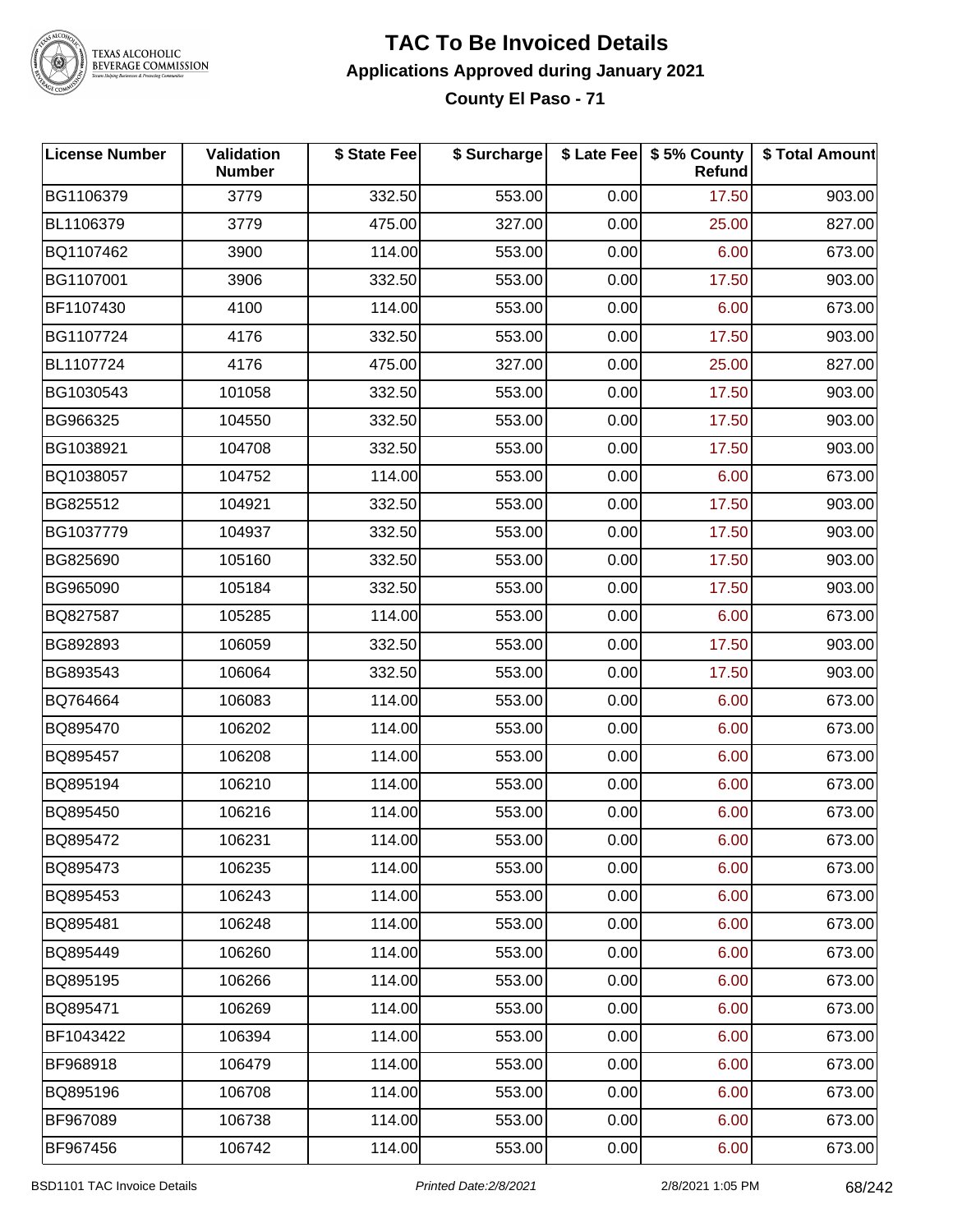| <b>License Number</b> | Validation<br><b>Number</b> | \$ State Fee | \$ Surcharge |      | \$ Late Fee   \$5% County<br>Refund | \$ Total Amount |
|-----------------------|-----------------------------|--------------|--------------|------|-------------------------------------|-----------------|
| BF968662              | 106853                      | 114.00       | 553.00       | 0.00 | 6.00                                | 673.00          |
| BQ1043831             | 106985                      | 114.00       | 553.00       | 0.00 | 6.00                                | 673.00          |
| BF1043377             | 107013                      | 114.00       | 553.00       | 0.00 | 6.00                                | 673.00          |
| BQ968079              | 107133                      | 114.00       | 553.00       | 0.00 | 6.00                                | 673.00          |
| BQ967470              | 107241                      | 114.00       | 553.00       | 0.00 | 6.00                                | 673.00          |
| BQ895802              | 107300                      | 114.00       | 553.00       | 0.00 | 6.00                                | 673.00          |
| BQ895767              | 107304                      | 114.00       | 553.00       | 0.00 | 6.00                                | 673.00          |
| BQ896104              | 107323                      | 114.00       | 553.00       | 0.00 | 6.00                                | 673.00          |
| BQ895861              | 107332                      | 114.00       | 553.00       | 0.00 | 6.00                                | 673.00          |
| BQ895198              | 107334                      | 114.00       | 553.00       | 0.00 | 6.00                                | 673.00          |
| BF1044450             | 107442                      | 114.00       | 553.00       | 0.00 | 6.00                                | 673.00          |
| BF1044419             | 107443                      | 114.00       | 553.00       | 0.00 | 6.00                                | 673.00          |
| BF970355              | 107533                      | 114.00       | 553.00       | 0.00 | 6.00                                | 673.00          |
| BF896888              | 107534                      | 114.00       | 553.00       | 0.00 | 6.00                                | 673.00          |
| BQ829350              | 107778                      | 114.00       | 553.00       | 0.00 | 6.00                                | 673.00          |
| BF1043648             | 108224                      | 114.00       | 553.00       | 0.00 | 6.00                                | 673.00          |
| BF969589              | 108329                      | 114.00       | 553.00       | 0.00 | 6.00                                | 673.00          |
| BG828445              | 108392                      | 332.50       | 553.00       | 0.00 | 17.50                               | 903.00          |
| BG1043566             | 108496                      | 332.50       | 553.00       | 0.00 | 17.50                               | 903.00          |
| BG1044511             | 108577                      | 332.50       | 553.00       | 0.00 | 17.50                               | 903.00          |
| BG1042052             | 108700                      | 332.50       | 553.00       | 0.00 | 17.50                               | 903.00          |
| BL1042052             | 108700                      | 475.00       | 327.00       | 0.00 | 25.00                               | 827.00          |
| BG1045508             | 108933                      | 332.50       | 553.00       | 0.00 | 17.50                               | 903.00          |
| BQ974005              | 109083                      | 114.00       | 553.00       | 0.00 | 6.00                                | 673.00          |
| BQ897897              | 109136                      | 114.00       | 553.00       | 0.00 | 6.00                                | 673.00          |
| BQ897894              | 109141                      | 114.00       | 553.00       | 0.00 | 6.00                                | 673.00          |
| BG1026369             | 501969                      | 332.50       | 553.00       | 0.00 | 17.50                               | 903.00          |
| BL1026369             | 501969                      | 475.00       | 327.00       | 0.00 | 25.00                               | 827.00          |
| BQ762873              | 503686                      | 114.00       | 553.00       | 0.00 | 6.00                                | 673.00          |
| BQ762867              | 503688                      | 114.00       | 553.00       | 0.00 | 6.00                                | 673.00          |
| BQ968508              | 504797                      | 114.00       | 553.00       | 0.00 | 6.00                                | 673.00          |
| BQ968510              | 504798                      | 114.00       | 553.00       | 0.00 | 6.00                                | 673.00          |
| BQ968193              | 504819                      | 114.00       | 553.00       | 0.00 | 6.00                                | 673.00          |
| BQ828861              | 504832                      | 114.00       | 553.00       | 0.00 | 6.00                                | 673.00          |
| BQ968195              | 504866                      | 114.00       | 553.00       | 0.00 | 6.00                                | 673.00          |
| BG692219              | 514080                      | 332.50       | 553.00       | 0.00 | 17.50                               | 903.00          |
| BL692219              | 514080                      | 475.00       | 327.00       | 0.00 | 25.00                               | 827.00          |
|                       | Total                       | 14,164.50    | 38,686.00    | 0.00 | 745.50                              | 53,596.00       |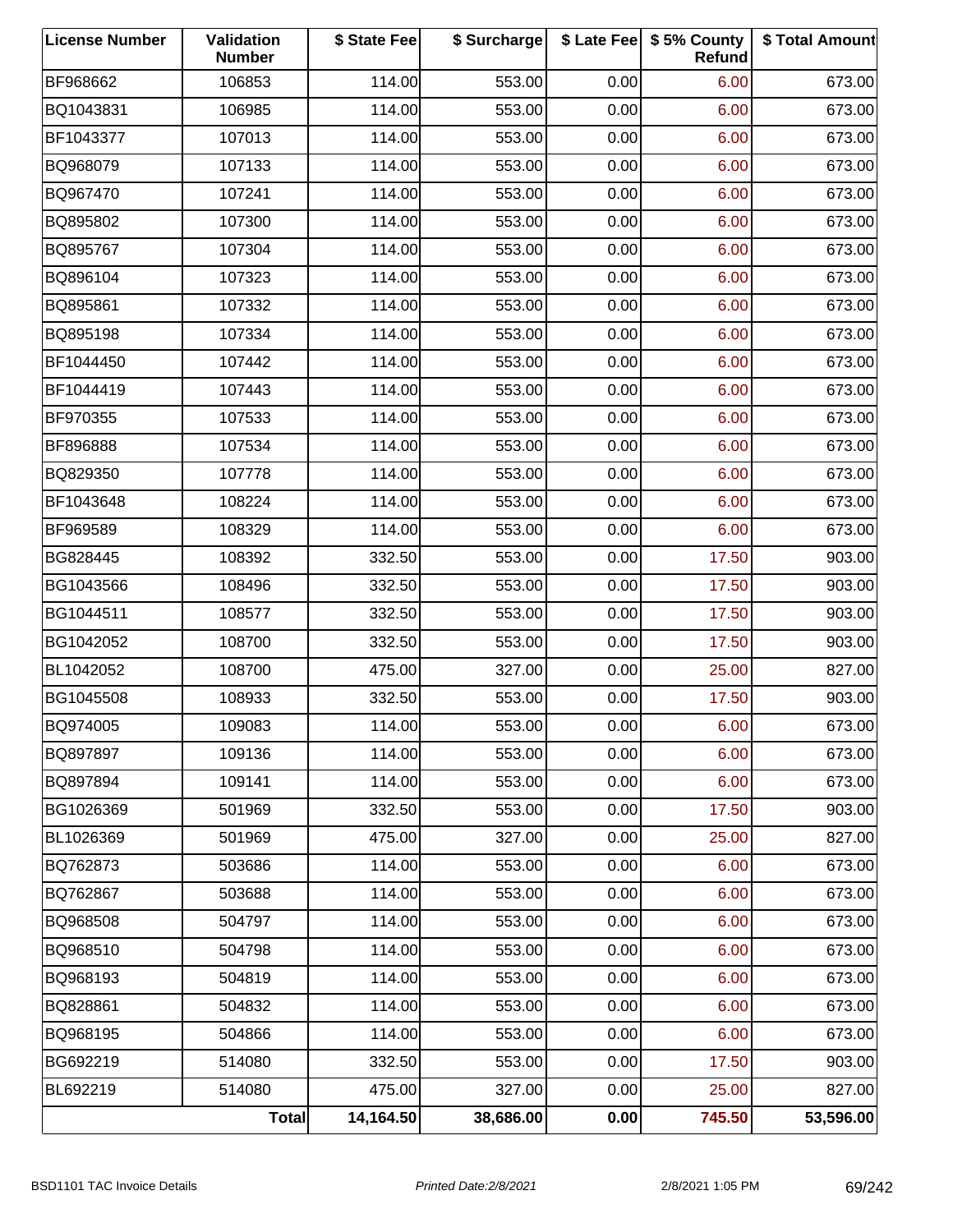

# **TAC To Be Invoiced Details Applications Approved during January 2021 County Erath - 72**

| License Number | Validation<br><b>Number</b> | \$ State Fee | \$ Surcharge |      | \$ Late Fee   \$5% County  <br><b>Refund</b> | \$ Total Amount |
|----------------|-----------------------------|--------------|--------------|------|----------------------------------------------|-----------------|
| BQ1039099      | 103842                      | 114.00L      | 553.00       | 0.00 | 6.00                                         | 673.00          |
| BQ825363       | 104618                      | 114.00L      | 553.00       | 0.00 | 6.00                                         | 673.00          |
| BF1040152      | 105468                      | 114.00       | 553.00       | 0.00 | 6.00                                         | 673.00          |
|                | Totall                      | 342.00       | 1,659.00     | 0.00 | 18.00                                        | 2,019.00        |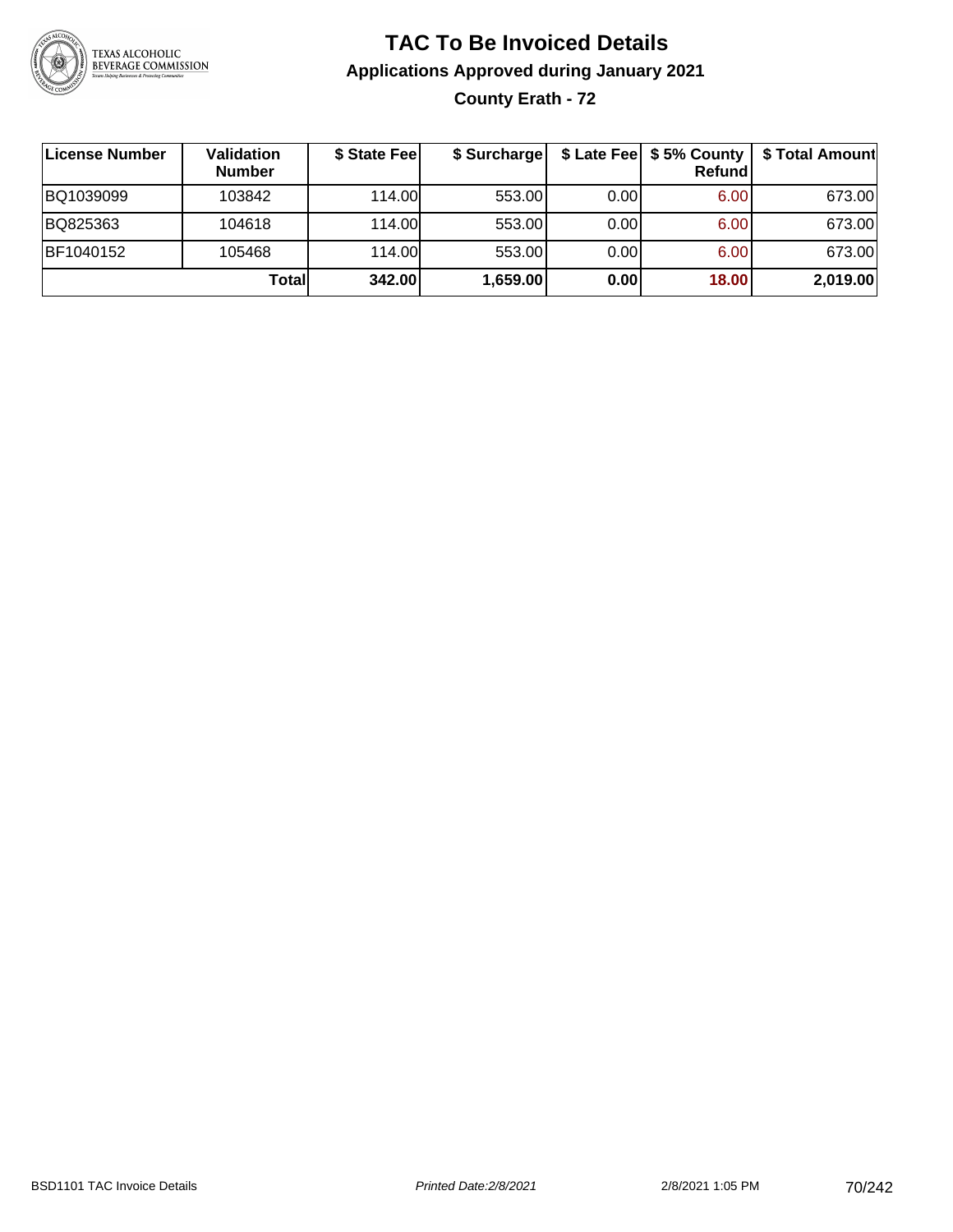

# **TAC To Be Invoiced Details Applications Approved during January 2021 County Falls - 73**

| License Number | <b>Validation</b><br><b>Number</b> | \$ State Fee | \$ Surcharge |      | \$ Late Fee   \$5% County  <br><b>Refund</b> | \$ Total Amount |
|----------------|------------------------------------|--------------|--------------|------|----------------------------------------------|-----------------|
| BF824142       | 102546                             | 114.00L      | 553.00       | 0.00 | 6.00                                         | 673.00          |
| BQ895053       | 105764                             | 114.00L      | 553.00       | 0.00 | 6.00                                         | 673.00          |
| BQ762698       | 502012                             | 114.00       | 553.00       | 0.00 | 6.00                                         | 673.00          |
| BQ763952       | 504415                             | 114.00L      | 553.00       | 0.00 | 6.00                                         | 673.00          |
|                | Totall                             | 456.00       | 2,212.00     | 0.00 | 24.00                                        | 2,692.00        |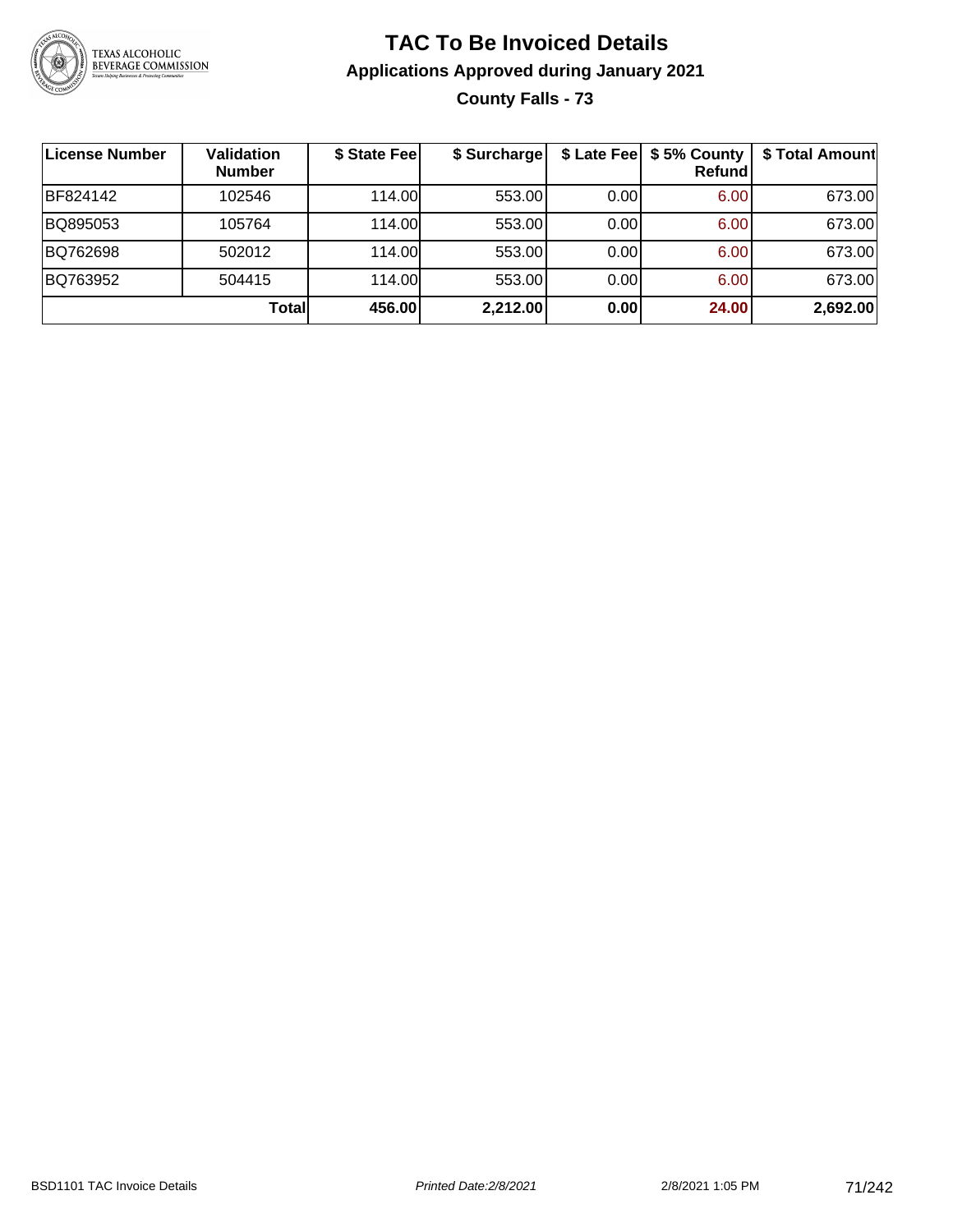

# **TAC To Be Invoiced Details Applications Approved during January 2021 County Fannin - 74**

| ∣License Number | Validation<br><b>Number</b> | \$ State Fee | \$ Surcharge |       | \$ Late Fee   \$5% County<br>Refundl | \$ Total Amount |
|-----------------|-----------------------------|--------------|--------------|-------|--------------------------------------|-----------------|
| BF827133        | 103946                      | 114.00L      | 553.00       | 0.001 | 6.00                                 | 673.00          |
| BQ966974        | 105571                      | 114.00L      | 553.00       | 0.00  | 6.00                                 | 673.00          |
| BQ1042254       | 106206                      | 114.00       | 553.00       | 0.00  | 6.00                                 | 673.00          |
| BQ1042538       | 106621                      | 114.00L      | 553.00       | 0.00  | 6.00                                 | 673.00          |
|                 | <b>Total</b>                | 456.00       | 2,212.00     | 0.00  | 24.00                                | 2,692.00        |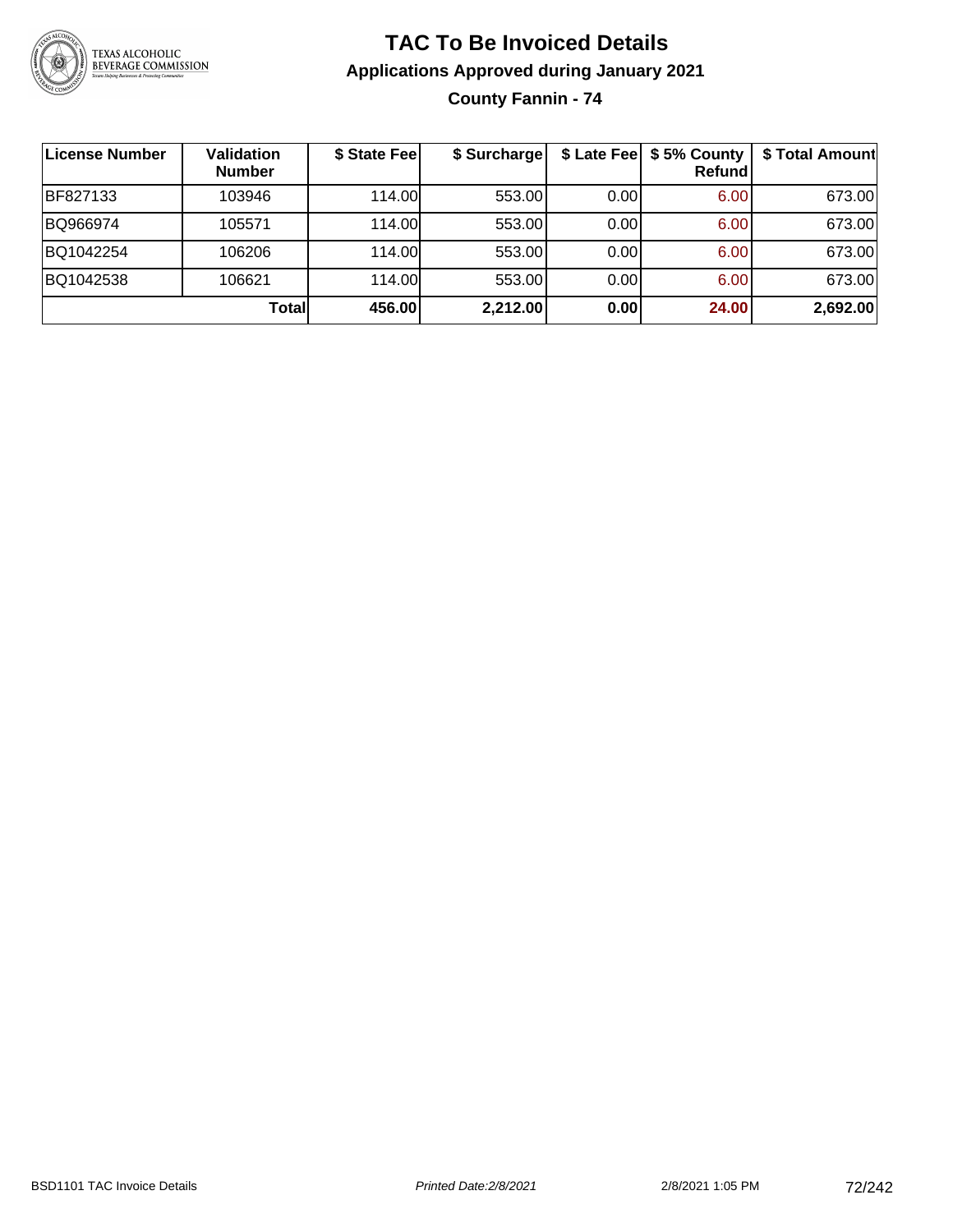

# **TAC To Be Invoiced Details Applications Approved during January 2021 County Fayette - 75**

| ∣License Number | Validation<br><b>Number</b> | \$ State Fee | \$ Surcharge |      | Refundl | \$ Late Fee   \$5% County   \$ Total Amount |
|-----------------|-----------------------------|--------------|--------------|------|---------|---------------------------------------------|
| BF1038978       | 105075                      | 114.00L      | 553.00       | 0.00 | 6.00    | 673.00                                      |
| BQ763523        | 503628                      | 114.00       | 553.00       | 0.00 | 6.00    | 673.00                                      |
| BQ763569        | 503683                      | 114.00       | 553.00       | 0.00 | 6.00    | 673.00                                      |
|                 | Totall                      | 342.00       | 1,659.00     | 0.00 | 18.00   | 2,019.00                                    |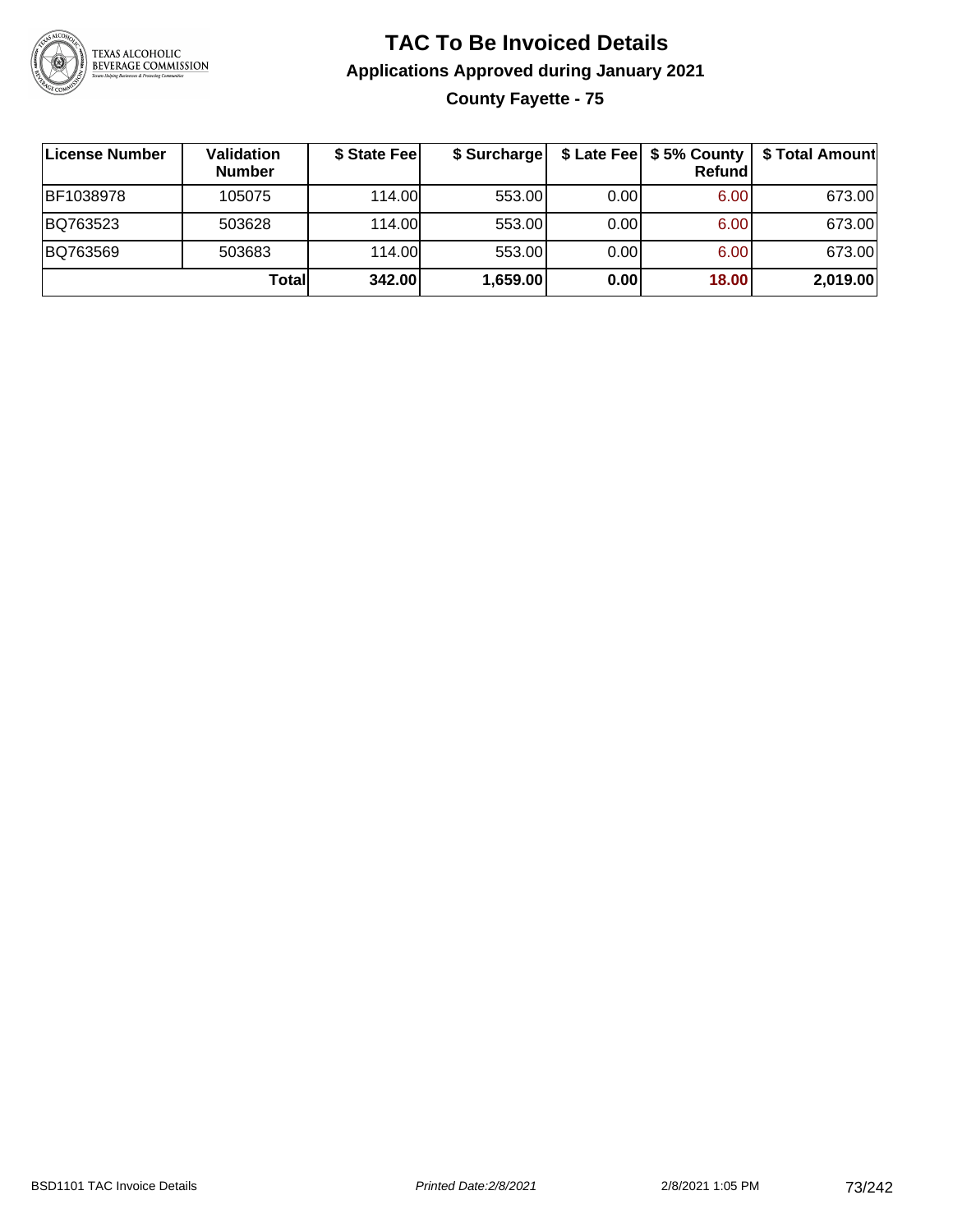

# **TAC To Be Invoiced Details Applications Approved during January 2021 County Floyd - 77**

| License Number | Validation<br><b>Number</b> | \$ State Fee | \$ Surcharge |        | Refundl           | \$ Late Fee   \$5% County   \$ Total Amount |
|----------------|-----------------------------|--------------|--------------|--------|-------------------|---------------------------------------------|
| BQ764133       | 104575                      | 114.00       | 553.00       | 0.00   | 6.00 <sub>1</sub> | 673.00                                      |
| BQ764860       | 108249                      | 114.00       | 553.00       | 100.00 | 6.00              | 773.00                                      |
|                | Totall                      | 228.00       | 1,106.00     | 100.00 | 12.00             | 1,446.00                                    |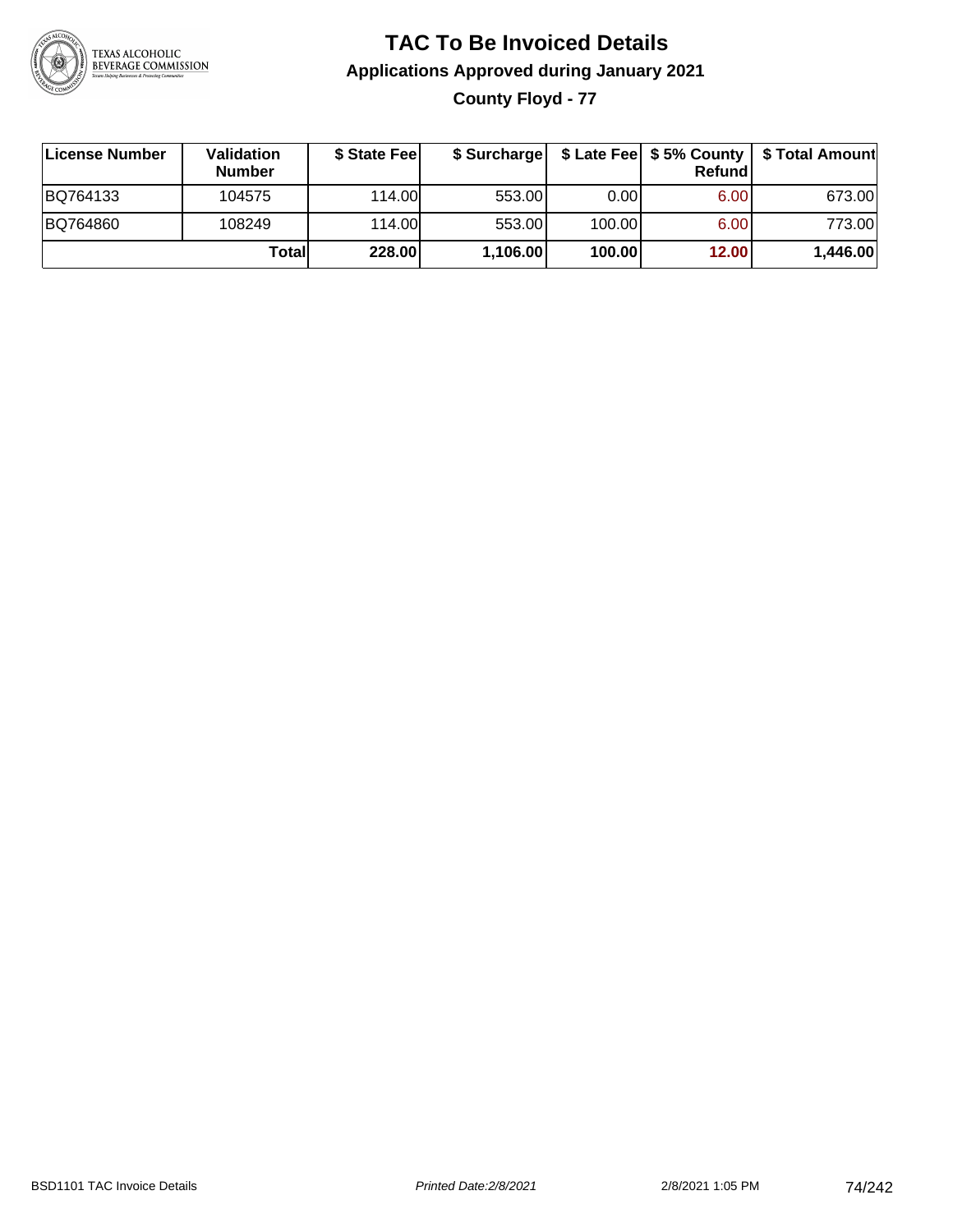

#### **TAC To Be Invoiced Details Applications Approved during January 2021 County Fort Bend - 79**

| <b>License Number</b> | Validation<br><b>Number</b> | \$ State Fee | \$ Surcharge |      | \$ Late Fee   \$5% County<br>Refund | \$ Total Amount |
|-----------------------|-----------------------------|--------------|--------------|------|-------------------------------------|-----------------|
| BQ1106893             | 1586                        | 114.00       | 553.00       | 0.00 | 6.00                                | 673.00          |
| BG1105123             | 1804                        | 332.50       | 553.00       | 0.00 | 17.50                               | 903.00          |
| BG1105211             | 2334                        | 332.50       | 553.00       | 0.00 | 17.50                               | 903.00          |
| BL1105211             | 2334                        | 475.00       | 327.00       | 0.00 | 25.00                               | 827.00          |
| BQ1106785             | 3544                        | 114.00       | 553.00       | 0.00 | 6.00                                | 673.00          |
| BG1105098             | 3639                        | 332.50       | 553.00       | 0.00 | 17.50                               | 903.00          |
| BQ1106816             | 3718                        | 114.00       | 553.00       | 0.00 | 6.00                                | 673.00          |
| BG1105947             | 3850                        | 332.50       | 553.00       | 0.00 | 17.50                               | 903.00          |
| BQ1107410             | 3975                        | 114.00       | 553.00       | 0.00 | 6.00                                | 673.00          |
| BG889947              | 102098                      | 332.50       | 553.00       | 0.00 | 17.50                               | 903.00          |
| BF824323              | 102448                      | 114.00       | 553.00       | 0.00 | 6.00                                | 673.00          |
| BQ963886              | 102456                      | 114.00       | 553.00       | 0.00 | 6.00                                | 673.00          |
| BF761191              | 102588                      | 114.00       | 553.00       | 0.00 | 6.00                                | 673.00          |
| BG1035586             | 102720                      | 332.50       | 553.00       | 0.00 | 17.50                               | 903.00          |
| BQ1037404             | 103195                      | 114.00       | 553.00       | 0.00 | 6.00                                | 673.00          |
| BG1034703             | 103202                      | 332.50       | 553.00       | 0.00 | 17.50                               | 903.00          |
| BG1036880             | 103664                      | 332.50       | 553.00       | 0.00 | 17.50                               | 903.00          |
| BQ966829              | 103907                      | 114.00       | 553.00       | 0.00 | 6.00                                | 673.00          |
| BF964484              | 103921                      | 114.00       | 553.00       | 0.00 | 6.00                                | 673.00          |
| BF1036474             | 103967                      | 114.00       | 553.00       | 0.00 | 6.00                                | 673.00          |
| BF965167              | 104041                      | 114.00       | 553.00       | 0.00 | 6.00                                | 673.00          |
| BF965762              | 104150                      | 114.00       | 553.00       | 0.00 | 6.00                                | 673.00          |
| BG826861              | 104409                      | 332.50       | 553.00       | 0.00 | 17.50                               | 903.00          |
| BF965044              | 104574                      | 114.00       | 553.00       | 0.00 | 6.00                                | 673.00          |
| BF1038941             | 104583                      | 114.00       | 553.00       | 0.00 | 6.00                                | 673.00          |
| BF1038944             | 104586                      | 114.00       | 553.00       | 0.00 | 6.00                                | 673.00          |
| BG827225              | 104839                      | 332.50       | 553.00       | 0.00 | 17.50                               | 903.00          |
| BQ893103              | 105080                      | 114.00       | 553.00       | 0.00 | 6.00                                | 673.00          |
| BG1039078             | 105797                      | 332.50       | 553.00       | 0.00 | 17.50                               | 903.00          |
| BF764531              | 105879                      | 114.00       | 553.00       | 0.00 | 6.00                                | 673.00          |
| BQ828821              | 106142                      | 114.00       | 553.00       | 0.00 | 6.00                                | 673.00          |
| BE764522              | 106317                      | 285.00       | 553.00       | 0.00 | 15.00                               | 853.00          |
| BQ766239              | 106484                      | 114.00       | 553.00       | 0.00 | 6.00                                | 673.00          |
| BQ832436              | 108562                      | 114.00       | 553.00       | 0.00 | 6.00                                | 673.00          |
| BF1037557             | 502379                      | 114.00       | 553.00       | 0.00 | 6.00                                | 673.00          |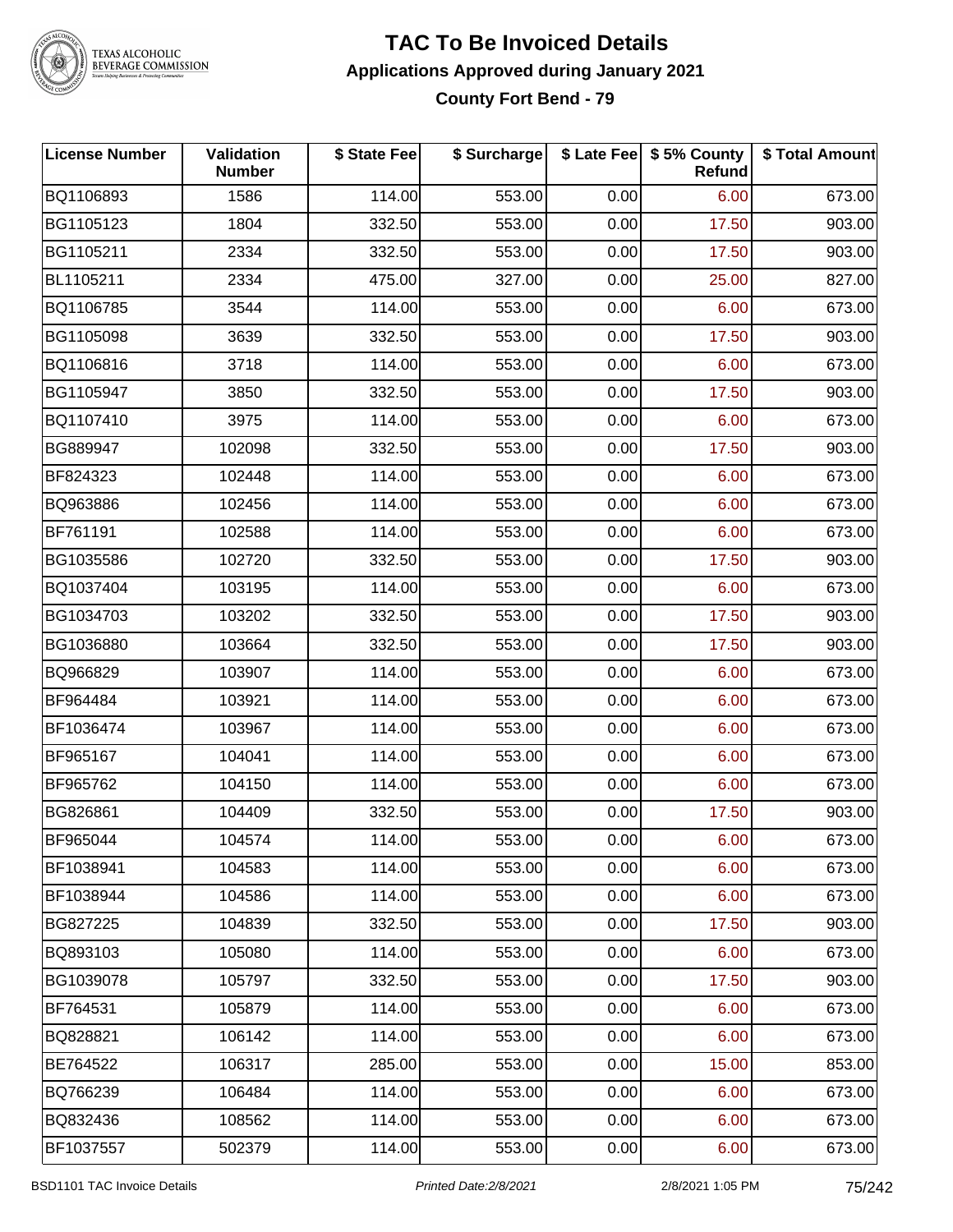| <b>License Number</b> | Validation<br><b>Number</b> | \$ State Fee | \$ Surcharge | \$ Late Fee | \$5% County<br>Refund | \$ Total Amount |
|-----------------------|-----------------------------|--------------|--------------|-------------|-----------------------|-----------------|
| BQ764048              | 503630                      | 114.00       | 553.00       | 0.00        | 6.00                  | 673.00          |
| BQ764044              | 503731                      | 114.00       | 553.00       | 0.00        | 6.00                  | 673.00          |
| BQ764043              | 503733                      | 114.00       | 553.00       | 0.00        | 6.00                  | 673.00          |
| BQ827270              | 504013                      | 114.00       | 553.00       | 0.00        | 6.00                  | 673.00          |
| BQ763188              | 504018                      | 114.00       | 553.00       | 0.00        | 6.00                  | 673.00          |
| BF1039893             | 504695                      | 114.00       | 553.00       | 0.00        | 6.00                  | 673.00          |
| BQ1043083             | 504809                      | 114.00       | 553.00       | 0.00        | 6.00                  | 673.00          |
| BF1041870             | 504968                      | 114.00       | 553.00       | 0.00        | 6.00                  | 673.00          |
| BQ969786              | 505498                      | 114.00       | 553.00       | 0.00        | 6.00                  | 673.00          |
| BQ1042170             | 505525                      | 114.00       | 553.00       | 0.00        | 6.00                  | 673.00          |
|                       | <b>Total</b>                | 8,065.50     | 24,659.00    | 0.00        | 424.50                | 33,149.00       |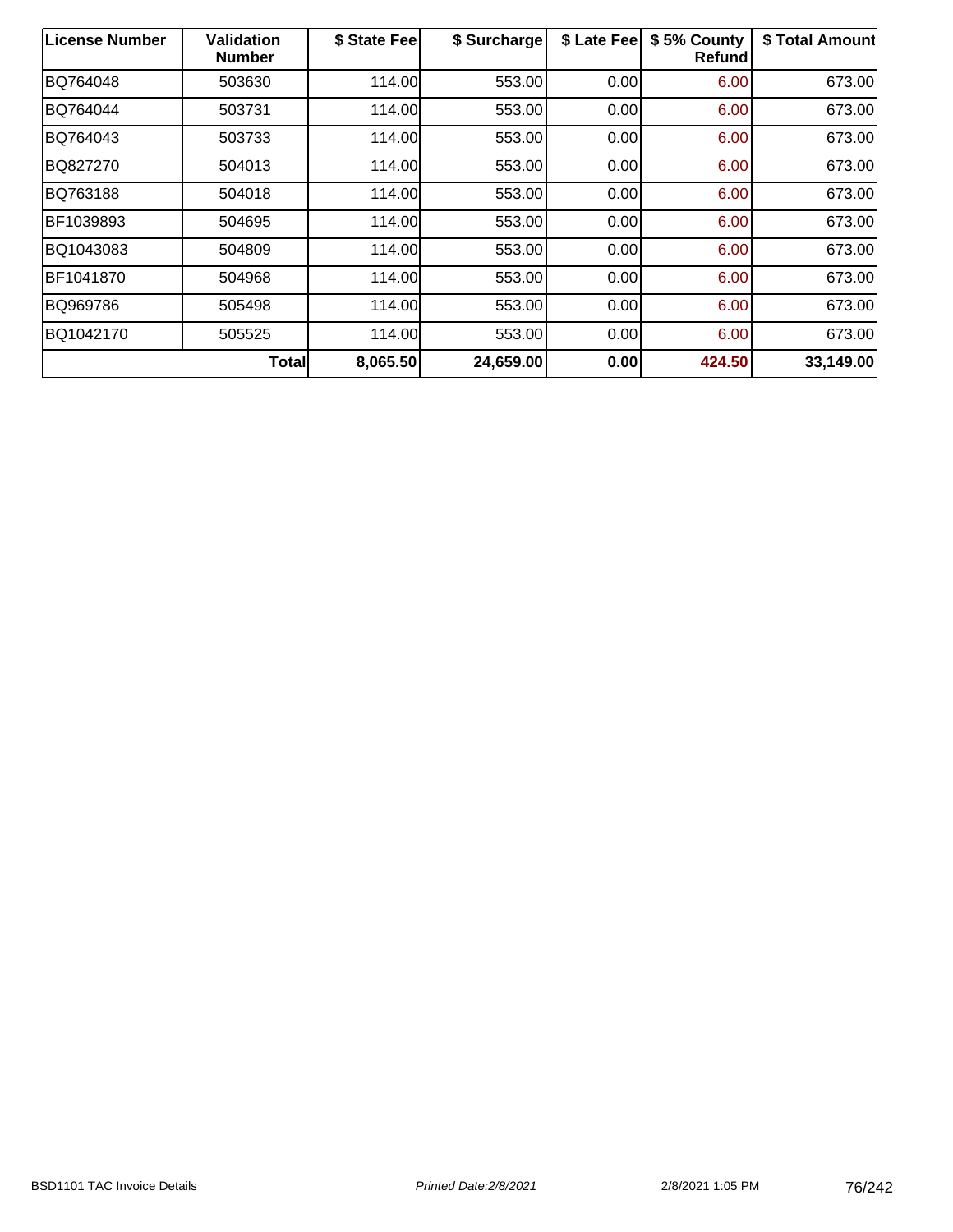

# **TAC To Be Invoiced Details Applications Approved during January 2021 County Franklin - 80**

| License Number | <b>Validation</b><br><b>Number</b> | \$ State Feel |        |       | Refundl | \$ Surcharge   \$ Late Fee   \$5% County   \$ Total Amount |
|----------------|------------------------------------|---------------|--------|-------|---------|------------------------------------------------------------|
| BG1107913      | 3836                               | 332.50        | 553.00 | 0.00  | 17.50   | 903.00                                                     |
|                | Totall                             | 332.50        | 553.00 | 0.001 | 17.50   | 903.00                                                     |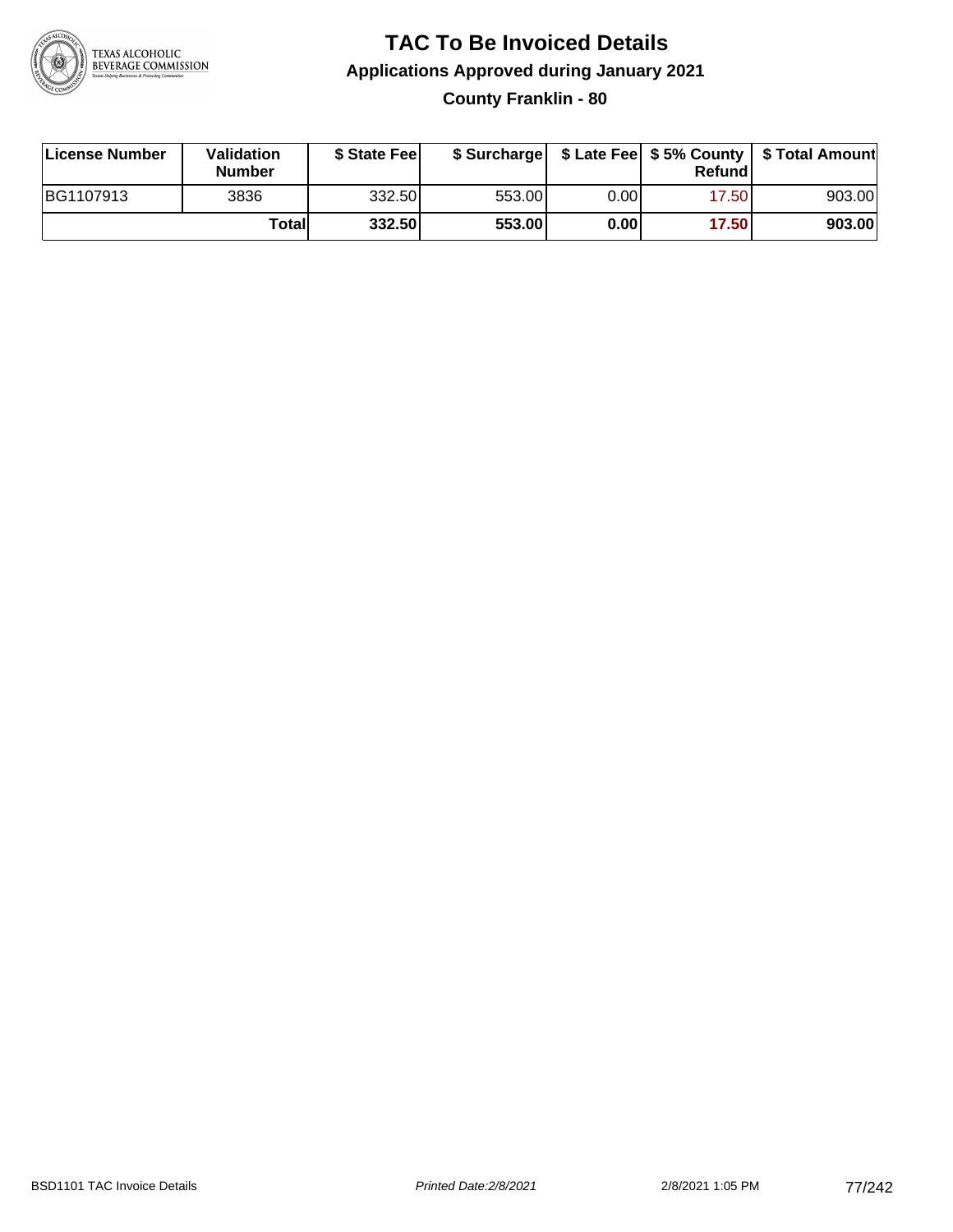

# **TAC To Be Invoiced Details Applications Approved during January 2021**

**County Freestone - 81**

| <b>License Number</b> | <b>Validation</b><br><b>Number</b> | \$ State Fee | \$ Surcharge | \$ Late Fee | \$5% County<br>Refundl | \$ Total Amount |
|-----------------------|------------------------------------|--------------|--------------|-------------|------------------------|-----------------|
| BQ827748              | 105437                             | 114.00       | 553.00       | 0.00        | 6.00                   | 673.00          |
| BQ968831              | 105707                             | 114.00       | 553.00       | 0.00        | 6.00                   | 673.00          |
| BQ827746              | 105955                             | 114.00       | 553.00       | 0.00        | 6.00                   | 673.00          |
| BQ970220              | 106506                             | 114.00       | 553.00       | 0.00        | 6.00                   | 673.00          |
| BQ827744              | 503839                             | 114.00       | 553.00       | 0.00        | 6.00                   | 673.00          |
| BQ828175              | 504681                             | 114.00       | 553.00       | 0.00        | 6.00                   | 673.00          |
| BQ969090              | 504817                             | 114.00       | 553.00       | 0.00        | 6.00                   | 673.00          |
|                       | <b>Total</b>                       | 798.00       | 3,871.00     | 0.00        | 42.00                  | 4,711.00        |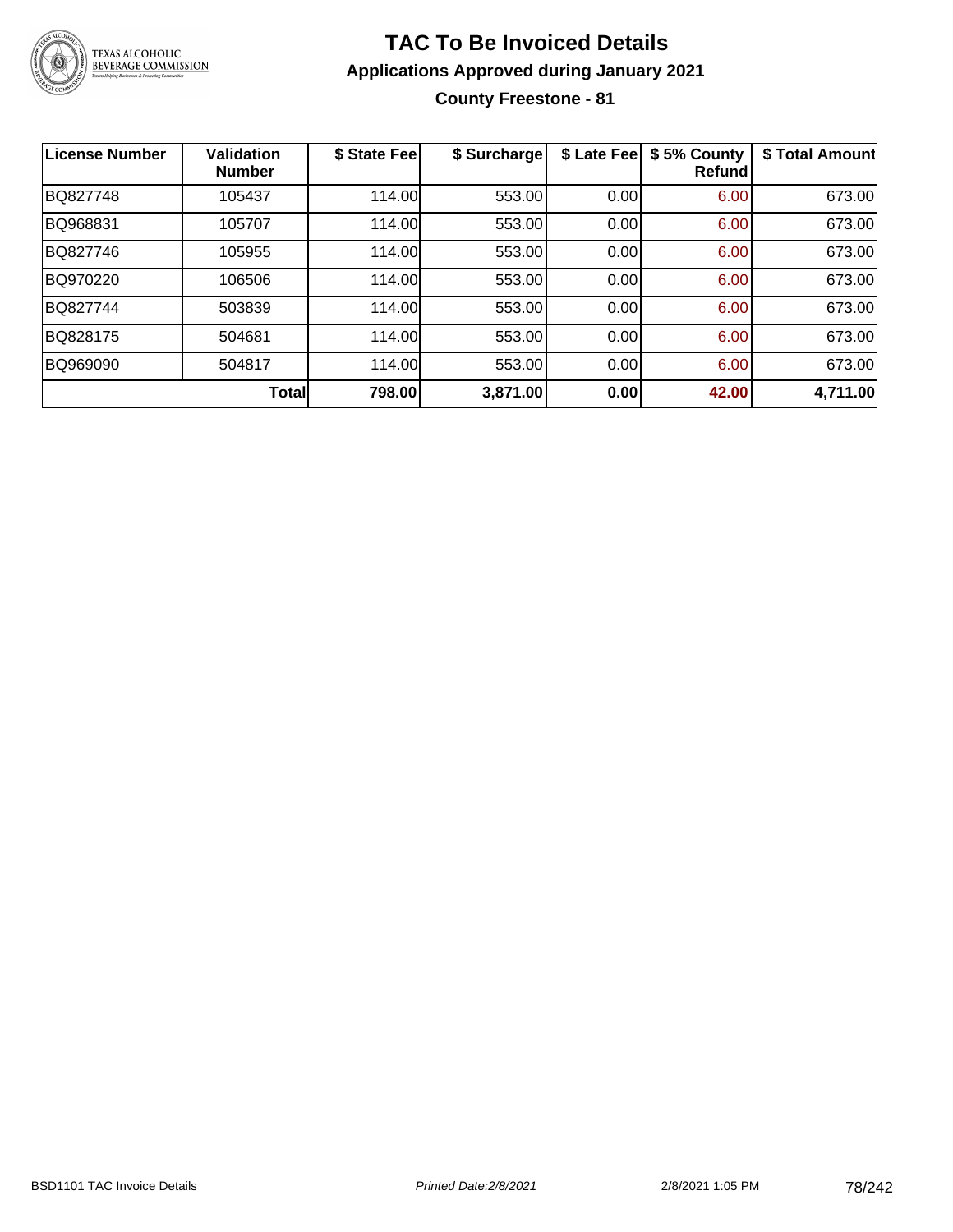

# **TAC To Be Invoiced Details Applications Approved during January 2021 County Frio - 82**

| <b>License Number</b> | <b>Validation</b><br><b>Number</b> | \$ State Fee | \$ Surcharge | \$ Late Fee | \$5% County<br>Refund | \$ Total Amount |
|-----------------------|------------------------------------|--------------|--------------|-------------|-----------------------|-----------------|
| BG1106833             | 3968                               | 332.50       | 553.00       | 0.00        | 17.50                 | 903.00          |
| BL1106833             | 3968                               | 475.00       | 327.00       | 0.00        | 25.00                 | 827.00          |
| BG1038846             | 105169                             | 332.50       | 553.00       | 0.00        | 17.50                 | 903.00          |
| BQ895518              | 106224                             | 114.00       | 553.00       | 0.00        | 6.00                  | 673.00          |
| BG967258              | 107059                             | 332.50       | 553.00       | 0.00        | 17.50                 | 903.00          |
| BL967258              | 107059                             | 475.00       | 327.00       | 0.00        | 25.00                 | 827.00          |
| BF1041796             | 107310                             | 114.00       | 553.00       | 0.00        | 6.00                  | 673.00          |
| BQ764646              | 504835                             | 114.00       | 553.00       | 0.00        | 6.00                  | 673.00          |
|                       | <b>Total</b>                       | 2,289.50     | 3,972.00     | 0.00        | 120.50                | 6,382.00        |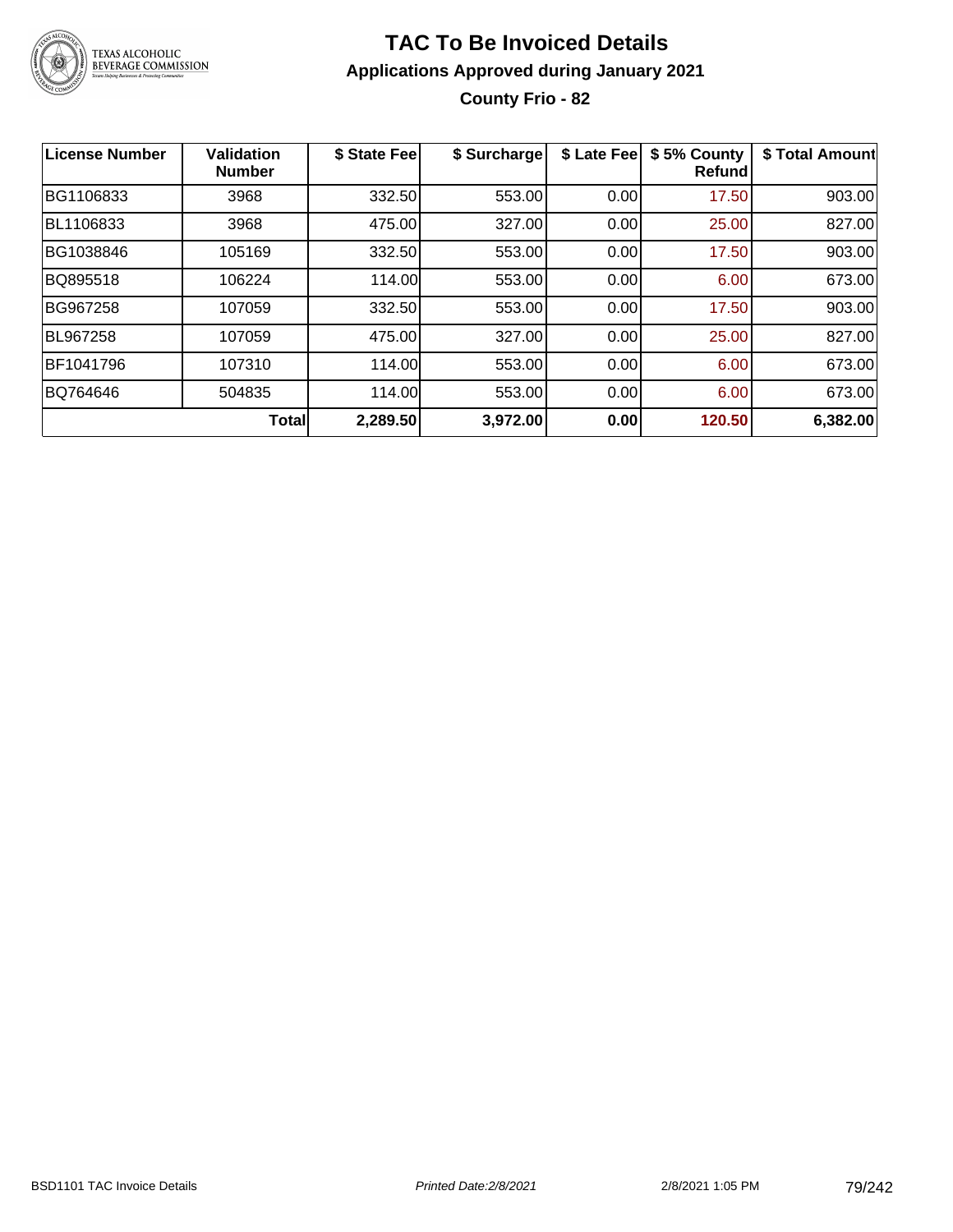

# **TAC To Be Invoiced Details Applications Approved during January 2021 County Gaines - 83**

| License Number | <b>Validation</b><br><b>Number</b> | \$ State Fee | \$ Surcharge |      | \$ Late Fee   \$5% County  <br><b>Refund</b> | \$ Total Amount |
|----------------|------------------------------------|--------------|--------------|------|----------------------------------------------|-----------------|
| BQ1105222      | 3652                               | 114.00L      | 553.00       | 0.00 | 6.00                                         | 673.00          |
| BQ892383       | 103915                             | 114.00L      | 553.00       | 0.00 | 6.00                                         | 673.00          |
| BQ892432       | 103915                             | 114.00       | 553.00       | 0.00 | 6.00                                         | 673.00          |
| BQ1044414      | 108907                             | 114.00L      | 553.00       | 0.00 | 6.00                                         | 673.00          |
|                | Totall                             | 456.00       | 2,212.00     | 0.00 | 24.00                                        | 2,692.00        |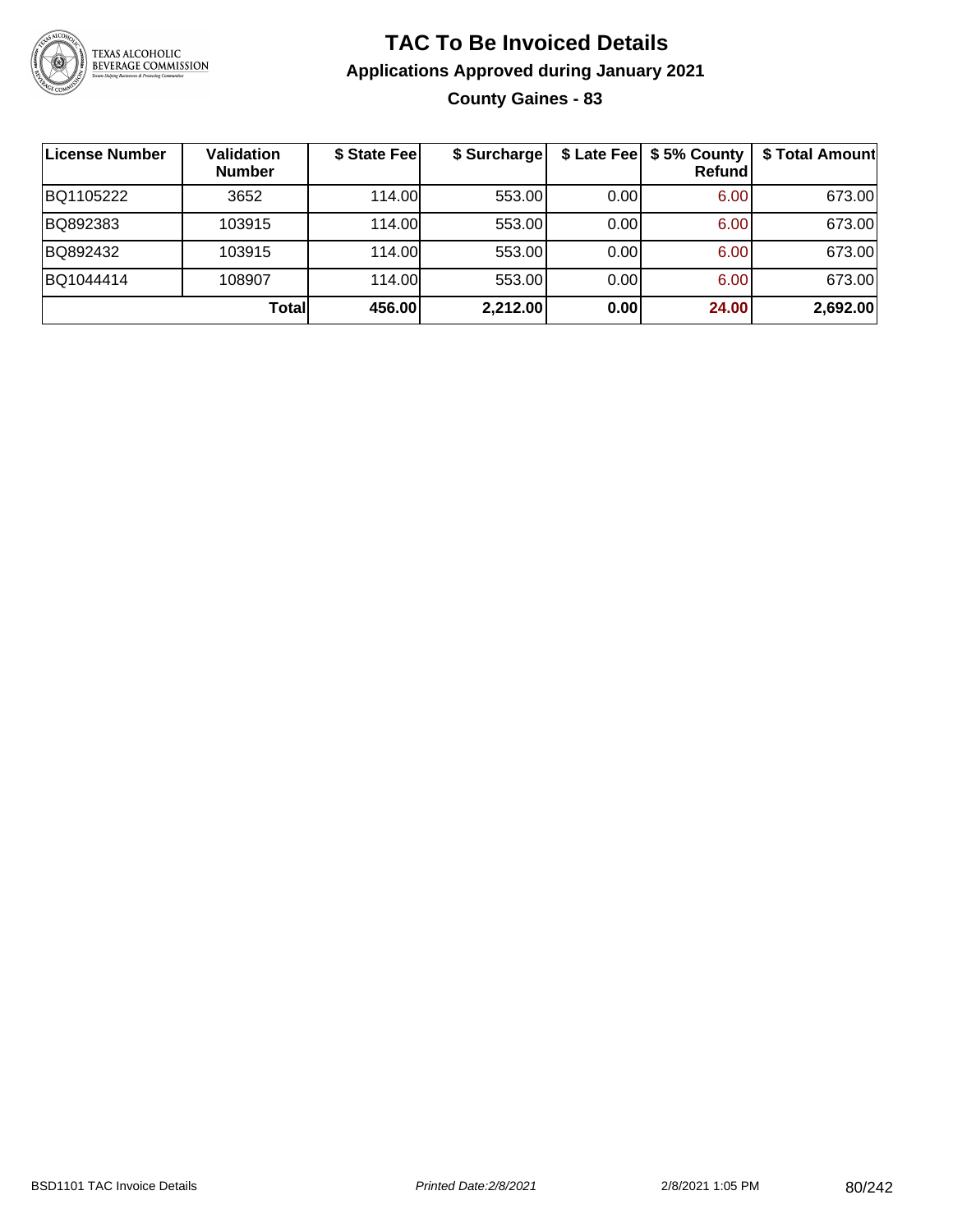

#### **TAC To Be Invoiced Details Applications Approved during January 2021 County Galveston - 84**

| <b>License Number</b> | Validation<br><b>Number</b> | \$ State Fee | \$ Surcharge |      | \$ Late Fee   \$5% County<br><b>Refund</b> | \$ Total Amount |
|-----------------------|-----------------------------|--------------|--------------|------|--------------------------------------------|-----------------|
| BG1105137             | 1723                        | 332.50       | 553.00       | 0.00 | 17.50                                      | 903.00          |
| BL1105137             | 1723                        | 475.00       | 327.00       | 0.00 | 25.00                                      | 827.00          |
| BG1105490             | 2295                        | 332.50       | 553.00       | 0.00 | 17.50                                      | 903.00          |
| BF1105244             | 2538                        | 114.00       | 553.00       | 0.00 | 6.00                                       | 673.00          |
| BG1107971             | 2825                        | 332.50       | 553.00       | 0.00 | 17.50                                      | 903.00          |
| BL1107971             | 2825                        | 475.00       | 327.00       | 0.00 | 25.00                                      | 827.00          |
| BQ1105802             | 3049                        | 114.00       | 553.00       | 0.00 | 6.00                                       | 673.00          |
| BQ1106774             | 3053                        | 114.00       | 553.00       | 0.00 | 6.00                                       | 673.00          |
| BQ1106113             | 3401                        | 114.00       | 553.00       | 0.00 | 6.00                                       | 673.00          |
| BQ1106428             | 3404                        | 114.00       | 553.00       | 0.00 | 6.00                                       | 673.00          |
| BF1106690             | 3633                        | 114.00       | 553.00       | 0.00 | 6.00                                       | 673.00          |
| BG1106949             | 3690                        | 332.50       | 553.00       | 0.00 | 17.50                                      | 903.00          |
| BQ1106393             | 3752                        | 114.00       | 553.00       | 0.00 | 6.00                                       | 673.00          |
| BG1106782             | 3780                        | 332.50       | 553.00       | 0.00 | 17.50                                      | 903.00          |
| BG1030726             | 100784                      | 332.50       | 553.00       | 0.00 | 17.50                                      | 903.00          |
| BQ1034423             | 101460                      | 114.00       | 553.00       | 0.00 | 6.00                                       | 673.00          |
| BQ960664              | 101532                      | 114.00       | 553.00       | 0.00 | 6.00                                       | 673.00          |
| BF963788              | 102131                      | 114.00       | 553.00       | 0.00 | 6.00                                       | 673.00          |
| BG822883              | 102176                      | 332.50       | 553.00       | 0.00 | 17.50                                      | 903.00          |
| BG887772              | 102273                      | 332.50       | 553.00       | 0.00 | 17.50                                      | 903.00          |
| BQ825164              | 102521                      | 114.00       | 553.00       | 0.00 | 6.00                                       | 673.00          |
| BQ964557              | 102746                      | 114.00       | 553.00       | 0.00 | 6.00                                       | 673.00          |
| BG890630              | 102802                      | 332.50       | 553.00       | 0.00 | 17.50                                      | 903.00          |
| BF822513              | 102824                      | 114.00       | 553.00       | 0.00 | 6.00                                       | 673.00          |
| BF760138              | 102910                      | 114.00       | 553.00       | 0.00 | 6.00                                       | 673.00          |
| BQ890695              | 102928                      | 114.00       | 553.00       | 0.00 | 6.00                                       | 673.00          |
| BQ1038627             | 103386                      | 114.00       | 553.00       | 0.00 | 6.00                                       | 673.00          |
| BG967435              | 104469                      | 332.50       | 553.00       | 0.00 | 17.50                                      | 903.00          |
| BL967435              | 104469                      | 475.00       | 327.00       | 0.00 | 25.00                                      | 827.00          |
| BQ892442              | 104594                      | 114.00       | 553.00       | 0.00 | 6.00                                       | 673.00          |
| BQ892841              | 104605                      | 114.00       | 553.00       | 0.00 | 6.00                                       | 673.00          |
| BG964027              | 104716                      | 332.50       | 553.00       | 0.00 | 17.50                                      | 903.00          |
| BG965944              | 104939                      | 332.50       | 553.00       | 0.00 | 17.50                                      | 903.00          |
| BF1038409             | 105366                      | 114.00       | 553.00       | 0.00 | 6.00                                       | 673.00          |
| BG968269              | 105749                      | 332.50       | 553.00       | 0.00 | 17.50                                      | 903.00          |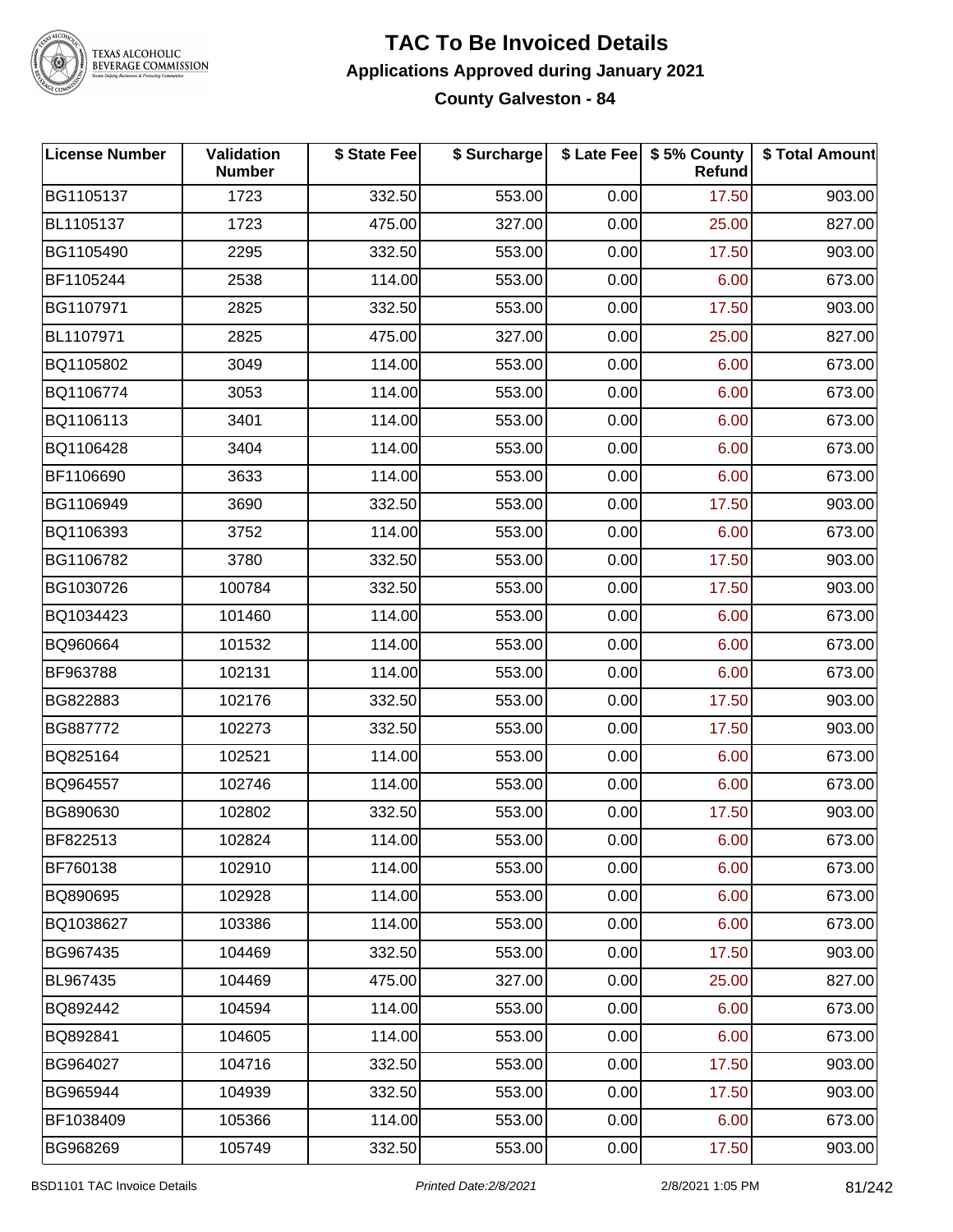| <b>License Number</b> | <b>Validation</b><br><b>Number</b> | \$ State Fee | \$ Surcharge |      | \$ Late Fee   \$5% County<br><b>Refund</b> | \$ Total Amount |
|-----------------------|------------------------------------|--------------|--------------|------|--------------------------------------------|-----------------|
| BQ894797              | 105889                             | 114.00       | 553.00       | 0.00 | 6.00                                       | 673.00          |
| BQ892718              | 105922                             | 114.00       | 553.00       | 0.00 | 6.00                                       | 673.00          |
| BG763487              | 105949                             | 332.50       | 553.00       | 0.00 | 17.50                                      | 903.00          |
| BQ894806              | 105967                             | 114.00       | 553.00       | 0.00 | 6.00                                       | 673.00          |
| BQ969475              | 106661                             | 114.00       | 553.00       | 0.00 | 6.00                                       | 673.00          |
| BF1043724             | 106831                             | 114.00       | 553.00       | 0.00 | 6.00                                       | 673.00          |
| BF1043721             | 106832                             | 114.00       | 553.00       | 0.00 | 6.00                                       | 673.00          |
| BG758689              | 502389                             | 332.50       | 553.00       | 0.00 | 17.50                                      | 903.00          |
| BQ826886              | 503744                             | 114.00       | 553.00       | 0.00 | 6.00                                       | 673.00          |
| BQ1042758             | 504813                             | 114.00       | 553.00       | 0.00 | 6.00                                       | 673.00          |
| BQ766753              | 504834                             | 114.00       | 553.00       | 0.00 | 6.00                                       | 673.00          |
| BQ766754              | 504865                             | 114.00       | 553.00       | 0.00 | 6.00                                       | 673.00          |
| BQ766755              | 504875                             | 114.00       | 553.00       | 0.00 | 6.00                                       | 673.00          |
| BQ766751              | 504883                             | 114.00       | 553.00       | 0.00 | 6.00                                       | 673.00          |
| BQ766752              | 504945                             | 114.00       | 553.00       | 0.00 | 6.00                                       | 673.00          |
| BQ766521              | 504948                             | 114.00       | 553.00       | 0.00 | 6.00                                       | 673.00          |
| BQ757307              | 517117                             | 114.00       | 553.00       | 0.00 | 6.00                                       | 673.00          |
|                       | <b>Total</b>                       | 10,288.50    | 28,078.00    | 0.00 | 541.50                                     | 38,908.00       |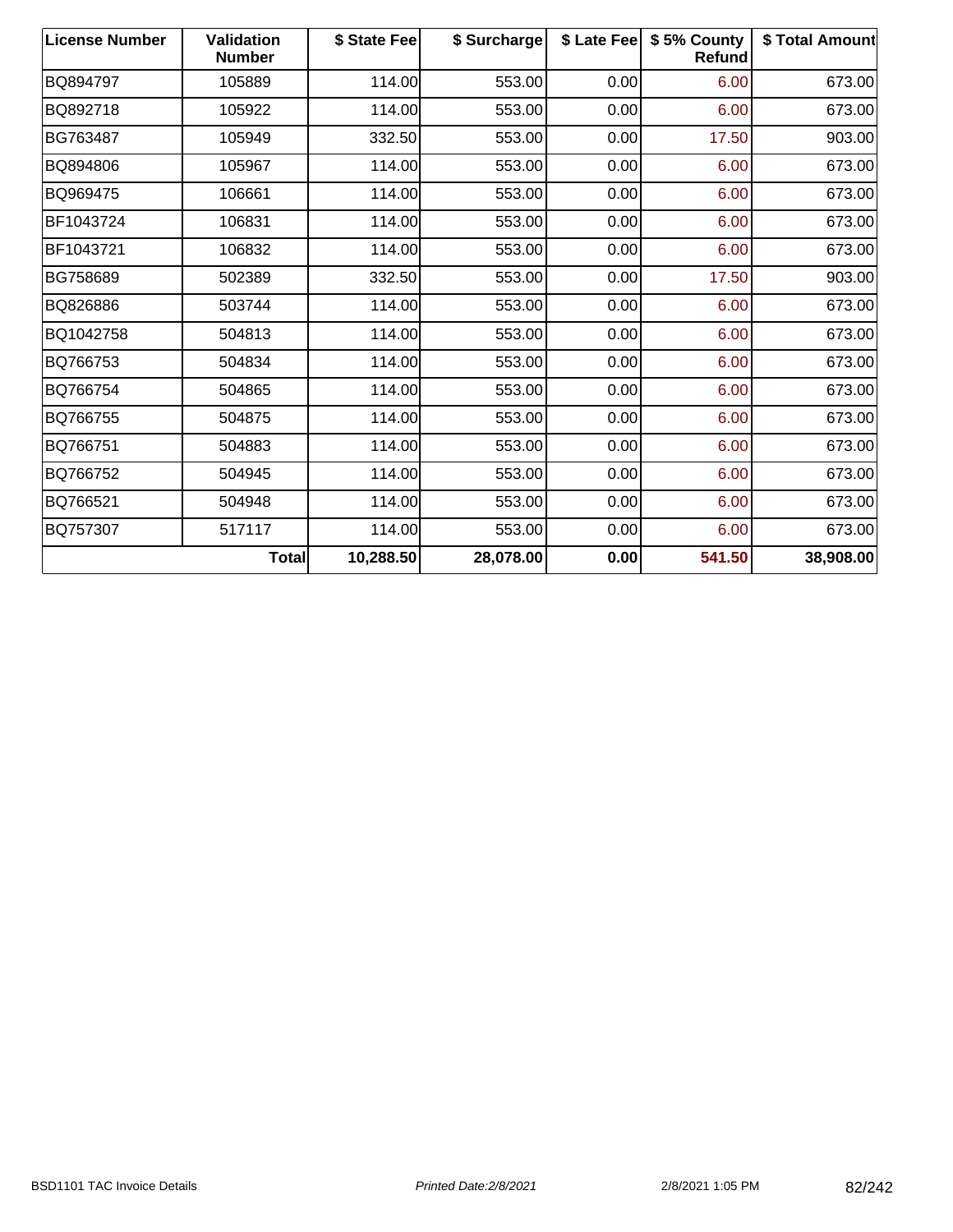

# **TAC To Be Invoiced Details Applications Approved during January 2021 County Garza - 85**

| License Number | Validation<br>Number | \$ State Fee |        |       | Refundl | \$ Surcharge   \$ Late Fee   \$5% County   \$ Total Amount |
|----------------|----------------------|--------------|--------|-------|---------|------------------------------------------------------------|
| BG1107480      | 4514                 | 332.50       | 553.00 | 0.001 | 17.50   | 903.00                                                     |
|                | Totall               | 332.50       | 553.00 | 0.001 | 17.50   | 903.00                                                     |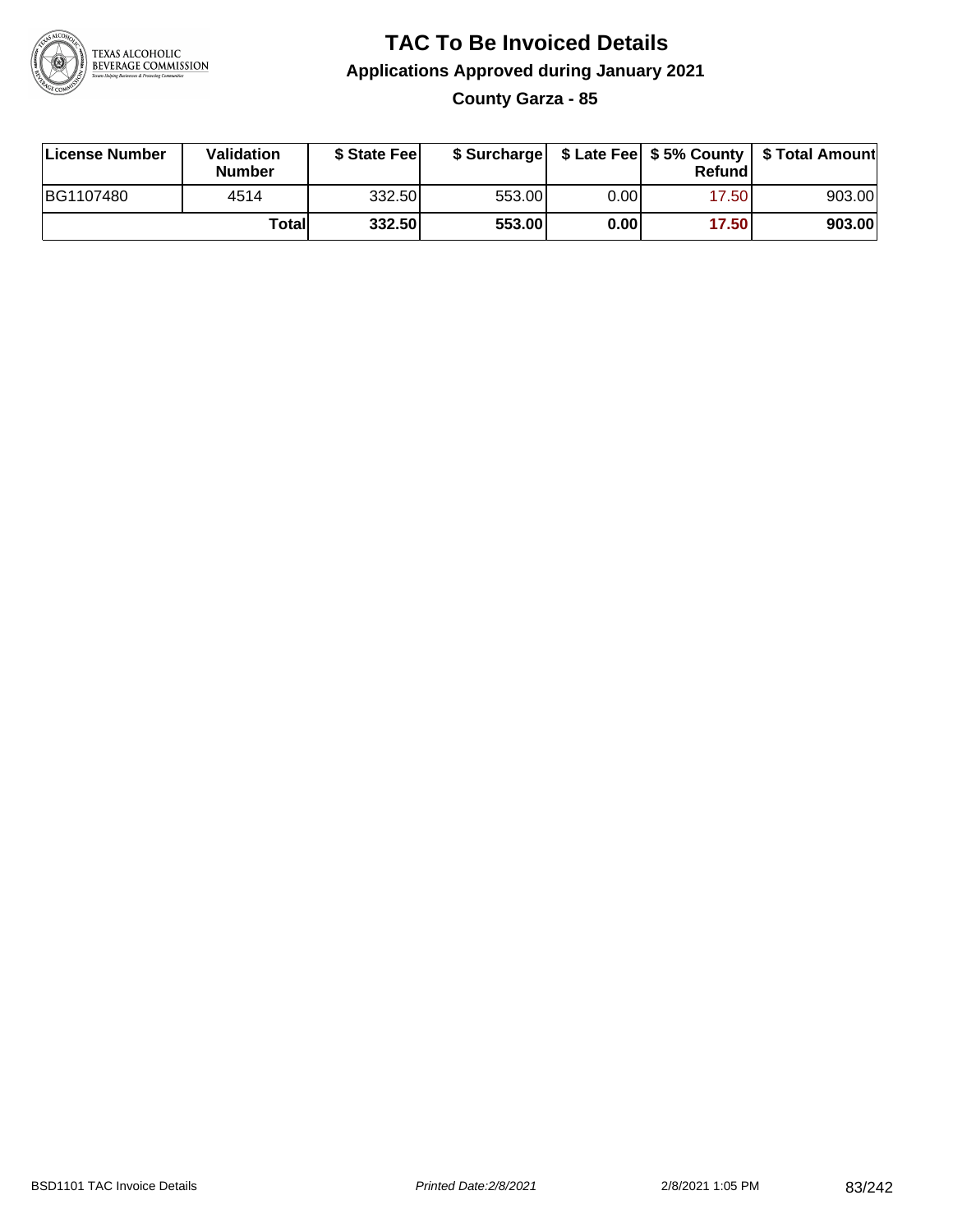

# **TAC To Be Invoiced Details Applications Approved during January 2021 County Gillespie - 86**

| <b>License Number</b> | <b>Validation</b><br><b>Number</b> | \$ State Fee | \$ Surcharge | \$ Late Fee | \$5% County<br><b>Refund</b> | \$ Total Amount |
|-----------------------|------------------------------------|--------------|--------------|-------------|------------------------------|-----------------|
| BQ1106842             | 2649                               | 114.00       | 553.00       | 0.00        | 6.00                         | 673.00          |
| BG1105078             | 2696                               | 332.50       | 553.00       | 0.00        | 17.50                        | 903.00          |
| BG1106743             | 4096                               | 332.50       | 553.00       | 0.00        | 17.50                        | 903.00          |
| BQ888301              | 101867                             | 114.00       | 553.00       | 0.00        | 6.00                         | 673.00          |
| BG960115              | 102155                             | 332.50       | 553.00       | 0.00        | 17.50                        | 903.00          |
| BG1037184             | 103904                             | 332.50       | 553.00       | 0.00        | 17.50                        | 903.00          |
| BG827792              | 105545                             | 332.50       | 553.00       | 0.00        | 17.50                        | 903.00          |
| BQ762647              | 502069                             | 114.00       | 553.00       | 0.00        | 6.00                         | 673.00          |
|                       | <b>Total</b>                       | 2,004.50     | 4,424.00     | 0.00        | 105.50                       | 6,534.00        |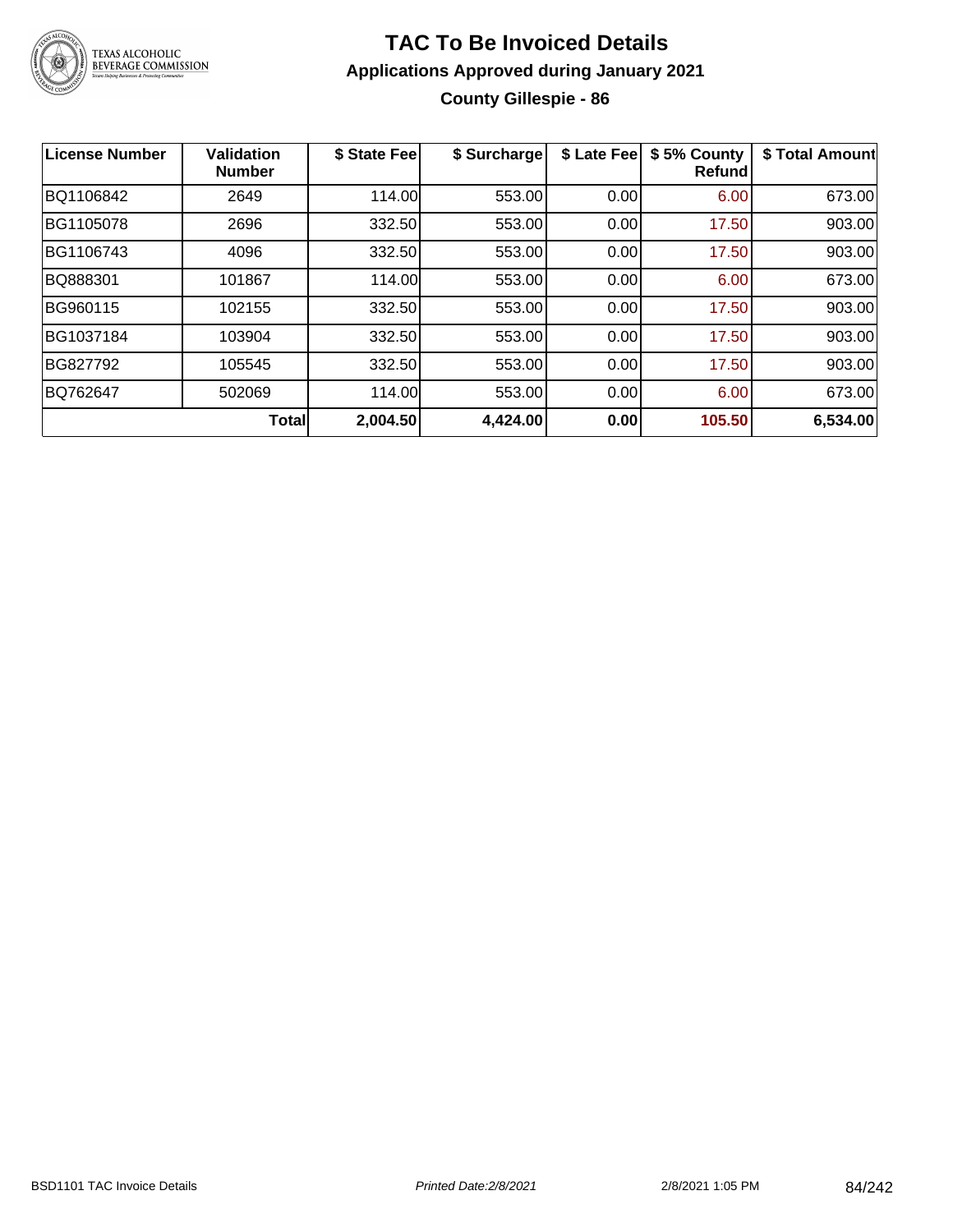

# **TAC To Be Invoiced Details Applications Approved during January 2021 County Goliad - 88**

| License Number | Validation<br>Number | \$ State Fee  | \$ Surcharge |      | Refund | \$ Late Fee   \$5% County   \$ Total Amount |
|----------------|----------------------|---------------|--------------|------|--------|---------------------------------------------|
| BQ1039784      | 504074               | 114.00        | 553.00       | 0.00 | 6.00   | 673.00                                      |
|                | Totall               | <b>114.00</b> | 553.00       | 0.00 | 6.00   | 673.00                                      |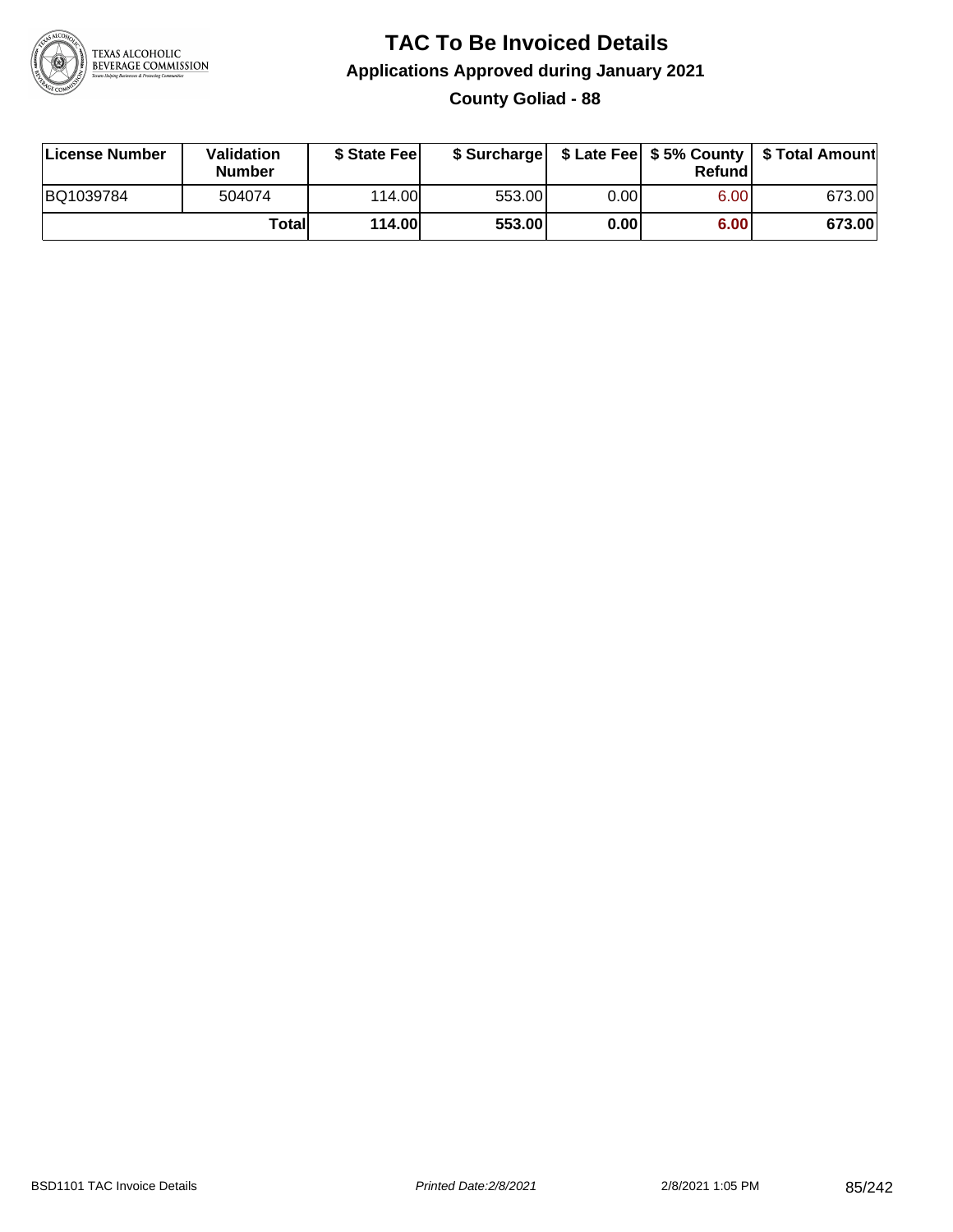

# **TAC To Be Invoiced Details Applications Approved during January 2021 County Gonzales - 89**

| <b>License Number</b> | <b>Validation</b><br><b>Number</b> | \$ State Fee | \$ Surcharge |      | \$ Late Fee   \$5% County<br><b>Refund</b> | \$ Total Amount |
|-----------------------|------------------------------------|--------------|--------------|------|--------------------------------------------|-----------------|
| BQ894387              | 105314                             | 114.00L      | 553.00       | 0.00 | 6.00                                       | 673.00          |
| BF1041759             | 106429                             | 114.00L      | 553.00       | 0.00 | 6.00                                       | 673.00          |
| BQ764628              | 503631                             | 114.00       | 553.00       | 0.00 | 6.00                                       | 673.00          |
| BQ765770              | 504873                             | 114.00L      | 553.00       | 0.00 | 6.00                                       | 673.00          |
|                       | Totall                             | 456.00       | 2,212.00     | 0.00 | 24.00                                      | 2,692.00        |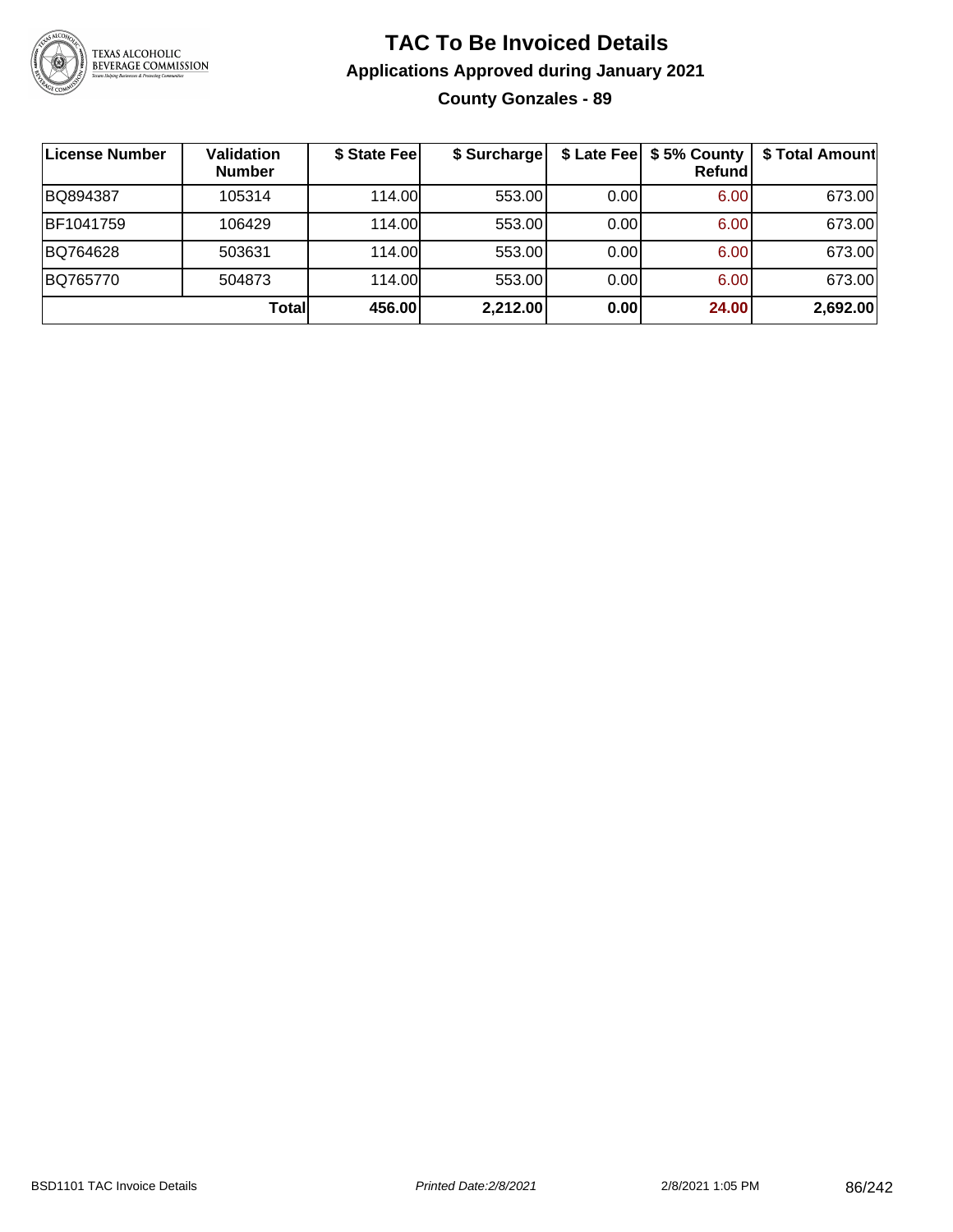

# **TAC To Be Invoiced Details Applications Approved during January 2021 County Grayson - 91**

| <b>License Number</b> | <b>Validation</b><br><b>Number</b> | \$ State Fee | \$ Surcharge | \$ Late Fee | \$5% County<br><b>Refund</b> | \$ Total Amount |
|-----------------------|------------------------------------|--------------|--------------|-------------|------------------------------|-----------------|
| BQ1106941             | 3030                               | 114.00       | 553.00       | 0.00        | 6.00                         | 673.00          |
| BQ1105176             | 3778                               | 114.00       | 553.00       | 0.00        | 6.00                         | 673.00          |
| BQ821174              | 101297                             | 114.00       | 553.00       | 0.00        | 6.00                         | 673.00          |
| BQ890964              | 103057                             | 114.00       | 553.00       | 0.00        | 6.00                         | 673.00          |
| BF1036769             | 104143                             | 114.00       | 553.00       | 0.00        | 6.00                         | 673.00          |
| BQ763956              | 104865                             | 114.00       | 553.00       | 0.00        | 6.00                         | 673.00          |
| BQ828639              | 105921                             | 114.00       | 553.00       | 0.00        | 6.00                         | 673.00          |
| BQ765983              | 106403                             | 114.00       | 553.00       | 0.00        | 6.00                         | 673.00          |
| BQ1043157             | 106702                             | 114.00       | 553.00       | 0.00        | 6.00                         | 673.00          |
| BQ1035313             | 504508                             | 114.00       | 553.00       | 0.00        | 6.00                         | 673.00          |
| BQ1043379             | 504689                             | 114.00       | 553.00       | 0.00        | 6.00                         | 673.00          |
| BQ1042269             | 505230                             | 114.00       | 553.00       | 0.00        | 6.00                         | 673.00          |
| BQ767658              | 505530                             | 114.00       | 553.00       | 0.00        | 6.00                         | 673.00          |
| BQ767664              | 505539                             | 114.00       | 553.00       | 0.00        | 6.00                         | 673.00          |
| BQ767672              | 505586                             | 114.00       | 553.00       | 0.00        | 6.00                         | 673.00          |
|                       | <b>Total</b>                       | 1,710.00     | 8,295.00     | 0.00        | 90.00                        | 10,095.00       |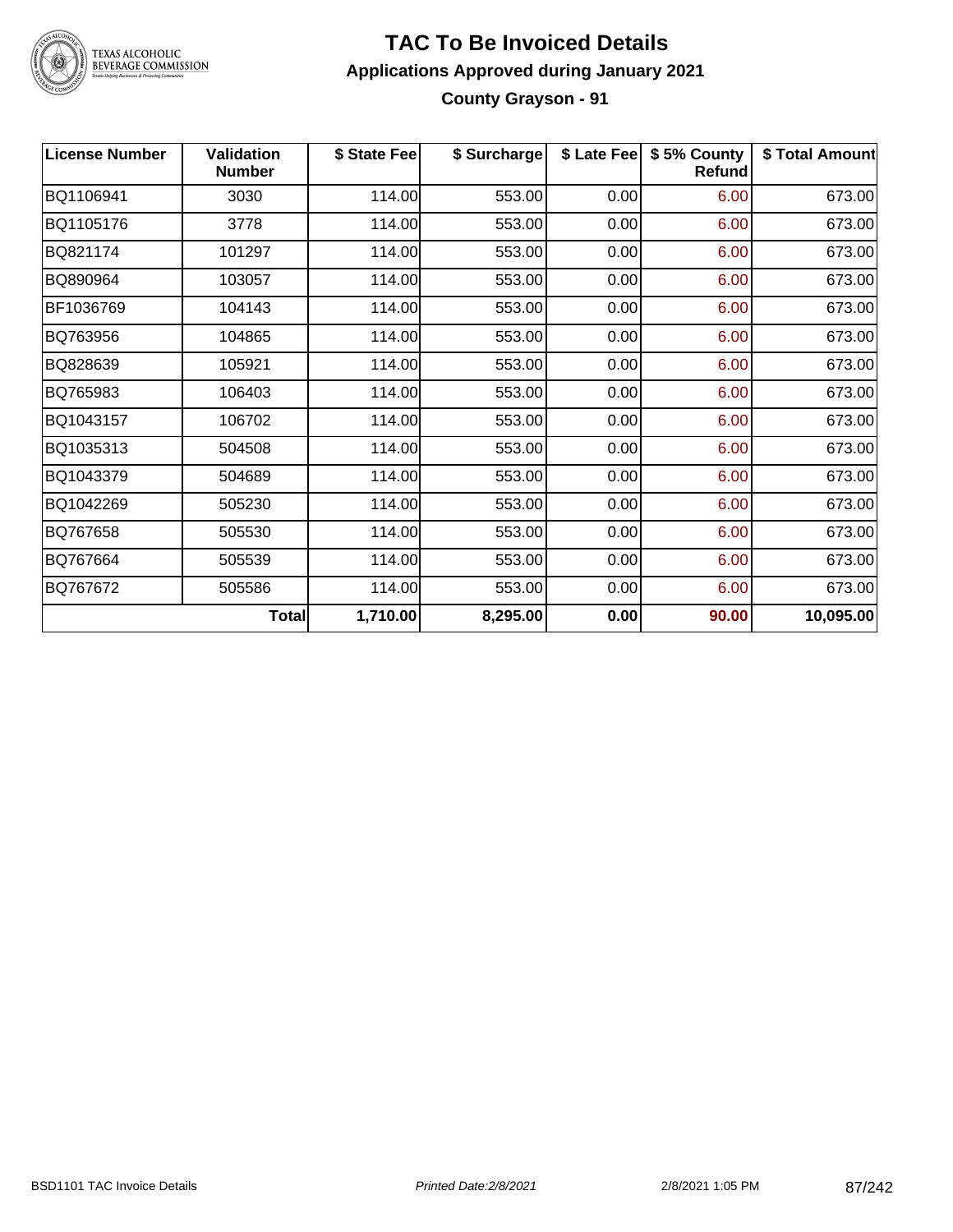

# **TAC To Be Invoiced Details Applications Approved during January 2021 County Gregg - 92**

| License Number | <b>Validation</b><br><b>Number</b> | \$ State Fee | \$ Surcharge |        | \$ Late Fee   \$5% County<br><b>Refund</b> | \$ Total Amount |
|----------------|------------------------------------|--------------|--------------|--------|--------------------------------------------|-----------------|
| BQ1106809      | 4161                               | 114.00       | 553.00       | 0.00   | 6.00                                       | 673.00          |
| BF963122       | 101832                             | 114.00       | 553.00       | 0.00   | 6.00                                       | 673.00          |
| BF964929       | 102794                             | 114.00       | 553.00       | 0.00   | 6.00                                       | 673.00          |
| BQ890292       | 103459                             | 114.00       | 553.00       | 0.00   | 6.00                                       | 673.00          |
| BQ1035390      | 103586                             | 114.00       | 553.00       | 100.00 | 6.00                                       | 773.00          |
| BF761296       | 103660                             | 114.00       | 553.00       | 0.00   | 6.00                                       | 673.00          |
| BQ826213       | 104335                             | 114.00       | 553.00       | 0.00   | 6.00                                       | 673.00          |
| BG963712       | 104637                             | 332.50       | 553.00       | 100.00 | 17.50                                      | 1,003.00        |
| BG1040290      | 104879                             | 332.50       | 553.00       | 0.00   | 17.50                                      | 903.00          |
| BG1040589      | 104880                             | 332.50       | 553.00       | 0.00   | 17.50                                      | 903.00          |
| BG1040655      | 104881                             | 332.50       | 553.00       | 0.00   | 17.50                                      | 903.00          |
| BQ968818       | 106501                             | 114.00       | 553.00       | 0.00   | 6.00                                       | 673.00          |
| BG1042658      | 106518                             | 332.50       | 553.00       | 0.00   | 17.50                                      | 903.00          |
| BF1043523      | 106852                             | 114.00       | 553.00       | 0.00   | 6.00                                       | 673.00          |
| BQ968644       | 107077                             | 114.00       | 553.00       | 0.00   | 6.00                                       | 673.00          |
| BQ762571       | 502049                             | 114.00       | 553.00       | 0.00   | 6.00                                       | 673.00          |
| BQ762664       | 502101                             | 114.00       | 553.00       | 0.00   | 6.00                                       | 673.00          |
| BQ763627       | 503597                             | 114.00       | 553.00       | 0.00   | 6.00                                       | 673.00          |
| BQ828663       | 504949                             | 114.00       | 553.00       | 0.00   | 6.00                                       | 673.00          |
| BG763719       | 505514                             | 332.50       | 553.00       | 0.00   | 17.50                                      | 903.00          |
|                | <b>Total</b>                       | 3,591.00     | 11,060.00    | 200.00 | 189.00                                     | 15,040.00       |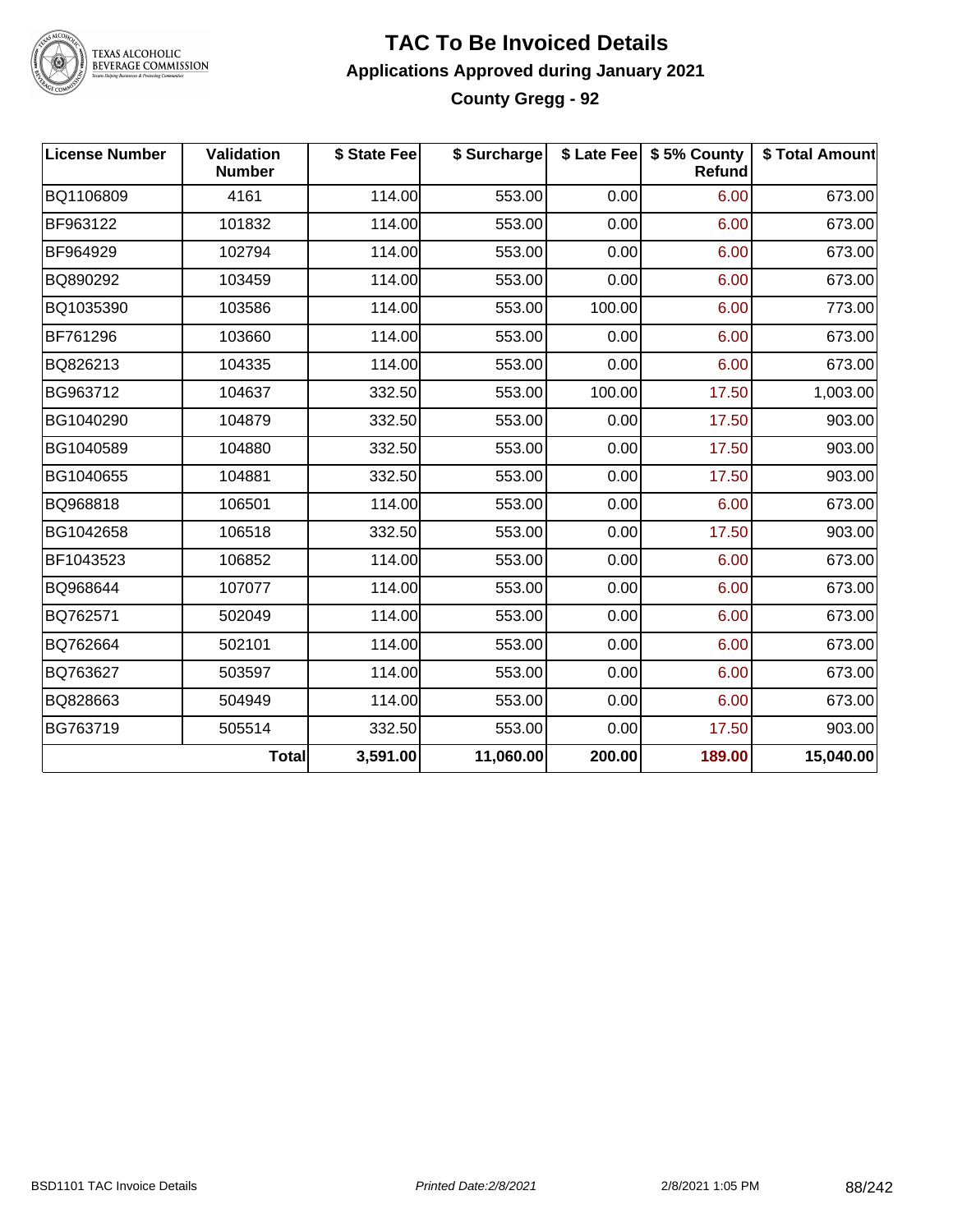

# **TAC To Be Invoiced Details Applications Approved during January 2021 County Grimes - 93**

| License Number | Validation<br><b>Number</b> | \$ State Fee  |        |      | Refund | \$ Surcharge   \$ Late Fee   \$5% County   \$ Total Amount |
|----------------|-----------------------------|---------------|--------|------|--------|------------------------------------------------------------|
| BQ1106890      | 2915                        | 114.00        | 553.00 | 0.00 | 6.00   | 673.00                                                     |
|                | Totall                      | <b>114.00</b> | 553.00 | 0.00 | 6.00   | 673.00                                                     |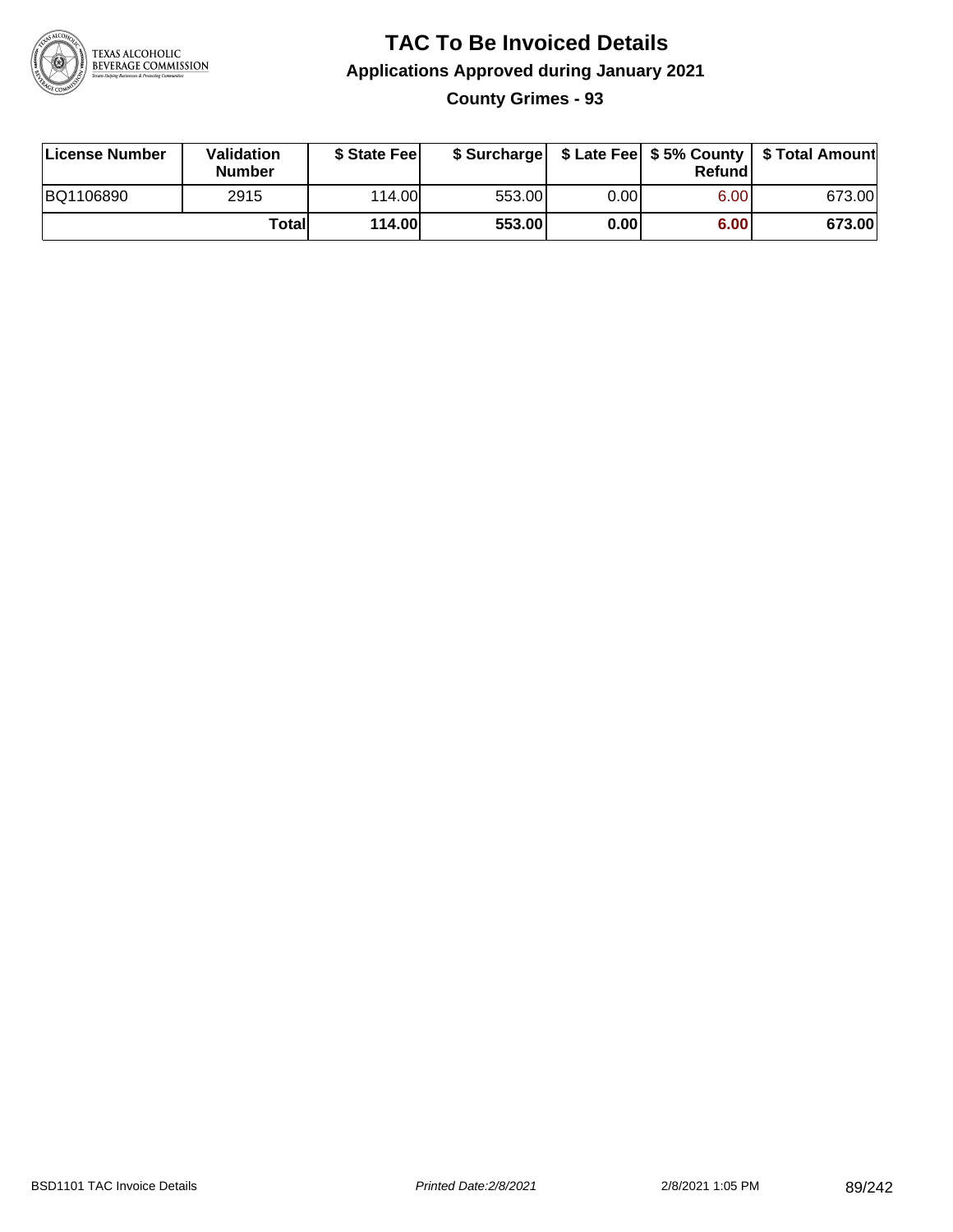

#### **TAC To Be Invoiced Details Applications Approved during January 2021 County Guadalupe - 94**

| <b>License Number</b> | <b>Validation</b><br><b>Number</b> | \$ State Fee | \$ Surcharge | \$ Late Fee | \$5% County<br>Refund | \$ Total Amount |
|-----------------------|------------------------------------|--------------|--------------|-------------|-----------------------|-----------------|
| BG1105036             | 3031                               | 332.50       | 553.00       | 0.00        | 17.50                 | 903.00          |
| BQ1107254             | 3466                               | 114.00       | 553.00       | 0.00        | 6.00                  | 673.00          |
| BQ1107903             | 3693                               | 114.00       | 553.00       | 0.00        | 6.00                  | 673.00          |
| BQ760992              | 102111                             | 114.00       | 553.00       | 0.00        | 6.00                  | 673.00          |
| BG962571              | 102362                             | 332.50       | 553.00       | 0.00        | 17.50                 | 903.00          |
| BG1032463             | 103625                             | 332.50       | 553.00       | 0.00        | 17.50                 | 903.00          |
| BG762642              | 104139                             | 332.50       | 553.00       | 0.00        | 17.50                 | 903.00          |
| BQ1040685             | 104278                             | 114.00       | 553.00       | 0.00        | 6.00                  | 673.00          |
| BE761652              | 104336                             | 285.00       | 553.00       | 0.00        | 15.00                 | 853.00          |
| BF826884              | 104848                             | 114.00       | 553.00       | 0.00        | 6.00                  | 673.00          |
| BG893801              | 105048                             | 332.50       | 553.00       | 0.00        | 17.50                 | 903.00          |
| BQ763407              | 503718                             | 114.00       | 553.00       | 0.00        | 6.00                  | 673.00          |
|                       | Total                              | 2,631.50     | 6,636.00     | 0.00        | 138.50                | 9,406.00        |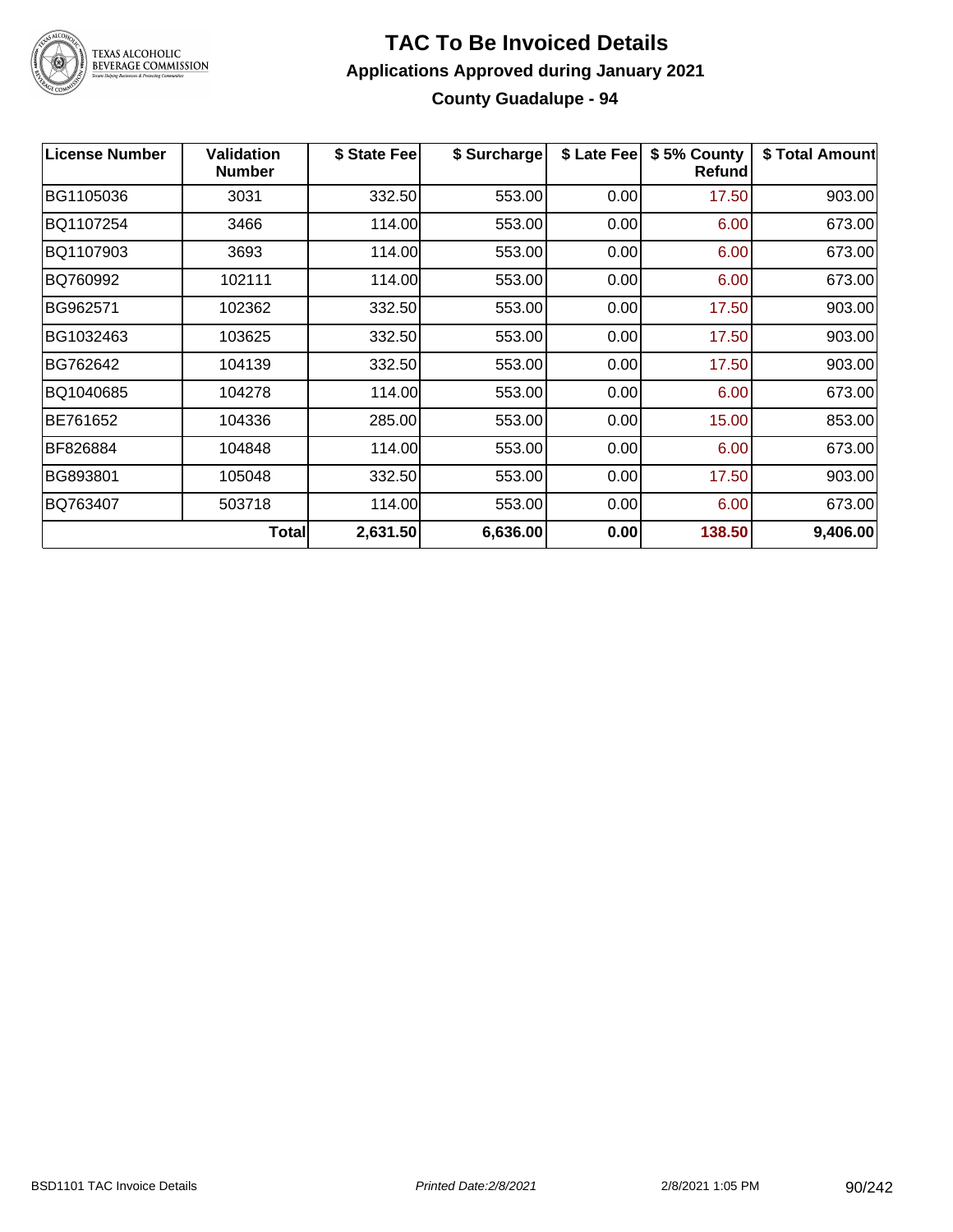

# **TAC To Be Invoiced Details Applications Approved during January 2021 County Hale - 95**

| License Number | Validation<br><b>Number</b> | \$ State Fee |          |      | Refund | \$ Surcharge   \$ Late Fee   \$5% County   \$ Total Amount |
|----------------|-----------------------------|--------------|----------|------|--------|------------------------------------------------------------|
| BQ762715       | 502051                      | 114.00       | 553.00   | 0.00 | 6.00   | 673.00                                                     |
| BQ1044363      | 506029                      | 114.00       | 553.00   | 0.00 | 6.00   | 673.00                                                     |
|                | Totall                      | 228.00       | 1,106.00 | 0.00 | 12.00  | 1,346.00                                                   |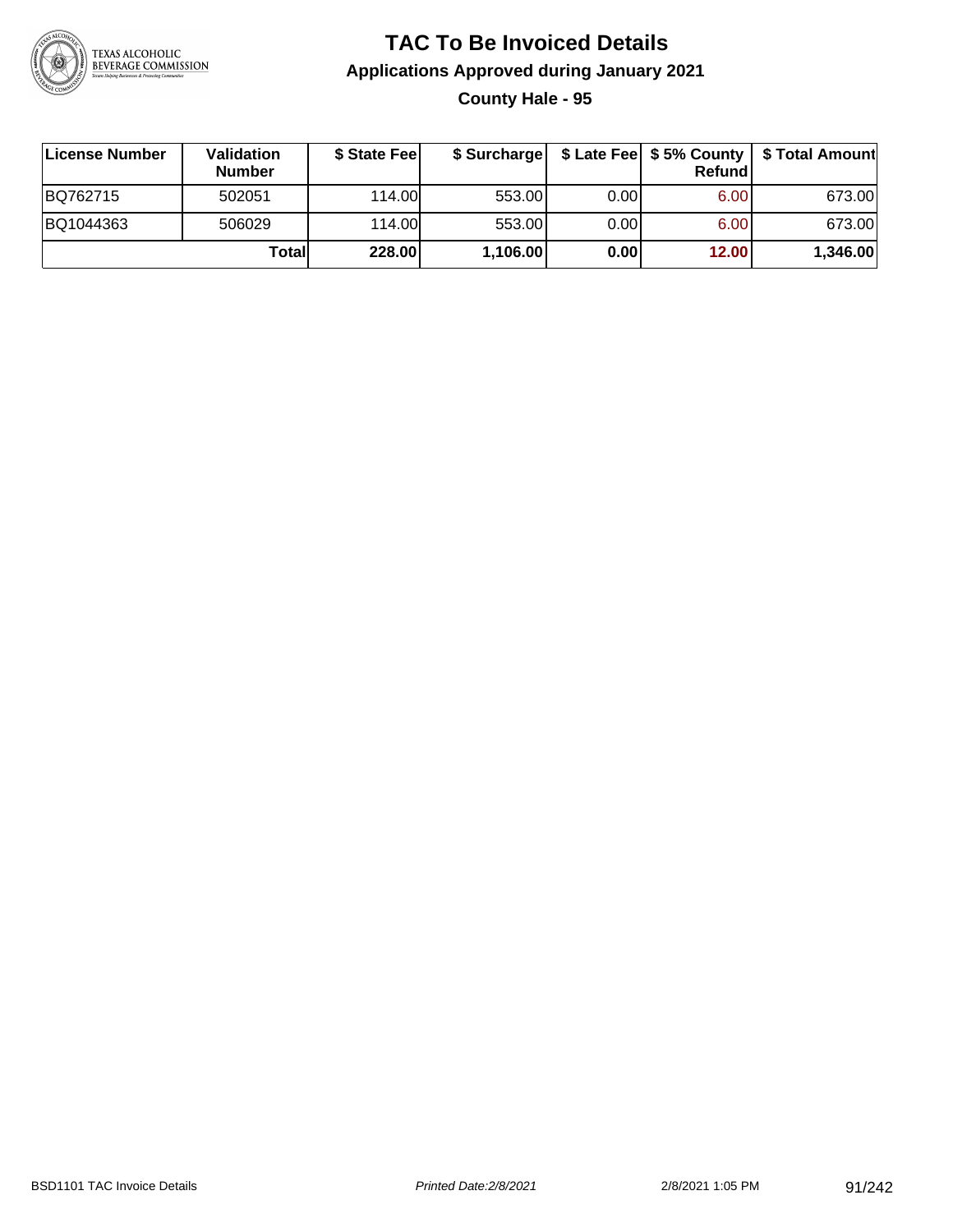

# **TAC To Be Invoiced Details Applications Approved during January 2021 County Hamilton - 97**

| License Number | Validation<br><b>Number</b> | \$ State Feel | \$ Surcharge |      | Refund | \$ Late Fee   \$5% County   \$ Total Amount |
|----------------|-----------------------------|---------------|--------------|------|--------|---------------------------------------------|
| BQ828096       | 105983                      | 114.00L       | 553.00       | 0.00 | 6.00   | 673.00                                      |
| BQ829894       | 504910                      | 114.00        | 553.00       | 0.00 | 6.00   | 673.00                                      |
|                | Totall                      | 228.00        | 1,106.00     | 0.00 | 12.00  | 1,346.00                                    |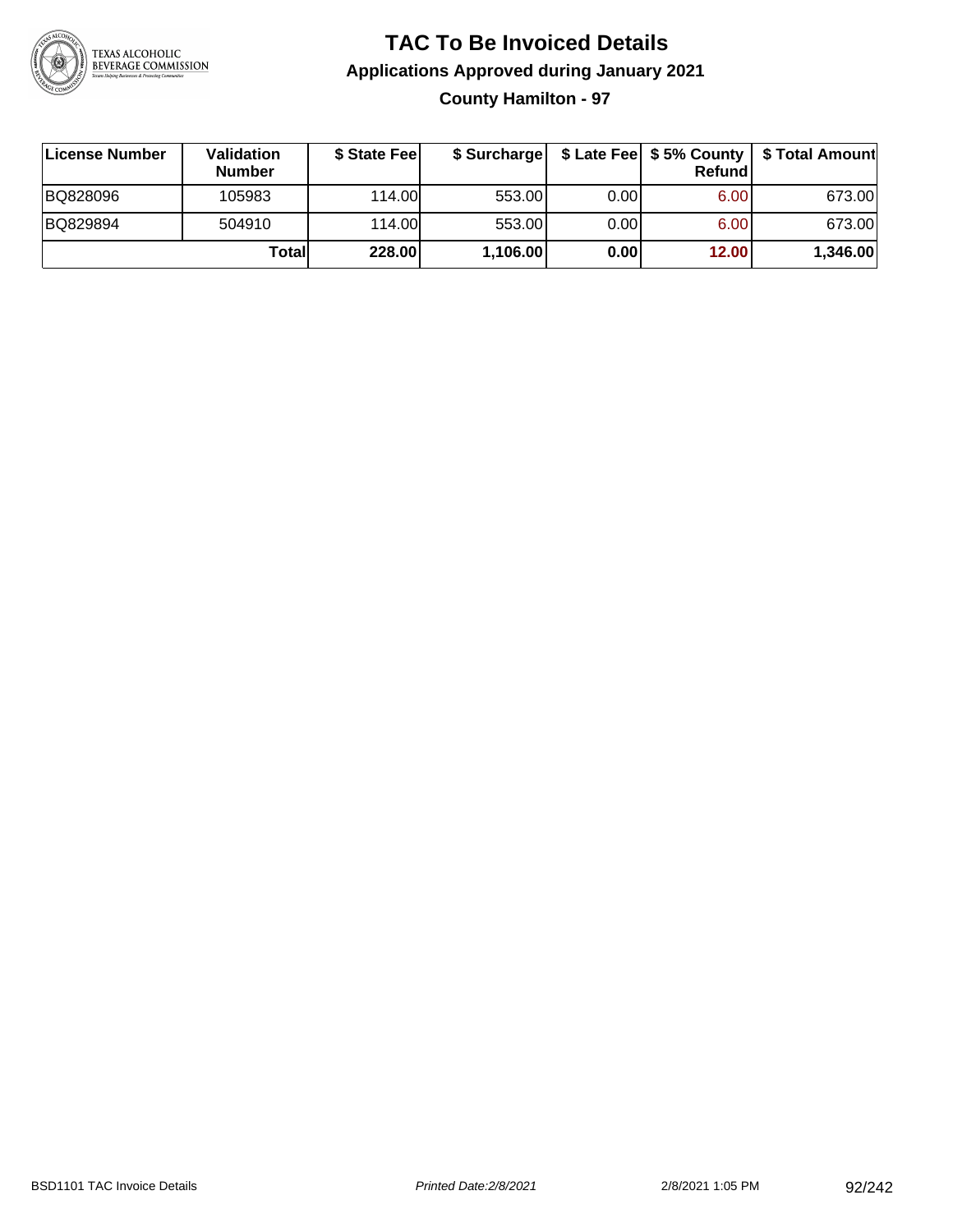

# **TAC To Be Invoiced Details Applications Approved during January 2021 County Hardeman - 99**

| License Number | Validation<br><b>Number</b> | \$ State Fee | \$ Surcharge |        | Refund | \$ Late Fee   \$5% County   \$ Total Amount |
|----------------|-----------------------------|--------------|--------------|--------|--------|---------------------------------------------|
| BQ761860       | 104996                      | 114.00L      | 553.00       | 100.00 | 6.00   | 773.00                                      |
| BQ762872       | 503625                      | 114.00       | 553.00       | 0.00   | 6.00   | 673.00                                      |
|                | Totall                      | 228.00       | 1,106.00     | 100.00 | 12.00  | 1,446.00                                    |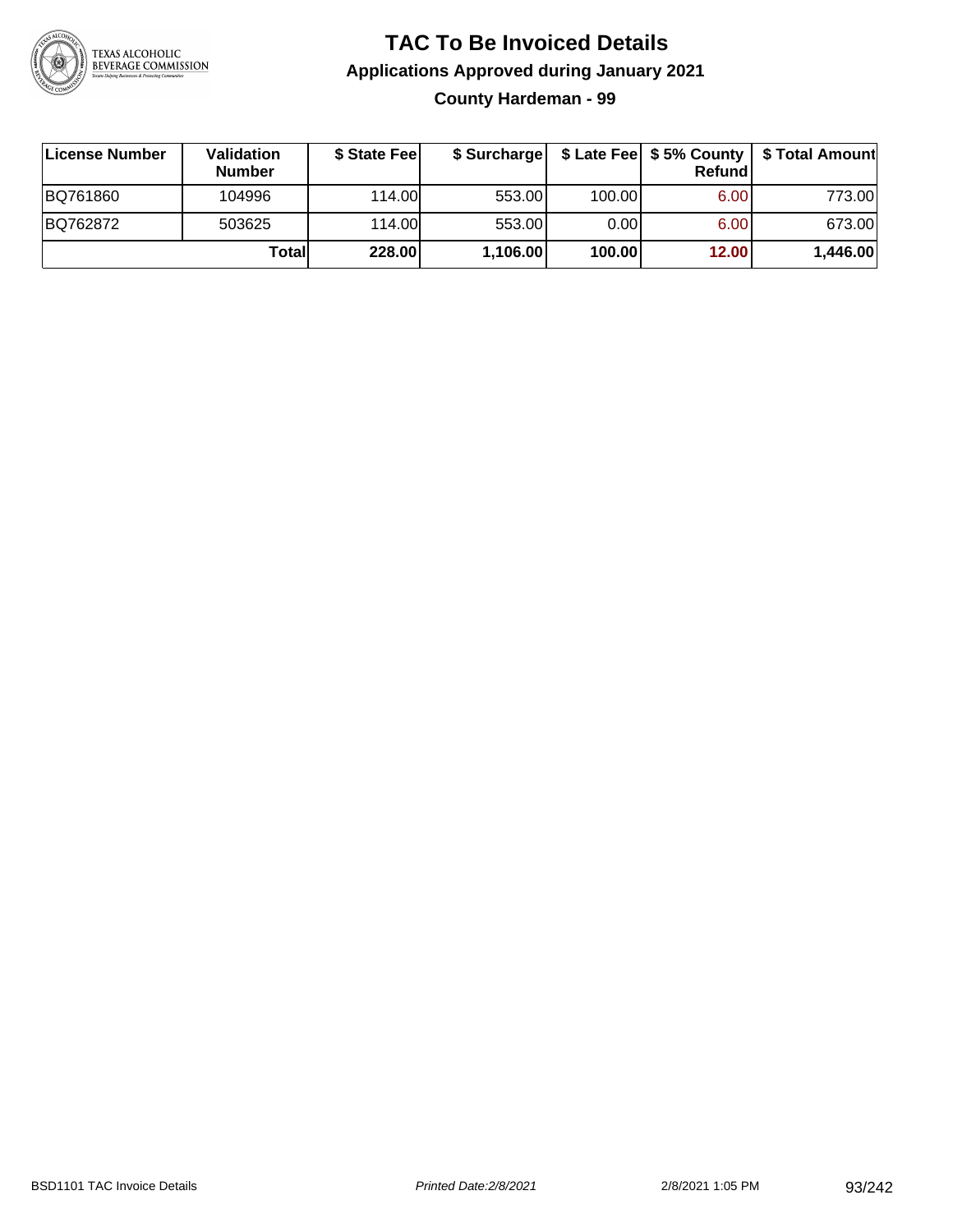

# **TAC To Be Invoiced Details Applications Approved during January 2021 County Hardin - 100**

| License Number | <b>Validation</b><br><b>Number</b> | \$ State Fee | \$ Surcharge | \$ Late Fee | \$5% County<br>Refundl | \$ Total Amount |
|----------------|------------------------------------|--------------|--------------|-------------|------------------------|-----------------|
| BQ1106539      | 3079                               | 114.00       | 553.00       | 0.00        | 6.00                   | 673.00          |
| BG1107340      | 3796                               | 332.50       | 553.00       | 0.00        | 17.50                  | 903.00          |
| BF1036622      | 103174                             | 114.00       | 553.00       | 0.00        | 6.00                   | 673.00          |
| BF1029455      | 103355                             | 114.00       | 553.00       | 0.00        | 6.00                   | 673.00          |
| BF762924       | 105768                             | 114.00       | 553.00       | 0.00        | 6.00                   | 673.00          |
| BQ895399       | 106264                             | 114.00       | 553.00       | 0.00        | 6.00                   | 673.00          |
| BF828201       | 107310                             | 114.00       | 553.00       | 0.00        | 6.00                   | 673.00          |
| BQ828020       | 504830                             | 114.00       | 553.00       | 0.00        | 6.00                   | 673.00          |
| BQ828217       | 505243                             | 114.00       | 553.00       | 0.00        | 6.00                   | 673.00          |
|                | <b>Total</b>                       | 1,244.50     | 4,977.00     | 0.00        | 65.50                  | 6,287.00        |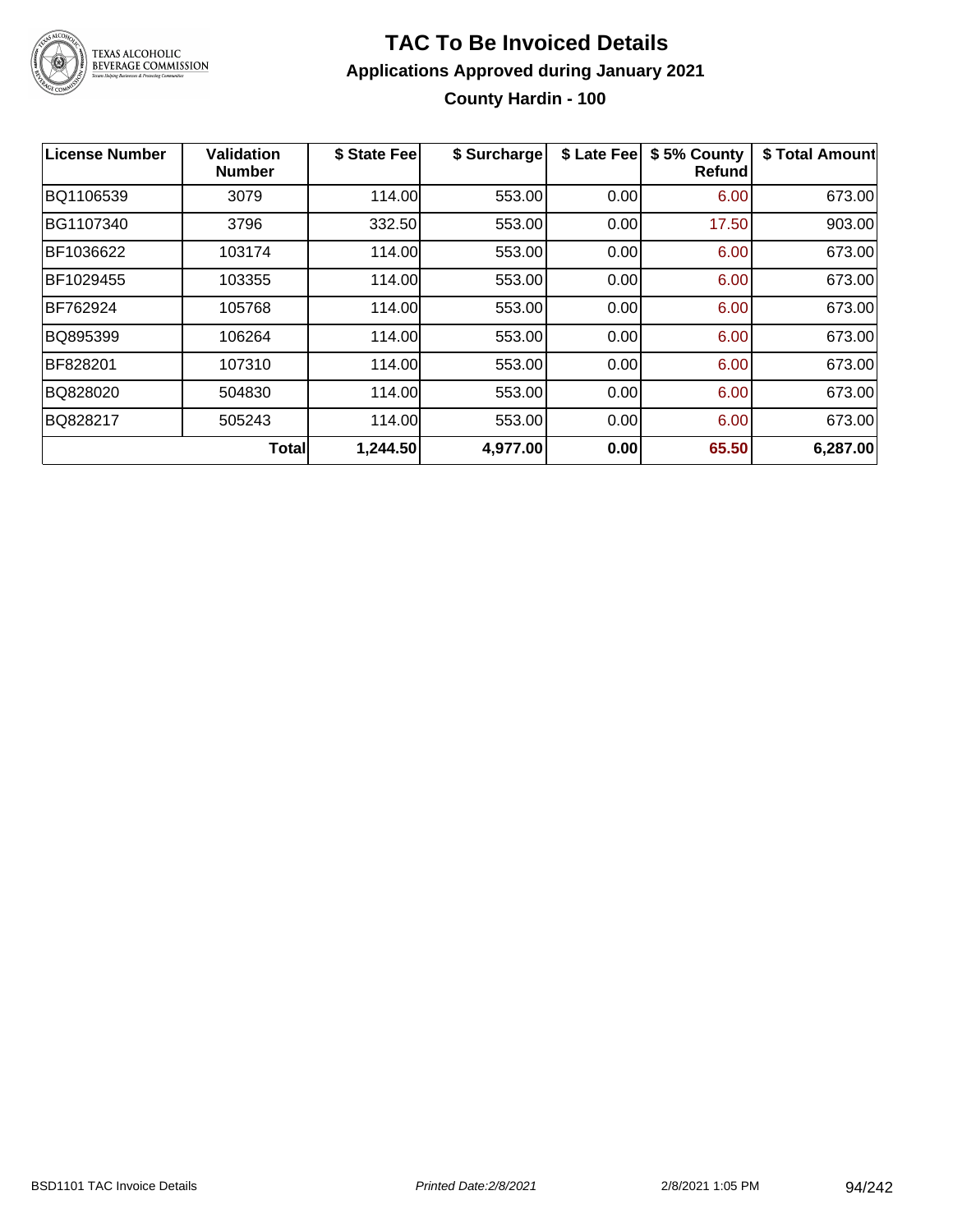

#### **TAC To Be Invoiced Details Applications Approved during January 2021 County Harris - 101**

| <b>License Number</b> | Validation<br><b>Number</b> | \$ State Fee | \$ Surcharge |      | \$ Late Fee   \$5% County<br>Refund | \$ Total Amount |
|-----------------------|-----------------------------|--------------|--------------|------|-------------------------------------|-----------------|
| BG1106190             | 956                         | 1,900.00     | 553.00       | 0.00 | 100.00                              | 2,553.00        |
| BF1106217             | 1318                        | 114.00       | 553.00       | 0.00 | 6.00                                | 673.00          |
| BF1105918             | 1493                        | 114.00       | 553.00       | 0.00 | 6.00                                | 673.00          |
| BG1105343             | 1591                        | 1,900.00     | 553.00       | 0.00 | 100.00                              | 2,553.00        |
| BQ1107435             | 1690                        | 114.00       | 553.00       | 0.00 | 6.00                                | 673.00          |
| BG1106544             | 1995                        | 1,900.00     | 553.00       | 0.00 | 100.00                              | 2,553.00        |
| BQ1106788             | 2119                        | 114.00       | 553.00       | 0.00 | 6.00                                | 673.00          |
| BG1106787             | 2124                        | 1,900.00     | 553.00       | 0.00 | 100.00                              | 2,553.00        |
| BG1106768             | 2125                        | 1,900.00     | 553.00       | 0.00 | 100.00                              | 2,553.00        |
| BQ1106401             | 2443                        | 114.00       | 553.00       | 0.00 | 6.00                                | 673.00          |
| BG1105798             | 2642                        | 1,900.00     | 553.00       | 0.00 | 100.00                              | 2,553.00        |
| BQ1105961             | 2646                        | 114.00       | 553.00       | 0.00 | 6.00                                | 673.00          |
| BG1106882             | 2670                        | 1,900.00     | 553.00       | 0.00 | 100.00                              | 2,553.00        |
| BP1106882             | 2670                        | 950.00       | 426.00       | 0.00 | 50.00                               | 1,426.00        |
| BQ1107084             | 2722                        | 114.00       | 553.00       | 0.00 | 6.00                                | 673.00          |
| BQ1107312             | 2755                        | 114.00       | 553.00       | 0.00 | 6.00                                | 673.00          |
| BQ1106786             | 2768                        | 114.00       | 553.00       | 0.00 | 6.00                                | 673.00          |
| BQ1107924             | 2771                        | 114.00       | 553.00       | 0.00 | 6.00                                | 673.00          |
| BG1106558             | 2801                        | 1,900.00     | 553.00       | 0.00 | 100.00                              | 2,553.00        |
| BG1107202             | 2803                        | 1,900.00     | 553.00       | 0.00 | 100.00                              | 2,553.00        |
| BG1106195             | 2841                        | 1,900.00     | 553.00       | 0.00 | 100.00                              | 2,553.00        |
| BQ1105346             | 2859                        | 114.00       | 553.00       | 0.00 | 6.00                                | 673.00          |
| BQ1105757             | 2899                        | 114.00       | 553.00       | 0.00 | 6.00                                | 673.00          |
| BQ1106742             | 2914                        | 114.00       | 553.00       | 0.00 | 6.00                                | 673.00          |
| BQ1105621             | 2940                        | 114.00       | 553.00       | 0.00 | 6.00                                | 673.00          |
| BQ1105318             | 2943                        | 114.00       | 553.00       | 0.00 | 6.00                                | 673.00          |
| BQ1105948             | 2945                        | 114.00       | 553.00       | 0.00 | 6.00                                | 673.00          |
| BQ1106510             | 3025                        | 114.00       | 553.00       | 0.00 | 6.00                                | 673.00          |
| BG1107369             | 3096                        | 1,900.00     | 553.00       | 0.00 | 100.00                              | 2,553.00        |
| BF1107490             | 3206                        | 114.00       | 553.00       | 0.00 | 6.00                                | 673.00          |
| BG1105534             | 3226                        | 1,900.00     | 553.00       | 0.00 | 100.00                              | 2,553.00        |
| BG1107233             | 3232                        | 1,900.00     | 553.00       | 0.00 | 100.00                              | 2,553.00        |
| BF1106896             | 3234                        | 114.00       | 553.00       | 0.00 | 6.00                                | 673.00          |
| BQ1107794             | 3272                        | 114.00       | 553.00       | 0.00 | 6.00                                | 673.00          |
| BG1106920             | 3287                        | 1,900.00     | 553.00       | 0.00 | 100.00                              | 2,553.00        |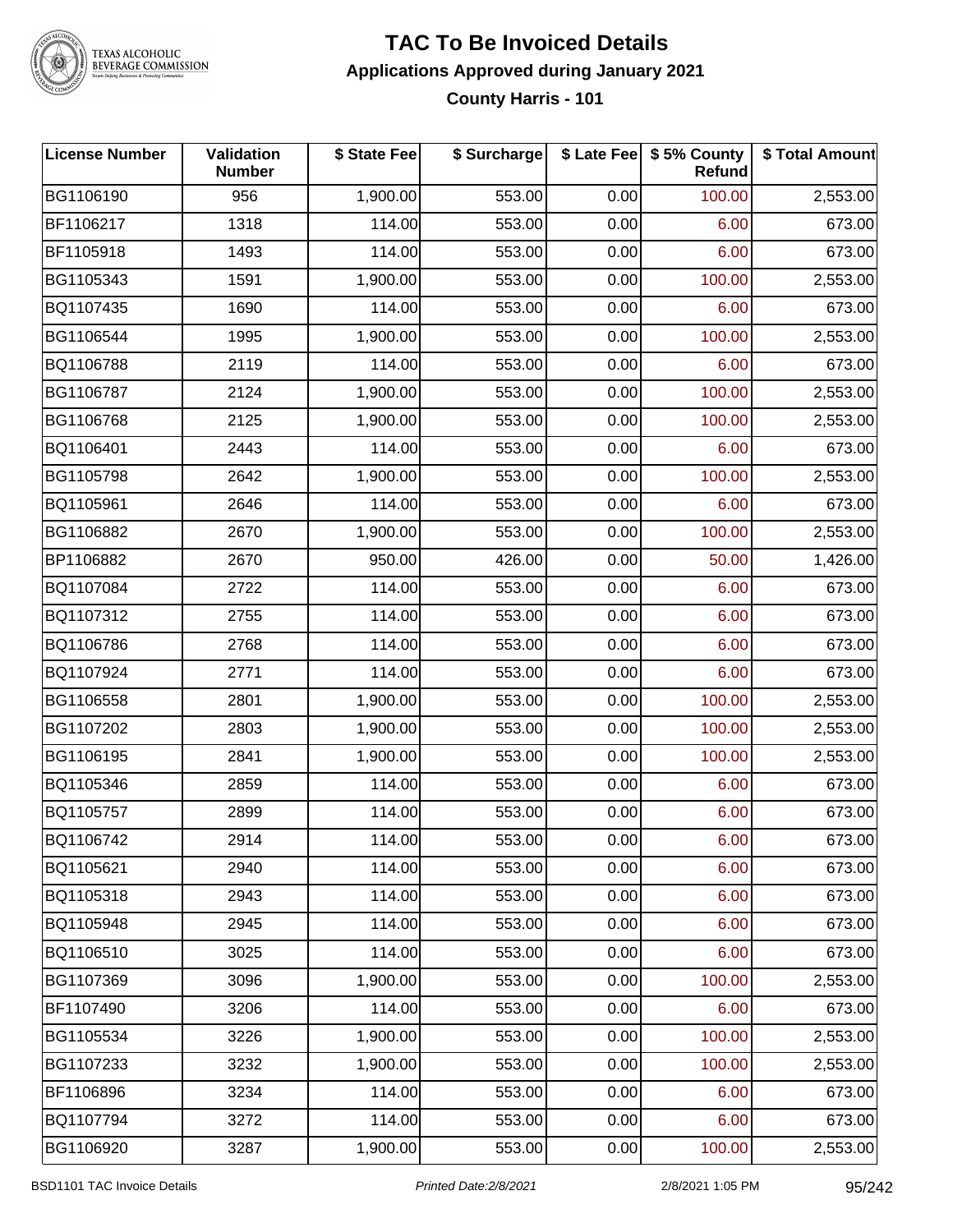| <b>License Number</b> | Validation<br><b>Number</b> | \$ State Fee | \$ Surcharge |      | \$ Late Fee   \$5% County<br>Refund | \$ Total Amount |
|-----------------------|-----------------------------|--------------|--------------|------|-------------------------------------|-----------------|
| BG1107290             | 3291                        | 1,900.00     | 553.00       | 0.00 | 100.00                              | 2,553.00        |
| BG1107177             | 3313                        | 1,900.00     | 553.00       | 0.00 | 100.00                              | 2,553.00        |
| BQ1106831             | 3314                        | 114.00       | 553.00       | 0.00 | 6.00                                | 673.00          |
| BG1106851             | 3343                        | 1,900.00     | 553.00       | 0.00 | 100.00                              | 2,553.00        |
| BL1106851             | 3343                        | 475.00       | 327.00       | 0.00 | 25.00                               | 827.00          |
| BG1106604             | 3348                        | 1,900.00     | 553.00       | 0.00 | 100.00                              | 2,553.00        |
| BQ1106955             | 3349                        | 114.00       | 553.00       | 0.00 | 6.00                                | 673.00          |
| BG1105263             | 3367                        | 1,900.00     | 553.00       | 0.00 | 100.00                              | 2,553.00        |
| BG1107904             | 3368                        | 1,900.00     | 553.00       | 0.00 | 100.00                              | 2,553.00        |
| BQ1106957             | 3373                        | 114.00       | 553.00       | 0.00 | 6.00                                | 673.00          |
| BF1106836             | 3374                        | 114.00       | 553.00       | 0.00 | 6.00                                | 673.00          |
| BQ1106364             | 3400                        | 114.00       | 553.00       | 0.00 | 6.00                                | 673.00          |
| BQ1106939             | 3403                        | 114.00       | 553.00       | 0.00 | 6.00                                | 673.00          |
| BG1106715             | 3406                        | 1,900.00     | 553.00       | 0.00 | 100.00                              | 2,553.00        |
| BP1106715             | 3406                        | 950.00       | 426.00       | 0.00 | 50.00                               | 1,426.00        |
| BG1107446             | 3493                        | 1,900.00     | 553.00       | 0.00 | 100.00                              | 2,553.00        |
| BQ1105486             | 3503                        | 114.00       | 553.00       | 0.00 | 6.00                                | 673.00          |
| BQ1106067             | 3504                        | 114.00       | 553.00       | 0.00 | 6.00                                | 673.00          |
| BQ1105543             | 3505                        | 114.00       | 553.00       | 0.00 | 6.00                                | 673.00          |
| BQ1106707             | 3540                        | 114.00       | 553.00       | 0.00 | 6.00                                | 673.00          |
| BQ1105938             | 3541                        | 114.00       | 553.00       | 0.00 | 6.00                                | 673.00          |
| BQ1105969             | 3542                        | 114.00       | 553.00       | 0.00 | 6.00                                | 673.00          |
| BQ1106089             | 3543                        | 114.00       | 553.00       | 0.00 | 6.00                                | 673.00          |
| BQ1107501             | 3553                        | 114.00       | 553.00       | 0.00 | 6.00                                | 673.00          |
| BG1106885             | 3559                        | 1,900.00     | 553.00       | 0.00 | 100.00                              | 2,553.00        |
| BQ1106763             | 3564                        | 114.00       | 553.00       | 0.00 | 6.00                                | 673.00          |
| BQ1106887             | 3566                        | 114.00       | 553.00       | 0.00 | 6.00                                | 673.00          |
| BF1106857             | 3567                        | 114.00       | 553.00       | 0.00 | 6.00                                | 673.00          |
| BF1105568             | 3568                        | 114.00       | 553.00       | 0.00 | 6.00                                | 673.00          |
| BE1107964             | 3628                        | 1,900.00     | 553.00       | 0.00 | 100.00                              | 2,553.00        |
| BG1107472             | 3640                        | 1,900.00     | 553.00       | 0.00 | 100.00                              | 2,553.00        |
| BF1107948             | 3695                        | 114.00       | 553.00       | 0.00 | 6.00                                | 673.00          |
| BQ1106596             | 3717                        | 114.00       | 553.00       | 0.00 | 6.00                                | 673.00          |
| BQ1107866             | 3719                        | 114.00       | 553.00       | 0.00 | 6.00                                | 673.00          |
| BQ1105322             | 3722                        | 114.00       | 553.00       | 0.00 | 6.00                                | 673.00          |
| BG1107488             | 3750                        | 1,900.00     | 553.00       | 0.00 | 100.00                              | 2,553.00        |
| BG1106417             | 3753                        | 1,900.00     | 553.00       | 0.00 | 100.00                              | 2,553.00        |
| BG1106392             | 3852                        | 1,900.00     | 553.00       | 0.00 | 100.00                              | 2,553.00        |
| BQ1107195             | 3875                        | 114.00       | 553.00       | 0.00 | 6.00                                | 673.00          |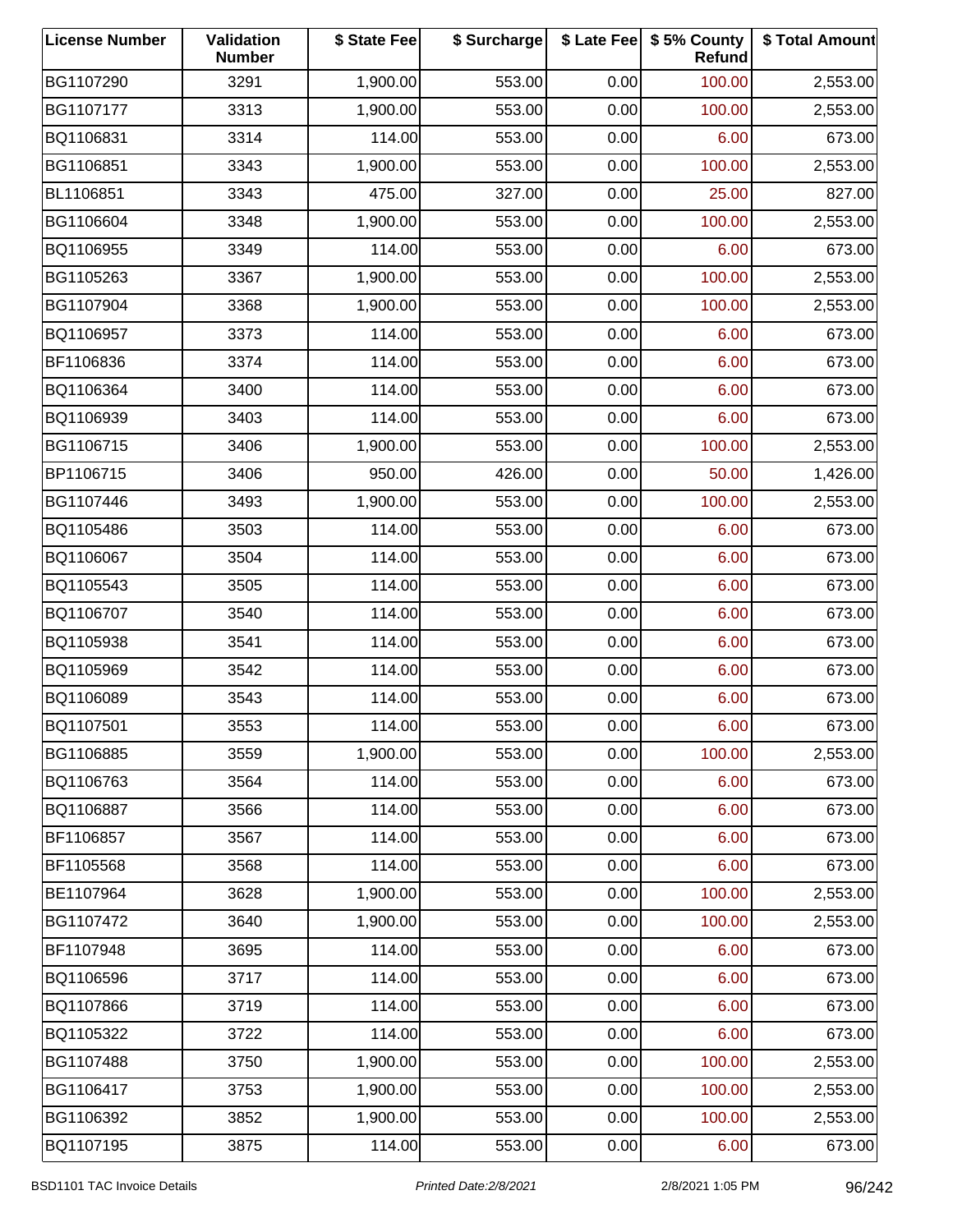| <b>License Number</b> | Validation<br><b>Number</b> | \$ State Fee | \$ Surcharge |        | \$ Late Fee   \$5% County<br>Refund | \$ Total Amount |
|-----------------------|-----------------------------|--------------|--------------|--------|-------------------------------------|-----------------|
| BF1106556             | 3876                        | 114.00       | 553.00       | 0.00   | 6.00                                | 673.00          |
| BQ1105512             | 3878                        | 114.00       | 553.00       | 0.00   | 6.00                                | 673.00          |
| BQ1107529             | 3942                        | 114.00       | 553.00       | 0.00   | 6.00                                | 673.00          |
| BQ1105941             | 3970                        | 114.00       | 553.00       | 0.00   | 6.00                                | 673.00          |
| BG1107296             | 3981                        | 1,900.00     | 553.00       | 0.00   | 100.00                              | 2,553.00        |
| BL1107296             | 3981                        | 475.00       | 327.00       | 0.00   | 25.00                               | 827.00          |
| BG1107453             | 3982                        | 1,900.00     | 553.00       | 0.00   | 100.00                              | 2,553.00        |
| BQ1106469             | 3987                        | 114.00       | 553.00       | 0.00   | 6.00                                | 673.00          |
| BQ1106559             | 4130                        | 114.00       | 553.00       | 0.00   | 6.00                                | 673.00          |
| BG1106798             | 4131                        | 1,900.00     | 553.00       | 0.00   | 100.00                              | 2,553.00        |
| BG1106725             | 4251                        | 1,900.00     | 553.00       | 0.00   | 100.00                              | 2,553.00        |
| BG1106866             | 4252                        | 1,900.00     | 553.00       | 0.00   | 100.00                              | 2,553.00        |
| BF1106922             | 4325                        | 114.00       | 553.00       | 0.00   | 6.00                                | 673.00          |
| BG1033095             | 100748                      | 1,425.00     | 553.00       | 0.00   | 75.00                               | 2,053.00        |
| BQ759951              | 101628                      | 114.00       | 553.00       | 0.00   | 6.00                                | 673.00          |
| BG1032421             | 101833                      | 1,425.00     | 553.00       | 0.00   | 75.00                               | 2,053.00        |
| BL1032421             | 101833                      | 475.00       | 327.00       | 0.00   | 25.00                               | 827.00          |
| BP1032421             | 101833                      | 950.00       | 426.00       | 0.00   | 50.00                               | 1,426.00        |
| BB1034043             | 101893                      | 570.00       | 701.00       | 0.00   | 30.00                               | 1,301.00        |
| BF1032429             | 101933                      | 114.00       | 553.00       | 0.00   | 6.00                                | 673.00          |
| BG821517              | 101938                      | 1,425.00     | 553.00       | 0.00   | 75.00                               | 2,053.00        |
| BG960109              | 101965                      | 1,425.00     | 553.00       | 0.00   | 75.00                               | 2,053.00        |
| BF963214              | 101995                      | 114.00       | 553.00       | 0.00   | 6.00                                | 673.00          |
| BG1036671             | 102048                      | 1,425.00     | 553.00       | 0.00   | 75.00                               | 2,053.00        |
| BG1032809             | 102112                      | 1,425.00     | 553.00       | 0.00   | 75.00                               | 2,053.00        |
| BF889854              | 102116                      | 114.00       | 553.00       | 0.00   | 6.00                                | 673.00          |
| BQ1030526             | 102141                      | 114.00       | 553.00       | 0.00   | 6.00                                | 673.00          |
| BG760680              | 102172                      | 1,425.00     | 553.00       | 0.00   | 75.00                               | 2,053.00        |
| BG1034279             | 102220                      | 1,425.00     | 553.00       | 0.00   | 75.00                               | 2,053.00        |
| BG759245              | 102231                      | 1,425.00     | 553.00       | 0.00   | 75.00                               | 2,053.00        |
| BQ963349              | 102247                      | 114.00       | 553.00       | 0.00   | 6.00                                | 673.00          |
| BF759122              | 102268                      | 114.00       | 553.00       | 0.00   | 6.00                                | 673.00          |
| BG1032983             | 102337                      | 1,425.00     | 553.00       | 0.00   | 75.00                               | 2,053.00        |
| BQ1032096             | 102412                      | 114.00       | 553.00       | 100.00 | 6.00                                | 773.00          |
| BQ1034999             | 102414                      | 114.00       | 553.00       | 0.00   | 6.00                                | 673.00          |
| BG889296              | 102440                      | 1,425.00     | 553.00       | 0.00   | 75.00                               | 2,053.00        |
| BF1036725             | 102441                      | 114.00       | 553.00       | 0.00   | 6.00                                | 673.00          |
| BQ1036668             | 102444                      | 114.00       | 553.00       | 0.00   | 6.00                                | 673.00          |
| BG963556              | 102447                      | 1,425.00     | 553.00       | 0.00   | 75.00                               | 2,053.00        |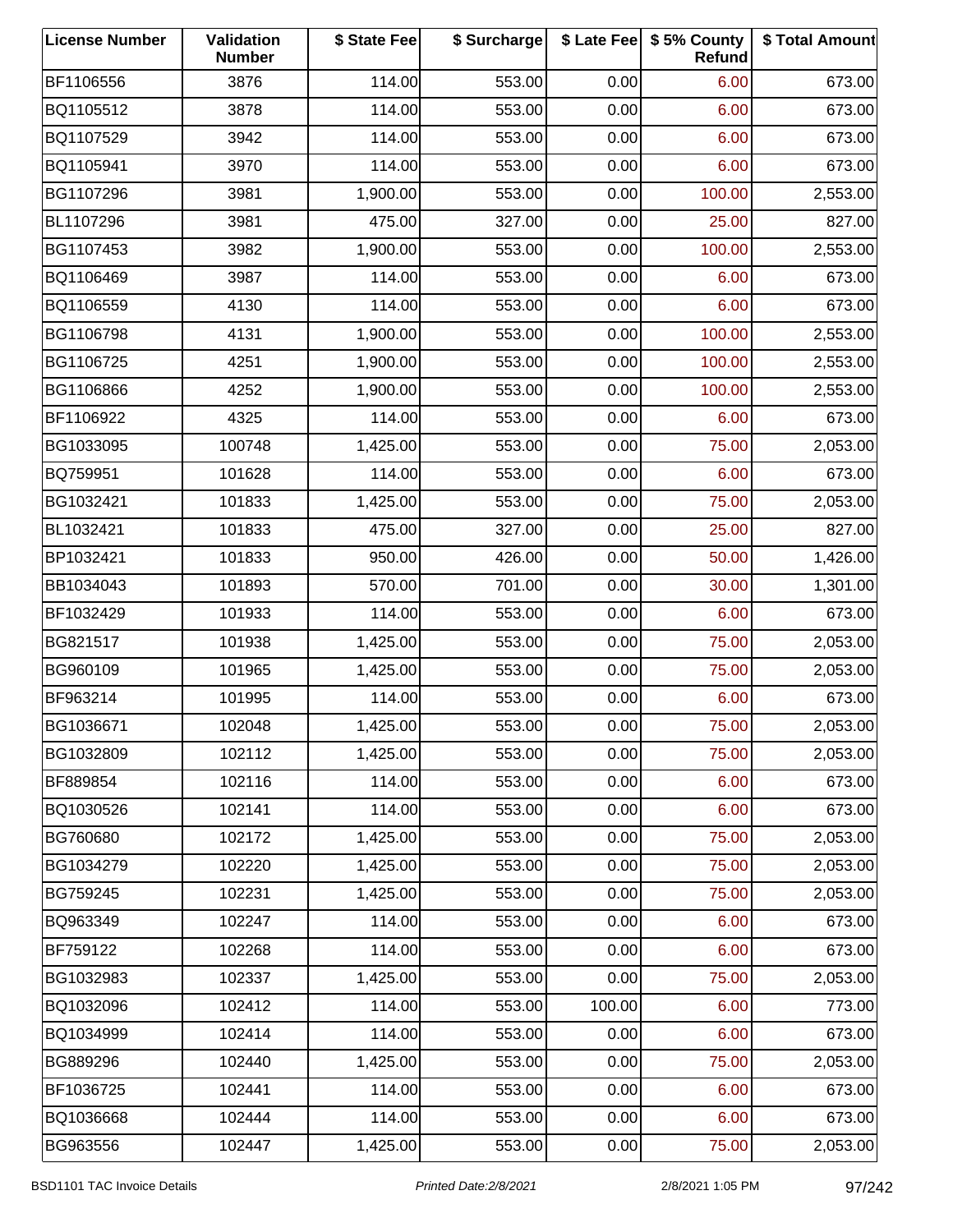| <b>License Number</b> | Validation<br><b>Number</b> | \$ State Fee | \$ Surcharge |      | \$ Late Fee   \$5% County<br>Refund | \$ Total Amount |
|-----------------------|-----------------------------|--------------|--------------|------|-------------------------------------|-----------------|
| BF1036991             | 102453                      | 114.00       | 553.00       | 0.00 | 6.00                                | 673.00          |
| BF761802              | 102457                      | 114.00       | 553.00       | 0.00 | 6.00                                | 673.00          |
| BG1036334             | 102480                      | 1,425.00     | 553.00       | 0.00 | 75.00                               | 2,053.00        |
| BF759276              | 102508                      | 114.00       | 553.00       | 0.00 | 6.00                                | 673.00          |
| BG759776              | 102559                      | 1,425.00     | 553.00       | 0.00 | 75.00                               | 2,053.00        |
| BL759776              | 102559                      | 475.00       | 327.00       | 0.00 | 25.00                               | 827.00          |
| BG960598              | 102560                      | 1,425.00     | 553.00       | 0.00 | 75.00                               | 2,053.00        |
| BG1036817             | 102568                      | 1,425.00     | 553.00       | 0.00 | 75.00                               | 2,053.00        |
| BG1034256             | 102574                      | 1,425.00     | 553.00       | 0.00 | 75.00                               | 2,053.00        |
| BL1034256             | 102574                      | 475.00       | 327.00       | 0.00 | 25.00                               | 827.00          |
| BG1035872             | 102579                      | 1,425.00     | 553.00       | 0.00 | 75.00                               | 2,053.00        |
| BG886888              | 102665                      | 1,425.00     | 553.00       | 0.00 | 75.00                               | 2,053.00        |
| BG824046              | 102666                      | 1,425.00     | 553.00       | 0.00 | 75.00                               | 2,053.00        |
| BQ964668              | 102727                      | 114.00       | 553.00       | 0.00 | 6.00                                | 673.00          |
| BG1035522             | 102734                      | 1,425.00     | 553.00       | 0.00 | 75.00                               | 2,053.00        |
| BQ1036723             | 102736                      | 114.00       | 553.00       | 0.00 | 6.00                                | 673.00          |
| BQ889933              | 102740                      | 114.00       | 553.00       | 0.00 | 6.00                                | 673.00          |
| BF890516              | 102744                      | 114.00       | 553.00       | 0.00 | 6.00                                | 673.00          |
| BF962750              | 102757                      | 114.00       | 553.00       | 0.00 | 6.00                                | 673.00          |
| BG962153              | 102819                      | 1,425.00     | 553.00       | 0.00 | 75.00                               | 2,053.00        |
| BP962153              | 102819                      | 950.00       | 426.00       | 0.00 | 50.00                               | 1,426.00        |
| BG961905              | 102821                      | 1,425.00     | 553.00       | 0.00 | 75.00                               | 2,053.00        |
| BG1036179             | 102832                      | 1,425.00     | 553.00       | 0.00 | 75.00                               | 2,053.00        |
| BG957866              | 102848                      | 1,425.00     | 553.00       | 0.00 | 75.00                               | 2,053.00        |
| BL957866              | 102848                      | 475.00       | 327.00       | 0.00 | 25.00                               | 827.00          |
| BP957866              | 102848                      | 950.00       | 426.00       | 0.00 | 50.00                               | 1,426.00        |
| BQ1037622             | 102892                      | 114.00       | 553.00       | 0.00 | 6.00                                | 673.00          |
| BQ887371              | 102907                      | 114.00       | 553.00       | 0.00 | 6.00                                | 673.00          |
| BQ825709              | 102915                      | 114.00       | 553.00       | 0.00 | 6.00                                | 673.00          |
| BF1034579             | 102931                      | 114.00       | 553.00       | 0.00 | 6.00                                | 673.00          |
| BQ1034962             | 102945                      | 114.00       | 553.00       | 0.00 | 6.00                                | 673.00          |
| BQ1036079             | 102956                      | 114.00       | 553.00       | 0.00 | 6.00                                | 673.00          |
| BF825668              | 103004                      | 114.00       | 553.00       | 0.00 | 6.00                                | 673.00          |
| BG965535              | 103007                      | 1,425.00     | 553.00       | 0.00 | 75.00                               | 2,053.00        |
| BF891323              | 103039                      | 114.00       | 553.00       | 0.00 | 6.00                                | 673.00          |
| BQ1038277             | 103059                      | 114.00       | 553.00       | 0.00 | 6.00                                | 673.00          |
| BQ892045              | 103096                      | 114.00       | 553.00       | 0.00 | 6.00                                | 673.00          |
| BG887726              | 103148                      | 1,425.00     | 553.00       | 0.00 | 75.00                               | 2,053.00        |
| BB887627              | 103177                      | 570.00       | 701.00       | 0.00 | 30.00                               | 1,301.00        |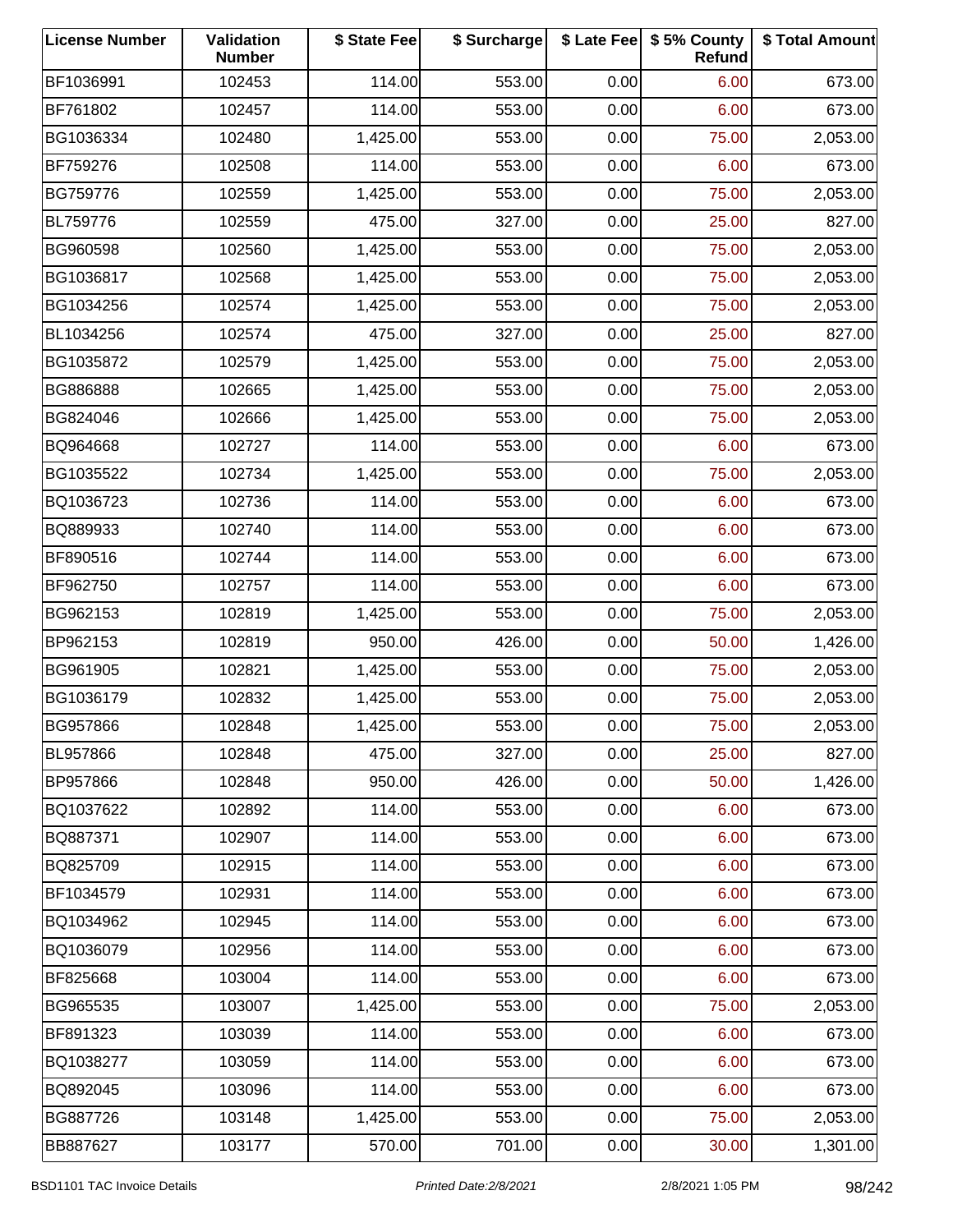| <b>License Number</b> | Validation<br><b>Number</b> | \$ State Fee | \$ Surcharge |        | \$ Late Fee   \$5% County<br>Refund | \$ Total Amount |
|-----------------------|-----------------------------|--------------|--------------|--------|-------------------------------------|-----------------|
| BI887628              | 103177                      | 38.00        | 278.00       | 0.00   | 2.00                                | 318.00          |
| BQ824213              | 103191                      | 114.00       | 553.00       | 0.00   | 6.00                                | 673.00          |
| BF889935              | 103192                      | 114.00       | 553.00       | 0.00   | 6.00                                | 673.00          |
| BQ963734              | 103194                      | 114.00       | 553.00       | 0.00   | 6.00                                | 673.00          |
| BQ891192              | 103197                      | 114.00       | 553.00       | 0.00   | 6.00                                | 673.00          |
| BQ762257              | 103199                      | 114.00       | 553.00       | 0.00   | 6.00                                | 673.00          |
| BQ965654              | 103216                      | 114.00       | 553.00       | 0.00   | 6.00                                | 673.00          |
| BQ891164              | 103223                      | 114.00       | 553.00       | 0.00   | 6.00                                | 673.00          |
| BF1036623             | 103243                      | 114.00       | 553.00       | 0.00   | 6.00                                | 673.00          |
| BG1034755             | 103281                      | 1,425.00     | 553.00       | 0.00   | 75.00                               | 2,053.00        |
| BG1036506             | 103298                      | 1,425.00     | 553.00       | 0.00   | 75.00                               | 2,053.00        |
| BF1034634             | 103302                      | 114.00       | 553.00       | 0.00   | 6.00                                | 673.00          |
| BG762260              | 103333                      | 1,425.00     | 553.00       | 0.00   | 75.00                               | 2,053.00        |
| BG762304              | 103334                      | 1,425.00     | 553.00       | 0.00   | 75.00                               | 2,053.00        |
| BF761082              | 103363                      | 114.00       | 553.00       | 0.00   | 6.00                                | 673.00          |
| BQ1037357             | 103366                      | 114.00       | 553.00       | 0.00   | 6.00                                | 673.00          |
| BQ891417              | 103368                      | 114.00       | 553.00       | 0.00   | 6.00                                | 673.00          |
| BQ891503              | 103375                      | 114.00       | 553.00       | 0.00   | 6.00                                | 673.00          |
| BQ1038162             | 103376                      | 114.00       | 553.00       | 0.00   | 6.00                                | 673.00          |
| BF825472              | 103377                      | 114.00       | 553.00       | 0.00   | 6.00                                | 673.00          |
| BQ1038234             | 103379                      | 114.00       | 553.00       | 0.00   | 6.00                                | 673.00          |
| BQ762497              | 103380                      | 114.00       | 553.00       | 0.00   | 6.00                                | 673.00          |
| BQ1038512             | 103381                      | 114.00       | 553.00       | 0.00   | 6.00                                | 673.00          |
| BQ965196              | 103382                      | 114.00       | 553.00       | 0.00   | 6.00                                | 673.00          |
| BF1038635             | 103385                      | 114.00       | 553.00       | 0.00   | 6.00                                | 673.00          |
| BQ965573              | 103391                      | 114.00       | 553.00       | 0.00   | 6.00                                | 673.00          |
| BQ1035336             | 103394                      | 114.00       | 553.00       | 0.00   | 6.00                                | 673.00          |
| BQ965774              | 103444                      | 114.00       | 553.00       | 0.00   | 6.00                                | 673.00          |
| BF963057              | 103447                      | 114.00       | 553.00       | 0.00   | 6.00                                | 673.00          |
| BG1032615             | 103463                      | 1,425.00     | 553.00       | 100.00 | 75.00                               | 2,153.00        |
| BL1032615             | 103463                      | 475.00       | 327.00       | 100.00 | 25.00                               | 927.00          |
| BF761544              | 103479                      | 114.00       | 553.00       | 0.00   | 6.00                                | 673.00          |
| BF1036175             | 103479                      | 114.00       | 553.00       | 0.00   | 6.00                                | 673.00          |
| BF1036266             | 103479                      | 114.00       | 553.00       | 0.00   | 6.00                                | 673.00          |
| BF1036472             | 103479                      | 114.00       | 553.00       | 0.00   | 6.00                                | 673.00          |
| BQ826275              | 103524                      | 114.00       | 553.00       | 0.00   | 6.00                                | 673.00          |
| BQ892540              | 103524                      | 114.00       | 553.00       | 0.00   | 6.00                                | 673.00          |
| BG888365              | 103569                      | 1,425.00     | 553.00       | 0.00   | 75.00                               | 2,053.00        |
| BG760726              | 103578                      | 1,425.00     | 553.00       | 0.00   | 75.00                               | 2,053.00        |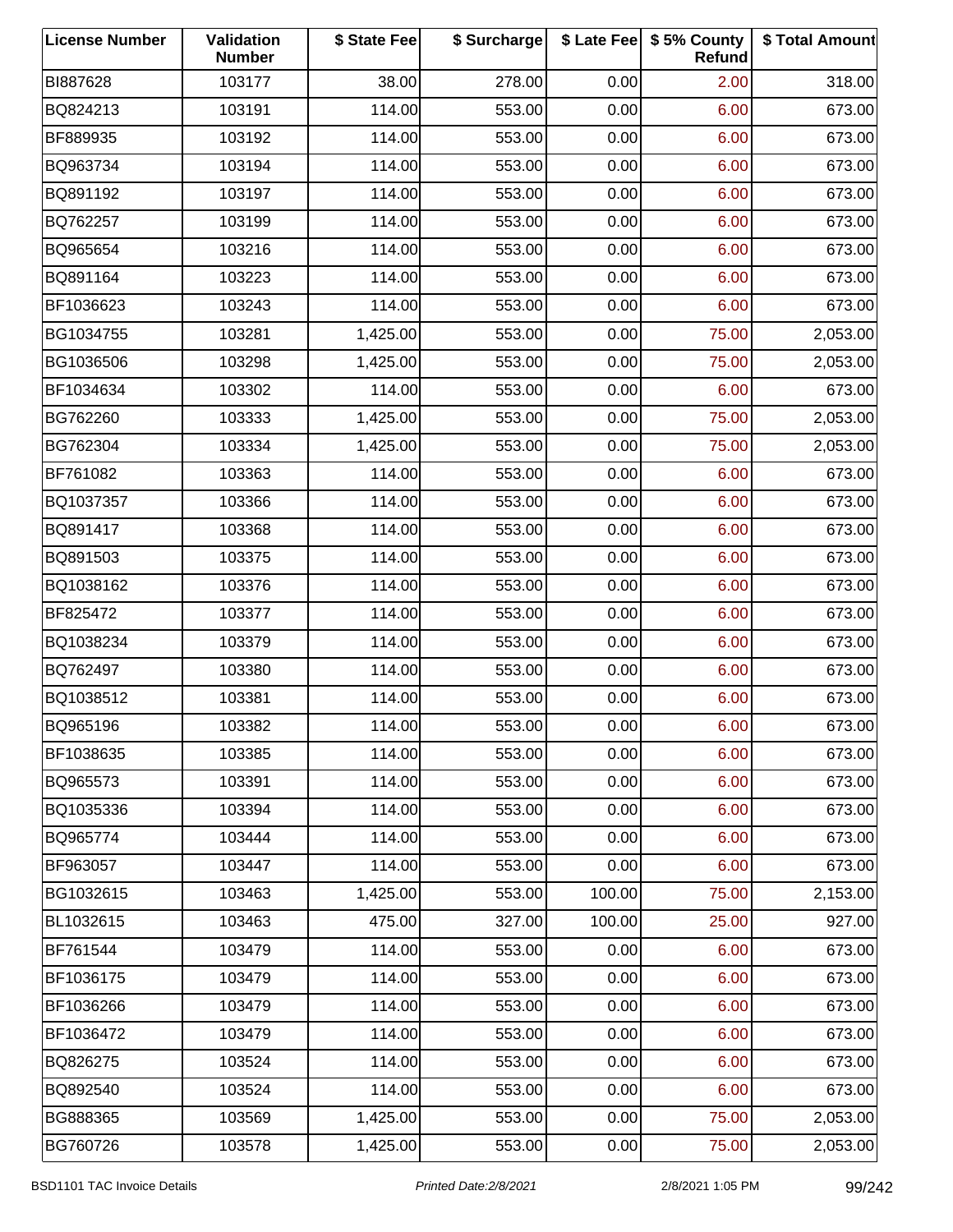| <b>License Number</b> | Validation<br><b>Number</b> | \$ State Fee | \$ Surcharge |        | \$ Late Fee   \$5% County<br>Refund | \$ Total Amount |
|-----------------------|-----------------------------|--------------|--------------|--------|-------------------------------------|-----------------|
| BQ1035602             | 103608                      | 114.00       | 553.00       | 0.00   | 6.00                                | 673.00          |
| BQ826349              | 103726                      | 114.00       | 553.00       | 0.00   | 6.00                                | 673.00          |
| BQ963246              | 103777                      | 114.00       | 553.00       | 0.00   | 6.00                                | 673.00          |
| BF825833              | 103828                      | 114.00       | 553.00       | 0.00   | 6.00                                | 673.00          |
| BQ763440              | 103873                      | 114.00       | 553.00       | 0.00   | 6.00                                | 673.00          |
| BG1035788             | 103886                      | 1,425.00     | 553.00       | 0.00   | 75.00                               | 2,053.00        |
| BL1035788             | 103886                      | 475.00       | 327.00       | 0.00   | 25.00                               | 827.00          |
| BG964621              | 103948                      | 1,425.00     | 553.00       | 0.00   | 75.00                               | 2,053.00        |
| BL964621              | 103948                      | 475.00       | 327.00       | 0.00   | 25.00                               | 827.00          |
| BF965326              | 103956                      | 114.00       | 553.00       | 0.00   | 6.00                                | 673.00          |
| BQ1036307             | 103957                      | 114.00       | 553.00       | 0.00   | 6.00                                | 673.00          |
| BQ890138              | 103959                      | 114.00       | 553.00       | 0.00   | 6.00                                | 673.00          |
| BQ892214              | 103986                      | 114.00       | 553.00       | 0.00   | 6.00                                | 673.00          |
| BQ966563              | 103996                      | 114.00       | 553.00       | 0.00   | 6.00                                | 673.00          |
| BQ1038972             | 104021                      | 114.00       | 553.00       | 0.00   | 6.00                                | 673.00          |
| BQ1040197             | 104022                      | 114.00       | 553.00       | 0.00   | 6.00                                | 673.00          |
| BG823963              | 104067                      | 1,425.00     | 553.00       | 0.00   | 75.00                               | 2,053.00        |
| BL823963              | 104067                      | 475.00       | 327.00       | 0.00   | 25.00                               | 827.00          |
| BF889580              | 104067                      | 114.00       | 553.00       | 0.00   | 6.00                                | 673.00          |
| BG889739              | 104067                      | 1,425.00     | 553.00       | 0.00   | 75.00                               | 2,053.00        |
| BL889739              | 104067                      | 475.00       | 327.00       | 0.00   | 25.00                               | 827.00          |
| BF1038647             | 104073                      | 114.00       | 553.00       | 0.00   | 6.00                                | 673.00          |
| BG1035966             | 104102                      | 1,425.00     | 553.00       | 0.00   | 75.00                               | 2,053.00        |
| BQ892542              | 104169                      | 114.00       | 553.00       | 0.00   | 6.00                                | 673.00          |
| BQ762978              | 104170                      | 114.00       | 553.00       | 0.00   | 6.00                                | 673.00          |
| BF1038539             | 104229                      | 114.00       | 553.00       | 0.00   | 6.00                                | 673.00          |
| BG1038451             | 104266                      | 1,425.00     | 553.00       | 0.00   | 75.00                               | 2,053.00        |
| BF1039570             | 104294                      | 114.00       | 553.00       | 0.00   | 6.00                                | 673.00          |
| BG891196              | 104313                      | 1,425.00     | 553.00       | 0.00   | 75.00                               | 2,053.00        |
| BG889415              | 104316                      | 1,425.00     | 553.00       | 100.00 | 75.00                               | 2,153.00        |
| BQ891957              | 104362                      | 114.00       | 553.00       | 0.00   | 6.00                                | 673.00          |
| BG763360              | 104368                      | 1,425.00     | 553.00       | 0.00   | 75.00                               | 2,053.00        |
| BF824400              | 104395                      | 114.00       | 553.00       | 0.00   | 6.00                                | 673.00          |
| BG892222              | 104404                      | 1,425.00     | 553.00       | 0.00   | 75.00                               | 2,053.00        |
| BQ966446              | 104449                      | 114.00       | 553.00       | 0.00   | 6.00                                | 673.00          |
| BQ1040868             | 104471                      | 114.00       | 553.00       | 0.00   | 6.00                                | 673.00          |
| BG1040601             | 104482                      | 1,425.00     | 553.00       | 0.00   | 75.00                               | 2,053.00        |
| BQ764109              | 104547                      | 114.00       | 553.00       | 0.00   | 6.00                                | 673.00          |
| BG966688              | 104567                      | 1,425.00     | 553.00       | 0.00   | 75.00                               | 2,053.00        |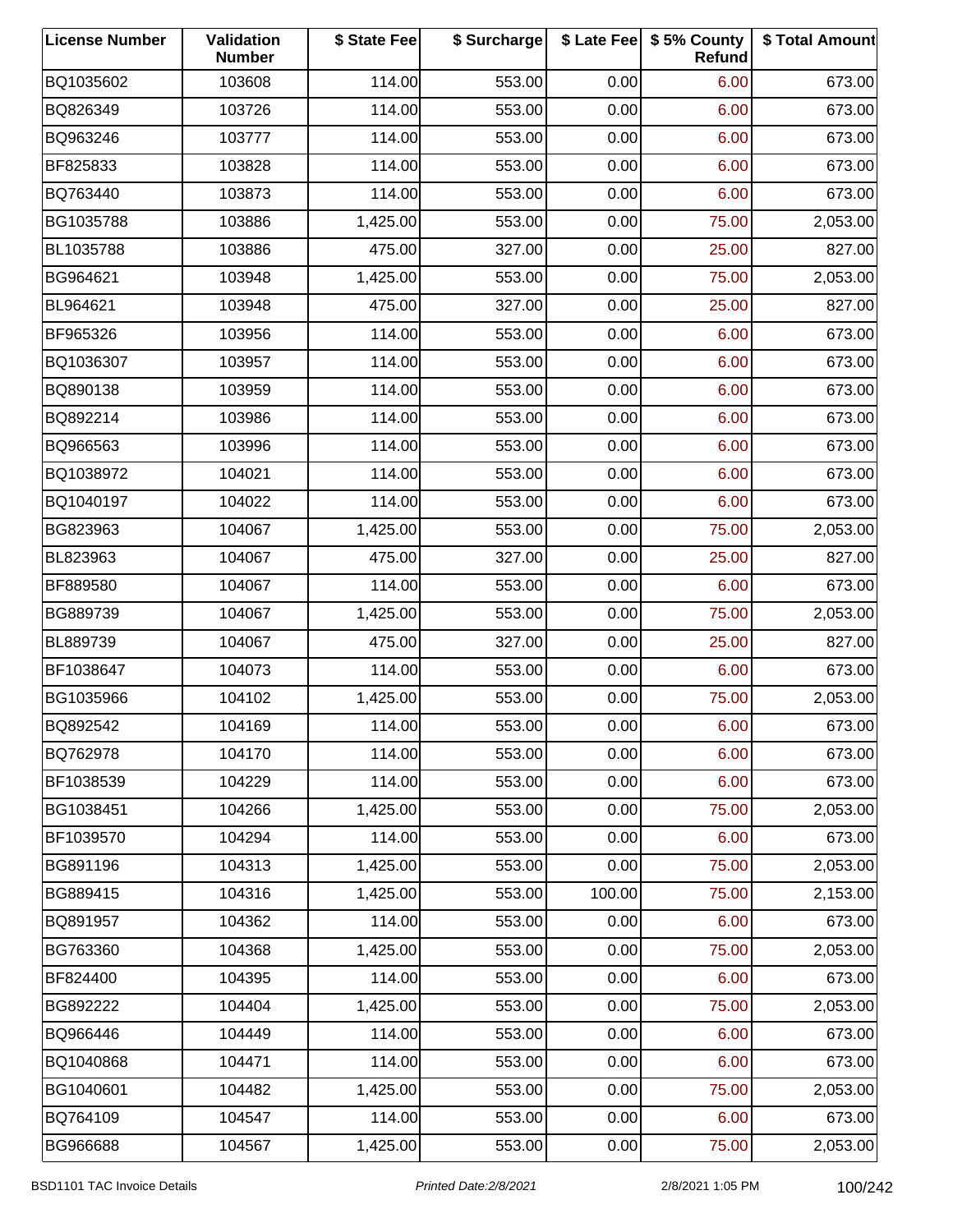| <b>License Number</b> | Validation<br><b>Number</b> | \$ State Fee | \$ Surcharge |        | \$ Late Fee   \$5% County<br>Refund | \$ Total Amount |
|-----------------------|-----------------------------|--------------|--------------|--------|-------------------------------------|-----------------|
| BQ762981              | 104590                      | 114.00       | 553.00       | 0.00   | 6.00                                | 673.00          |
| BQ826422              | 104591                      | 114.00       | 553.00       | 0.00   | 6.00                                | 673.00          |
| BQ892447              | 104596                      | 114.00       | 553.00       | 0.00   | 6.00                                | 673.00          |
| BQ826497              | 104599                      | 114.00       | 553.00       | 0.00   | 6.00                                | 673.00          |
| BF1039574             | 104601                      | 114.00       | 553.00       | 0.00   | 6.00                                | 673.00          |
| BQ1039781             | 104604                      | 114.00       | 553.00       | 0.00   | 6.00                                | 673.00          |
| BQ826668              | 104606                      | 114.00       | 553.00       | 0.00   | 6.00                                | 673.00          |
| BQ966647              | 104607                      | 114.00       | 553.00       | 0.00   | 6.00                                | 673.00          |
| BF1039902             | 104609                      | 114.00       | 553.00       | 0.00   | 6.00                                | 673.00          |
| BG1035787             | 104622                      | 1,425.00     | 553.00       | 100.00 | 75.00                               | 2,153.00        |
| BG893439              | 104623                      | 1,425.00     | 553.00       | 0.00   | 75.00                               | 2,053.00        |
| BG966904              | 104642                      | 1,425.00     | 553.00       | 0.00   | 75.00                               | 2,053.00        |
| BL966904              | 104642                      | 475.00       | 327.00       | 0.00   | 25.00                               | 827.00          |
| BQ890105              | 104649                      | 114.00       | 553.00       | 0.00   | 6.00                                | 673.00          |
| BQ826020              | 104659                      | 114.00       | 553.00       | 0.00   | 6.00                                | 673.00          |
| BG964804              | 104676                      | 1,425.00     | 553.00       | 0.00   | 75.00                               | 2,053.00        |
| BG892161              | 104695                      | 1,425.00     | 553.00       | 0.00   | 75.00                               | 2,053.00        |
| BF824805              | 104704                      | 114.00       | 553.00       | 0.00   | 6.00                                | 673.00          |
| BQ967028              | 104731                      | 114.00       | 553.00       | 0.00   | 6.00                                | 673.00          |
| BG822691              | 104780                      | 1,425.00     | 553.00       | 100.00 | 75.00                               | 2,153.00        |
| BG893418              | 104804                      | 1,425.00     | 553.00       | 0.00   | 75.00                               | 2,053.00        |
| BG893401              | 104809                      | 1,425.00     | 553.00       | 0.00   | 75.00                               | 2,053.00        |
| BF893731              | 104826                      | 114.00       | 553.00       | 0.00   | 6.00                                | 673.00          |
| BG967154              | 104887                      | 1,425.00     | 553.00       | 0.00   | 75.00                               | 2,053.00        |
| BQ967806              | 104892                      | 114.00       | 553.00       | 0.00   | 6.00                                | 673.00          |
| BF825060              | 104895                      | 114.00       | 553.00       | 0.00   | 6.00                                | 673.00          |
| BF891074              | 104895                      | 114.00       | 553.00       | 0.00   | 6.00                                | 673.00          |
| BG824485              | 104899                      | 1,425.00     | 553.00       | 100.00 | 75.00                               | 2,153.00        |
| BG964659              | 104998                      | 1,425.00     | 553.00       | 0.00   | 75.00                               | 2,053.00        |
| BL964659              | 104998                      | 475.00       | 327.00       | 0.00   | 25.00                               | 827.00          |
| BG1037737             | 105002                      | 1,425.00     | 553.00       | 0.00   | 75.00                               | 2,053.00        |
| BG961154              | 105006                      | 1,425.00     | 553.00       | 100.00 | 75.00                               | 2,153.00        |
| BQ826024              | 105065                      | 114.00       | 553.00       | 0.00   | 6.00                                | 673.00          |
| BQ966166              | 105067                      | 114.00       | 553.00       | 0.00   | 6.00                                | 673.00          |
| BQ1040091             | 105074                      | 114.00       | 553.00       | 0.00   | 6.00                                | 673.00          |
| BQ967054              | 105084                      | 114.00       | 553.00       | 0.00   | 6.00                                | 673.00          |
| BQ893349              | 105090                      | 114.00       | 553.00       | 0.00   | 6.00                                | 673.00          |
| BQ1040507             | 105092                      | 114.00       | 553.00       | 0.00   | 6.00                                | 673.00          |
| BF1040612             | 105094                      | 114.00       | 553.00       | 0.00   | 6.00                                | 673.00          |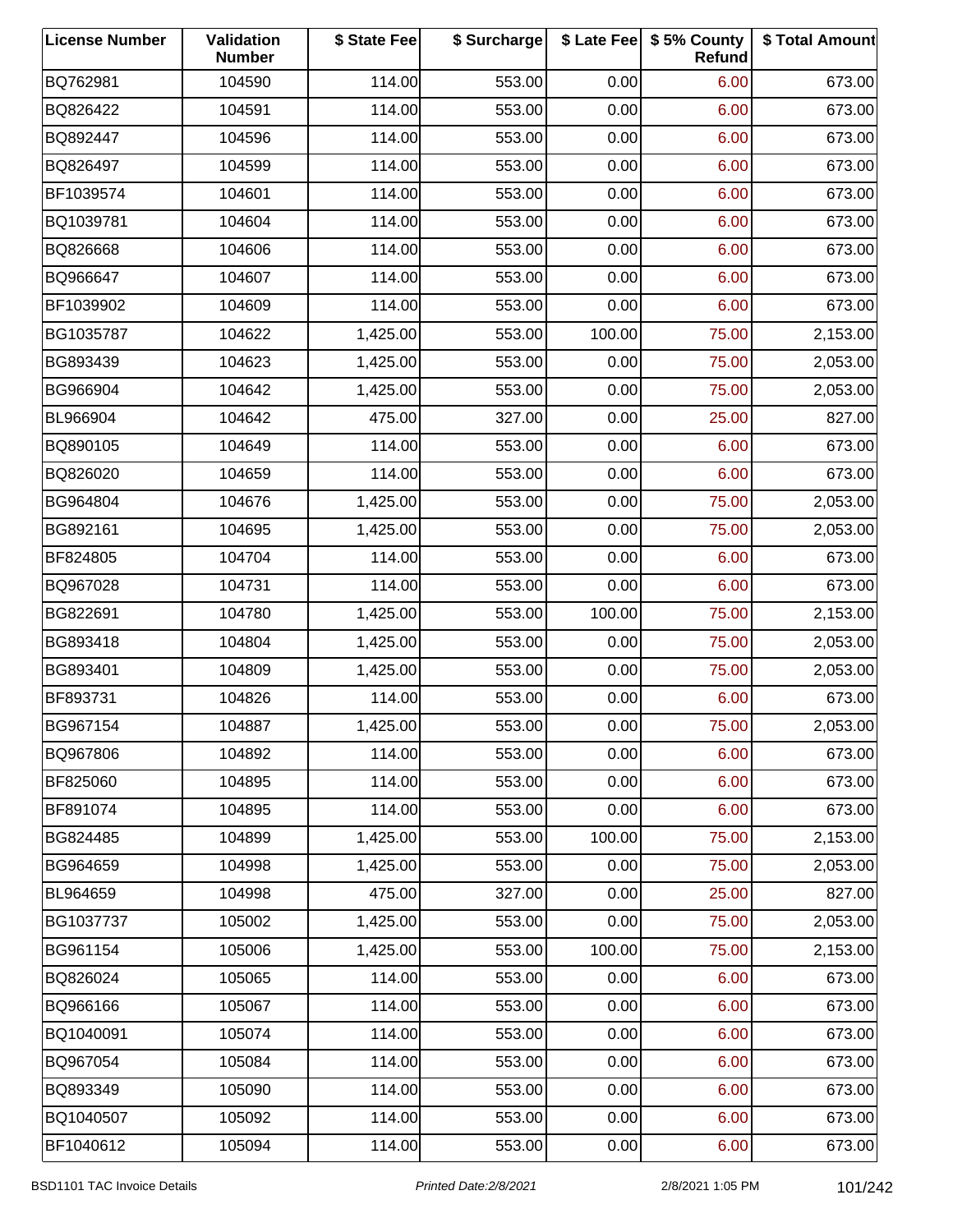| <b>License Number</b> | Validation<br><b>Number</b> | \$ State Fee | \$ Surcharge |        | \$ Late Fee   \$5% County<br>Refund | \$ Total Amount |
|-----------------------|-----------------------------|--------------|--------------|--------|-------------------------------------|-----------------|
| BG965915              | 105111                      | 1,425.00     | 553.00       | 0.00   | 75.00                               | 2,053.00        |
| BP965915              | 105111                      | 950.00       | 426.00       | 0.00   | 50.00                               | 1,426.00        |
| BG1041097             | 105121                      | 1,425.00     | 553.00       | 0.00   | 75.00                               | 2,053.00        |
| BQ893761              | 105139                      | 114.00       | 553.00       | 0.00   | 6.00                                | 673.00          |
| BG1040542             | 105151                      | 1,425.00     | 553.00       | 0.00   | 75.00                               | 2,053.00        |
| BQ893412              | 105173                      | 114.00       | 553.00       | 0.00   | 6.00                                | 673.00          |
| BQ967260              | 105176                      | 114.00       | 553.00       | 0.00   | 6.00                                | 673.00          |
| BQ1040767             | 105177                      | 114.00       | 553.00       | 0.00   | 6.00                                | 673.00          |
| BQ967561              | 105178                      | 114.00       | 553.00       | 0.00   | 6.00                                | 673.00          |
| BQ827606              | 105180                      | 114.00       | 553.00       | 0.00   | 6.00                                | 673.00          |
| BQ827658              | 105181                      | 114.00       | 553.00       | 0.00   | 6.00                                | 673.00          |
| BF764508              | 105182                      | 114.00       | 553.00       | 0.00   | 6.00                                | 673.00          |
| BQ967838              | 105183                      | 114.00       | 553.00       | 0.00   | 6.00                                | 673.00          |
| BF893755              | 105185                      | 114.00       | 553.00       | 0.00   | 6.00                                | 673.00          |
| BQ893988              | 105186                      | 114.00       | 553.00       | 0.00   | 6.00                                | 673.00          |
| BQ826348              | 105211                      | 114.00       | 553.00       | 0.00   | 6.00                                | 673.00          |
| BQ1040788             | 105244                      | 114.00       | 553.00       | 0.00   | 6.00                                | 673.00          |
| BG1037878             | 105260                      | 1,425.00     | 553.00       | 100.00 | 75.00                               | 2,153.00        |
| BG964933              | 105261                      | 1,425.00     | 553.00       | 0.00   | 75.00                               | 2,053.00        |
| BQ967142              | 105274                      | 114.00       | 553.00       | 0.00   | 6.00                                | 673.00          |
| BQ827230              | 105293                      | 114.00       | 553.00       | 0.00   | 6.00                                | 673.00          |
| BE890984              | 105299                      | 1,425.00     | 553.00       | 100.00 | 75.00                               | 2,153.00        |
| BA1039292             | 105303                      | 1,425.00     | 651.00       | 0.00   | 75.00                               | 2,151.00        |
| BQ828260              | 105314                      | 114.00       | 553.00       | 0.00   | 6.00                                | 673.00          |
| BF763498              | 105364                      | 114.00       | 553.00       | 0.00   | 6.00                                | 673.00          |
| BQ826533              | 105407                      | 114.00       | 553.00       | 0.00   | 6.00                                | 673.00          |
| BQ966477              | 105408                      | 114.00       | 553.00       | 0.00   | 6.00                                | 673.00          |
| BQ763727              | 105409                      | 114.00       | 553.00       | 0.00   | 6.00                                | 673.00          |
| BQ763729              | 105438                      | 114.00       | 553.00       | 0.00   | 6.00                                | 673.00          |
| BF892357              | 105461                      | 114.00       | 553.00       | 0.00   | 6.00                                | 673.00          |
| BQ968027              | 105488                      | 114.00       | 553.00       | 0.00   | 6.00                                | 673.00          |
| BG965136              | 105495                      | 1,425.00     | 553.00       | 0.00   | 75.00                               | 2,053.00        |
| BL965136              | 105495                      | 475.00       | 327.00       | 0.00   | 25.00                               | 827.00          |
| BQ825839              | 105508                      | 114.00       | 553.00       | 0.00   | 6.00                                | 673.00          |
| BG1038070             | 105617                      | 1,425.00     | 553.00       | 0.00   | 75.00                               | 2,053.00        |
| BQ764178              | 105644                      | 114.00       | 553.00       | 0.00   | 6.00                                | 673.00          |
| BQ894828              | 105657                      | 114.00       | 553.00       | 0.00   | 6.00                                | 673.00          |
| BQ968492              | 105657                      | 114.00       | 553.00       | 0.00   | 6.00                                | 673.00          |
| BG892527              | 105663                      | 1,425.00     | 553.00       | 0.00   | 75.00                               | 2,053.00        |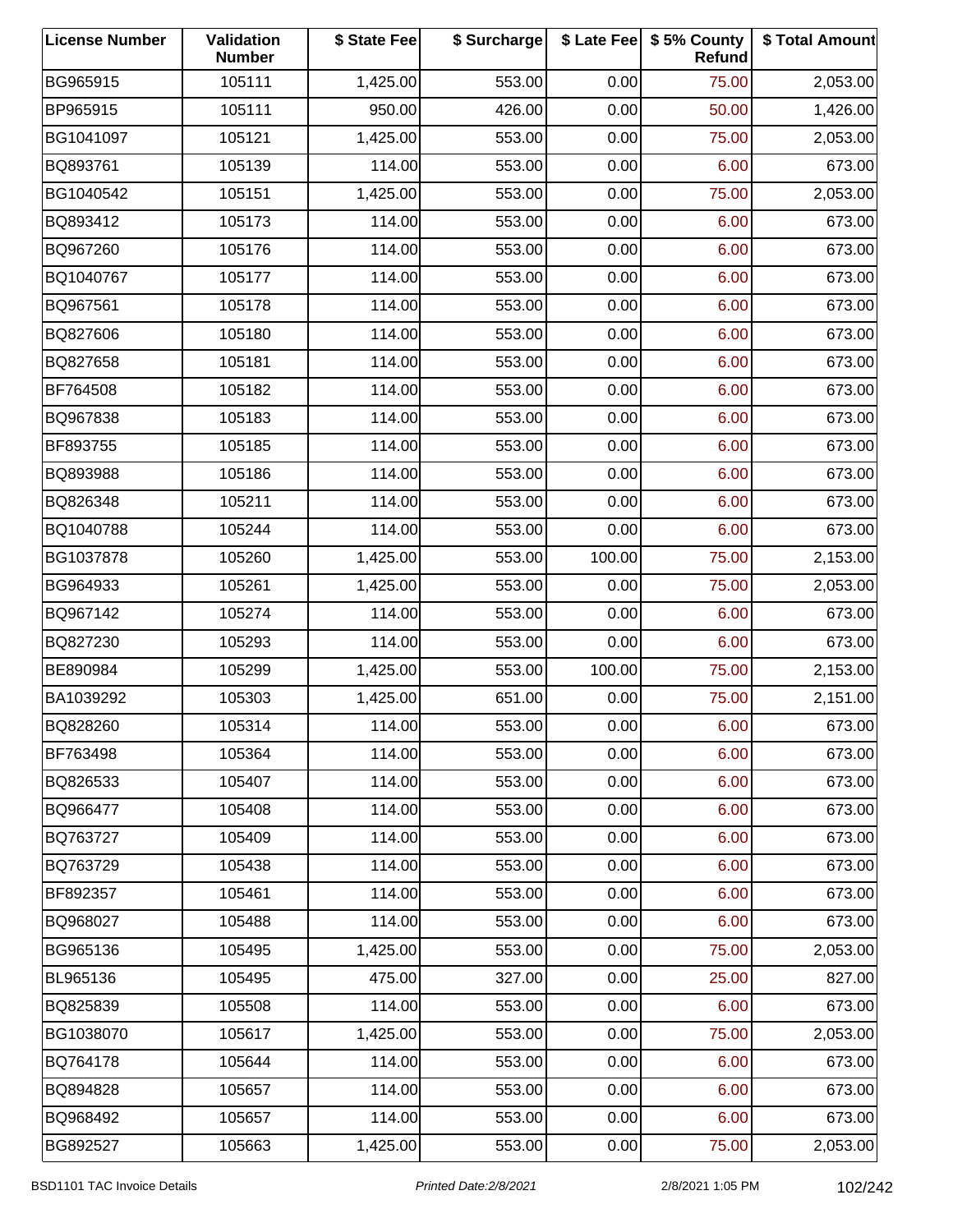| <b>License Number</b> | Validation<br><b>Number</b> | \$ State Fee | \$ Surcharge |      | \$ Late Fee   \$5% County<br>Refund | \$ Total Amount |
|-----------------------|-----------------------------|--------------|--------------|------|-------------------------------------|-----------------|
| BQ763003              | 105666                      | 114.00       | 553.00       | 0.00 | 6.00                                | 673.00          |
| BQ826506              | 105666                      | 114.00       | 553.00       | 0.00 | 6.00                                | 673.00          |
| BE826727              | 105666                      | 1,425.00     | 553.00       | 0.00 | 75.00                               | 2,053.00        |
| BQ1038910             | 105666                      | 114.00       | 553.00       | 0.00 | 6.00                                | 673.00          |
| BQ764182              | 105670                      | 114.00       | 553.00       | 0.00 | 6.00                                | 673.00          |
| BQ764180              | 105671                      | 114.00       | 553.00       | 0.00 | 6.00                                | 673.00          |
| BG965825              | 105697                      | 1,425.00     | 553.00       | 0.00 | 75.00                               | 2,053.00        |
| BG965821              | 105769                      | 1,425.00     | 553.00       | 0.00 | 75.00                               | 2,053.00        |
| BG1039092             | 105853                      | 1,425.00     | 553.00       | 0.00 | 75.00                               | 2,053.00        |
| BG892355              | 105855                      | 1,425.00     | 553.00       | 0.00 | 75.00                               | 2,053.00        |
| BQ763257              | 105857                      | 114.00       | 553.00       | 0.00 | 6.00                                | 673.00          |
| BF968772              | 105867                      | 114.00       | 553.00       | 0.00 | 6.00                                | 673.00          |
| BQ827162              | 105919                      | 114.00       | 553.00       | 0.00 | 6.00                                | 673.00          |
| BG1039891             | 105923                      | 1,425.00     | 553.00       | 0.00 | 75.00                               | 2,053.00        |
| BQ1040588             | 105927                      | 114.00       | 553.00       | 0.00 | 6.00                                | 673.00          |
| BF967133              | 105929                      | 114.00       | 553.00       | 0.00 | 6.00                                | 673.00          |
| BQ1039205             | 105936                      | 114.00       | 553.00       | 0.00 | 6.00                                | 673.00          |
| BQ765131              | 105966                      | 114.00       | 553.00       | 0.00 | 6.00                                | 673.00          |
| BF1040318             | 105977                      | 114.00       | 553.00       | 0.00 | 6.00                                | 673.00          |
| BF967950              | 106000                      | 114.00       | 553.00       | 0.00 | 6.00                                | 673.00          |
| BG1039283             | 106040                      | 1,425.00     | 553.00       | 0.00 | 75.00                               | 2,053.00        |
| BQ827849              | 106085                      | 114.00       | 553.00       | 0.00 | 6.00                                | 673.00          |
| BQ1042032             | 106115                      | 114.00       | 553.00       | 0.00 | 6.00                                | 673.00          |
| BQ1041685             | 106135                      | 114.00       | 553.00       | 0.00 | 6.00                                | 673.00          |
| BQ1041402             | 106139                      | 114.00       | 553.00       | 0.00 | 6.00                                | 673.00          |
| BQ968184              | 106141                      | 114.00       | 553.00       | 0.00 | 6.00                                | 673.00          |
| BQ765401              | 106143                      | 114.00       | 553.00       | 0.00 | 6.00                                | 673.00          |
| BQ968929              | 106145                      | 114.00       | 553.00       | 0.00 | 6.00                                | 673.00          |
| BE765361              | 106146                      | 1,425.00     | 553.00       | 0.00 | 75.00                               | 2,053.00        |
| BF968623              | 106162                      | 114.00       | 553.00       | 0.00 | 6.00                                | 673.00          |
| BF969393              | 106174                      | 114.00       | 553.00       | 0.00 | 6.00                                | 673.00          |
| BG966420              | 106176                      | 1,425.00     | 553.00       | 0.00 | 75.00                               | 2,053.00        |
| BG1039432             | 106186                      | 1,425.00     | 553.00       | 0.00 | 75.00                               | 2,053.00        |
| BG892382              | 106195                      | 1,425.00     | 553.00       | 0.00 | 75.00                               | 2,053.00        |
| BL892382              | 106195                      | 475.00       | 327.00       | 0.00 | 25.00                               | 827.00          |
| BQ966447              | 106261                      | 114.00       | 553.00       | 0.00 | 6.00                                | 673.00          |
| BF828034              | 106297                      | 114.00       | 553.00       | 0.00 | 6.00                                | 673.00          |
| BQ967468              | 106299                      | 114.00       | 553.00       | 0.00 | 6.00                                | 673.00          |
| BF827459              | 106302                      | 114.00       | 553.00       | 0.00 | 6.00                                | 673.00          |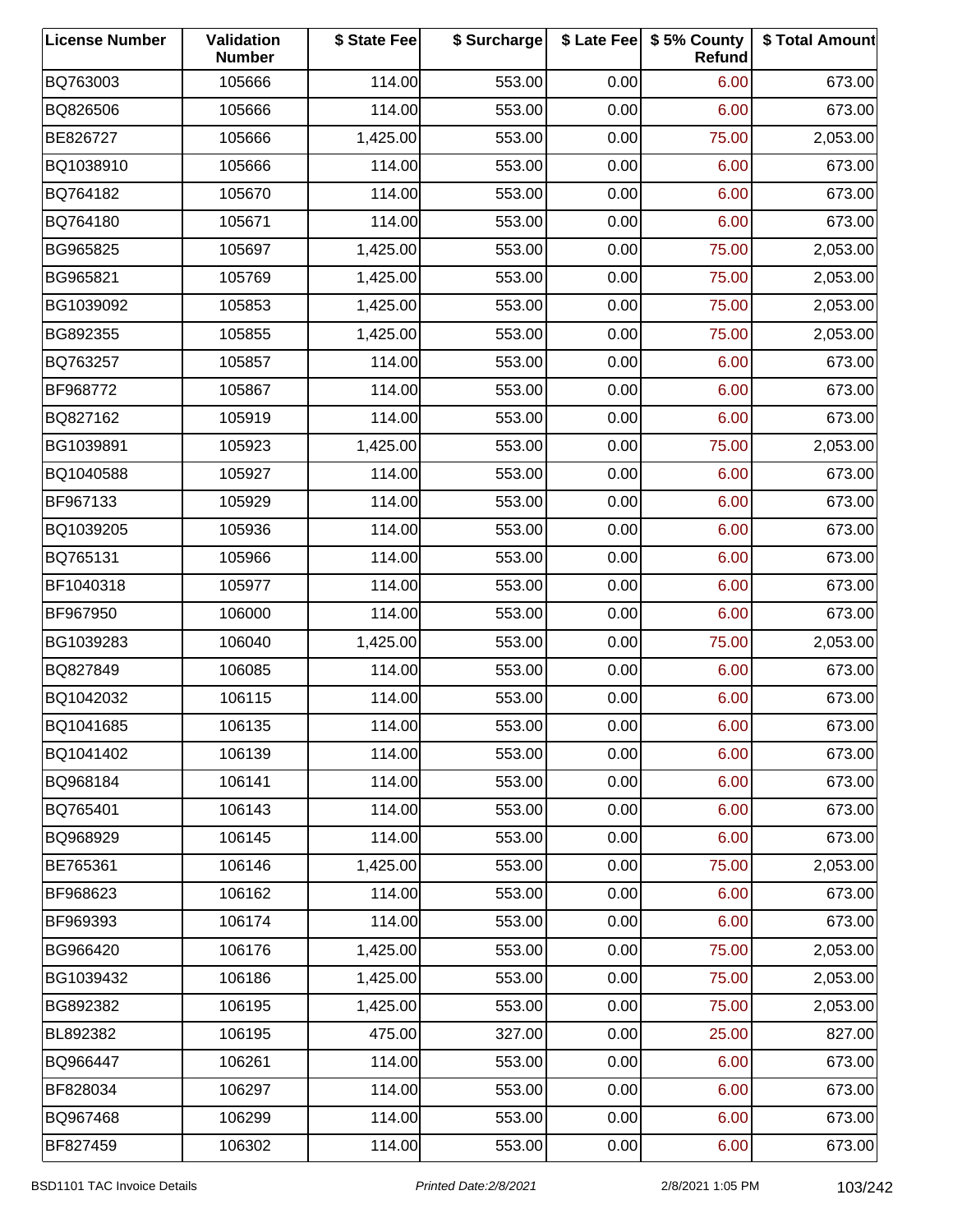| <b>License Number</b> | Validation<br><b>Number</b> | \$ State Fee | \$ Surcharge |      | \$ Late Fee   \$5% County<br>Refund | \$ Total Amount |
|-----------------------|-----------------------------|--------------|--------------|------|-------------------------------------|-----------------|
| BQ893120              | 106314                      | 114.00       | 553.00       | 0.00 | 6.00                                | 673.00          |
| BF827878              | 106319                      | 114.00       | 553.00       | 0.00 | 6.00                                | 673.00          |
| BF764641              | 106320                      | 114.00       | 553.00       | 0.00 | 6.00                                | 673.00          |
| BQ968595              | 106326                      | 114.00       | 553.00       | 0.00 | 6.00                                | 673.00          |
| BF1041535             | 106327                      | 114.00       | 553.00       | 0.00 | 6.00                                | 673.00          |
| BQ894813              | 106328                      | 114.00       | 553.00       | 0.00 | 6.00                                | 673.00          |
| BG1039469             | 106364                      | 1,425.00     | 553.00       | 0.00 | 75.00                               | 2,053.00        |
| BG766094              | 106411                      | 1,425.00     | 553.00       | 0.00 | 75.00                               | 2,053.00        |
| BG1040154             | 106417                      | 1,425.00     | 553.00       | 0.00 | 75.00                               | 2,053.00        |
| BP1040154             | 106417                      | 950.00       | 426.00       | 0.00 | 50.00                               | 1,426.00        |
| BQ828289              | 106452                      | 114.00       | 553.00       | 0.00 | 6.00                                | 673.00          |
| BQ969104              | 106454                      | 114.00       | 553.00       | 0.00 | 6.00                                | 673.00          |
| BG969467              | 106461                      | 1,425.00     | 553.00       | 0.00 | 75.00                               | 2,053.00        |
| BF968939              | 106462                      | 114.00       | 553.00       | 0.00 | 6.00                                | 673.00          |
| BQ1043169             | 106496                      | 114.00       | 553.00       | 0.00 | 6.00                                | 673.00          |
| BQ969219              | 106579                      | 114.00       | 553.00       | 0.00 | 6.00                                | 673.00          |
| BF1042952             | 106585                      | 114.00       | 553.00       | 0.00 | 6.00                                | 673.00          |
| BQ969616              | 106590                      | 114.00       | 553.00       | 0.00 | 6.00                                | 673.00          |
| BF765540              | 106644                      | 114.00       | 553.00       | 0.00 | 6.00                                | 673.00          |
| BQ895251              | 106645                      | 114.00       | 553.00       | 0.00 | 6.00                                | 673.00          |
| BF895260              | 106647                      | 114.00       | 553.00       | 0.00 | 6.00                                | 673.00          |
| BQ1042805             | 106655                      | 114.00       | 553.00       | 0.00 | 6.00                                | 673.00          |
| BQ1042756             | 106656                      | 114.00       | 553.00       | 0.00 | 6.00                                | 673.00          |
| BQ829156              | 106658                      | 114.00       | 553.00       | 0.00 | 6.00                                | 673.00          |
| BQ969527              | 106659                      | 114.00       | 553.00       | 0.00 | 6.00                                | 673.00          |
| BQ969597              | 106663                      | 114.00       | 553.00       | 0.00 | 6.00                                | 673.00          |
| BQ896022              | 106665                      | 114.00       | 553.00       | 0.00 | 6.00                                | 673.00          |
| BF970044              | 106667                      | 114.00       | 553.00       | 0.00 | 6.00                                | 673.00          |
| BQ1043371             | 106668                      | 114.00       | 553.00       | 0.00 | 6.00                                | 673.00          |
| BG1043602             | 106671                      | 1,425.00     | 553.00       | 0.00 | 75.00                               | 2,053.00        |
| BQ970536              | 106684                      | 114.00       | 553.00       | 0.00 | 6.00                                | 673.00          |
| BQ967327              | 106754                      | 114.00       | 553.00       | 0.00 | 6.00                                | 673.00          |
| BQ762600              | 106808                      | 114.00       | 553.00       | 0.00 | 6.00                                | 673.00          |
| BQ1041662             | 106810                      | 114.00       | 553.00       | 0.00 | 6.00                                | 673.00          |
| BQ970446              | 106812                      | 114.00       | 553.00       | 0.00 | 6.00                                | 673.00          |
| BQ896200              | 106816                      | 114.00       | 553.00       | 0.00 | 6.00                                | 673.00          |
| BQ970468              | 106818                      | 114.00       | 553.00       | 0.00 | 6.00                                | 673.00          |
| BQ766656              | 106822                      | 114.00       | 553.00       | 0.00 | 6.00                                | 673.00          |
| BQ1043752             | 106827                      | 114.00       | 553.00       | 0.00 | 6.00                                | 673.00          |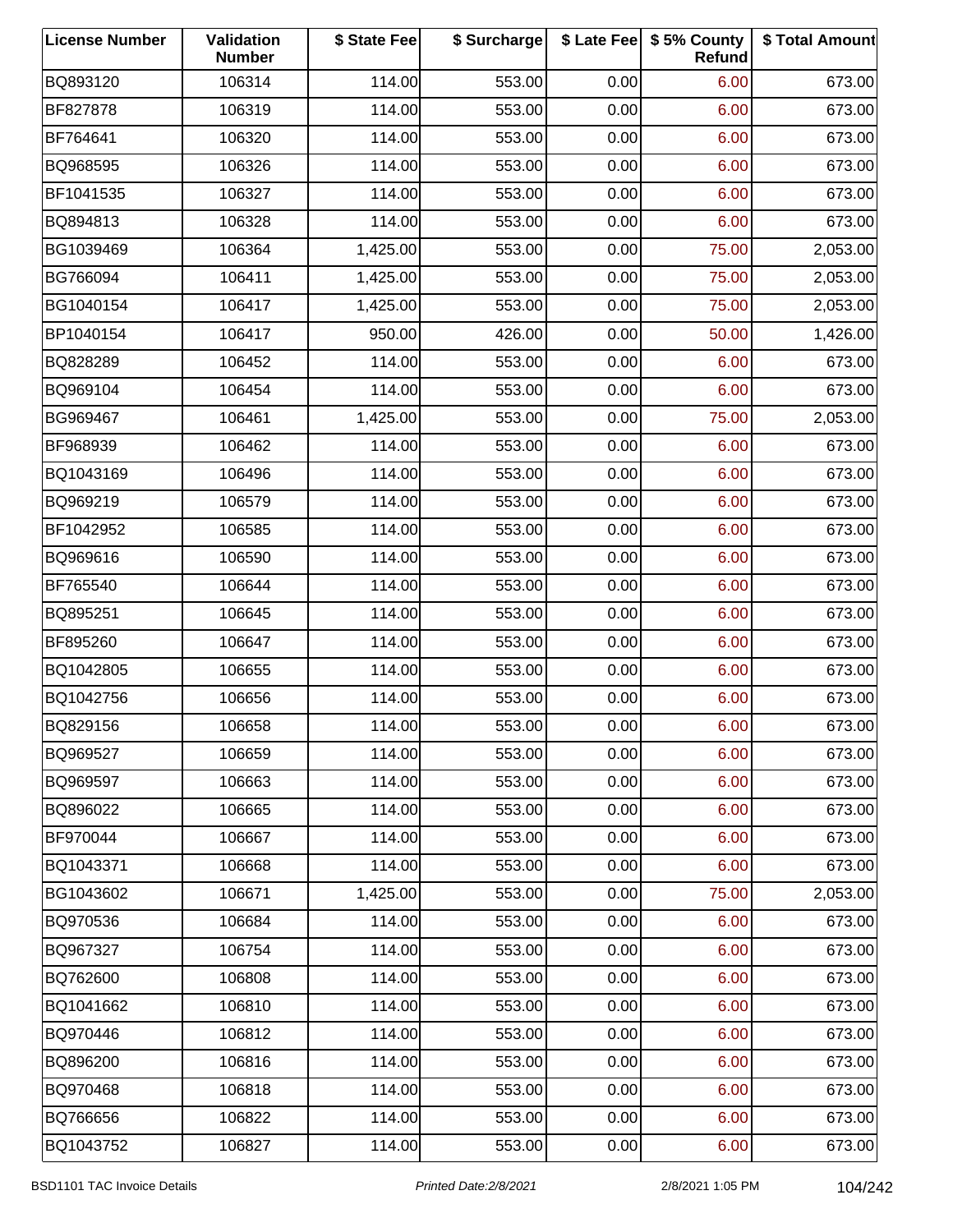| <b>License Number</b> | Validation<br><b>Number</b> | \$ State Fee | \$ Surcharge |      | \$ Late Fee   \$5% County<br>Refund | \$ Total Amount |
|-----------------------|-----------------------------|--------------|--------------|------|-------------------------------------|-----------------|
| BQ1040386             | 106951                      | 114.00       | 553.00       | 0.00 | 6.00                                | 673.00          |
| BQ893443              | 106989                      | 114.00       | 553.00       | 0.00 | 6.00                                | 673.00          |
| BG1040719             | 107025                      | 1,425.00     | 553.00       | 0.00 | 75.00                               | 2,053.00        |
| BF1043184             | 107091                      | 114.00       | 553.00       | 0.00 | 6.00                                | 673.00          |
| BF1043588             | 107097                      | 114.00       | 553.00       | 0.00 | 6.00                                | 673.00          |
| BF1042872             | 107327                      | 114.00       | 553.00       | 0.00 | 6.00                                | 673.00          |
| BF1042828             | 107342                      | 114.00       | 553.00       | 0.00 | 6.00                                | 673.00          |
| BF1042878             | 107460                      | 114.00       | 553.00       | 0.00 | 6.00                                | 673.00          |
| BQ828582              | 107545                      | 114.00       | 553.00       | 0.00 | 6.00                                | 673.00          |
| BF1043327             | 107624                      | 114.00       | 553.00       | 0.00 | 6.00                                | 673.00          |
| BQ896791              | 107651                      | 114.00       | 553.00       | 0.00 | 6.00                                | 673.00          |
| BQ897751              | 107656                      | 114.00       | 553.00       | 0.00 | 6.00                                | 673.00          |
| BQ897853              | 107657                      | 114.00       | 553.00       | 0.00 | 6.00                                | 673.00          |
| BQ972654              | 107659                      | 114.00       | 553.00       | 0.00 | 6.00                                | 673.00          |
| BQ1041642             | 108310                      | 114.00       | 553.00       | 0.00 | 6.00                                | 673.00          |
| BQ830433              | 108387                      | 114.00       | 553.00       | 0.00 | 6.00                                | 673.00          |
| BF184872              | 127676                      | 114.00       | 553.00       | 0.00 | 6.00                                | 673.00          |
| BF1031305             | 501378                      | 114.00       | 553.00       | 0.00 | 6.00                                | 673.00          |
| BQ821650              | 501445                      | 114.00       | 553.00       | 0.00 | 6.00                                | 673.00          |
| BG885599              | 501453                      | 1,425.00     | 553.00       | 0.00 | 75.00                               | 2,053.00        |
| BL885599              | 501453                      | 475.00       | 327.00       | 0.00 | 25.00                               | 827.00          |
| BF1034774             | 501496                      | 114.00       | 553.00       | 0.00 | 6.00                                | 673.00          |
| BF759769              | 501598                      | 114.00       | 553.00       | 0.00 | 6.00                                | 673.00          |
| BQ476161              | 501621                      | 114.00       | 553.00       | 0.00 | 6.00                                | 673.00          |
| BG1034929             | 501631                      | 1,425.00     | 553.00       | 0.00 | 75.00                               | 2,053.00        |
| BP1034929             | 501631                      | 950.00       | 426.00       | 0.00 | 50.00                               | 1,426.00        |
| BG1032458             | 501707                      | 1,425.00     | 553.00       | 0.00 | 75.00                               | 2,053.00        |
| BL1032458             | 501707                      | 475.00       | 327.00       | 0.00 | 25.00                               | 827.00          |
| BQ889824              | 501709                      | 114.00       | 553.00       | 0.00 | 6.00                                | 673.00          |
| BG1031394             | 501786                      | 1,425.00     | 553.00       | 0.00 | 75.00                               | 2,053.00        |
| BG821258              | 501834                      | 1,425.00     | 553.00       | 0.00 | 75.00                               | 2,053.00        |
| BF960330              | 501861                      | 114.00       | 553.00       | 0.00 | 6.00                                | 673.00          |
| BQ961517              | 501959                      | 114.00       | 553.00       | 0.00 | 6.00                                | 673.00          |
| BQ762703              | 502027                      | 114.00       | 553.00       | 0.00 | 6.00                                | 673.00          |
| BG754612              | 502139                      | 1,425.00     | 553.00       | 0.00 | 75.00                               | 2,053.00        |
| BF888257              | 502150                      | 114.00       | 553.00       | 0.00 | 6.00                                | 673.00          |
| BQ1034920             | 502151                      | 114.00       | 553.00       | 0.00 | 6.00                                | 673.00          |
| BG1033098             | 502249                      | 1,425.00     | 553.00       | 0.00 | 75.00                               | 2,053.00        |
| BG535981              | 502250                      | 1,425.00     | 553.00       | 0.00 | 75.00                               | 2,053.00        |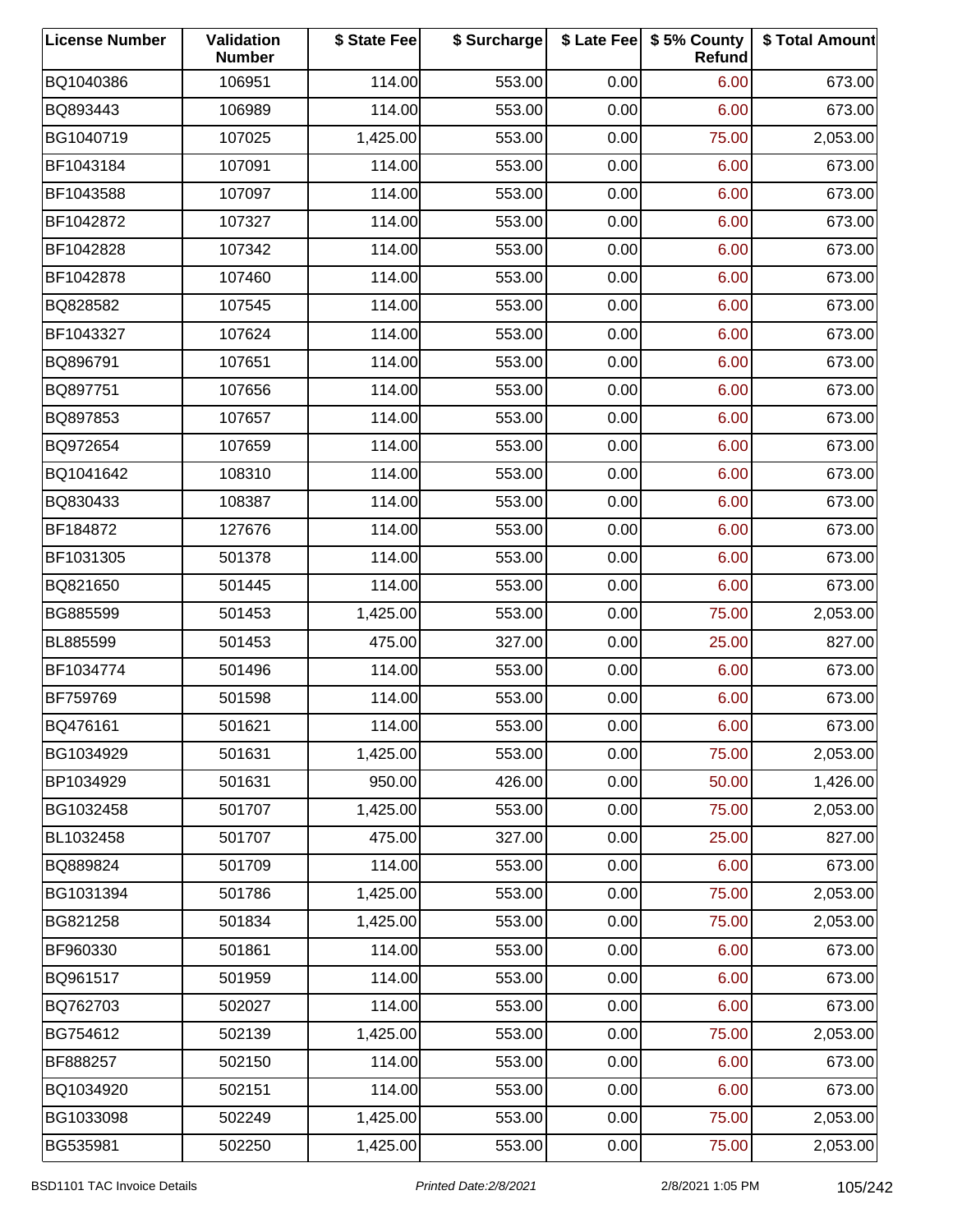| <b>License Number</b> | Validation<br><b>Number</b> | \$ State Fee | \$ Surcharge |        | \$ Late Fee   \$5% County<br>Refund | \$ Total Amount |
|-----------------------|-----------------------------|--------------|--------------|--------|-------------------------------------|-----------------|
| BL535981              | 502250                      | 475.00       | 327.00       | 0.00   | 25.00                               | 827.00          |
| BG1035908             | 502256                      | 1,425.00     | 553.00       | 0.00   | 75.00                               | 2,053.00        |
| BG577309              | 502286                      | 1,425.00     | 553.00       | 0.00   | 75.00                               | 2,053.00        |
| BQ761037              | 503173                      | 114.00       | 553.00       | 0.00   | 6.00                                | 673.00          |
| BG883068              | 503188                      | 1,425.00     | 553.00       | 0.00   | 75.00                               | 2,053.00        |
| BG963053              | 503328                      | 1,425.00     | 553.00       | 0.00   | 75.00                               | 2,053.00        |
| BL963053              | 503328                      | 475.00       | 327.00       | 0.00   | 25.00                               | 827.00          |
| BG959907              | 503337                      | 1,425.00     | 553.00       | 0.00   | 75.00                               | 2,053.00        |
| BL959907              | 503337                      | 475.00       | 327.00       | 0.00   | 25.00                               | 827.00          |
| BF963675              | 503350                      | 114.00       | 553.00       | 0.00   | 6.00                                | 673.00          |
| BQ887869              | 503385                      | 114.00       | 553.00       | 0.00   | 6.00                                | 673.00          |
| BG1033879             | 503386                      | 1,425.00     | 553.00       | 0.00   | 75.00                               | 2,053.00        |
| BG1032825             | 503387                      | 1,425.00     | 553.00       | 0.00   | 75.00                               | 2,053.00        |
| BG823091              | 503390                      | 1,425.00     | 553.00       | 0.00   | 75.00                               | 2,053.00        |
| BQ823470              | 503393                      | 114.00       | 553.00       | 0.00   | 6.00                                | 673.00          |
| BQ823775              | 503396                      | 114.00       | 553.00       | 0.00   | 6.00                                | 673.00          |
| BQ1038445             | 503428                      | 114.00       | 553.00       | 0.00   | 6.00                                | 673.00          |
| BG963426              | 503499                      | 1,425.00     | 553.00       | 0.00   | 75.00                               | 2,053.00        |
| BF825699              | 503582                      | 114.00       | 553.00       | 0.00   | 6.00                                | 673.00          |
| BQ762984              | 503622                      | 114.00       | 553.00       | 0.00   | 6.00                                | 673.00          |
| BQ762927              | 503666                      | 114.00       | 553.00       | 0.00   | 6.00                                | 673.00          |
| BQ762935              | 503674                      | 114.00       | 553.00       | 0.00   | 6.00                                | 673.00          |
| BQ762942              | 503684                      | 114.00       | 553.00       | 0.00   | 6.00                                | 673.00          |
| BQ762915              | 503685                      | 114.00       | 553.00       | 0.00   | 6.00                                | 673.00          |
| BQ762987              | 503687                      | 114.00       | 553.00       | 0.00   | 6.00                                | 673.00          |
| BF824604              | 503777                      | 114.00       | 553.00       | 0.00   | 6.00                                | 673.00          |
| BG1031916             | 503817                      | 1,425.00     | 553.00       | 0.00   | 75.00                               | 2,053.00        |
| BF963577              | 503961                      | 114.00       | 553.00       | 0.00   | 6.00                                | 673.00          |
| BG1036380             | 503964                      | 1,425.00     | 553.00       | 0.00   | 75.00                               | 2,053.00        |
| BF963093              | 503992                      | 114.00       | 553.00       | 100.00 | 6.00                                | 773.00          |
| BG1036322             | 503994                      | 1,425.00     | 553.00       | 0.00   | 75.00                               | 2,053.00        |
| BG1038322             | 503995                      | 1,425.00     | 553.00       | 0.00   | 75.00                               | 2,053.00        |
| BF824105              | 504037                      | 114.00       | 553.00       | 100.00 | 6.00                                | 773.00          |
| BG763369              | 504043                      | 1,425.00     | 553.00       | 0.00   | 75.00                               | 2,053.00        |
| BQ1040869             | 504045                      | 114.00       | 553.00       | 0.00   | 6.00                                | 673.00          |
| BG1027706             | 504232                      | 1,425.00     | 553.00       | 0.00   | 75.00                               | 2,053.00        |
| BG825342              | 504252                      | 1,425.00     | 553.00       | 0.00   | 75.00                               | 2,053.00        |
| BG1038232             | 504413                      | 1,425.00     | 553.00       | 0.00   | 75.00                               | 2,053.00        |
| BG762482              | 504669                      | 1,425.00     | 553.00       | 0.00   | 75.00                               | 2,053.00        |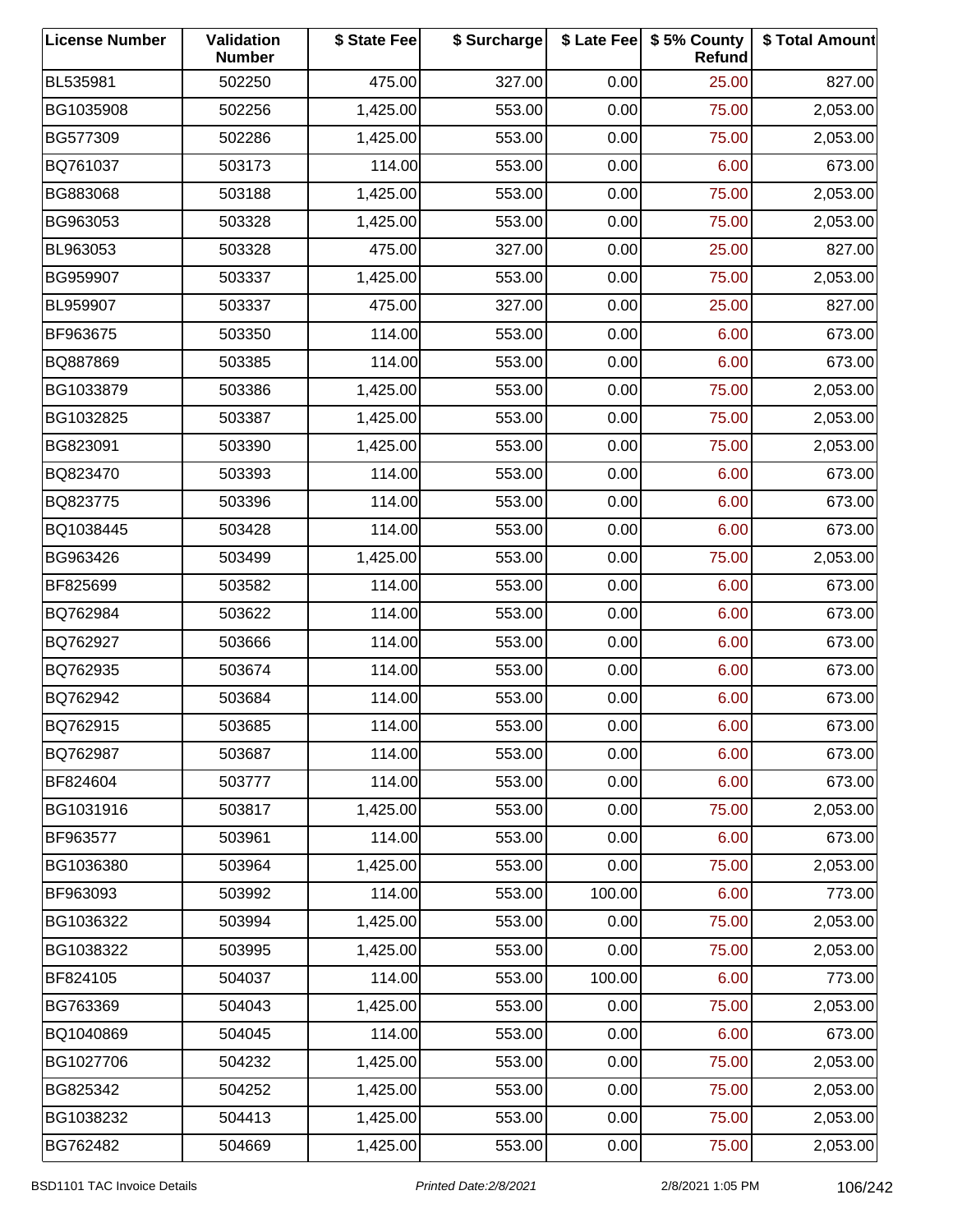| <b>License Number</b> | Validation<br><b>Number</b> | \$ State Fee | \$ Surcharge |          | \$ Late Fee   \$5% County<br><b>Refund</b> | \$ Total Amount |
|-----------------------|-----------------------------|--------------|--------------|----------|--------------------------------------------|-----------------|
| BF825481              | 504764                      | 114.00       | 553.00       | 0.00     | 6.00                                       | 673.00          |
| BQ965534              | 504767                      | 114.00       | 553.00       | 0.00     | 6.00                                       | 673.00          |
| BQ763920              | 504786                      | 114.00       | 553.00       | 0.00     | 6.00                                       | 673.00          |
| BQ966789              | 504801                      | 114.00       | 553.00       | 0.00     | 6.00                                       | 673.00          |
| BQ892962              | 504802                      | 114.00       | 553.00       | 0.00     | 6.00                                       | 673.00          |
| BQ766178              | 504850                      | 114.00       | 553.00       | 0.00     | 6.00                                       | 673.00          |
| BQ765709              | 504877                      | 114.00       | 553.00       | 0.00     | 6.00                                       | 673.00          |
| BQ766772              | 504885                      | 114.00       | 553.00       | 0.00     | 6.00                                       | 673.00          |
| BQ765734              | 504921                      | 114.00       | 553.00       | 0.00     | 6.00                                       | 673.00          |
| BQ766096              | 504941                      | 114.00       | 553.00       | 0.00     | 6.00                                       | 673.00          |
| BQ825977              | 504963                      | 114.00       | 553.00       | 0.00     | 6.00                                       | 673.00          |
| BQ1039624             | 505111                      | 114.00       | 553.00       | 0.00     | 6.00                                       | 673.00          |
| BG965297              | 505127                      | 1,425.00     | 553.00       | 0.00     | 75.00                                      | 2,053.00        |
| BQ828392              | 505129                      | 114.00       | 553.00       | 0.00     | 6.00                                       | 673.00          |
| BG968271              | 505169                      | 1,425.00     | 553.00       | 0.00     | 75.00                                      | 2,053.00        |
| BF1041930             | 505495                      | 114.00       | 553.00       | 0.00     | 6.00                                       | 673.00          |
| BQ968740              | 505497                      | 114.00       | 553.00       | 0.00     | 6.00                                       | 673.00          |
| BG763758              | 505520                      | 1,425.00     | 553.00       | 0.00     | 75.00                                      | 2,053.00        |
| BF826782              | 505521                      | 114.00       | 553.00       | 0.00     | 6.00                                       | 673.00          |
| BQ767427              | 505531                      | 114.00       | 553.00       | 0.00     | 6.00                                       | 673.00          |
| BQ768069              | 505588                      | 114.00       | 553.00       | 0.00     | 6.00                                       | 673.00          |
| BQ767781              | 505591                      | 114.00       | 553.00       | 0.00     | 6.00                                       | 673.00          |
| BQ973046              | 505602                      | 114.00       | 553.00       | 0.00     | 6.00                                       | 673.00          |
| BG1040883             | 505664                      | 1,425.00     | 553.00       | 0.00     | 75.00                                      | 2,053.00        |
| BL1040883             | 505664                      | 475.00       | 327.00       | 0.00     | 25.00                                      | 827.00          |
| BG893857              | 505863                      | 1,425.00     | 553.00       | 0.00     | 75.00                                      | 2,053.00        |
| BG1105227             | 505872                      | 1,900.00     | 553.00       | 0.00     | 100.00                                     | 2,553.00        |
| BG1032528             | 506386                      | 1,425.00     | 553.00       | 0.00     | 75.00                                      | 2,053.00        |
| BG1028627             | 506756                      | 1,425.00     | 553.00       | 0.00     | 75.00                                      | 2,053.00        |
| BG950143              | 516610                      | 1,425.00     | 553.00       | 0.00     | 75.00                                      | 2,053.00        |
|                       | <b>Total</b>                | 289,465.00   | 267,539.00   | 1,200.00 | 15,235.00                                  | 573,439.00      |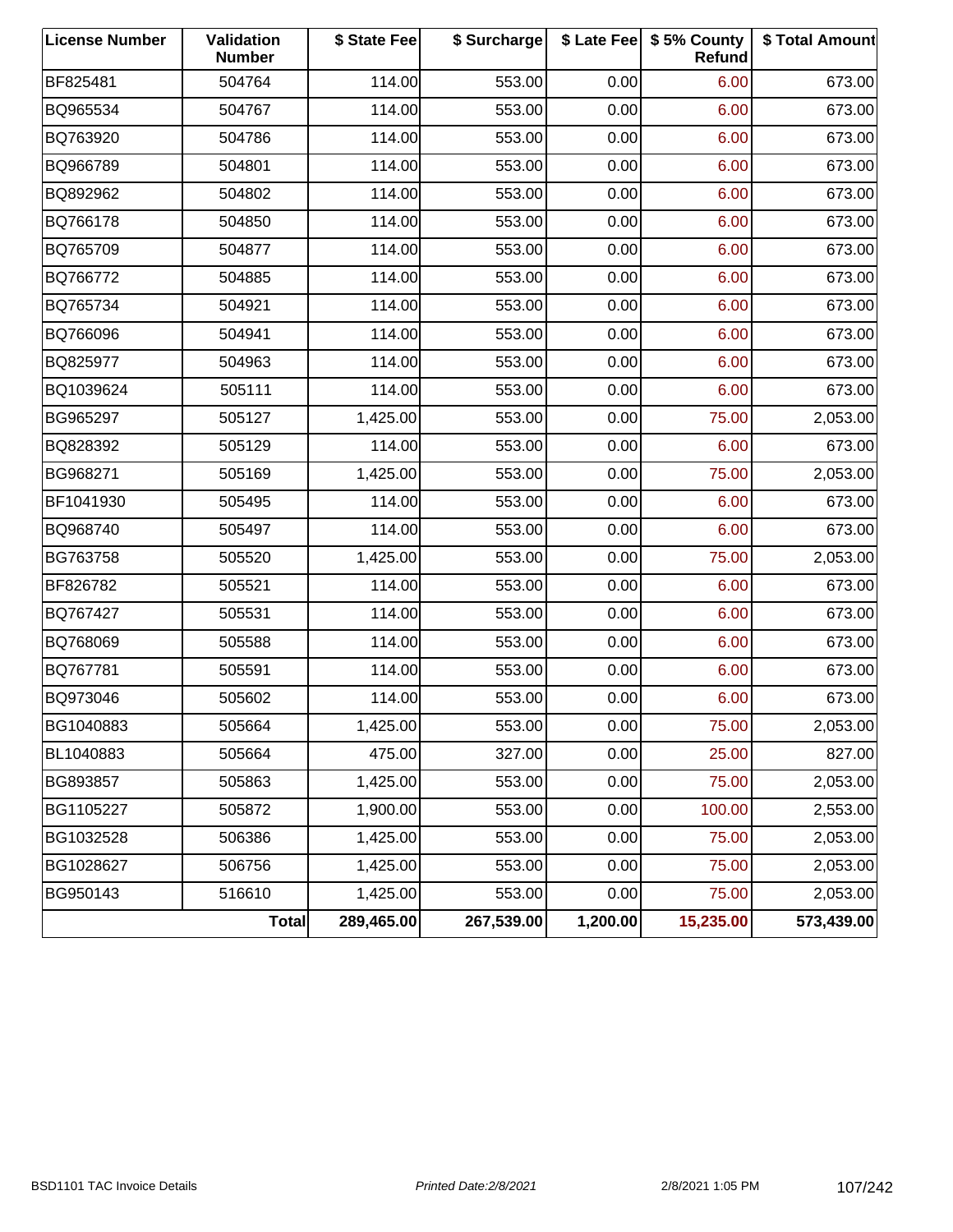

# **TAC To Be Invoiced Details Applications Approved during January 2021 County Harrison - 102**

| <b>License Number</b> | Validation<br><b>Number</b> | \$ State Fee | \$ Surcharge | \$ Late Fee | \$5% County<br>Refund | \$ Total Amount |
|-----------------------|-----------------------------|--------------|--------------|-------------|-----------------------|-----------------|
| BG1106944             | 3657                        | 332.50       | 553.00       | 0.00        | 17.50                 | 903.00          |
| BG1105981             | 4020                        | 332.50       | 553.00       | 0.00        | 17.50                 | 903.00          |
| BF964932              | 103107                      | 114.00       | 553.00       | 0.00        | 6.00                  | 673.00          |
| BF964925              | 103112                      | 114.00       | 553.00       | 0.00        | 6.00                  | 673.00          |
| BF965082              | 103118                      | 114.00       | 553.00       | 0.00        | 6.00                  | 673.00          |
| BQ893334              | 104380                      | 114.00       | 553.00       | 0.00        | 6.00                  | 673.00          |
| BF764482              | 105579                      | 114.00       | 553.00       | 0.00        | 6.00                  | 673.00          |
| BQ969836              | 106396                      | 114.00       | 553.00       | 0.00        | 6.00                  | 673.00          |
|                       | <b>Total</b>                | 1,349.00     | 4,424.00     | 0.00        | 71.00                 | 5,844.00        |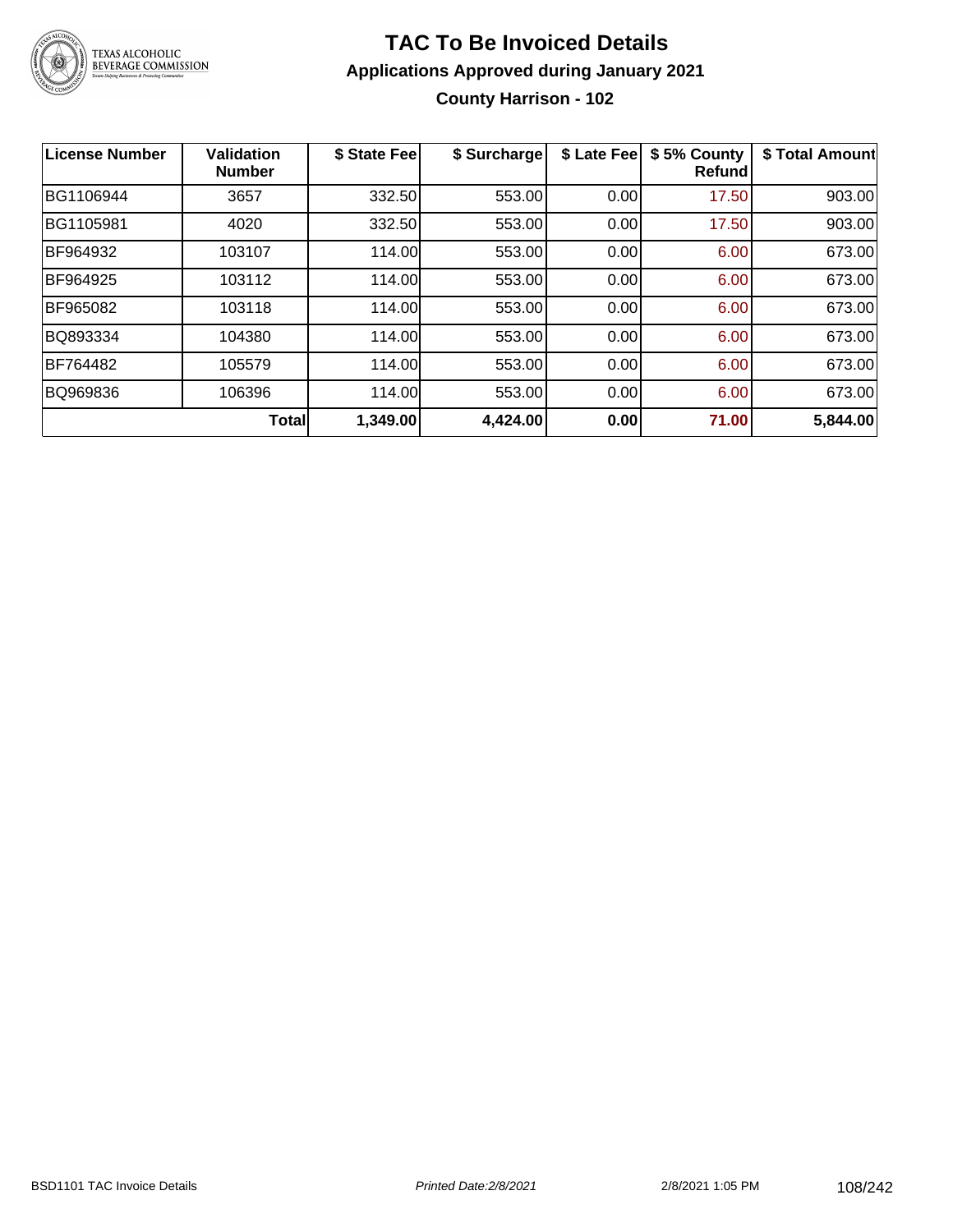

#### **TAC To Be Invoiced Details Applications Approved during January 2021 County Hartley - 103**

| License Number | Validation<br><b>Number</b> | \$ State Feel |        |       | Refundl | \$ Surcharge   \$ Late Fee   \$5% County   \$ Total Amount |
|----------------|-----------------------------|---------------|--------|-------|---------|------------------------------------------------------------|
| BG1107344      | 4267                        | 332.50        | 553.00 | 0.001 | 17.50   | 903.00                                                     |
|                | Totall                      | 332.50        | 553.00 | 0.00  | 17.50   | 903.00                                                     |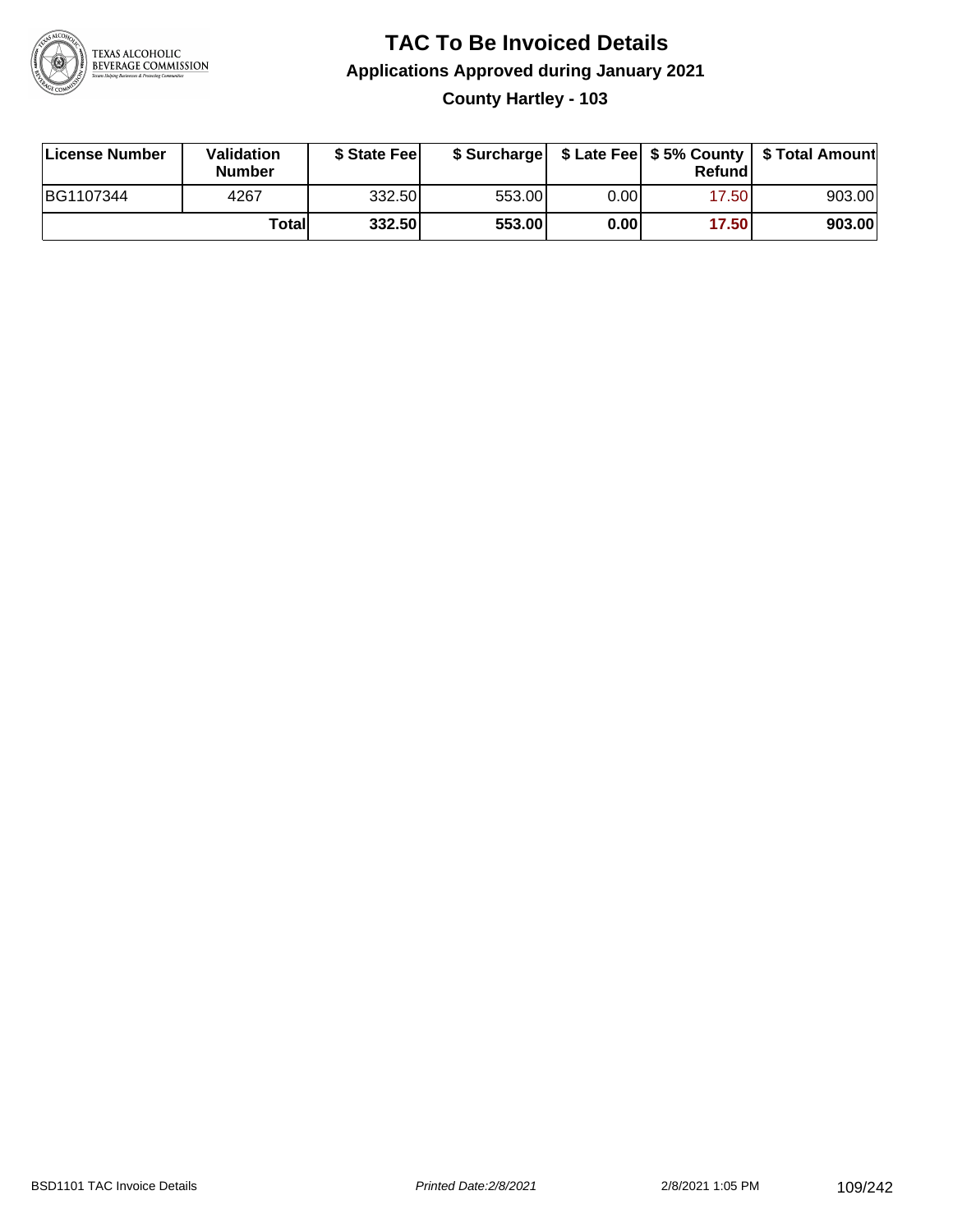

#### **TAC To Be Invoiced Details Applications Approved during January 2021 County Haskell - 104**

| License Number | <b>Validation</b><br><b>Number</b> | \$ State Fee  |        |      | Refund | \$ Surcharge   \$ Late Fee   \$5% County   \$ Total Amount |
|----------------|------------------------------------|---------------|--------|------|--------|------------------------------------------------------------|
| BQ893285       | 103915                             | 114.00        | 553.00 | 0.00 | 6.00   | 673.00                                                     |
|                | Totall                             | <b>114.00</b> | 553.00 | 0.00 | 6.00   | 673.00                                                     |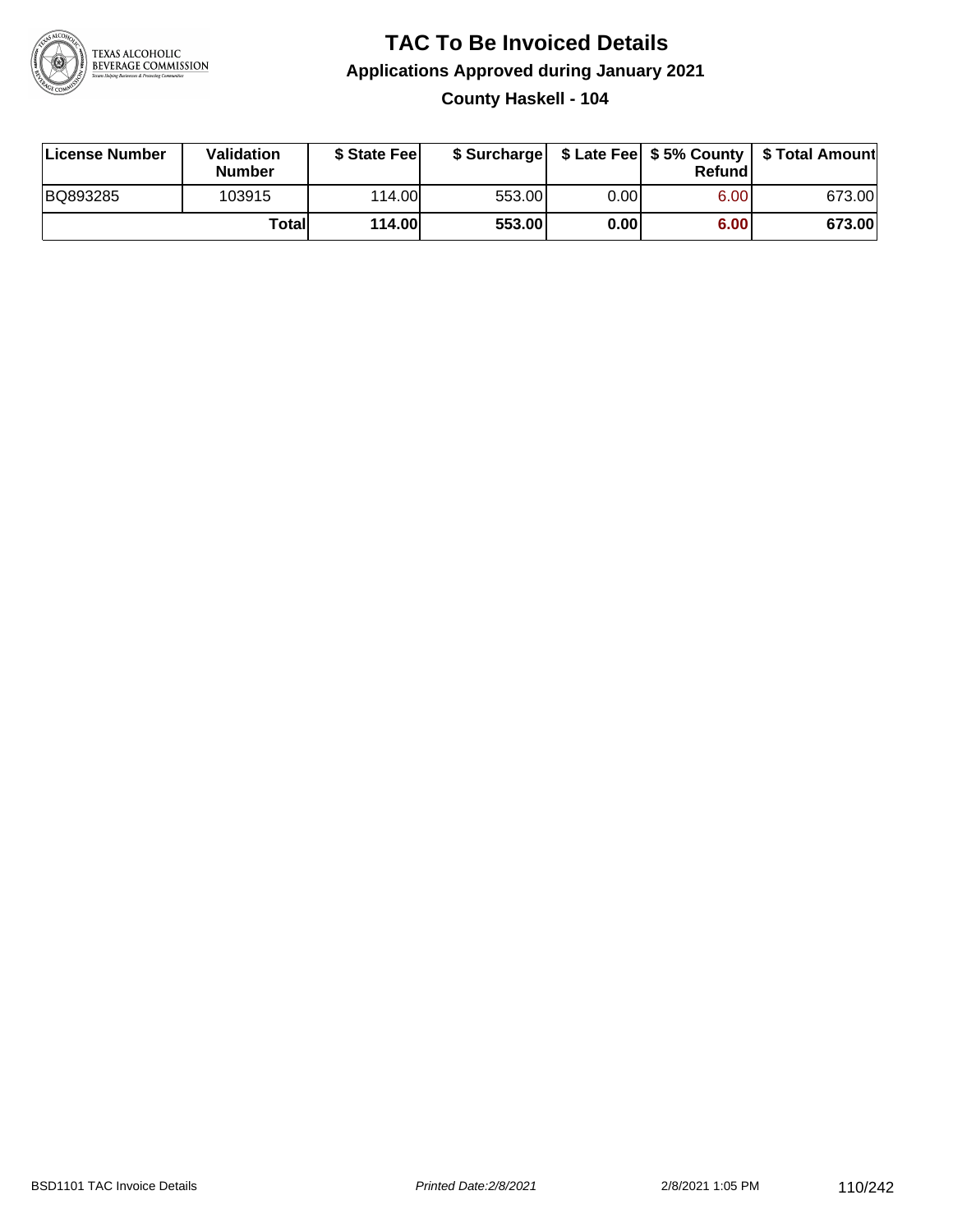

TEXAS ALCOHOLIC<br>BEVERAGE COMMISSION

#### **TAC To Be Invoiced Details Applications Approved during January 2021 County Hays - 105**

| <b>License Number</b> | <b>Validation</b><br><b>Number</b> | \$ State Fee | \$ Surcharge |      | \$ Late Fee   \$5% County  <br><b>Refund</b> | \$ Total Amount |
|-----------------------|------------------------------------|--------------|--------------|------|----------------------------------------------|-----------------|
| BG1106995             | 2835                               | 332.50       | 553.00       | 0.00 | 17.50                                        | 903.00          |
| BG1107492             | 3334                               | 332.50       | 553.00       | 0.00 | 17.50                                        | 903.00          |
| BP1107492             | 3334                               | 950.00       | 426.00       | 0.00 | 50.00                                        | 1,426.00        |
| BQ1107621             | 3775                               | 114.00       | 553.00       | 0.00 | 6.00                                         | 673.00          |
| BG822329              | 101464                             | 332.50       | 553.00       | 0.00 | 17.50                                        | 903.00          |
| BQ963588              | 102095                             | 114.00       | 553.00       | 0.00 | 6.00                                         | 673.00          |
| BQ964758              | 102648                             | 114.00       | 553.00       | 0.00 | 6.00                                         | 673.00          |
| BF1038362             | 103479                             | 114.00       | 553.00       | 0.00 | 6.00                                         | 673.00          |
| BG762083              | 103745                             | 332.50       | 553.00       | 0.00 | 17.50                                        | 903.00          |
| BG1034567             | 103811                             | 332.50       | 553.00       | 0.00 | 17.50                                        | 903.00          |
| BG1038059             | 103876                             | 332.50       | 553.00       | 0.00 | 17.50                                        | 903.00          |
| BQ891320              | 104053                             | 114.00       | 553.00       | 0.00 | 6.00                                         | 673.00          |
| BI825886              | 104137                             | 38.00        | 278.00       | 0.00 | 2.00                                         | 318.00          |
| BB825884              | 104140                             | 570.00       | 701.00       | 0.00 | 30.00                                        | 1,301.00        |
| BG1036669             | 104250                             | 332.50       | 553.00       | 0.00 | 17.50                                        | 903.00          |
| BQ1040578             | 104359                             | 114.00       | 553.00       | 0.00 | 6.00                                         | 673.00          |
| BG1040085             | 104832                             | 332.50       | 553.00       | 0.00 | 17.50                                        | 903.00          |
| BG966118              | 104838                             | 332.50       | 553.00       | 0.00 | 17.50                                        | 903.00          |
| BQ893867              | 104892                             | 114.00       | 553.00       | 0.00 | 6.00                                         | 673.00          |
| BQ968659              | 105789                             | 114.00       | 553.00       | 0.00 | 6.00                                         | 673.00          |
| BQ1042144             | 106626                             | 114.00       | 553.00       | 0.00 | 6.00                                         | 673.00          |
| BG968832              | 106923                             | 332.50       | 553.00       | 0.00 | 17.50                                        | 903.00          |
| BF1043605             | 107090                             | 114.00       | 553.00       | 0.00 | 6.00                                         | 673.00          |
| BQ762728              | 502037                             | 114.00       | 553.00       | 0.00 | 6.00                                         | 673.00          |
| BQ762707              | 502078                             | 114.00       | 553.00       | 0.00 | 6.00                                         | 673.00          |
| BQ762710              | 502087                             | 114.00       | 553.00       | 0.00 | 6.00                                         | 673.00          |
| BQ762714              | 502128                             | 114.00       | 553.00       | 0.00 | 6.00                                         | 673.00          |
| BQ762645              | 502134                             | 114.00       | 553.00       | 0.00 | 6.00                                         | 673.00          |
| BQ827196              | 503746                             | 114.00       | 553.00       | 0.00 | 6.00                                         | 673.00          |
| BQ1044062             | 505605                             | 114.00       | 553.00       | 0.00 | 6.00                                         | 673.00          |
|                       | Total                              | 6,821.00     | 16,336.00    | 0.00 | 359.00                                       | 23,516.00       |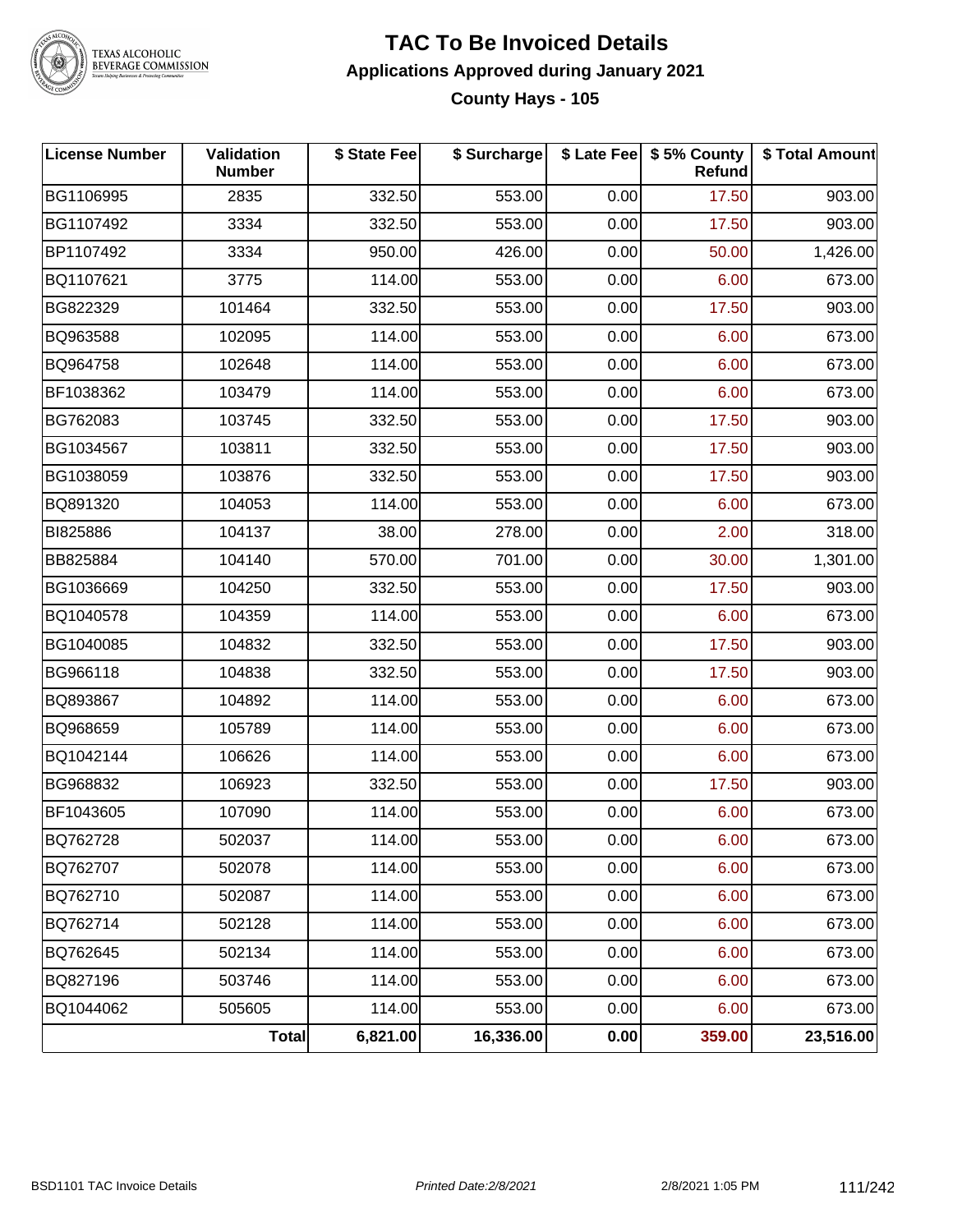

#### **TAC To Be Invoiced Details Applications Approved during January 2021 County Henderson - 107**

| <b>License Number</b> | <b>Validation</b><br><b>Number</b> | \$ State Fee | \$ Surcharge | \$ Late Fee | \$5% County<br><b>Refund</b> | \$ Total Amount |
|-----------------------|------------------------------------|--------------|--------------|-------------|------------------------------|-----------------|
| BQ964405              | 103183                             | 114.00       | 553.00       | 0.00        | 6.00                         | 673.00          |
| BQ826461              | 104337                             | 114.00       | 553.00       | 0.00        | 6.00                         | 673.00          |
| BQ827413              | 104383                             | 114.00       | 553.00       | 0.00        | 6.00                         | 673.00          |
| BG1040287             | 104877                             | 332.50       | 553.00       | 0.00        | 17.50                        | 903.00          |
| BQ967775              | 105284                             | 114.00       | 553.00       | 0.00        | 6.00                         | 673.00          |
| BQ765220              | 105762                             | 114.00       | 553.00       | 0.00        | 6.00                         | 673.00          |
| BG826521              | 106245                             | 332.50       | 553.00       | 0.00        | 17.50                        | 903.00          |
|                       | <b>Total</b>                       | 1,235.00     | 3,871.00     | 0.00        | 65.00                        | 5,171.00        |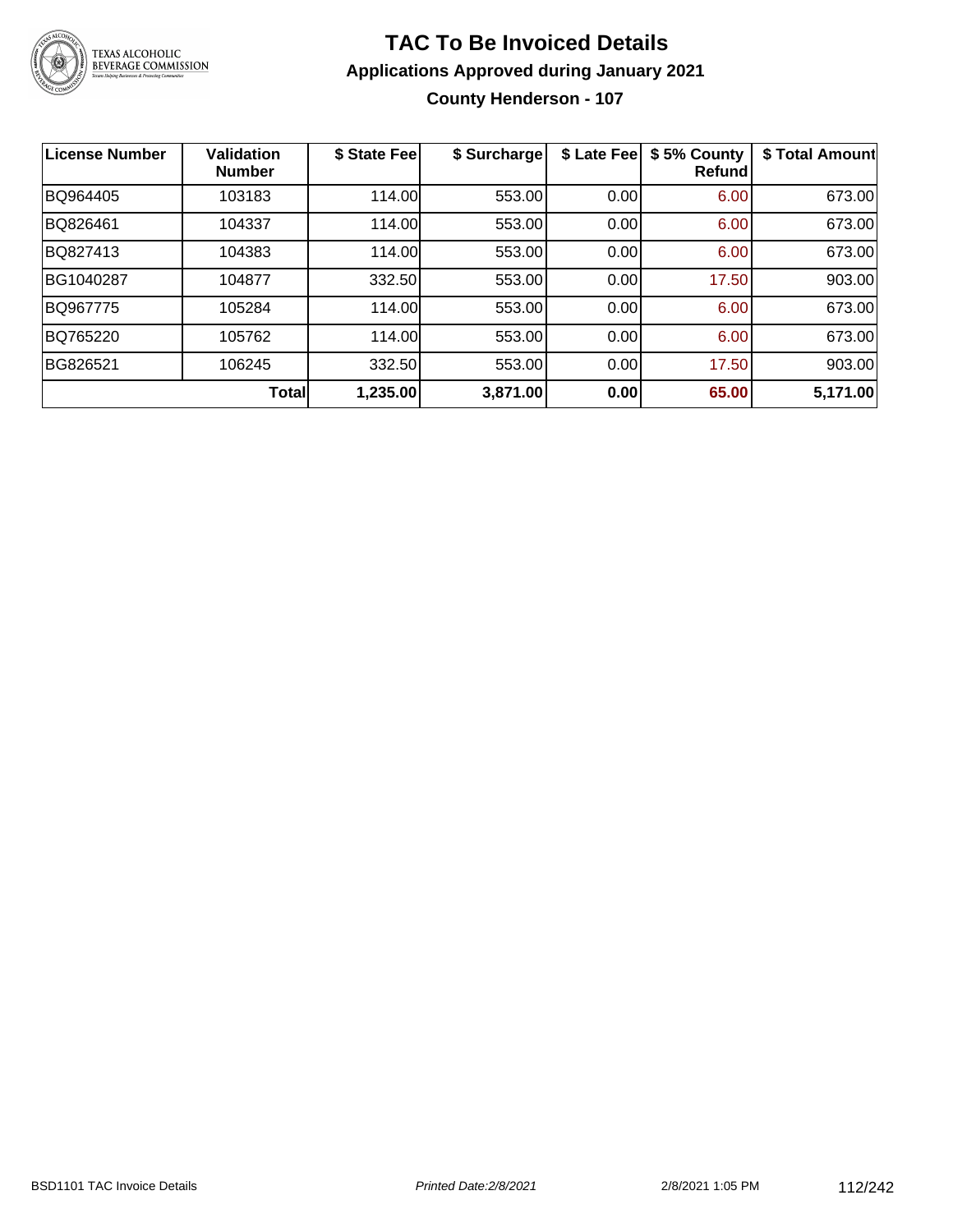

TEXAS ALCOHOLIC<br>BEVERAGE COMMISSION

#### **TAC To Be Invoiced Details Applications Approved during January 2021 County Hidalgo - 108**

| License Number | Validation<br><b>Number</b> | \$ State Fee | \$ Surcharge |        | \$ Late Fee   \$5% County<br><b>Refund</b> | \$ Total Amount |
|----------------|-----------------------------|--------------|--------------|--------|--------------------------------------------|-----------------|
| BQ1106202      | 3275                        | 114.00       | 553.00       | 0.00   | 6.00                                       | 673.00          |
| BE1106965      | 3799                        | 285.00       | 553.00       | 0.00   | 15.00                                      | 853.00          |
| BG1105553      | 3815                        | 332.50       | 553.00       | 0.00   | 17.50                                      | 903.00          |
| BG1107261      | 3957                        | 332.50       | 553.00       | 0.00   | 17.50                                      | 903.00          |
| BF1107143      | 3988                        | 114.00       | 553.00       | 0.00   | 6.00                                       | 673.00          |
| BF1107498      | 4058                        | 114.00       | 553.00       | 0.00   | 6.00                                       | 673.00          |
| BQ1107074      | 4275                        | 114.00       | 553.00       | 0.00   | 6.00                                       | 673.00          |
| BQ1107842      | 4388                        | 114.00       | 553.00       | 0.00   | 6.00                                       | 673.00          |
| BQ1107833      | 4392                        | 114.00       | 553.00       | 0.00   | 6.00                                       | 673.00          |
| BE893195       | 104562                      | 285.00       | 553.00       | 0.00   | 15.00                                      | 853.00          |
| BQ763134       | 105054                      | 114.00       | 553.00       | 0.00   | 6.00                                       | 673.00          |
| BQ894531       | 105314                      | 114.00       | 553.00       | 0.00   | 6.00                                       | 673.00          |
| BF1040912      | 105609                      | 114.00       | 553.00       | 0.00   | 6.00                                       | 673.00          |
| BQ826578       | 105939                      | 114.00       | 553.00       | 0.00   | 6.00                                       | 673.00          |
| BQ826579       | 105939                      | 114.00       | 553.00       | 0.00   | 6.00                                       | 673.00          |
| BQ827214       | 105939                      | 114.00       | 553.00       | 0.00   | 6.00                                       | 673.00          |
| BG967881       | 105992                      | 332.50       | 553.00       | 0.00   | 17.50                                      | 903.00          |
| BL967881       | 105992                      | 475.00       | 327.00       | 0.00   | 25.00                                      | 827.00          |
| BG765354       | 106017                      | 332.50       | 553.00       | 0.00   | 17.50                                      | 903.00          |
| BQ893873       | 106125                      | 114.00       | 553.00       | 0.00   | 6.00                                       | 673.00          |
| BG1040514      | 106163                      | 332.50       | 553.00       | 0.00   | 17.50                                      | 903.00          |
| BQ894343       | 106569                      | 114.00       | 553.00       | 0.00   | 6.00                                       | 673.00          |
| BQ1042303      | 106761                      | 114.00       | 553.00       | 0.00   | 6.00                                       | 673.00          |
| BF895345       | 106792                      | 114.00       | 553.00       | 0.00   | 6.00                                       | 673.00          |
| BQ970582       | 107015                      | 114.00       | 553.00       | 0.00   | 6.00                                       | 673.00          |
| BQ829006       | 107265                      | 114.00       | 553.00       | 0.00   | 6.00                                       | 673.00          |
| BF830032       | 107310                      | 114.00       | 553.00       | 0.00   | 6.00                                       | 673.00          |
| BQ970399       | 107393                      | 114.00       | 553.00       | 0.00   | 6.00                                       | 673.00          |
| BQ969893       | 107621                      | 114.00       | 553.00       | 0.00   | 6.00                                       | 673.00          |
| BQ765356       | 107645                      | 114.00       | 553.00       | 0.00   | 6.00                                       | 673.00          |
| BQ828874       | 107648                      | 114.00       | 553.00       | 0.00   | 6.00                                       | 673.00          |
| BG830964       | 107664                      | 332.50       | 553.00       | 0.00   | 17.50                                      | 903.00          |
| BE764377       | 107717                      | 285.00       | 553.00       | 100.00 | 15.00                                      | 953.00          |
| BG895078       | 107725                      | 332.50       | 553.00       | 0.00   | 17.50                                      | 903.00          |
| BG895179       | 107726                      | 332.50       | 553.00       | 0.00   | 17.50                                      | 903.00          |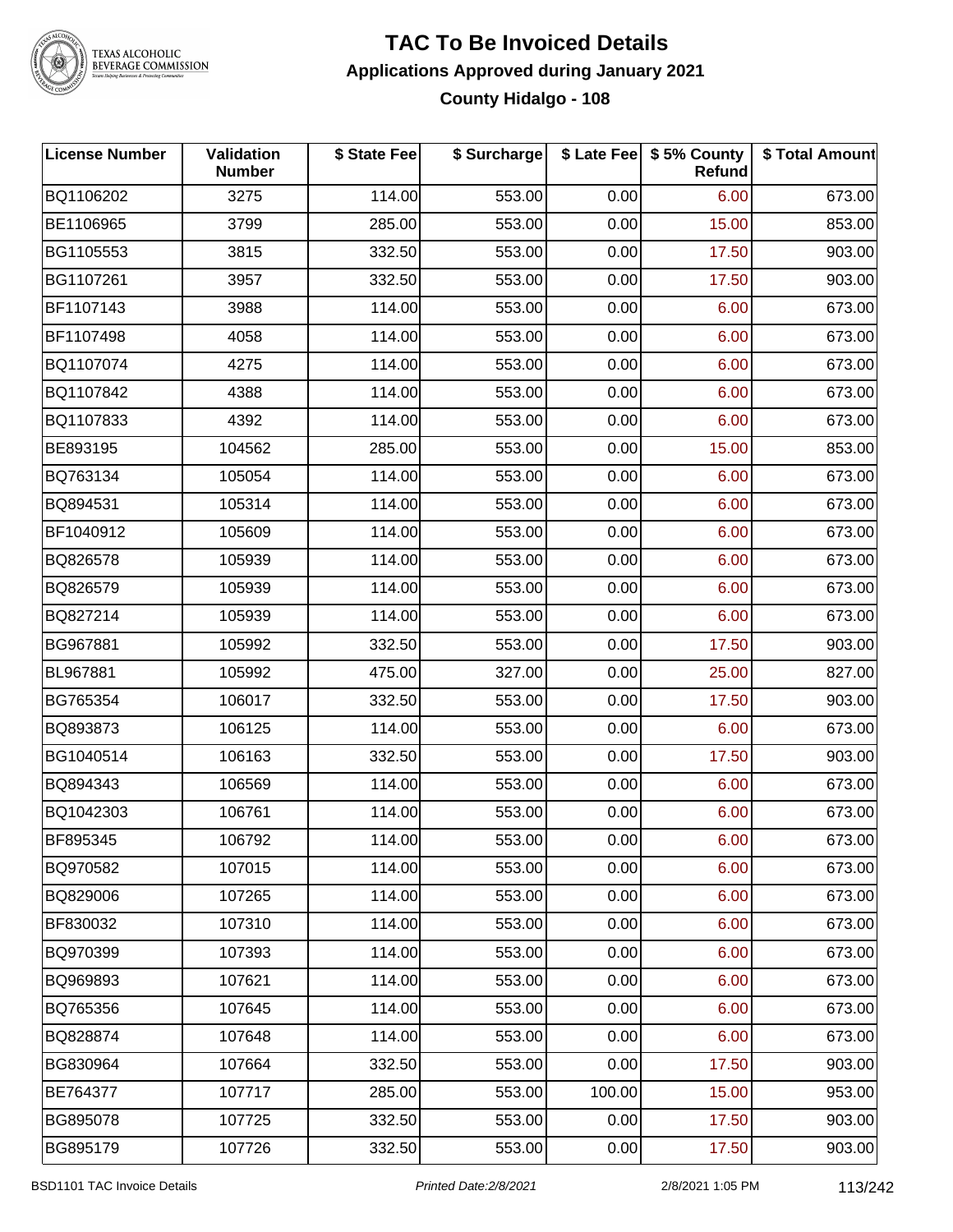| <b>License Number</b> | Validation<br><b>Number</b> | \$ State Fee | \$ Surcharge |      | \$ Late Fee   \$5% County<br>Refund | \$ Total Amount |
|-----------------------|-----------------------------|--------------|--------------|------|-------------------------------------|-----------------|
| BG828487              | 108016                      | 332.50       | 553.00       | 0.00 | 17.50                               | 903.00          |
| BQ765528              | 108061                      | 114.00       | 553.00       | 0.00 | 6.00                                | 673.00          |
| BG970521              | 108532                      | 332.50       | 553.00       | 0.00 | 17.50                               | 903.00          |
| BQ896543              | 108560                      | 114.00       | 553.00       | 0.00 | 6.00                                | 673.00          |
| BQ832409              | 108666                      | 114.00       | 553.00       | 0.00 | 6.00                                | 673.00          |
| BQ897154              | 108877                      | 114.00       | 553.00       | 0.00 | 6.00                                | 673.00          |
| BQ897872              | 109133                      | 114.00       | 553.00       | 0.00 | 6.00                                | 673.00          |
| BQ897875              | 109149                      | 114.00       | 553.00       | 0.00 | 6.00                                | 673.00          |
| BQ1037084             | 503510                      | 114.00       | 553.00       | 0.00 | 6.00                                | 673.00          |
| BQ764090              | 503605                      | 114.00       | 553.00       | 0.00 | 6.00                                | 673.00          |
| BQ762840              | 503608                      | 114.00       | 553.00       | 0.00 | 6.00                                | 673.00          |
| BQ762964              | 503642                      | 114.00       | 553.00       | 0.00 | 6.00                                | 673.00          |
| BQ762963              | 503643                      | 114.00       | 553.00       | 0.00 | 6.00                                | 673.00          |
| BQ762962              | 503651                      | 114.00       | 553.00       | 0.00 | 6.00                                | 673.00          |
| BQ763622              | 503667                      | 114.00       | 553.00       | 0.00 | 6.00                                | 673.00          |
| BQ762839              | 503692                      | 114.00       | 553.00       | 0.00 | 6.00                                | 673.00          |
| BQ763621              | 503698                      | 114.00       | 553.00       | 0.00 | 6.00                                | 673.00          |
| BQ763658              | 503705                      | 114.00       | 553.00       | 0.00 | 6.00                                | 673.00          |
| BQ762959              | 503714                      | 114.00       | 553.00       | 0.00 | 6.00                                | 673.00          |
| BQ762961              | 503720                      | 114.00       | 553.00       | 0.00 | 6.00                                | 673.00          |
| BQ763676              | 503725                      | 114.00       | 553.00       | 0.00 | 6.00                                | 673.00          |
| BQ763620              | 503736                      | 114.00       | 553.00       | 0.00 | 6.00                                | 673.00          |
| BQ763660              | 503739                      | 114.00       | 553.00       | 0.00 | 6.00                                | 673.00          |
| BQ1037431             | 503765                      | 114.00       | 553.00       | 0.00 | 6.00                                | 673.00          |
| BQ1043478             | 504810                      | 114.00       | 553.00       | 0.00 | 6.00                                | 673.00          |
| BQ968458              | 504818                      | 114.00       | 553.00       | 0.00 | 6.00                                | 673.00          |
| BQ766945              | 504845                      | 114.00       | 553.00       | 0.00 | 6.00                                | 673.00          |
| BQ765847              | 504852                      | 114.00       | 553.00       | 0.00 | 6.00                                | 673.00          |
| BQ765753              | 504862                      | 114.00       | 553.00       | 0.00 | 6.00                                | 673.00          |
| BQ765771              | 504872                      | 114.00       | 553.00       | 0.00 | 6.00                                | 673.00          |
| BQ765931              | 504879                      | 114.00       | 553.00       | 0.00 | 6.00                                | 673.00          |
| BQ765718              | 504891                      | 114.00       | 553.00       | 0.00 | 6.00                                | 673.00          |
| BQ765848              | 504892                      | 114.00       | 553.00       | 0.00 | 6.00                                | 673.00          |
| BQ765849              | 504913                      | 114.00       | 553.00       | 0.00 | 6.00                                | 673.00          |
| BG965807              | 505016                      | 332.50       | 553.00       | 0.00 | 17.50                               | 903.00          |
| BF1039102             | 505235                      | 114.00       | 553.00       | 0.00 | 6.00                                | 673.00          |
| BQ768057              | 505544                      | 114.00       | 553.00       | 0.00 | 6.00                                | 673.00          |
| BQ768059              | 505585                      | 114.00       | 553.00       | 0.00 | 6.00                                | 673.00          |
| BQ832729              | 505597                      | 114.00       | 553.00       | 0.00 | 6.00                                | 673.00          |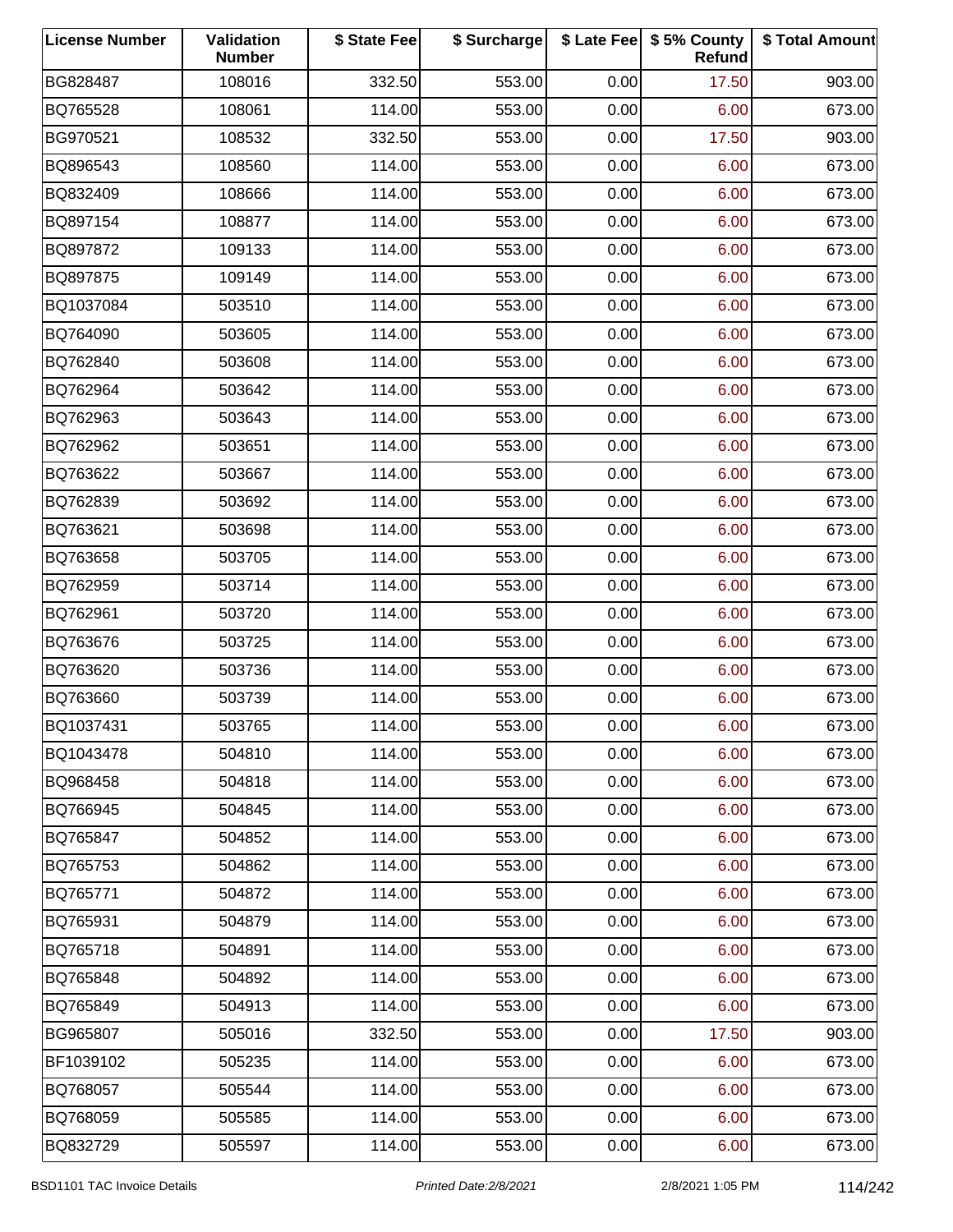| ∣License Number | Validation<br><b>Number</b> | \$ State Fee | \$ Surcharge |        | \$ Late Fee   \$5% County  <br>Refundl | \$ Total Amount |
|-----------------|-----------------------------|--------------|--------------|--------|----------------------------------------|-----------------|
| BG964942        | 505674                      | 332.50       | 553.00       | 0.001  | 17.50                                  | 903.00          |
| BQ1041163       | 505880                      | 114.00       | 553.00       | 0.00   | 6.00                                   | 673.00          |
| BG1040908       | 506101                      | 332.50       | 553.00       | 0.00   | 17.50                                  | 903.00          |
|                 | <b>Total</b>                | 12,492.50    | 42,355.00    | 100.00 | 657.50                                 | 55,605.00       |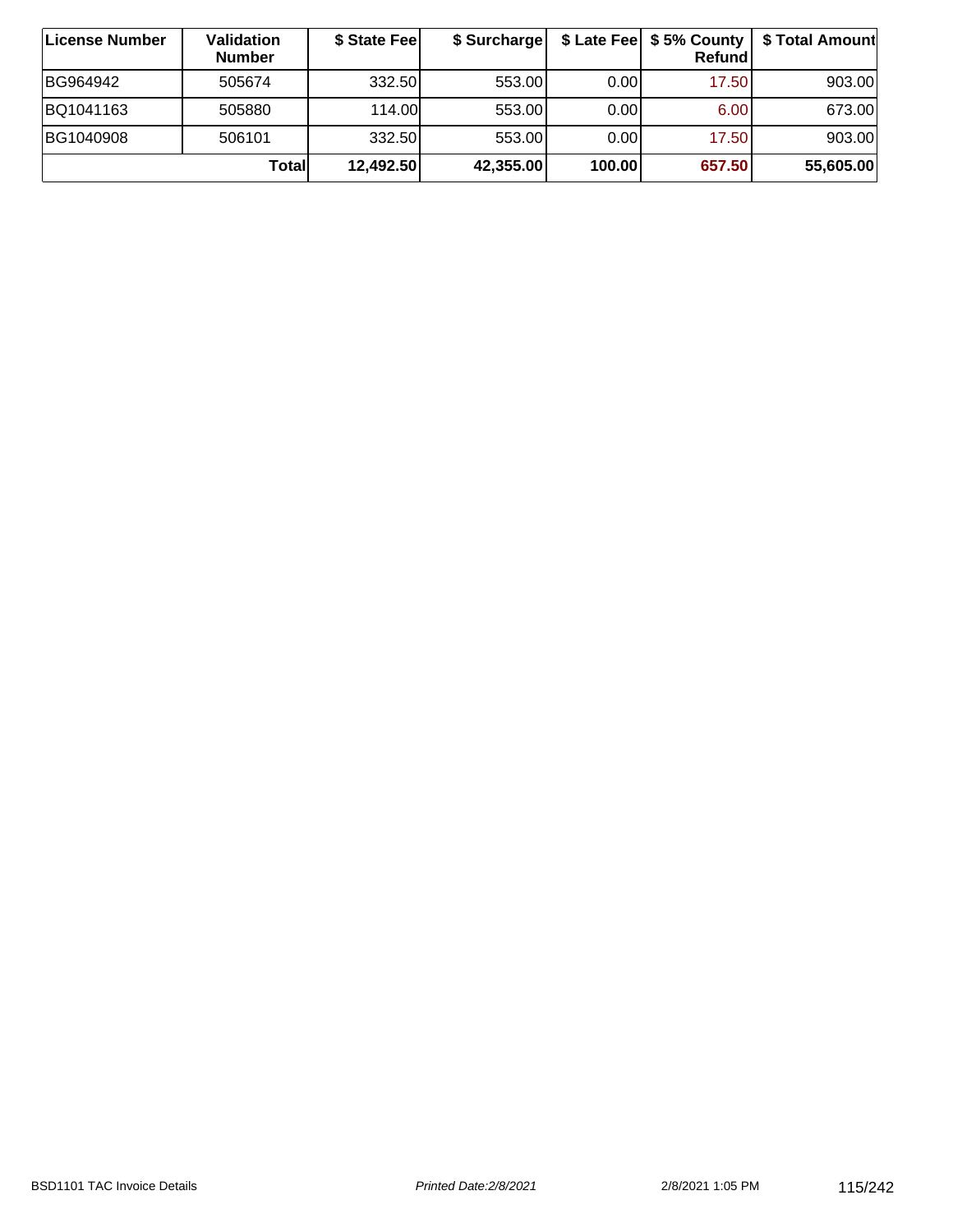

#### **TAC To Be Invoiced Details Applications Approved during January 2021 County Hill - 109**

| <b>License Number</b> | <b>Validation</b><br><b>Number</b> | \$ State Fee | \$ Surcharge | \$ Late Fee | \$5% County<br>Refund | \$ Total Amount |
|-----------------------|------------------------------------|--------------|--------------|-------------|-----------------------|-----------------|
| BQ1036427             | 103649                             | 114.00       | 553.00       | 0.00        | 6.00                  | 673.00          |
| BQ968200              | 105314                             | 114.00       | 553.00       | 0.00        | 6.00                  | 673.00          |
| BQ764483              | 503661                             | 114.00       | 553.00       | 0.00        | 6.00                  | 673.00          |
| BQ764395              | 503673                             | 114.00       | 553.00       | 0.00        | 6.00                  | 673.00          |
| BQ827671              | 503682                             | 114.00       | 553.00       | 0.00        | 6.00                  | 673.00          |
| BQ764404              | 503738                             | 114.00       | 553.00       | 0.00        | 6.00                  | 673.00          |
| BQ768275              | 505538                             | 114.00       | 553.00       | 0.00        | 6.00                  | 673.00          |
|                       | <b>Total</b>                       | 798.00       | 3,871.00     | 0.00        | 42.00                 | 4,711.00        |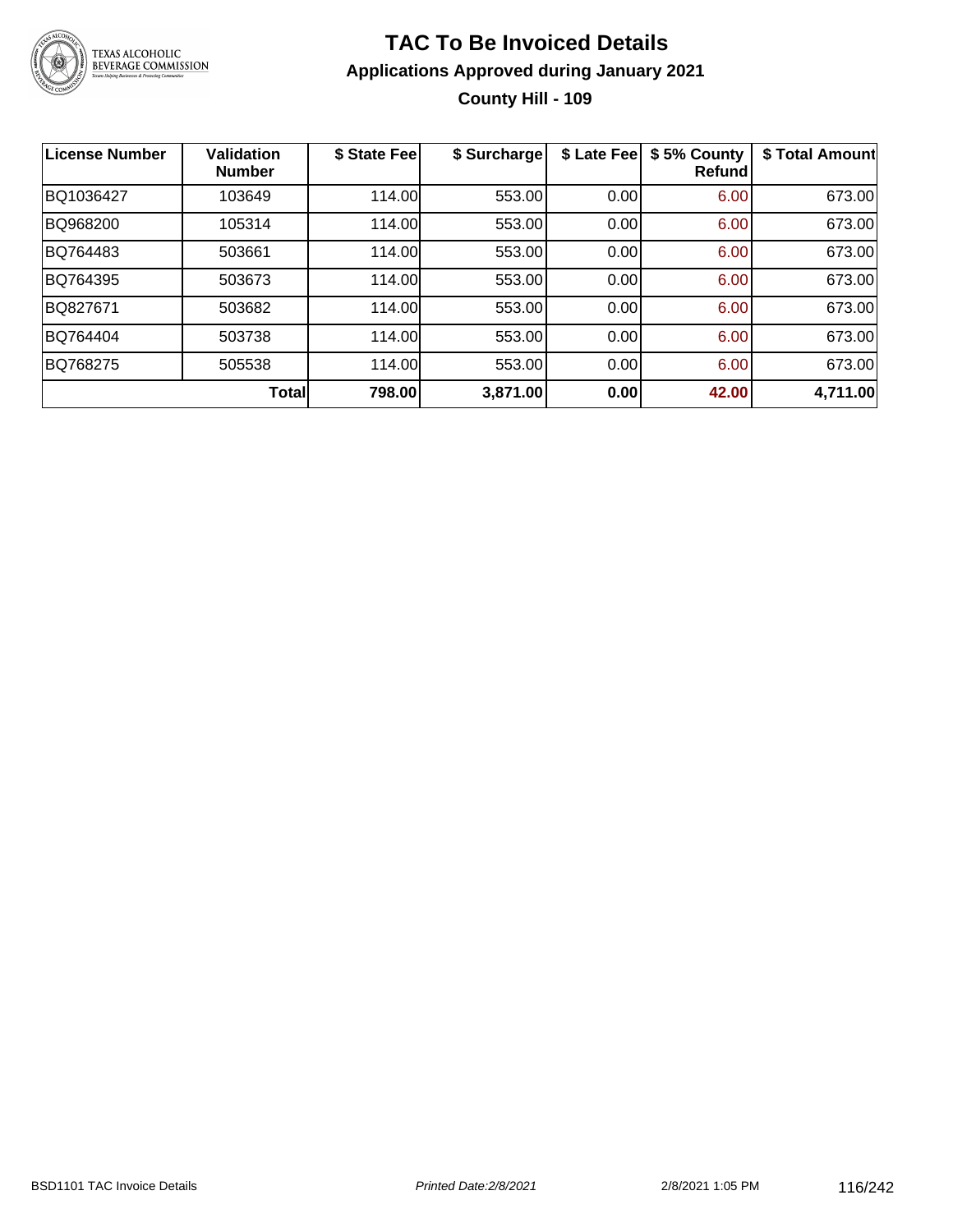

#### **TAC To Be Invoiced Details Applications Approved during January 2021 County Hockley - 110**

| License Number | Validation<br><b>Number</b> | \$ State Feel |          |       | Refundl | \$ Surcharge   \$ Late Fee   \$5% County   \$ Total Amount |
|----------------|-----------------------------|---------------|----------|-------|---------|------------------------------------------------------------|
| BQ1106016      | 4052                        | 114.00        | 553.00   | 0.001 | 6.00    | 673.00                                                     |
| BQ966261       | 505973                      | 114.00        | 553.00   | 0.00  | 6.00    | 673.00                                                     |
|                | Totall                      | 228.00        | 1,106.00 | 0.00  | 12.00   | 1,346.00                                                   |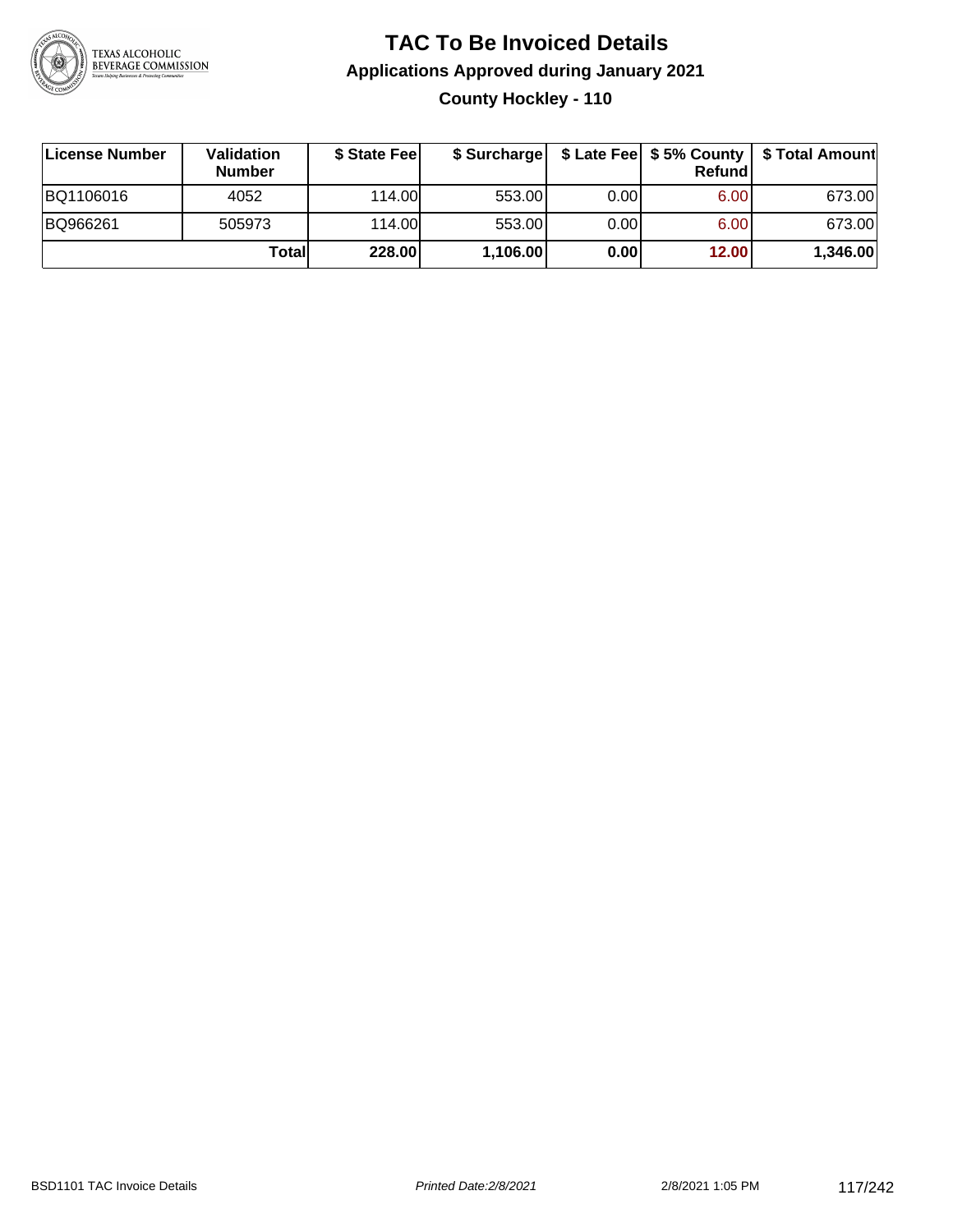

#### **TAC To Be Invoiced Details Applications Approved during January 2021 County Hood - 111**

| License Number | Validation<br>Number | \$ State Feel |        |      | Refund | \$ Surcharge   \$ Late Fee   \$5% County   \$ Total Amount |
|----------------|----------------------|---------------|--------|------|--------|------------------------------------------------------------|
| BQ828120       | 106289               | 114.00        | 553.00 | 0.00 | 6.00   | 673.00                                                     |
|                | Totall               | <b>114.00</b> | 553.00 | 0.00 | 6.00   | 673.00                                                     |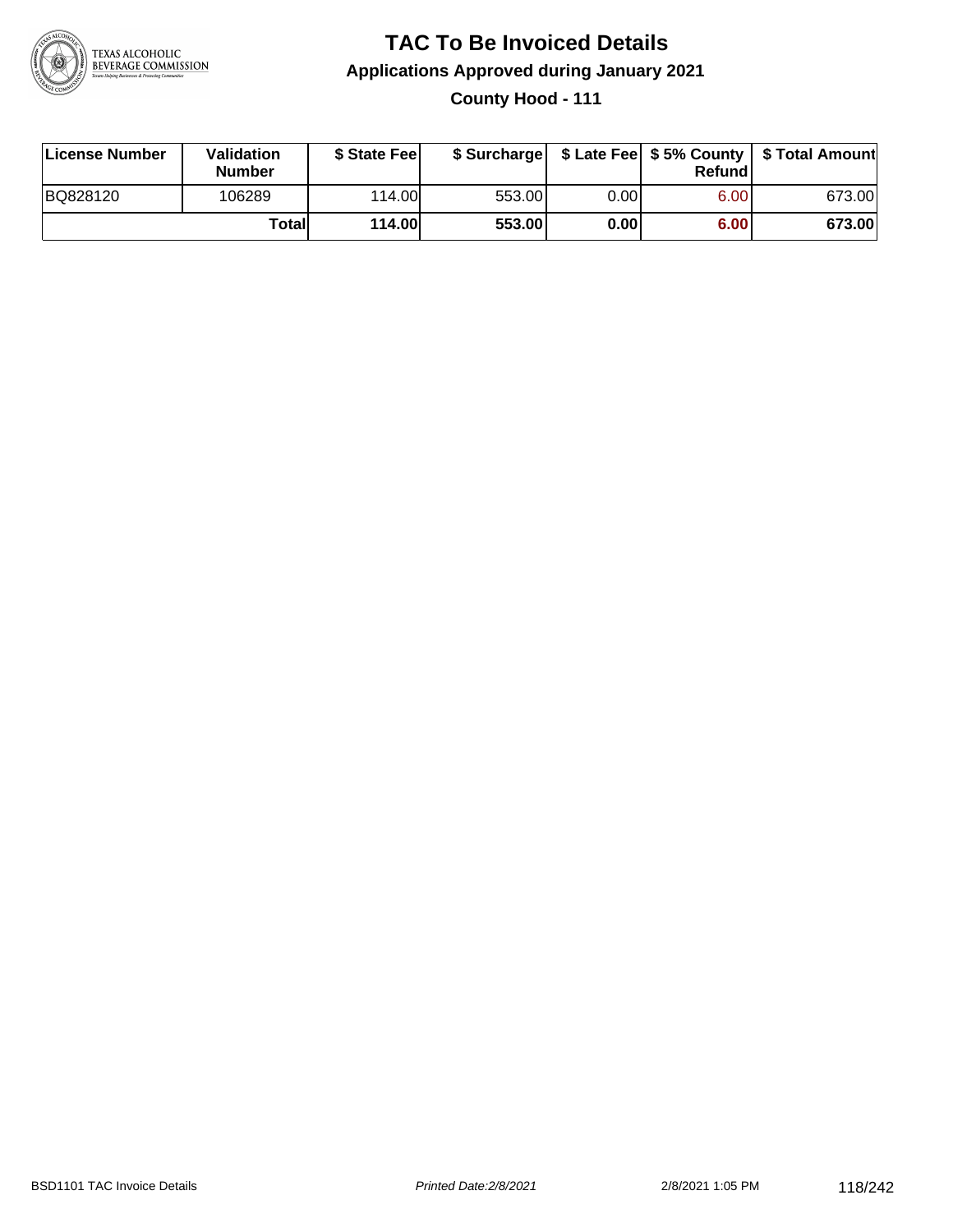

# TEXAS ALCOHOLIC<br>BEVERAGE COMMISSION

#### **TAC To Be Invoiced Details Applications Approved during January 2021 County Hopkins - 112**

| <b>License Number</b> | <b>Validation</b><br><b>Number</b> | \$ State Fee | \$ Surcharge | \$ Late Fee | \$5% County<br>Refund | \$ Total Amount |
|-----------------------|------------------------------------|--------------|--------------|-------------|-----------------------|-----------------|
| BQ1106935             | 3659                               | 114.00       | 553.00       | 0.00        | 6.00                  | 673.00          |
| BG1106702             | 3711                               | 332.50       | 553.00       | 0.00        | 17.50                 | 903.00          |
| BQ1105549             | 3825                               | 114.00       | 553.00       | 0.00        | 6.00                  | 673.00          |
| BQ827467              | 104383                             | 114.00       | 553.00       | 0.00        | 6.00                  | 673.00          |
| BQ827466              | 104522                             | 114.00       | 553.00       | 0.00        | 6.00                  | 673.00          |
| BQ827469              | 104522                             | 114.00       | 553.00       | 0.00        | 6.00                  | 673.00          |
| BQ827470              | 104522                             | 114.00       | 553.00       | 0.00        | 6.00                  | 673.00          |
| BQ827664              | 105081                             | 114.00       | 553.00       | 0.00        | 6.00                  | 673.00          |
| BQ827663              | 105083                             | 114.00       | 553.00       | 0.00        | 6.00                  | 673.00          |
| BQ827670              | 105086                             | 114.00       | 553.00       | 0.00        | 6.00                  | 673.00          |
| BQ1040544             | 105804                             | 114.00       | 553.00       | 0.00        | 6.00                  | 673.00          |
| BQ827468              | 105805                             | 114.00       | 553.00       | 0.00        | 6.00                  | 673.00          |
| BQ966945              | 106766                             | 114.00       | 553.00       | 100.00      | 6.00                  | 773.00          |
| BQ829422              | 107459                             | 114.00       | 553.00       | 0.00        | 6.00                  | 673.00          |
|                       | <b>Total</b>                       | 1,814.50     | 7,742.00     | 100.00      | 95.50                 | 9,752.00        |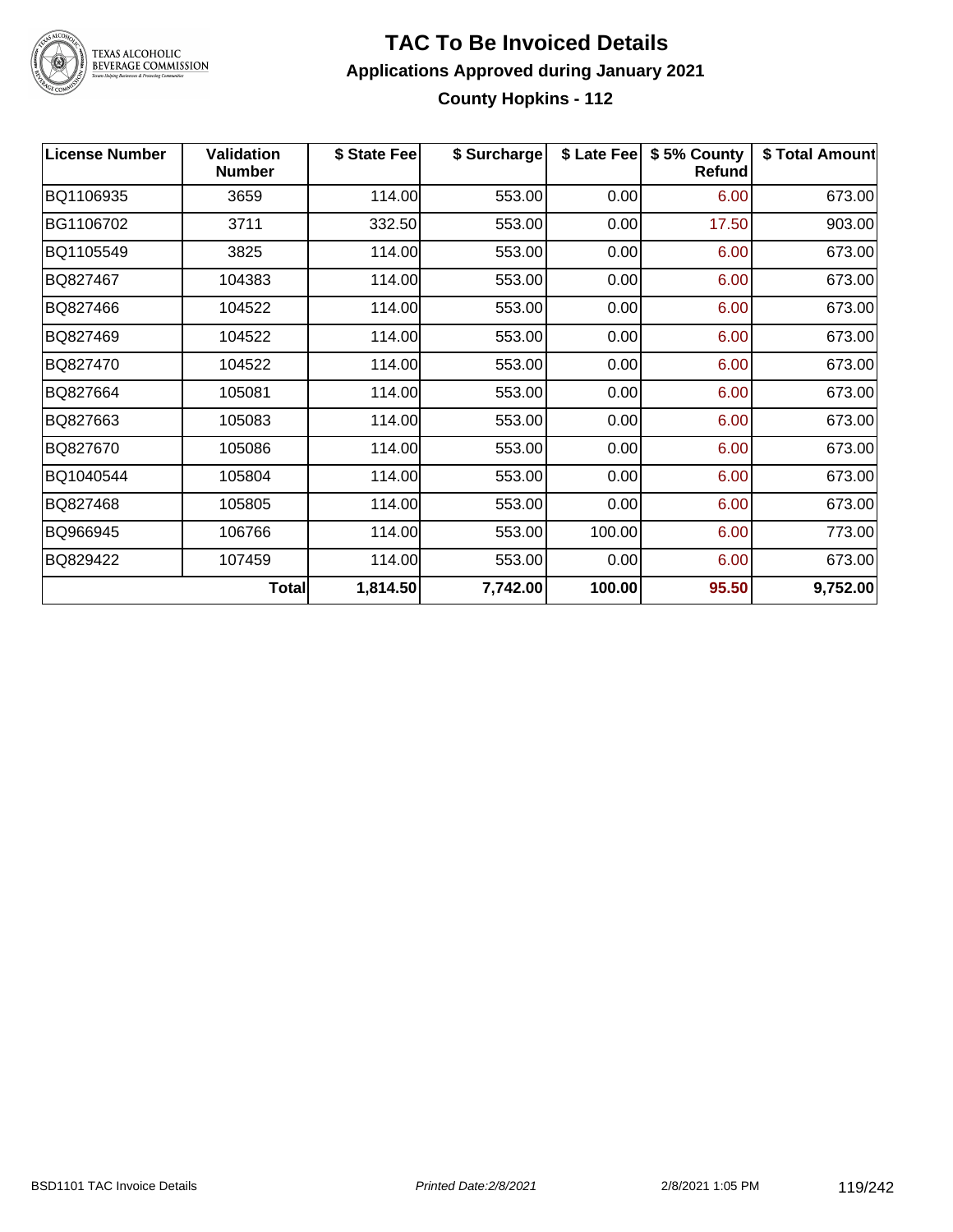

#### **TAC To Be Invoiced Details Applications Approved during January 2021 County Houston - 113**

| ∣License Number | Validation<br><b>Number</b> | \$ State Fee | \$ Surcharge |      | \$ Late Fee   \$5% County  <br>Refundl | \$ Total Amount |
|-----------------|-----------------------------|--------------|--------------|------|----------------------------------------|-----------------|
| BQ891436        | 104585                      | 114.00       | 553.00       | 0.00 | 6.00                                   | 673.00          |
| BQ764094        | 503646                      | 114.00       | 553.00       | 0.00 | 6.00                                   | 673.00          |
| BQ766750        | 504888                      | 114.00       | 553.00       | 0.00 | 6.00                                   | 673.00          |
|                 | Totall                      | 342.00       | 1,659.00     | 0.00 | 18.00                                  | 2,019.00        |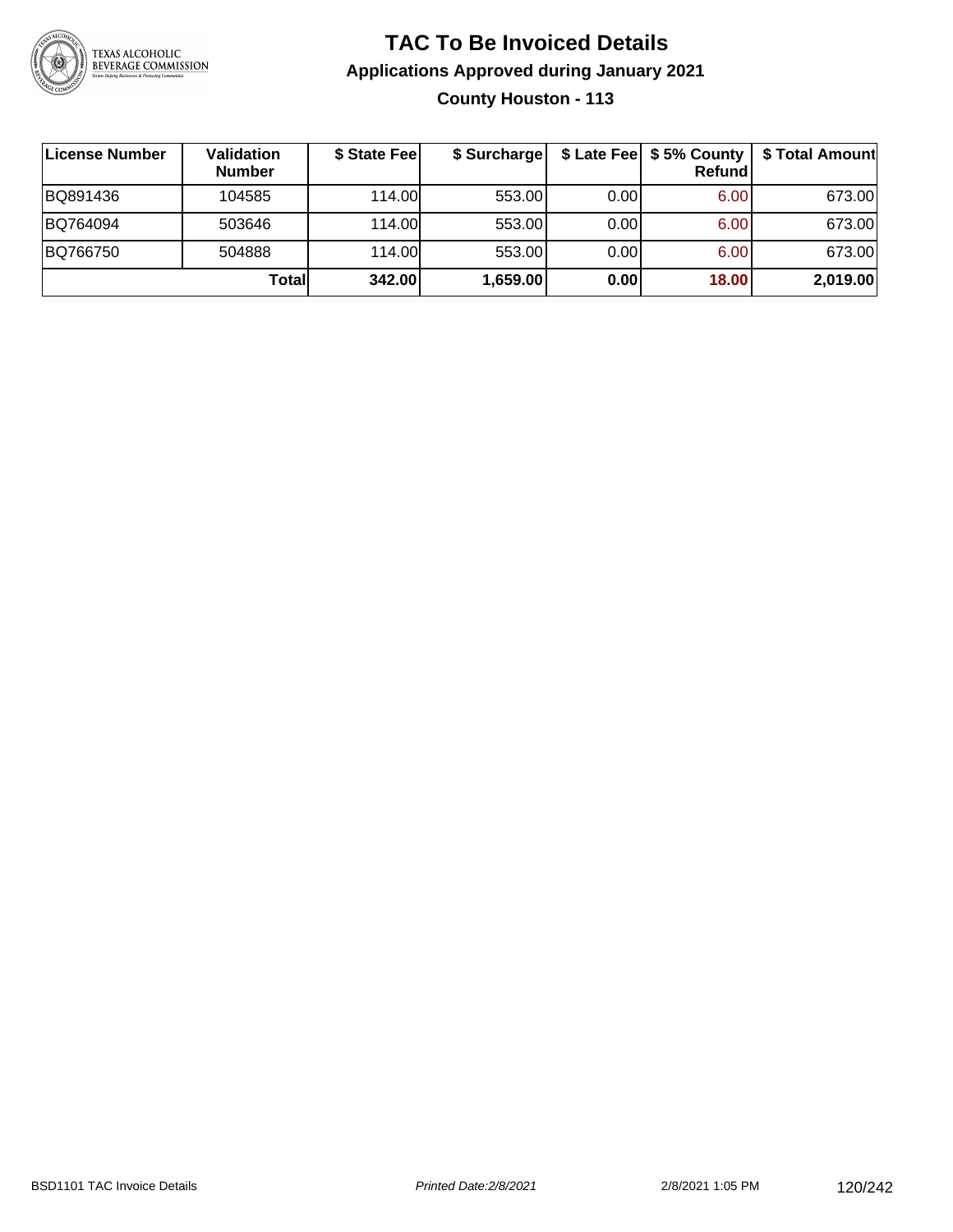

#### **TAC To Be Invoiced Details Applications Approved during January 2021 County Howard - 114**

| License Number | <b>Validation</b><br><b>Number</b> | \$ State Fee |        |       | Refundl | \$ Surcharge   \$ Late Fee   \$5% County   \$ Total Amount |
|----------------|------------------------------------|--------------|--------|-------|---------|------------------------------------------------------------|
| BG890478       | 504407                             | 332.50       | 553.00 | 0.00I | 17.50   | 903.00                                                     |
|                | Totall                             | 332.50       | 553.00 | 0.00  | 17.50   | 903.00                                                     |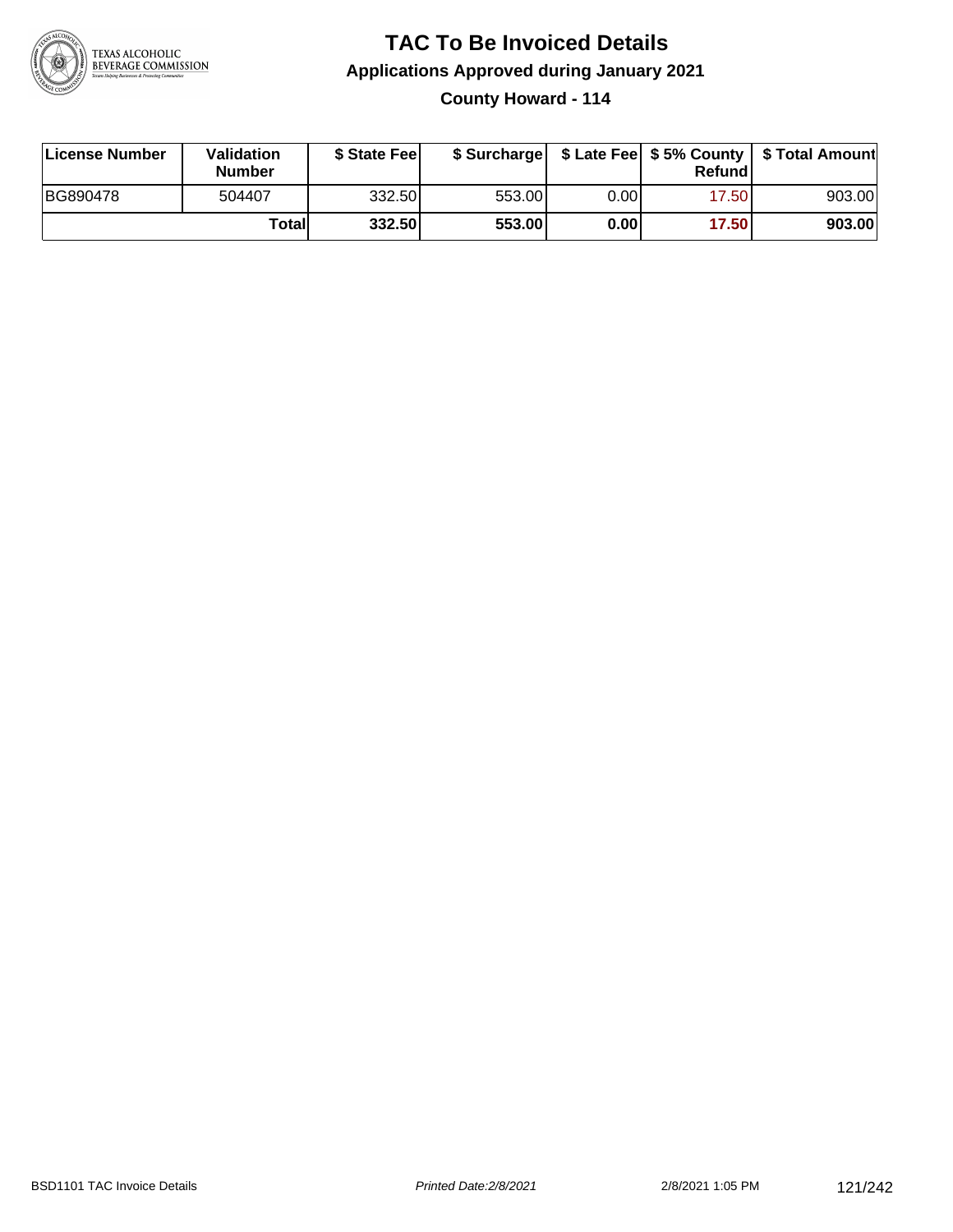

#### **TAC To Be Invoiced Details Applications Approved during January 2021 County Hunt - 116**

| <b>License Number</b> | <b>Validation</b><br><b>Number</b> | \$ State Fee | \$ Surcharge | \$ Late Fee | \$5% County<br>Refundl | \$ Total Amount |
|-----------------------|------------------------------------|--------------|--------------|-------------|------------------------|-----------------|
| BQ1106107             | 3323                               | 114.00       | 553.00       | 0.00        | 6.00                   | 673.00          |
| BQ1035616             | 103696                             | 114.00       | 553.00       | 0.00        | 6.00                   | 673.00          |
| BQ764902              | 105247                             | 114.00       | 553.00       | 0.00        | 6.00                   | 673.00          |
| BQ763767              | 106005                             | 114.00       | 553.00       | 0.00        | 6.00                   | 673.00          |
| BF765351              | 106100                             | 114.00       | 553.00       | 0.00        | 6.00                   | 673.00          |
| BQ896101              | 107049                             | 114.00       | 553.00       | 0.00        | 6.00                   | 673.00          |
|                       | Total                              | 684.00       | 3,318.00     | 0.00        | 36.00                  | 4,038.00        |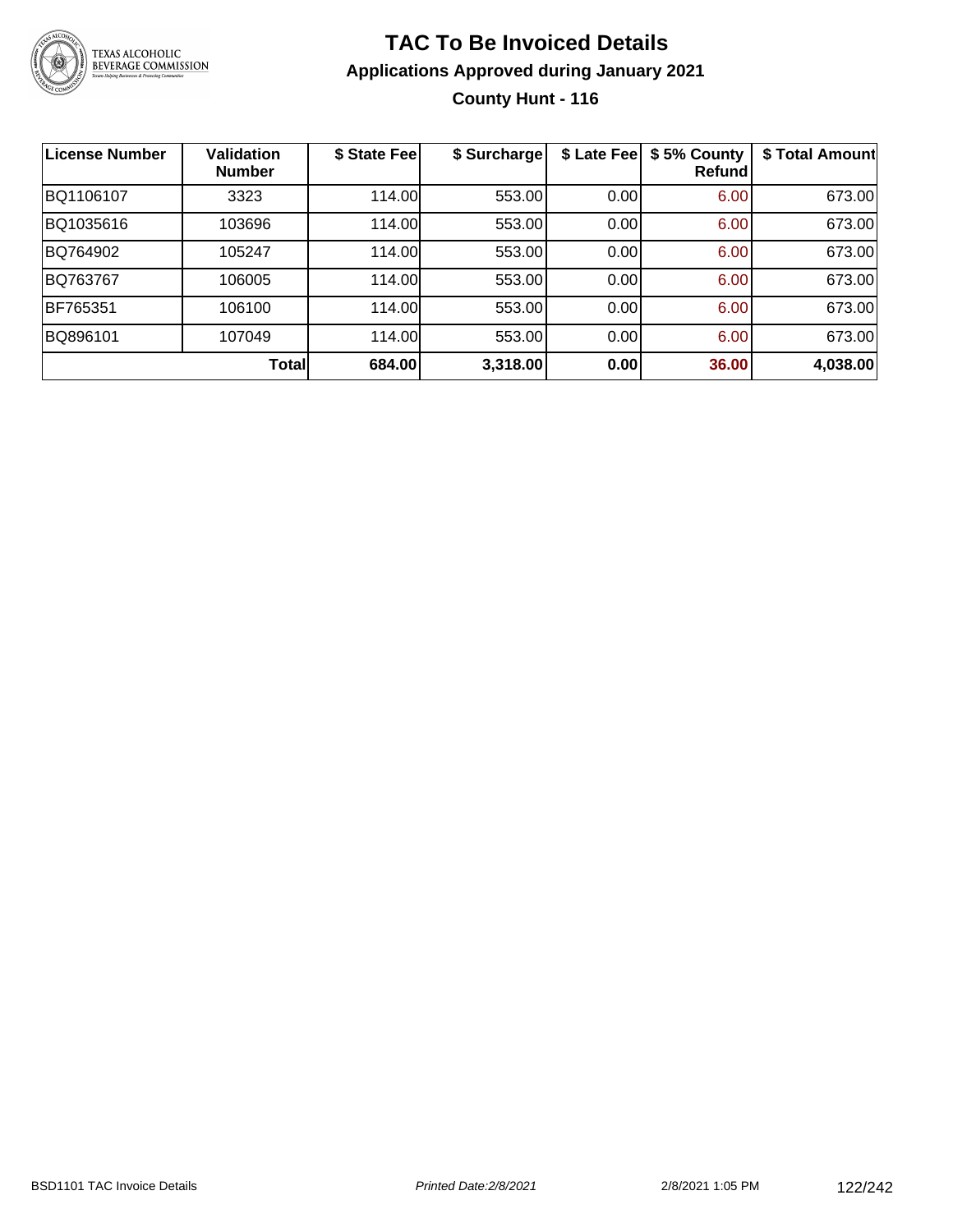

#### **TAC To Be Invoiced Details Applications Approved during January 2021 County Hutchinson - 117**

| License Number | Validation<br><b>Number</b> | \$ State Fee | \$ Surcharge |      | $$$ Late Fee $$5%$ County<br>Refundl | \$ Total Amount |
|----------------|-----------------------------|--------------|--------------|------|--------------------------------------|-----------------|
| BQ1107085      | 3874                        | 114.00       | 553.00       | 0.00 | 6.00                                 | 673.00          |
| BQ893051       | 103915                      | 114.00       | 553.00       | 0.00 | 6.00                                 | 673.00          |
| BG1043555      | 107278                      | 332.50       | 553.00       | 0.00 | 17.50                                | 903.00          |
|                | Totall                      | 560.50       | 1,659.00     | 0.00 | 29.50                                | 2,249.00        |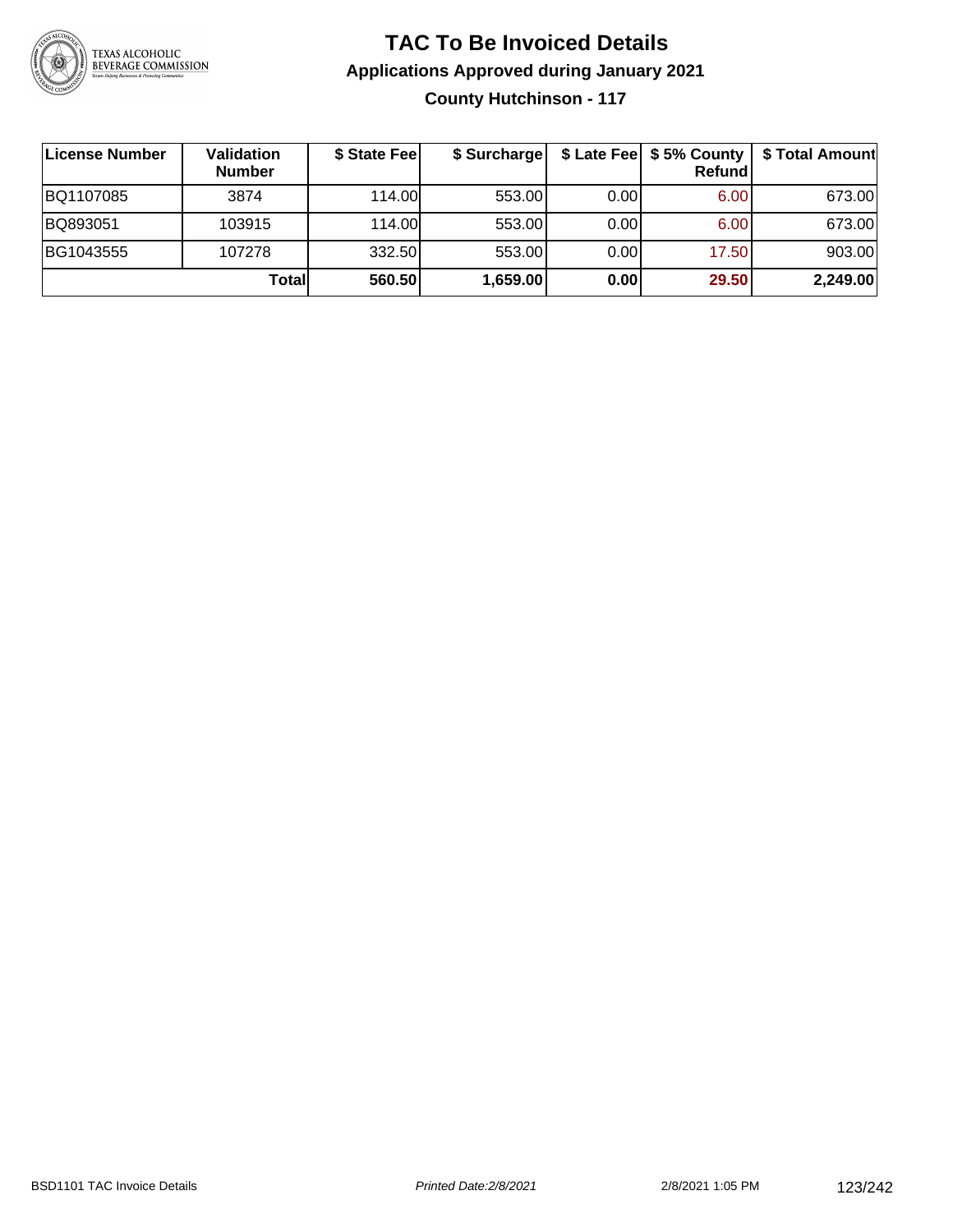

#### **TAC To Be Invoiced Details Applications Approved during January 2021 County Jack - 119**

| <b>License Number</b> | <b>Validation</b><br><b>Number</b> | \$ State Fee | \$ Surcharge |      | \$ Late Fee   \$5% County<br>Refundl | \$ Total Amount |
|-----------------------|------------------------------------|--------------|--------------|------|--------------------------------------|-----------------|
| BQ826061              | 105394                             | 114.00       | 553.00       | 0.00 | 6.00                                 | 673.00          |
| BF967151              | 105722                             | 114.00       | 553.00       | 0.00 | 6.00                                 | 673.00          |
| BQ969831              | 106705                             | 114.00       | 553.00       | 0.00 | 6.00                                 | 673.00          |
| BQ970271              | 106709                             | 114.00       | 553.00       | 0.00 | 6.00                                 | 673.00          |
| BQ970817              | 506029                             | 114.00       | 553.00       | 0.00 | 6.00                                 | 673.00          |
|                       | <b>Total</b>                       | 570.00       | 2,765.00     | 0.00 | 30.00                                | 3,365.00        |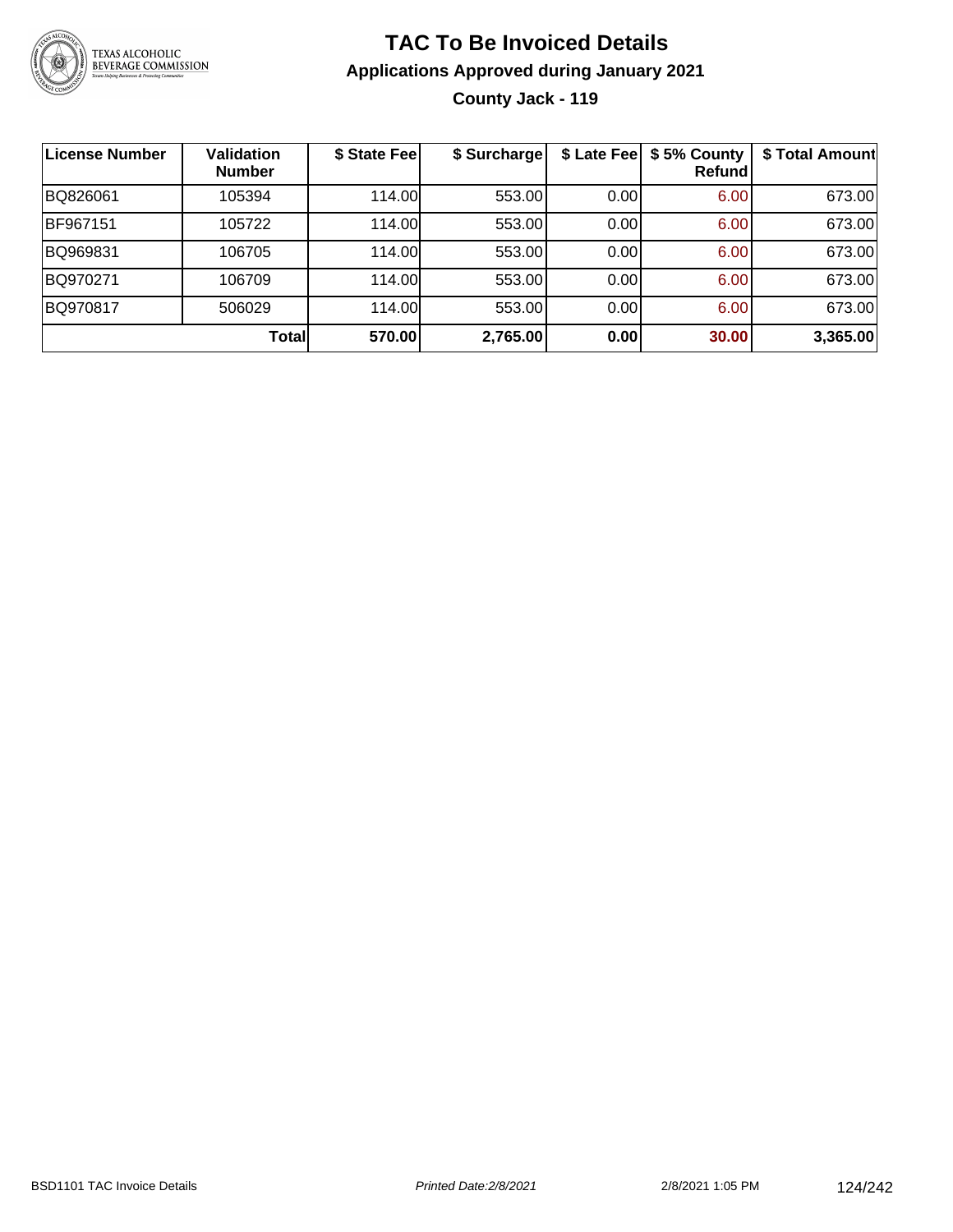

#### **TAC To Be Invoiced Details Applications Approved during January 2021 County Jackson - 120**

| License Number | <b>Validation</b><br><b>Number</b> | \$ State Fee | \$ Surcharge |        | \$ Late Fee   \$5% County<br>Refundl | \$ Total Amount |
|----------------|------------------------------------|--------------|--------------|--------|--------------------------------------|-----------------|
| BG1106408      | 3899                               | 332.50       | 553.00       | 0.00   | 17.50                                | 903.00          |
| BG1042963      | 107544                             | 332.50       | 553.00       | 0.00   | 17.50                                | 903.00          |
| BQ1045734      | 108791                             | 114.00       | 553.00       | 0.00   | 6.00                                 | 673.00          |
| BQ828135       | 504681                             | 114.00       | 553.00       | 0.00   | 6.00                                 | 673.00          |
| BG1036020      | 504793                             | 332.50       | 553.00       | 100.00 | 17.50                                | 1,003.00        |
|                | Total                              | 1,225.50     | 2,765.00     | 100.00 | 64.50                                | 4,155.00        |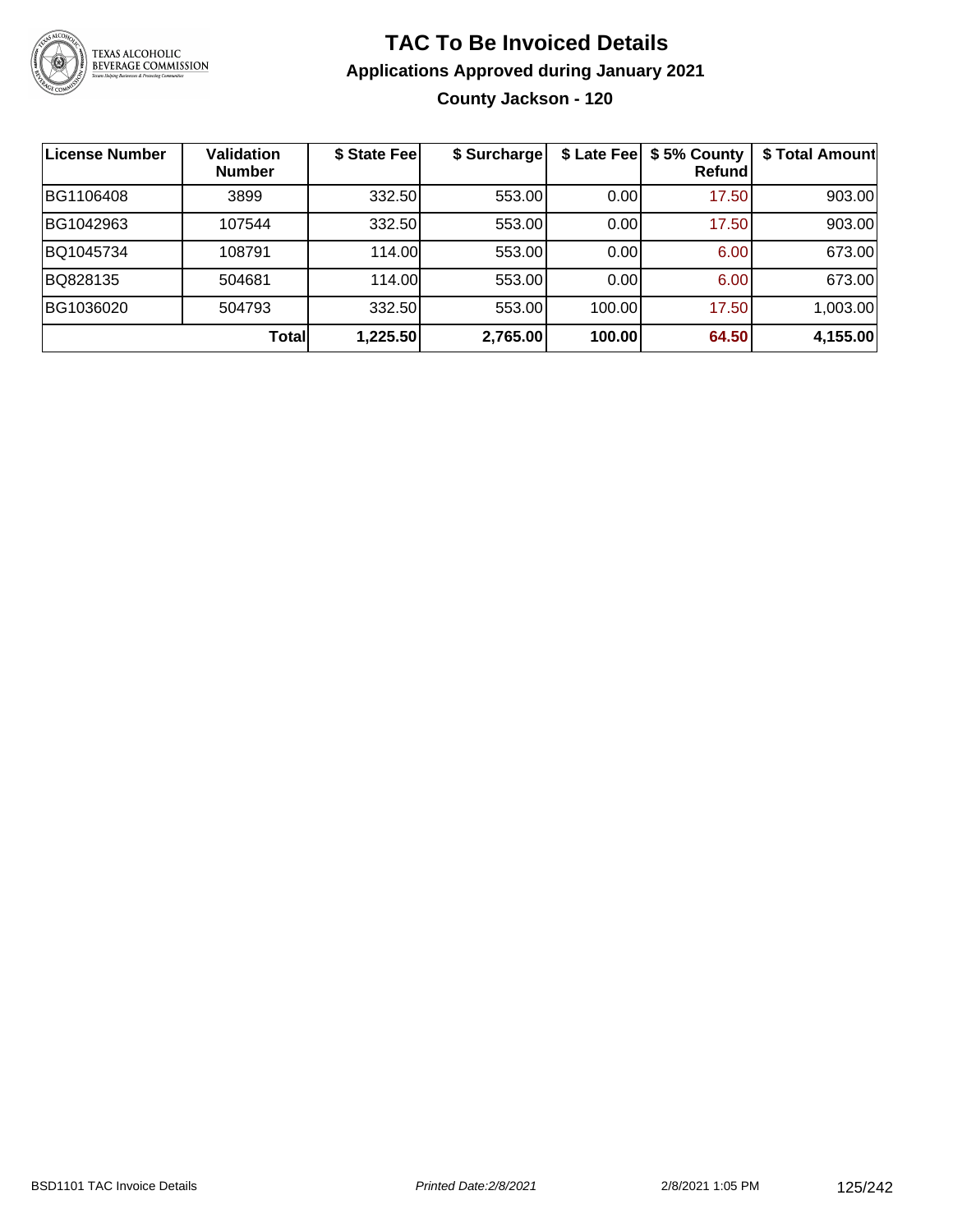

## **TAC To Be Invoiced Details Applications Approved during January 2021**

**County Jasper - 121**

| ∣License Number | Validation<br><b>Number</b> | \$ State Fee | \$ Surcharge |       | <b>Refund</b>     | \$ Late Fee   \$5% County   \$ Total Amount |
|-----------------|-----------------------------|--------------|--------------|-------|-------------------|---------------------------------------------|
| BQ760609        | 102471                      | 114.00       | 553.00       | 0.00  | 6.00              | 673.00                                      |
| BQ1043028       | 504689                      | 114.00L      | 553.00       | 0.001 | 6.00 <sub>1</sub> | 673.00                                      |
|                 | Totall                      | 228.00       | 1,106.00     | 0.00  | 12.00             | 1,346.00                                    |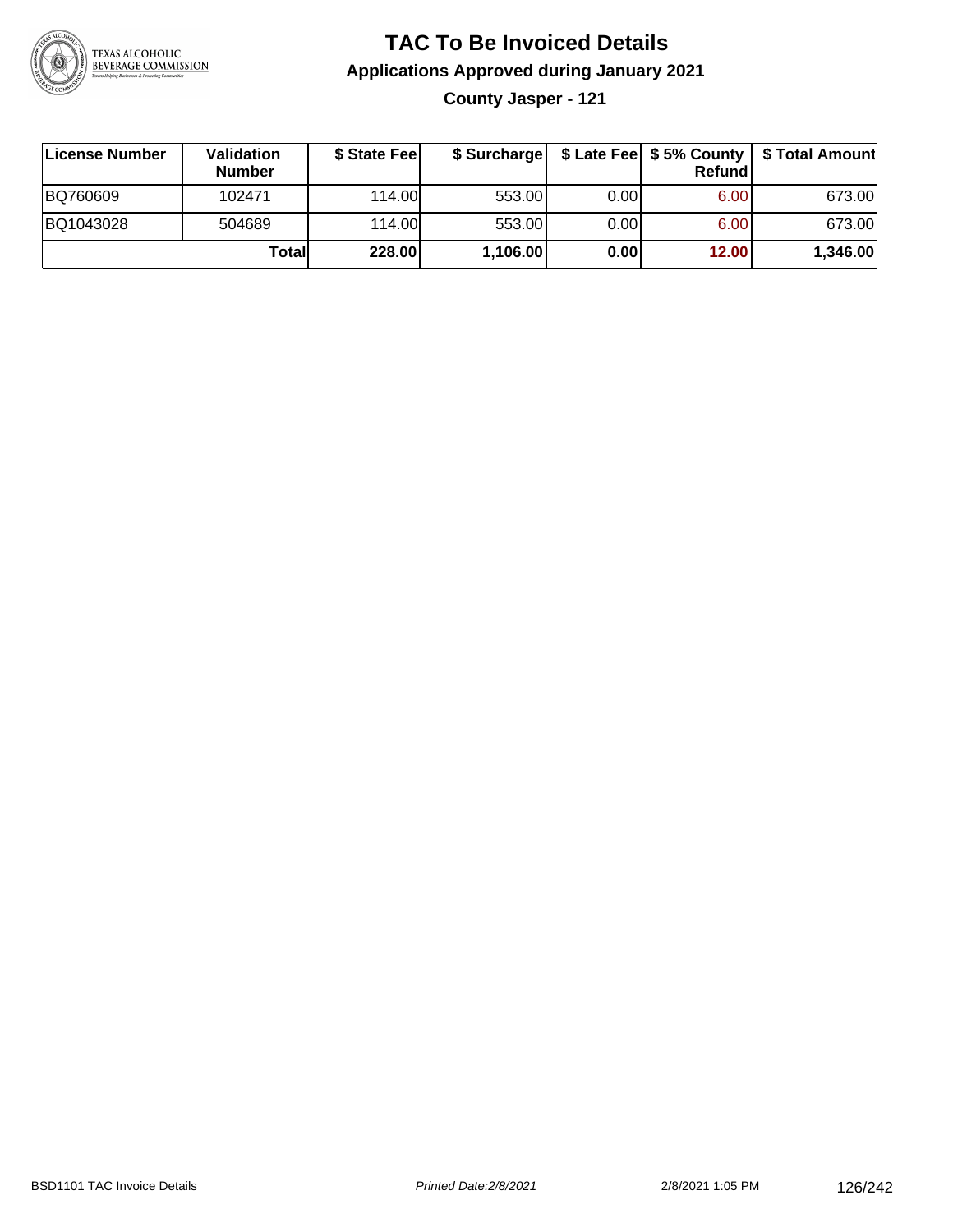

TEXAS ALCOHOLIC<br>BEVERAGE COMMISSION

#### **TAC To Be Invoiced Details Applications Approved during January 2021 County Jefferson - 123**

| <b>License Number</b> | Validation<br><b>Number</b> | \$ State Fee | \$ Surcharge |      | \$ Late Fee   \$5% County<br><b>Refund</b> | \$ Total Amount |
|-----------------------|-----------------------------|--------------|--------------|------|--------------------------------------------|-----------------|
| BQ1106801             | 2767                        | 114.00       | 553.00       | 0.00 | 6.00                                       | 673.00          |
| BF1107920             | 3667                        | 114.00       | 553.00       | 0.00 | 6.00                                       | 673.00          |
| BQ1106502             | 4220                        | 114.00       | 553.00       | 0.00 | 6.00                                       | 673.00          |
| BQ1033910             | 101417                      | 114.00       | 553.00       | 0.00 | 6.00                                       | 673.00          |
| BQ890474              | 102317                      | 114.00       | 553.00       | 0.00 | 6.00                                       | 673.00          |
| BF1034758             | 102382                      | 114.00       | 553.00       | 0.00 | 6.00                                       | 673.00          |
| BF1036857             | 102739                      | 114.00       | 553.00       | 0.00 | 6.00                                       | 673.00          |
| BG1036879             | 103050                      | 332.50       | 553.00       | 0.00 | 17.50                                      | 903.00          |
| BQ1038197             | 103165                      | 114.00       | 553.00       | 0.00 | 6.00                                       | 673.00          |
| BF961756              | 103170                      | 114.00       | 553.00       | 0.00 | 6.00                                       | 673.00          |
| BQ824531              | 103176                      | 114.00       | 553.00       | 0.00 | 6.00                                       | 673.00          |
| BQ965138              | 103446                      | 114.00       | 553.00       | 0.00 | 6.00                                       | 673.00          |
| BF824109              | 103652                      | 114.00       | 553.00       | 0.00 | 6.00                                       | 673.00          |
| BQ826905              | 104176                      | 114.00       | 553.00       | 0.00 | 6.00                                       | 673.00          |
| BF967408              | 104807                      | 114.00       | 553.00       | 0.00 | 6.00                                       | 673.00          |
| BQ764346              | 104913                      | 114.00       | 553.00       | 0.00 | 6.00                                       | 673.00          |
| BF967088              | 104970                      | 114.00       | 553.00       | 0.00 | 6.00                                       | 673.00          |
| BQ965597              | 105355                      | 114.00       | 553.00       | 0.00 | 6.00                                       | 673.00          |
| BQ1038987             | 105659                      | 114.00       | 553.00       | 0.00 | 6.00                                       | 673.00          |
| BF966987              | 105798                      | 114.00       | 553.00       | 0.00 | 6.00                                       | 673.00          |
| BG1041753             | 106079                      | 332.50       | 553.00       | 0.00 | 17.50                                      | 903.00          |
| BL1041753             | 106079                      | 475.00       | 327.00       | 0.00 | 25.00                                      | 827.00          |
| BQ894060              | 106451                      | 114.00       | 553.00       | 0.00 | 6.00                                       | 673.00          |
| BQ1042865             | 106653                      | 114.00       | 553.00       | 0.00 | 6.00                                       | 673.00          |
| BF822104              | 501828                      | 114.00       | 553.00       | 0.00 | 6.00                                       | 673.00          |
| BQ763763              | 503657                      | 114.00       | 553.00       | 0.00 | 6.00                                       | 673.00          |
| BQ763764              | 503701                      | 114.00       | 553.00       | 0.00 | 6.00                                       | 673.00          |
| BQ763004              | 503723                      | 114.00       | 553.00       | 0.00 | 6.00                                       | 673.00          |
| BQ763760              | 503729                      | 114.00       | 553.00       | 0.00 | 6.00                                       | 673.00          |
| BQ763005              | 503732                      | 114.00       | 553.00       | 0.00 | 6.00                                       | 673.00          |
| BQ763755              | 503742                      | 114.00       | 553.00       | 0.00 | 6.00                                       | 673.00          |
| BQ762982              | 503743                      | 114.00       | 553.00       | 0.00 | 6.00                                       | 673.00          |
| BQ762986              | 503757                      | 114.00       | 553.00       | 0.00 | 6.00                                       | 673.00          |
| BQ892221              | 504502                      | 114.00       | 553.00       | 0.00 | 6.00                                       | 673.00          |
| BQ765512              | 504898                      | 114.00       | 553.00       | 0.00 | 6.00                                       | 673.00          |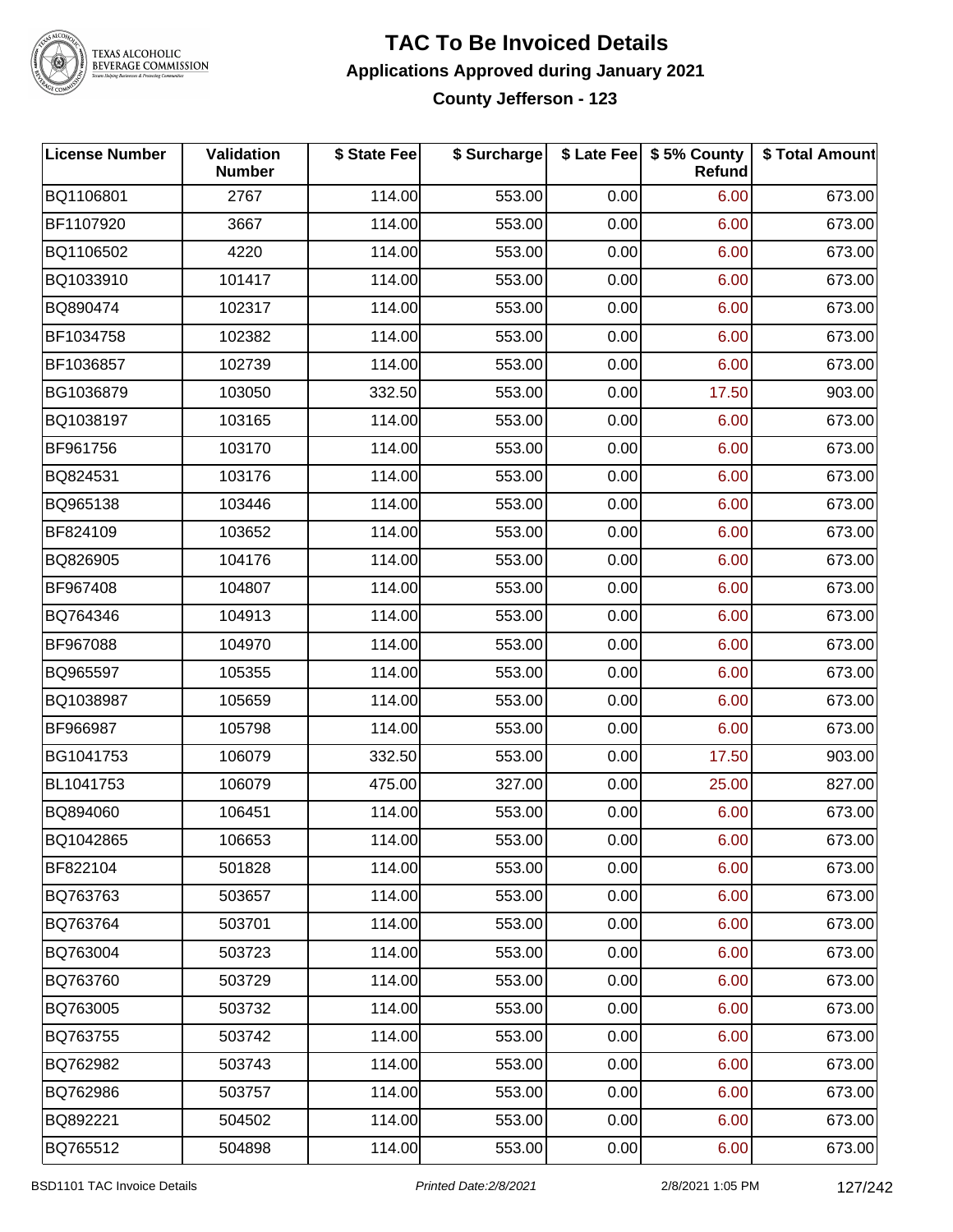| ∣License Number | Validation<br><b>Number</b> | \$ State Feel | \$ Surcharge |       | Refundl | \$ Late Fee   \$5% County   \$ Total Amount |
|-----------------|-----------------------------|---------------|--------------|-------|---------|---------------------------------------------|
| BQ1043852       | 504982                      | 114.00        | 553.00       | 0.00  | 6.00    | 673.00                                      |
| BF828130        | 505132                      | 114.00        | 553.00       | 0.001 | 6.00    | 673.00                                      |
|                 | Totall                      | 5,016.00      | 20,235.00    | 0.00  | 264.00  | 25,515.00                                   |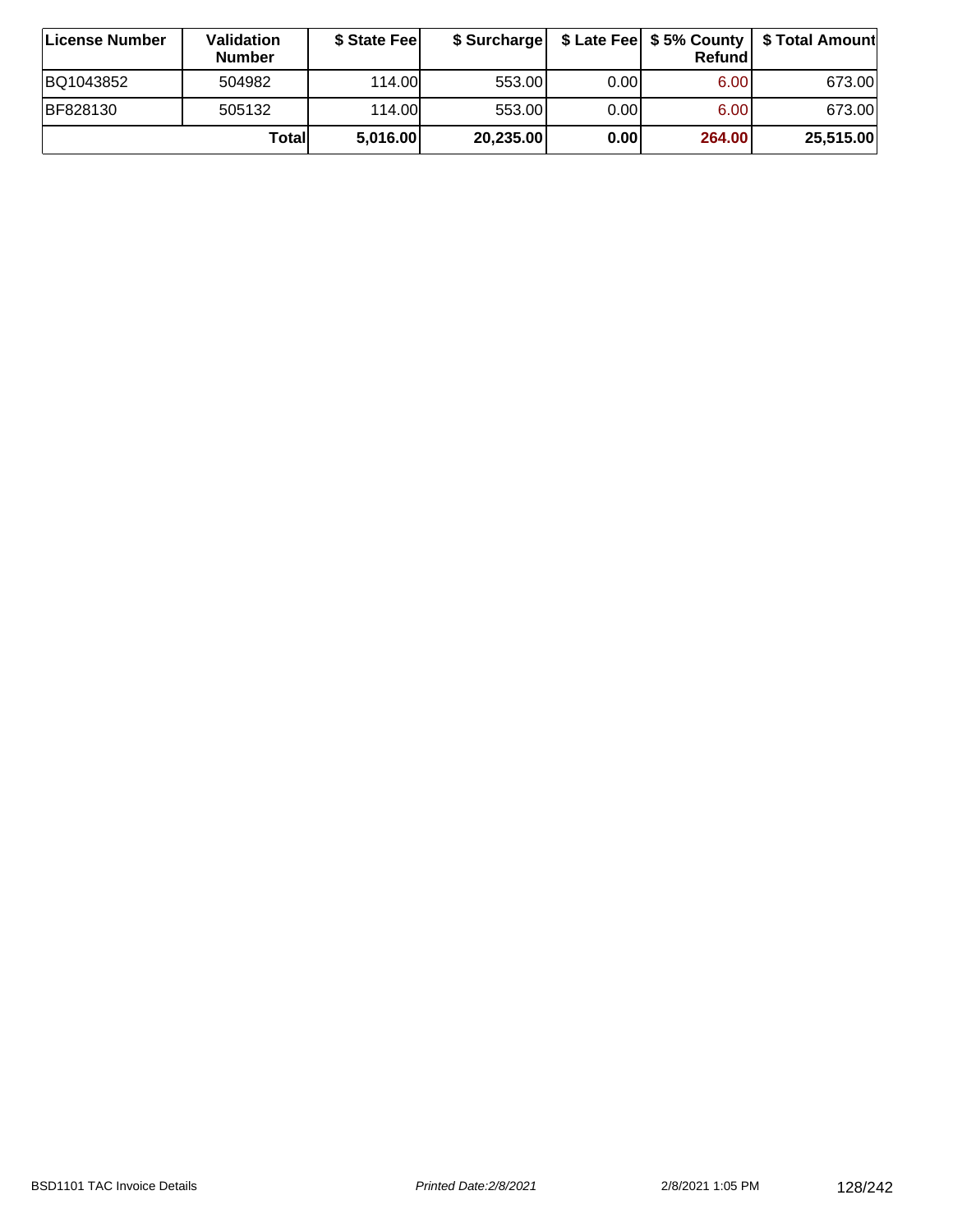

#### **TAC To Be Invoiced Details Applications Approved during January 2021 County Jim Hogg - 124**

| License Number | <b>Validation</b><br><b>Number</b> | \$ State Fee | \$ Surcharge |       | Refund | \$ Late Fee   \$5% County   \$ Total Amount |
|----------------|------------------------------------|--------------|--------------|-------|--------|---------------------------------------------|
| BG1106103      | 3795                               | 332.50       | 553.00       | 0.00  | 17.50  | 903.00                                      |
| BQ895338       | 107045                             | 114.00       | 553.00       | 0.001 | 6.00   | 673.00                                      |
|                | Totall                             | 446.50       | 1,106.00     | 0.00  | 23.50  | 1,576.00                                    |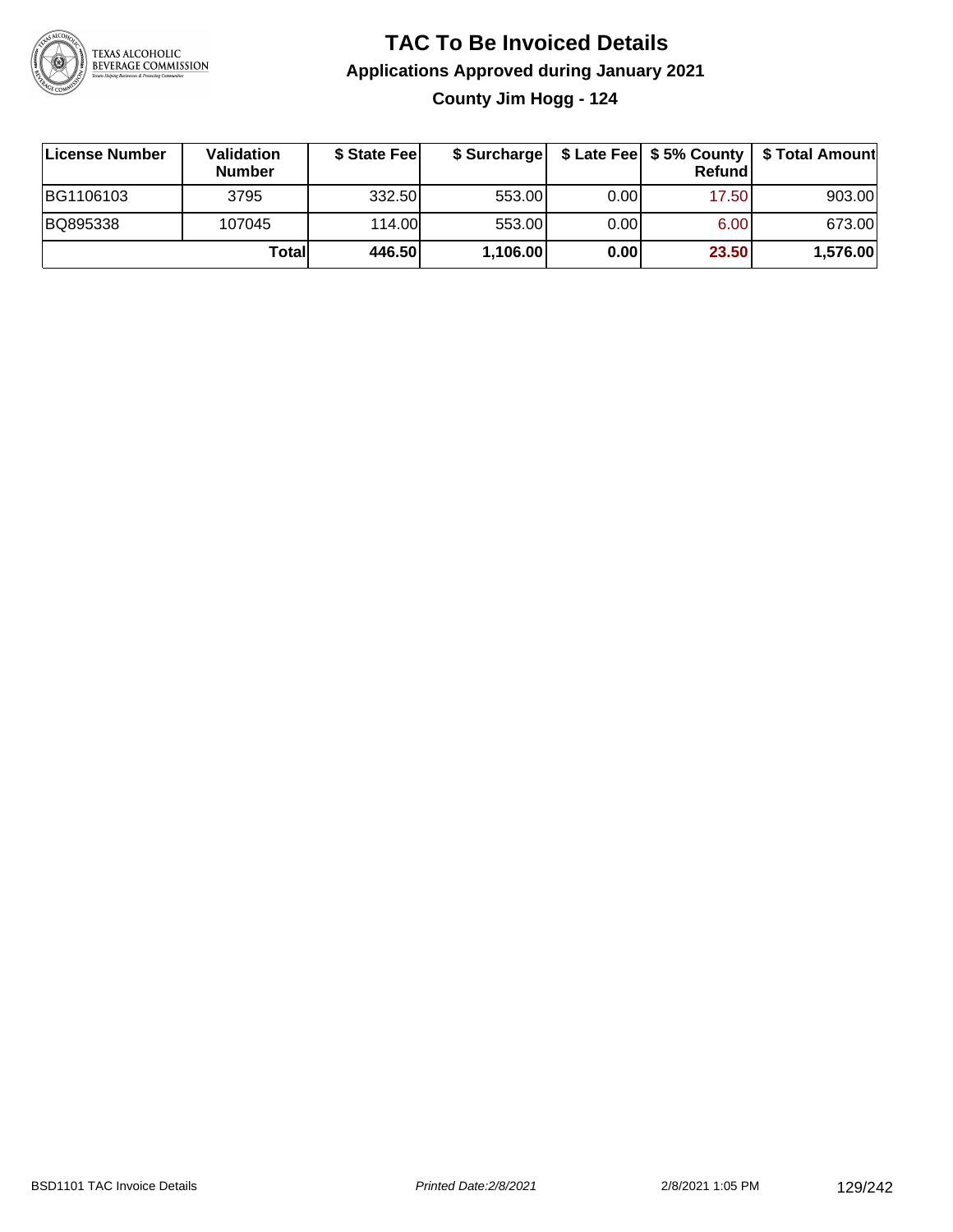

## **TAC To Be Invoiced Details Applications Approved during January 2021**

**County Jim Wells - 125**

| License Number | <b>Validation</b><br><b>Number</b> | \$ State Fee | \$ Surcharge | \$ Late Fee | \$5% County<br>Refundl | \$ Total Amount |
|----------------|------------------------------------|--------------|--------------|-------------|------------------------|-----------------|
| BG893379       | 105226                             | 332.50       | 553.00       | 0.00        | 17.50                  | 903.00          |
| BG893211       | 105608                             | 332.50       | 553.00       | 0.00        | 17.50                  | 903.00          |
| BG895088       | 107176                             | 332.50       | 553.00       | 0.00        | 17.50                  | 903.00          |
| BQ763597       | 503706                             | 114.00       | 553.00       | 0.00        | 6.00                   | 673.00          |
| BQ764477       | 503721                             | 114.00       | 553.00       | 0.00        | 6.00                   | 673.00          |
| BQ829163       | 504908                             | 114.00       | 553.00       | 0.00        | 6.00                   | 673.00          |
|                | <b>Total</b>                       | 1,339.50     | 3,318.00     | 0.00        | 70.50                  | 4,728.00        |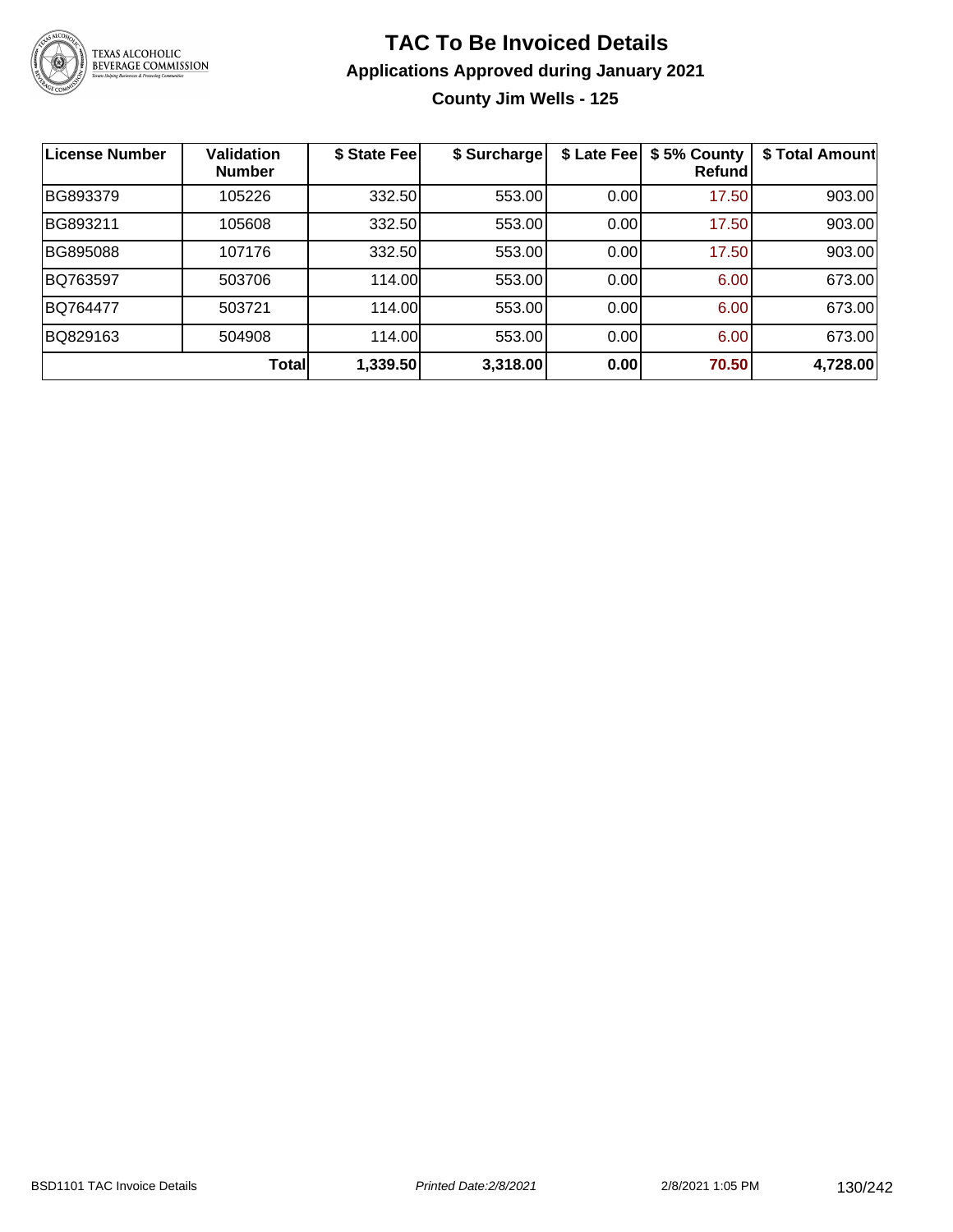

TEXAS ALCOHOLIC<br>BEVERAGE COMMISSION

#### **TAC To Be Invoiced Details Applications Approved during January 2021 County Johnson - 126**

| <b>License Number</b> | <b>Validation</b><br><b>Number</b> | \$ State Fee | \$ Surcharge | \$ Late Fee | \$5% County<br><b>Refund</b> | \$ Total Amount |
|-----------------------|------------------------------------|--------------|--------------|-------------|------------------------------|-----------------|
| BQ1105091             | 3151                               | 114.00       | 553.00       | 0.00        | 6.00                         | 673.00          |
| BQ1107908             | 3774                               | 114.00       | 553.00       | 0.00        | 6.00                         | 673.00          |
| BQ964912              | 103490                             | 114.00       | 553.00       | 0.00        | 6.00                         | 673.00          |
| BQ964917              | 103492                             | 114.00       | 553.00       | 0.00        | 6.00                         | 673.00          |
| BG1038749             | 103562                             | 332.50       | 553.00       | 0.00        | 17.50                        | 903.00          |
| BQ1036356             | 103647                             | 114.00       | 553.00       | 0.00        | 6.00                         | 673.00          |
| BF966641              | 104269                             | 114.00       | 553.00       | 0.00        | 6.00                         | 673.00          |
| BF966638              | 104272                             | 114.00       | 553.00       | 0.00        | 6.00                         | 673.00          |
| BF1038631             | 104571                             | 114.00       | 553.00       | 0.00        | 6.00                         | 673.00          |
| BQ828115              | 105564                             | 114.00       | 553.00       | 0.00        | 6.00                         | 673.00          |
| BQ1042337             | 106116                             | 114.00       | 553.00       | 0.00        | 6.00                         | 673.00          |
| BF1041690             | 107310                             | 114.00       | 553.00       | 0.00        | 6.00                         | 673.00          |
|                       | Total                              | 1,586.50     | 6,636.00     | 0.00        | 83.50                        | 8,306.00        |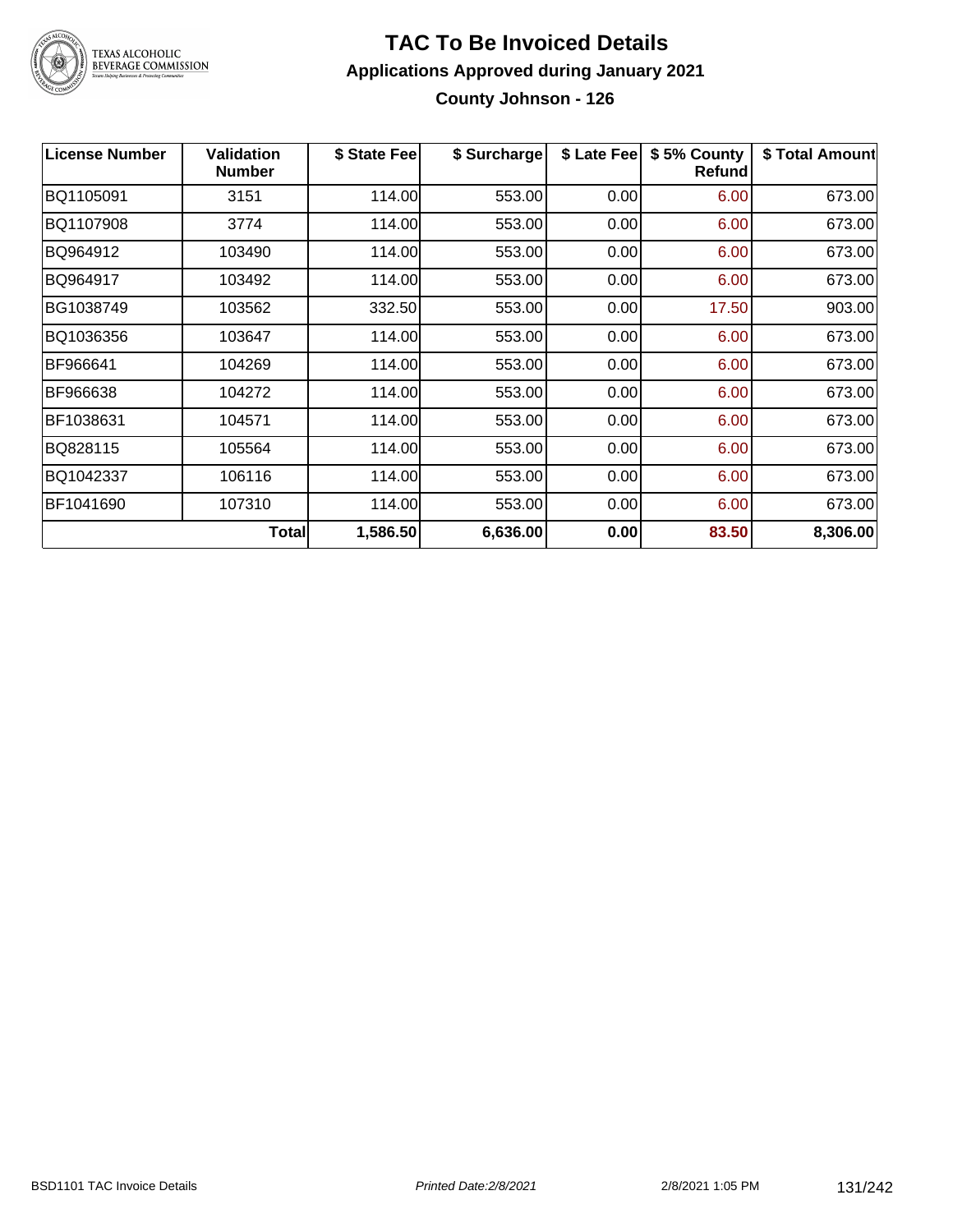

## **TAC To Be Invoiced Details Applications Approved during January 2021**

**County Jones - 127**

| License Number | <b>Validation</b><br><b>Number</b> | \$ State Fee | \$ Surcharge |        | \$ Late Fee   \$5% County  <br><b>Refund</b> | \$ Total Amount |
|----------------|------------------------------------|--------------|--------------|--------|----------------------------------------------|-----------------|
| BQ956045       | 106975                             | 114.00L      | 553.00       | 100.00 | 6.00                                         | 773.00          |
| BQ896007       | 108120                             | 114.00L      | 553.00       | 0.00   | 6.00                                         | 673.00          |
| BQ970665       | 504874                             | 114.00L      | 553.00       | 0.00   | 6.00                                         | 673.00          |
| BQ970801       | 506029                             | 114.00       | 553.00       | 0.00   | 6.00                                         | 673.00          |
|                | Totall                             | 456.00       | 2,212.00     | 100.00 | 24.00                                        | 2,792.00        |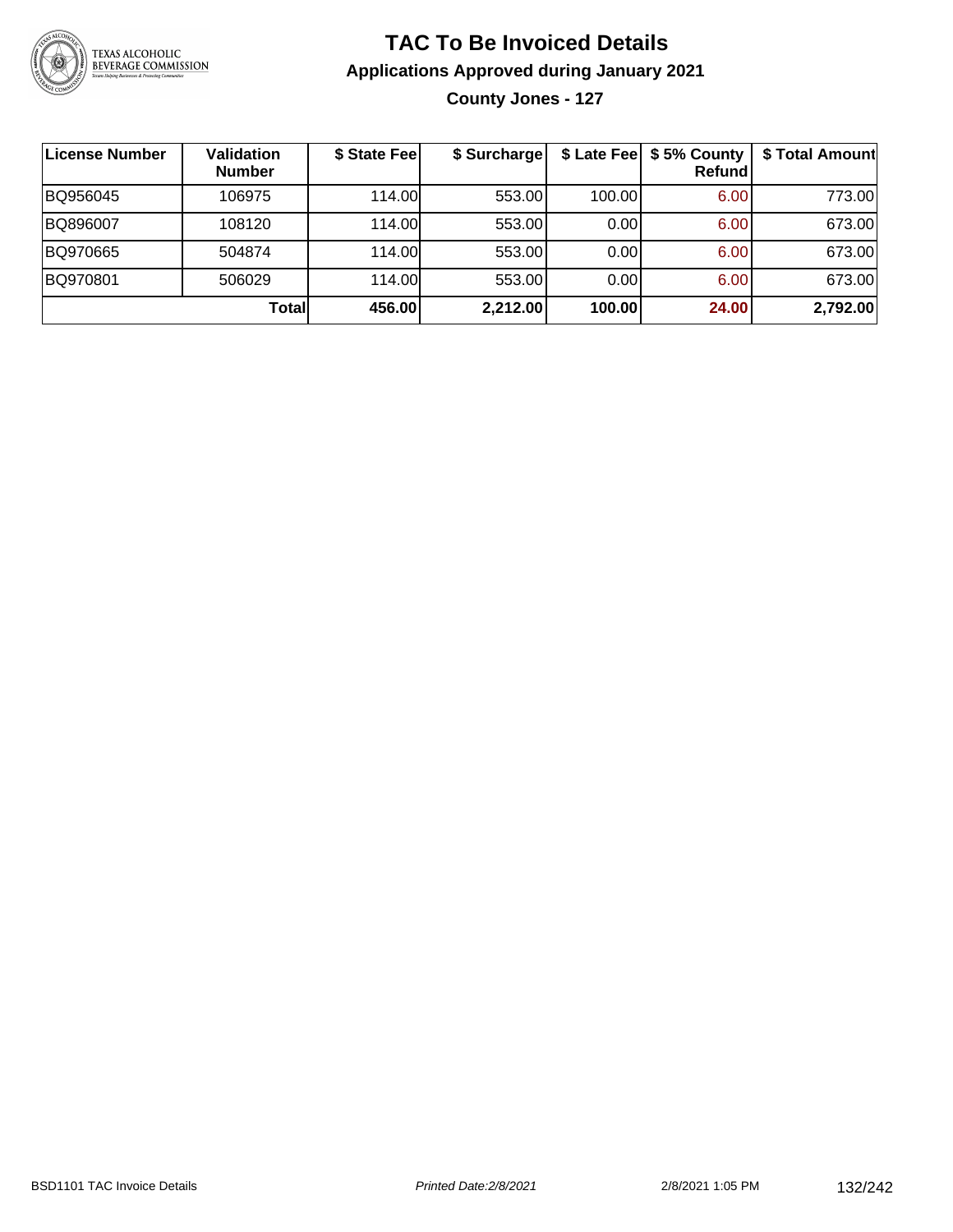

#### **TAC To Be Invoiced Details Applications Approved during January 2021 County Karnes - 128**

| License Number | <b>Validation</b><br><b>Number</b> | \$ State Feel |        |      | Refundl | \$ Surcharge   \$ Late Fee   \$5% County   \$ Total Amount |
|----------------|------------------------------------|---------------|--------|------|---------|------------------------------------------------------------|
| BQ764644       | 504929                             | 114.00L       | 553.00 | 0.00 | 6.00    | 673.00                                                     |
|                | Totall                             | <b>114.00</b> | 553.00 | 0.00 | 6.00    | 673.00                                                     |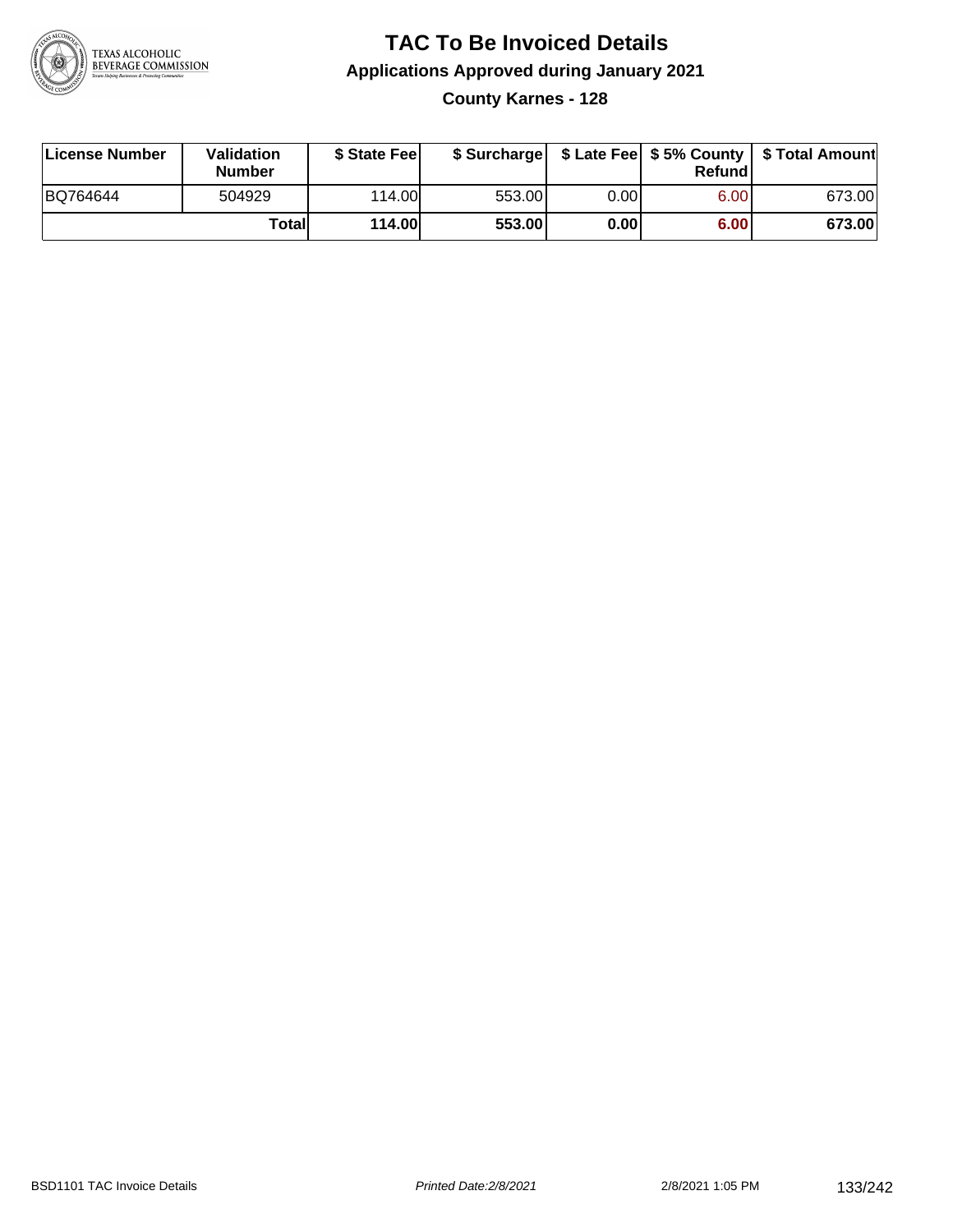

#### **TAC To Be Invoiced Details Applications Approved during January 2021 County Kaufman - 129**

| License Number | <b>Validation</b><br><b>Number</b> | \$ State Fee | \$ Surcharge | \$ Late Fee | \$5% County<br>Refund | \$ Total Amount |
|----------------|------------------------------------|--------------|--------------|-------------|-----------------------|-----------------|
| BG1106424      | 3082                               | 332.50       | 553.00       | 0.00        | 17.50                 | 903.00          |
| BQ1105514      | 3536                               | 114.00       | 553.00       | 0.00        | 6.00                  | 673.00          |
| BQ1107929      | 3776                               | 114.00       | 553.00       | 0.00        | 6.00                  | 673.00          |
| BG1105416      | 3847                               | 332.50       | 553.00       | 0.00        | 17.50                 | 903.00          |
| BF965033       | 104767                             | 114.00       | 553.00       | 0.00        | 6.00                  | 673.00          |
| BF1037776      | 105196                             | 114.00       | 553.00       | 100.00      | 6.00                  | 773.00          |
| BG1038109      | 105425                             | 332.50       | 553.00       | 0.00        | 17.50                 | 903.00          |
| BF895275       | 106511                             | 114.00       | 553.00       | 0.00        | 6.00                  | 673.00          |
| BF896602       | 106732                             | 114.00       | 553.00       | 0.00        | 6.00                  | 673.00          |
|                | <b>Total</b>                       | 1,681.50     | 4,977.00     | 100.00      | 88.50                 | 6,847.00        |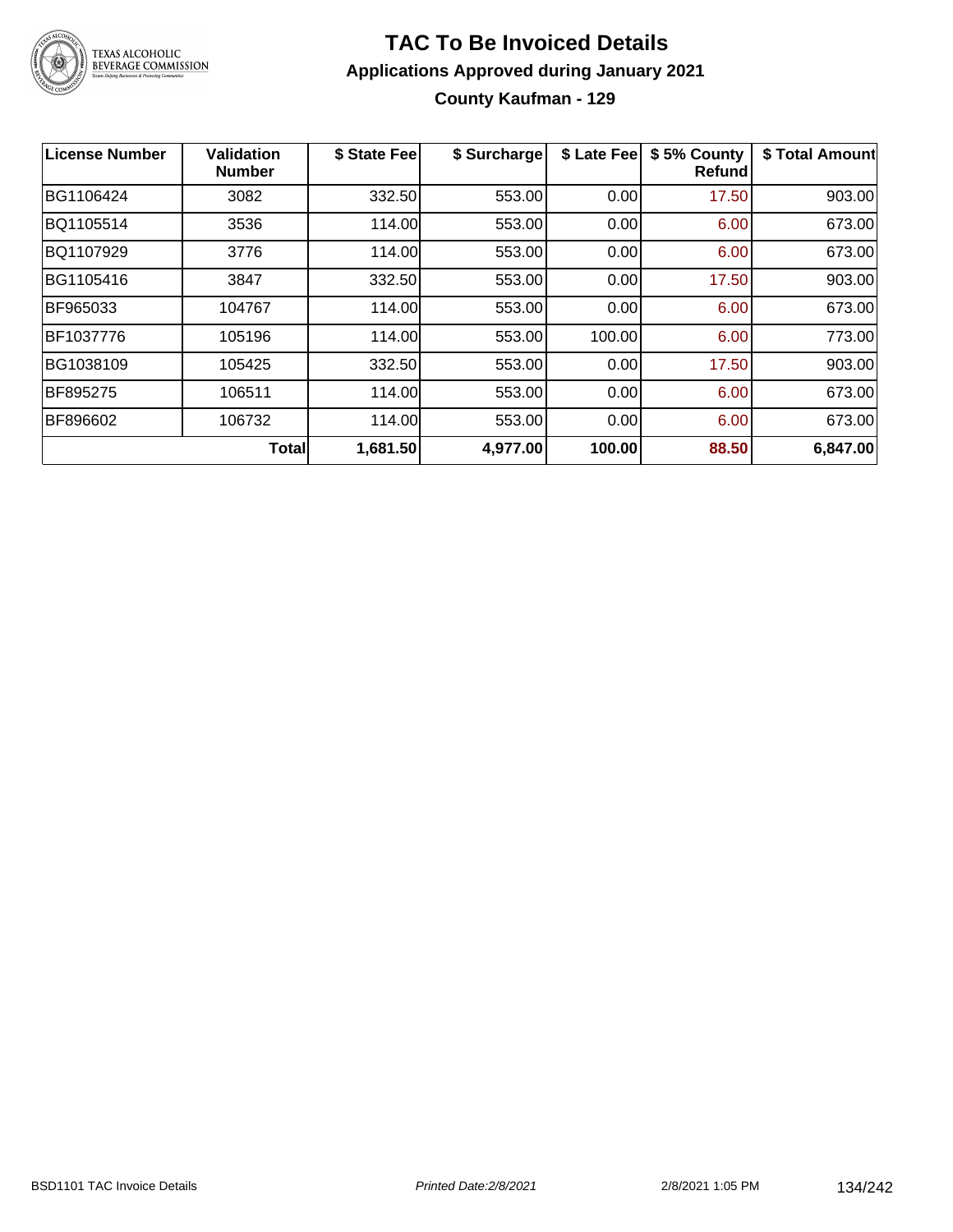

#### **TAC To Be Invoiced Details Applications Approved during January 2021 County Kendall - 130**

| <b>License Number</b> | <b>Validation</b><br><b>Number</b> | \$ State Fee | \$ Surcharge | \$ Late Fee | \$5% County<br>Refundl | \$ Total Amount |
|-----------------------|------------------------------------|--------------|--------------|-------------|------------------------|-----------------|
| BG1107257             | 2729                               | 332.50       | 553.00       | 0.00        | 17.50                  | 903.00          |
| BG1106639             | 3670                               | 332.50       | 553.00       | 0.00        | 17.50                  | 903.00          |
| BP1106639             | 3670                               | 950.00       | 426.00       | 0.00        | 50.00                  | 1,426.00        |
| BG1106950             | 4119                               | 332.50       | 553.00       | 0.00        | 17.50                  | 903.00          |
| BG824188              | 102198                             | 332.50       | 553.00       | 0.00        | 17.50                  | 903.00          |
| BG962925              | 102437                             | 332.50       | 553.00       | 0.00        | 17.50                  | 903.00          |
| BG956143              | 501566                             | 332.50       | 553.00       | 0.00        | 17.50                  | 903.00          |
| BG763180              | 501942                             | 332.50       | 553.00       | 0.00        | 17.50                  | 903.00          |
| BQ894443              | 505759                             | 114.00       | 553.00       | 0.00        | 6.00                   | 673.00          |
|                       | <b>Total</b>                       | 3,391.50     | 4,850.00     | 0.00        | 178.50                 | 8,420.00        |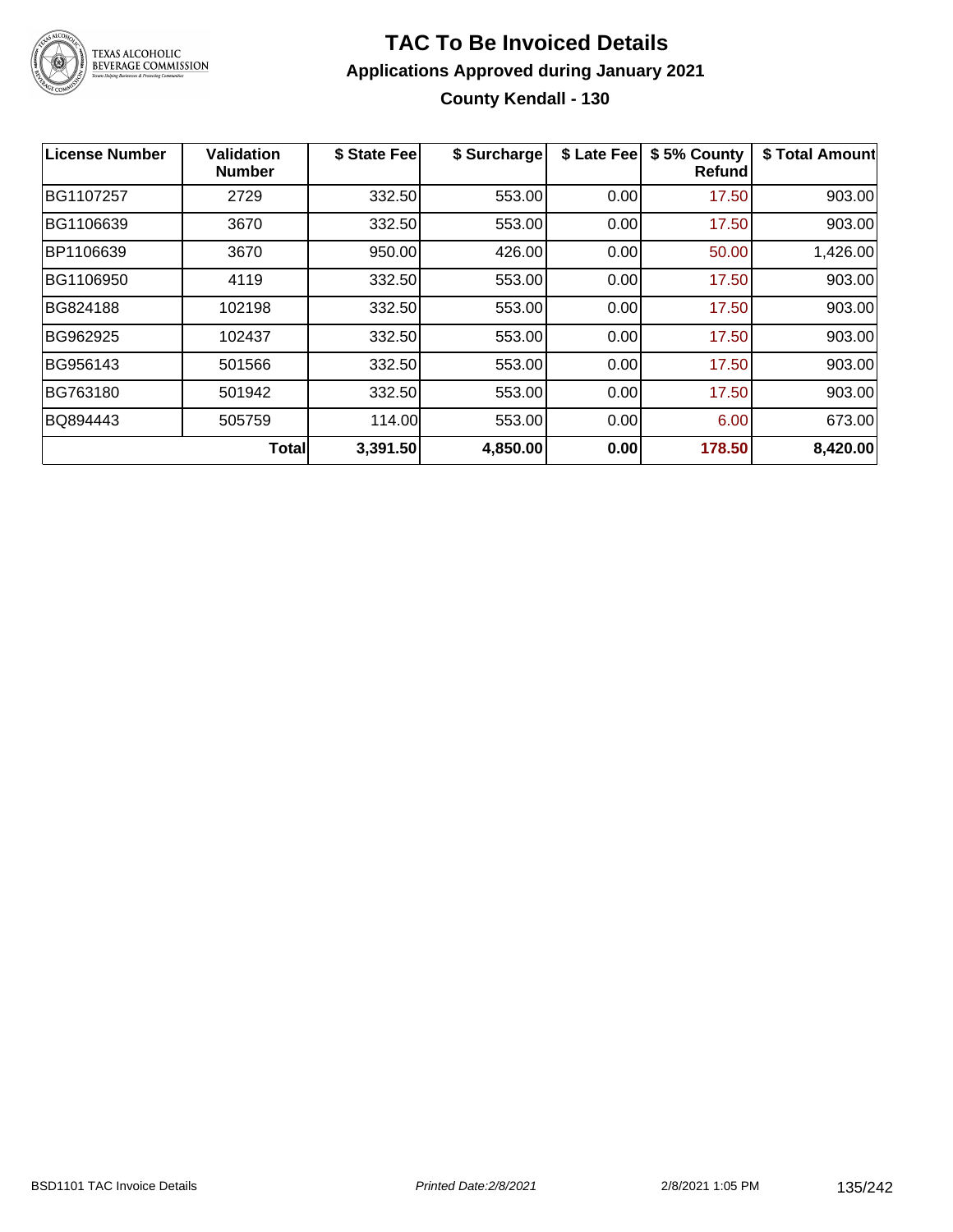

#### **TAC To Be Invoiced Details Applications Approved during January 2021 County Kerr - 133**

| License Number | <b>Validation</b><br><b>Number</b> | \$ State Fee | \$ Surcharge |      | \$ Late Fee   \$5% County  <br><b>Refund</b> | \$ Total Amount |
|----------------|------------------------------------|--------------|--------------|------|----------------------------------------------|-----------------|
| BQ966497       | 104124                             | 114.00       | 553.00       | 0.00 | 6.00                                         | 673.00          |
| BQ827342       | 105267                             | 114.00L      | 553.00       | 0.00 | 6.00                                         | 673.00          |
| BG1038527      | 105323                             | 332.50       | 553.00       | 0.00 | 17.50                                        | 903.00          |
| BQ762705       | 502032                             | 114.00L      | 553.00       | 0.00 | 6.00                                         | 673.00          |
|                | Totall                             | 674.50       | 2,212.00     | 0.00 | 35.50                                        | 2,922.00        |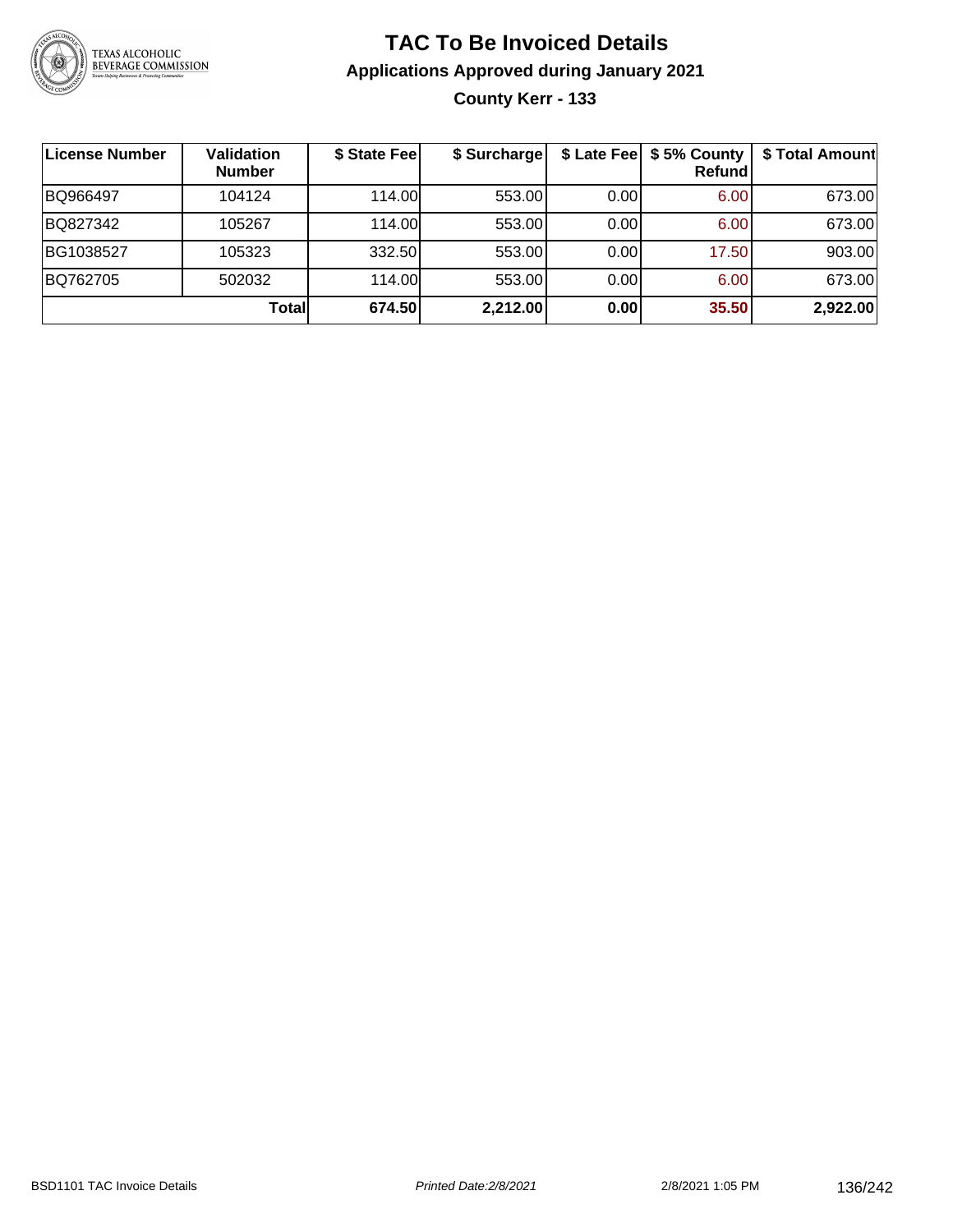

#### **TAC To Be Invoiced Details Applications Approved during January 2021 County Kimble - 134**

| License Number | <b>Validation</b><br><b>Number</b> | \$ State Feel |          |       | Refund | \$ Surcharge   \$ Late Fee   \$5% County   \$ Total Amount |
|----------------|------------------------------------|---------------|----------|-------|--------|------------------------------------------------------------|
| BE1107526      | 4123                               | 285.00        | 553.00   | 0.001 | 15.00  | 853.00                                                     |
| BE1038203      | 105569                             | 285.00        | 553.00   | 0.001 | 15.00  | 853.00                                                     |
|                | Totall                             | 570.00        | 1,106.00 | 0.00  | 30.00  | 1,706.00                                                   |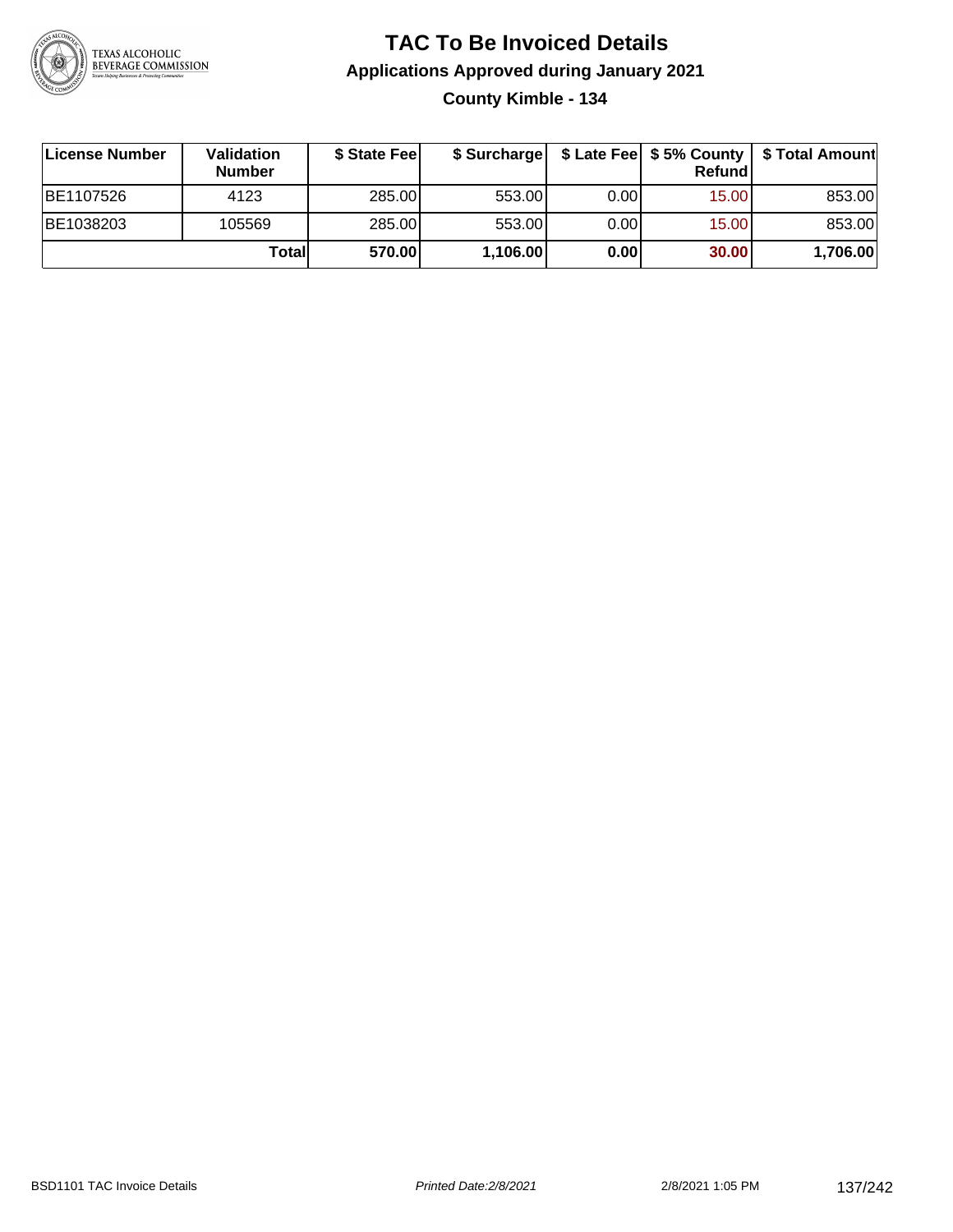

#### **TAC To Be Invoiced Details Applications Approved during January 2021 County Kleberg - 137**

| License Number | Validation<br><b>Number</b> | \$ State Fee | \$ Surcharge |      | \$ Late Fee   \$5% County<br><b>Refund</b> | \$ Total Amount |
|----------------|-----------------------------|--------------|--------------|------|--------------------------------------------|-----------------|
| BQ1107705      | 4198                        | 114.00       | 553.00       | 0.00 | 6.00                                       | 673.00          |
| BQ764386       | 503696                      | 114.00       | 553.00       | 0.00 | 6.00                                       | 673.00          |
| BQ764639       | 504930                      | 114.00L      | 553.00       | 0.00 | 6.00                                       | 673.00          |
| BG969768       | 505984                      | 332.50       | 553.00       | 0.00 | 17.50                                      | 903.00          |
|                | Totall                      | 674.50       | 2,212.00     | 0.00 | 35.50                                      | 2,922.00        |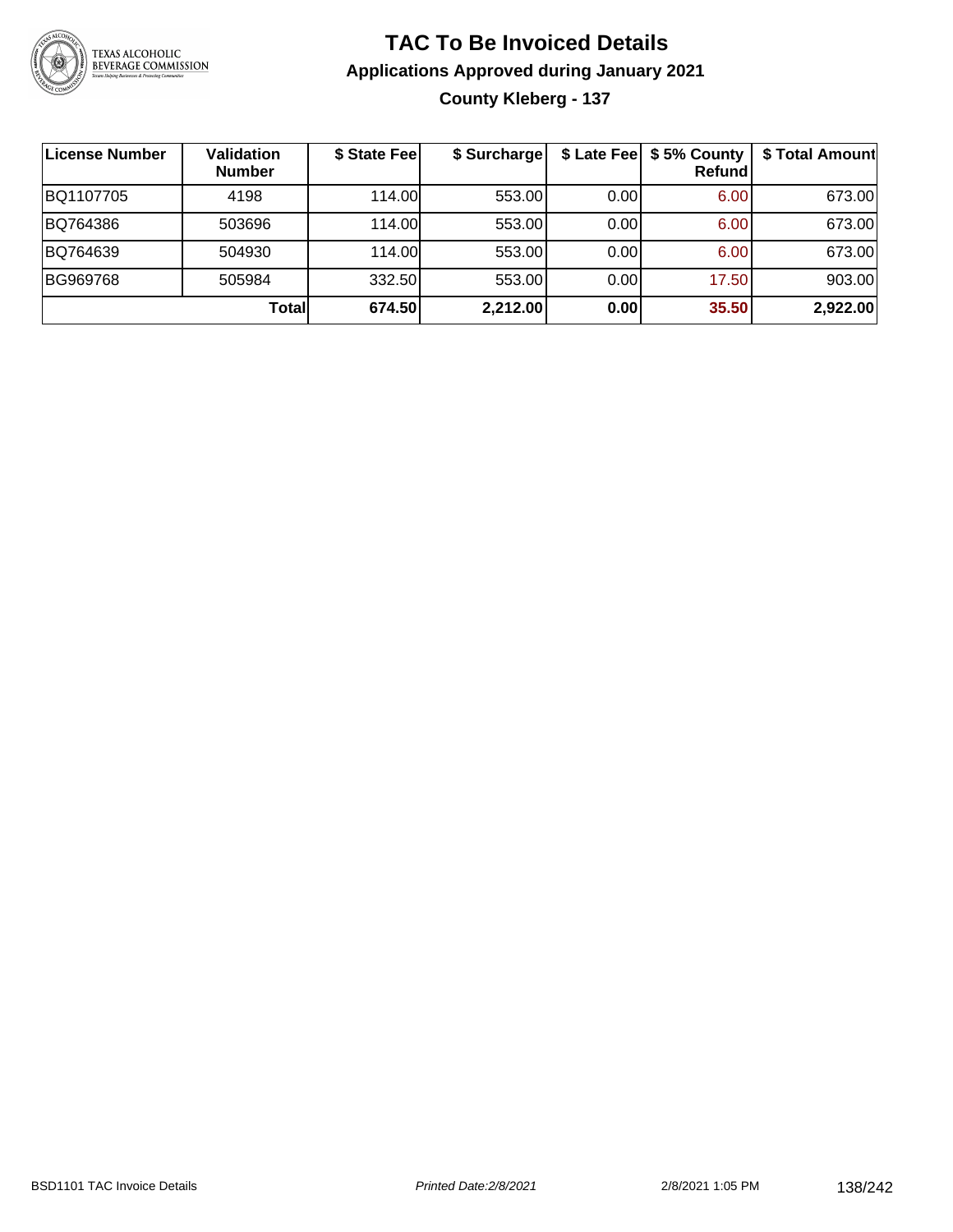

#### **TAC To Be Invoiced Details Applications Approved during January 2021 County Knox - 138**

| License Number | Validation<br><b>Number</b> | \$ State Fee | \$ Surcharge |      | Refund | \$ Late Fee   \$5% County   \$ Total Amount |
|----------------|-----------------------------|--------------|--------------|------|--------|---------------------------------------------|
| BQ826434       | 103915                      | 114.00       | 553.00       | 0.00 | 6.00   | 673.00                                      |
| BQ830690       | 108999                      | 114.00       | 553.00       | 0.00 | 6.00   | 673.00                                      |
|                | Totall                      | 228.00       | 1,106.00     | 0.00 | 12.00  | 1,346.00                                    |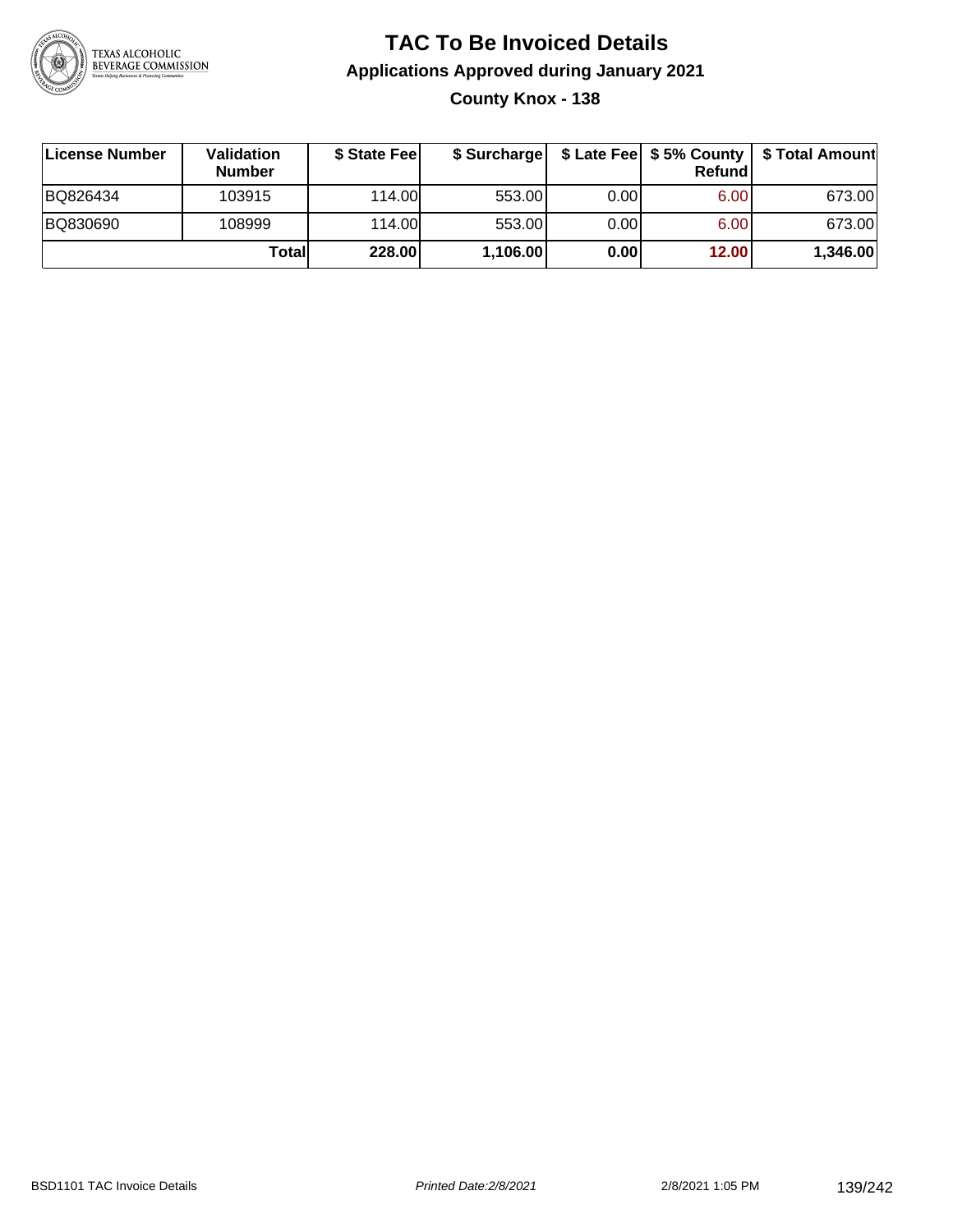

# **TAC To Be Invoiced Details Applications Approved during January 2021**

**County Lamar - 139**

| ∣License Number | Validation<br><b>Number</b> | \$ State Fee | \$ Surcharge |      | \$ Late Fee   \$5% County  <br>Refundl | \$ Total Amount |
|-----------------|-----------------------------|--------------|--------------|------|----------------------------------------|-----------------|
| BQ966612        | 103887                      | 114.00       | 553.00       | 0.00 | 6.00                                   | 673.00          |
| BQ827203        | 105313                      | 114.00       | 553.00       | 0.00 | 6.00                                   | 673.00          |
| BQ1043891       | 107075                      | 114.00       | 553.00       | 0.00 | 6.00                                   | 673.00          |
| BG1040508       | 505938                      | 332.50       | 553.00       | 0.00 | 17.50                                  | 903.00          |
|                 | Total                       | 674.50       | 2,212.00     | 0.00 | 35.50                                  | 2,922.00        |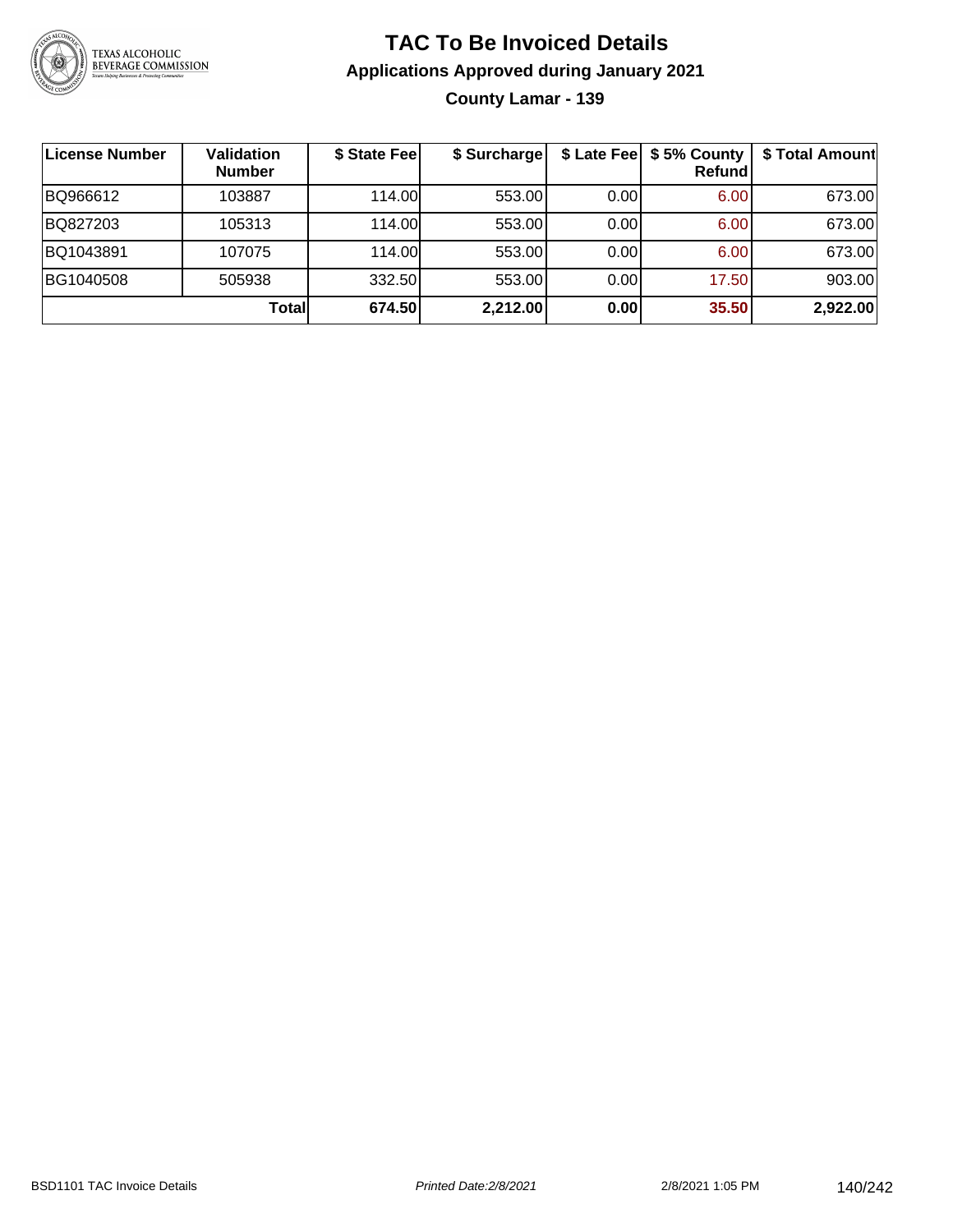

#### **TAC To Be Invoiced Details Applications Approved during January 2021 County Lamb - 140**

| License Number | Validation<br><b>Number</b> | \$ State Fee |          |      | Refundl | \$ Surcharge   \$ Late Fee   \$5% County   \$ Total Amount |
|----------------|-----------------------------|--------------|----------|------|---------|------------------------------------------------------------|
| BF1105582      | 3709                        | 114.00L      | 553.00   | 0.00 | 6.00    | 673.00                                                     |
| BQ1044132      | 505545                      | 114.00       | 553.00   | 0.00 | 6.00    | 673.00                                                     |
|                | Totall                      | 228.00       | 1,106.00 | 0.00 | 12.00   | 1,346.00                                                   |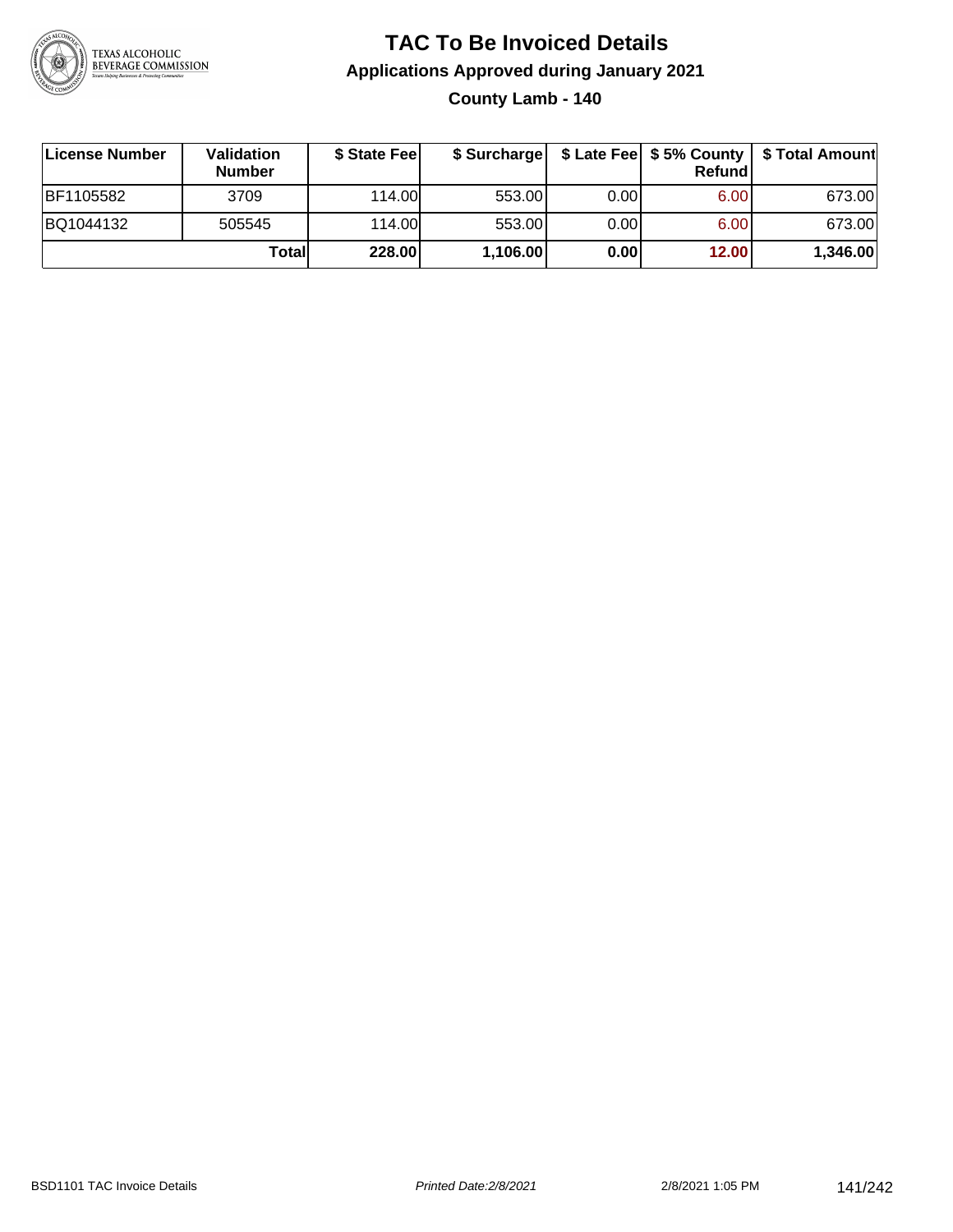

## **TAC To Be Invoiced Details Applications Approved during January 2021**

**County Lampasas - 141**

| <b>License Number</b> | Validation<br><b>Number</b> | \$ State Fee | \$ Surcharge |       | Refundl | \$ Late Fee   \$5% County   \$ Total Amount |
|-----------------------|-----------------------------|--------------|--------------|-------|---------|---------------------------------------------|
| BG890191              | 102776                      | 332.50       | 553.00       | 0.001 | 17.50   | 903.00                                      |
| BQ827074              | 104619                      | 114.00       | 553.00       | 0.00  | 6.00    | 673.00                                      |
| BQ763525              | 503637                      | 114.00       | 553.00       | 0.00  | 6.00    | 673.00                                      |
|                       | Total                       | 560.50       | 1,659.00     | 0.00  | 29.50   | 2,249.00                                    |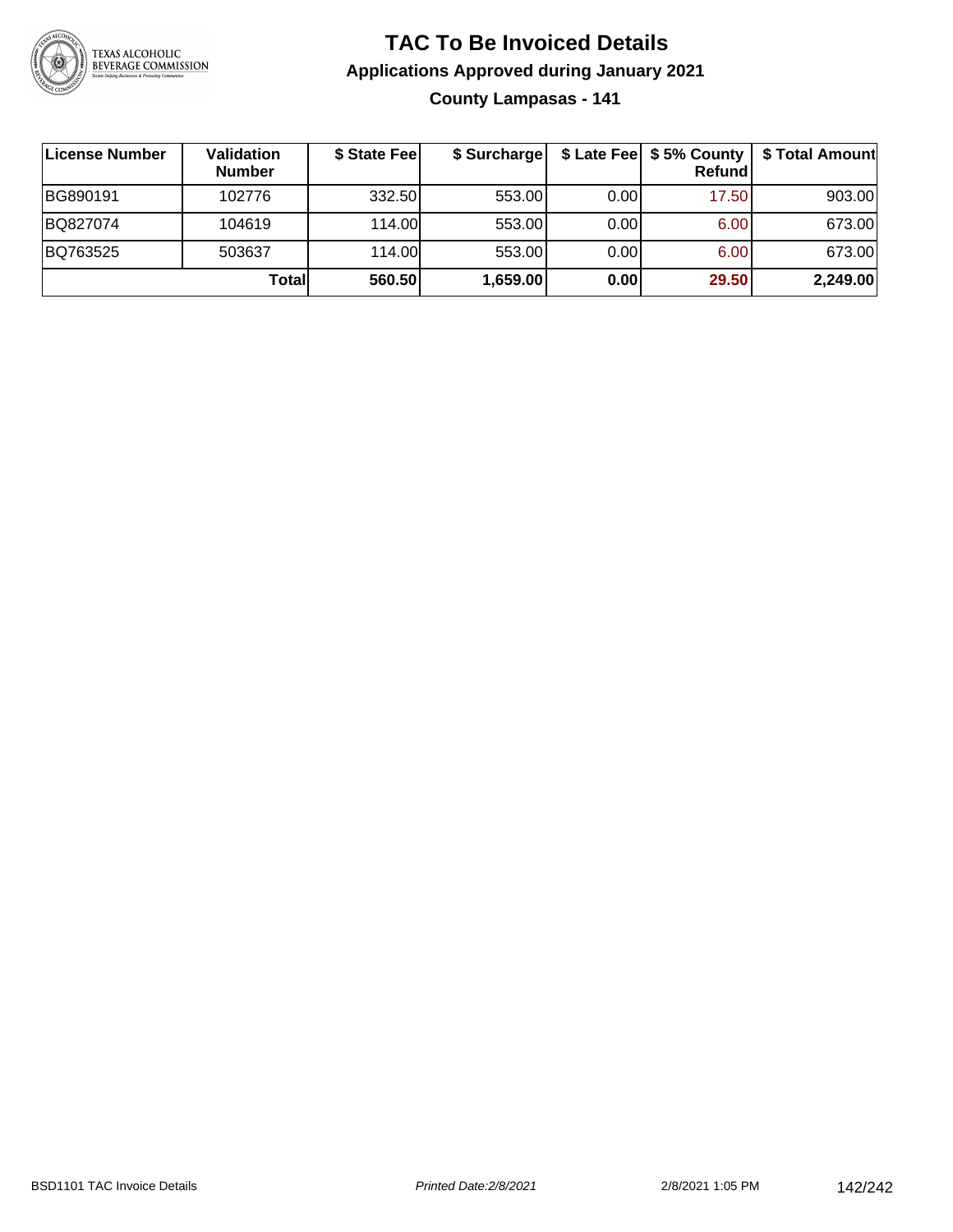

#### **TAC To Be Invoiced Details Applications Approved during January 2021 County Lavaca - 143**

| License Number | <b>Validation</b><br><b>Number</b> | \$ State Feel |        |       | Refund | \$ Surcharge   \$ Late Fee   \$5% County   \$ Total Amount |
|----------------|------------------------------------|---------------|--------|-------|--------|------------------------------------------------------------|
| BG970767       | 107172                             | 332.50        | 553.00 | 0.001 | 17.50  | 903.00                                                     |
|                | Totall                             | 332.50        | 553.00 | 0.00  | 17.50  | 903.00                                                     |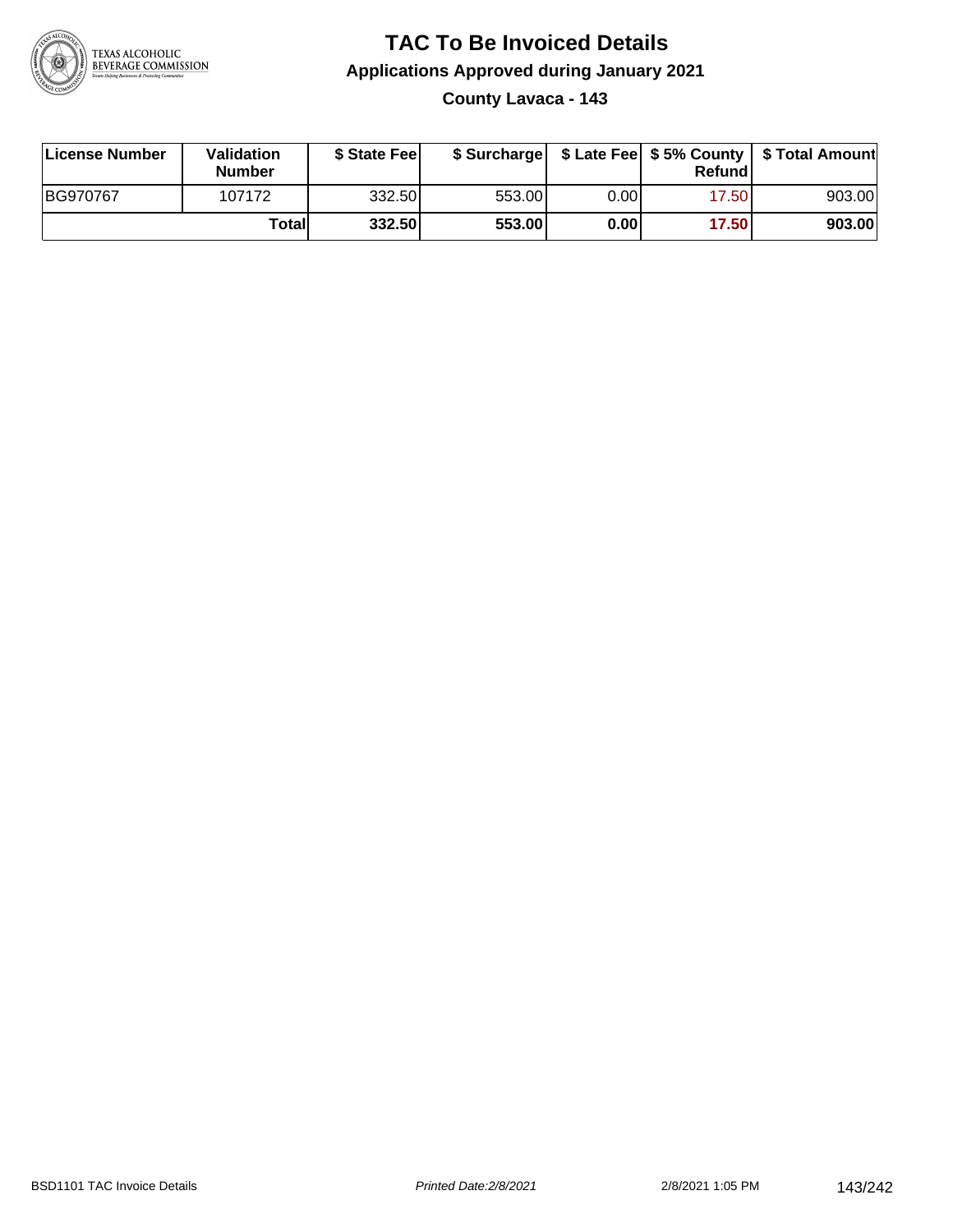

# **TAC To Be Invoiced Details Applications Approved during January 2021**

**County Lee - 144**

| ∣License Number | <b>Validation</b><br><b>Number</b> | \$ State Fee | \$ Surcharge |       | Refundl | \$ Late Fee   \$5% County   \$ Total Amount |
|-----------------|------------------------------------|--------------|--------------|-------|---------|---------------------------------------------|
| BG1035554       | 102178                             | 332.50       | 553.00       | 0.001 | 17.50   | 903.00                                      |
| BQ765935        | 504923                             | 114.00       | 553.00       | 0.001 | 6.00    | 673.00                                      |
|                 | Totall                             | 446.50       | 1,106.00     | 0.00  | 23.50   | 1,576.00                                    |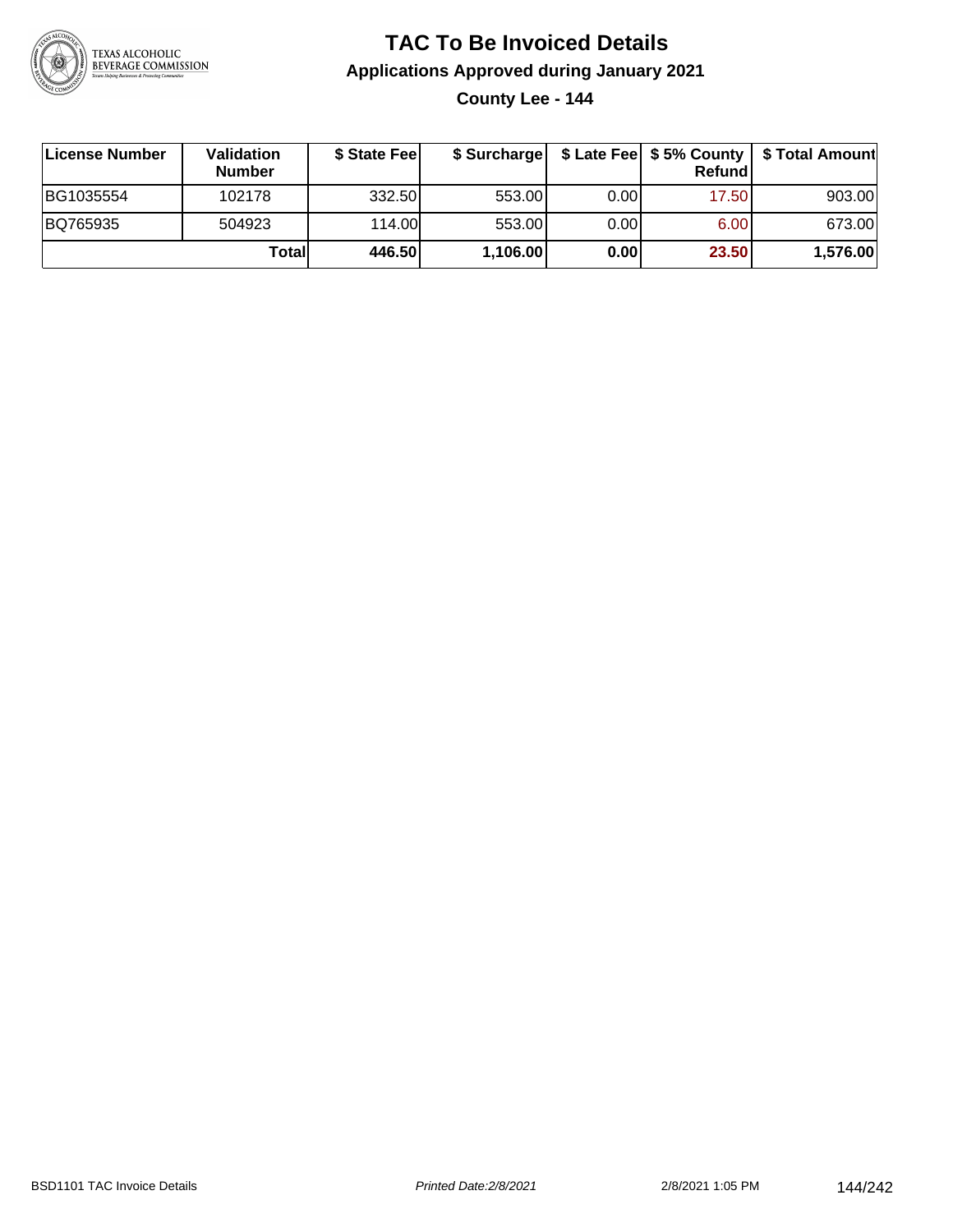

### **TAC To Be Invoiced Details Applications Approved during January 2021 County Leon - 145**

| License Number | <b>Validation</b><br><b>Number</b> | \$ State Feel | \$ Surcharge | \$ Late Fee | \$5% County<br>Refundl | \$ Total Amount |
|----------------|------------------------------------|---------------|--------------|-------------|------------------------|-----------------|
| BQ827080       | 105091                             | 114.00L       | 553.00       | 0.00        | 6.00                   | 673.00          |
| BQ828287       | 105591                             | 114.00        | 553.00       | 0.00        | 6.00                   | 673.00          |
| BQ894811       | 105958                             | 114.00L       | 553.00       | 0.00        | 6.00                   | 673.00          |
| BQ894809       | 105970                             | 114.00        | 553.00       | 0.00        | 6.00                   | 673.00          |
| BQ894808       | 105980                             | 114.00L       | 553.00       | 0.00        | 6.00                   | 673.00          |
|                | Total                              | 570.00        | 2,765.00     | 0.00        | 30.00                  | 3,365.00        |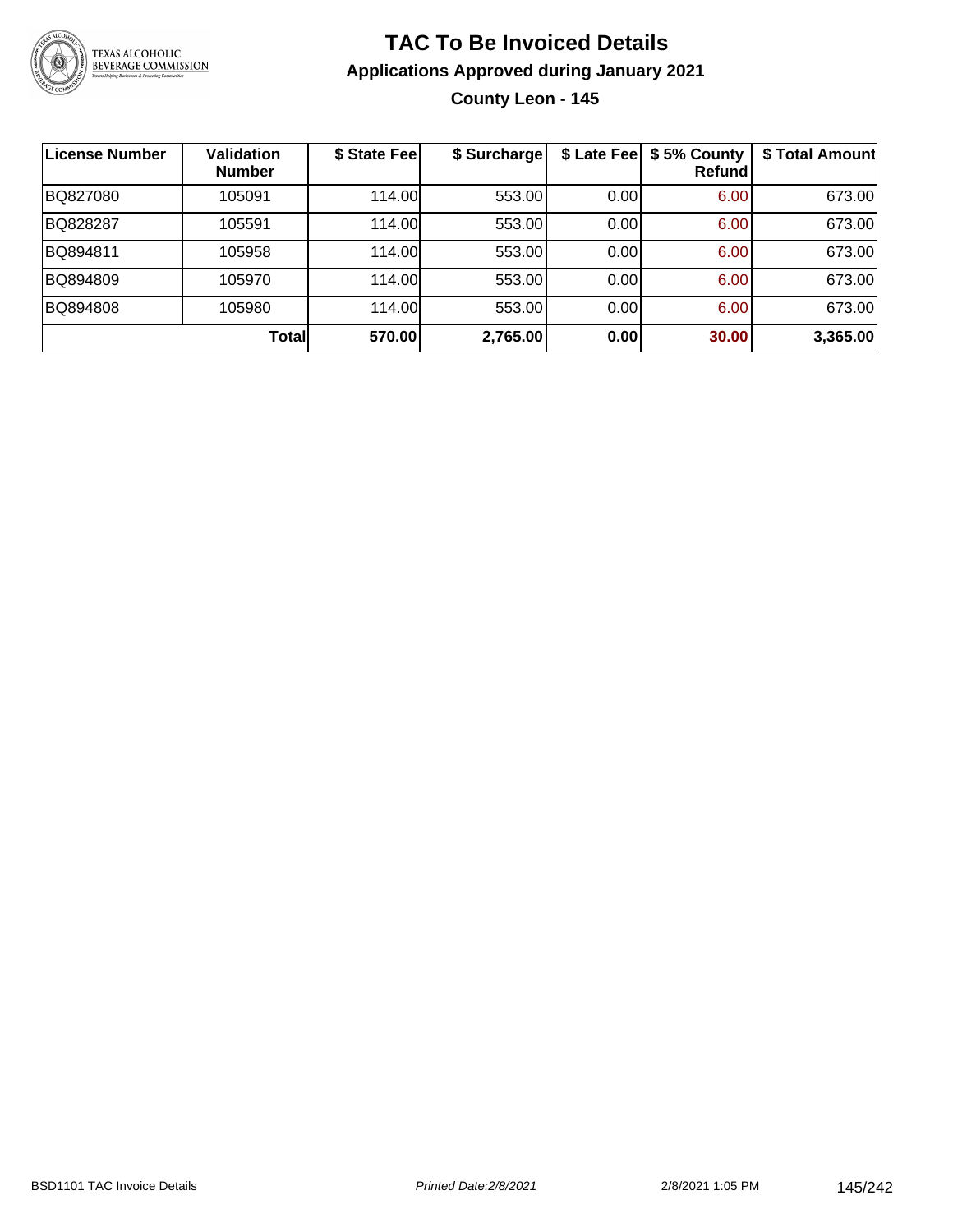

#### **TAC To Be Invoiced Details Applications Approved during January 2021 County Liberty - 146**

| <b>License Number</b> | <b>Validation</b><br><b>Number</b> | \$ State Fee | \$ Surcharge | \$ Late Fee | \$5% County<br><b>Refund</b> | \$ Total Amount |
|-----------------------|------------------------------------|--------------|--------------|-------------|------------------------------|-----------------|
| BQ1107175             | 3634                               | 114.00       | 553.00       | 0.00        | 6.00                         | 673.00          |
| BQ824721              | 102742                             | 114.00       | 553.00       | 0.00        | 6.00                         | 673.00          |
| BQ1037210             | 103364                             | 114.00       | 553.00       | 0.00        | 6.00                         | 673.00          |
| BF1037862             | 103479                             | 114.00       | 553.00       | 0.00        | 6.00                         | 673.00          |
| BF966048              | 104185                             | 114.00       | 553.00       | 0.00        | 6.00                         | 673.00          |
| BQ892529              | 104598                             | 114.00       | 553.00       | 0.00        | 6.00                         | 673.00          |
| BQ966806              | 105076                             | 114.00       | 553.00       | 0.00        | 6.00                         | 673.00          |
| BQ765221              | 106335                             | 114.00       | 553.00       | 0.00        | 6.00                         | 673.00          |
| BQ762708              | 502056                             | 114.00       | 553.00       | 0.00        | 6.00                         | 673.00          |
| BQ762709              | 502059                             | 114.00       | 553.00       | 0.00        | 6.00                         | 673.00          |
| BQ763015              | 503647                             | 114.00       | 553.00       | 0.00        | 6.00                         | 673.00          |
|                       | Total                              | 1,254.00     | 6,083.00     | 0.00        | 66.00                        | 7,403.00        |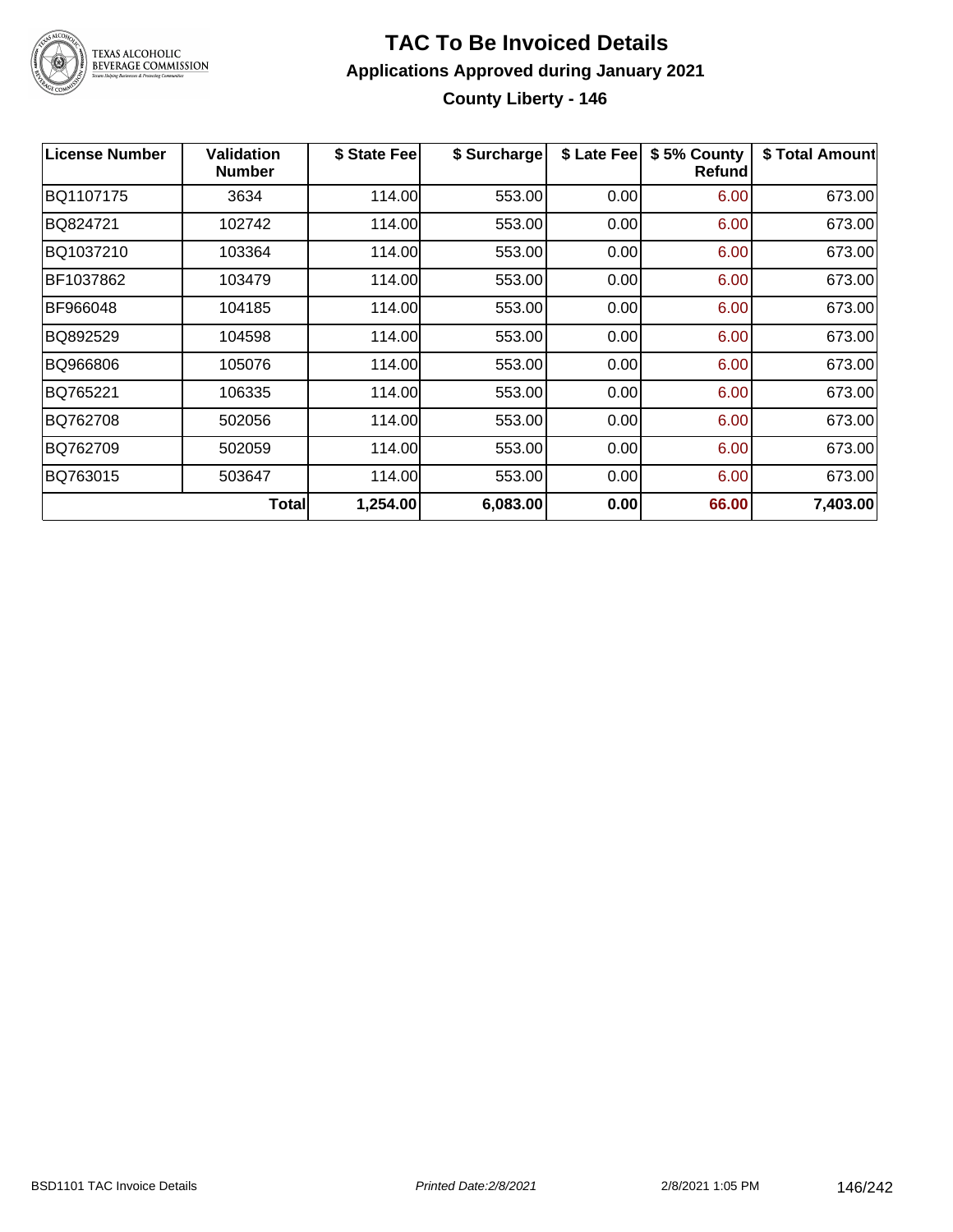

## **TAC To Be Invoiced Details Applications Approved during January 2021**

**County Limestone - 147**

| <b>License Number</b> | <b>Validation</b><br><b>Number</b> | \$ State Fee | \$ Surcharge | \$ Late Fee | \$5% County<br>Refundl | \$ Total Amount |
|-----------------------|------------------------------------|--------------|--------------|-------------|------------------------|-----------------|
| BQ1107455             | 2817                               | 114.00       | 553.00       | 0.00        | 6.00                   | 673.00          |
| BF1106590             | 3592                               | 114.00       | 553.00       | 0.00        | 6.00                   | 673.00          |
| BQ1033412             | 101858                             | 114.00       | 553.00       | 0.00        | 6.00                   | 673.00          |
| BF1040785             | 105468                             | 114.00       | 553.00       | 0.00        | 6.00                   | 673.00          |
| BQ895332              | 106229                             | 114.00       | 553.00       | 0.00        | 6.00                   | 673.00          |
| BQ763949              | 503634                             | 114.00       | 553.00       | 0.00        | 6.00                   | 673.00          |
|                       | <b>Total</b>                       | 684.00       | 3,318.00     | 0.00        | 36.00                  | 4,038.00        |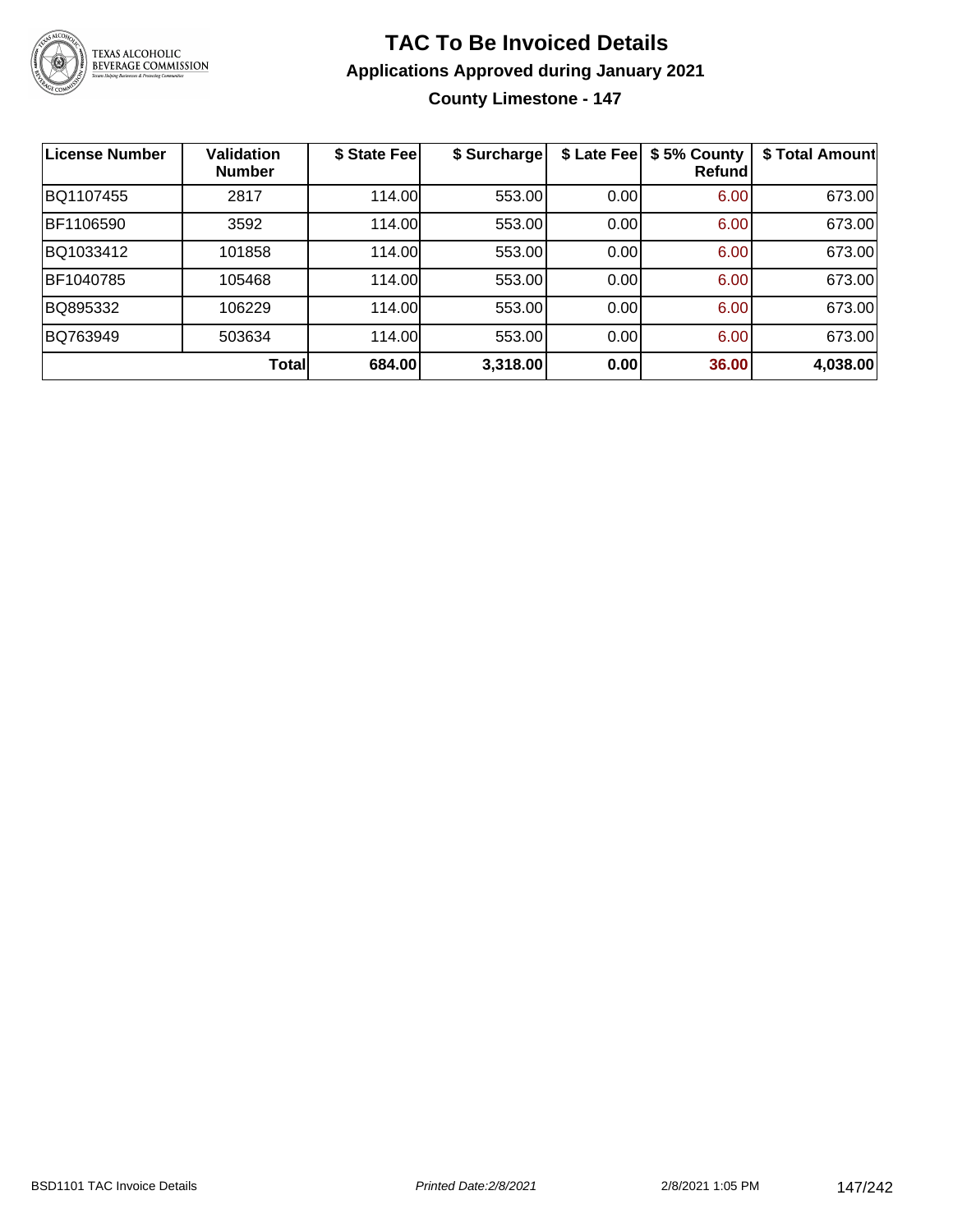

#### **TAC To Be Invoiced Details Applications Approved during January 2021 County Live Oak - 149**

| License Number  | Validation<br><b>Number</b> | \$ State Fee |          |       | Refundl | \$ Surcharge   \$ Late Fee   \$5% County   \$ Total Amount |
|-----------------|-----------------------------|--------------|----------|-------|---------|------------------------------------------------------------|
| <b>BF764204</b> | 503627                      | 114.00L      | 553.00   | 0.00  | 6.00    | 673.00                                                     |
| BG970816        | 505554                      | 332.50       | 553.00   | 0.001 | 17.50   | 903.00                                                     |
|                 | Totall                      | 446.50       | 1,106.00 | 0.00  | 23.50   | 1,576.00                                                   |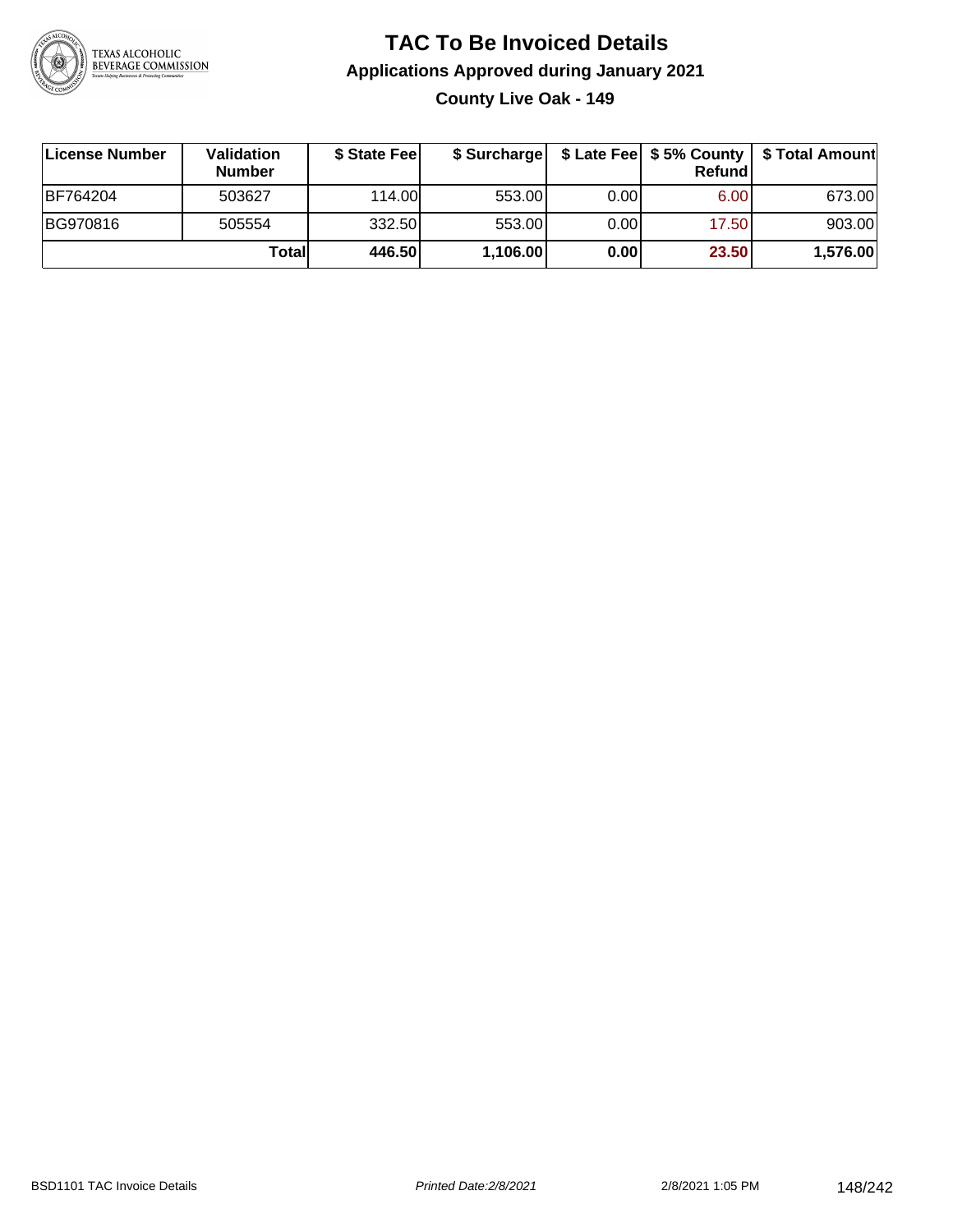

### **TAC To Be Invoiced Details Applications Approved during January 2021 County Llano - 150**

| ∣License Number | <b>Validation</b><br><b>Number</b> | \$ State Fee | \$ Surcharge |      | \$ Late Fee   \$5% County<br><b>Refund</b> | \$ Total Amount |
|-----------------|------------------------------------|--------------|--------------|------|--------------------------------------------|-----------------|
| BG1037195       | 104457                             | 332.50       | 553.00       | 0.00 | 17.50                                      | 903.00          |
| BQ827763        | 105760                             | 114.00L      | 553.00       | 0.00 | 6.00                                       | 673.00          |
| BG1043082       | 106425                             | 332.50       | 553.00       | 0.00 | 17.50                                      | 903.00          |
| BQ831258        | 505598                             | 114.00L      | 553.00       | 0.00 | 6.00                                       | 673.00          |
|                 | Totall                             | 893.00       | 2,212.00     | 0.00 | 47.00                                      | 3,152.00        |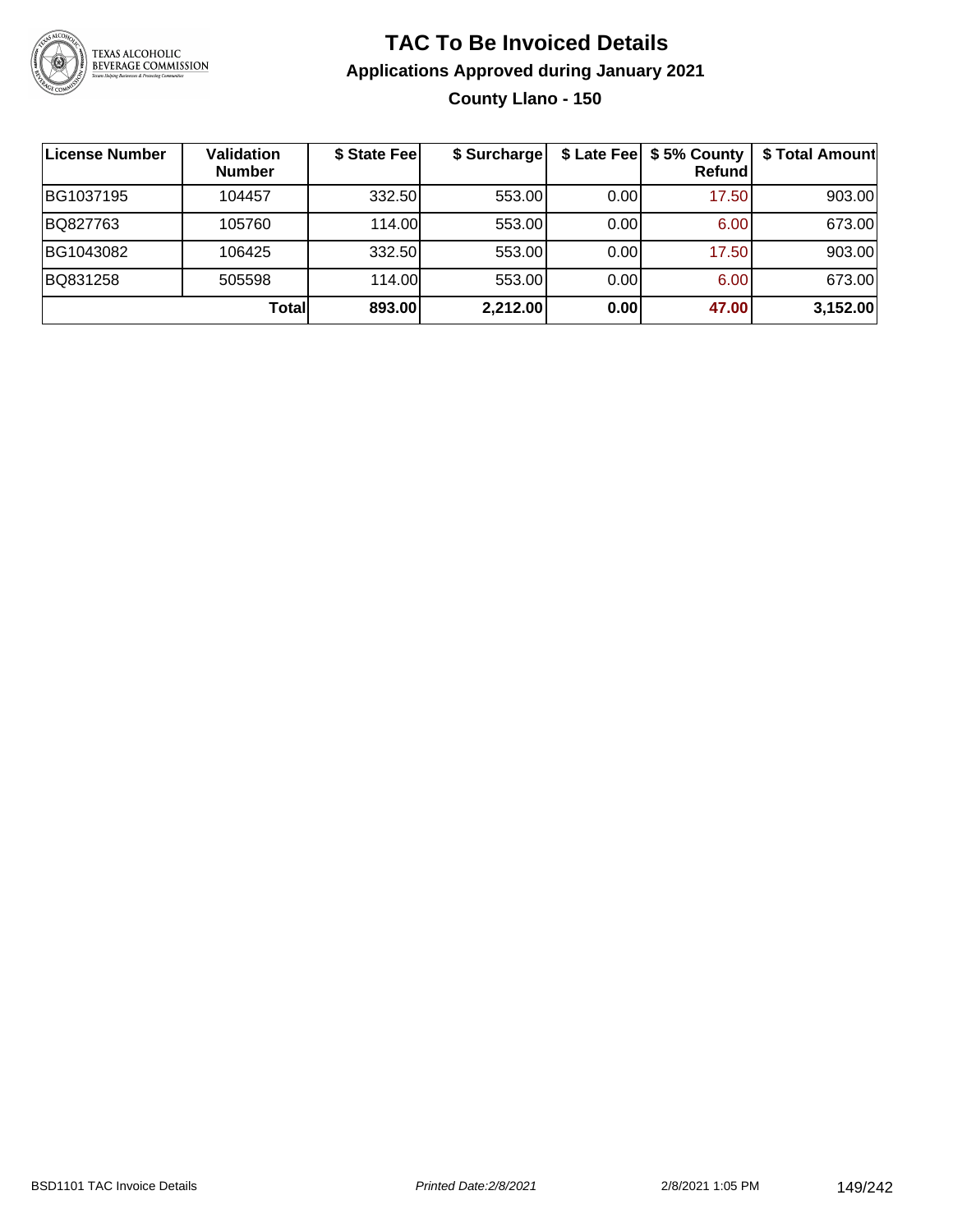

TEXAS ALCOHOLIC<br>BEVERAGE COMMISSION

#### **TAC To Be Invoiced Details Applications Approved during January 2021 County Lubbock - 152**

| <b>License Number</b> | <b>Validation</b><br><b>Number</b> | \$ State Fee | \$ Surcharge | \$ Late Fee | \$5% County<br><b>Refund</b> | \$ Total Amount |
|-----------------------|------------------------------------|--------------|--------------|-------------|------------------------------|-----------------|
| BF1106035             | 3790                               | 114.00       | 553.00       | 0.00        | 6.00                         | 673.00          |
| BQ891449              | 104624                             | 114.00       | 553.00       | 0.00        | 6.00                         | 673.00          |
| BF967943              | 104916                             | 114.00       | 553.00       | 0.00        | 6.00                         | 673.00          |
| BG968757              | 106456                             | 332.50       | 553.00       | 0.00        | 17.50                        | 903.00          |
| BF829182              | 106772                             | 114.00       | 553.00       | 0.00        | 6.00                         | 673.00          |
| BG1040668             | 106976                             | 332.50       | 553.00       | 0.00        | 17.50                        | 903.00          |
| BF765138              | 107232                             | 114.00       | 553.00       | 0.00        | 6.00                         | 673.00          |
| BF765665              | 108538                             | 114.00       | 553.00       | 0.00        | 6.00                         | 673.00          |
| BQ763768              | 503629                             | 114.00       | 553.00       | 0.00        | 6.00                         | 673.00          |
| BQ1041010             | 503755                             | 114.00       | 553.00       | 0.00        | 6.00                         | 673.00          |
| BQ1040993             | 503756                             | 114.00       | 553.00       | 0.00        | 6.00                         | 673.00          |
| BQ1039904             | 505116                             | 114.00       | 553.00       | 0.00        | 6.00                         | 673.00          |
|                       | Total                              | 1,805.00     | 6,636.00     | 0.00        | 95.00                        | 8,536.00        |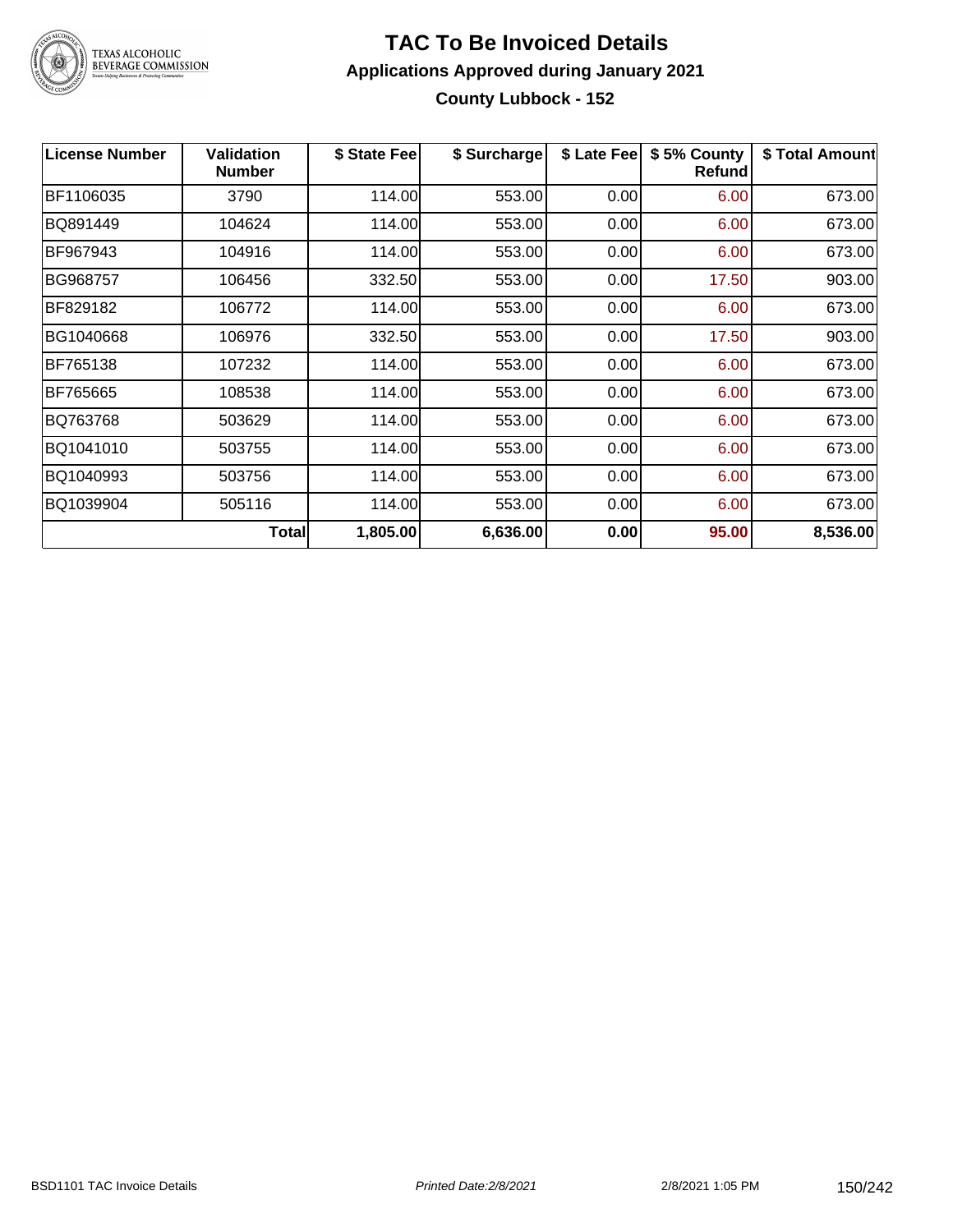

#### **TAC To Be Invoiced Details Applications Approved during January 2021 County Lynn - 153**

| License Number | <b>Validation</b><br><b>Number</b> | \$ State Feel |        |      | Refundl | \$ Surcharge   \$ Late Fee   \$5% County   \$ Total Amount |
|----------------|------------------------------------|---------------|--------|------|---------|------------------------------------------------------------|
| BQ830684       | 506029                             | 114.00L       | 553.00 | 0.00 | 6.00    | 673.00                                                     |
|                | <b>Totall</b>                      | <b>114.00</b> | 553.00 | 0.00 | 6.00    | 673.00                                                     |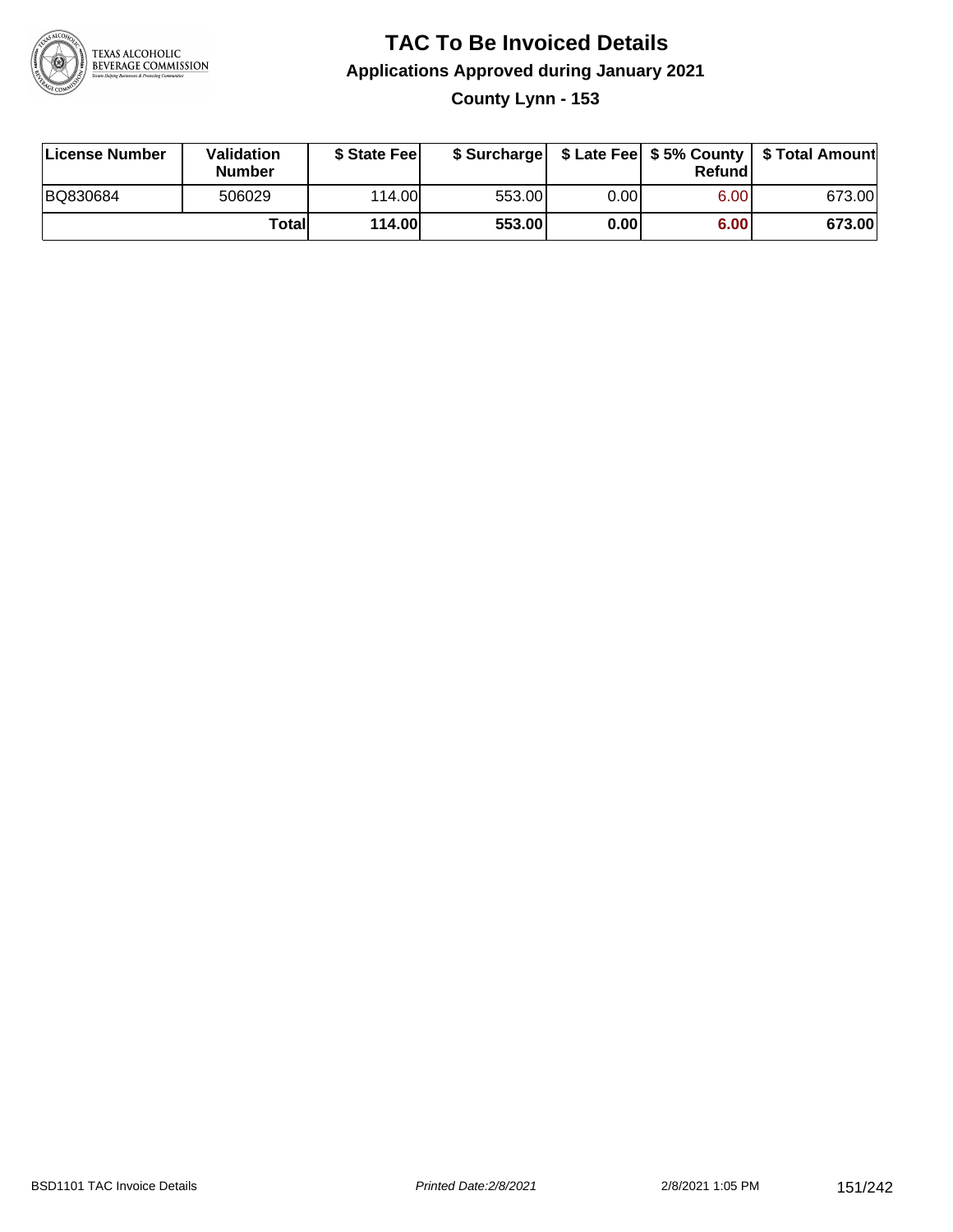

#### **TAC To Be Invoiced Details Applications Approved during January 2021 County McCulloch - 154**

| License Number | Validation<br><b>Number</b> | \$ State Fee | \$ Surcharge |      | $$$ Late Fee $$$ \$ 5% County $ $<br>Refundl | \$ Total Amount |
|----------------|-----------------------------|--------------|--------------|------|----------------------------------------------|-----------------|
| BG1038212      | 105119                      | 332.50       | 553.00       | 0.00 | 17.50                                        | 903.00          |
| BQ891750       | 105393                      | 114.00       | 553.00       | 0.00 | 6.00                                         | 673.00          |
| BQ893332       | 105395                      | 114.00       | 553.00       | 0.00 | 6.00                                         | 673.00          |
|                | Totall                      | 560.50       | 1,659.00     | 0.00 | 29.50                                        | 2,249.00        |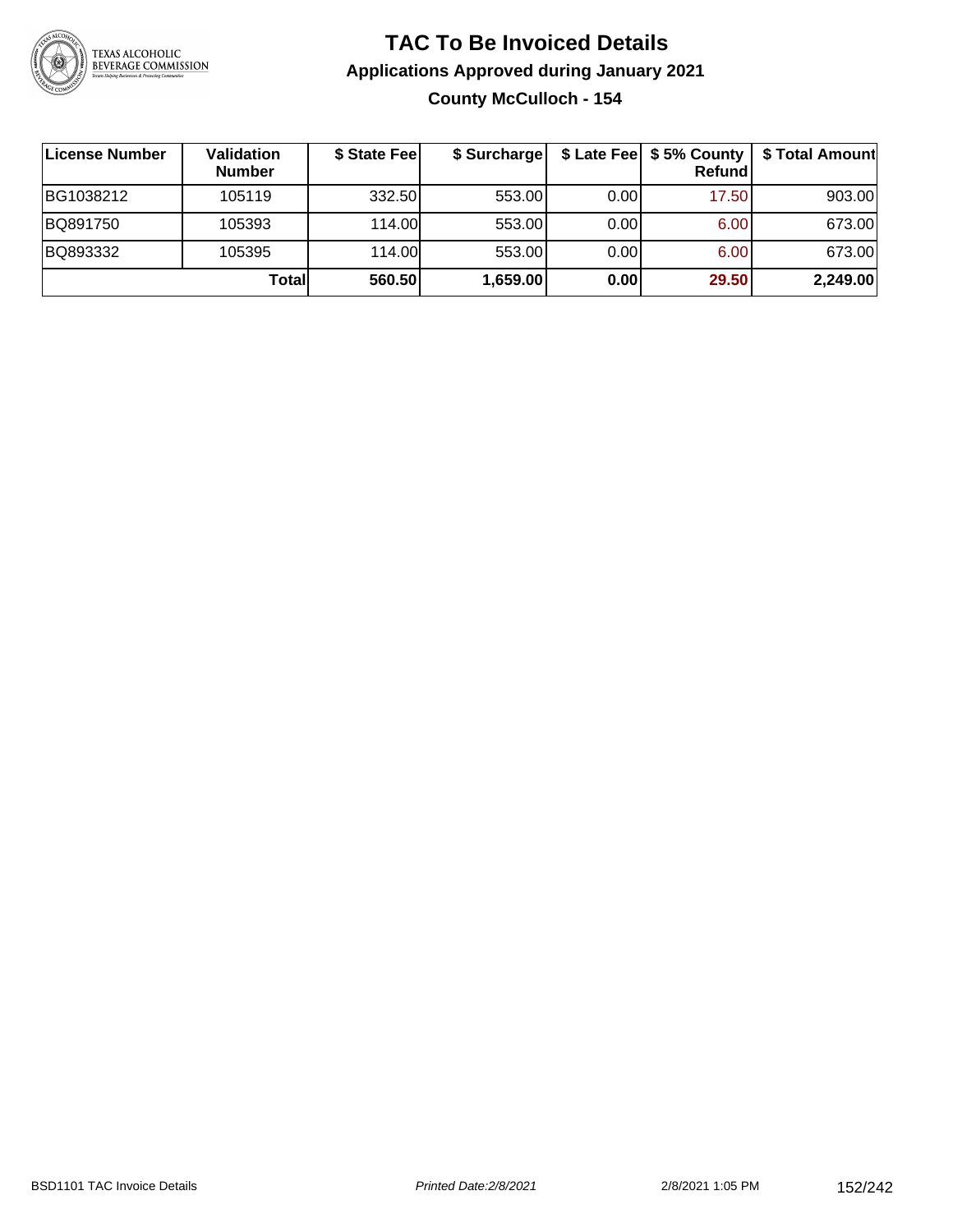

TEXAS ALCOHOLIC<br>BEVERAGE COMMISSION

#### **TAC To Be Invoiced Details Applications Approved during January 2021 County McLennan - 155**

| <b>License Number</b> | Validation<br><b>Number</b> | \$ State Fee | \$ Surcharge |      | \$ Late Fee   \$5% County<br>Refund | \$ Total Amount |
|-----------------------|-----------------------------|--------------|--------------|------|-------------------------------------|-----------------|
| BQ1105329             | 2328                        | 114.00       | 553.00       | 0.00 | 6.00                                | 673.00          |
| BF1106612             | 3817                        | 114.00       | 553.00       | 0.00 | 6.00                                | 673.00          |
| BQ760989              | 101839                      | 114.00       | 553.00       | 0.00 | 6.00                                | 673.00          |
| BE889035              | 102584                      | 285.00       | 553.00       | 0.00 | 15.00                               | 853.00          |
| BQ1037753             | 103155                      | 114.00       | 553.00       | 0.00 | 6.00                                | 673.00          |
| BQ891927              | 103345                      | 114.00       | 553.00       | 0.00 | 6.00                                | 673.00          |
| BG1038258             | 103450                      | 332.50       | 553.00       | 0.00 | 17.50                               | 903.00          |
| BL1038258             | 103450                      | 475.00       | 327.00       | 0.00 | 25.00                               | 827.00          |
| BF1038133             | 103479                      | 114.00       | 553.00       | 0.00 | 6.00                                | 673.00          |
| BF889997              | 103987                      | 114.00       | 553.00       | 0.00 | 6.00                                | 673.00          |
| BE827549              | 104967                      | 285.00       | 553.00       | 0.00 | 15.00                               | 853.00          |
| BQ968142              | 105602                      | 114.00       | 553.00       | 0.00 | 6.00                                | 673.00          |
| BG1039463             | 105734                      | 332.50       | 553.00       | 0.00 | 17.50                               | 903.00          |
| BQ965068              | 105788                      | 114.00       | 553.00       | 0.00 | 6.00                                | 673.00          |
| BF896410              | 106657                      | 114.00       | 553.00       | 0.00 | 6.00                                | 673.00          |
| BQ969952              | 106727                      | 114.00       | 553.00       | 0.00 | 6.00                                | 673.00          |
| BF1042067             | 107310                      | 114.00       | 553.00       | 0.00 | 6.00                                | 673.00          |
| BQ1035348             | 501572                      | 114.00       | 553.00       | 0.00 | 6.00                                | 673.00          |
| BE196575              | 501787                      | 285.00       | 553.00       | 0.00 | 15.00                               | 853.00          |
| BF760641              | 501844                      | 114.00       | 553.00       | 0.00 | 6.00                                | 673.00          |
| BQ763909              | 503621                      | 114.00       | 553.00       | 0.00 | 6.00                                | 673.00          |
| BG1036565             | 504707                      | 332.50       | 553.00       | 0.00 | 17.50                               | 903.00          |
| BQ968301              | 504820                      | 114.00       | 553.00       | 0.00 | 6.00                                | 673.00          |
| BQ766226              | 504942                      | 114.00       | 553.00       | 0.00 | 6.00                                | 673.00          |
| BQ768338              | 505587                      | 114.00       | 553.00       | 0.00 | 6.00                                | 673.00          |
|                       | <b>Total</b>                | 4,379.50     | 13,599.00    | 0.00 | 230.50                              | 18,209.00       |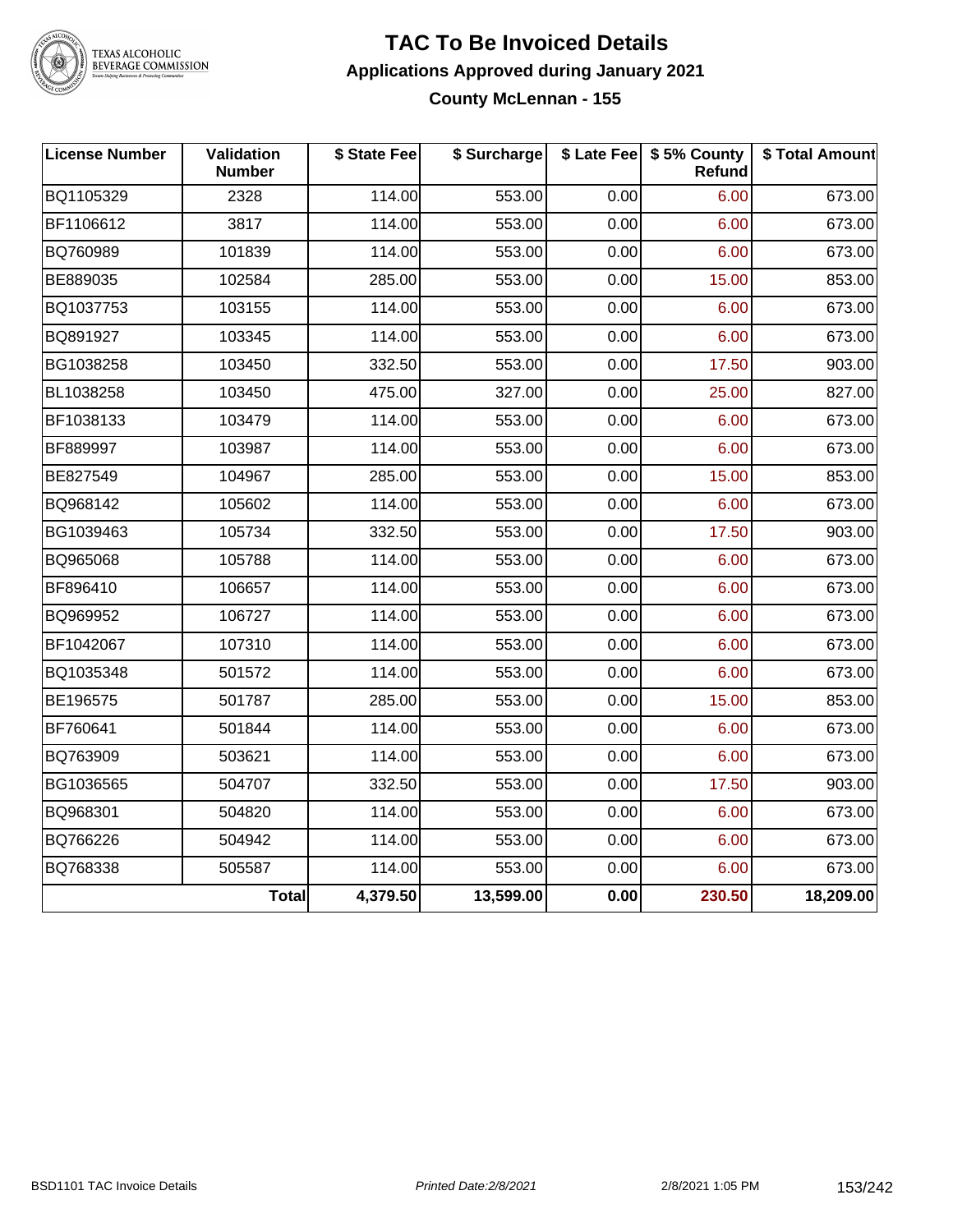

### **TAC To Be Invoiced Details Applications Approved during January 2021 County Madison - 157**

| ∣License Number | <b>Validation</b><br><b>Number</b> | \$ State Fee | \$ Surcharge |      | \$ Late Fee   \$5% County  <br><b>Refund</b> | \$ Total Amount |
|-----------------|------------------------------------|--------------|--------------|------|----------------------------------------------|-----------------|
| BF1106632       | 2743                               | 114.00       | 553.00       | 0.00 | 6.00                                         | 673.00          |
| BQ966361        | 103755                             | 114.00       | 553.00       | 0.00 | 6.00                                         | 673.00          |
| BQ764071        | 503695                             | 114.00       | 553.00       | 0.00 | 6.00                                         | 673.00          |
| BQ764070        | 503703                             | 114.00       | 553.00       | 0.00 | 6.00                                         | 673.00          |
|                 | <b>Total</b>                       | 456.00       | 2,212.00     | 0.00 | 24.00                                        | 2,692.00        |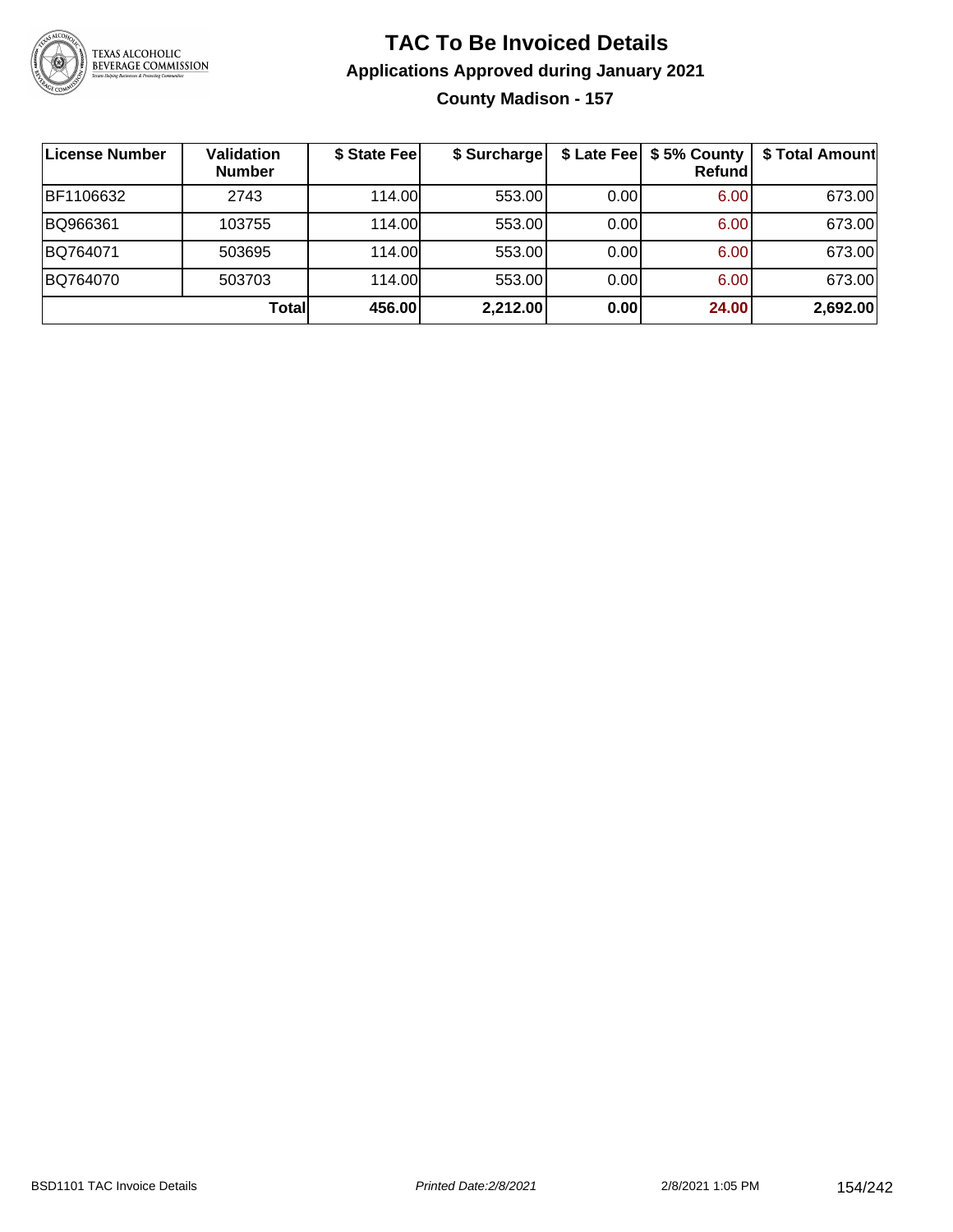

#### **TAC To Be Invoiced Details Applications Approved during January 2021 County Mason - 160**

| License Number | Validation<br><b>Number</b> | \$ State Fee   |        |      | Refundl           | \$ Surcharge   \$ Late Fee   \$5% County   \$ Total Amount |
|----------------|-----------------------------|----------------|--------|------|-------------------|------------------------------------------------------------|
| BF762725       | 502033                      | 114.00         | 553.00 | 0.00 | 6.00 <sub>1</sub> | 673.00                                                     |
|                | Totall                      | <b>114.00L</b> | 553.00 | 0.00 | 6.00              | 673.00                                                     |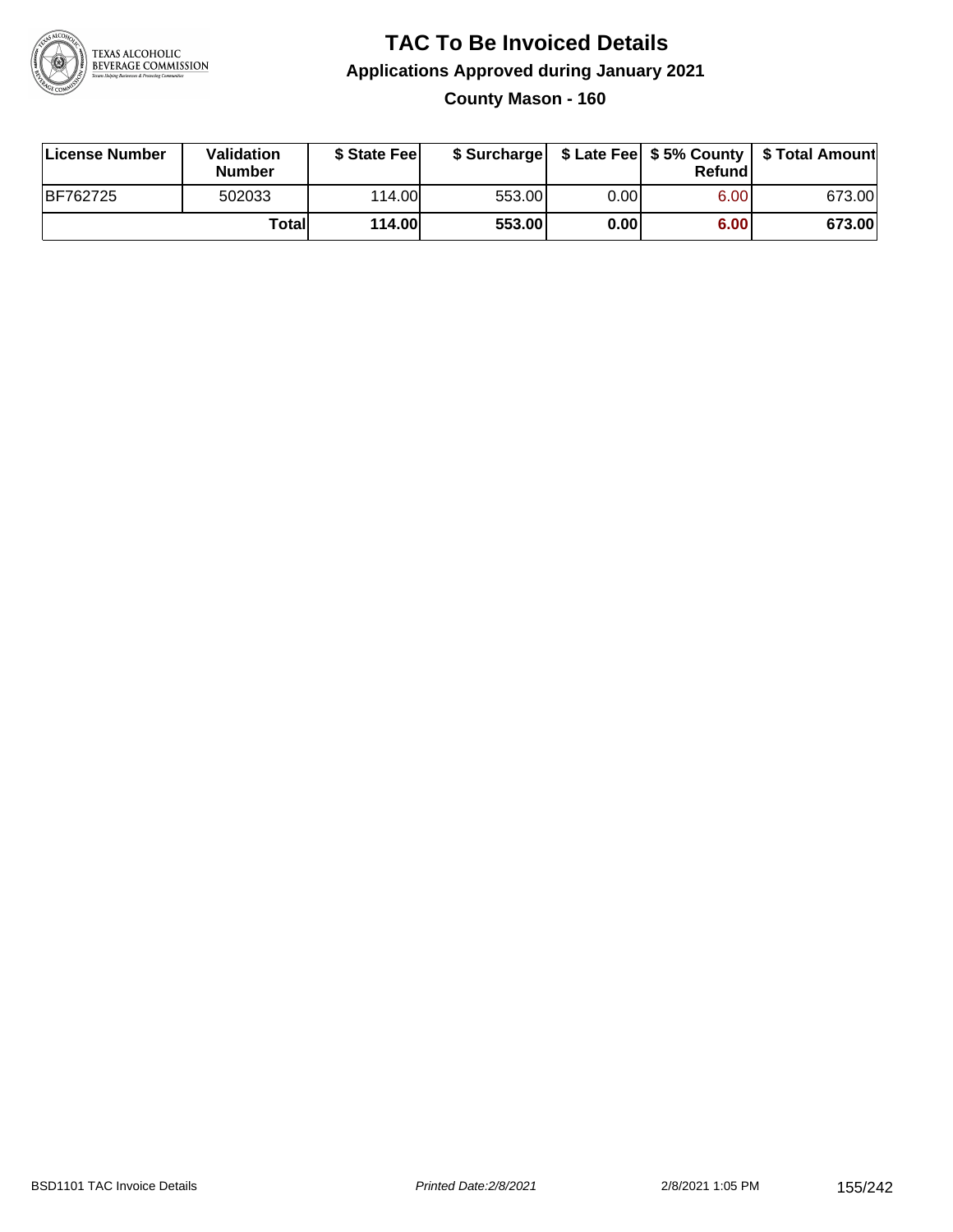

#### **TAC To Be Invoiced Details Applications Approved during January 2021 County Matagorda - 161**

| <b>License Number</b> | <b>Validation</b><br><b>Number</b> | \$ State Fee | \$ Surcharge | \$ Late Fee | \$5% County<br><b>Refund</b> | \$ Total Amount |
|-----------------------|------------------------------------|--------------|--------------|-------------|------------------------------|-----------------|
| BF1107559             | 4332                               | 114.00       | 553.00       | 0.00        | 6.00                         | 673.00          |
| BG887193              | 102158                             | 332.50       | 553.00       | 0.00        | 17.50                        | 903.00          |
| BG961509              | 102748                             | 332.50       | 553.00       | 0.00        | 17.50                        | 903.00          |
| BG827735              | 105141                             | 332.50       | 553.00       | 0.00        | 17.50                        | 903.00          |
| BG763735              | 105772                             | 332.50       | 553.00       | 0.00        | 17.50                        | 903.00          |
| BF763394              | 105860                             | 114.00       | 553.00       | 0.00        | 6.00                         | 673.00          |
| BF763396              | 105860                             | 114.00       | 553.00       | 0.00        | 6.00                         | 673.00          |
| BQ890256              | 504227                             | 114.00       | 553.00       | 0.00        | 6.00                         | 673.00          |
|                       | <b>Total</b>                       | 1,786.00     | 4,424.00     | 0.00        | 94.00                        | 6,304.00        |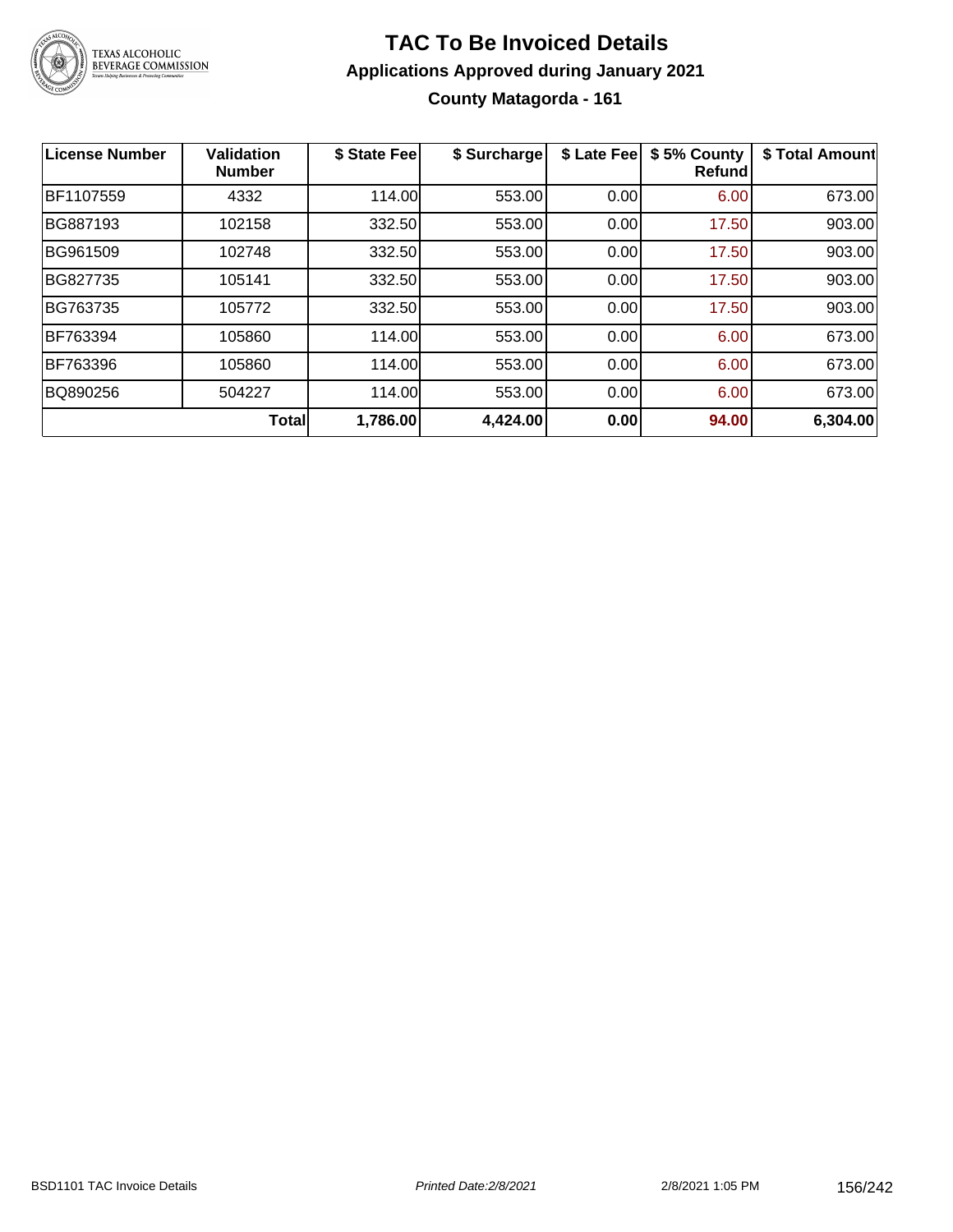

#### **TAC To Be Invoiced Details Applications Approved during January 2021 County Maverick - 162**

| <b>License Number</b> | <b>Validation</b><br><b>Number</b> | \$ State Fee | \$ Surcharge | \$ Late Fee | \$5% County<br>Refundl | \$ Total Amount |
|-----------------------|------------------------------------|--------------|--------------|-------------|------------------------|-----------------|
| BG896591              | 108710                             | 332.50       | 553.00       | 0.00        | 17.50                  | 903.00          |
| BG815908              | 126682                             | 332.50       | 553.00       | 0.00        | 17.50                  | 903.00          |
| BQ763934              | 503635                             | 114.00       | 553.00       | 0.00        | 6.00                   | 673.00          |
| BQ764056              | 503693                             | 114.00       | 553.00       | 0.00        | 6.00                   | 673.00          |
| BQ763937              | 503694                             | 114.00       | 553.00       | 0.00        | 6.00                   | 673.00          |
| BG1042703             | 506034                             | 332.50       | 553.00       | 0.00        | 17.50                  | 903.00          |
|                       | <b>Total</b>                       | 1,339.50     | 3,318.00     | 0.00        | 70.50                  | 4,728.00        |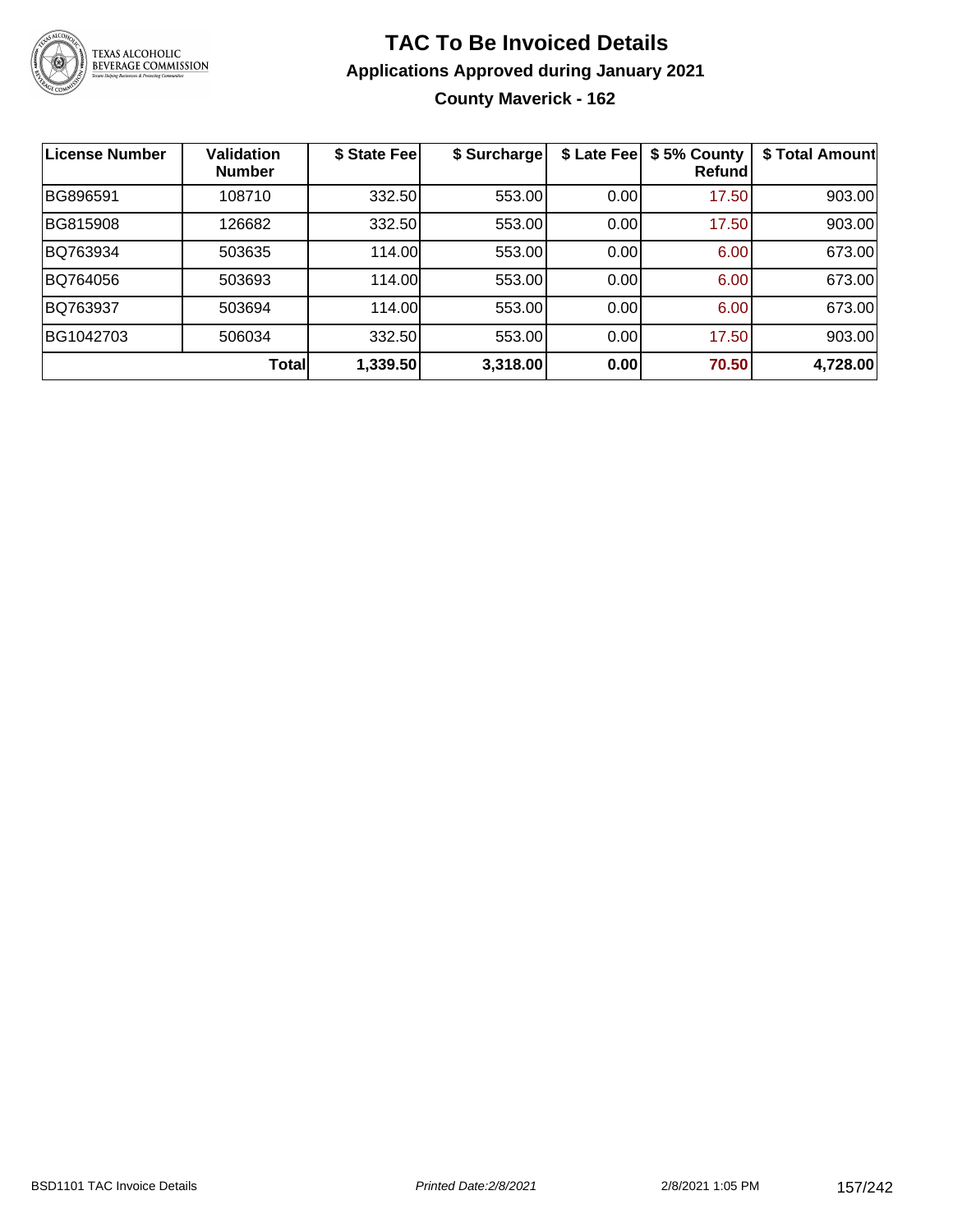

#### **TAC To Be Invoiced Details Applications Approved during January 2021 County Medina - 163**

| License Number | <b>Validation</b><br><b>Number</b> | \$ State Fee | \$ Surcharge |      | \$ Late Fee   \$5% County<br><b>Refund</b> | \$ Total Amount |
|----------------|------------------------------------|--------------|--------------|------|--------------------------------------------|-----------------|
| BG1037031      | 104631                             | 332.50       | 553.00       | 0.00 | 17.50                                      | 903.00          |
| BG970438       | 108424                             | 332.50       | 553.00       | 0.00 | 17.50                                      | 903.00          |
| BQ831616       | 108624                             | 114.00       | 553.00       | 0.00 | 6.00                                       | 673.00          |
| BQ764494       | 503624                             | 114.00       | 553.00       | 0.00 | 6.00                                       | 673.00          |
|                | <b>Total</b>                       | 893.00       | 2,212.00     | 0.00 | 47.00                                      | 3,152.00        |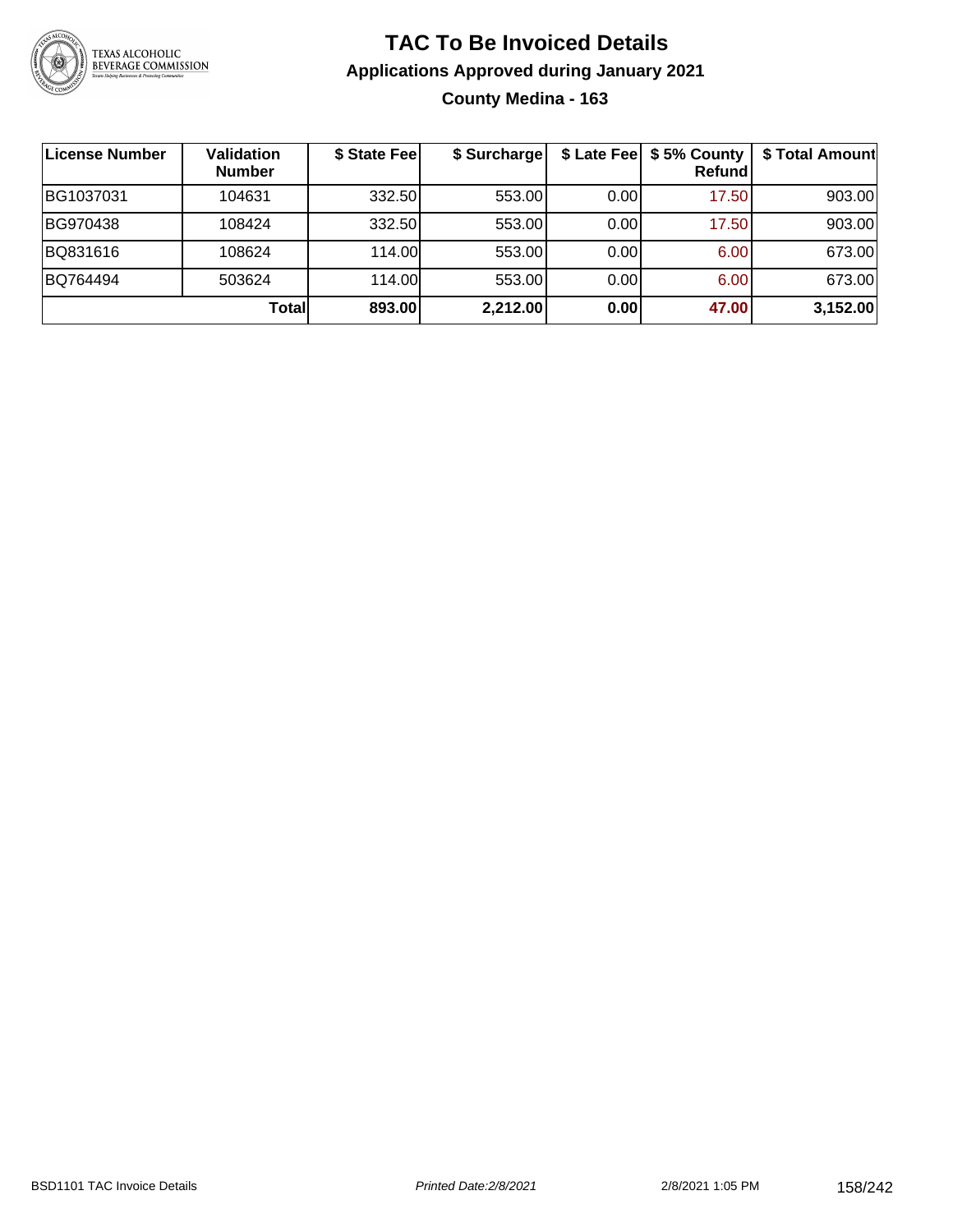

### **TAC To Be Invoiced Details Applications Approved during January 2021 County Midland - 165**

| <b>License Number</b> | <b>Validation</b><br><b>Number</b> | \$ State Fee | \$ Surcharge | \$ Late Fee | \$5% County<br>Refund | \$ Total Amount |
|-----------------------|------------------------------------|--------------|--------------|-------------|-----------------------|-----------------|
| BG1105358             | 2664                               | 332.50       | 553.00       | 0.00        | 17.50                 | 903.00          |
| BF1039603             | 105112                             | 114.00       | 553.00       | 0.00        | 6.00                  | 673.00          |
| BF893101              | 106044                             | 114.00       | 553.00       | 0.00        | 6.00                  | 673.00          |
| BQ827140              | 106664                             | 114.00       | 553.00       | 0.00        | 6.00                  | 673.00          |
| BQ827274              | 106664                             | 114.00       | 553.00       | 0.00        | 6.00                  | 673.00          |
| BG1024698             | 504682                             | 332.50       | 553.00       | 0.00        | 17.50                 | 903.00          |
| BQ1042919             | 504812                             | 114.00       | 553.00       | 0.00        | 6.00                  | 673.00          |
| BQ1042933             | 504814                             | 114.00       | 553.00       | 0.00        | 6.00                  | 673.00          |
| BQ968876              | 504816                             | 114.00       | 553.00       | 0.00        | 6.00                  | 673.00          |
|                       | <b>Total</b>                       | 1,463.00     | 4,977.00     | 0.00        | 77.00                 | 6,517.00        |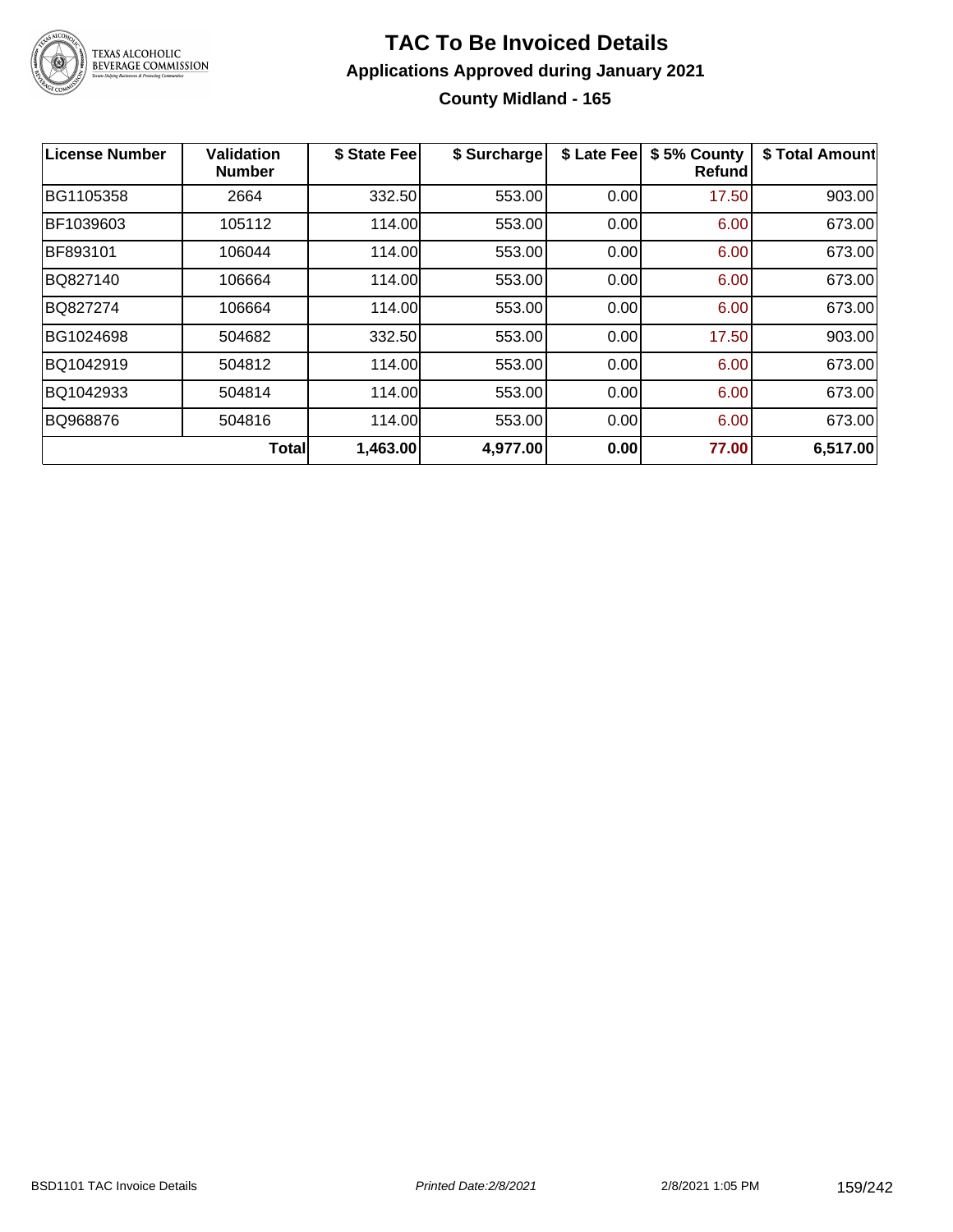

### **TAC To Be Invoiced Details Applications Approved during January 2021 County Milam - 166**

| License Number | <b>Validation</b><br><b>Number</b> | \$ State Fee | \$ Surcharge | \$ Late Fee | \$5% County<br>Refund | \$ Total Amount |
|----------------|------------------------------------|--------------|--------------|-------------|-----------------------|-----------------|
| BG1105253      | 2526                               | 332.50       | 553.00       | 0.00        | 17.50                 | 903.00          |
| BP1105253      | 2526                               | 950.00       | 426.00       | 0.00        | 50.00                 | 1,426.00        |
| BG825482       | 104931                             | 332.50       | 553.00       | 0.00        | 17.50                 | 903.00          |
| BQ765352       | 504918                             | 114.00       | 553.00       | 0.00        | 6.00                  | 673.00          |
|                | Totall                             | 1,729.00     | 2,085.00     | 0.00        | 91.00                 | 3,905.00        |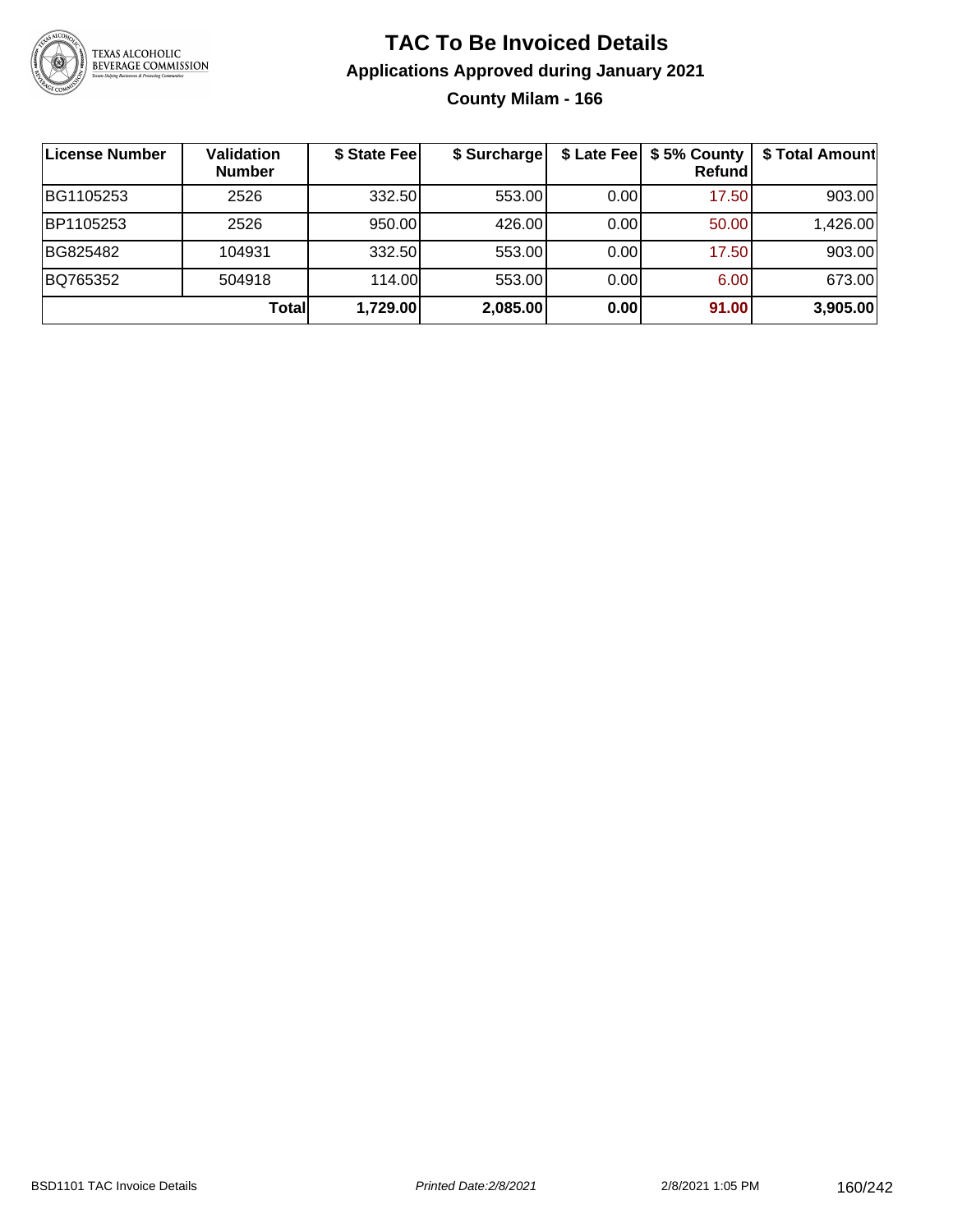

### **TAC To Be Invoiced Details Applications Approved during January 2021 County Mills - 167**

| License Number | <b>Validation</b><br><b>Number</b> | \$ State Fee | \$ Surcharge |      | \$ Late Fee   \$5% County  <br>Refundl | \$ Total Amount |
|----------------|------------------------------------|--------------|--------------|------|----------------------------------------|-----------------|
| BQ763502       | 104153                             | 114.00       | 553.00       | 0.00 | 6.00                                   | 673.00          |
| BQ968502       | 105606                             | 114.00       | 553.00       | 0.00 | 6.00                                   | 673.00          |
| BQ968497       | 105648                             | 114.00L      | 553.00       | 0.00 | 6.00                                   | 673.00          |
| BQ968457       | 105907                             | 114.00       | 553.00       | 0.00 | 6.00                                   | 673.00          |
|                | Totall                             | 456.00       | 2,212.00     | 0.00 | 24.00                                  | 2,692.00        |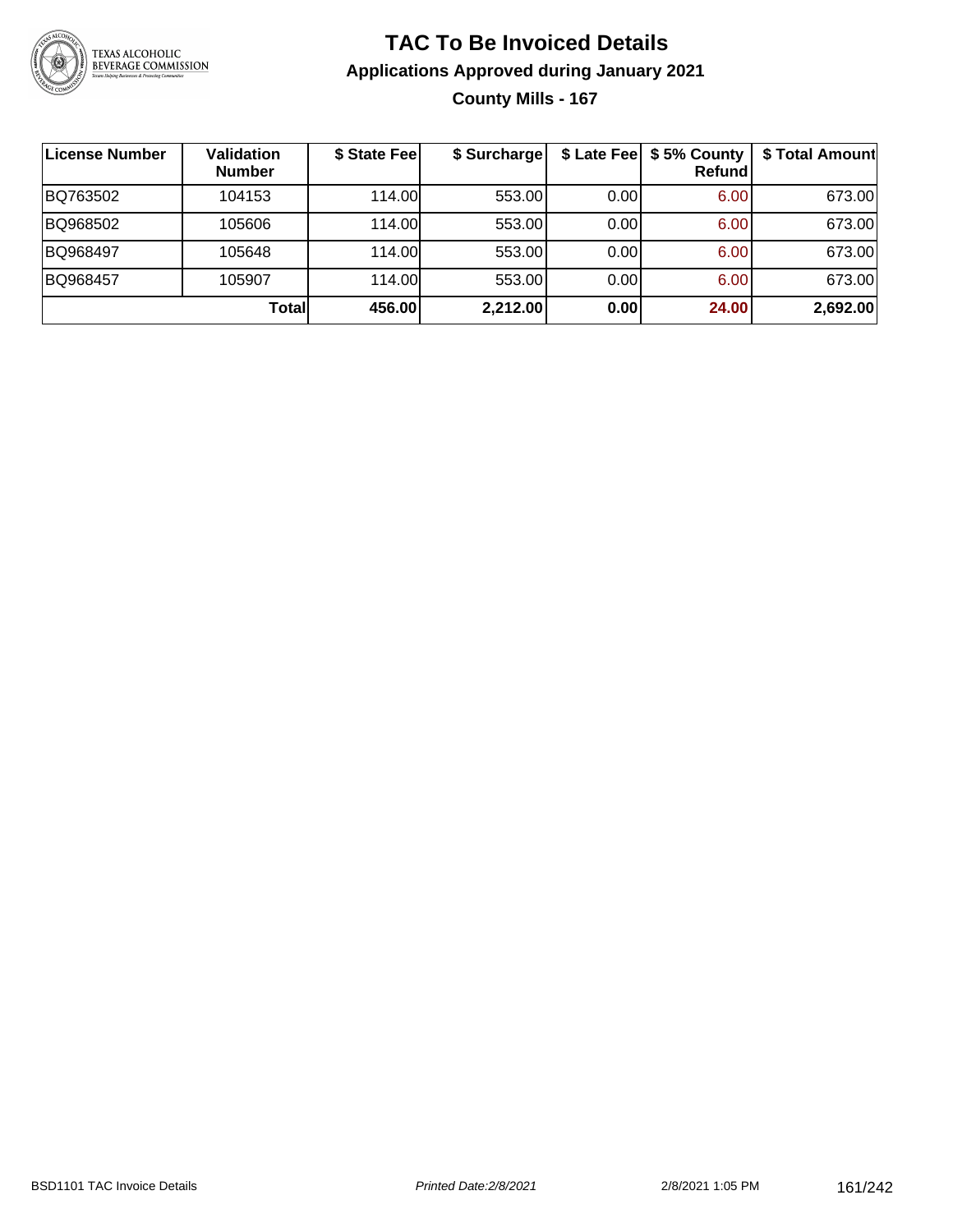

#### **TAC To Be Invoiced Details Applications Approved during January 2021 County Mitchell - 168**

| License Number | <b>Validation</b><br><b>Number</b> | \$ State Feel |        |      | Refundl | \$ Surcharge   \$ Late Fee   \$5% County   \$ Total Amount |
|----------------|------------------------------------|---------------|--------|------|---------|------------------------------------------------------------|
| BQ830396       | 108629                             | 114.00L       | 553.00 | 0.00 | 6.00    | 673.00                                                     |
|                | Totall                             | <b>114.00</b> | 553.00 | 0.00 | 6.00    | 673.00                                                     |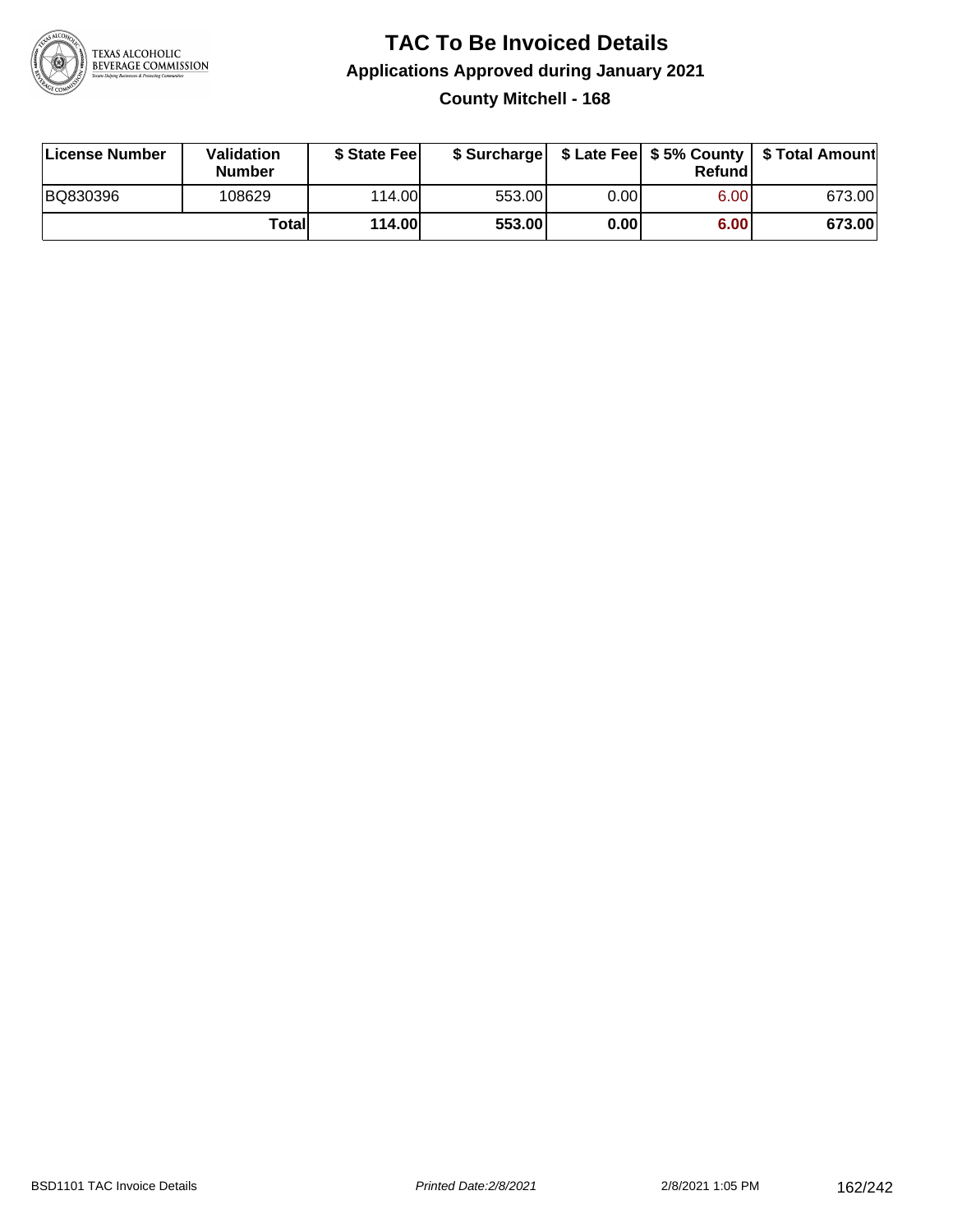

#### **TAC To Be Invoiced Details Applications Approved during January 2021 County Montague - 169**

| License Number | <b>Validation</b><br><b>Number</b> | \$ State Feel | \$ Surcharge |      | Refundl | \$ Late Fee   \$5% County   \$ Total Amount |
|----------------|------------------------------------|---------------|--------------|------|---------|---------------------------------------------|
| BQ1042382      | 106312                             | 114.00L       | 553.00       | 0.00 | 6.00    | 673.00                                      |
| BQ765916       | 107051                             | 114.00        | 553.00       | 0.00 | 6.00    | 673.00                                      |
|                | Totall                             | <b>228.00</b> | 1,106.00     | 0.00 | 12.00   | 1,346.00                                    |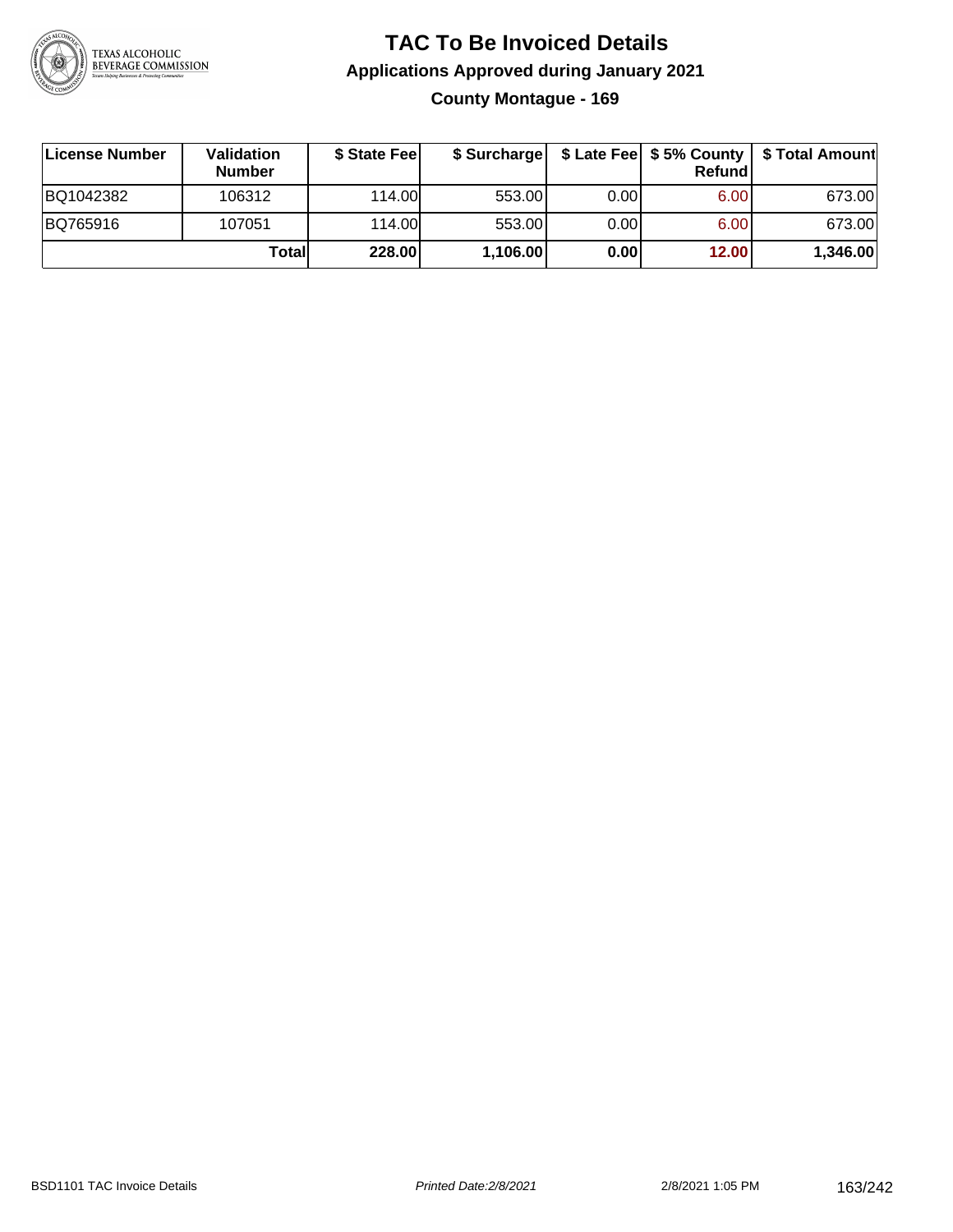

TEXAS ALCOHOLIC<br>BEVERAGE COMMISSION

#### **TAC To Be Invoiced Details Applications Approved during January 2021 County Montgomery - 170**

| <b>License Number</b> | Validation<br><b>Number</b> | \$ State Fee | \$ Surcharge |      | \$ Late Fee   \$5% County<br><b>Refund</b> | \$ Total Amount |
|-----------------------|-----------------------------|--------------|--------------|------|--------------------------------------------|-----------------|
| BQ1107132             | 2357                        | 114.00       | 553.00       | 0.00 | 6.00                                       | 673.00          |
| BF1106739             | 2491                        | 114.00       | 553.00       | 0.00 | 6.00                                       | 673.00          |
| BF1105376             | 2492                        | 114.00       | 553.00       | 0.00 | 6.00                                       | 673.00          |
| BE1107474             | 2583                        | 285.00       | 553.00       | 0.00 | 15.00                                      | 853.00          |
| BQ1106398             | 2639                        | 114.00       | 553.00       | 0.00 | 6.00                                       | 673.00          |
| BG1107345             | 2661                        | 332.50       | 553.00       | 0.00 | 17.50                                      | 903.00          |
| BF1107495             | 2758                        | 114.00       | 553.00       | 0.00 | 6.00                                       | 673.00          |
| BF1107916             | 2907                        | 114.00       | 553.00       | 0.00 | 6.00                                       | 673.00          |
| BQ1106778             | 3071                        | 114.00       | 553.00       | 0.00 | 6.00                                       | 673.00          |
| BG1107914             | 3384                        | 332.50       | 553.00       | 0.00 | 17.50                                      | 903.00          |
| BQ1107293             | 3387                        | 114.00       | 553.00       | 0.00 | 6.00                                       | 673.00          |
| BQ1105946             | 3552                        | 114.00       | 553.00       | 0.00 | 6.00                                       | 673.00          |
| BG1107830             | 3851                        | 332.50       | 553.00       | 0.00 | 17.50                                      | 903.00          |
| BG820207              | 101140                      | 332.50       | 553.00       | 0.00 | 17.50                                      | 903.00          |
| BF1031483             | 101562                      | 114.00       | 553.00       | 0.00 | 6.00                                       | 673.00          |
| BF963809              | 101942                      | 114.00       | 553.00       | 0.00 | 6.00                                       | 673.00          |
| BG1034719             | 102004                      | 332.50       | 553.00       | 0.00 | 17.50                                      | 903.00          |
| BG962421              | 102154                      | 332.50       | 553.00       | 0.00 | 17.50                                      | 903.00          |
| BQ1037166             | 102308                      | 114.00       | 553.00       | 0.00 | 6.00                                       | 673.00          |
| BG1036156             | 102445                      | 332.50       | 553.00       | 0.00 | 17.50                                      | 903.00          |
| BQ890681              | 102711                      | 114.00       | 553.00       | 0.00 | 6.00                                       | 673.00          |
| BG1035172             | 103305                      | 332.50       | 553.00       | 0.00 | 17.50                                      | 903.00          |
| BQ891419              | 103374                      | 114.00       | 553.00       | 0.00 | 6.00                                       | 673.00          |
| BQ893323              | 103907                      | 114.00       | 553.00       | 0.00 | 6.00                                       | 673.00          |
| BG966633              | 104433                      | 332.50       | 553.00       | 0.00 | 17.50                                      | 903.00          |
| BF826252              | 104578                      | 114.00       | 553.00       | 0.00 | 6.00                                       | 673.00          |
| BF762918              | 104626                      | 114.00       | 553.00       | 0.00 | 6.00                                       | 673.00          |
| BF1037193             | 104645                      | 114.00       | 553.00       | 0.00 | 6.00                                       | 673.00          |
| BQ1039579             | 104707                      | 114.00       | 553.00       | 0.00 | 6.00                                       | 673.00          |
| BG967148              | 104806                      | 332.50       | 553.00       | 0.00 | 17.50                                      | 903.00          |
| BG966976              | 104986                      | 332.50       | 553.00       | 0.00 | 17.50                                      | 903.00          |
| BL966976              | 104986                      | 475.00       | 327.00       | 0.00 | 25.00                                      | 827.00          |
| BF893957              | 105297                      | 114.00       | 553.00       | 0.00 | 6.00                                       | 673.00          |
| BQ967261              | 105441                      | 114.00       | 553.00       | 0.00 | 6.00                                       | 673.00          |
| BF825325              | 105495                      | 114.00       | 553.00       | 0.00 | 6.00                                       | 673.00          |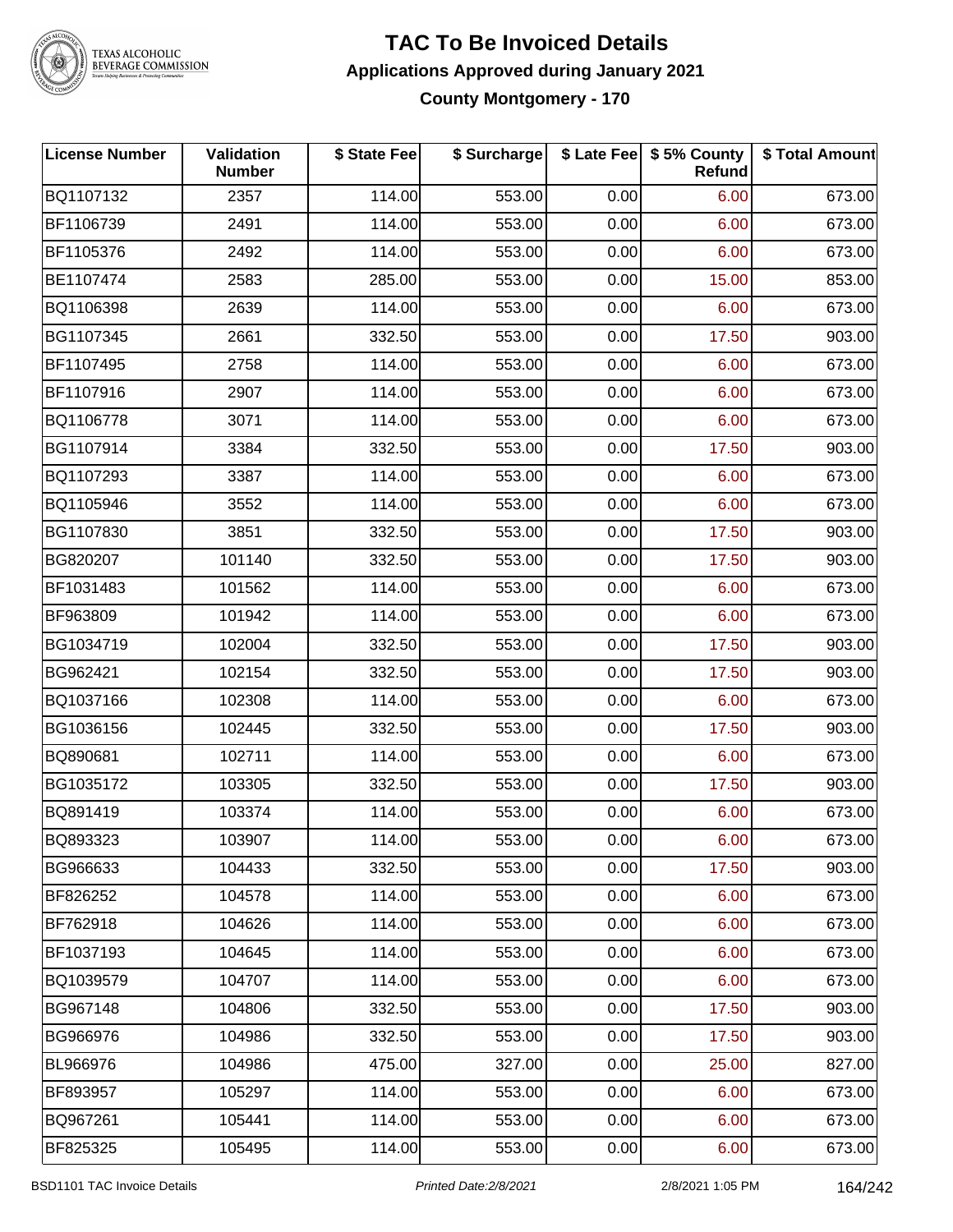| <b>License Number</b> | <b>Validation</b><br><b>Number</b> | \$ State Fee | \$ Surcharge |      | \$ Late Fee   \$5% County<br><b>Refund</b> | \$ Total Amount |
|-----------------------|------------------------------------|--------------|--------------|------|--------------------------------------------|-----------------|
| BQ827654              | 105607                             | 114.00       | 553.00       | 0.00 | 6.00                                       | 673.00          |
| BG967573              | 105685                             | 332.50       | 553.00       | 0.00 | 17.50                                      | 903.00          |
| BG828027              | 105816                             | 332.50       | 553.00       | 0.00 | 17.50                                      | 903.00          |
| BQ1039553             | 106316                             | 114.00       | 553.00       | 0.00 | 6.00                                       | 673.00          |
| BQ894447              | 106322                             | 114.00       | 553.00       | 0.00 | 6.00                                       | 673.00          |
| BQ969394              | 106336                             | 114.00       | 553.00       | 0.00 | 6.00                                       | 673.00          |
| BQ1040866             | 106805                             | 114.00       | 553.00       | 0.00 | 6.00                                       | 673.00          |
| BQ968081              | 107133                             | 114.00       | 553.00       | 0.00 | 6.00                                       | 673.00          |
| BQ759313              | 501501                             | 114.00       | 553.00       | 0.00 | 6.00                                       | 673.00          |
| BG1022707             | 501534                             | 332.50       | 553.00       | 0.00 | 17.50                                      | 903.00          |
| BP1022707             | 501534                             | 950.00       | 426.00       | 0.00 | 50.00                                      | 1,426.00        |
| BG1036383             | 503440                             | 332.50       | 553.00       | 0.00 | 17.50                                      | 903.00          |
| BG761460              | 503590                             | 332.50       | 553.00       | 0.00 | 17.50                                      | 903.00          |
| BQ764102              | 503650                             | 114.00       | 553.00       | 0.00 | 6.00                                       | 673.00          |
| BQ763736              | 503658                             | 114.00       | 553.00       | 0.00 | 6.00                                       | 673.00          |
| BQ764092              | 503670                             | 114.00       | 553.00       | 0.00 | 6.00                                       | 673.00          |
| BQ764095              | 503715                             | 114.00       | 553.00       | 0.00 | 6.00                                       | 673.00          |
| BQ825365              | 503782                             | 114.00       | 553.00       | 0.00 | 6.00                                       | 673.00          |
| BG952044              | 503855                             | 332.50       | 553.00       | 0.00 | 17.50                                      | 903.00          |
| BF963227              | 503948                             | 114.00       | 553.00       | 0.00 | 6.00                                       | 673.00          |
| BQ1037492             | 504061                             | 114.00       | 553.00       | 0.00 | 6.00                                       | 673.00          |
| BQ825458              | 504632                             | 114.00       | 553.00       | 0.00 | 6.00                                       | 673.00          |
| BG965766              | 504772                             | 332.50       | 553.00       | 0.00 | 17.50                                      | 903.00          |
| BQ825925              | 504773                             | 114.00       | 553.00       | 0.00 | 6.00                                       | 673.00          |
| BQ1043312             | 504811                             | 114.00       | 553.00       | 0.00 | 6.00                                       | 673.00          |
| BQ968360              | 504815                             | 114.00       | 553.00       | 0.00 | 6.00                                       | 673.00          |
| BQ830034              | 504829                             | 114.00       | 553.00       | 0.00 | 6.00                                       | 673.00          |
| BQ765097              | 504880                             | 114.00       | 553.00       | 0.00 | 6.00                                       | 673.00          |
| BG826137              | 504960                             | 332.50       | 553.00       | 0.00 | 17.50                                      | 903.00          |
| BQ825485              | 504964                             | 114.00       | 553.00       | 0.00 | 6.00                                       | 673.00          |
| BQ968261              | 505183                             | 114.00       | 553.00       | 0.00 | 6.00                                       | 673.00          |
| BQ896858              | 505599                             | 114.00       | 553.00       | 0.00 | 6.00                                       | 673.00          |
| BQ1044840             | 505601                             | 114.00       | 553.00       | 0.00 | 6.00                                       | 673.00          |
| BQ1044762             | 505608                             | 114.00       | 553.00       | 0.00 | 6.00                                       | 673.00          |
|                       | Total                              | 13,385.50    | 37,804.00    | 0.00 | 704.50                                     | 51,894.00       |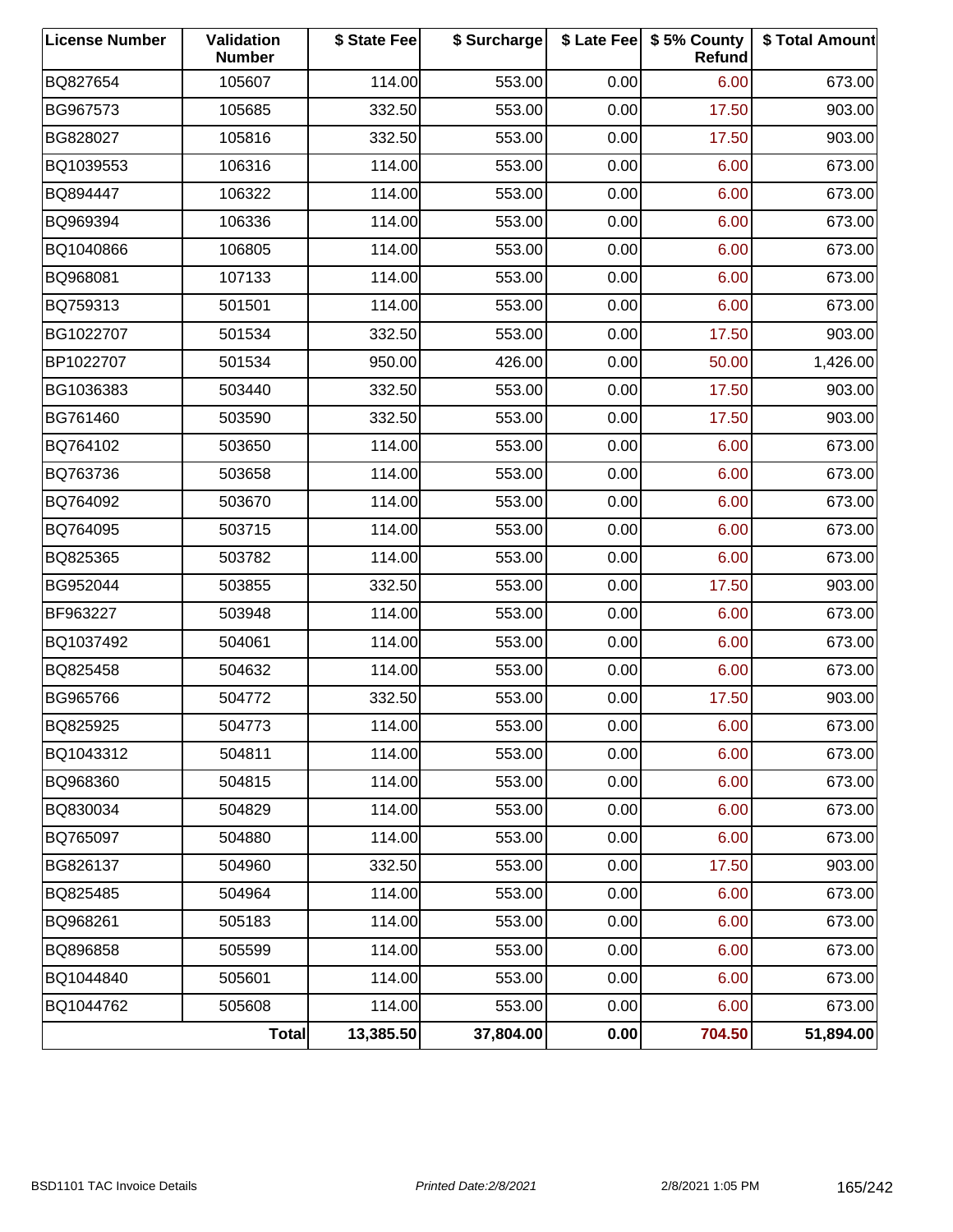

#### **TAC To Be Invoiced Details Applications Approved during January 2021 County Moore - 171**

| License Number | Validation<br><b>Number</b> | \$ State Feel |        |      | Refund | \$ Surcharge   \$ Late Fee   \$5% County   \$ Total Amount |
|----------------|-----------------------------|---------------|--------|------|--------|------------------------------------------------------------|
| BQ891376       | 104946                      | 114.00L       | 553.00 | 0.00 | 6.00   | 673.00                                                     |
|                | Totall                      | <b>114.00</b> | 553.00 | 0.00 | 6.00   | 673.00                                                     |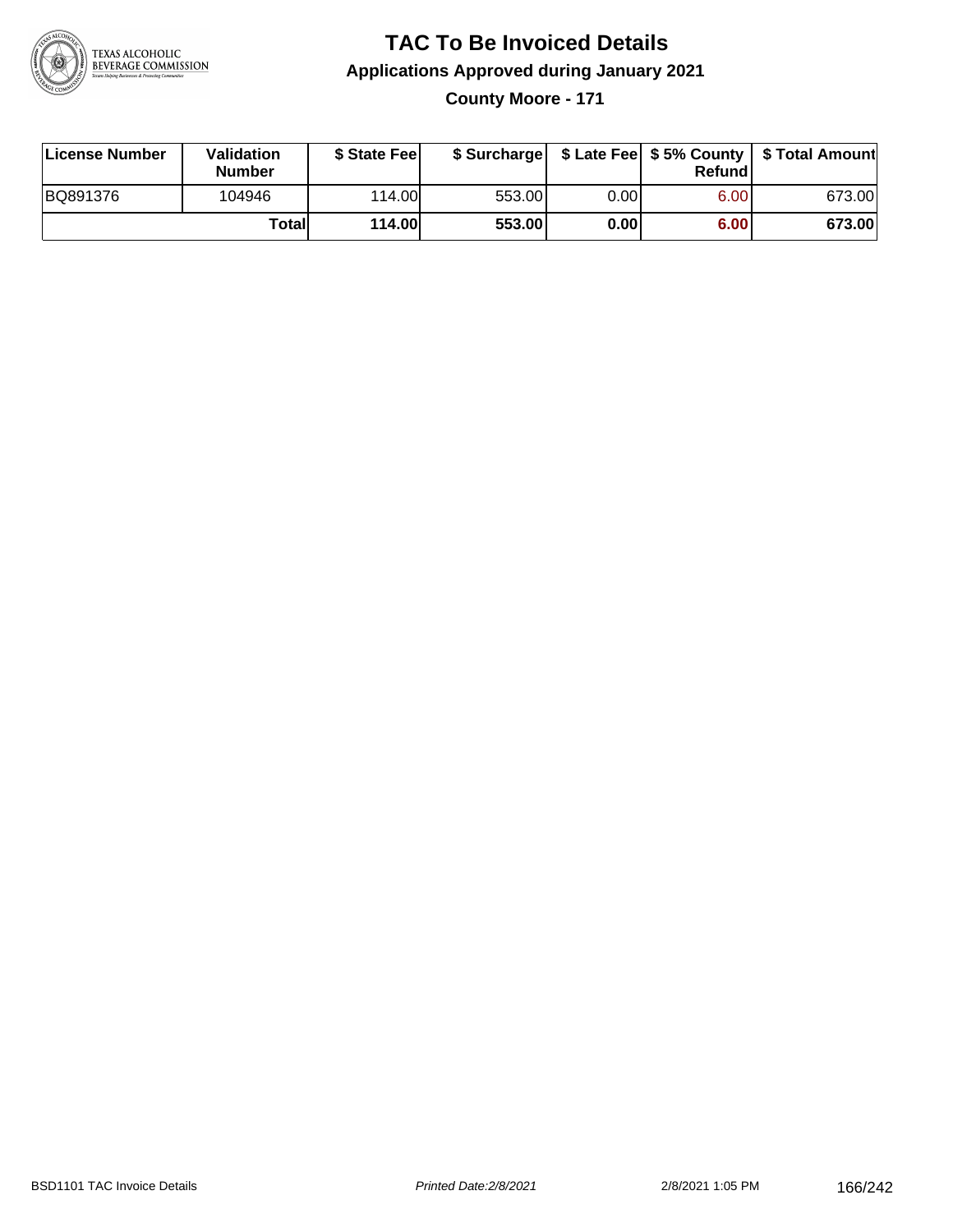

### **TAC To Be Invoiced Details Applications Approved during January 2021 County Morris - 172**

| License Number | Validation<br><b>Number</b> | \$ State Fee | \$ Surcharge |       | \$ Late Fee   \$5% County  <br>Refundl | \$ Total Amount |
|----------------|-----------------------------|--------------|--------------|-------|----------------------------------------|-----------------|
| BQ963767       | 104284                      | 114.00L      | 553.00       | 0.001 | 6.00                                   | 673.00          |
| BG967464       | 105209                      | 332.50       | 553.00       | 0.00  | 17.50                                  | 903.00          |
| BQ1042288      | 106803                      | 114.00       | 553.00       | 0.00  | 6.00                                   | 673.00          |
|                | Totall                      | 560.50       | 1,659.00     | 0.00  | 29.50                                  | 2,249.00        |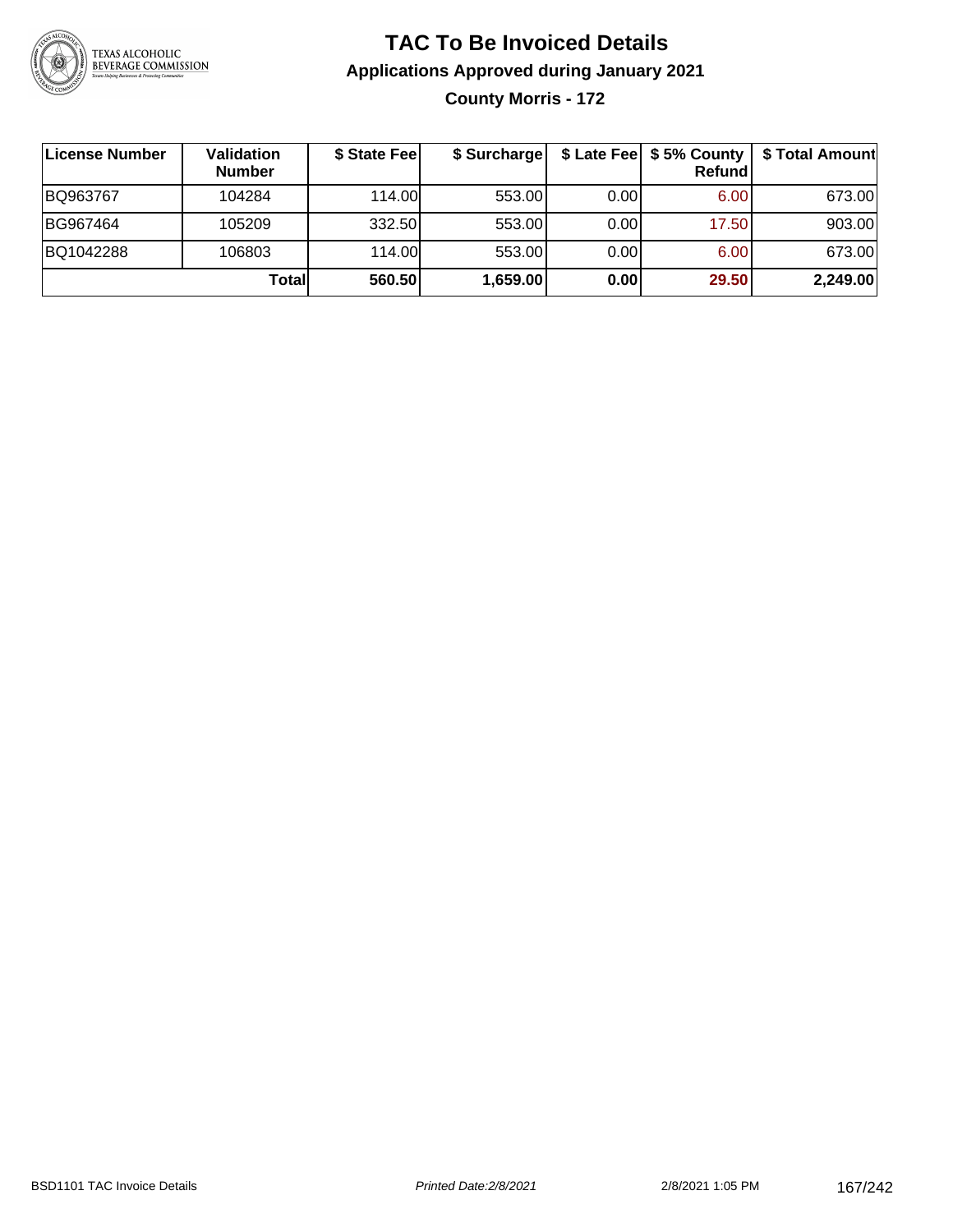

## **TAC To Be Invoiced Details Applications Approved during January 2021**

**County Nacogdoches - 174**

| ∣License Number | Validation<br><b>Number</b> | \$ State Fee |          |       | Refundl | \$ Surcharge   \$ Late Fee   \$5% County   \$ Total Amount |
|-----------------|-----------------------------|--------------|----------|-------|---------|------------------------------------------------------------|
| BQ1106820       | 3469                        | 114.00       | 553.00   | 0.001 | 6.00    | 673.00                                                     |
| BQ1038143       | 103264                      | 114.00       | 553.00   | 0.001 | 6.00    | 673.00                                                     |
|                 | Totall                      | 228.00       | 1,106.00 | 0.00  | 12.00   | 1,346.00                                                   |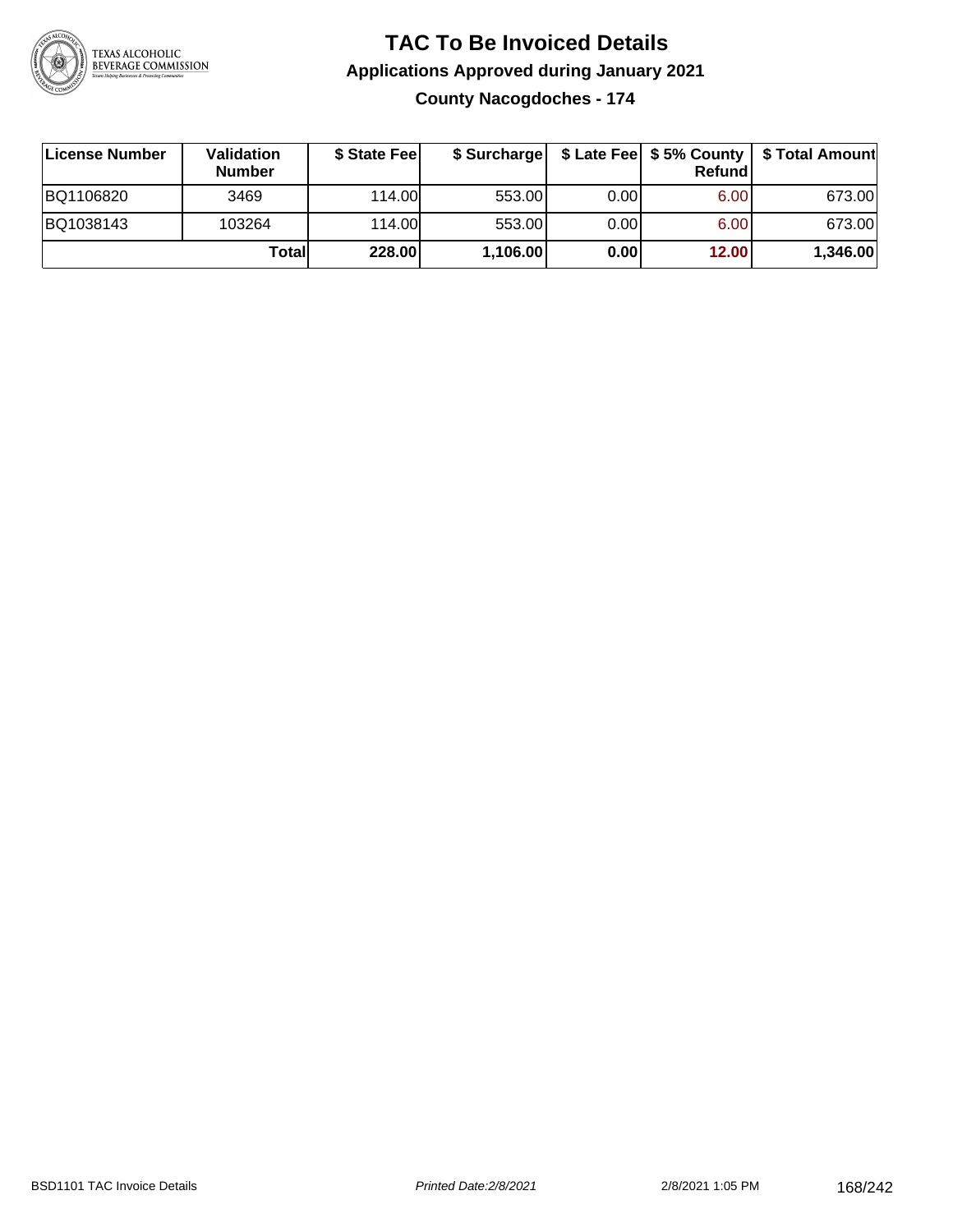

#### **TAC To Be Invoiced Details Applications Approved during January 2021 County Navarro - 175**

| License Number | Validation<br><b>Number</b> | \$ State Fee | \$ Surcharge | \$ Late Fee | \$5% County<br><b>Refund</b> | \$ Total Amount |
|----------------|-----------------------------|--------------|--------------|-------------|------------------------------|-----------------|
| BQ964748       | 103417                      | 114.00       | 553.00       | 0.00        | 6.00                         | 673.00          |
| BQ892557       | 103941                      | 114.00       | 553.00       | 0.00        | 6.00                         | 673.00          |
| BF764097       | 104518                      | 114.00       | 553.00       | 0.00        | 6.00                         | 673.00          |
| BQ1041309      | 105415                      | 114.00       | 553.00       | 0.00        | 6.00                         | 673.00          |
| BF1040873      | 105468                      | 114.00       | 553.00       | 0.00        | 6.00                         | 673.00          |
| BQ970217       | 106507                      | 114.00       | 553.00       | 0.00        | 6.00                         | 673.00          |
| BQ895511       | 107169                      | 114.00       | 553.00       | 0.00        | 6.00                         | 673.00          |
| BQ1045667      | 108484                      | 114.00       | 553.00       | 0.00        | 6.00                         | 673.00          |
|                | <b>Total</b>                | 912.00       | 4,424.00     | 0.00        | 48.00                        | 5,384.00        |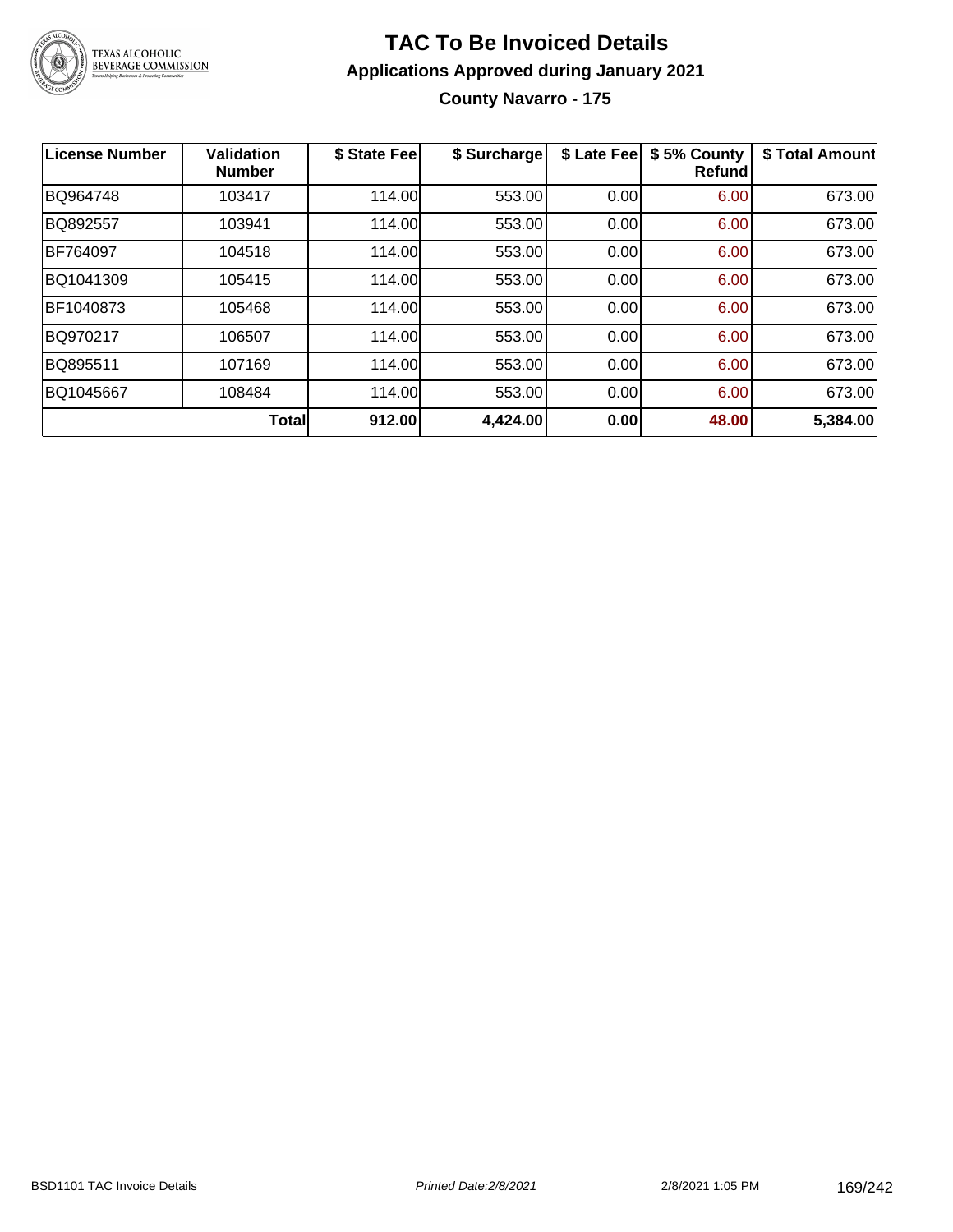

#### **TAC To Be Invoiced Details Applications Approved during January 2021 County Newton - 176**

| License Number | Validation<br><b>Number</b> | \$ State Fee | \$ Surcharge |      | $$$ Late Fee $$5%$ County<br><b>Refund</b> | \$ Total Amount |
|----------------|-----------------------------|--------------|--------------|------|--------------------------------------------|-----------------|
| BF765016       | 105838                      | 114.00L      | 553.00       | 0.00 | 6.00                                       | 673.00          |
| BF765129       | 105841                      | 114.00       | 553.00       | 0.00 | 6.00                                       | 673.00          |
| BQ768629       | 505529                      | 114.00L      | 553.00       | 0.00 | 6.00                                       | 673.00          |
|                | Total                       | 342.00       | 1,659.00     | 0.00 | 18.00                                      | 2,019.00        |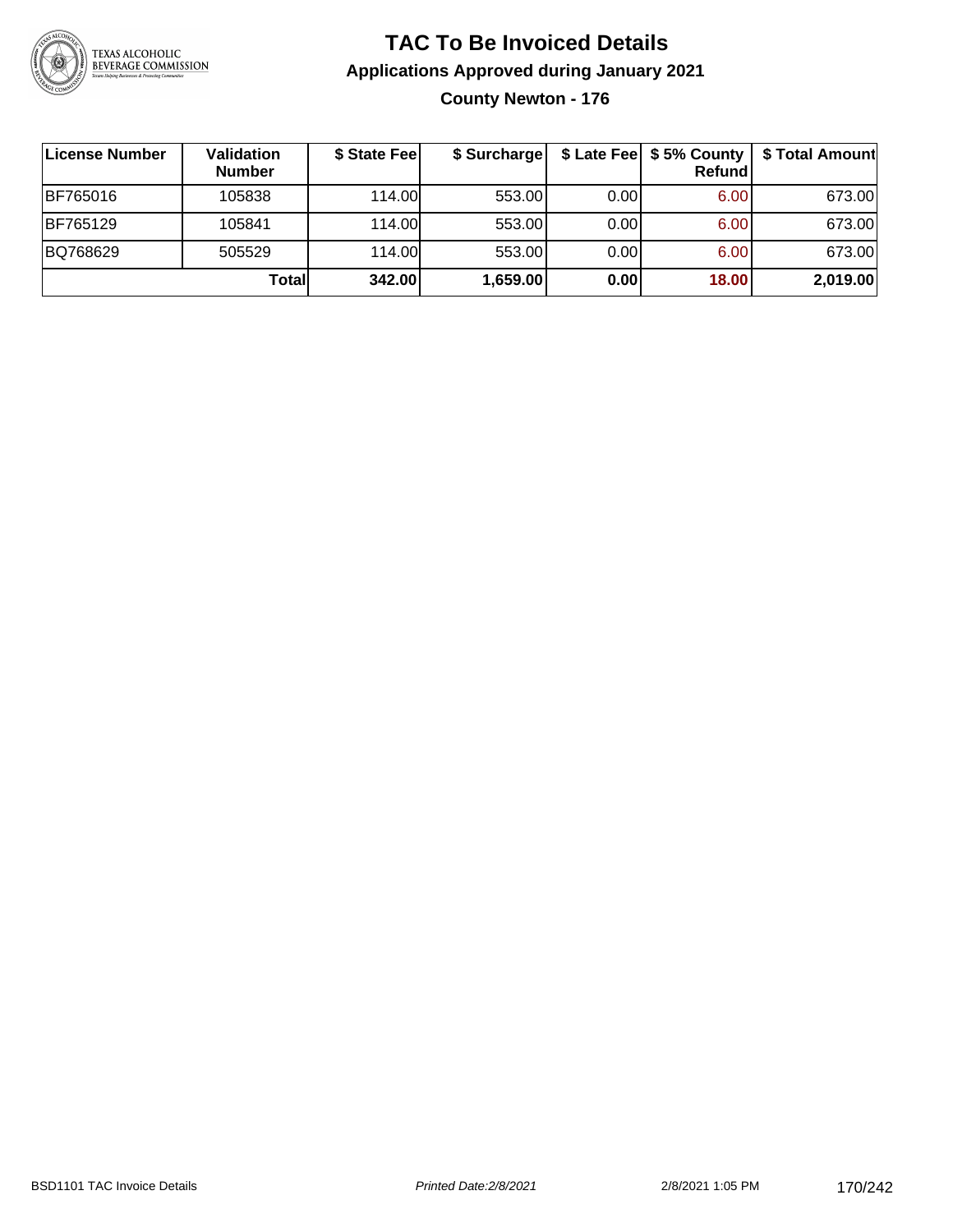

## **TAC To Be Invoiced Details Applications Approved during January 2021**

**County Nolan - 177**

| License Number | <b>Validation</b><br>Number | \$ State Feel | \$ Surcharge |       | Refundl | \$ Late Fee   \$5% County   \$ Total Amount |
|----------------|-----------------------------|---------------|--------------|-------|---------|---------------------------------------------|
| BF825673       | 105102                      | 114.00L       | 553.00       | 0.001 | 6.00    | 673.00                                      |
|                | Totall                      | <b>114.00</b> | 553.00       | 0.00  | 6.00    | 673.00                                      |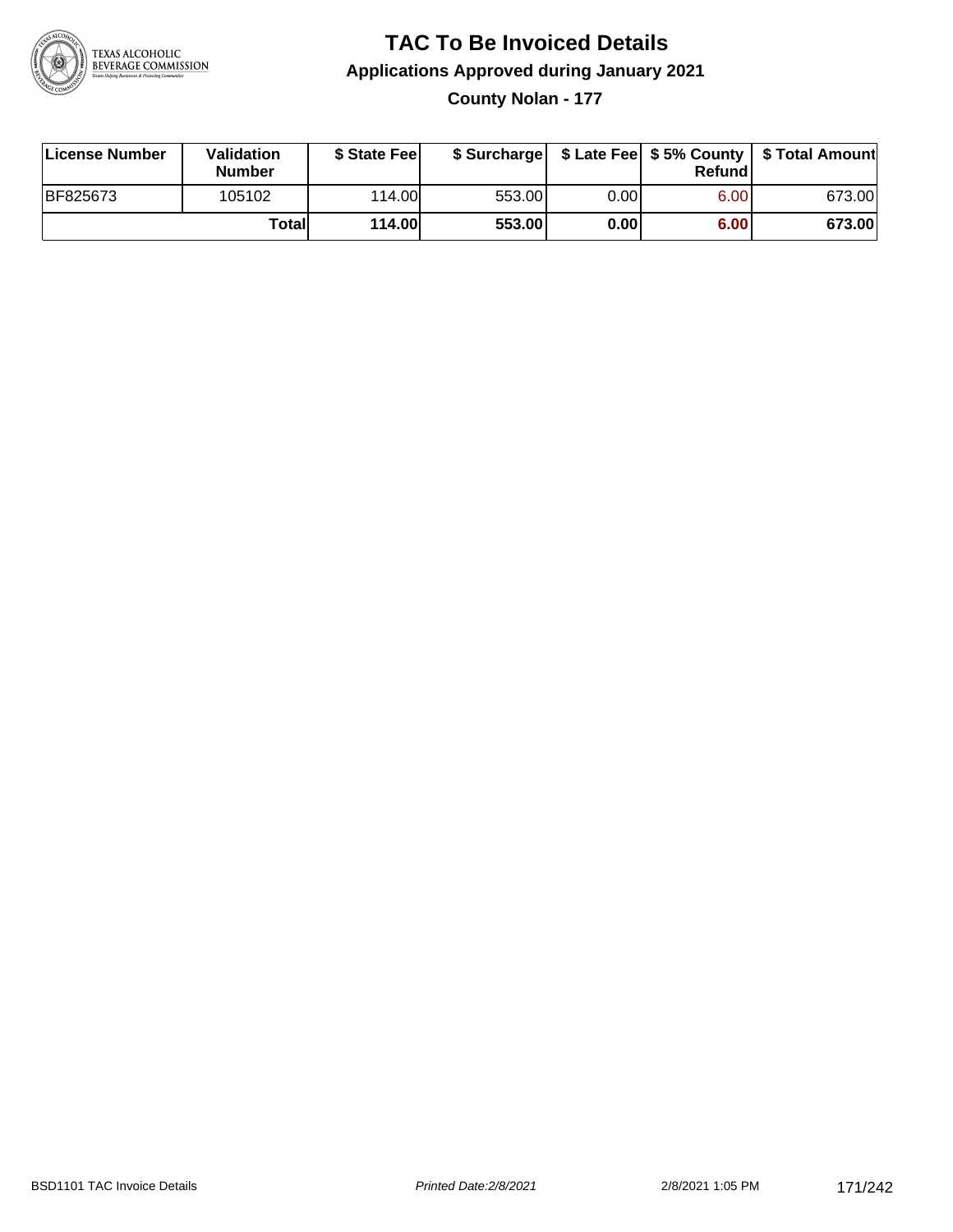

TEXAS ALCOHOLIC<br>BEVERAGE COMMISSION

#### **TAC To Be Invoiced Details Applications Approved during January 2021 County Nueces - 178**

| <b>License Number</b> | Validation<br><b>Number</b> | \$ State Fee | \$ Surcharge |        | \$ Late Fee   \$5% County  <br><b>Refund</b> | \$ Total Amount |
|-----------------------|-----------------------------|--------------|--------------|--------|----------------------------------------------|-----------------|
| BG1106818             | 3857                        | 332.50       | 553.00       | 0.00   | 17.50                                        | 903.00          |
| BG1105552             | 3969                        | 332.50       | 553.00       | 0.00   | 17.50                                        | 903.00          |
| BG824923              | 105019                      | 332.50       | 553.00       | 100.00 | 17.50                                        | 1,003.00        |
| BL824923              | 105019                      | 475.00       | 327.00       | 100.00 | 25.00                                        | 927.00          |
| BG892211              | 105633                      | 332.50       | 553.00       | 0.00   | 17.50                                        | 903.00          |
| BG1038786             | 106284                      | 332.50       | 553.00       | 100.00 | 17.50                                        | 1,003.00        |
| BQ967457              | 107073                      | 114.00       | 553.00       | 0.00   | 6.00                                         | 673.00          |
| BG766760              | 107347                      | 332.50       | 553.00       | 0.00   | 17.50                                        | 903.00          |
| BQ766928              | 107376                      | 114.00       | 553.00       | 0.00   | 6.00                                         | 673.00          |
| BQ1042802             | 107752                      | 114.00       | 553.00       | 0.00   | 6.00                                         | 673.00          |
| BQ828389              | 107853                      | 114.00       | 553.00       | 0.00   | 6.00                                         | 673.00          |
| BQ1043096             | 107982                      | 114.00       | 553.00       | 0.00   | 6.00                                         | 673.00          |
| BG1044982             | 108383                      | 332.50       | 553.00       | 0.00   | 17.50                                        | 903.00          |
| BG1043666             | 108434                      | 332.50       | 553.00       | 0.00   | 17.50                                        | 903.00          |
| BQ897918              | 108876                      | 114.00       | 553.00       | 0.00   | 6.00                                         | 673.00          |
| BG1042918             | 109844                      | 332.50       | 553.00       | 100.00 | 17.50                                        | 1,003.00        |
| BG1036294             | 504503                      | 332.50       | 553.00       | 0.00   | 17.50                                        | 903.00          |
| BQ765296              | 504806                      | 114.00       | 553.00       | 0.00   | 6.00                                         | 673.00          |
| BQ828486              | 504833                      | 114.00       | 553.00       | 0.00   | 6.00                                         | 673.00          |
| BQ765376              | 504837                      | 114.00       | 553.00       | 0.00   | 6.00                                         | 673.00          |
| BQ765412              | 504840                      | 114.00       | 553.00       | 0.00   | 6.00                                         | 673.00          |
| BQ765312              | 504851                      | 114.00       | 553.00       | 0.00   | 6.00                                         | 673.00          |
| BQ765293              | 504853                      | 114.00       | 553.00       | 0.00   | 6.00                                         | 673.00          |
| BQ765377              | 504856                      | 114.00       | 553.00       | 0.00   | 6.00                                         | 673.00          |
| BQ765295              | 504922                      | 114.00       | 553.00       | 0.00   | 6.00                                         | 673.00          |
| BG1040852             | 505480                      | 332.50       | 553.00       | 0.00   | 17.50                                        | 903.00          |
| BQ768061              | 505535                      | 114.00       | 553.00       | 0.00   | 6.00                                         | 673.00          |
| BQ768088              | 505584                      | 114.00       | 553.00       | 0.00   | 6.00                                         | 673.00          |
| BQ1044910             | 505606                      | 114.00       | 553.00       | 0.00   | 6.00                                         | 673.00          |
|                       | <b>Total</b>                | 6,070.50     | 15,811.00    | 400.00 | 319.50                                       | 22,601.00       |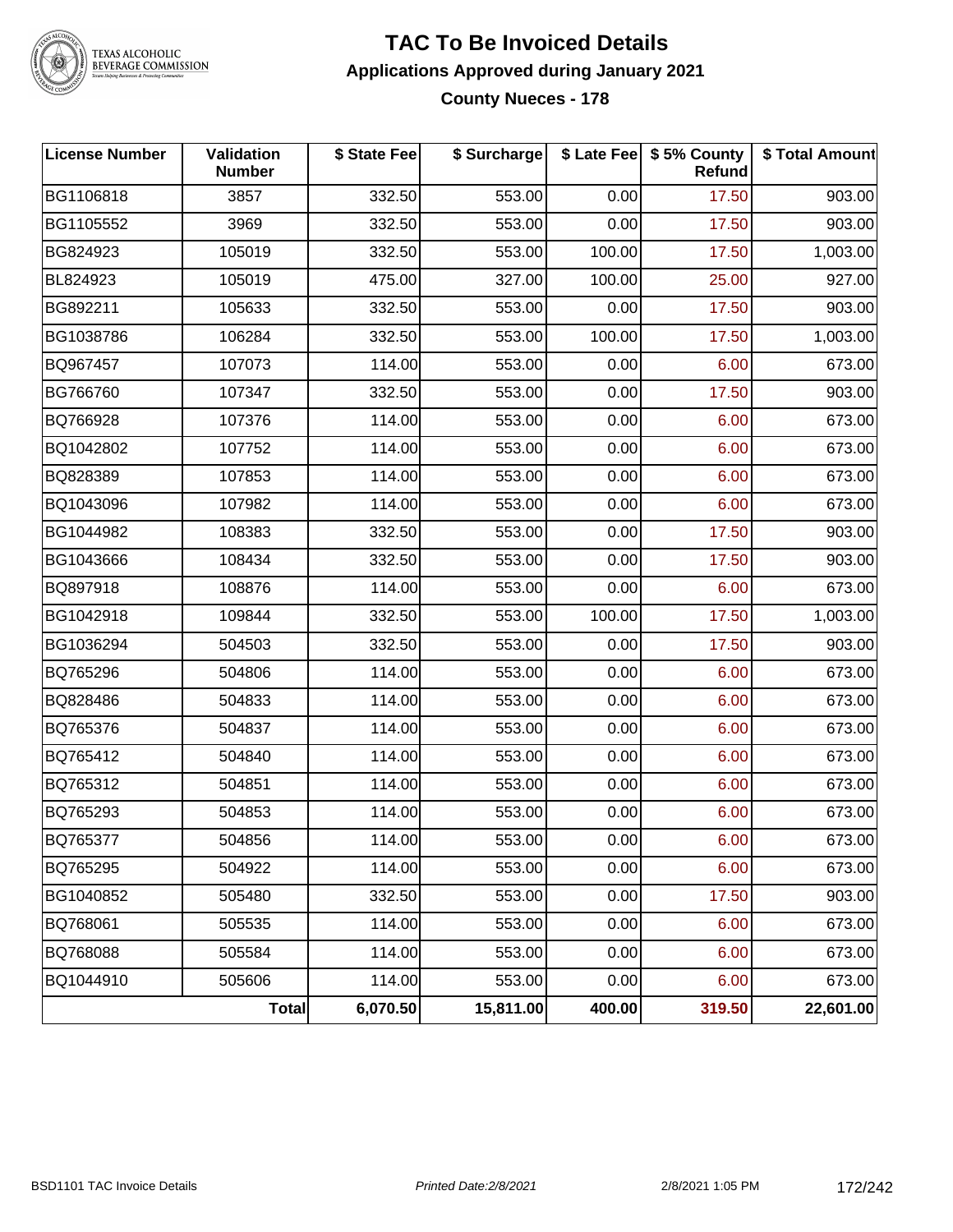

### **TAC To Be Invoiced Details Applications Approved during January 2021 County Ochiltree - 179**

| <b>License Number</b> | Validation<br><b>Number</b> | \$ State Fee | \$ Surcharge |      | \$ Late Fee   \$5% County  <br><b>Refund</b> | \$ Total Amount |
|-----------------------|-----------------------------|--------------|--------------|------|----------------------------------------------|-----------------|
| BG967024              | 104787                      | 332.50       | 553.00       | 0.00 | 17.50                                        | 903.00          |
| BQ895071              | 106249                      | 114.00L      | 553.00       | 0.00 | 6.00                                         | 673.00          |
| BQ971328              | 109138                      | 114.00       | 553.00       | 0.00 | 6.00                                         | 673.00          |
| BQ970818              | 504931                      | 114.00L      | 553.00       | 0.00 | 6.00                                         | 673.00          |
|                       | Totall                      | 674.50       | 2,212.00     | 0.00 | 35.50                                        | 2,922.00        |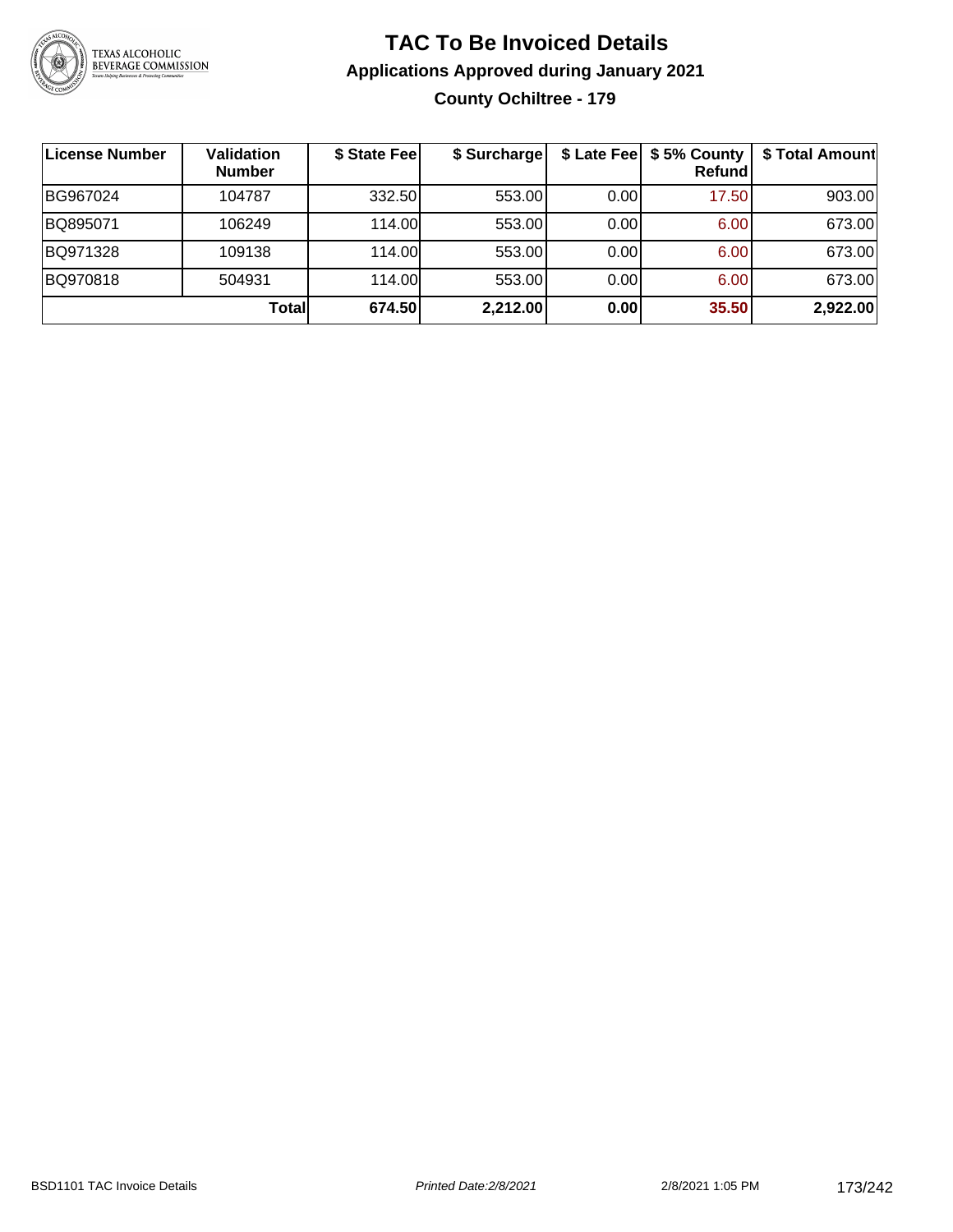

#### **TAC To Be Invoiced Details Applications Approved during January 2021 County Oldham - 180**

| License Number  | Validation<br><b>Number</b> | \$ State Fee  |        |       | Refundl           | \$ Surcharge   \$ Late Fee   \$5% County   \$ Total Amount |
|-----------------|-----------------------------|---------------|--------|-------|-------------------|------------------------------------------------------------|
| <b>BF765632</b> | 107378                      | 114.00L       | 553.00 | 0.001 | 6.00 <sub>1</sub> | 673.00                                                     |
|                 | Totall                      | <b>114.00</b> | 553.00 | 0.00  | 6.00              | 673.00                                                     |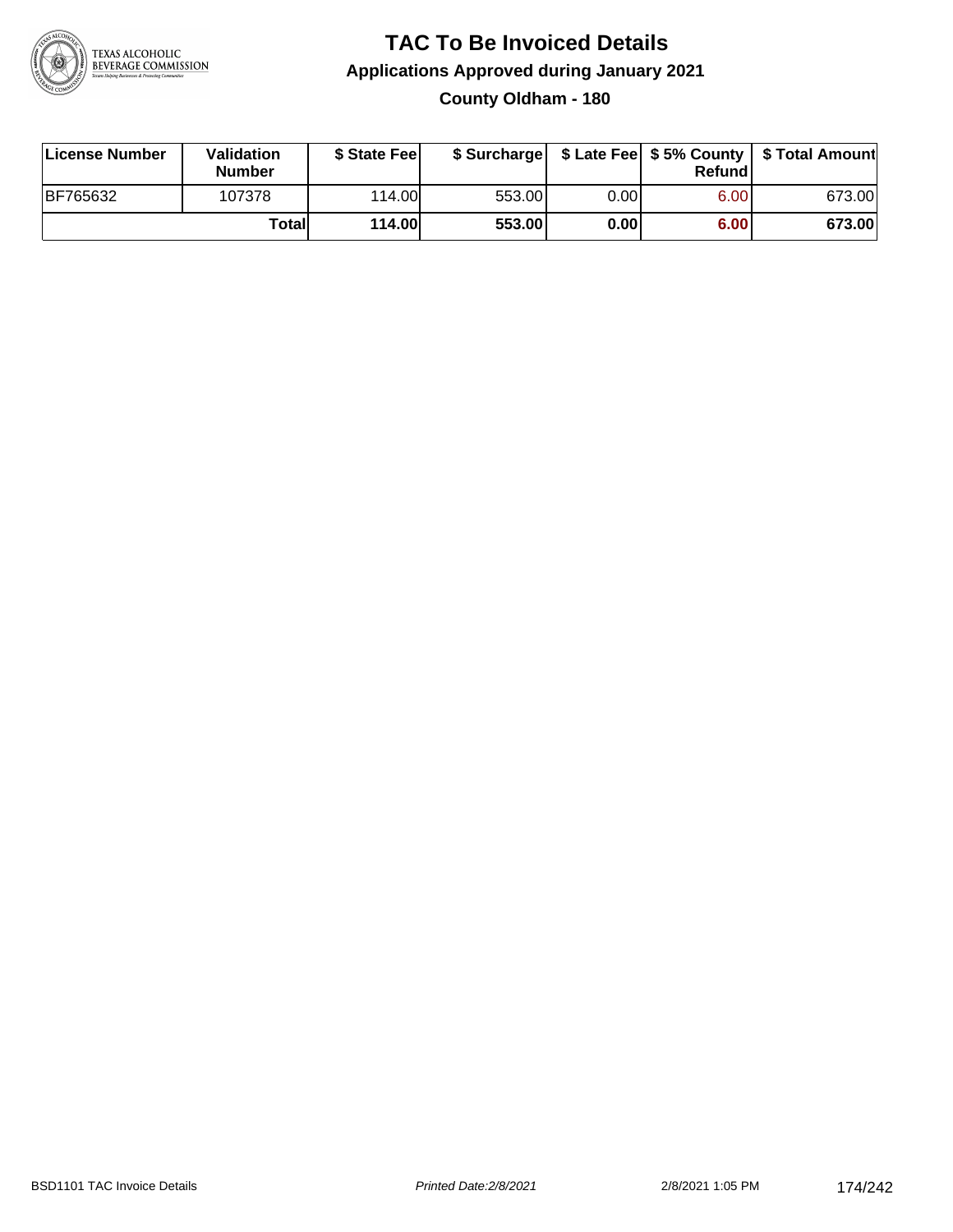

### **TAC To Be Invoiced Details Applications Approved during January 2021 County Orange - 181**

| <b>License Number</b> | <b>Validation</b><br><b>Number</b> | \$ State Fee | \$ Surcharge | \$ Late Fee | \$5% County<br>Refundl | \$ Total Amount |
|-----------------------|------------------------------------|--------------|--------------|-------------|------------------------|-----------------|
| BQ1105527             | 3212                               | 114.00       | 553.00       | 0.00        | 6.00                   | 673.00          |
| BQ760405              | 103172                             | 114.00       | 553.00       | 0.00        | 6.00                   | 673.00          |
| BG1033102             | 103414                             | 332.50       | 553.00       | 100.00      | 17.50                  | 1,003.00        |
| BF968254              | 105539                             | 114.00       | 553.00       | 0.00        | 6.00                   | 673.00          |
| BQ1106084             | 501163                             | 114.00       | 553.00       | 0.00        | 6.00                   | 673.00          |
| BQ763759              | 503740                             | 114.00       | 553.00       | 0.00        | 6.00                   | 673.00          |
|                       | <b>Total</b>                       | 902.50       | 3,318.00     | 100.00      | 47.50                  | 4,368.00        |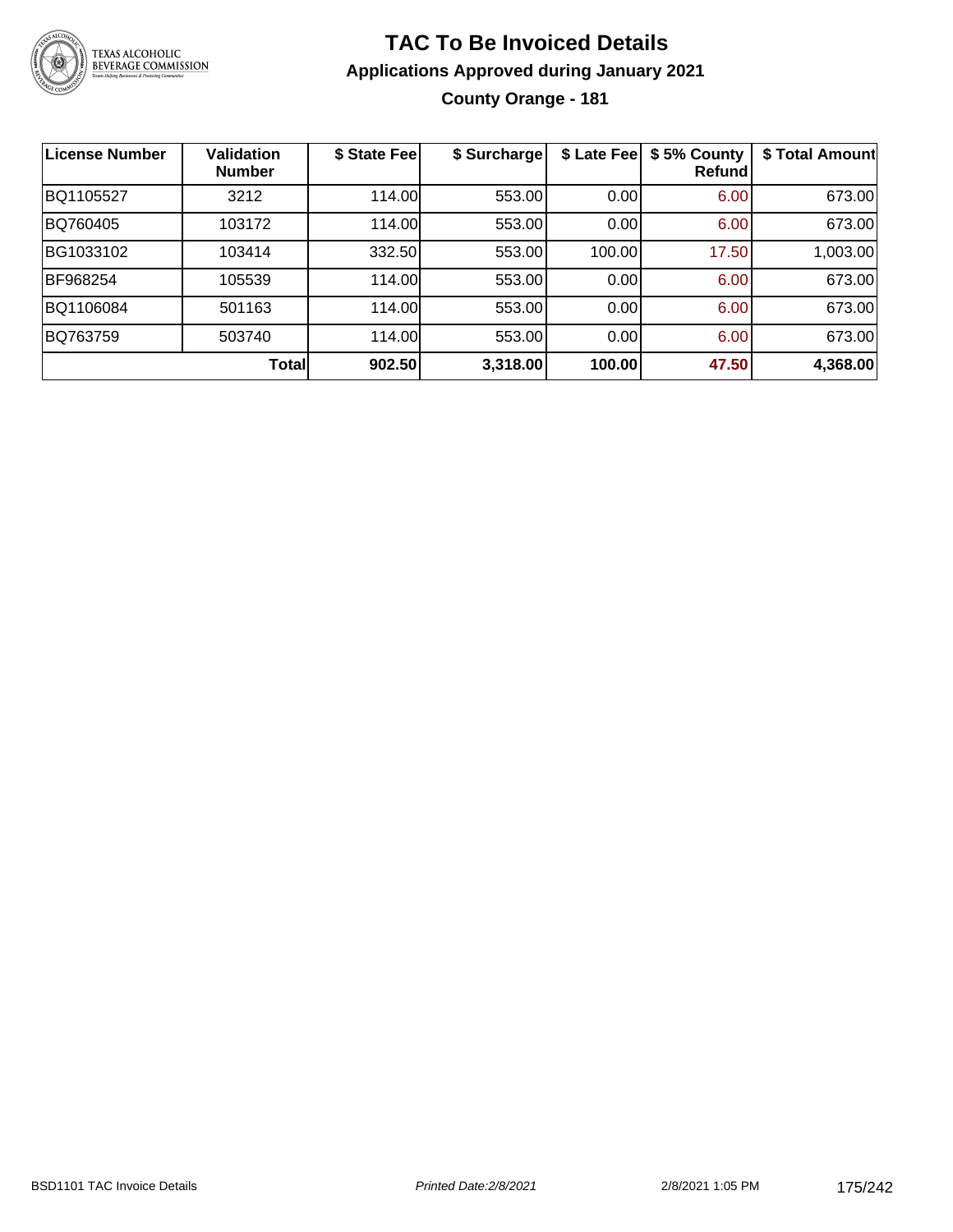

#### **TAC To Be Invoiced Details Applications Approved during January 2021 County Palo Pinto - 182**

| <b>License Number</b> | <b>Validation</b><br><b>Number</b> | \$ State Fee | \$ Surcharge | \$ Late Fee | \$5% County<br>Refund | \$ Total Amount |
|-----------------------|------------------------------------|--------------|--------------|-------------|-----------------------|-----------------|
| BQ1106936             | 3427                               | 114.00       | 553.00       | 0.00        | 6.00                  | 673.00          |
| BG1106643             | 3618                               | 332.50       | 553.00       | 0.00        | 17.50                 | 903.00          |
| BQ1107188             | 3932                               | 114.00       | 553.00       | 0.00        | 6.00                  | 673.00          |
| BF966139              | 104030                             | 114.00       | 553.00       | 0.00        | 6.00                  | 673.00          |
| BF967611              | 105777                             | 114.00       | 553.00       | 0.00        | 6.00                  | 673.00          |
| BF1041410             | 106500                             | 114.00       | 553.00       | 0.00        | 6.00                  | 673.00          |
| BQ830116              | 107459                             | 114.00       | 553.00       | 0.00        | 6.00                  | 673.00          |
| BQ829760              | 107778                             | 114.00       | 553.00       | 0.00        | 6.00                  | 673.00          |
| BF1043360             | 504807                             | 114.00       | 553.00       | 0.00        | 6.00                  | 673.00          |
|                       | <b>Total</b>                       | 1,244.50     | 4,977.00     | 0.00        | 65.50                 | 6,287.00        |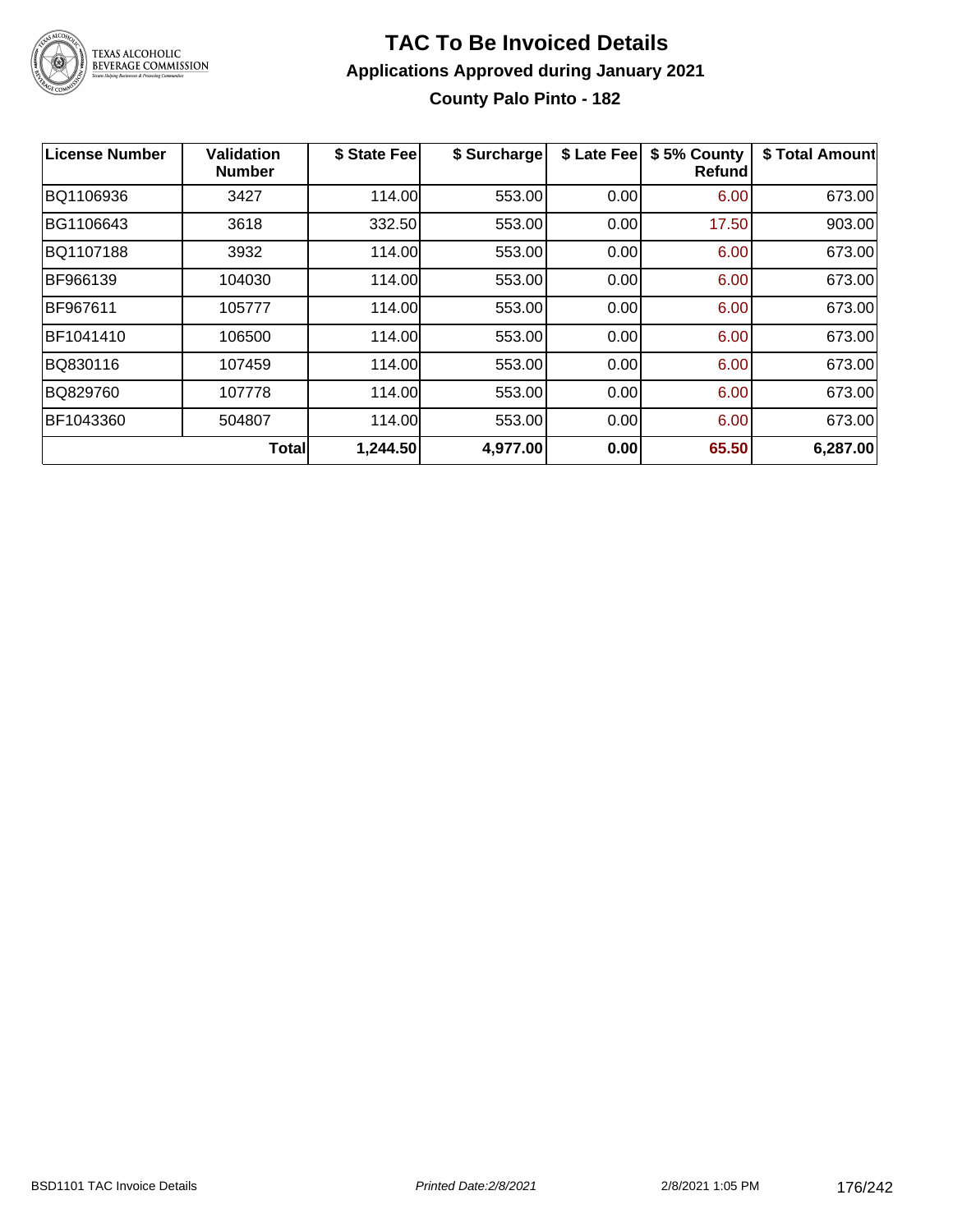

TEXAS ALCOHOLIC<br>BEVERAGE COMMISSION

#### **TAC To Be Invoiced Details Applications Approved during January 2021 County Parker - 184**

| <b>License Number</b> | Validation<br><b>Number</b> | \$ State Fee | \$ Surcharge |      | \$ Late Fee   \$5% County<br><b>Refund</b> | \$ Total Amount |
|-----------------------|-----------------------------|--------------|--------------|------|--------------------------------------------|-----------------|
| BQ1106378             | 3321                        | 114.00       | 553.00       | 0.00 | 6.00                                       | 673.00          |
| BQ1106789             | 3322                        | 114.00       | 553.00       | 0.00 | 6.00                                       | 673.00          |
| BQ1105718             | 3658                        | 114.00       | 553.00       | 0.00 | 6.00                                       | 673.00          |
| BQ1105189             | 3777                        | 114.00       | 553.00       | 0.00 | 6.00                                       | 673.00          |
| BI890207              | 102021                      | 38.00        | 278.00       | 0.00 | 2.00                                       | 318.00          |
| BJ890207              | 102021                      | 38.00        | 202.00       | 0.00 | 2.00                                       | 242.00          |
| BF1037161             | 102977                      | 114.00       | 553.00       | 0.00 | 6.00                                       | 673.00          |
| BQ966144              | 104031                      | 114.00       | 553.00       | 0.00 | 6.00                                       | 673.00          |
| BQ893172              | 104509                      | 114.00       | 553.00       | 0.00 | 6.00                                       | 673.00          |
| BQ891489              | 104924                      | 114.00       | 553.00       | 0.00 | 6.00                                       | 673.00          |
| BQ764490              | 105246                      | 114.00       | 553.00       | 0.00 | 6.00                                       | 673.00          |
| BF1040616             | 105455                      | 114.00       | 553.00       | 0.00 | 6.00                                       | 673.00          |
| BQ1041087             | 105629                      | 114.00       | 553.00       | 0.00 | 6.00                                       | 673.00          |
| BQ1041162             | 106619                      | 114.00       | 553.00       | 0.00 | 6.00                                       | 673.00          |
| BF1042825             | 107116                      | 114.00       | 553.00       | 0.00 | 6.00                                       | 673.00          |
| BQ827602              | 503749                      | 114.00       | 553.00       | 0.00 | 6.00                                       | 673.00          |
| BQ765981              | 504871                      | 114.00       | 553.00       | 0.00 | 6.00                                       | 673.00          |
|                       | <b>Total</b>                | 1,786.00     | 8,775.00     | 0.00 | 94.00                                      | 10,655.00       |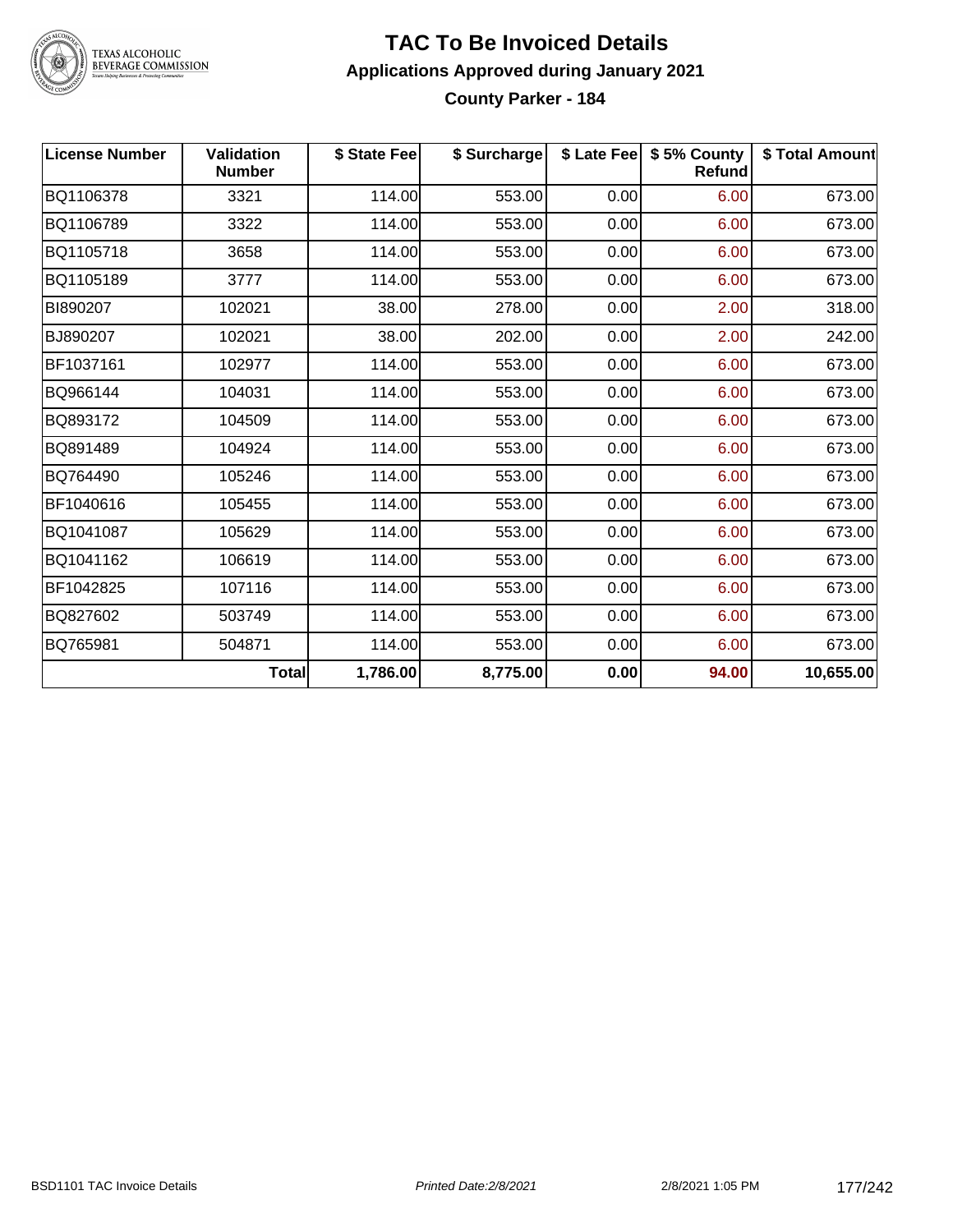

## **TAC To Be Invoiced Details Applications Approved during January 2021**

**County Pecos - 186**

| License Number | <b>Validation</b><br><b>Number</b> | \$ State Feel | \$ Surcharge |       | Refundl           | \$ Late Fee   \$5% County   \$ Total Amount |
|----------------|------------------------------------|---------------|--------------|-------|-------------------|---------------------------------------------|
| BQ895445       | 106236                             | 114.00        | 553.00       | 0.001 | 6.00 <sub>1</sub> | 673.00                                      |
|                | Totall                             | <b>114.00</b> | 553.00       | 0.00  | 6.00              | 673.00                                      |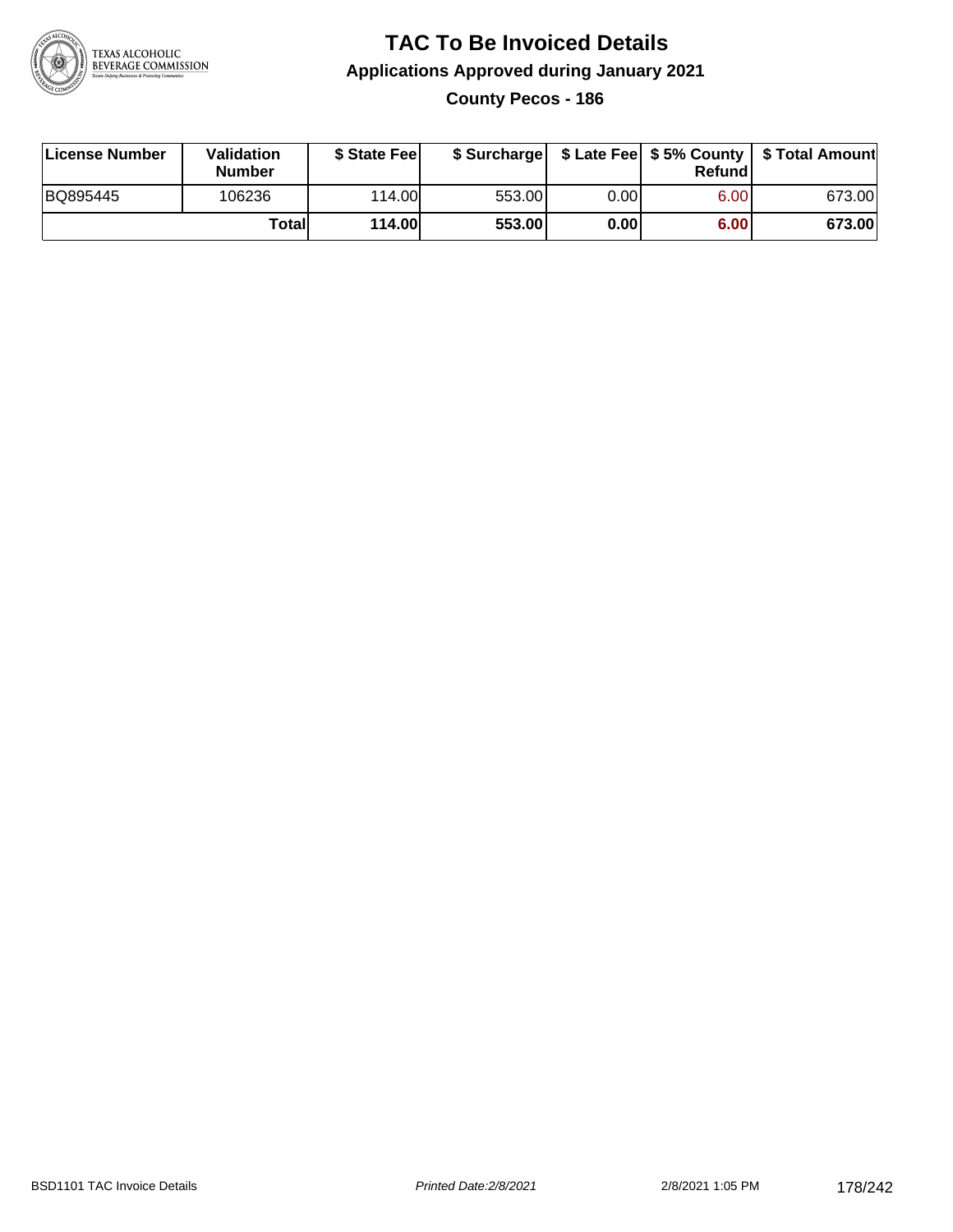

### **TAC To Be Invoiced Details Applications Approved during January 2021 County Polk - 187**

| <b>License Number</b> | Validation<br><b>Number</b> | \$ State Fee | \$ Surcharge | \$ Late Fee | \$5% County<br><b>Refund</b> | \$ Total Amount |
|-----------------------|-----------------------------|--------------|--------------|-------------|------------------------------|-----------------|
| BQ1106800             | 3548                        | 114.00       | 553.00       | 0.00        | 6.00                         | 673.00          |
| BG1039550             | 104603                      | 332.50       | 553.00       | 0.00        | 17.50                        | 903.00          |
| BQ894854              | 105891                      | 114.00       | 553.00       | 0.00        | 6.00                         | 673.00          |
| BQ894803              | 105962                      | 114.00       | 553.00       | 0.00        | 6.00                         | 673.00          |
| BQ894805              | 105965                      | 114.00       | 553.00       | 0.00        | 6.00                         | 673.00          |
| BF1041285             | 107310                      | 114.00       | 553.00       | 0.00        | 6.00                         | 673.00          |
| BQ971710              | 505603                      | 114.00       | 553.00       | 0.00        | 6.00                         | 673.00          |
|                       | <b>Total</b>                | 1,016.50     | 3,871.00     | 0.00        | 53.50                        | 4,941.00        |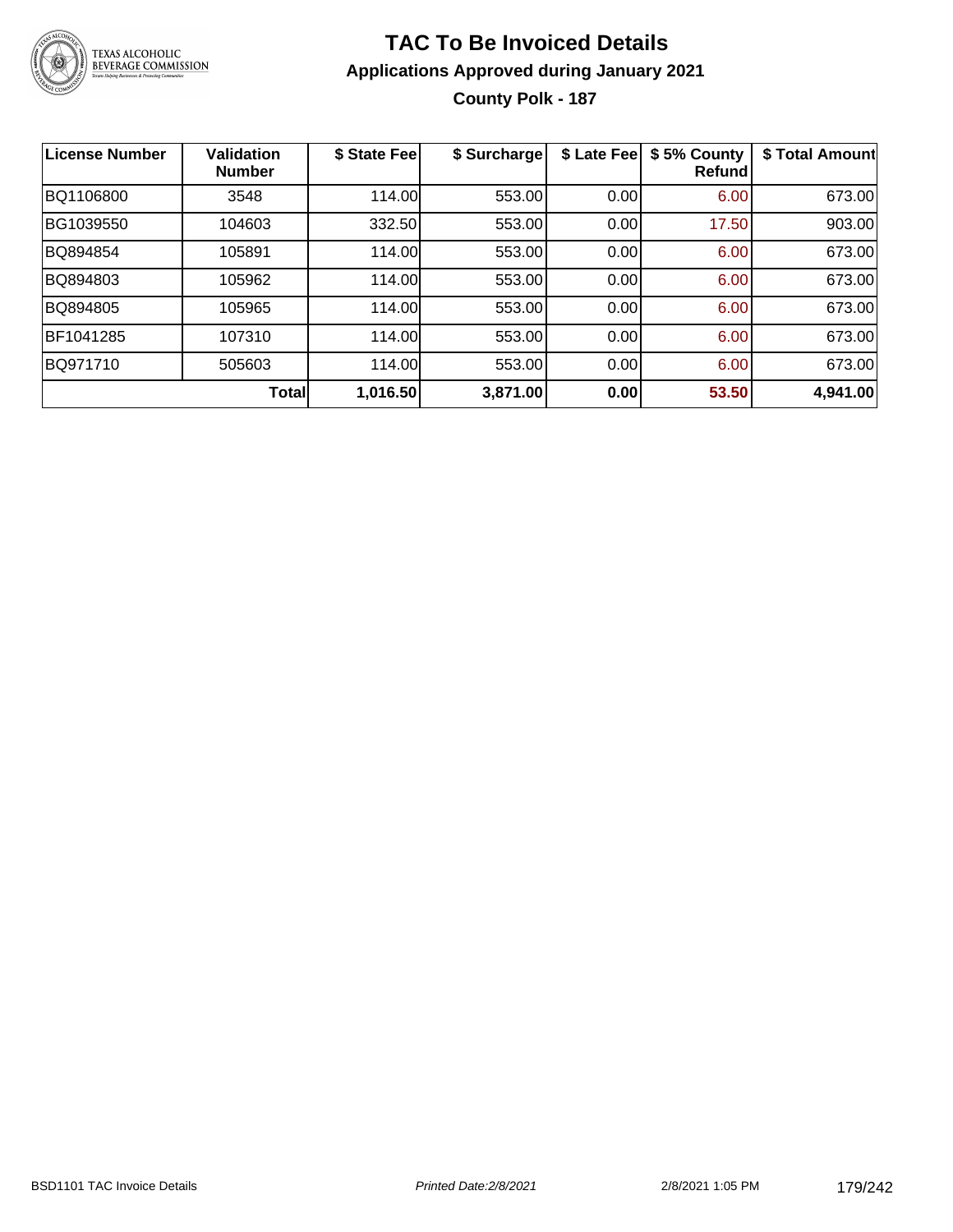

# TEXAS ALCOHOLIC<br>BEVERAGE COMMISSION

#### **TAC To Be Invoiced Details Applications Approved during January 2021 County Potter - 188**

| <b>License Number</b> | <b>Validation</b><br><b>Number</b> | \$ State Fee | \$ Surcharge | \$ Late Fee | \$5% County<br>Refund | \$ Total Amount |
|-----------------------|------------------------------------|--------------|--------------|-------------|-----------------------|-----------------|
| BG827322              | 104950                             | 332.50       | 553.00       | 0.00        | 17.50                 | 903.00          |
| BL827322              | 104950                             | 475.00       | 327.00       | 0.00        | 25.00                 | 827.00          |
| BF1039900             | 105596                             | 114.00       | 553.00       | 0.00        | 6.00                  | 673.00          |
| BQ894791              | 105721                             | 114.00       | 553.00       | 0.00        | 6.00                  | 673.00          |
| BQ826192              | 106118                             | 114.00       | 553.00       | 100.00      | 6.00                  | 773.00          |
| BQ893707              | 106183                             | 114.00       | 553.00       | 0.00        | 6.00                  | 673.00          |
| BE828568              | 107071                             | 285.00       | 553.00       | 0.00        | 15.00                 | 853.00          |
| BG764569              | 107130                             | 332.50       | 553.00       | 0.00        | 17.50                 | 903.00          |
| BQ970266              | 108458                             | 114.00       | 553.00       | 0.00        | 6.00                  | 673.00          |
| BG765577              | 108871                             | 332.50       | 553.00       | 0.00        | 17.50                 | 903.00          |
| BQ1044448             | 108930                             | 114.00       | 553.00       | 0.00        | 6.00                  | 673.00          |
| BQ1033660             | 504609                             | 114.00       | 553.00       | 0.00        | 6.00                  | 673.00          |
|                       | Total                              | 2,555.50     | 6,410.00     | 100.00      | 134.50                | 9,200.00        |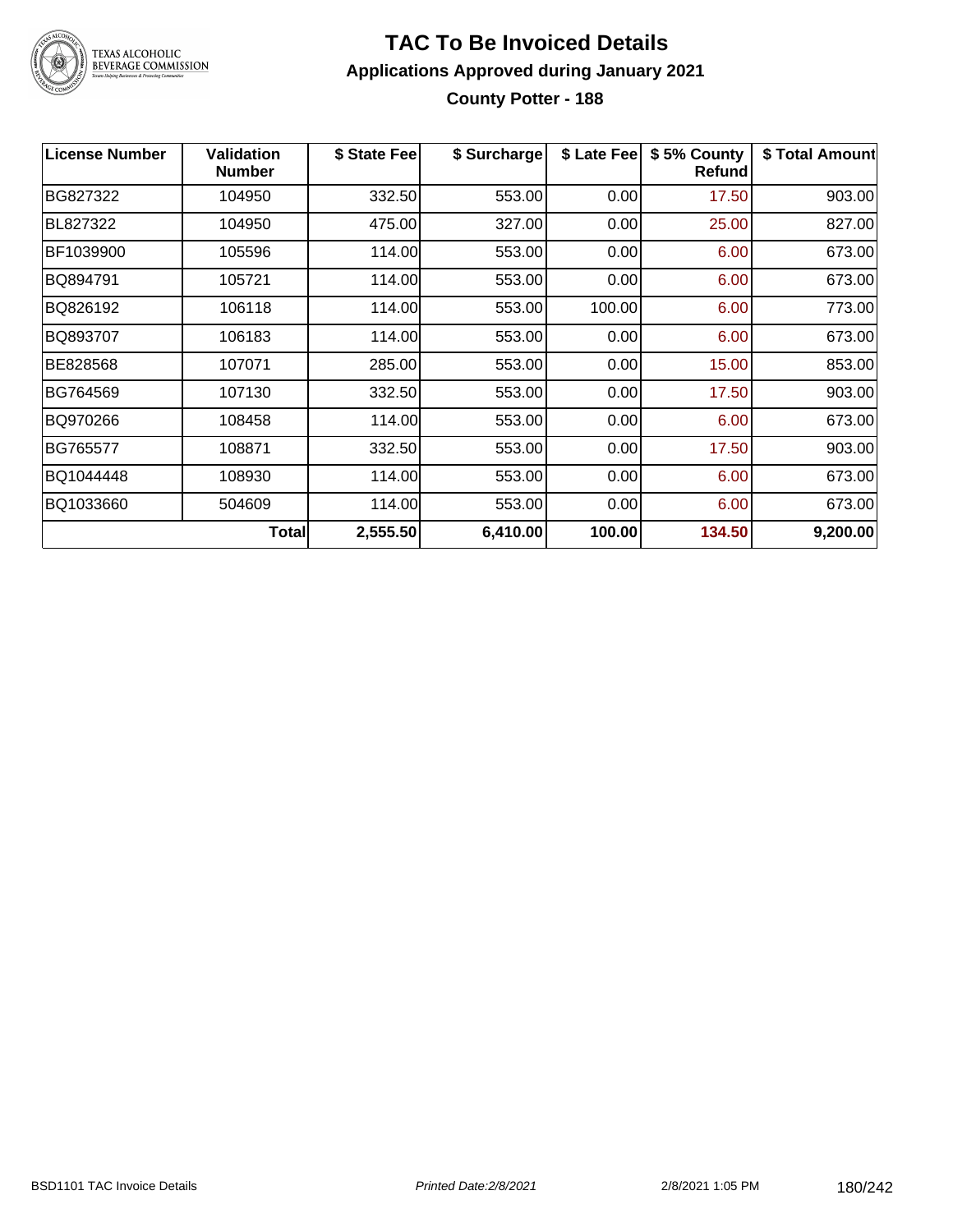

# **TAC To Be Invoiced Details Applications Approved during January 2021 County Presidio - 189**

| License Number | Validation<br><b>Number</b> | \$ State Fee | \$ Surcharge |        | <b>Refund</b> | \$ Late Fee   \$5% County   \$ Total Amount |
|----------------|-----------------------------|--------------|--------------|--------|---------------|---------------------------------------------|
| BQ895524       | 106207                      | 114.00L      | 553.00       | 0.00   | 6.00          | 673.00                                      |
| BQ962212       | 504282                      | 114.00L      | 553.00       | 100.00 | 6.00          | 773.00                                      |
| BQ832760       | 505577                      | 114.00L      | 553.00       | 0.00   | 6.00          | 673.00                                      |
|                | Totall                      | 342.00       | 1,659.00     | 100.00 | 18.00         | 2,119.00                                    |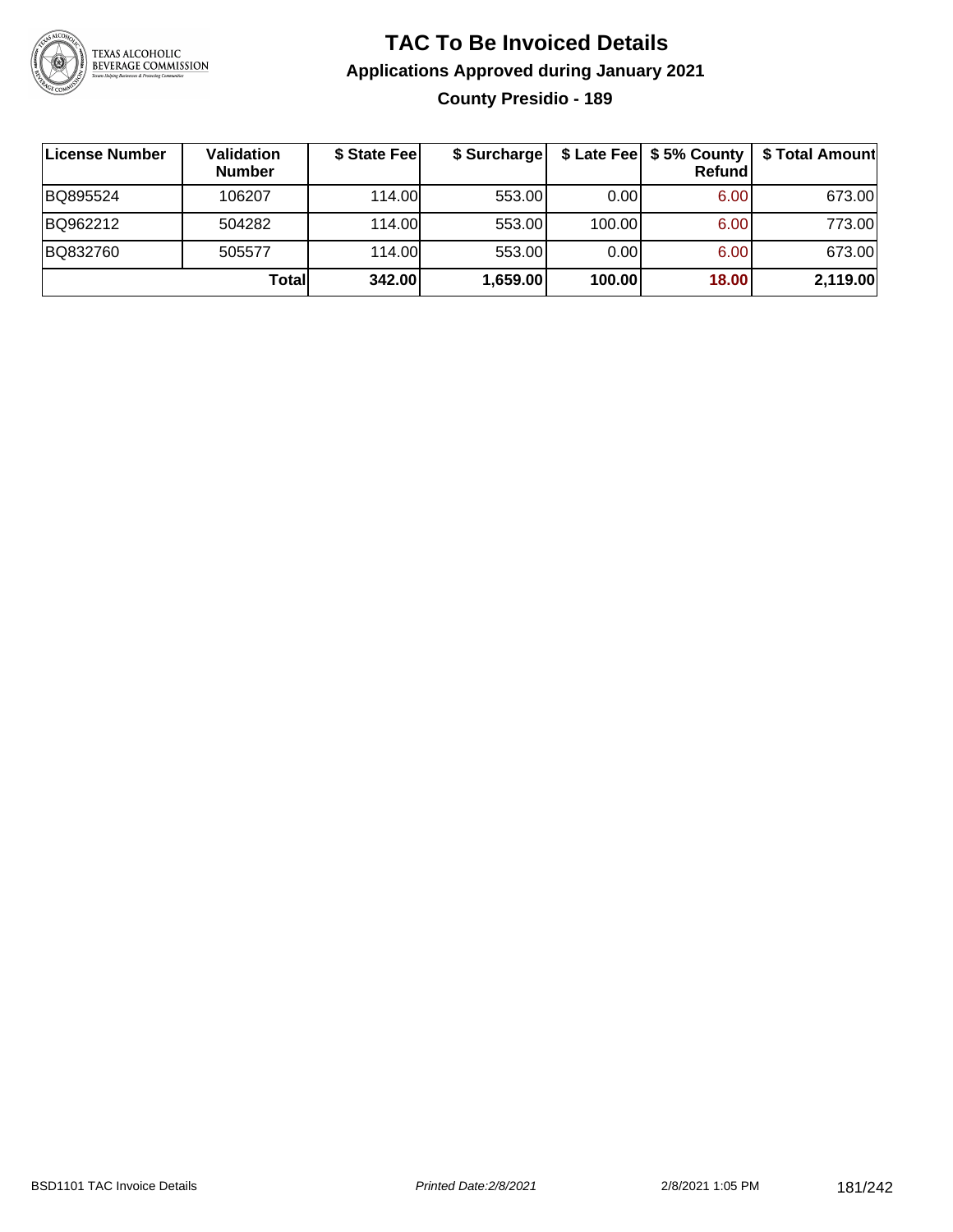

## **TAC To Be Invoiced Details Applications Approved during January 2021 County Rains - 190**

| License Number | <b>Validation</b><br><b>Number</b> | \$ State Fee | \$ Surcharge |      | <b>Refund</b> | \$ Late Fee   \$5% County   \$ Total Amount |
|----------------|------------------------------------|--------------|--------------|------|---------------|---------------------------------------------|
| BQ1107258      | 1405                               | 114.00L      | 553.00       | 0.00 | 6.00          | 673.00                                      |
| BQ894858       | 105969                             | 114.00       | 553.00       | 0.00 | 6.00          | 673.00                                      |
|                | Totall                             | 228.00       | 1,106.00     | 0.00 | 12.00         | 1,346.00                                    |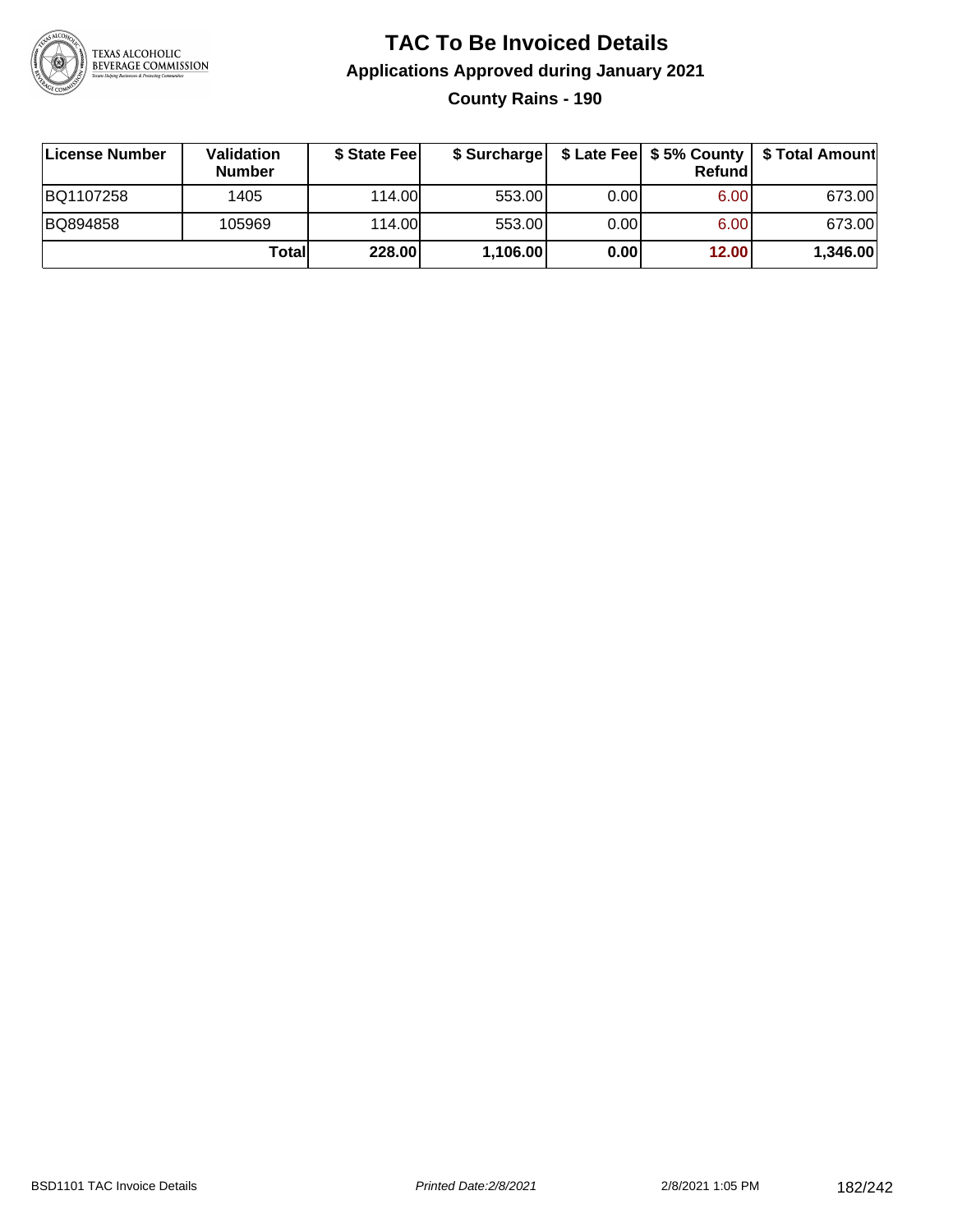

# **TAC To Be Invoiced Details Applications Approved during January 2021 County Randall - 191**

| License Number | <b>Validation</b><br><b>Number</b> | \$ State Fee | \$ Surcharge |      | \$ Late Fee   \$5% County<br><b>Refund</b> | \$ Total Amount |
|----------------|------------------------------------|--------------|--------------|------|--------------------------------------------|-----------------|
| BG1105525      | 3561                               | 332.50       | 553.00       | 0.00 | 17.50                                      | 903.00          |
| BQ962868       | 101756                             | 114.00       | 553.00       | 0.00 | 6.00                                       | 673.00          |
| BQ892697       | 103915                             | 114.00       | 553.00       | 0.00 | 6.00                                       | 673.00          |
| BQ974080       | 108576                             | 114.00       | 553.00       | 0.00 | 6.00                                       | 673.00          |
|                | Totall                             | 674.50       | 2,212.00     | 0.00 | 35.50                                      | 2,922.00        |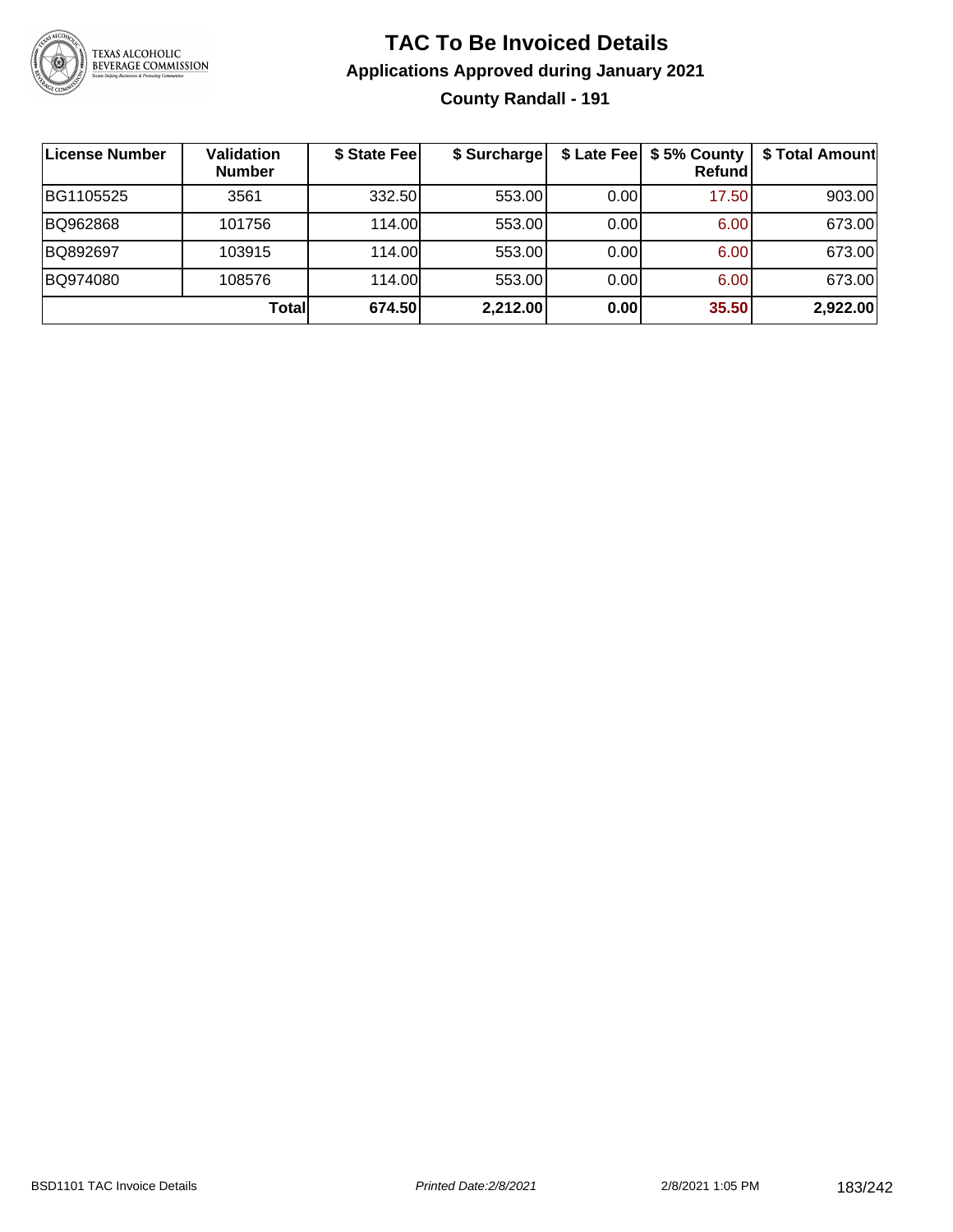

# **TAC To Be Invoiced Details Applications Approved during January 2021 County Real - 193**

| License Number | Validation<br><b>Number</b> | \$ State Fee | \$ Surcharge |      | \$ Late Fee   \$5% County<br>Refundl | \$ Total Amount |
|----------------|-----------------------------|--------------|--------------|------|--------------------------------------|-----------------|
| BG1107323      | 4249                        | 332.50       | 553.00       | 0.00 | 17.50                                | 903.00          |
| BQ1042916      | 107417                      | 114.00L      | 553.00       | 0.00 | 6.00                                 | 673.00          |
| BG1026823      | 504496                      | 332.50       | 553.00       | 0.00 | 17.50                                | 903.00          |
|                | Totall                      | 779.00       | 1,659.00     | 0.00 | 41.00                                | 2,479.00        |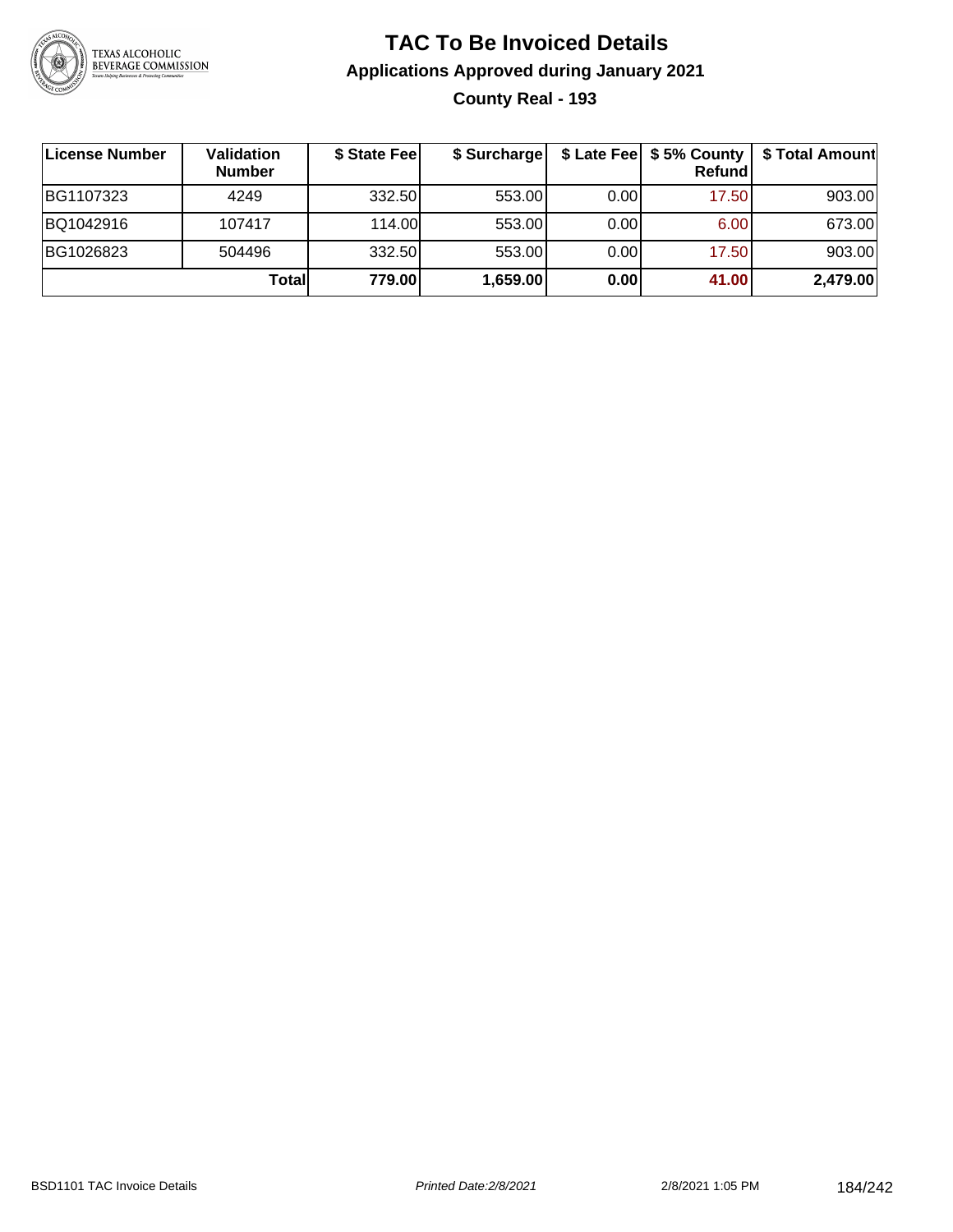

## **TAC To Be Invoiced Details Applications Approved during January 2021 County Reeves - 195**

| License Number | <b>Validation</b><br><b>Number</b> | \$ State Feel |          |       | Refundl | \$ Surcharge   \$ Late Fee   \$5% County   \$ Total Amount |
|----------------|------------------------------------|---------------|----------|-------|---------|------------------------------------------------------------|
| BG968828       | 106467                             | 332.50        | 553.00   | 0.001 | 17.50   | 903.00                                                     |
| BQ765140       | 504936                             | 114.00        | 553.00   | 0.00  | 6.00    | 673.00                                                     |
|                | Totall                             | 446.50        | 1,106.00 | 0.00  | 23.50   | 1,576.00                                                   |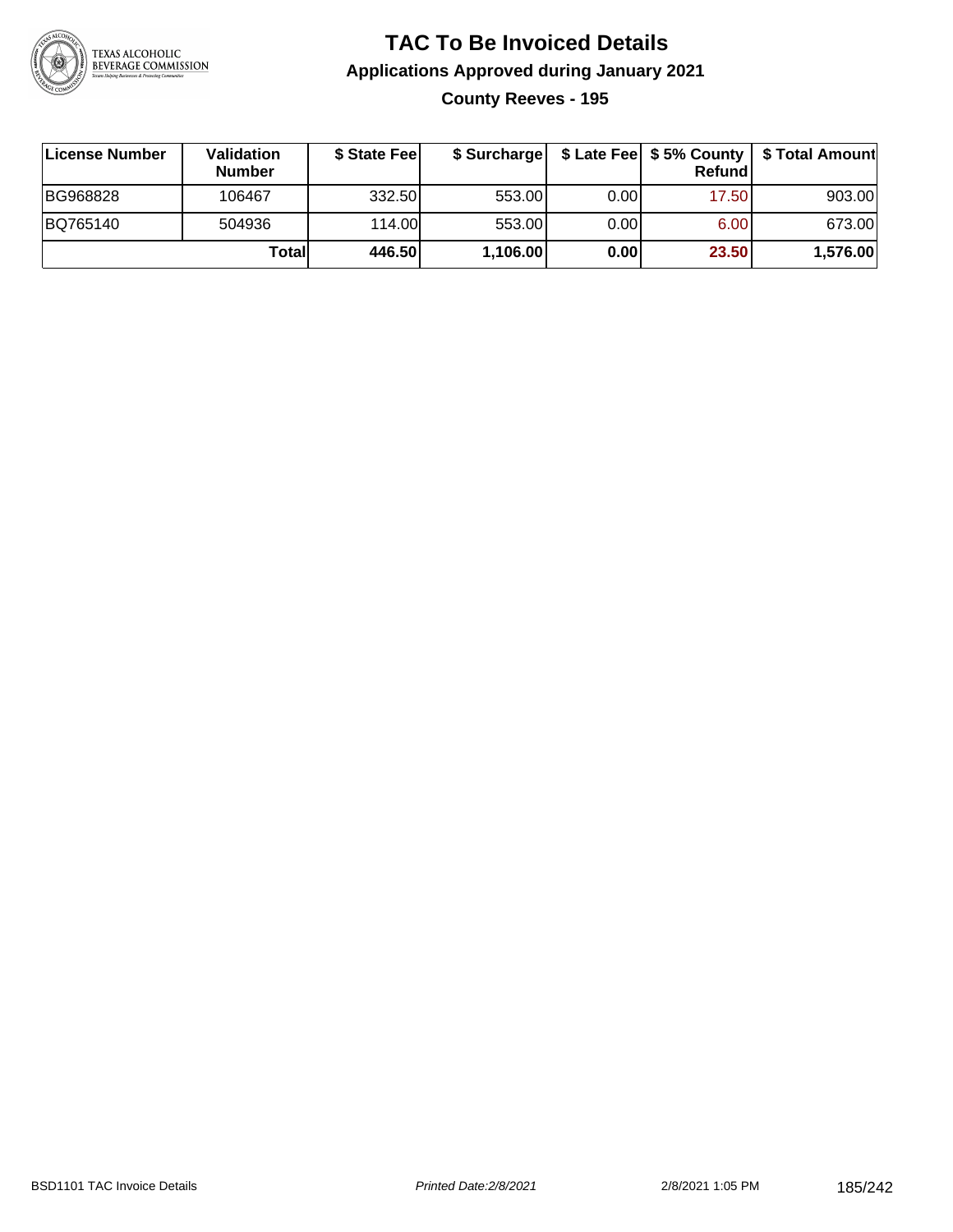

# **TAC To Be Invoiced Details Applications Approved during January 2021 County Refugio - 196**

| ∣License Number | Validation<br><b>Number</b> | \$ State Feel | \$ Surcharge |      | Refundl | \$ Late Fee   \$5% County   \$ Total Amount |
|-----------------|-----------------------------|---------------|--------------|------|---------|---------------------------------------------|
| BG765027        | 505950                      | 332.50        | 553.00       | 0.00 | 17.50   | 903.00                                      |
| BG765120        | 505951                      | 332.50        | 553.00       | 0.00 | 17.50   | 903.00                                      |
| BG496491        | 506731                      | 332.50        | 553.00       | 0.00 | 17.50   | 903.00                                      |
|                 | Totall                      | 997.50        | 1,659.00     | 0.00 | 52.50   | 2,709.00                                    |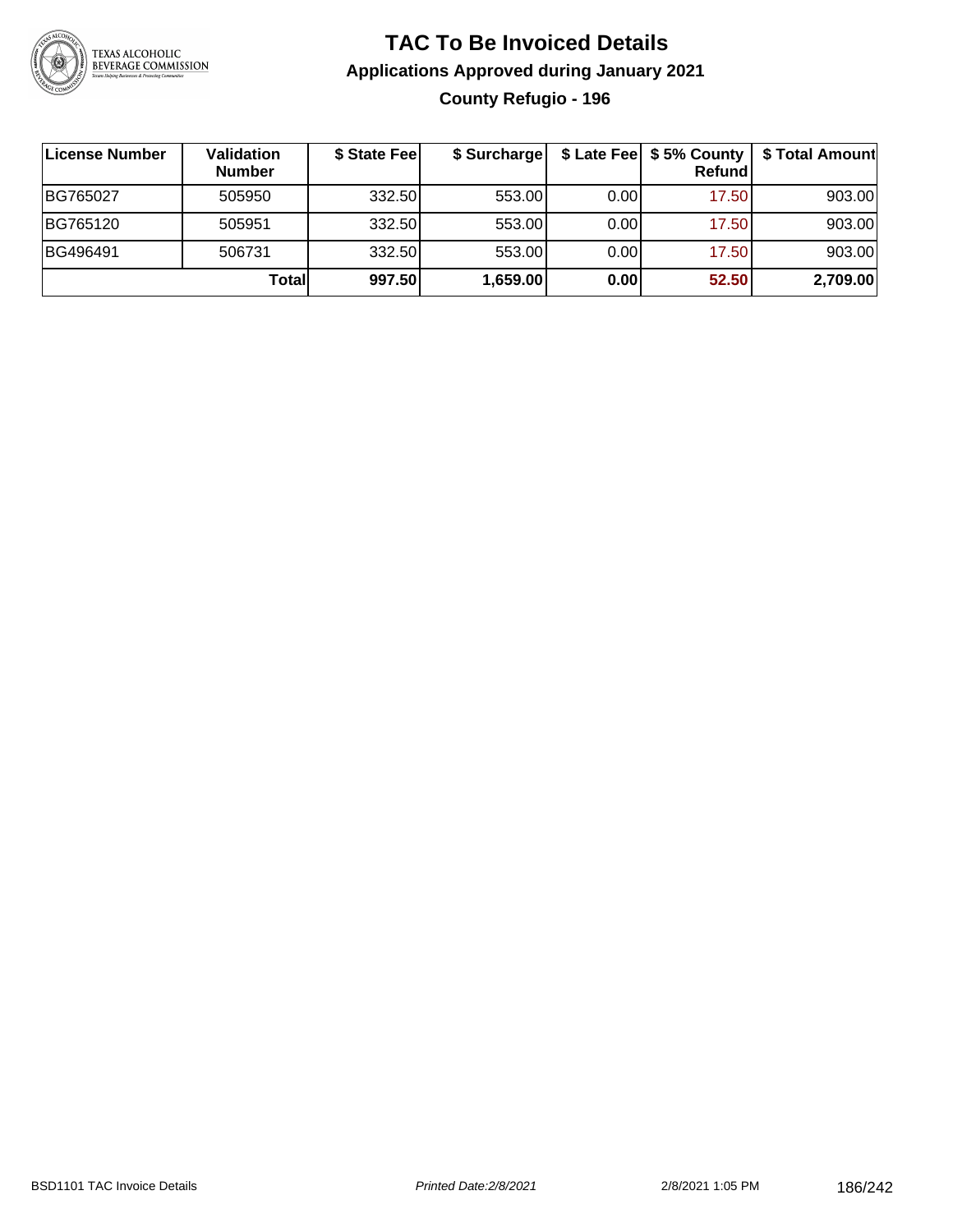

#### **TAC To Be Invoiced Details Applications Approved during January 2021 County Robertson - 198**

| License Number | Validation<br><b>Number</b> | \$ State Feel | \$ Surcharge |      | Refund |          |
|----------------|-----------------------------|---------------|--------------|------|--------|----------|
| BQ1041841      | 106457                      | 114.00L       | 553.00       | 0.00 | 6.00   | 673.00   |
| BQ1042146      | 106607                      | 114.00L       | 553.00       | 0.00 | 6.00   | 673.00   |
|                | Totall                      | 228.00        | 1,106.00     | 0.00 | 12.00  | 1,346.00 |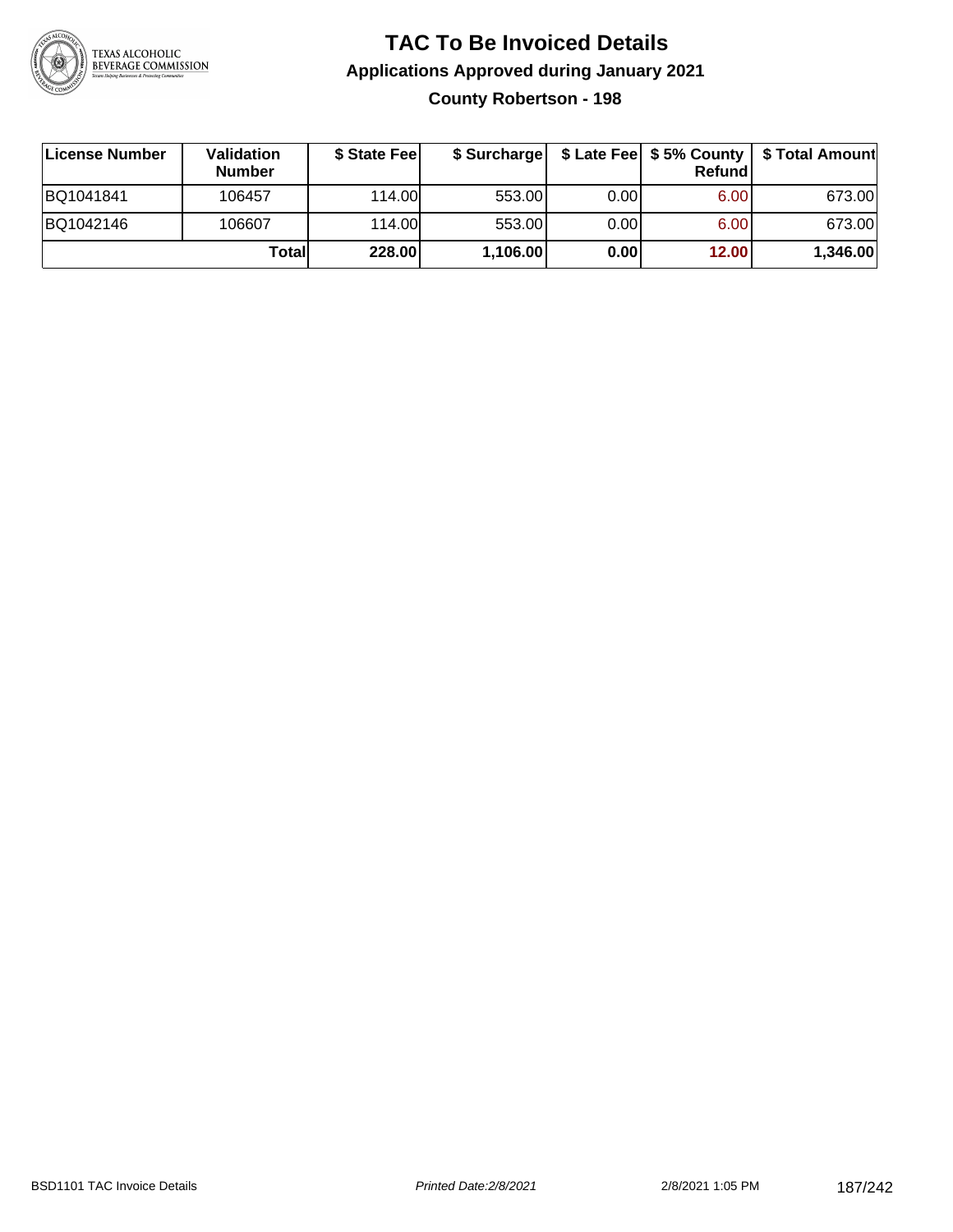

# **TAC To Be Invoiced Details Applications Approved during January 2021 County Rockwall - 199**

| License Number | <b>Validation</b><br><b>Number</b> | \$ State Fee | \$ Surcharge |       | \$ Late Fee   \$5% County  <br>Refundl | \$ Total Amount |
|----------------|------------------------------------|--------------|--------------|-------|----------------------------------------|-----------------|
| BQ893205       | 104431                             | 114.00       | 553.00       | 0.00  | 6.00                                   | 673.00          |
| BF969829       | 106712                             | 114.00L      | 553.00       | 0.001 | 6.00                                   | 673.00          |
| BQ963100       | 503591                             | 114.00       | 553.00       | 0.00  | 6.00                                   | 673.00          |
| BQ828258       | 505668                             | 114.00       | 553.00       | 0.00  | 6.00                                   | 673.00          |
|                | <b>Total</b>                       | 456.00       | 2,212.00     | 0.00  | 24.00                                  | 2,692.00        |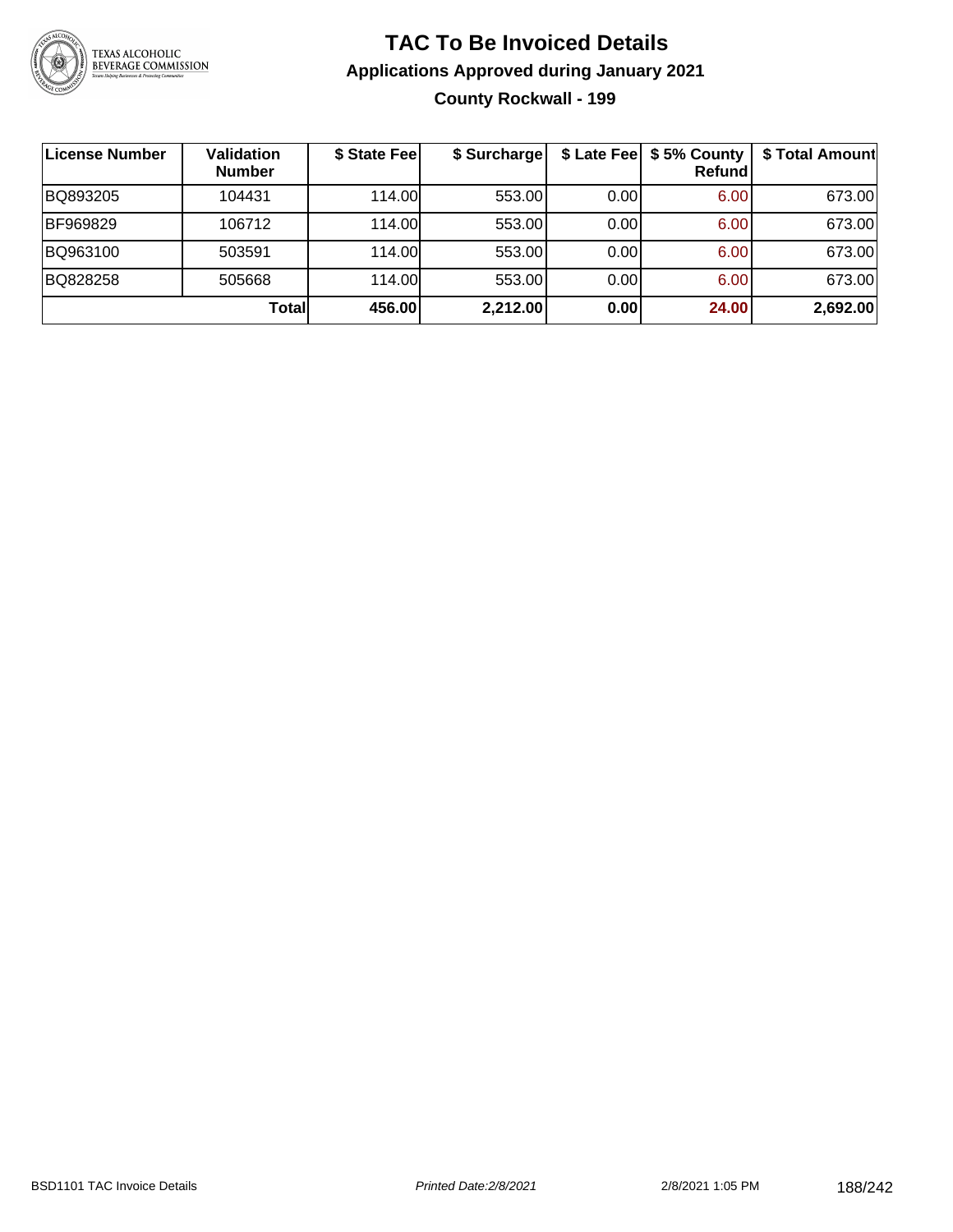

### **TAC To Be Invoiced Details Applications Approved during January 2021 County Runnels - 200**

| License Number | Validation<br><b>Number</b> | \$ State Fee |        |       | Refund | \$ Surcharge   \$ Late Fee   \$5% County   \$ Total Amount |
|----------------|-----------------------------|--------------|--------|-------|--------|------------------------------------------------------------|
| BQ764229       | 503598                      | 114.00L      | 553.00 | 0.001 | 6.00   | 673.00                                                     |
|                | Totall                      | 114.00       | 553.00 | 0.00  | 6.00   | 673.00                                                     |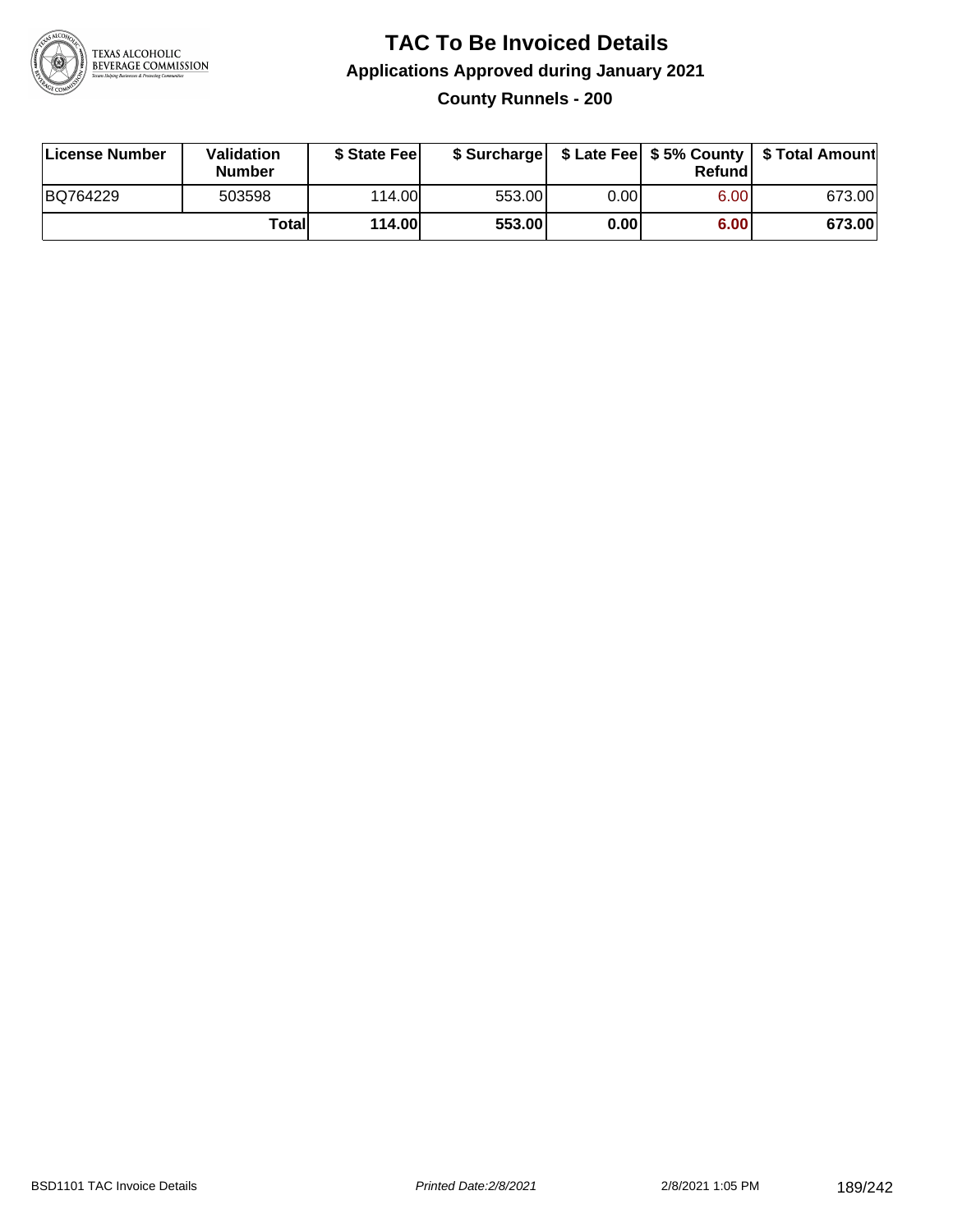

# **TAC To Be Invoiced Details Applications Approved during January 2021 County Rusk - 201**

| <b>License Number</b> | <b>Validation</b><br><b>Number</b> | \$ State Fee | \$ Surcharge | \$ Late Fee | \$5% County<br>Refund | \$ Total Amount |
|-----------------------|------------------------------------|--------------|--------------|-------------|-----------------------|-----------------|
| BQ1106947             | 4037                               | 114.00       | 553.00       | 0.00        | 6.00                  | 673.00          |
| BQ892930              | 103831                             | 114.00       | 553.00       | 0.00        | 6.00                  | 673.00          |
| BQ893596              | 104384                             | 114.00       | 553.00       | 0.00        | 6.00                  | 673.00          |
| BQ891744              | 104694                             | 114.00       | 553.00       | 0.00        | 6.00                  | 673.00          |
| BQ893594              | 105437                             | 114.00       | 553.00       | 0.00        | 6.00                  | 673.00          |
| BQ895207              | 106220                             | 114.00       | 553.00       | 0.00        | 6.00                  | 673.00          |
|                       | <b>Total</b>                       | 684.00       | 3,318.00     | 0.00        | 36.00                 | 4,038.00        |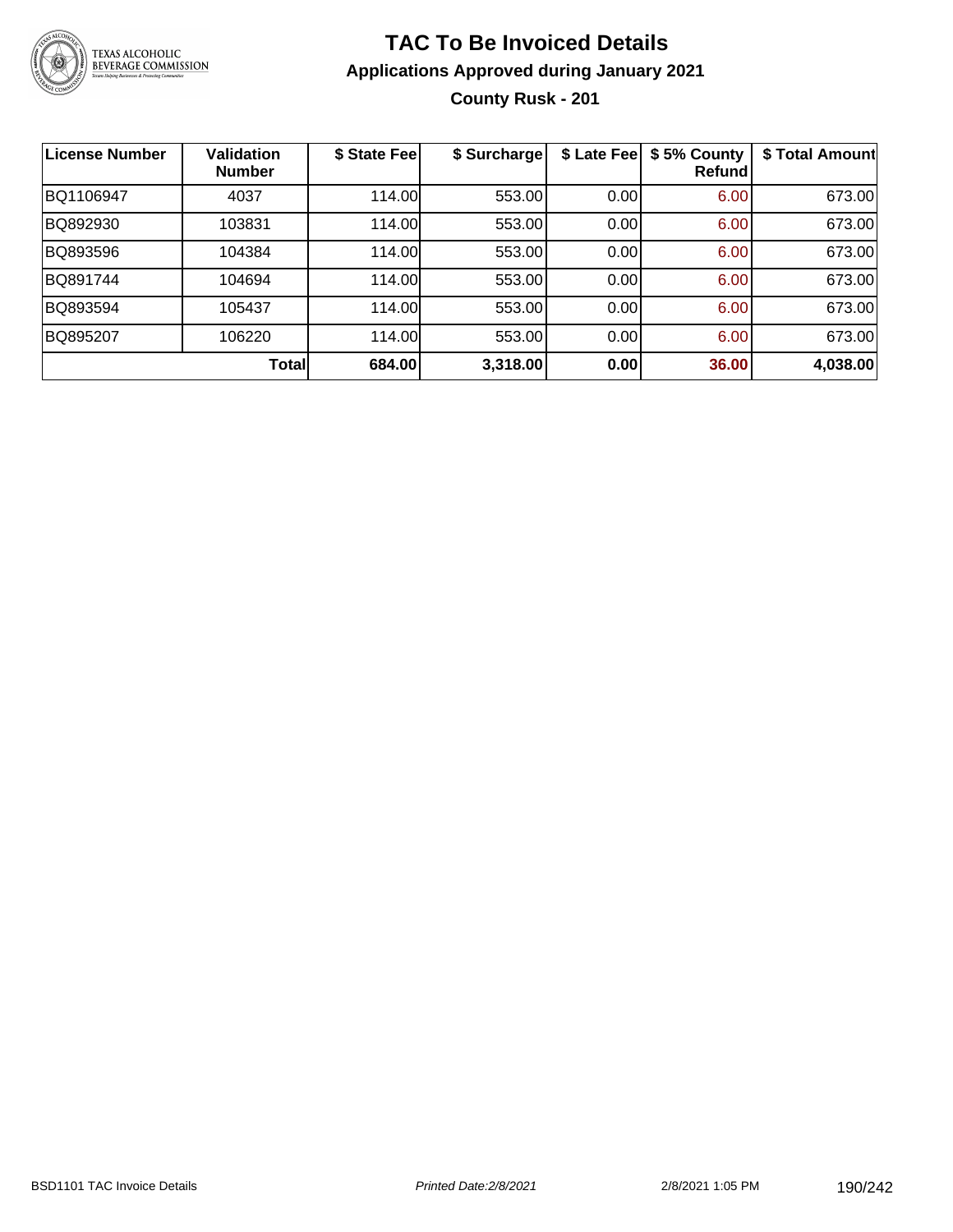

# **TAC To Be Invoiced Details Applications Approved during January 2021 County Sabine - 202**

| License Number | Validation<br><b>Number</b> | \$ State Fee | \$ Surcharge |      | $$$ Late Fee $$5%$ County<br>Refund | \$ Total Amount |
|----------------|-----------------------------|--------------|--------------|------|-------------------------------------|-----------------|
| BQ1037198      | 103267                      | 114.00L      | 553.00       | 0.00 | 6.00                                | 673.00          |
| BF1043245      | 106409                      | 114.00L      | 553.00       | 0.00 | 6.00                                | 673.00          |
| BQ826145       | 503838                      | 114.00L      | 553.00       | 0.00 | 6.00                                | 673.00          |
|                | Totall                      | 342.00       | 1,659.00     | 0.00 | 18.00                               | 2,019.00        |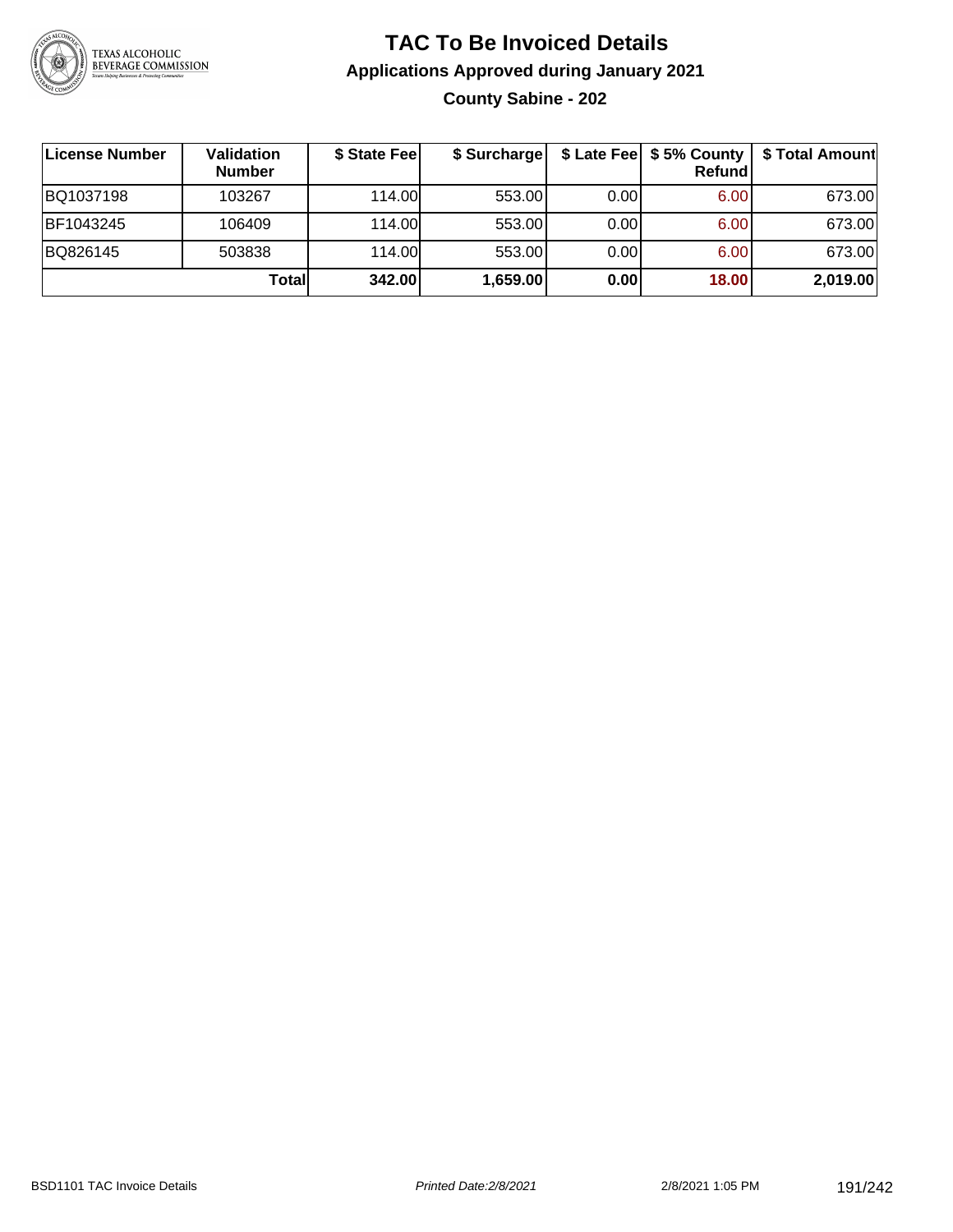

#### **TAC To Be Invoiced Details Applications Approved during January 2021 County San Augustine - 203**

| License Number | Validation<br><b>Number</b> | \$ State Fee |        |      | Refund | \$ Surcharge   \$ Late Fee   \$5% County   \$ Total Amount |
|----------------|-----------------------------|--------------|--------|------|--------|------------------------------------------------------------|
| BQ765261       | 504938                      | 114.00       | 553.00 | 0.00 | 6.00   | 673.00                                                     |
|                | Totall                      | 114.00       | 553.00 | 0.00 | 6.00   | 673.00                                                     |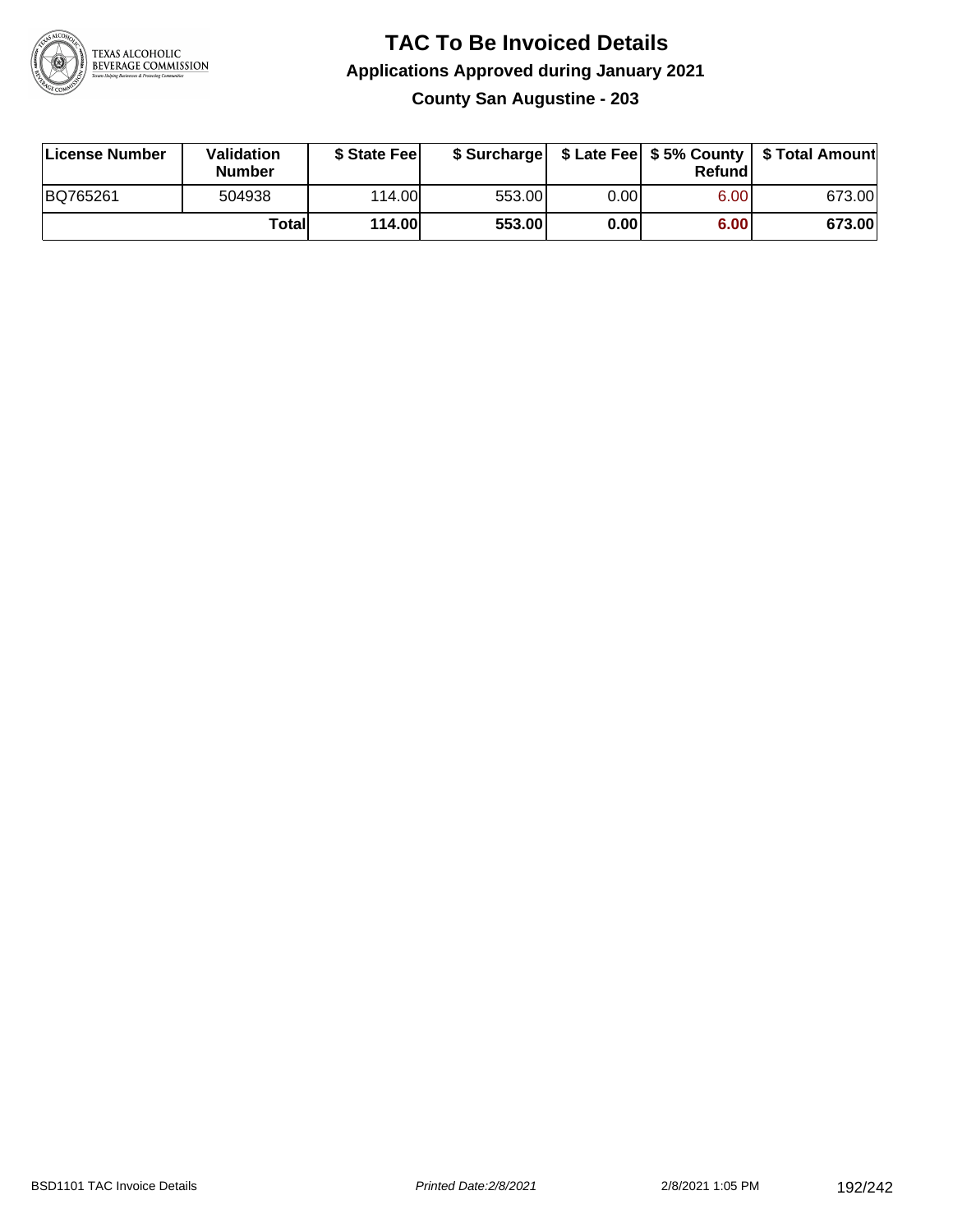

#### **TAC To Be Invoiced Details Applications Approved during January 2021 County San Jacinto - 204**

| License Number | Validation<br><b>Number</b> | \$ State Feel |        |      | Refund | \$ Surcharge   \$ Late Fee   \$5% County   \$ Total Amount |
|----------------|-----------------------------|---------------|--------|------|--------|------------------------------------------------------------|
| BG1041159      | 106232                      | 332.50        | 553.00 | 0.00 | 17.50  | 903.00                                                     |
|                | Totall                      | 332.50        | 553.00 | 0.00 | 17.50  | 903.00                                                     |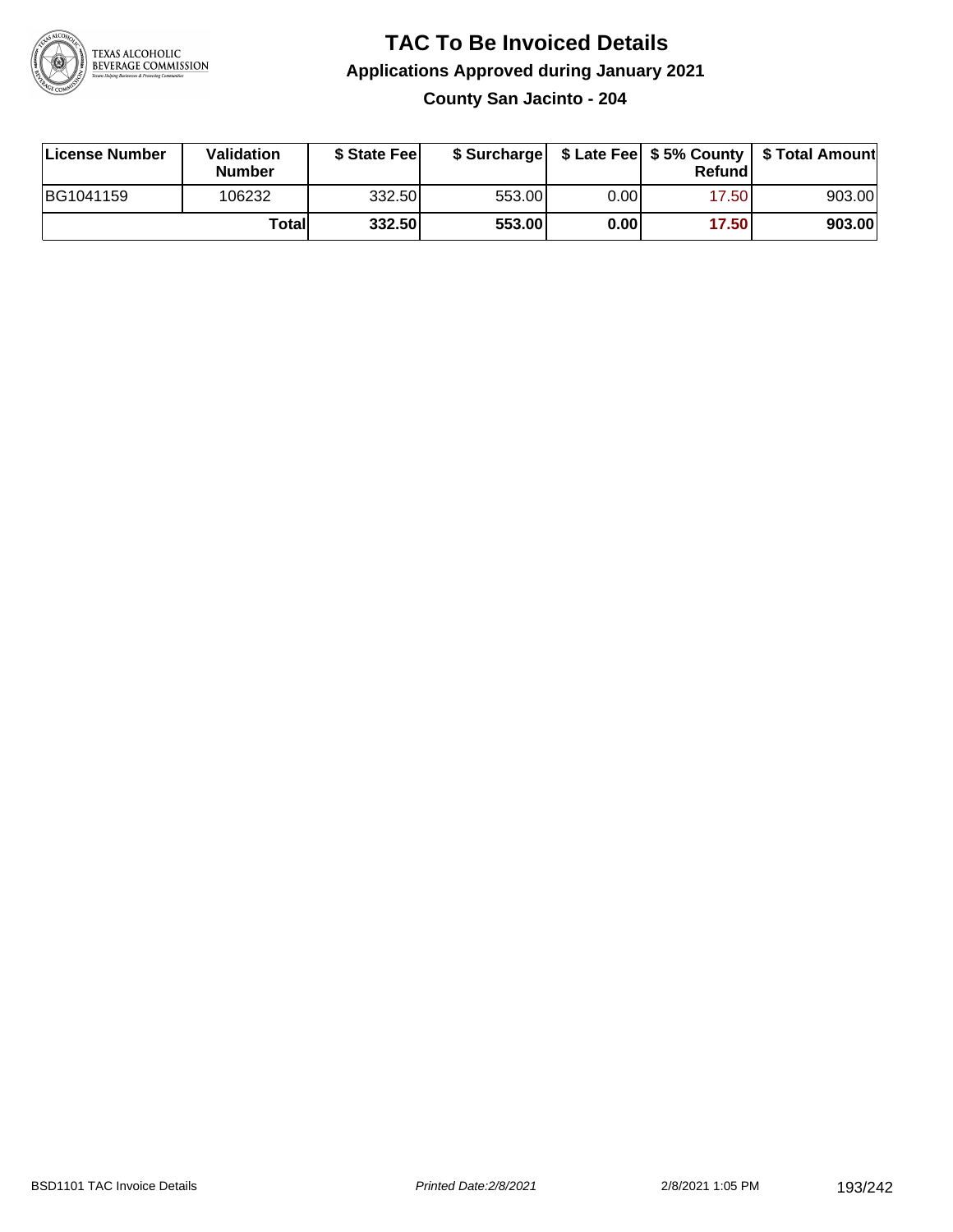

#### **TAC To Be Invoiced Details Applications Approved during January 2021 County San Patricio - 205**

| <b>License Number</b> | <b>Validation</b><br><b>Number</b> | \$ State Fee | \$ Surcharge | \$ Late Fee | \$5% County<br><b>Refund</b> | \$ Total Amount |
|-----------------------|------------------------------------|--------------|--------------|-------------|------------------------------|-----------------|
| BQ827217              | 105163                             | 114.00       | 553.00       | 0.00        | 6.00                         | 673.00          |
| BG1037438             | 105333                             | 332.50       | 553.00       | 100.00      | 17.50                        | 1,003.00        |
| BQ763643              | 503640                             | 114.00       | 553.00       | 0.00        | 6.00                         | 673.00          |
| BQ766198              | 504907                             | 114.00       | 553.00       | 0.00        | 6.00                         | 673.00          |
| BG823981              | 505037                             | 332.50       | 553.00       | 0.00        | 17.50                        | 903.00          |
| BQ893142              | 505234                             | 114.00       | 553.00       | 0.00        | 6.00                         | 673.00          |
| BQ768155              | 505540                             | 114.00       | 553.00       | 0.00        | 6.00                         | 673.00          |
|                       | Total                              | 1,235.00     | 3,871.00     | 100.00      | 65.00                        | 5,271.00        |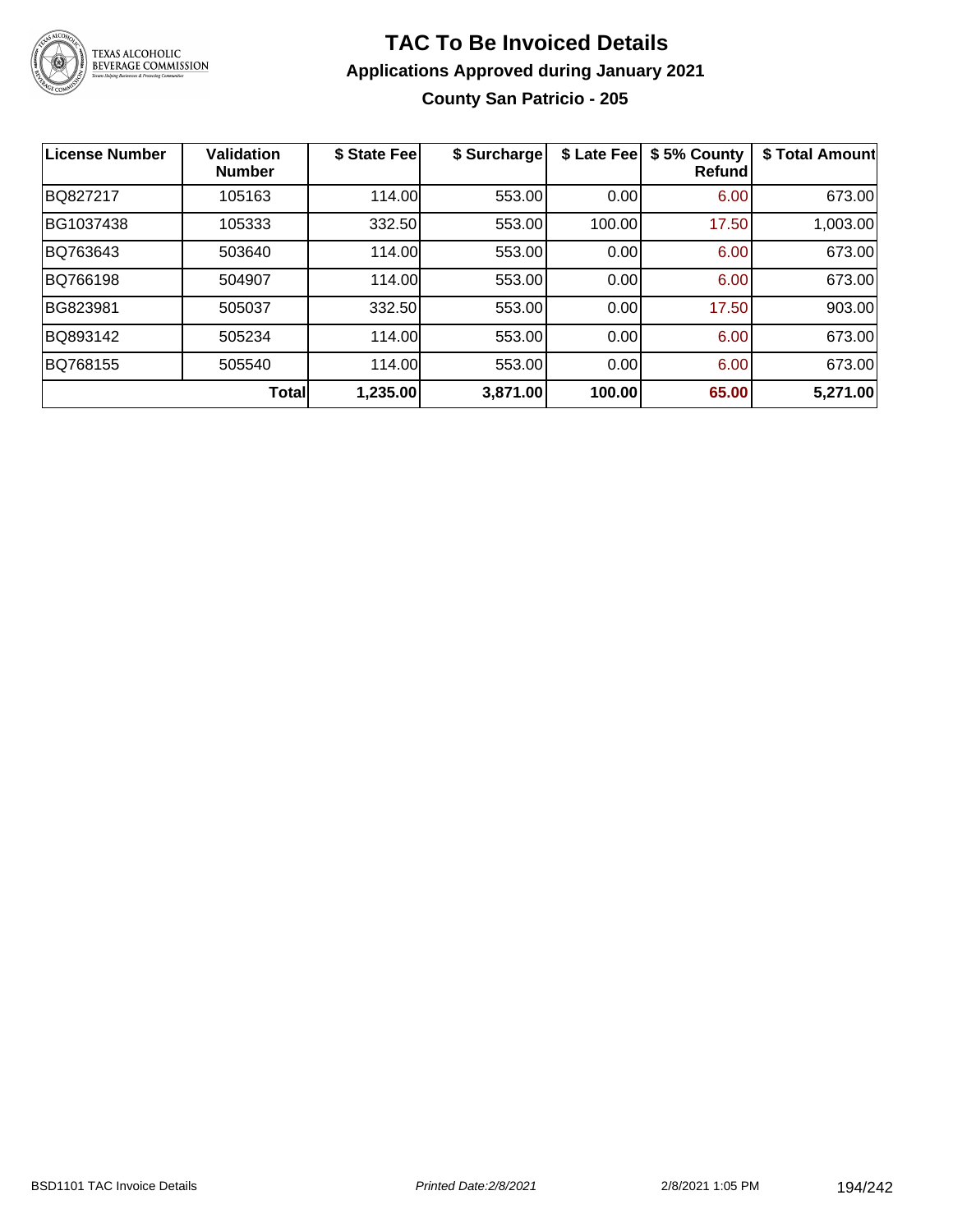

# **TAC To Be Invoiced Details Applications Approved during January 2021 County Scurry - 208**

| ∣License Number | Validation<br><b>Number</b> | \$ State Feel |          |      | Refundl | \$ Surcharge   \$ Late Fee   \$5% County   \$ Total Amount |
|-----------------|-----------------------------|---------------|----------|------|---------|------------------------------------------------------------|
| BG969832        | 108474                      | 332.50        | 553.00   | 0.00 | 17.50   | 903.00                                                     |
| BQ763112        | 503618                      | 114.00L       | 553.00   | 0.00 | 6.00    | 673.00                                                     |
|                 | Totall                      | 446.50        | 1,106.00 | 0.00 | 23.50   | 1,576.00                                                   |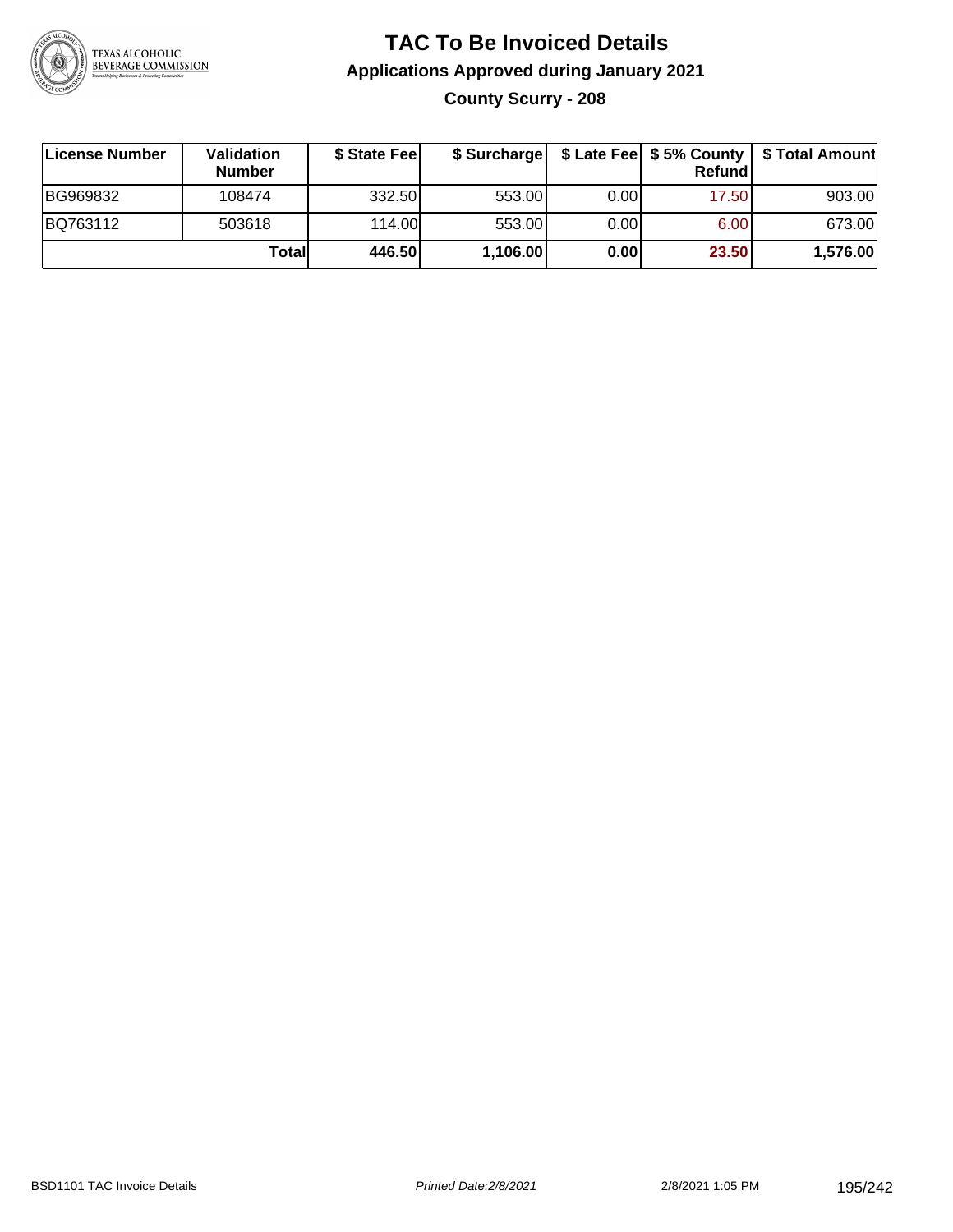

# **TAC To Be Invoiced Details Applications Approved during January 2021 County Shelby - 210**

| License Number | Validation<br><b>Number</b> | \$ State Fee | \$ Surcharge |      | <b>Refund</b> | \$ Late Fee   \$5% County   \$ Total Amount |
|----------------|-----------------------------|--------------|--------------|------|---------------|---------------------------------------------|
| BQ1106049      | 3218                        | 114.00L      | 553.00       | 0.00 | 6.00          | 673.00                                      |
| BF1107007      | 3315                        | 114.00L      | 553.00       | 0.00 | 6.00          | 673.00                                      |
| BQ895131       | 106227                      | 114.00       | 553.00       | 0.00 | 6.00          | 673.00                                      |
|                | Total                       | 342.00       | 1,659.00     | 0.00 | 18.00         | 2,019.00                                    |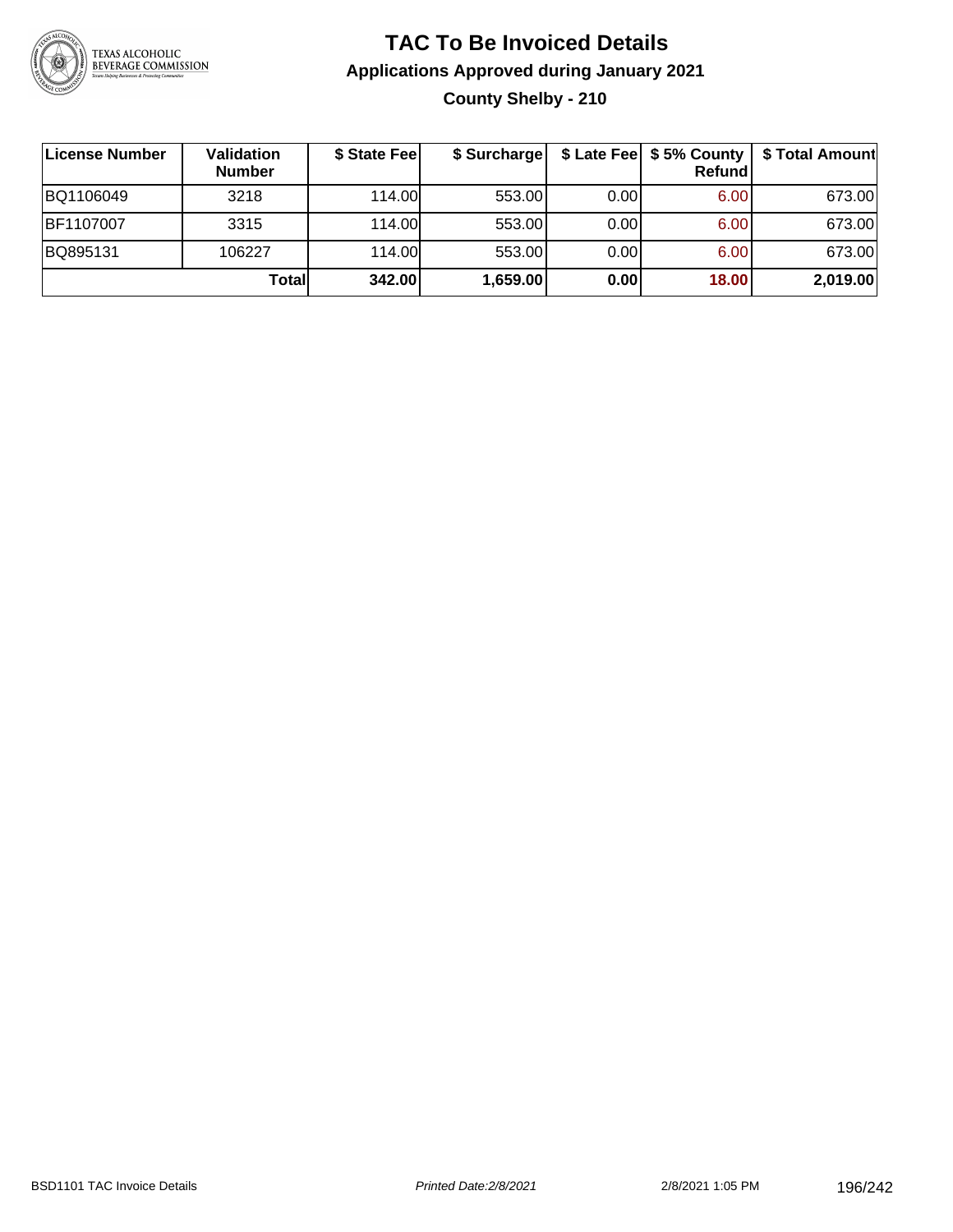

## **TAC To Be Invoiced Details Applications Approved during January 2021 County Sherman - 211**

| <b>∣License Number</b> | <b>Validation</b><br><b>Number</b> | \$ State Feel | \$ Surcharge |      | Refund |          |
|------------------------|------------------------------------|---------------|--------------|------|--------|----------|
| BQ970243               | 504836                             | 114.00L       | 553.00       | 0.00 | 6.00   | 673.00   |
| BQ830675               | 506029                             | 114.00L       | 553.00       | 0.00 | 6.00   | 673.00   |
|                        | Totall                             | 228.00        | 1,106.00     | 0.00 | 12.00  | 1,346.00 |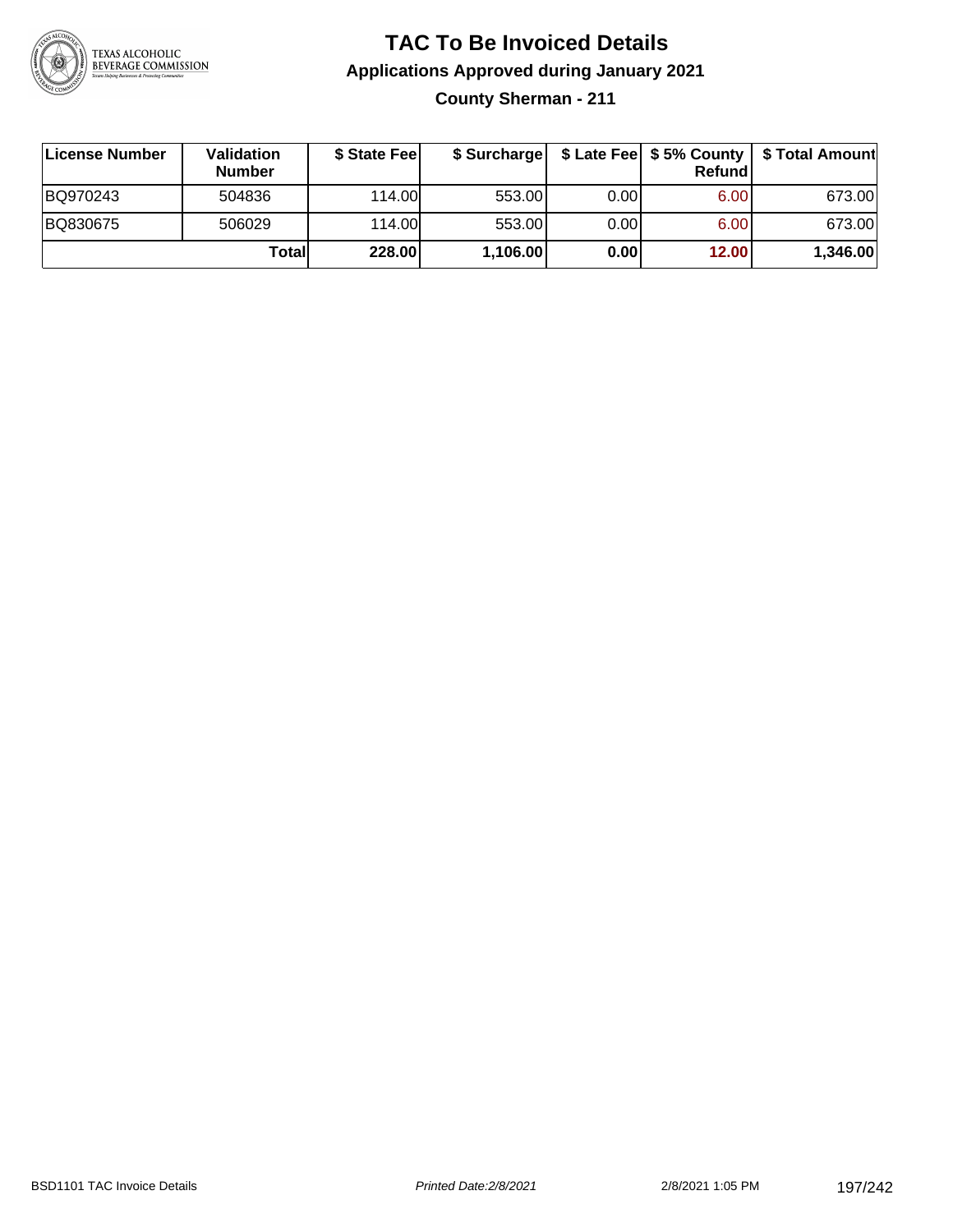

TEXAS ALCOHOLIC<br>BEVERAGE COMMISSION

#### **TAC To Be Invoiced Details Applications Approved during January 2021 County Smith - 212**

| <b>License Number</b> | Validation<br><b>Number</b> | \$ State Fee | \$ Surcharge |        | \$ Late Fee   \$5% County<br>Refund | \$ Total Amount |
|-----------------------|-----------------------------|--------------|--------------|--------|-------------------------------------|-----------------|
| BQ1105223             | 3165                        | 114.00       | 553.00       | 0.00   | 6.00                                | 673.00          |
| BQ1107666             | 3703                        | 114.00       | 553.00       | 0.00   | 6.00                                | 673.00          |
| BQ1105731             | 3732                        | 114.00       | 553.00       | 0.00   | 6.00                                | 673.00          |
| BG1106123             | 4010                        | 332.50       | 553.00       | 0.00   | 17.50                               | 903.00          |
| BQ1037901             | 103349                      | 114.00       | 553.00       | 0.00   | 6.00                                | 673.00          |
| BQ892154              | 103941                      | 114.00       | 553.00       | 0.00   | 6.00                                | 673.00          |
| BQ827150              | 104383                      | 114.00       | 553.00       | 0.00   | 6.00                                | 673.00          |
| BQ893199              | 104600                      | 114.00       | 553.00       | 0.00   | 6.00                                | 673.00          |
| BQ893196              | 104602                      | 114.00       | 553.00       | 0.00   | 6.00                                | 673.00          |
| BQ827637              | 104703                      | 114.00       | 553.00       | 0.00   | 6.00                                | 673.00          |
| BQ827618              | 104705                      | 114.00       | 553.00       | 0.00   | 6.00                                | 673.00          |
| BQ827620              | 104706                      | 114.00       | 553.00       | 0.00   | 6.00                                | 673.00          |
| BQ827598              | 105096                      | 114.00       | 553.00       | 0.00   | 6.00                                | 673.00          |
| BQ827626              | 105245                      | 114.00       | 553.00       | 0.00   | 6.00                                | 673.00          |
| BQ827628              | 105245                      | 114.00       | 553.00       | 0.00   | 6.00                                | 673.00          |
| BQ827629              | 105245                      | 114.00       | 553.00       | 0.00   | 6.00                                | 673.00          |
| BQ827627              | 105246                      | 114.00       | 553.00       | 0.00   | 6.00                                | 673.00          |
| BQ827630              | 105246                      | 114.00       | 553.00       | 0.00   | 6.00                                | 673.00          |
| BQ828053              | 105247                      | 114.00       | 553.00       | 0.00   | 6.00                                | 673.00          |
| BQ828058              | 105247                      | 114.00       | 553.00       | 0.00   | 6.00                                | 673.00          |
| BQ1038326             | 105385                      | 114.00       | 553.00       | 0.00   | 6.00                                | 673.00          |
| BQ828005              | 105387                      | 114.00       | 553.00       | 0.00   | 6.00                                | 673.00          |
| BQ828347              | 105693                      | 114.00       | 553.00       | 0.00   | 6.00                                | 673.00          |
| BQ828022              | 105955                      | 114.00       | 553.00       | 0.00   | 6.00                                | 673.00          |
| BQ828742              | 105955                      | 114.00       | 553.00       | 0.00   | 6.00                                | 673.00          |
| BQ828746              | 105955                      | 114.00       | 553.00       | 0.00   | 6.00                                | 673.00          |
| BQ828749              | 105955                      | 114.00       | 553.00       | 0.00   | 6.00                                | 673.00          |
| BQ828750              | 105955                      | 114.00       | 553.00       | 0.00   | 6.00                                | 673.00          |
| BQ1042208             | 106514                      | 114.00       | 553.00       | 0.00   | 6.00                                | 673.00          |
| BQ827151              | 106525                      | 114.00       | 553.00       | 0.00   | 6.00                                | 673.00          |
| BQ828867              | 106759                      | 114.00       | 553.00       | 0.00   | 6.00                                | 673.00          |
| BQ829811              | 106835                      | 114.00       | 553.00       | 0.00   | 6.00                                | 673.00          |
| BG893128              | 505248                      | 332.50       | 553.00       | 0.00   | 17.50                               | 903.00          |
| BQ827599              | 506810                      | 114.00       | 553.00       | 100.00 | 6.00                                | 773.00          |
|                       | Total                       | 4,313.00     | 18,802.00    | 100.00 | 227.00                              | 23,442.00       |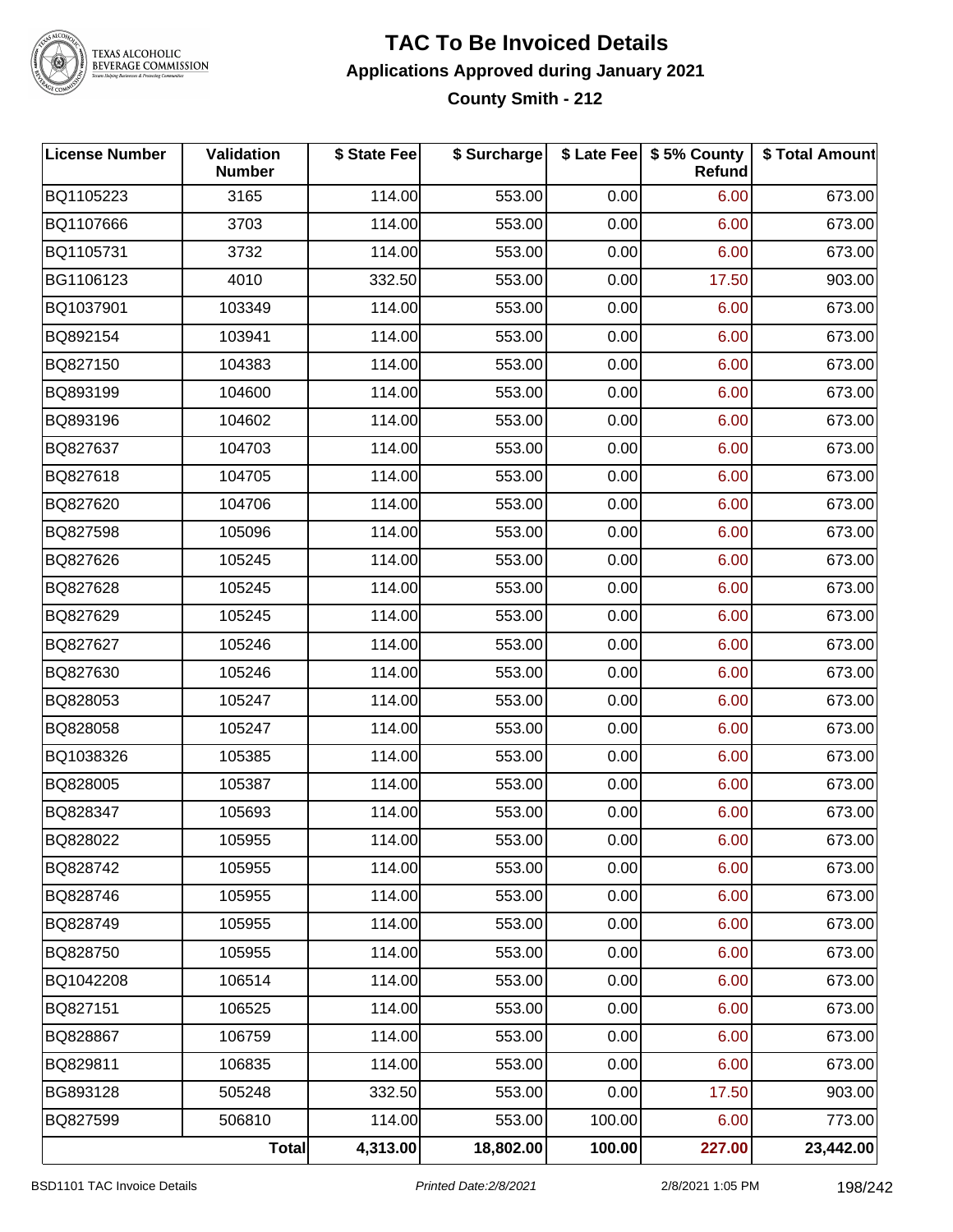

## **TAC To Be Invoiced Details Applications Approved during January 2021 County Somervell - 213**

| ∣License Number | Validation<br><b>Number</b> | \$ State Feel | \$ Surcharge |      | Refundl           |          |
|-----------------|-----------------------------|---------------|--------------|------|-------------------|----------|
| BQ1107546       | 3986                        | 114.00        | 553.00       | 0.00 | 6.00              | 673.00   |
| BQ894980        | 106891                      | 114.00        | 553.00       | 0.00 | 6.00 <sub>1</sub> | 673.00   |
|                 | Totall                      | 228.00        | 1,106.00     | 0.00 | 12.00             | 1,346.00 |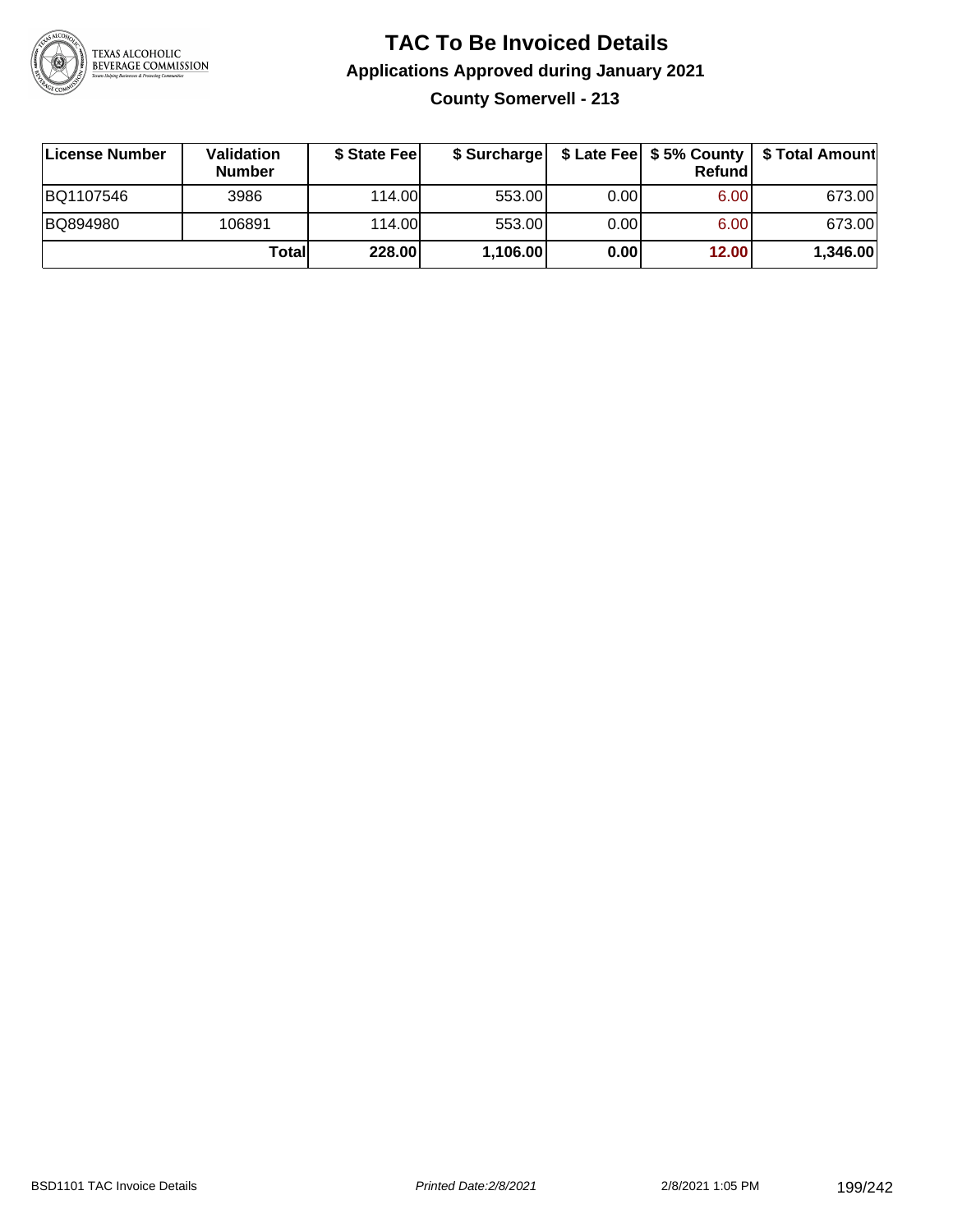

# **TAC To Be Invoiced Details Applications Approved during January 2021 County Starr - 214**

| ∣License Number | Validation<br><b>Number</b> | \$ State Fee | \$ Surcharge |      | \$ Late Fee   \$5% County<br>Refundl | \$ Total Amount |
|-----------------|-----------------------------|--------------|--------------|------|--------------------------------------|-----------------|
| BQ965647        | 104709                      | 114.00       | 553.00       | 0.00 | 6.00                                 | 673.00          |
| BG764193        | 107284                      | 332.50       | 553.00       | 0.00 | 17.50                                | 903.00          |
| BG768129        | 108688                      | 332.50       | 553.00       | 0.00 | 17.50                                | 903.00          |
|                 | Totall                      | 779.00       | 1,659.00     | 0.00 | 41.00                                | 2,479.00        |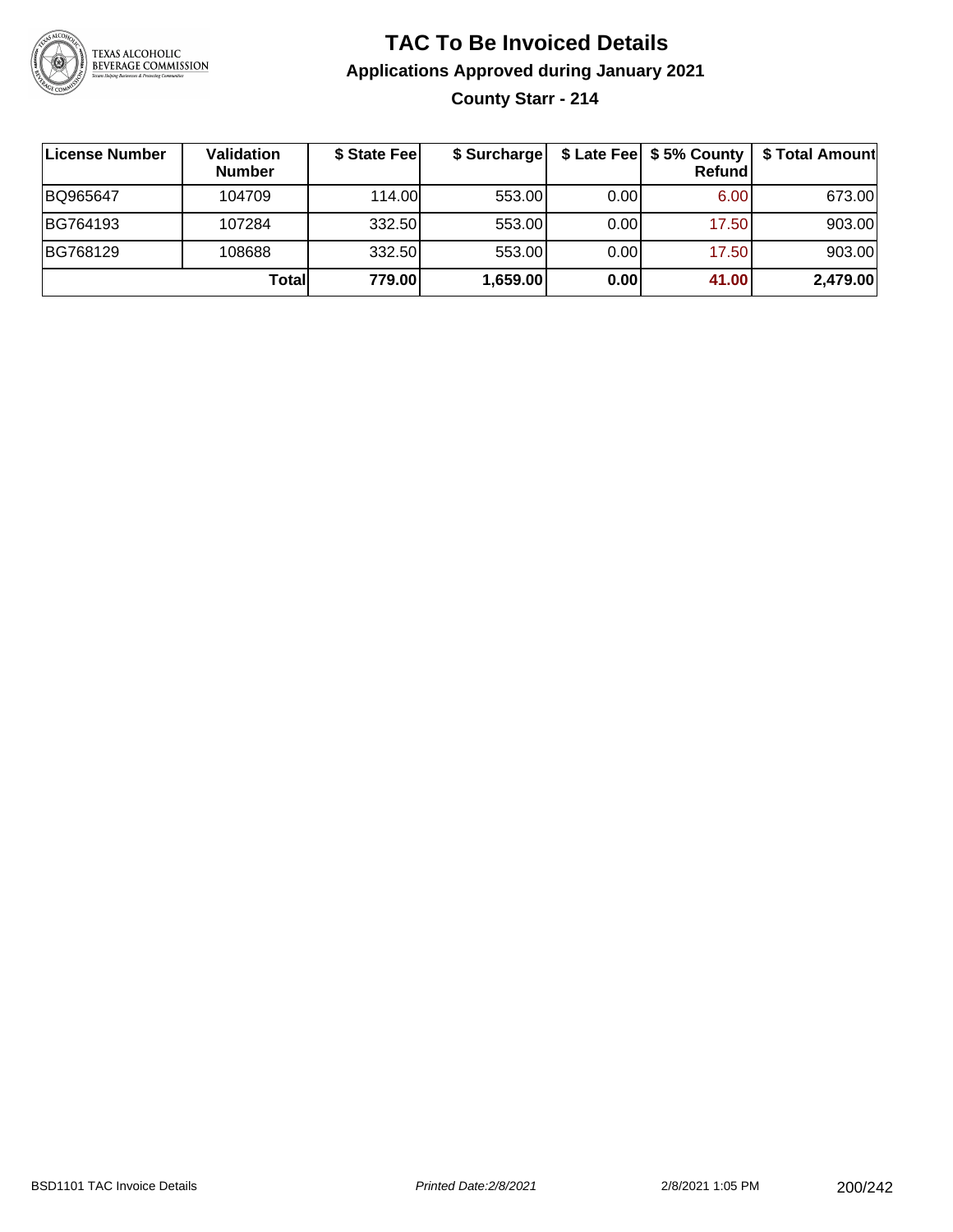

### **TAC To Be Invoiced Details Applications Approved during January 2021 County Stephens - 215**

| ∣License Number | <b>Validation</b><br><b>Number</b> | \$ State Fee | \$ Surcharge |       | Refund | \$ Late Fee   \$5% County   \$ Total Amount |
|-----------------|------------------------------------|--------------|--------------|-------|--------|---------------------------------------------|
| BF894818        | 105976                             | 114.00       | 553.00       | 0.001 | 6.00   | 673.00                                      |
| BQ1045540       | 108613                             | 114.00L      | 553.00       | 0.001 | 6.00   | 673.00                                      |
| BQ1045733       | 108613                             | 114.00       | 553.00       | 0.001 | 6.00   | 673.00                                      |
|                 | Totall                             | 342.00       | 1,659.00     | 0.00  | 18.00  | 2,019.00                                    |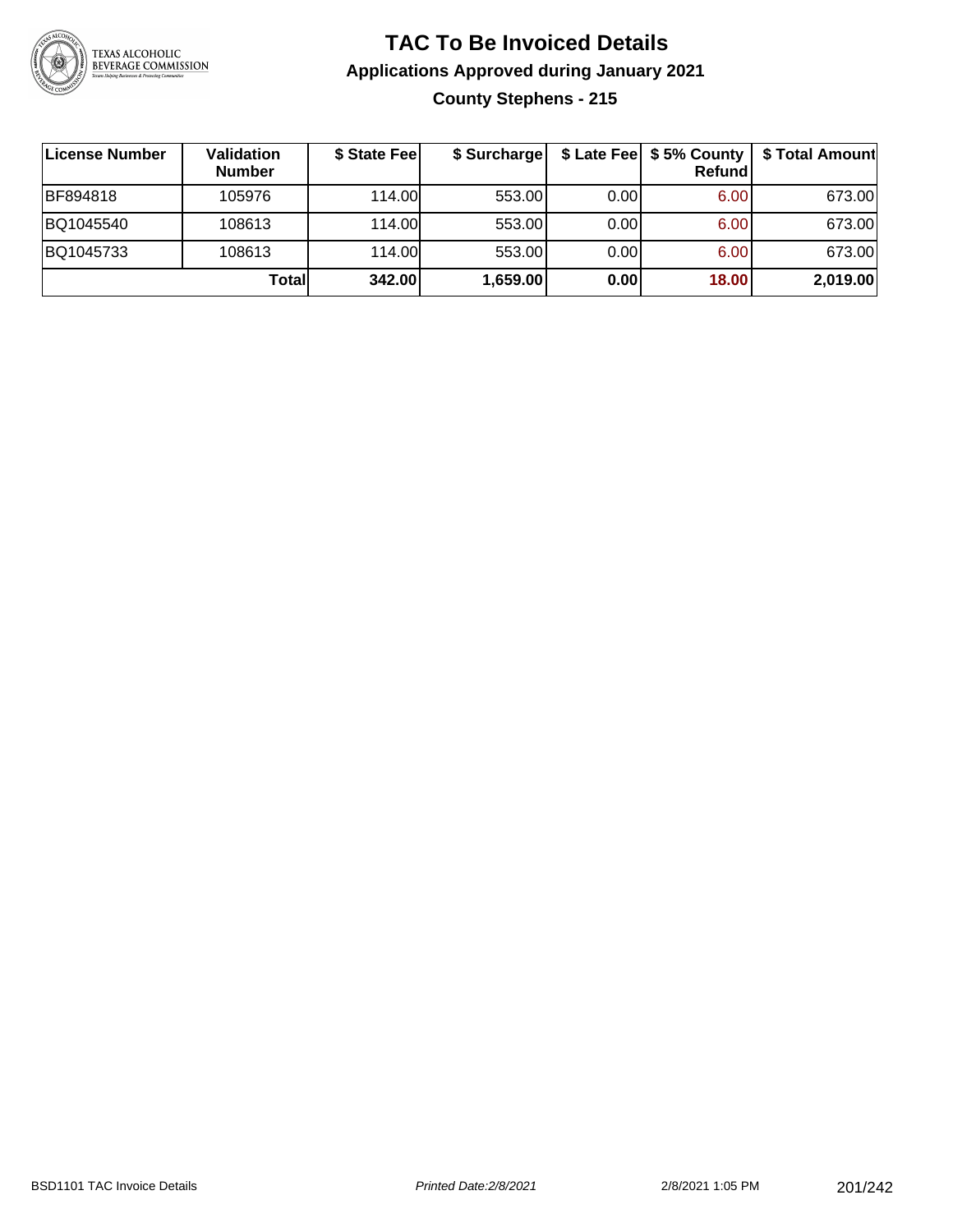

#### **TAC To Be Invoiced Details Applications Approved during January 2021 County Stonewall - 217**

| License Number | Validation<br><b>Number</b> | \$ State Feel |        |      | Refundl | \$ Surcharge   \$ Late Fee   \$5% County   \$ Total Amount |
|----------------|-----------------------------|---------------|--------|------|---------|------------------------------------------------------------|
| BQ1039907      | 103915                      | 114.00        | 553.00 | 0.00 | 6.00    | 673.00                                                     |
|                | Totall                      | <b>114.00</b> | 553.00 | 0.00 | 6.00    | 673.00                                                     |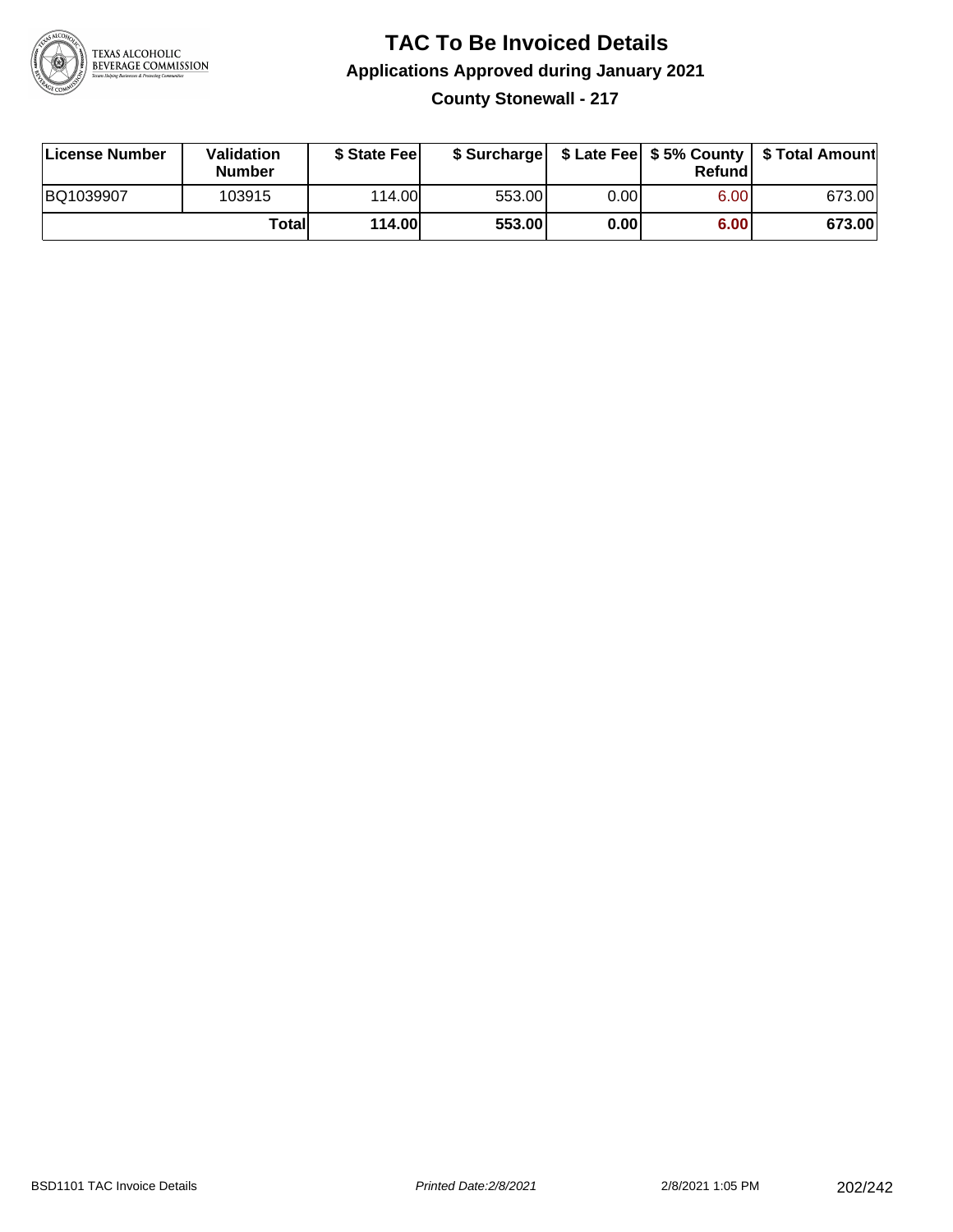

## **TAC To Be Invoiced Details Applications Approved during January 2021 County Sutton - 218**

| License Number | <b>Validation</b><br><b>Number</b> | \$ State Fee |          |       | Refundl | \$ Surcharge   \$ Late Fee   \$5% County   \$ Total Amount |
|----------------|------------------------------------|--------------|----------|-------|---------|------------------------------------------------------------|
| BQ894817       | 105897                             | 114.00       | 553.00   | 0.001 | 6.00    | 673.00                                                     |
| BF1039685      | 106381                             | 114.00       | 553.00   | 0.00  | 6.00    | 673.00                                                     |
|                | Totall                             | 228.00       | 1,106.00 | 0.00  | 12.00   | 1,346.00                                                   |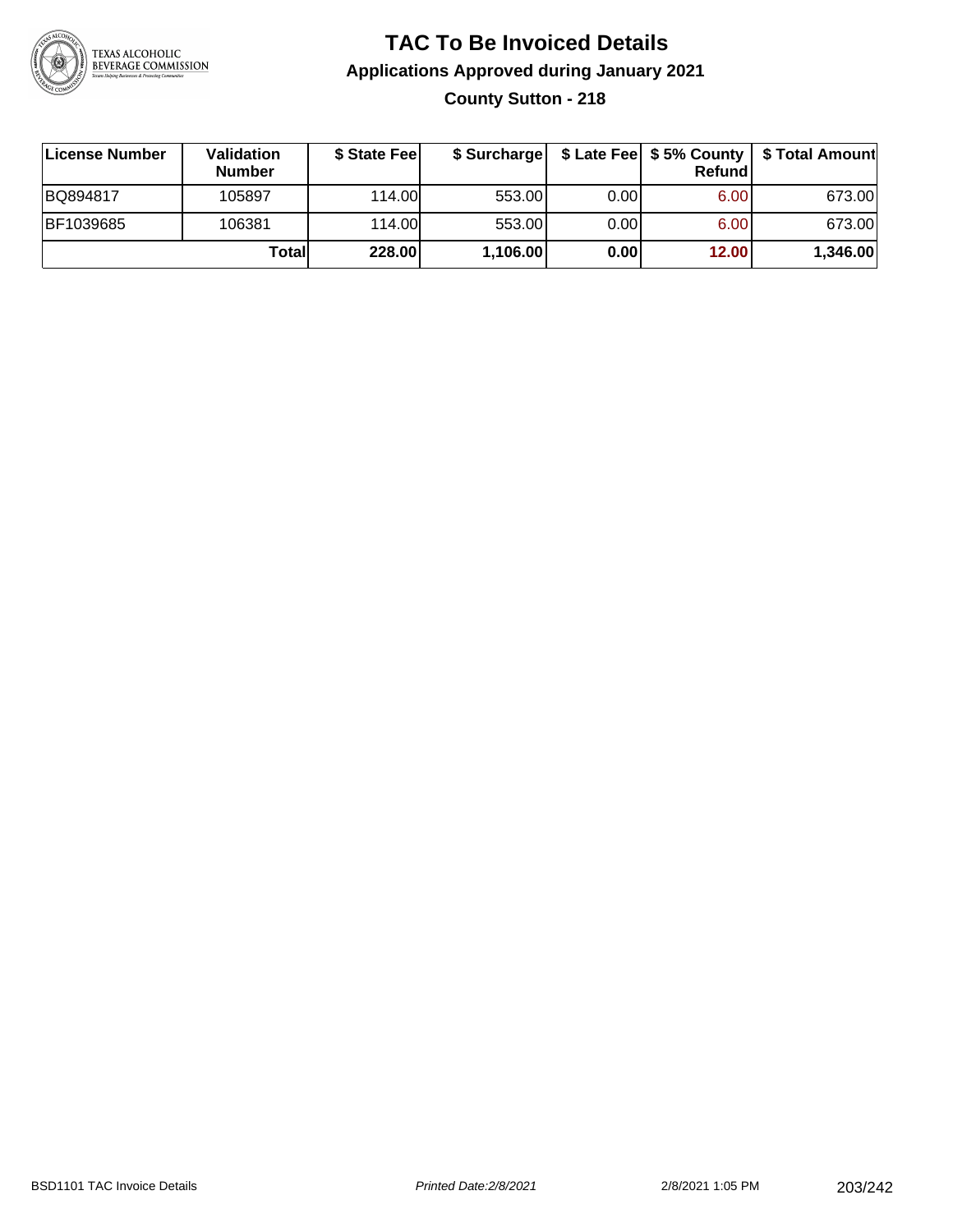

# **TAC To Be Invoiced Details Applications Approved during January 2021 County Swisher - 219**

| License Number | <b>Validation</b><br><b>Number</b> | \$ State Feel | \$ Surcharge |      | Refund | \$ Late Fee   \$5% County   \$ Total Amount |
|----------------|------------------------------------|---------------|--------------|------|--------|---------------------------------------------|
| BQ894820       | 105915                             | 114.00        | 553.00       | 0.00 | 6.00   | 673.00                                      |
| BQ764851       | 504927                             | 114.00        | 553.00       | 0.00 | 6.00   | 673.00                                      |
|                | Total                              | <b>228.00</b> | 1,106.00     | 0.00 | 12.00  | 1,346.00                                    |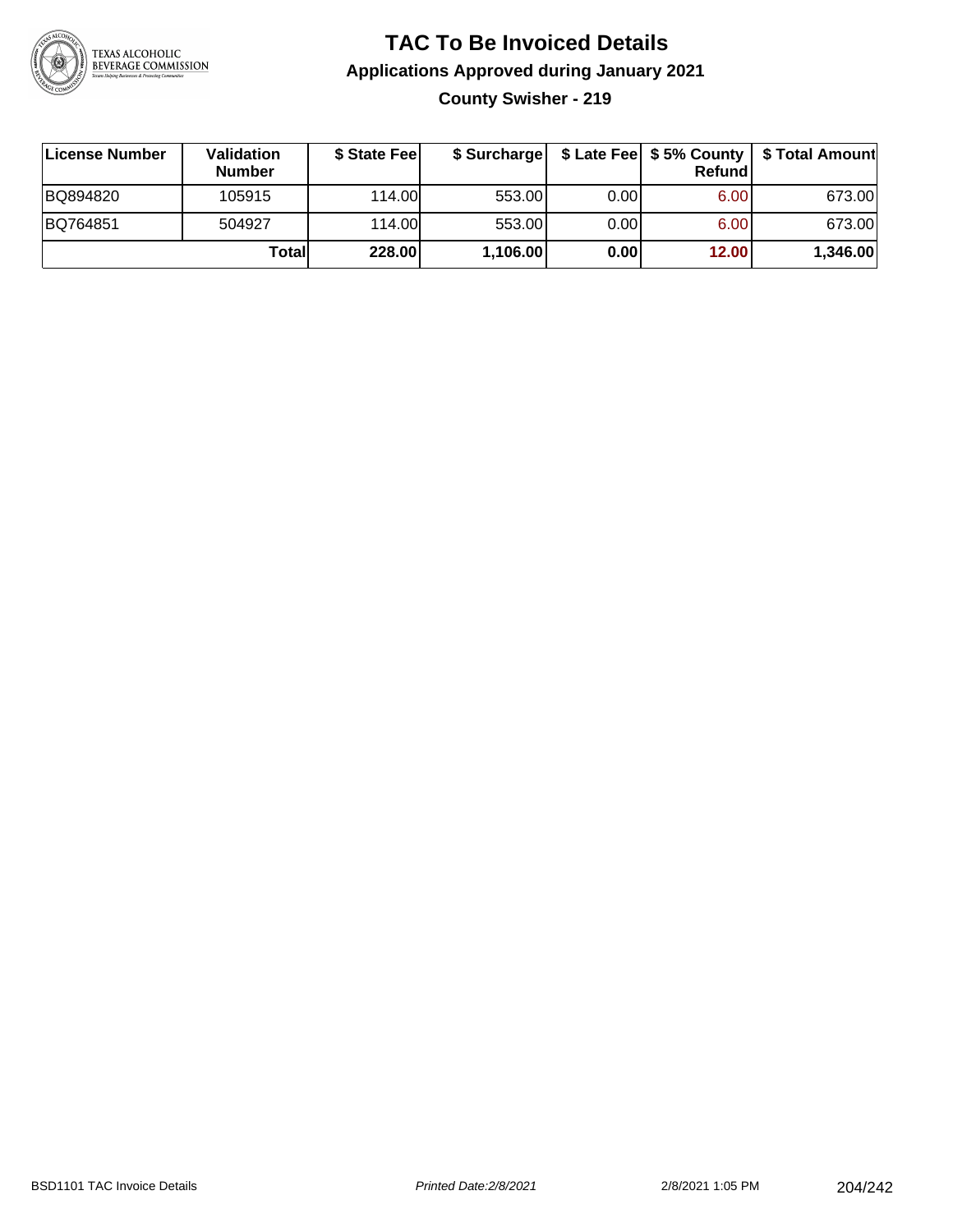

TEXAS ALCOHOLIC<br>BEVERAGE COMMISSION

#### **TAC To Be Invoiced Details Applications Approved during January 2021 County Tarrant - 220**

| <b>License Number</b> | Validation<br><b>Number</b> | \$ State Fee | \$ Surcharge |      | \$ Late Fee   \$5% County<br>Refund | \$ Total Amount |
|-----------------------|-----------------------------|--------------|--------------|------|-------------------------------------|-----------------|
| BF1105688             | 2248                        | 114.00       | 553.00       | 0.00 | 6.00                                | 673.00          |
| BG1106339             | 2343                        | 1,900.00     | 553.00       | 0.00 | 100.00                              | 2,553.00        |
| BG1107031             | 2614                        | 1,900.00     | 553.00       | 0.00 | 100.00                              | 2,553.00        |
| BQ1105706             | 2941                        | 114.00       | 553.00       | 0.00 | 6.00                                | 673.00          |
| BQ1105249             | 2942                        | 114.00       | 553.00       | 0.00 | 6.00                                | 673.00          |
| BF1106023             | 3088                        | 114.00       | 553.00       | 0.00 | 6.00                                | 673.00          |
| BF1105500             | 3127                        | 114.00       | 553.00       | 0.00 | 6.00                                | 673.00          |
| BG1105111             | 3144                        | 1,900.00     | 553.00       | 0.00 | 100.00                              | 2,553.00        |
| BL1105111             | 3144                        | 475.00       | 327.00       | 0.00 | 25.00                               | 827.00          |
| BQ1105507             | 3345                        | 114.00       | 553.00       | 0.00 | 6.00                                | 673.00          |
| BQ1106757             | 3358                        | 114.00       | 553.00       | 0.00 | 6.00                                | 673.00          |
| BG1107751             | 3422                        | 1,900.00     | 553.00       | 0.00 | 100.00                              | 2,553.00        |
| BQ1107017             | 3452                        | 114.00       | 553.00       | 0.00 | 6.00                                | 673.00          |
| BG1106709             | 3508                        | 1,900.00     | 553.00       | 0.00 | 100.00                              | 2,553.00        |
| BQ1105255             | 3546                        | 114.00       | 553.00       | 0.00 | 6.00                                | 673.00          |
| BQ1106131             | 3547                        | 114.00       | 553.00       | 0.00 | 6.00                                | 673.00          |
| BQ1107118             | 3617                        | 114.00       | 553.00       | 0.00 | 6.00                                | 673.00          |
| BG1107231             | 3673                        | 1,900.00     | 553.00       | 0.00 | 100.00                              | 2,553.00        |
| BG1106133             | 3696                        | 1,900.00     | 553.00       | 0.00 | 100.00                              | 2,553.00        |
| BQ1105181             | 3720                        | 114.00       | 553.00       | 0.00 | 6.00                                | 673.00          |
| BA1105160             | 3729                        | 2,850.00     | 651.00       | 0.00 | 150.00                              | 3,651.00        |
| BG1106790             | 3758                        | 1,900.00     | 553.00       | 0.00 | 100.00                              | 2,553.00        |
| BQ1107530             | 3766                        | 114.00       | 553.00       | 0.00 | 6.00                                | 673.00          |
| BQ1107370             | 3882                        | 114.00       | 553.00       | 0.00 | 6.00                                | 673.00          |
| BQ1106641             | 3941                        | 114.00       | 553.00       | 0.00 | 6.00                                | 673.00          |
| BG1106066             | 3951                        | 1,900.00     | 553.00       | 0.00 | 100.00                              | 2,553.00        |
| BQ1107619             | 4007                        | 114.00       | 553.00       | 0.00 | 6.00                                | 673.00          |
| BF1106250             | 4031                        | 114.00       | 553.00       | 0.00 | 6.00                                | 673.00          |
| BQ1106978             | 4329                        | 114.00       | 553.00       | 0.00 | 6.00                                | 673.00          |
| BF960861              | 100699                      | 114.00       | 553.00       | 0.00 | 6.00                                | 673.00          |
| BF1036352             | 102638                      | 114.00       | 553.00       | 0.00 | 6.00                                | 673.00          |
| BF1038308             | 102643                      | 114.00       | 553.00       | 0.00 | 6.00                                | 673.00          |
| BF762372              | 102855                      | 114.00       | 553.00       | 0.00 | 6.00                                | 673.00          |
| BF963601              | 102943                      | 114.00       | 553.00       | 0.00 | 6.00                                | 673.00          |
| BF891487              | 102967                      | 114.00       | 553.00       | 0.00 | 6.00                                | 673.00          |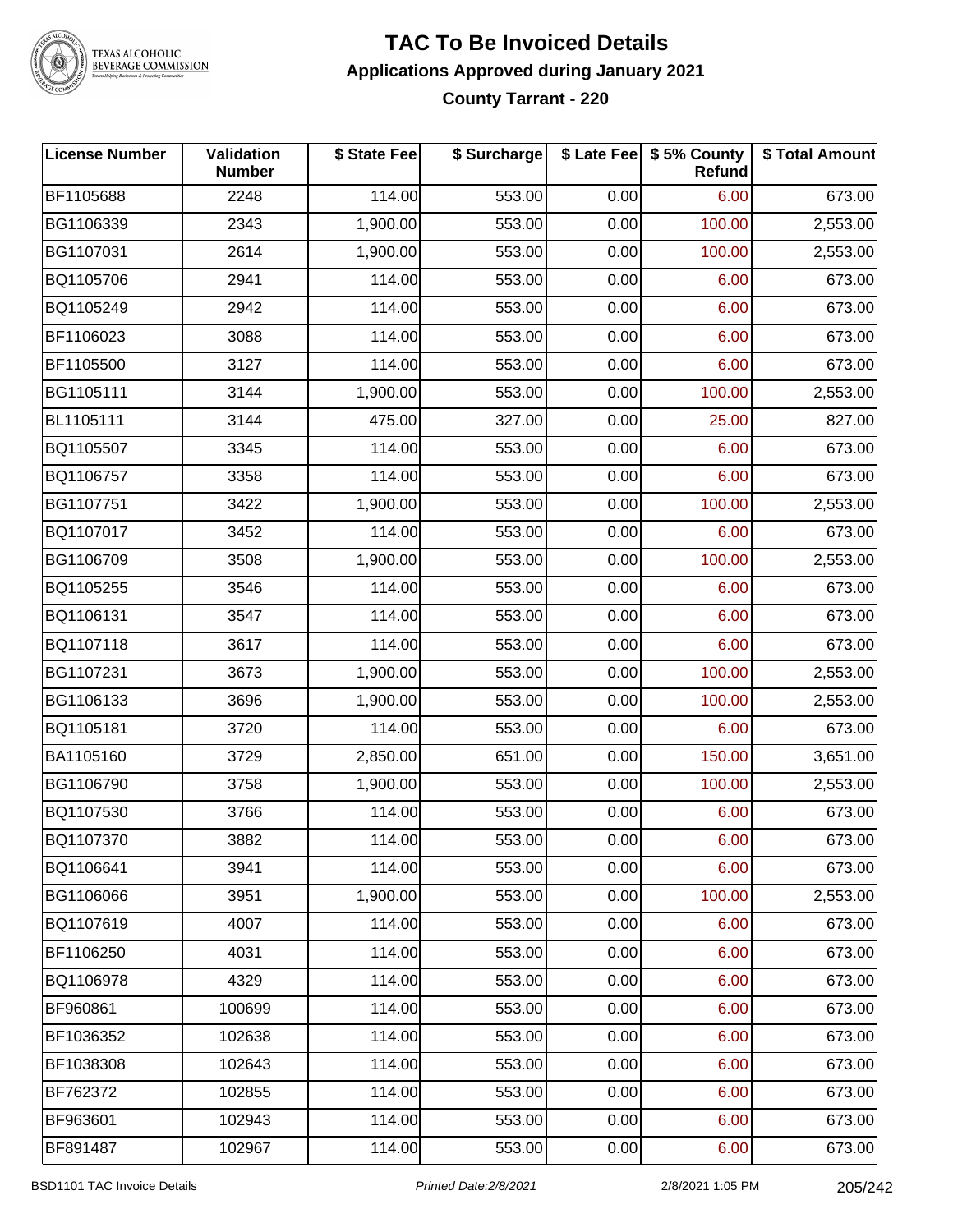| <b>License Number</b> | Validation<br><b>Number</b> | \$ State Fee | \$ Surcharge |      | \$ Late Fee   \$5% County<br>Refund | \$ Total Amount |
|-----------------------|-----------------------------|--------------|--------------|------|-------------------------------------|-----------------|
| BQ965520              | 103096                      | 114.00       | 553.00       | 0.00 | 6.00                                | 673.00          |
| BQ1038833             | 103096                      | 114.00       | 553.00       | 0.00 | 6.00                                | 673.00          |
| BQ1038914             | 103096                      | 114.00       | 553.00       | 0.00 | 6.00                                | 673.00          |
| BF964011              | 103159                      | 114.00       | 553.00       | 0.00 | 6.00                                | 673.00          |
| BF1037860             | 103373                      | 114.00       | 553.00       | 0.00 | 6.00                                | 673.00          |
| BQ824571              | 103388                      | 114.00       | 553.00       | 0.00 | 6.00                                | 673.00          |
| BQ826310              | 103496                      | 114.00       | 553.00       | 0.00 | 6.00                                | 673.00          |
| BQ762800              | 103497                      | 114.00       | 553.00       | 0.00 | 6.00                                | 673.00          |
| BQ1036262             | 103523                      | 114.00       | 553.00       | 0.00 | 6.00                                | 673.00          |
| BQ965854              | 103524                      | 114.00       | 553.00       | 0.00 | 6.00                                | 673.00          |
| BF1038726             | 103589                      | 114.00       | 553.00       | 0.00 | 6.00                                | 673.00          |
| BF760740              | 103768                      | 114.00       | 553.00       | 0.00 | 6.00                                | 673.00          |
| BQ1037501             | 103771                      | 114.00       | 553.00       | 0.00 | 6.00                                | 673.00          |
| BQ1039539             | 103858                      | 114.00       | 553.00       | 0.00 | 6.00                                | 673.00          |
| BG891579              | 103867                      | 1,425.00     | 553.00       | 0.00 | 75.00                               | 2,053.00        |
| BL891579              | 103867                      | 475.00       | 327.00       | 0.00 | 25.00                               | 827.00          |
| BQ890572              | 104036                      | 114.00       | 553.00       | 0.00 | 6.00                                | 673.00          |
| BF1038758             | 104093                      | 114.00       | 553.00       | 0.00 | 6.00                                | 673.00          |
| BG963681              | 104107                      | 1,425.00     | 553.00       | 0.00 | 75.00                               | 2,053.00        |
| BQ966710              | 104158                      | 114.00       | 553.00       | 0.00 | 6.00                                | 673.00          |
| BQ763352              | 104171                      | 114.00       | 553.00       | 0.00 | 6.00                                | 673.00          |
| BF1039543             | 104218                      | 114.00       | 553.00       | 0.00 | 6.00                                | 673.00          |
| BQ892682              | 104259                      | 114.00       | 553.00       | 0.00 | 6.00                                | 673.00          |
| BQ964745              | 104309                      | 114.00       | 553.00       | 0.00 | 6.00                                | 673.00          |
| BQ967058              | 104339                      | 114.00       | 553.00       | 0.00 | 6.00                                | 673.00          |
| BQ826671              | 104348                      | 114.00       | 553.00       | 0.00 | 6.00                                | 673.00          |
| BQ966364              | 104358                      | 114.00       | 553.00       | 0.00 | 6.00                                | 673.00          |
| BQ825663              | 104392                      | 114.00       | 553.00       | 0.00 | 6.00                                | 673.00          |
| BF827235              | 104450                      | 114.00       | 553.00       | 0.00 | 6.00                                | 673.00          |
| BQ966355              | 104470                      | 114.00       | 553.00       | 0.00 | 6.00                                | 673.00          |
| BG967321              | 104507                      | 1,425.00     | 553.00       | 0.00 | 75.00                               | 2,053.00        |
| BF1037588             | 104528                      | 114.00       | 553.00       | 0.00 | 6.00                                | 673.00          |
| BF967219              | 104847                      | 114.00       | 553.00       | 0.00 | 6.00                                | 673.00          |
| BQ826437              | 104910                      | 114.00       | 553.00       | 0.00 | 6.00                                | 673.00          |
| BQ762803              | 104966                      | 114.00       | 553.00       | 0.00 | 6.00                                | 673.00          |
| BG967445              | 105056                      | 1,425.00     | 553.00       | 0.00 | 75.00                               | 2,053.00        |
| BF892354              | 105066                      | 114.00       | 553.00       | 0.00 | 6.00                                | 673.00          |
| BF965585              | 105100                      | 114.00       | 553.00       | 0.00 | 6.00                                | 673.00          |
| BQ894085              | 105194                      | 114.00       | 553.00       | 0.00 | 6.00                                | 673.00          |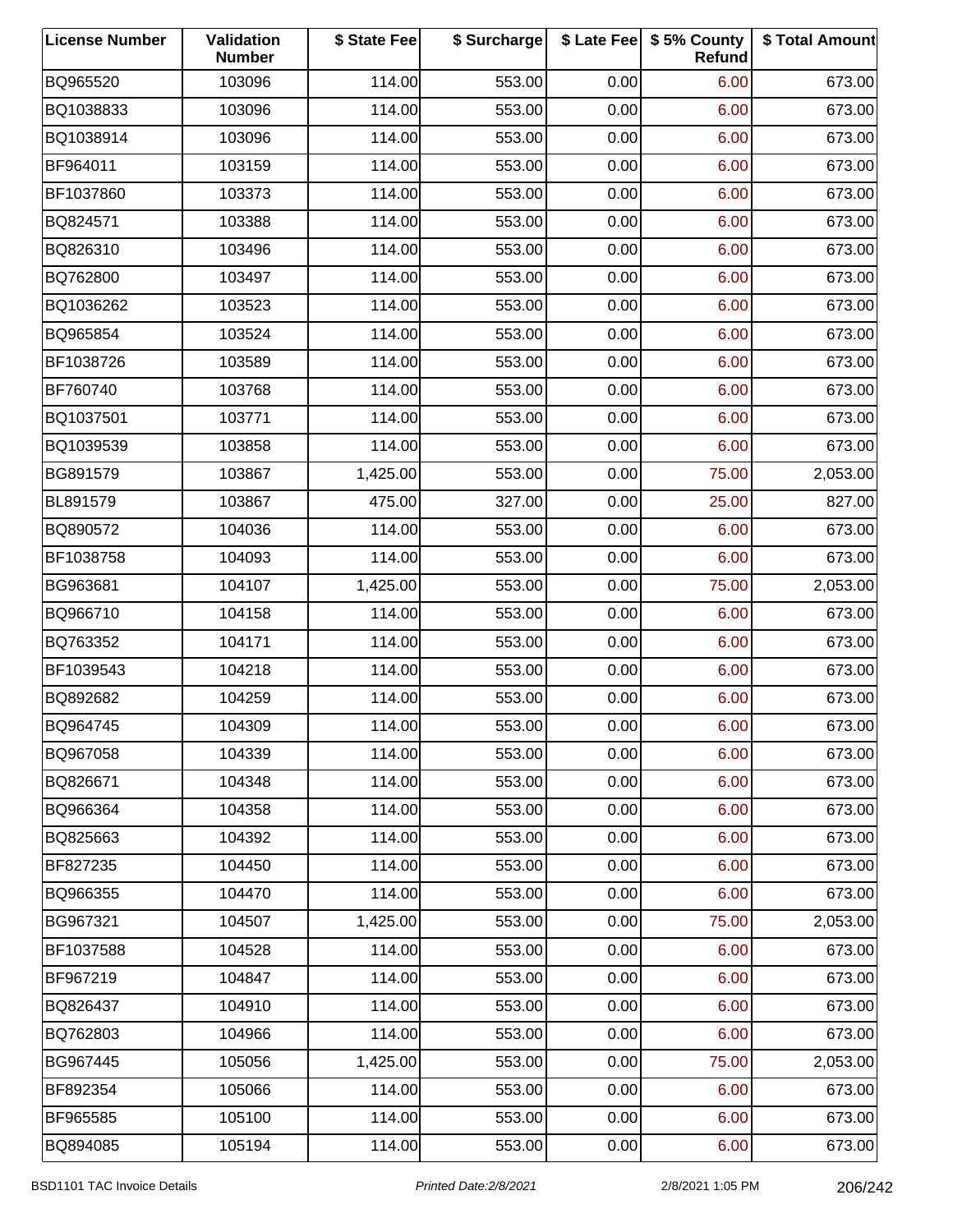| <b>License Number</b> | Validation<br><b>Number</b> | \$ State Fee | \$ Surcharge |        | \$ Late Fee   \$5% County<br>Refund | \$ Total Amount |
|-----------------------|-----------------------------|--------------|--------------|--------|-------------------------------------|-----------------|
| BQ1040147             | 105221                      | 114.00       | 553.00       | 0.00   | 6.00                                | 673.00          |
| BQ1038724             | 105238                      | 114.00       | 553.00       | 0.00   | 6.00                                | 673.00          |
| BQ892378              | 105312                      | 114.00       | 553.00       | 0.00   | 6.00                                | 673.00          |
| BG1038674             | 105477                      | 1,425.00     | 553.00       | 0.00   | 75.00                               | 2,053.00        |
| BF968211              | 105585                      | 114.00       | 553.00       | 0.00   | 6.00                                | 673.00          |
| BQ893907              | 105684                      | 114.00       | 553.00       | 0.00   | 6.00                                | 673.00          |
| BQ894084              | 105686                      | 114.00       | 553.00       | 0.00   | 6.00                                | 673.00          |
| BG965425              | 105687                      | 1,425.00     | 553.00       | 0.00   | 75.00                               | 2,053.00        |
| BF893125              | 105739                      | 114.00       | 553.00       | 0.00   | 6.00                                | 673.00          |
| BG828123              | 105824                      | 1,425.00     | 553.00       | 0.00   | 75.00                               | 2,053.00        |
| BF968388              | 106108                      | 114.00       | 553.00       | 0.00   | 6.00                                | 673.00          |
| BQ1042428             | 106116                      | 114.00       | 553.00       | 0.00   | 6.00                                | 673.00          |
| BQ1042702             | 106116                      | 114.00       | 553.00       | 0.00   | 6.00                                | 673.00          |
| BG1042103             | 106134                      | 1,425.00     | 553.00       | 0.00   | 75.00                               | 2,053.00        |
| BQ829071              | 106228                      | 114.00       | 553.00       | 0.00   | 6.00                                | 673.00          |
| BF1042072             | 106271                      | 114.00       | 553.00       | 0.00   | 6.00                                | 673.00          |
| BF1041509             | 106383                      | 114.00       | 553.00       | 0.00   | 6.00                                | 673.00          |
| BG1042302             | 106490                      | 1,425.00     | 553.00       | 0.00   | 75.00                               | 2,053.00        |
| BG1041600             | 106492                      | 1,425.00     | 553.00       | 0.00   | 75.00                               | 2,053.00        |
| BQ970270              | 106544                      | 114.00       | 553.00       | 0.00   | 6.00                                | 673.00          |
| BG1041185             | 106588                      | 1,425.00     | 553.00       | 0.00   | 75.00                               | 2,053.00        |
| BQ1041851             | 106595                      | 114.00       | 553.00       | 0.00   | 6.00                                | 673.00          |
| BQ828823              | 106638                      | 114.00       | 553.00       | 0.00   | 6.00                                | 673.00          |
| BG896122              | 106648                      | 1,425.00     | 553.00       | 0.00   | 75.00                               | 2,053.00        |
| BQ1043609             | 106669                      | 114.00       | 553.00       | 0.00   | 6.00                                | 673.00          |
| BQ968268              | 106789                      | 114.00       | 553.00       | 0.00   | 6.00                                | 673.00          |
| BG1040391             | 106934                      | 1,425.00     | 553.00       | 0.00   | 75.00                               | 2,053.00        |
| BL1040391             | 106934                      | 475.00       | 327.00       | 0.00   | 25.00                               | 827.00          |
| BQ765263              | 107100                      | 114.00       | 553.00       | 0.00   | 6.00                                | 673.00          |
| BQ896789              | 107224                      | 114.00       | 553.00       | 0.00   | 6.00                                | 673.00          |
| BQ1043765             | 107224                      | 114.00       | 553.00       | 0.00   | 6.00                                | 673.00          |
| BQ1043999             | 107224                      | 114.00       | 553.00       | 0.00   | 6.00                                | 673.00          |
| BG1040850             | 107237                      | 1,425.00     | 553.00       | 100.00 | 75.00                               | 2,153.00        |
| BQ765225              | 107459                      | 114.00       | 553.00       | 0.00   | 6.00                                | 673.00          |
| BQ1043486             | 107539                      | 114.00       | 553.00       | 0.00   | 6.00                                | 673.00          |
| BQ828099              | 107545                      | 114.00       | 553.00       | 0.00   | 6.00                                | 673.00          |
| BQ829498              | 107778                      | 114.00       | 553.00       | 0.00   | 6.00                                | 673.00          |
| BQ832288              | 108432                      | 114.00       | 553.00       | 0.00   | 6.00                                | 673.00          |
| BF758613              | 108618                      | 114.00       | 553.00       | 0.00   | 6.00                                | 673.00          |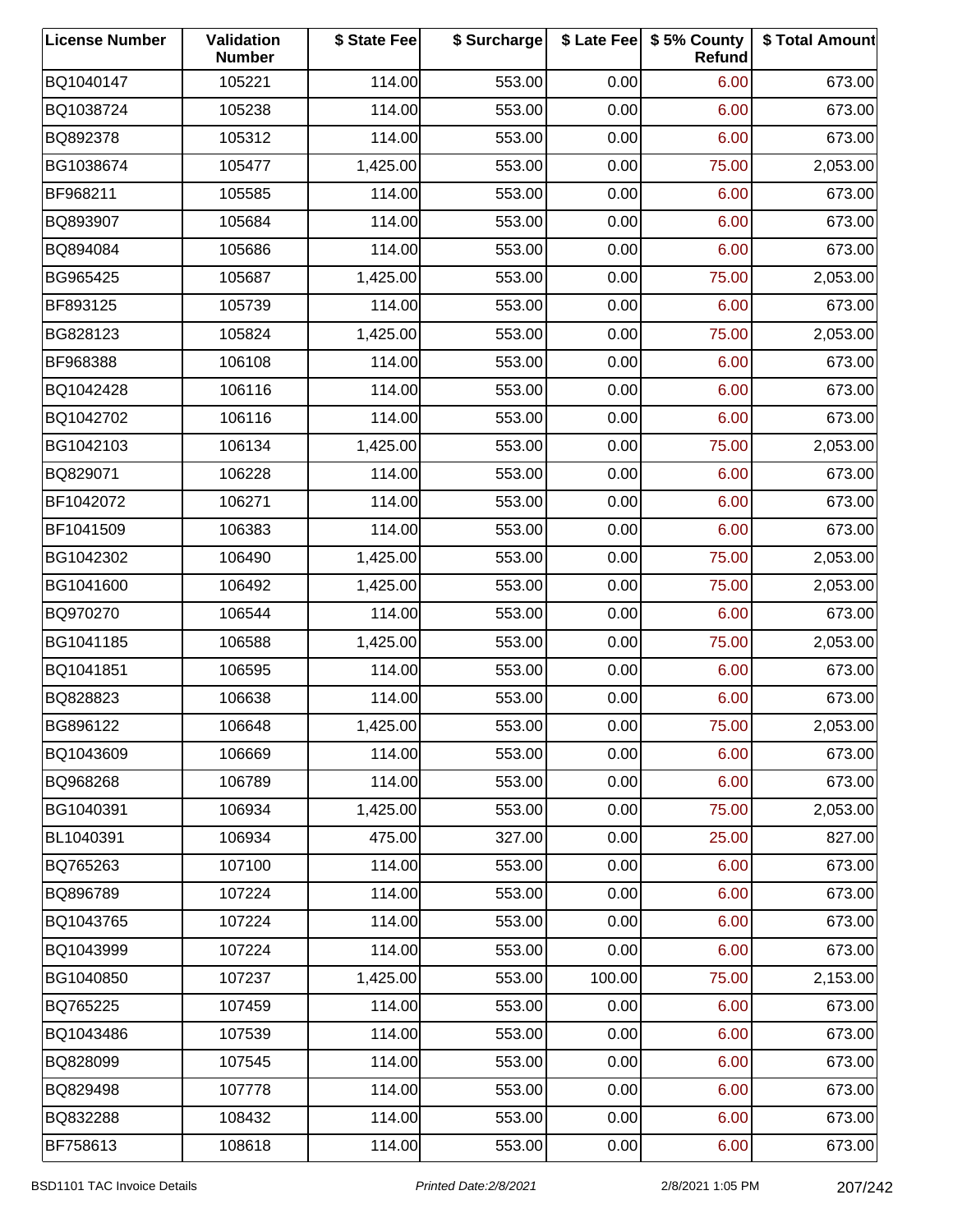| <b>License Number</b> | <b>Validation</b><br><b>Number</b> | \$ State Fee | \$ Surcharge |        | \$ Late Fee   \$5% County<br>Refund | \$ Total Amount |
|-----------------------|------------------------------------|--------------|--------------|--------|-------------------------------------|-----------------|
| BQ962811              | 501022                             | 114.00       | 553.00       | 0.00   | 6.00                                | 673.00          |
| BF889634              | 501843                             | 114.00       | 553.00       | 0.00   | 6.00                                | 673.00          |
| BG962616              | 502726                             | 1,425.00     | 553.00       | 0.00   | 75.00                               | 2,053.00        |
| BQ761369              | 502732                             | 114.00       | 553.00       | 0.00   | 6.00                                | 673.00          |
| BA1037519             | 503318                             | 1,425.00     | 651.00       | 0.00   | 75.00                               | 2,151.00        |
| BQ763574              | 503708                             | 114.00       | 553.00       | 0.00   | 6.00                                | 673.00          |
| BQ761223              | 503801                             | 114.00       | 553.00       | 0.00   | 6.00                                | 673.00          |
| BG762109              | 504251                             | 1,425.00     | 553.00       | 0.00   | 75.00                               | 2,053.00        |
| BF827545              | 504702                             | 114.00       | 553.00       | 0.00   | 6.00                                | 673.00          |
| BG964806              | 504779                             | 1,425.00     | 553.00       | 0.00   | 75.00                               | 2,053.00        |
| BF826780              | 504796                             | 114.00       | 553.00       | 0.00   | 6.00                                | 673.00          |
| BQ895029              | 504825                             | 114.00       | 553.00       | 0.00   | 6.00                                | 673.00          |
| BQ827757              | 505089                             | 114.00       | 553.00       | 0.00   | 6.00                                | 673.00          |
| BQ765098              | 505168                             | 114.00       | 553.00       | 0.00   | 6.00                                | 673.00          |
| BQ899251              | 505575                             | 114.00       | 553.00       | 0.00   | 6.00                                | 673.00          |
| BQ973107              | 505604                             | 114.00       | 553.00       | 0.00   | 6.00                                | 673.00          |
| BG1106013             | 506025                             | 1,900.00     | 553.00       | 0.00   | 100.00                              | 2,553.00        |
| BG172718              | 517418                             | 1,425.00     | 553.00       | 0.00   | 75.00                               | 2,053.00        |
|                       | <b>Total</b>                       | 61,522.00    | 71,961.00    | 100.00 | 3,238.00                            | 136,821.00      |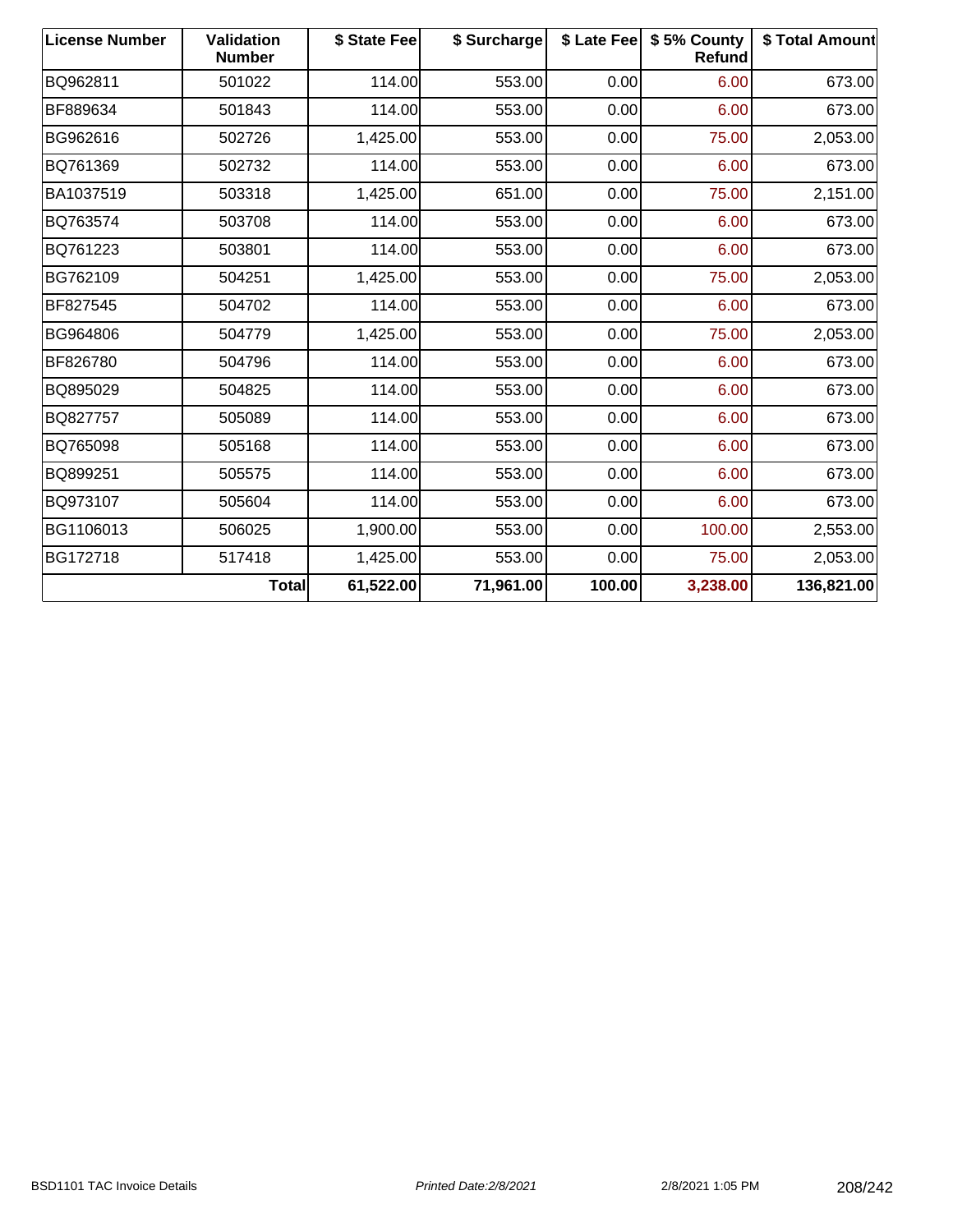

# **TAC To Be Invoiced Details Applications Approved during January 2021 County Taylor - 221**

| <b>License Number</b> | <b>Validation</b><br><b>Number</b> | \$ State Fee | \$ Surcharge | \$ Late Fee | \$5% County<br><b>Refund</b> | \$ Total Amount |
|-----------------------|------------------------------------|--------------|--------------|-------------|------------------------------|-----------------|
| BG1106807             | 2511                               | 332.50       | 553.00       | 0.00        | 17.50                        | 903.00          |
| BG822505              | 103017                             | 332.50       | 553.00       | 0.00        | 17.50                        | 903.00          |
| BF967959              | 106128                             | 114.00       | 553.00       | 0.00        | 6.00                         | 673.00          |
| BG765423              | 106629                             | 332.50       | 553.00       | 0.00        | 17.50                        | 903.00          |
| BG895633              | 108987                             | 332.50       | 553.00       | 0.00        | 17.50                        | 903.00          |
| BG1040843             | 411633                             | 332.50       | 553.00       | 0.00        | 17.50                        | 903.00          |
| BQ969846              | 504824                             | 114.00       | 553.00       | 0.00        | 6.00                         | 673.00          |
| BQ1044998             | 505609                             | 114.00       | 553.00       | 0.00        | 6.00                         | 673.00          |
|                       | <b>Total</b>                       | 2,004.50     | 4,424.00     | 0.00        | 105.50                       | 6,534.00        |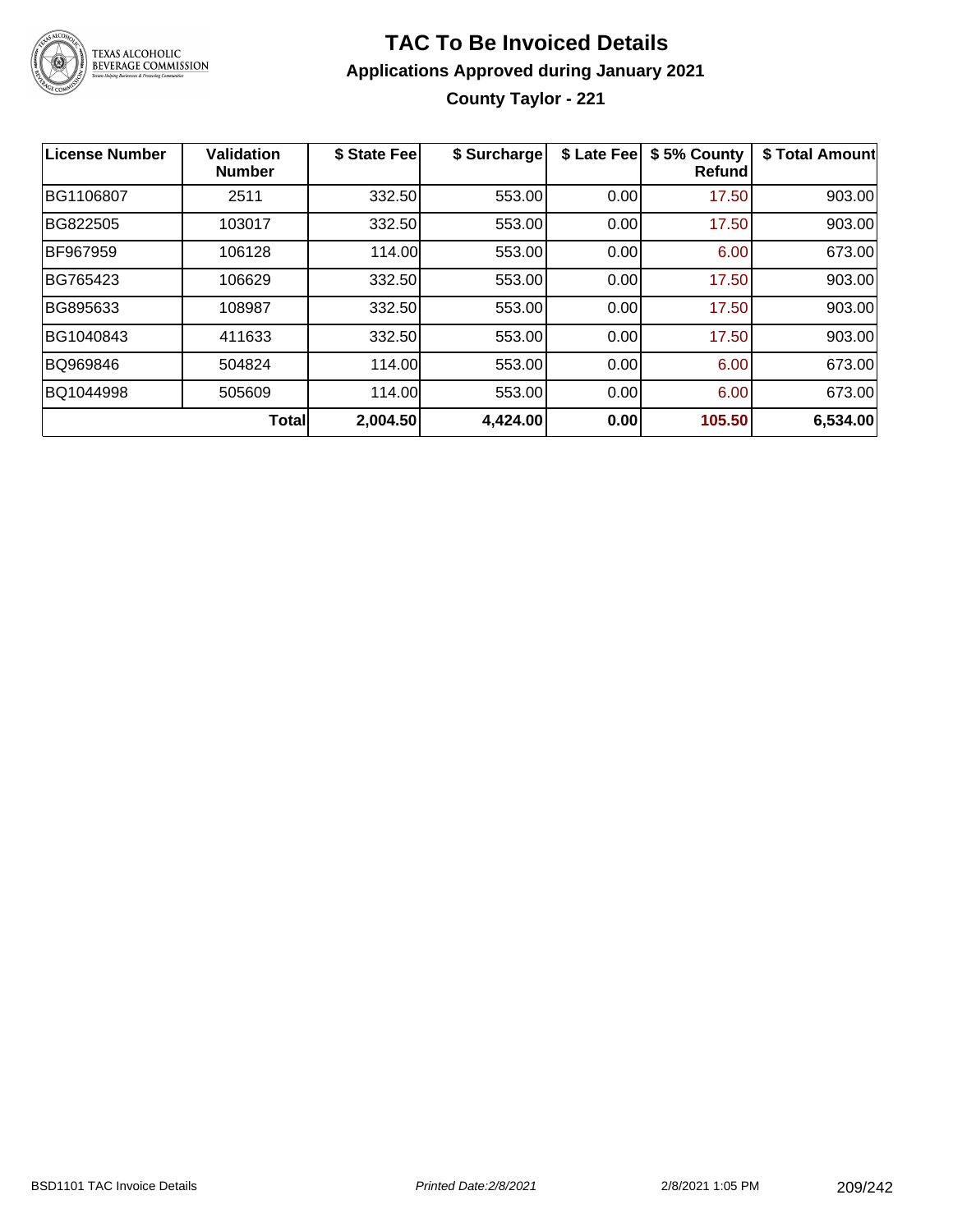

# **TAC To Be Invoiced Details Applications Approved during January 2021 County Terry - 223**

| License Number | <b>Validation</b><br><b>Number</b> | \$ State Fee | \$ Surcharge |      | Refund | \$ Late Fee   \$5% County   \$ Total Amount |
|----------------|------------------------------------|--------------|--------------|------|--------|---------------------------------------------|
| BQ894798       | 105954                             | 114.00       | 553.00       | 0.00 | 6.00   | 673.00                                      |
| BQ764228       | 503690                             | 114.00       | 553.00       | 0.00 | 6.00   | 673.00                                      |
|                | Total                              | 228.00       | 1,106.00     | 0.00 | 12.00  | 1,346.00                                    |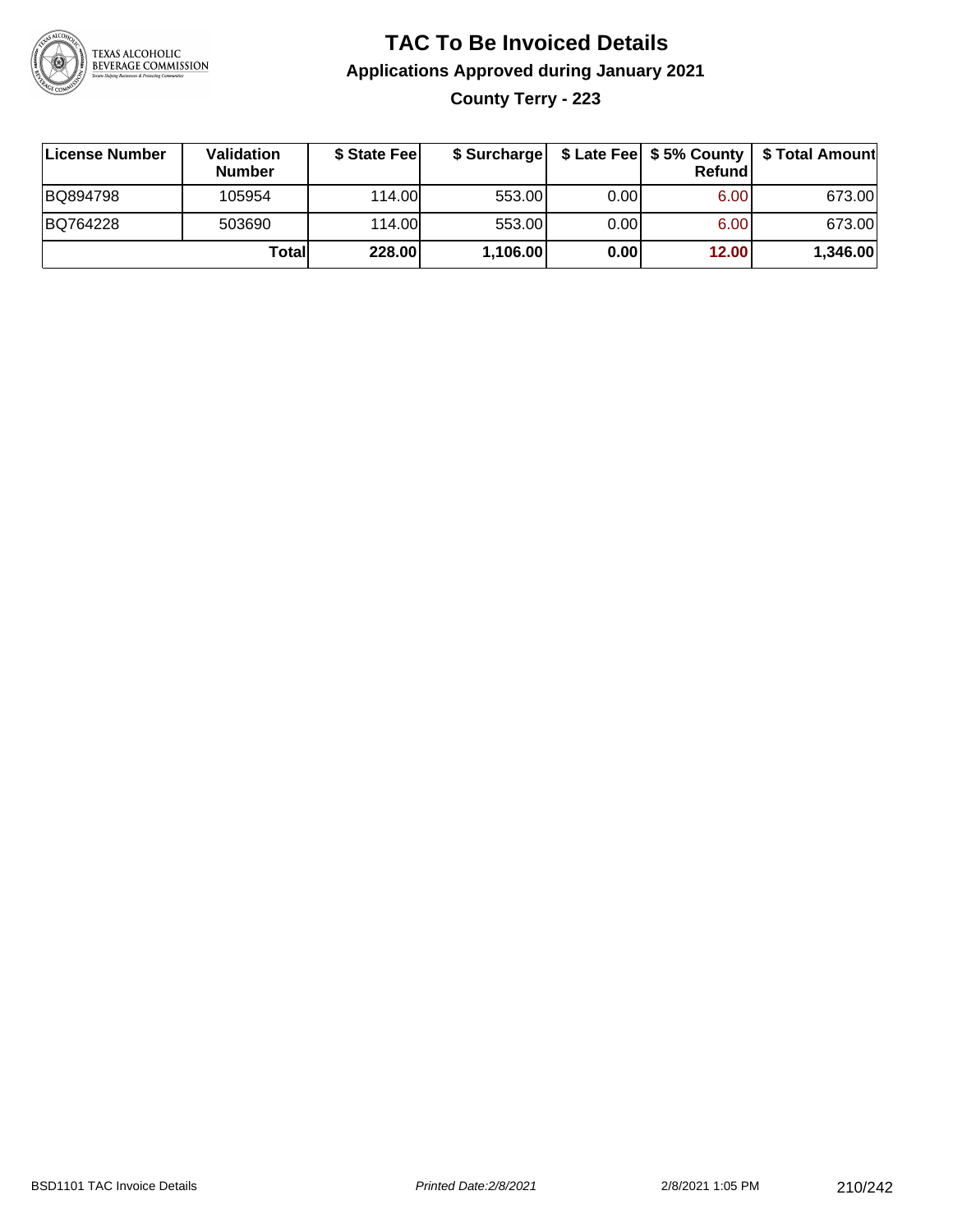

## **TAC To Be Invoiced Details Applications Approved during January 2021 County Titus - 225**

| <b>License Number</b> | <b>Validation</b><br><b>Number</b> | \$ State Fee | \$ Surcharge | \$ Late Fee | \$5% County<br><b>Refund</b> | \$ Total Amount |
|-----------------------|------------------------------------|--------------|--------------|-------------|------------------------------|-----------------|
| BQ967428              | 104384                             | 114.00       | 553.00       | 0.00        | 6.00                         | 673.00          |
| BQ967422              | 105437                             | 114.00       | 553.00       | 0.00        | 6.00                         | 673.00          |
| BF828024              | 105587                             | 114.00       | 553.00       | 0.00        | 6.00                         | 673.00          |
| BQ1042285             | 106415                             | 114.00       | 553.00       | 0.00        | 6.00                         | 673.00          |
| BQ969232              | 106450                             | 114.00       | 553.00       | 0.00        | 6.00                         | 673.00          |
| BQ969755              | 106736                             | 114.00       | 553.00       | 0.00        | 6.00                         | 673.00          |
| BG967929              | 106991                             | 332.50       | 553.00       | 0.00        | 17.50                        | 903.00          |
| BQ895199              | 107154                             | 114.00       | 553.00       | 0.00        | 6.00                         | 673.00          |
| BQ970516              | 107493                             | 114.00       | 553.00       | 0.00        | 6.00                         | 673.00          |
|                       | <b>Total</b>                       | 1,244.50     | 4,977.00     | 0.00        | 65.50                        | 6,287.00        |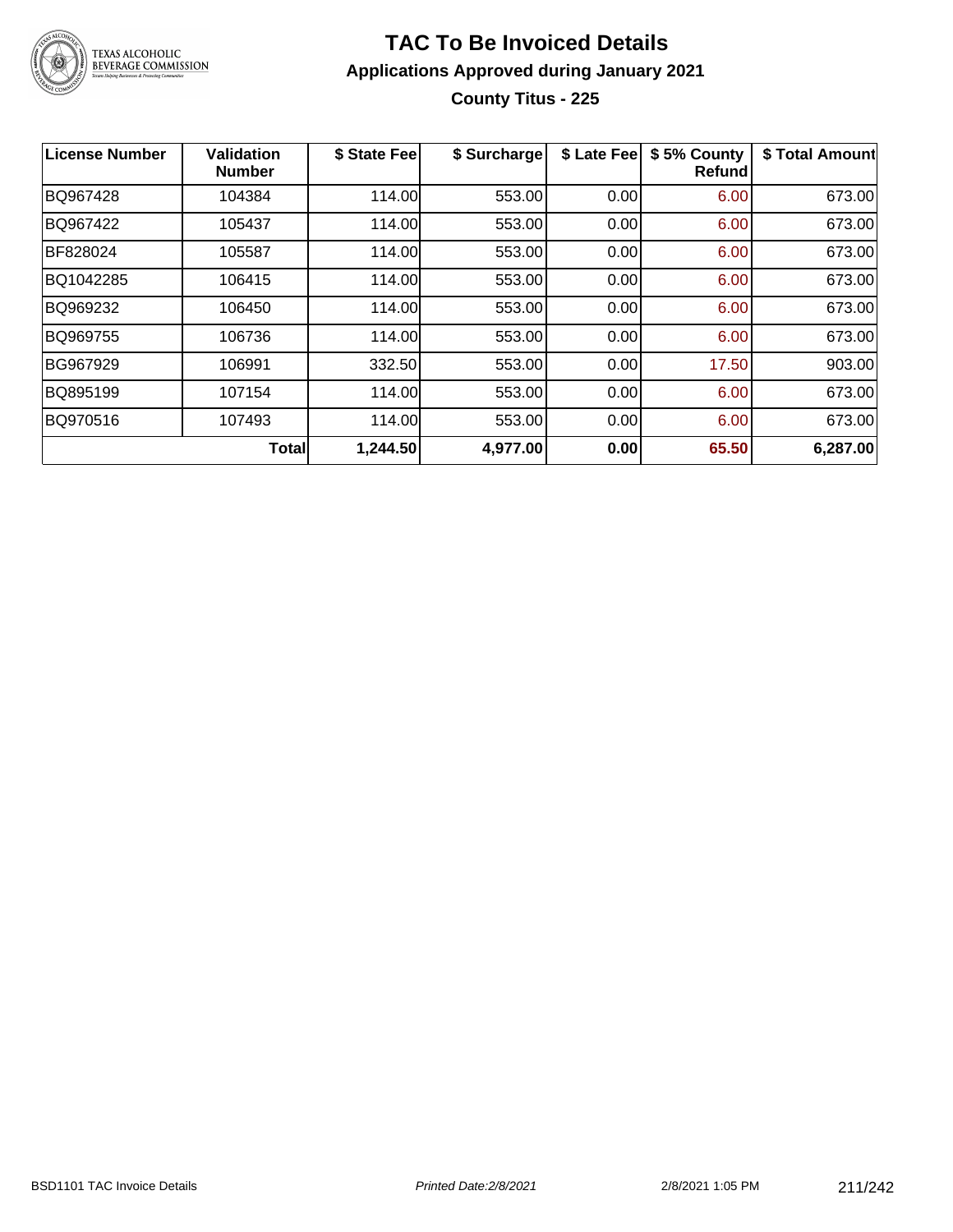

## **TAC To Be Invoiced Details Applications Approved during January 2021 County Tom Green - 226**

| License Number | <b>Validation</b><br><b>Number</b> | \$ State Fee | \$ Surcharge | \$ Late Fee | \$5% County<br>Refundl | \$ Total Amount |
|----------------|------------------------------------|--------------|--------------|-------------|------------------------|-----------------|
| BF1046166      | 108910                             | 114.00       | 553.00       | 0.00        | 6.00                   | 673.00          |
| BQ767472       | 505543                             | 114.00       | 553.00       | 0.00        | 6.00                   | 673.00          |
| BQ767471       | 505547                             | 114.00       | 553.00       | 0.00        | 6.00                   | 673.00          |
| BQ767469       | 505590                             | 114.00       | 553.00       | 0.00        | 6.00                   | 673.00          |
| BQ767468       | 505611                             | 114.00       | 553.00       | 0.00        | 6.00                   | 673.00          |
|                | Total                              | 570.00       | 2,765.00     | 0.00        | 30.00                  | 3,365.00        |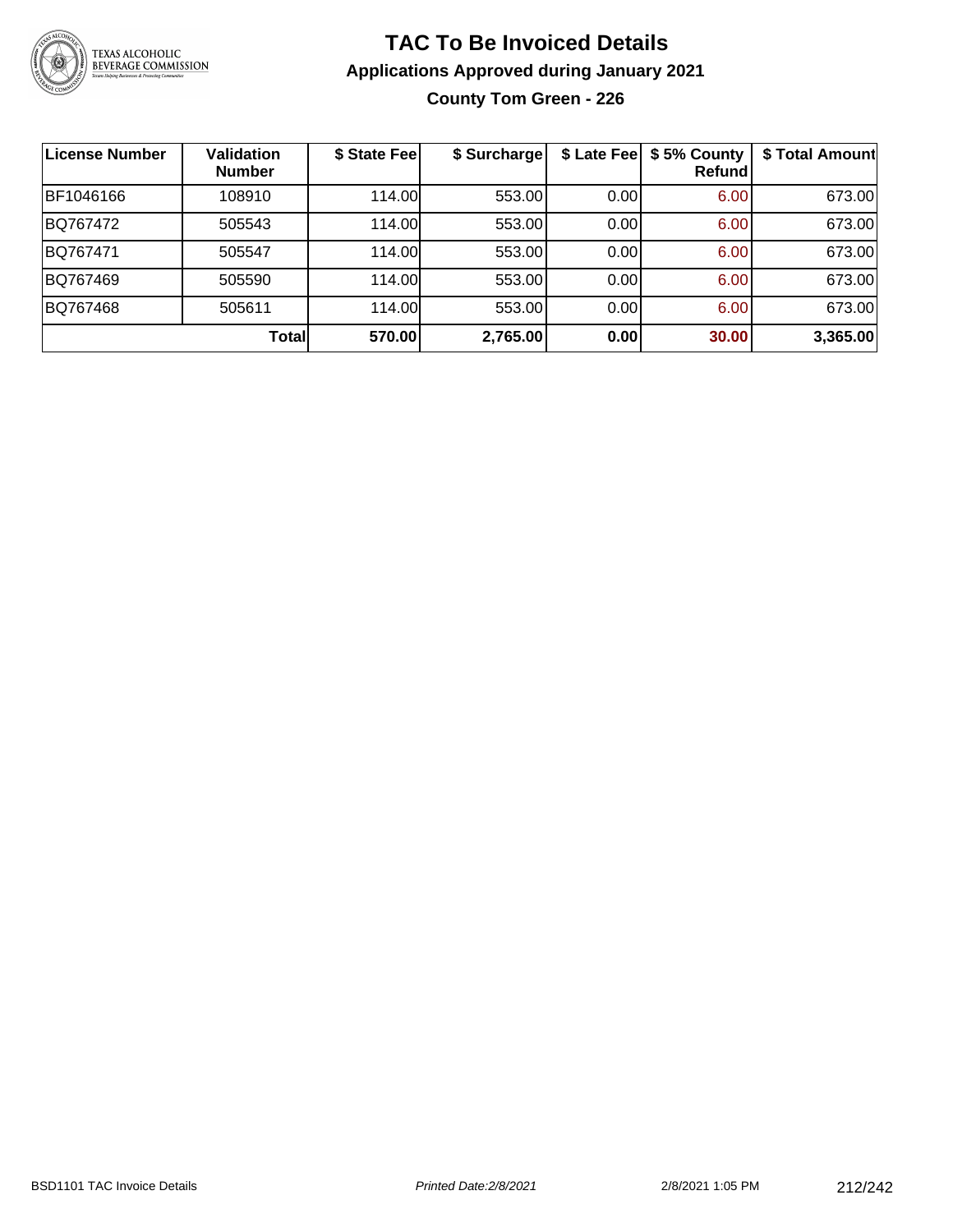

# TEXAS ALCOHOLIC<br>BEVERAGE COMMISSION

#### **TAC To Be Invoiced Details Applications Approved during January 2021 County Travis - 227**

| <b>License Number</b> | Validation<br><b>Number</b> | \$ State Fee | \$ Surcharge |      | \$ Late Fee   \$5% County<br><b>Refund</b> | \$ Total Amount |
|-----------------------|-----------------------------|--------------|--------------|------|--------------------------------------------|-----------------|
| BQ1105367             | 2462                        | 114.00       | 553.00       | 0.00 | 6.00                                       | 673.00          |
| BF1107227             | 2928                        | 114.00       | 553.00       | 0.00 | 6.00                                       | 673.00          |
| BG1106945             | 2996                        | 332.50       | 553.00       | 0.00 | 17.50                                      | 903.00          |
| BG1107618             | 3204                        | 332.50       | 553.00       | 0.00 | 17.50                                      | 903.00          |
| BL1107618             | 3204                        | 475.00       | 327.00       | 0.00 | 25.00                                      | 827.00          |
| BQ1105226             | 3701                        | 114.00       | 553.00       | 0.00 | 6.00                                       | 673.00          |
| BQ1105054             | 3818                        | 114.00       | 553.00       | 0.00 | 6.00                                       | 673.00          |
| BG818856              | 101847                      | 332.50       | 553.00       | 0.00 | 17.50                                      | 903.00          |
| BQ758688              | 102068                      | 114.00       | 553.00       | 0.00 | 6.00                                       | 673.00          |
| BF761412              | 102274                      | 114.00       | 553.00       | 0.00 | 6.00                                       | 673.00          |
| BG963167              | 102377                      | 332.50       | 553.00       | 0.00 | 17.50                                      | 903.00          |
| BG959910              | 102418                      | 332.50       | 553.00       | 0.00 | 17.50                                      | 903.00          |
| BG963692              | 102542                      | 332.50       | 553.00       | 0.00 | 17.50                                      | 903.00          |
| BP963692              | 102542                      | 950.00       | 426.00       | 0.00 | 50.00                                      | 1,426.00        |
| BF762034              | 102551                      | 114.00       | 553.00       | 0.00 | 6.00                                       | 673.00          |
| BF963889              | 102595                      | 114.00       | 553.00       | 0.00 | 6.00                                       | 673.00          |
| BF962260              | 102618                      | 114.00       | 553.00       | 0.00 | 6.00                                       | 673.00          |
| BQ1038142             | 102648                      | 114.00       | 553.00       | 0.00 | 6.00                                       | 673.00          |
| BG1036881             | 102803                      | 332.50       | 553.00       | 0.00 | 17.50                                      | 903.00          |
| BP1036881             | 102803                      | 950.00       | 426.00       | 0.00 | 50.00                                      | 1,426.00        |
| BG1034283             | 102817                      | 332.50       | 553.00       | 0.00 | 17.50                                      | 903.00          |
| BQ476941              | 102825                      | 114.00       | 553.00       | 0.00 | 6.00                                       | 673.00          |
| BG963765              | 102826                      | 332.50       | 553.00       | 0.00 | 17.50                                      | 903.00          |
| BQ1034691             | 102946                      | 114.00       | 553.00       | 0.00 | 6.00                                       | 673.00          |
| BG824506              | 103013                      | 332.50       | 553.00       | 0.00 | 17.50                                      | 903.00          |
| BF964899              | 103034                      | 114.00       | 553.00       | 0.00 | 6.00                                       | 673.00          |
| BQ1038722             | 103096                      | 114.00       | 553.00       | 0.00 | 6.00                                       | 673.00          |
| BQ760597              | 103184                      | 114.00       | 553.00       | 0.00 | 6.00                                       | 673.00          |
| BG888266              | 103506                      | 332.50       | 553.00       | 0.00 | 17.50                                      | 903.00          |
| BF760912              | 103541                      | 114.00       | 553.00       | 0.00 | 6.00                                       | 673.00          |
| BG826462              | 103629                      | 332.50       | 553.00       | 0.00 | 17.50                                      | 903.00          |
| BG890186              | 103674                      | 332.50       | 553.00       | 0.00 | 17.50                                      | 903.00          |
| BQ1038657             | 103727                      | 114.00       | 553.00       | 0.00 | 6.00                                       | 673.00          |
| BG1036046             | 103865                      | 332.50       | 553.00       | 0.00 | 17.50                                      | 903.00          |
| BG966507              | 103982                      | 332.50       | 553.00       | 0.00 | 17.50                                      | 903.00          |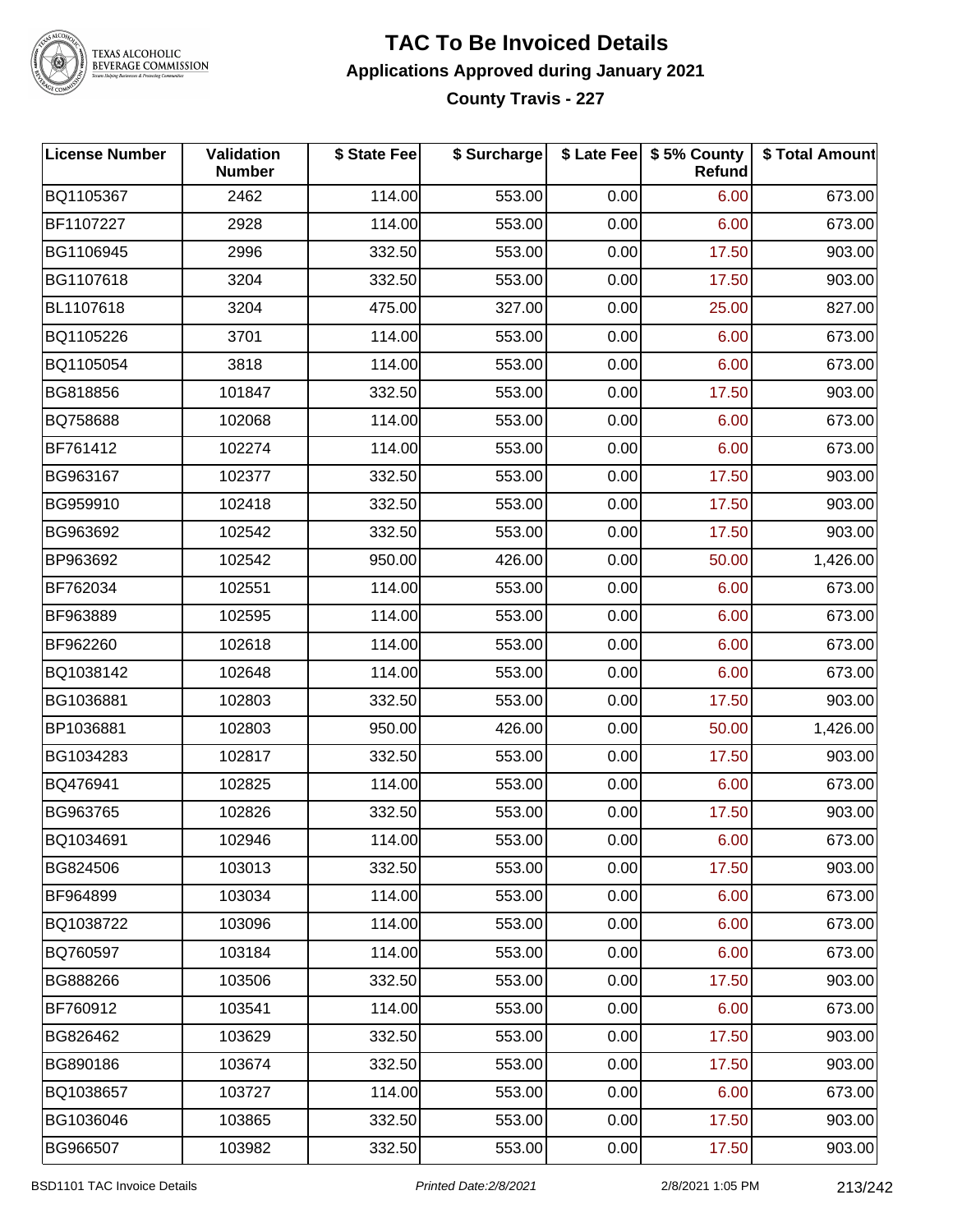| <b>License Number</b> | Validation<br><b>Number</b> | \$ State Fee | \$ Surcharge |        | \$ Late Fee   \$5% County<br>Refund | \$ Total Amount |
|-----------------------|-----------------------------|--------------|--------------|--------|-------------------------------------|-----------------|
| BQ1035027             | 104063                      | 114.00       | 553.00       | 0.00   | 6.00                                | 673.00          |
| BG1039184             | 104114                      | 332.50       | 553.00       | 0.00   | 17.50                               | 903.00          |
| BG823639              | 104283                      | 332.50       | 553.00       | 100.00 | 17.50                               | 1,003.00        |
| BQ1040502             | 104359                      | 114.00       | 553.00       | 0.00   | 6.00                                | 673.00          |
| BQ1040762             | 104359                      | 114.00       | 553.00       | 0.00   | 6.00                                | 673.00          |
| BG966551              | 104453                      | 332.50       | 553.00       | 0.00   | 17.50                               | 903.00          |
| BG825592              | 104494                      | 332.50       | 553.00       | 0.00   | 17.50                               | 903.00          |
| BQ1039158             | 104546                      | 114.00       | 553.00       | 0.00   | 6.00                                | 673.00          |
| BQ1039834             | 104747                      | 114.00       | 553.00       | 0.00   | 6.00                                | 673.00          |
| BQ1040323             | 104831                      | 114.00       | 553.00       | 0.00   | 6.00                                | 673.00          |
| BQ967815              | 104884                      | 114.00       | 553.00       | 0.00   | 6.00                                | 673.00          |
| BG827341              | 104922                      | 332.50       | 553.00       | 0.00   | 17.50                               | 903.00          |
| BG827382              | 104943                      | 332.50       | 553.00       | 0.00   | 17.50                               | 903.00          |
| BQ894015              | 105253                      | 114.00       | 553.00       | 0.00   | 6.00                                | 673.00          |
| BG966886              | 105526                      | 332.50       | 553.00       | 0.00   | 17.50                               | 903.00          |
| BG1039789             | 105604                      | 332.50       | 553.00       | 0.00   | 17.50                               | 903.00          |
| BL1039789             | 105604                      | 475.00       | 327.00       | 0.00   | 25.00                               | 827.00          |
| BP1039789             | 105604                      | 950.00       | 426.00       | 0.00   | 50.00                               | 1,426.00        |
| BF1042133             | 105626                      | 114.00       | 553.00       | 0.00   | 6.00                                | 673.00          |
| BQ895249              | 105657                      | 114.00       | 553.00       | 0.00   | 6.00                                | 673.00          |
| BQ968451              | 105657                      | 114.00       | 553.00       | 0.00   | 6.00                                | 673.00          |
| BG827656              | 105689                      | 332.50       | 553.00       | 0.00   | 17.50                               | 903.00          |
| BQ965783              | 105712                      | 114.00       | 553.00       | 0.00   | 6.00                                | 673.00          |
| BF967883              | 105748                      | 114.00       | 553.00       | 0.00   | 6.00                                | 673.00          |
| BG966434              | 105809                      | 332.50       | 553.00       | 0.00   | 17.50                               | 903.00          |
| BQ892921              | 105941                      | 114.00       | 553.00       | 0.00   | 6.00                                | 673.00          |
| BQ893416              | 105943                      | 114.00       | 553.00       | 0.00   | 6.00                                | 673.00          |
| BF1041896             | 105987                      | 114.00       | 553.00       | 0.00   | 6.00                                | 673.00          |
| BQ765520              | 106084                      | 114.00       | 553.00       | 0.00   | 6.00                                | 673.00          |
| BG965413              | 106094                      | 332.50       | 553.00       | 100.00 | 17.50                               | 1,003.00        |
| BL965413              | 106094                      | 475.00       | 327.00       | 100.00 | 25.00                               | 927.00          |
| BG894634              | 106149                      | 332.50       | 553.00       | 0.00   | 17.50                               | 903.00          |
| BF968621              | 106158                      | 114.00       | 553.00       | 0.00   | 6.00                                | 673.00          |
| BQ968826              | 106296                      | 114.00       | 553.00       | 0.00   | 6.00                                | 673.00          |
| BG826982              | 106575                      | 332.50       | 553.00       | 0.00   | 17.50                               | 903.00          |
| BG766375              | 106589                      | 332.50       | 553.00       | 0.00   | 17.50                               | 903.00          |
| BQ1043129             | 106669                      | 114.00       | 553.00       | 0.00   | 6.00                                | 673.00          |
| BQ1043398             | 106669                      | 114.00       | 553.00       | 0.00   | 6.00                                | 673.00          |
| BF1042910             | 106713                      | 114.00       | 553.00       | 0.00   | 6.00                                | 673.00          |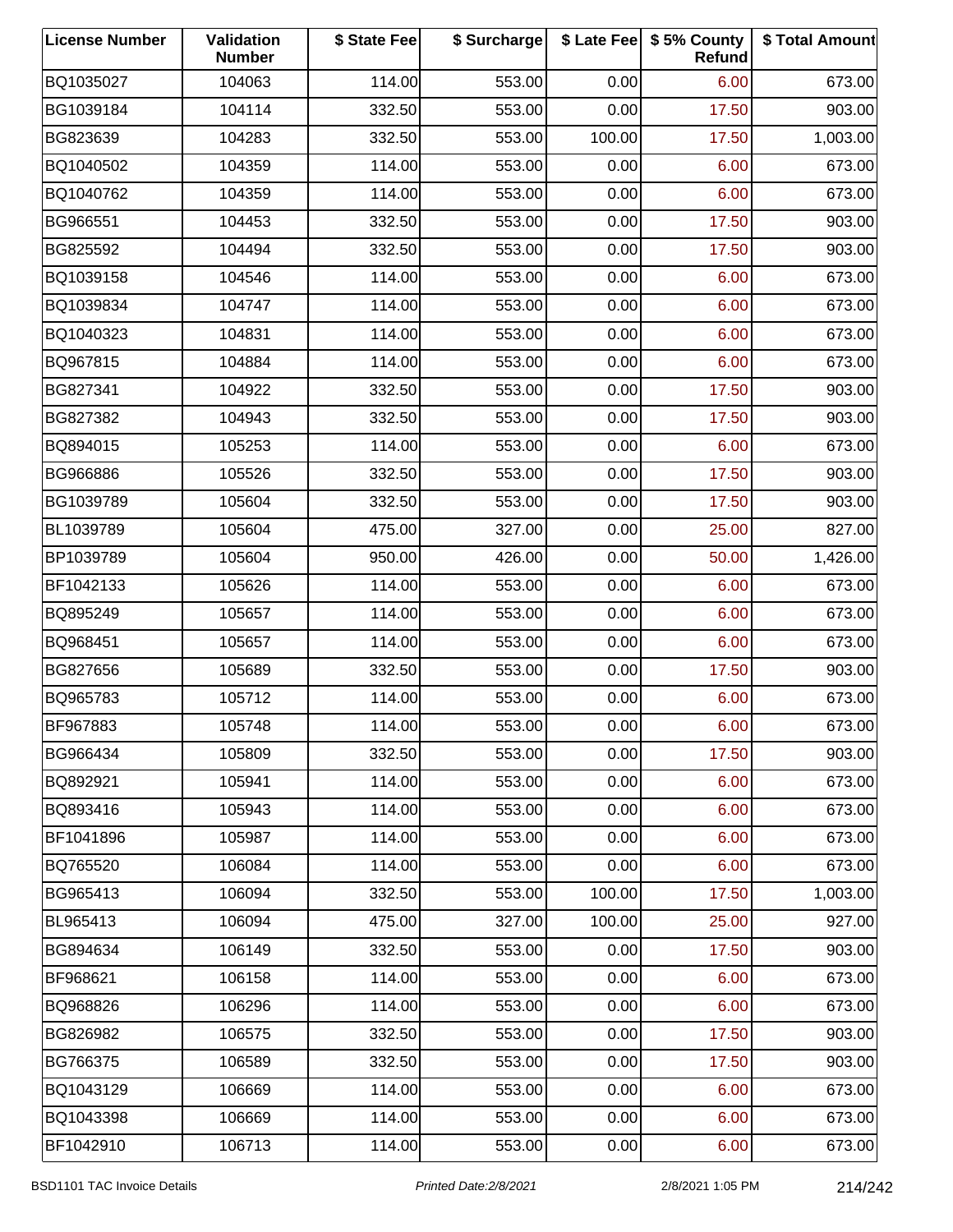| <b>License Number</b> | Validation<br><b>Number</b> | \$ State Fee | \$ Surcharge |        | \$ Late Fee   \$5% County<br>Refund | \$ Total Amount |
|-----------------------|-----------------------------|--------------|--------------|--------|-------------------------------------|-----------------|
| BQ1040161             | 106825                      | 114.00       | 553.00       | 0.00   | 6.00                                | 673.00          |
| BQ970970              | 106979                      | 114.00       | 553.00       | 0.00   | 6.00                                | 673.00          |
| BQ896131              | 107778                      | 114.00       | 553.00       | 0.00   | 6.00                                | 673.00          |
| BG478083              | 501652                      | 332.50       | 553.00       | 0.00   | 17.50                               | 903.00          |
| BF891643              | 501850                      | 114.00       | 553.00       | 0.00   | 6.00                                | 673.00          |
| BQ889741              | 503329                      | 114.00       | 553.00       | 0.00   | 6.00                                | 673.00          |
| BG1036968             | 503478                      | 332.50       | 553.00       | 0.00   | 17.50                               | 903.00          |
| BP1036968             | 503478                      | 950.00       | 426.00       | 0.00   | 50.00                               | 1,426.00        |
| BQ763613              | 503724                      | 114.00       | 553.00       | 0.00   | 6.00                                | 673.00          |
| BQ967094              | 504234                      | 114.00       | 553.00       | 0.00   | 6.00                                | 673.00          |
| BF763856              | 504699                      | 114.00       | 553.00       | 0.00   | 6.00                                | 673.00          |
| BQ965635              | 504715                      | 114.00       | 553.00       | 0.00   | 6.00                                | 673.00          |
| BQ969379              | 504823                      | 114.00       | 553.00       | 0.00   | 6.00                                | 673.00          |
| BQ829596              | 504971                      | 114.00       | 553.00       | 0.00   | 6.00                                | 673.00          |
| BQ1040995             | 504972                      | 114.00       | 553.00       | 0.00   | 6.00                                | 673.00          |
| BG827790              | 505088                      | 332.50       | 553.00       | 0.00   | 17.50                               | 903.00          |
| BF894020              | 505121                      | 114.00       | 553.00       | 0.00   | 6.00                                | 673.00          |
| BG828173              | 505479                      | 332.50       | 553.00       | 0.00   | 17.50                               | 903.00          |
|                       | <b>Total</b>                | 22,125.50    | 49,690.00    | 300.00 | 1,164.50                            | 73,280.00       |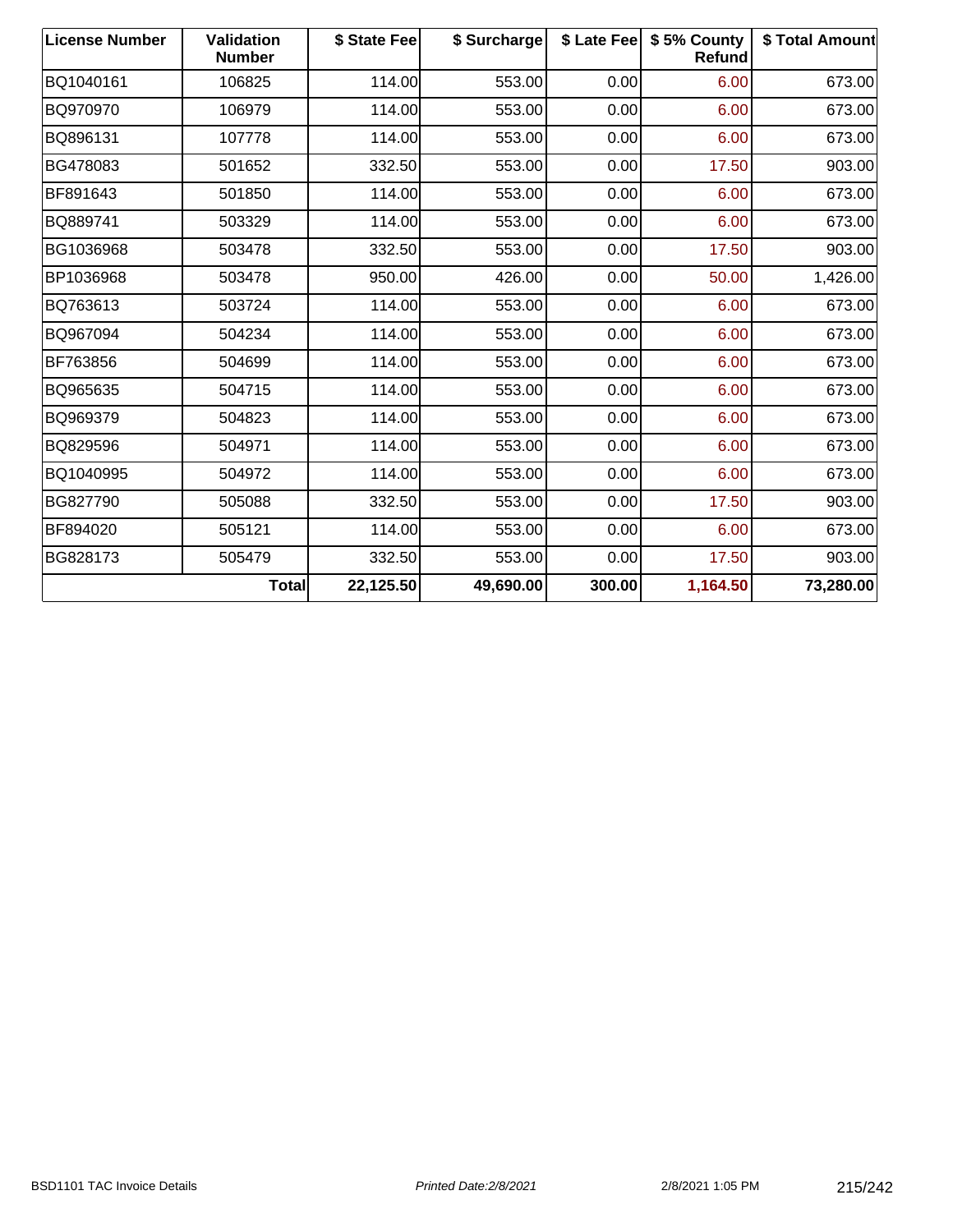

# TEXAS ALCOHOLIC<br>BEVERAGE COMMISSION

### **TAC To Be Invoiced Details Applications Approved during January 2021 County Trinity - 228**

| License Number | Validation<br><b>Number</b> | \$ State Fee | \$ Surcharge | \$ Late Fee | \$5% County<br>Refundl | \$ Total Amount |
|----------------|-----------------------------|--------------|--------------|-------------|------------------------|-----------------|
| BQ1105394      | 2270                        | 114.00       | 553.00       | 0.00        | 6.00                   | 673.00          |
| BG960339       | 102136                      | 332.50       | 553.00       | 0.00        | 17.50                  | 903.00          |
| BG1037189      | 103997                      | 332.50       | 553.00       | 0.00        | 17.50                  | 903.00          |
| BL1037189      | 103997                      | 475.00       | 327.00       | 0.00        | 25.00                  | 827.00          |
| BF1039168      | 104371                      | 114.00       | 553.00       | 0.00        | 6.00                   | 673.00          |
| BG827313       | 104738                      | 332.50       | 553.00       | 0.00        | 17.50                  | 903.00          |
| BQ891253       | 105263                      | 114.00       | 553.00       | 0.00        | 6.00                   | 673.00          |
| BF828466       | 105799                      | 114.00       | 553.00       | 0.00        | 6.00                   | 673.00          |
| BG888200       | 503174                      | 332.50       | 553.00       | 0.00        | 17.50                  | 903.00          |
| BF1039000      | 504953                      | 114.00       | 553.00       | 0.00        | 6.00                   | 673.00          |
|                | <b>Total</b>                | 2,375.00     | 5,304.00     | 0.00        | 125.00                 | 7,804.00        |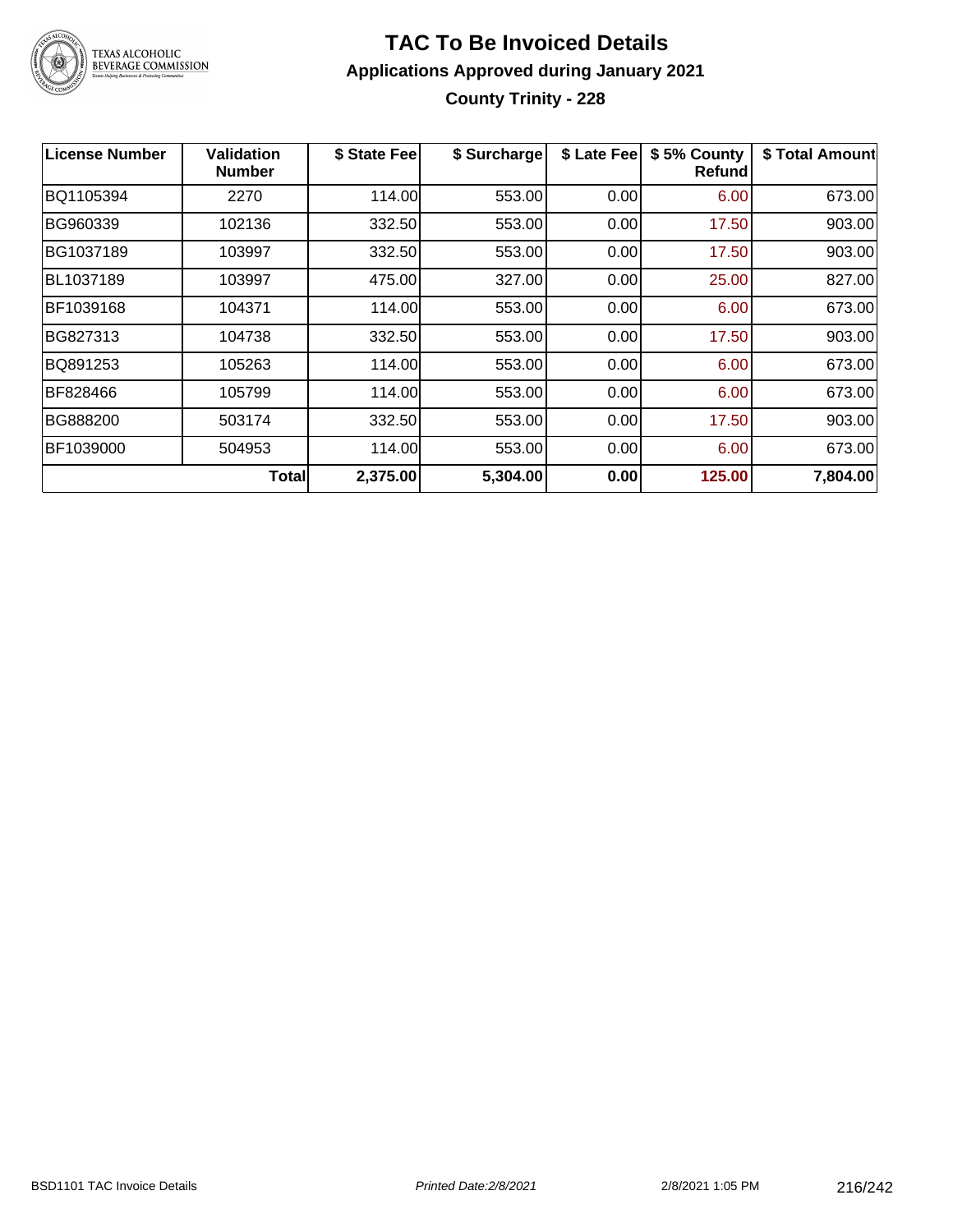

# **TAC To Be Invoiced Details Applications Approved during January 2021 County Tyler - 229**

| <b>License Number</b> | Validation<br><b>Number</b> | \$ State Fee | \$ Surcharge |      | $$$ Late Fee $$5%$ County<br>Refundl | \$ Total Amount |
|-----------------------|-----------------------------|--------------|--------------|------|--------------------------------------|-----------------|
| BQ763932              | 104569                      | 114.00       | 553.00       | 0.00 | 6.00                                 | 673.00          |
| BQ765026              | 107242                      | 114.00L      | 553.00       | 0.00 | 6.00                                 | 673.00          |
| BQ762850              | 503839                      | 114.00       | 553.00       | 0.00 | 6.00                                 | 673.00          |
|                       | Totall                      | 342.00       | 1,659.00     | 0.00 | 18.00                                | 2,019.00        |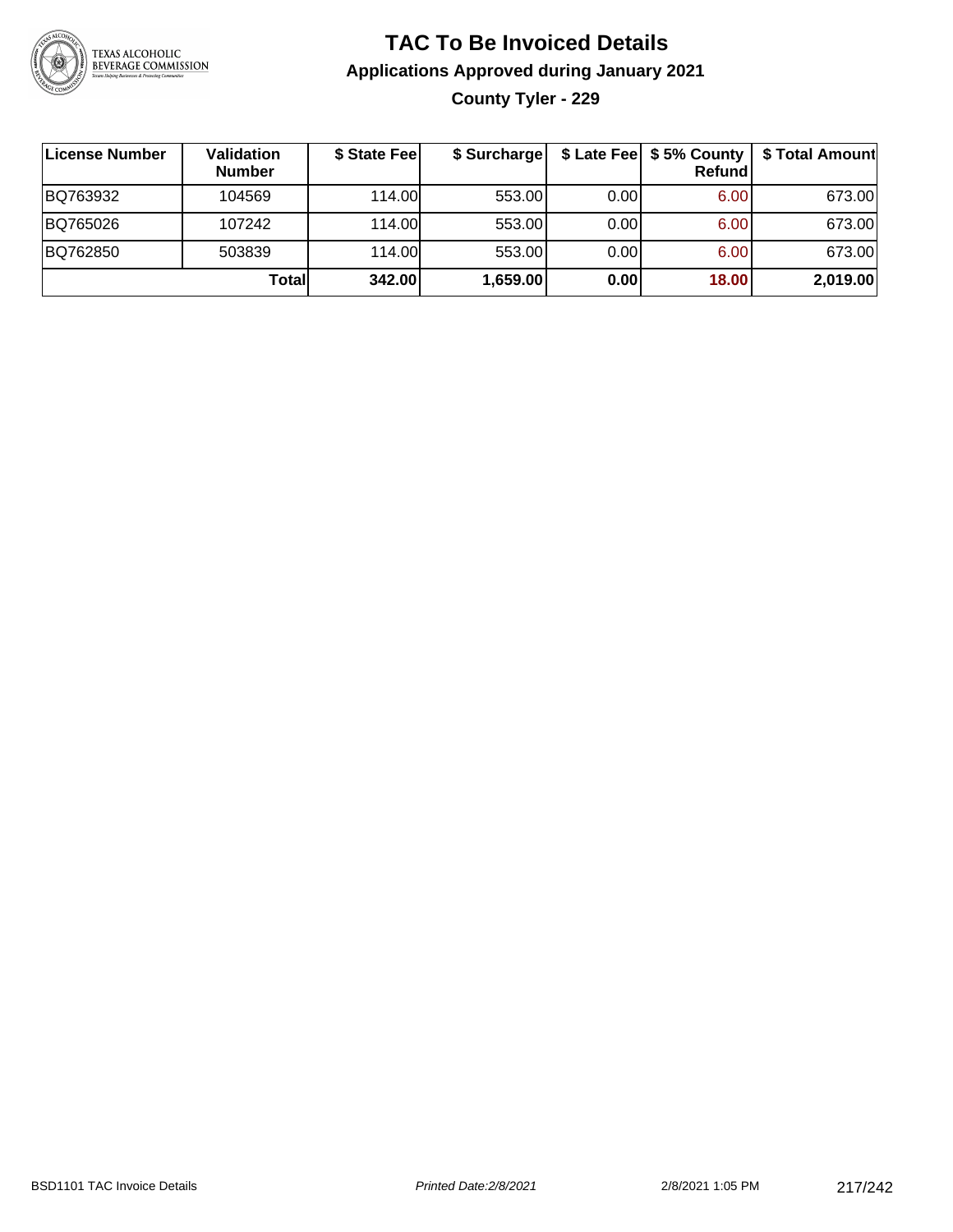

#### **TAC To Be Invoiced Details Applications Approved during January 2021 County Upshur - 230**

| License Number | <b>Validation</b><br><b>Number</b> | \$ State Feel |        |       | Refundl | \$ Surcharge   \$ Late Fee   \$5% County   \$ Total Amount |
|----------------|------------------------------------|---------------|--------|-------|---------|------------------------------------------------------------|
| BQ1107755      | 4179                               | 114.00L       | 553.00 | 0.00  | 6.00    | 673.00                                                     |
|                | Totall                             | 114.00        | 553.00 | 0.001 | 6.00    | 673.00                                                     |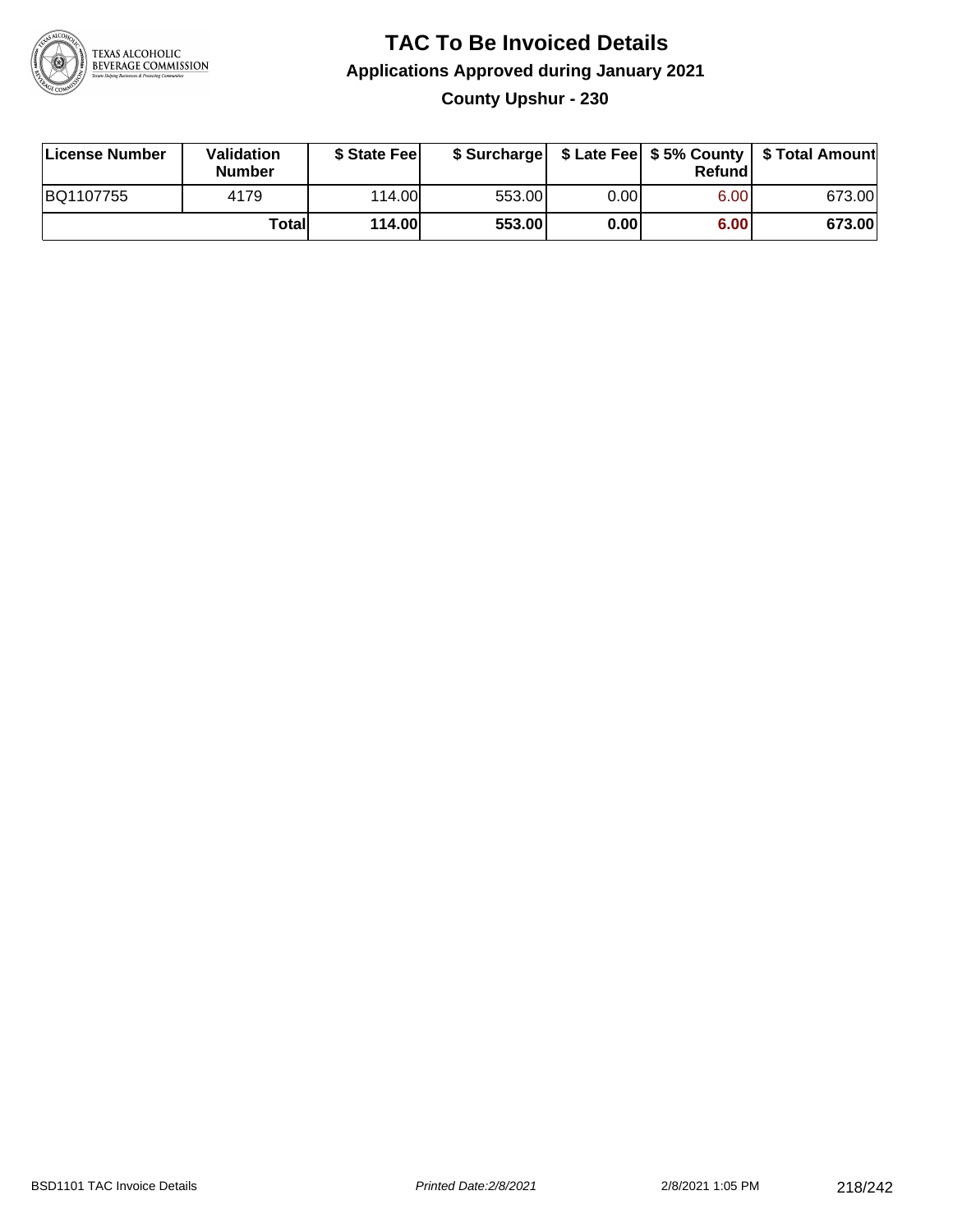

## **TAC To Be Invoiced Details Applications Approved during January 2021 County Uvalde - 232**

| License Number | Validation<br><b>Number</b> | \$ State Fee | \$ Surcharge |       | Refundl | \$ Late Fee   \$5% County   \$ Total Amount |
|----------------|-----------------------------|--------------|--------------|-------|---------|---------------------------------------------|
| BQ1107167      | 4075                        | 114.00       | 553.00       | 0.001 | 6.00    | 673.00                                      |
| BG766181       | 106534                      | 332.50       | 553.00       | 0.001 | 17.50   | 903.00                                      |
| BQ765303       | 504911                      | 114.00       | 553.00       | 0.001 | 6.00    | 673.00                                      |
|                | Totall                      | 560.50       | 1,659.00     | 0.00  | 29.50   | 2,249.00                                    |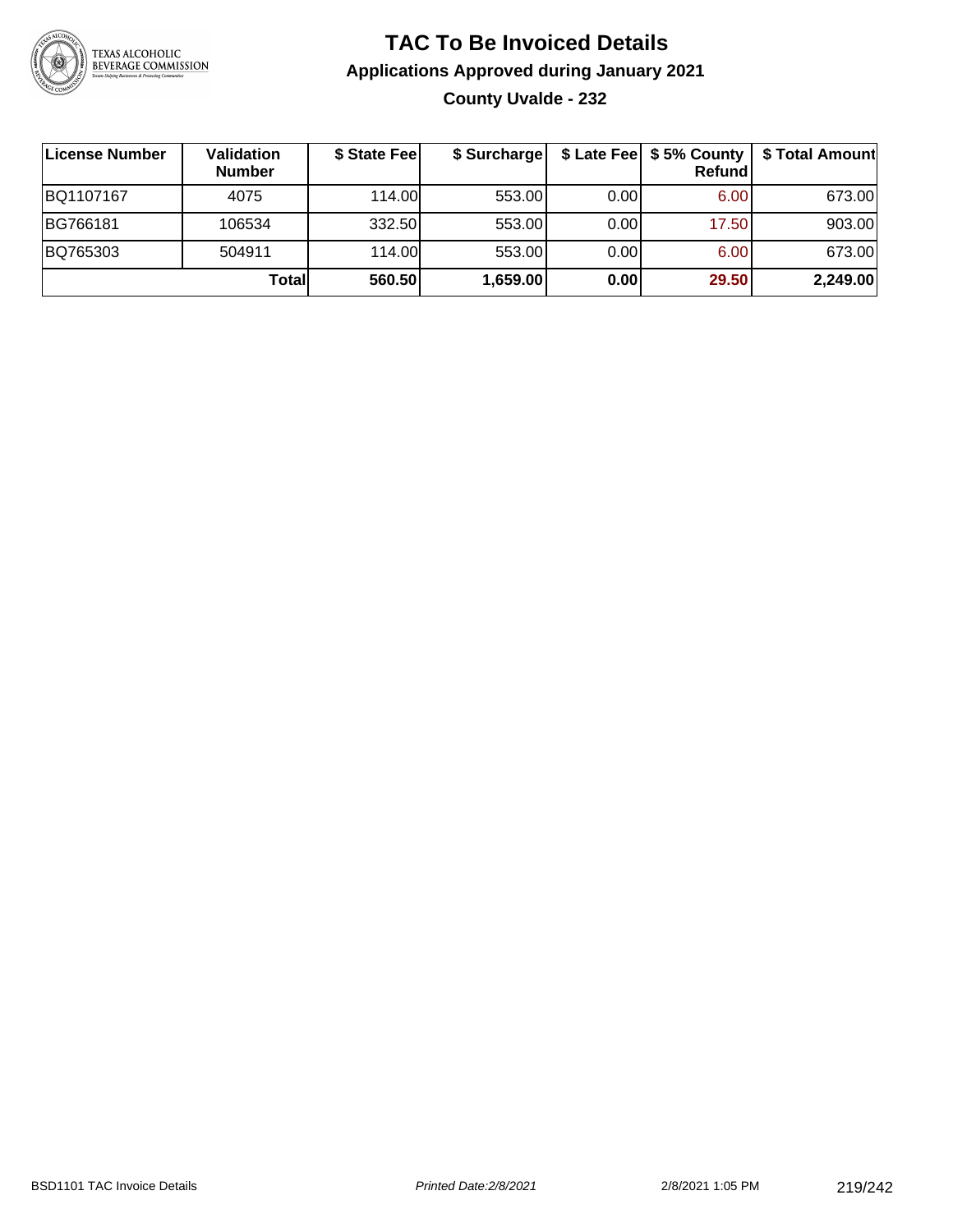

# **TAC To Be Invoiced Details Applications Approved during January 2021 County Val Verde - 233**

| License Number | <b>Validation</b><br><b>Number</b> | \$ State Fee | \$ Surcharge |      | \$ Late Fee   \$5% County<br><b>Refund</b> | \$ Total Amount |
|----------------|------------------------------------|--------------|--------------|------|--------------------------------------------|-----------------|
| BQ894131       | 107545                             | 114.00       | 553.00       | 0.00 | 6.00                                       | 673.00          |
| BQ1039876      | 504410                             | 114.00L      | 553.00       | 0.00 | 6.00                                       | 673.00          |
| BQ764653       | 504847                             | 114.00       | 553.00       | 0.00 | 6.00                                       | 673.00          |
| BQ764654       | 504868                             | 114.00L      | 553.00       | 0.00 | 6.00                                       | 673.00          |
|                | Totall                             | 456.00       | 2,212.00     | 0.00 | 24.00                                      | 2,692.00        |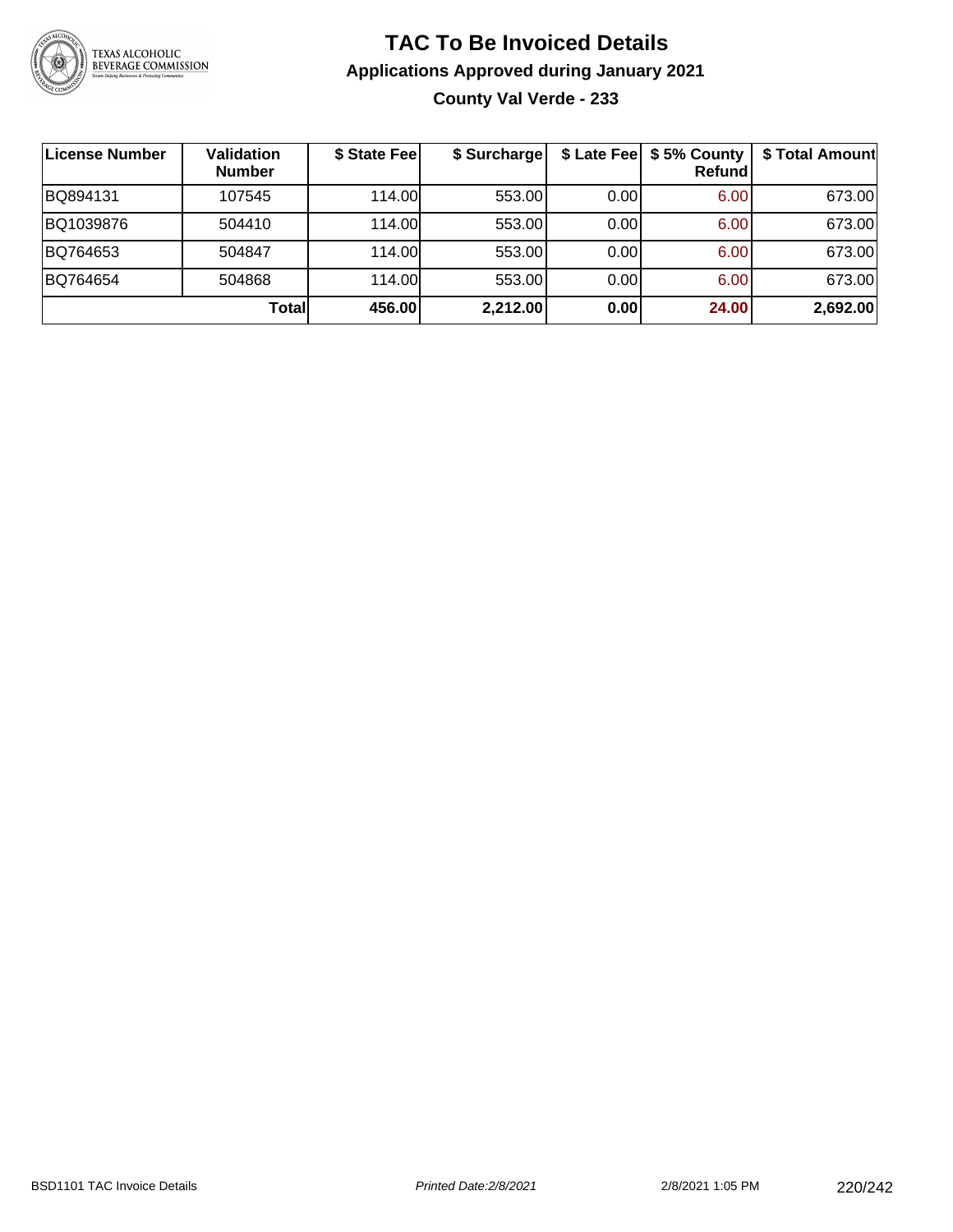

# **TAC To Be Invoiced Details Applications Approved during January 2021 County Van Zandt - 234**

| License Number | Validation<br><b>Number</b> | \$ State Fee | \$ Surcharge |      | \$ Late Fee   \$5% County<br><b>Refund</b> | \$ Total Amount |
|----------------|-----------------------------|--------------|--------------|------|--------------------------------------------|-----------------|
| BQ894869       | 105974                      | 114.00L      | 553.00       | 0.00 | 6.00                                       | 673.00          |
| BQ969177       | 106450                      | 114.00L      | 553.00       | 0.00 | 6.00                                       | 673.00          |
| BQ763629       | 503607                      | 114.00       | 553.00       | 0.00 | 6.00                                       | 673.00          |
| BQ970444       | 505571                      | 114.00L      | 553.00       | 0.00 | 6.00                                       | 673.00          |
|                | Total                       | 456.00       | 2,212.00     | 0.00 | 24.00                                      | 2,692.00        |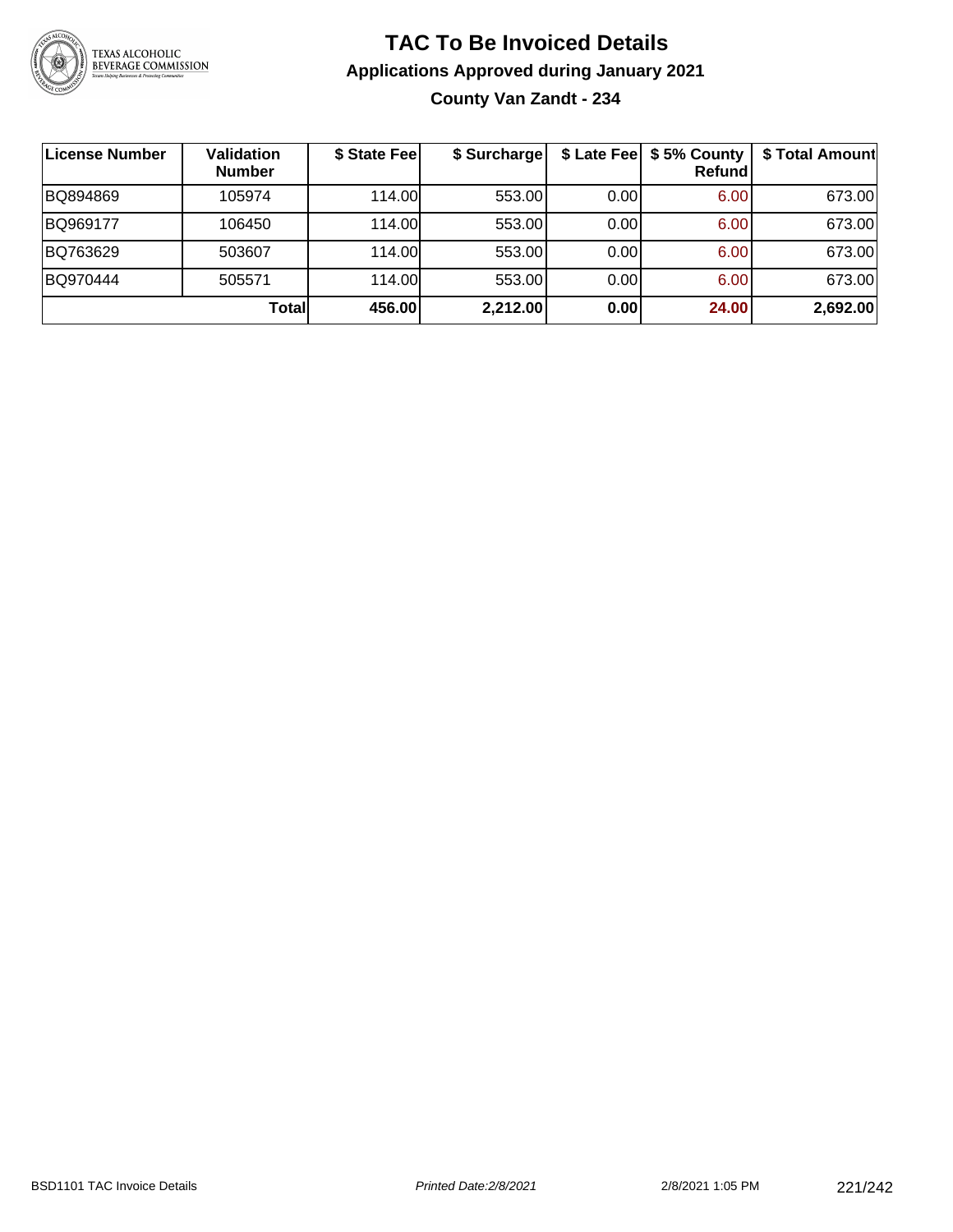

# **TAC To Be Invoiced Details Applications Approved during January 2021 County Victoria - 235**

| License Number | <b>Validation</b><br><b>Number</b> | \$ State Fee | \$ Surcharge | \$ Late Fee | \$5% County<br><b>Refund</b> | \$ Total Amount |
|----------------|------------------------------------|--------------|--------------|-------------|------------------------------|-----------------|
| BQ967947       | 104872                             | 114.00       | 553.00       | 0.00        | 6.00                         | 673.00          |
| BQ1041250      | 105814                             | 114.00       | 553.00       | 0.00        | 6.00                         | 673.00          |
| BG1043896      | 107340                             | 332.50       | 553.00       | 0.00        | 17.50                        | 903.00          |
| BF1043027      | 109307                             | 114.00       | 553.00       | 0.00        | 6.00                         | 673.00          |
| BQ762970       | 503611                             | 114.00       | 553.00       | 0.00        | 6.00                         | 673.00          |
| BQ762969       | 503615                             | 114.00       | 553.00       | 0.00        | 6.00                         | 673.00          |
| BQ762966       | 503680                             | 114.00       | 553.00       | 0.00        | 6.00                         | 673.00          |
| BG828393       | 506118                             | 332.50       | 553.00       | 0.00        | 17.50                        | 903.00          |
|                | Total                              | 1,349.00     | 4,424.00     | 0.00        | 71.00                        | 5,844.00        |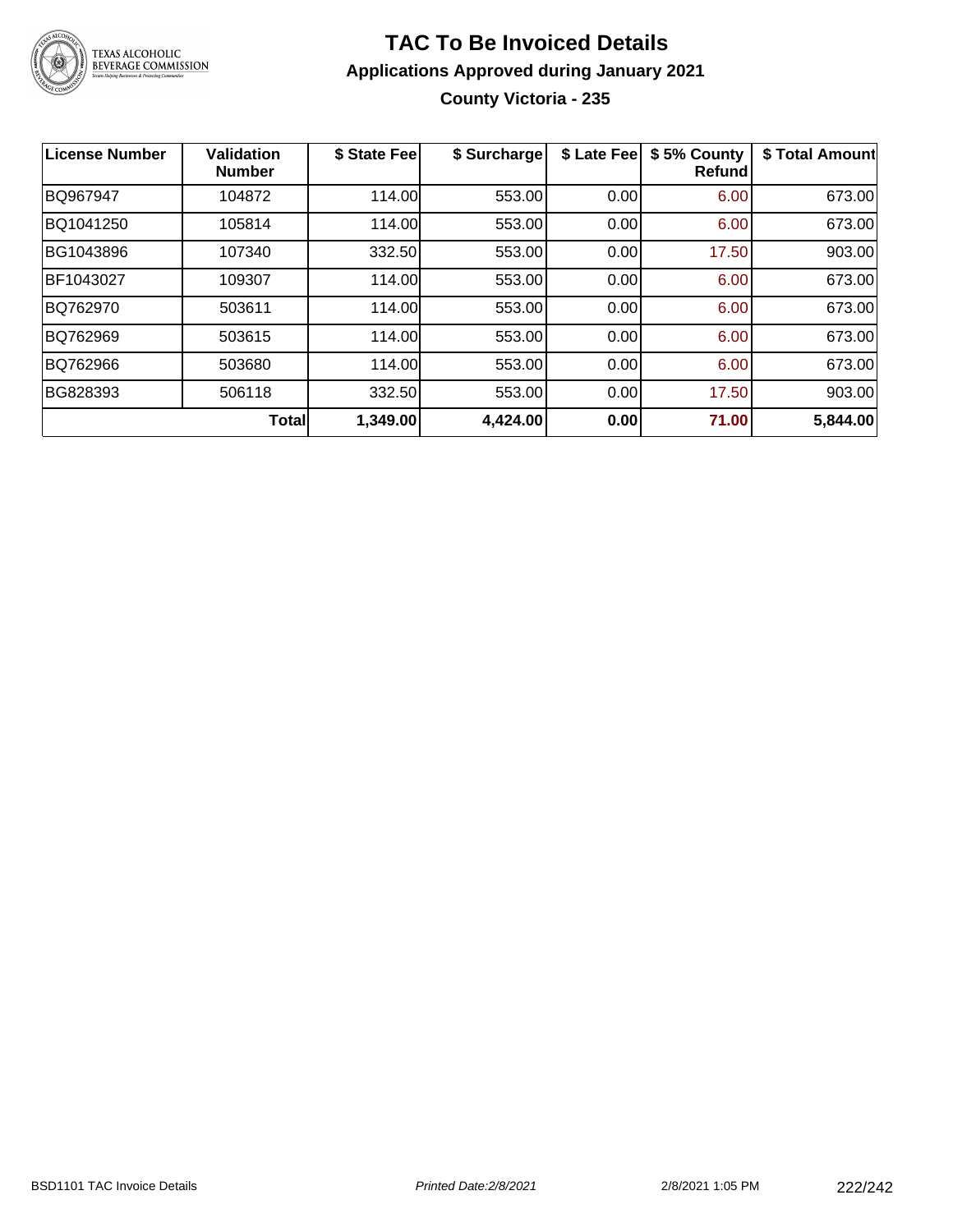

# **TAC To Be Invoiced Details Applications Approved during January 2021 County Walker - 236**

| <b>License Number</b> | <b>Validation</b><br><b>Number</b> | \$ State Fee | \$ Surcharge | \$ Late Fee | \$5% County<br><b>Refund</b> | \$ Total Amount |
|-----------------------|------------------------------------|--------------|--------------|-------------|------------------------------|-----------------|
| BQ822368              | 102636                             | 114.00       | 553.00       | 0.00        | 6.00                         | 673.00          |
| BQ894793              | 105937                             | 114.00       | 553.00       | 0.00        | 6.00                         | 673.00          |
| BF764344              | 411643                             | 114.00       | 553.00       | 0.00        | 6.00                         | 673.00          |
| BF891475              | 503584                             | 114.00       | 553.00       | 0.00        | 6.00                         | 673.00          |
| BQ763518              | 503669                             | 114.00       | 553.00       | 0.00        | 6.00                         | 673.00          |
| BQ763522              | 503734                             | 114.00       | 553.00       | 0.00        | 6.00                         | 673.00          |
| BQ765353              | 504946                             | 114.00       | 553.00       | 0.00        | 6.00                         | 673.00          |
|                       | <b>Total</b>                       | 798.00       | 3,871.00     | 0.00        | 42.00                        | 4,711.00        |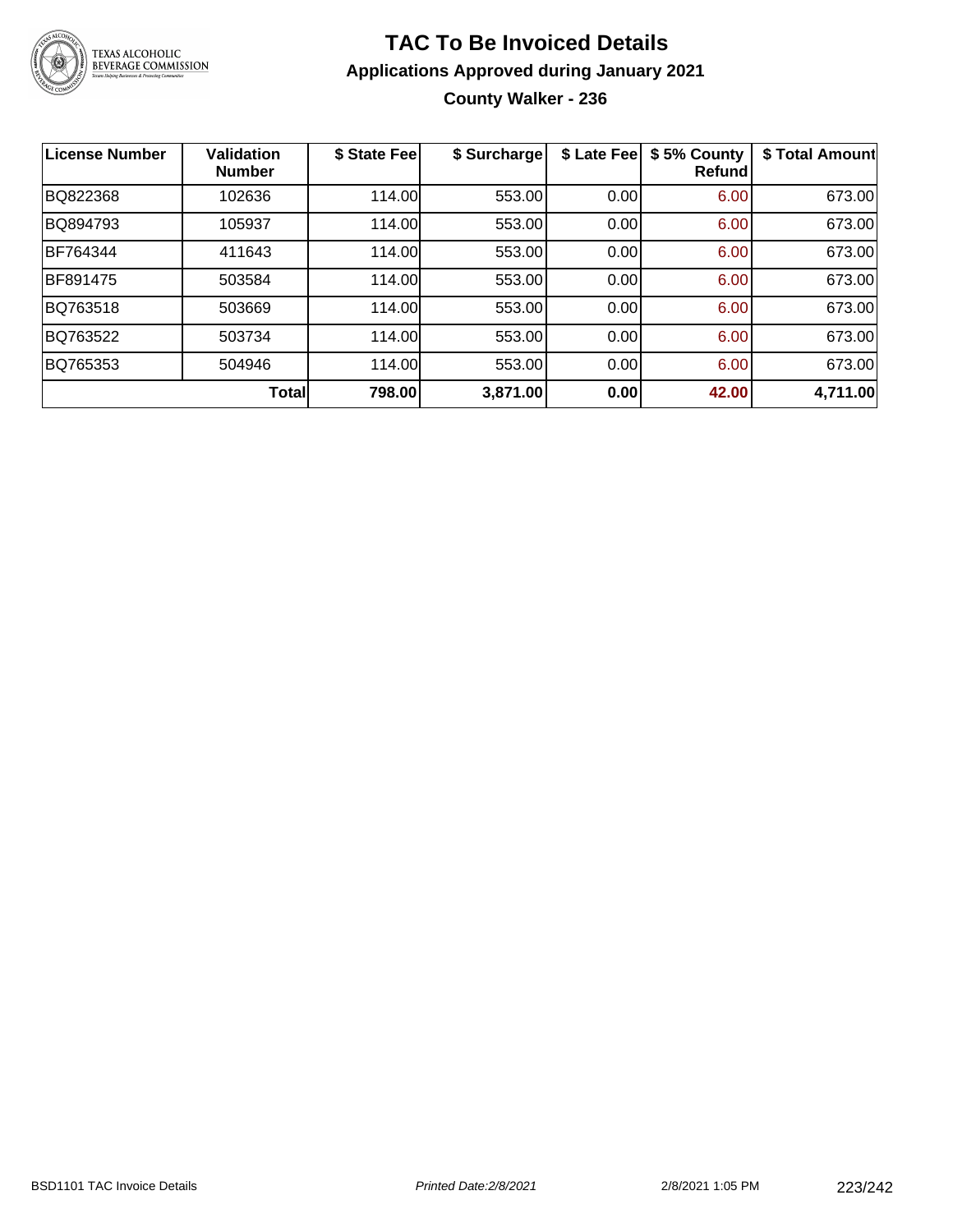

# **TAC To Be Invoiced Details Applications Approved during January 2021**

**County Waller - 237**

| <b>License Number</b> | <b>Validation</b><br><b>Number</b> | \$ State Fee | \$ Surcharge | \$ Late Fee | \$5% County<br>Refundl | \$ Total Amount |
|-----------------------|------------------------------------|--------------|--------------|-------------|------------------------|-----------------|
| BQ966934              | 105078                             | 114.00       | 553.00       | 0.00        | 6.00                   | 673.00          |
| BQ1040226             | 105926                             | 114.00       | 553.00       | 0.00        | 6.00                   | 673.00          |
| BQ1041688             | 106455                             | 114.00       | 553.00       | 0.00        | 6.00                   | 673.00          |
| BQ1042069             | 106464                             | 114.00       | 553.00       | 0.00        | 6.00                   | 673.00          |
| BQ1045698             | 505607                             | 114.00       | 553.00       | 0.00        | 6.00                   | 673.00          |
|                       | Totall                             | 570.00       | 2,765.00     | 0.00        | 30.00                  | 3,365.00        |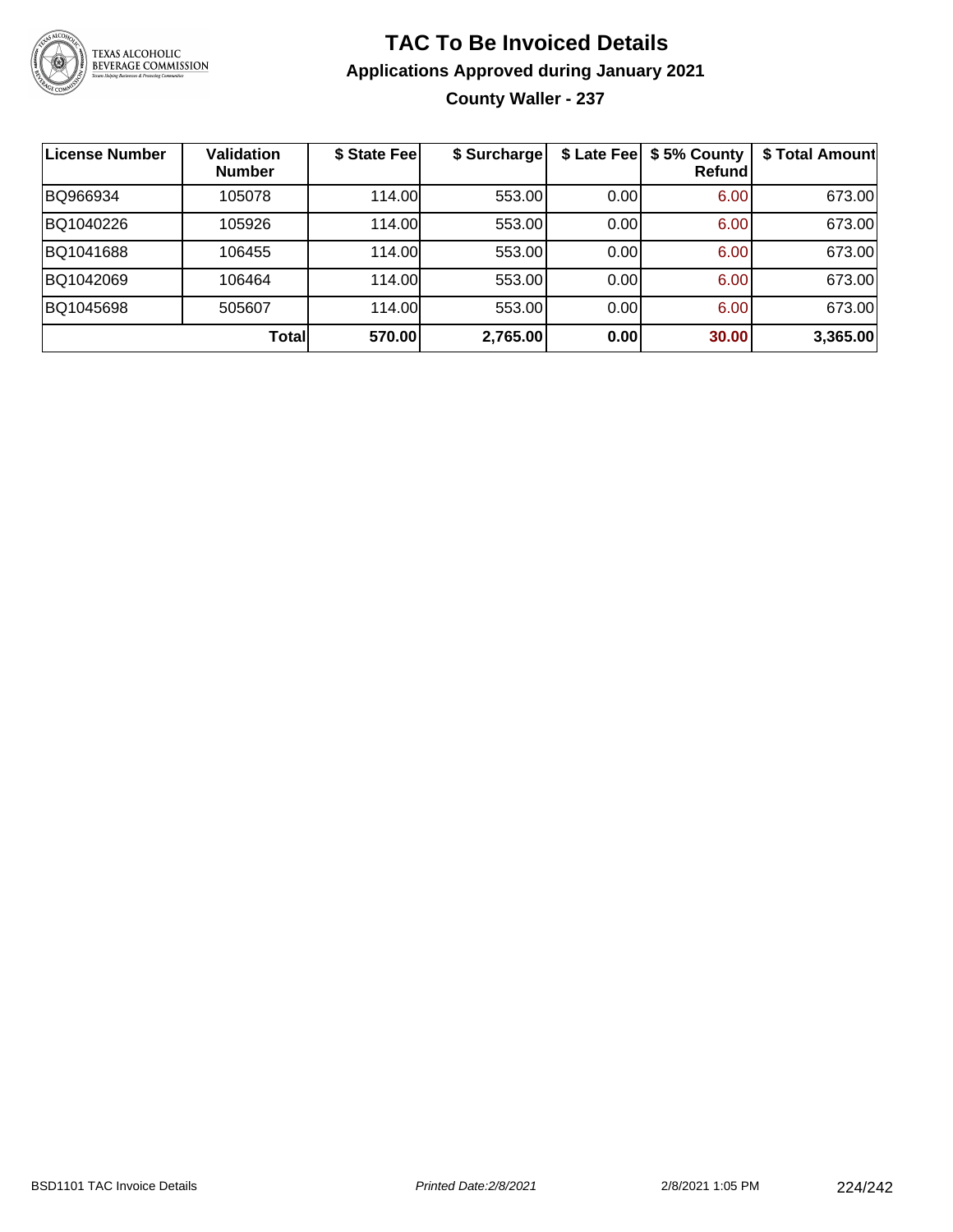

# **TAC To Be Invoiced Details Applications Approved during January 2021 County Ward - 238**

| License Number | Validation<br><b>Number</b> | \$ State Fee | \$ Surcharge |      | $$$ Late Fee $$5%$ County<br>Refund | \$ Total Amount |
|----------------|-----------------------------|--------------|--------------|------|-------------------------------------|-----------------|
| BG1106942      | 3917                        | 332.50       | 553.00       | 0.00 | 17.50                               | 903.00          |
| BQ968676       | 105893                      | 114.00L      | 553.00       | 0.00 | 6.00                                | 673.00          |
| BQ894815       | 105899                      | 114.00L      | 553.00       | 0.00 | 6.00                                | 673.00          |
|                | Totall                      | 560.50       | 1,659.00     | 0.00 | 29.50                               | 2,249.00        |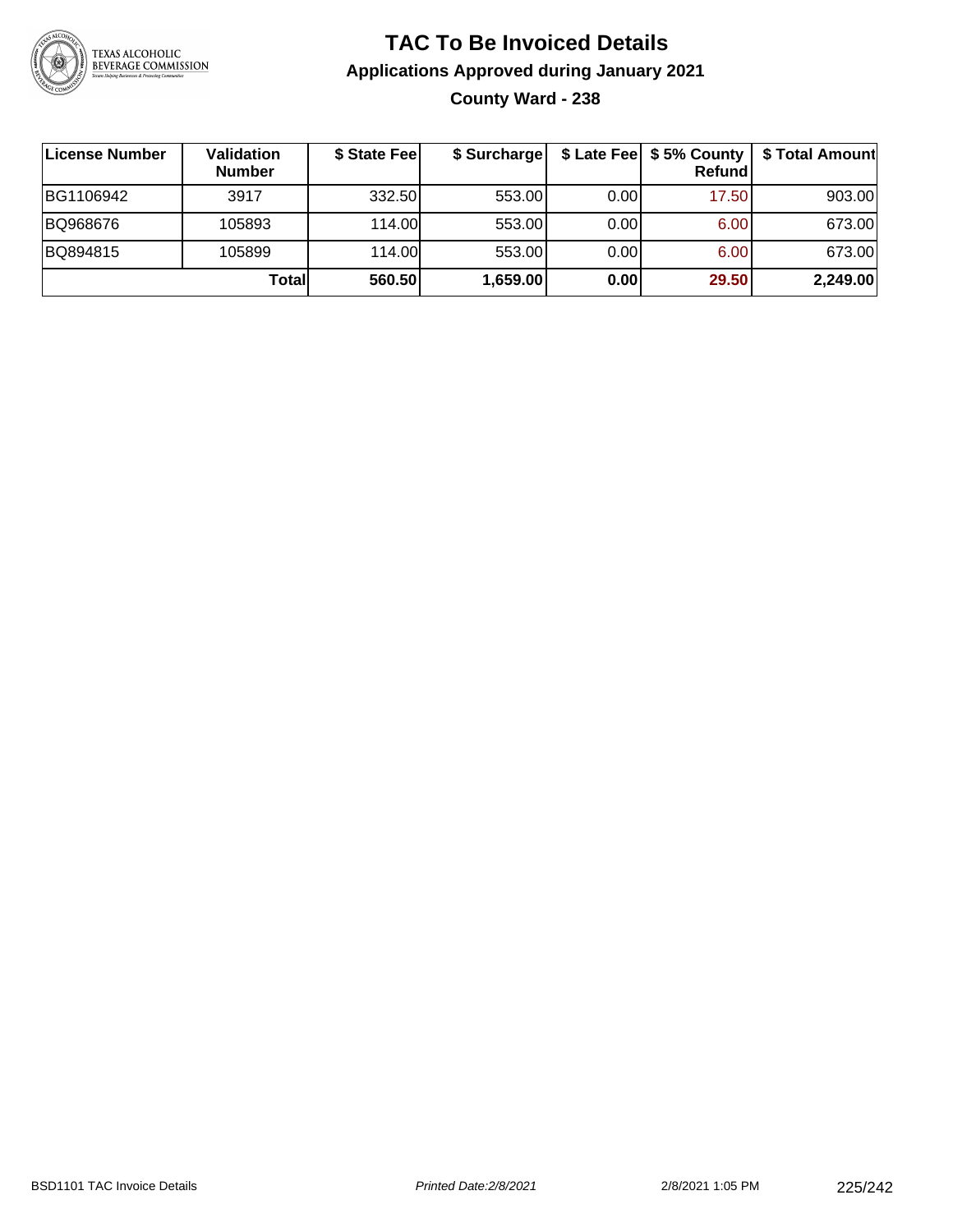

#### **TAC To Be Invoiced Details Applications Approved during January 2021 County Washington - 239**

| <b>License Number</b> | Validation<br><b>Number</b> | \$ State Fee | \$ Surcharge | \$ Late Fee | \$5% County<br>Refundl | \$ Total Amount |
|-----------------------|-----------------------------|--------------|--------------|-------------|------------------------|-----------------|
| BG1038452             | 102834                      | 332.50       | 553.00       | 0.00        | 17.50                  | 903.00          |
| BQ888416              | 103481                      | 114.00       | 553.00       | 0.00        | 6.00                   | 673.00          |
| BG889389              | 104135                      | 332.50       | 553.00       | 0.00        | 17.50                  | 903.00          |
| BF764473              | 105504                      | 114.00       | 553.00       | 0.00        | 6.00                   | 673.00          |
| BG826983              | 106615                      | 332.50       | 553.00       | 0.00        | 17.50                  | 903.00          |
|                       | Total                       | 1,225.50     | 2,765.00     | 0.00        | 64.50                  | 4,055.00        |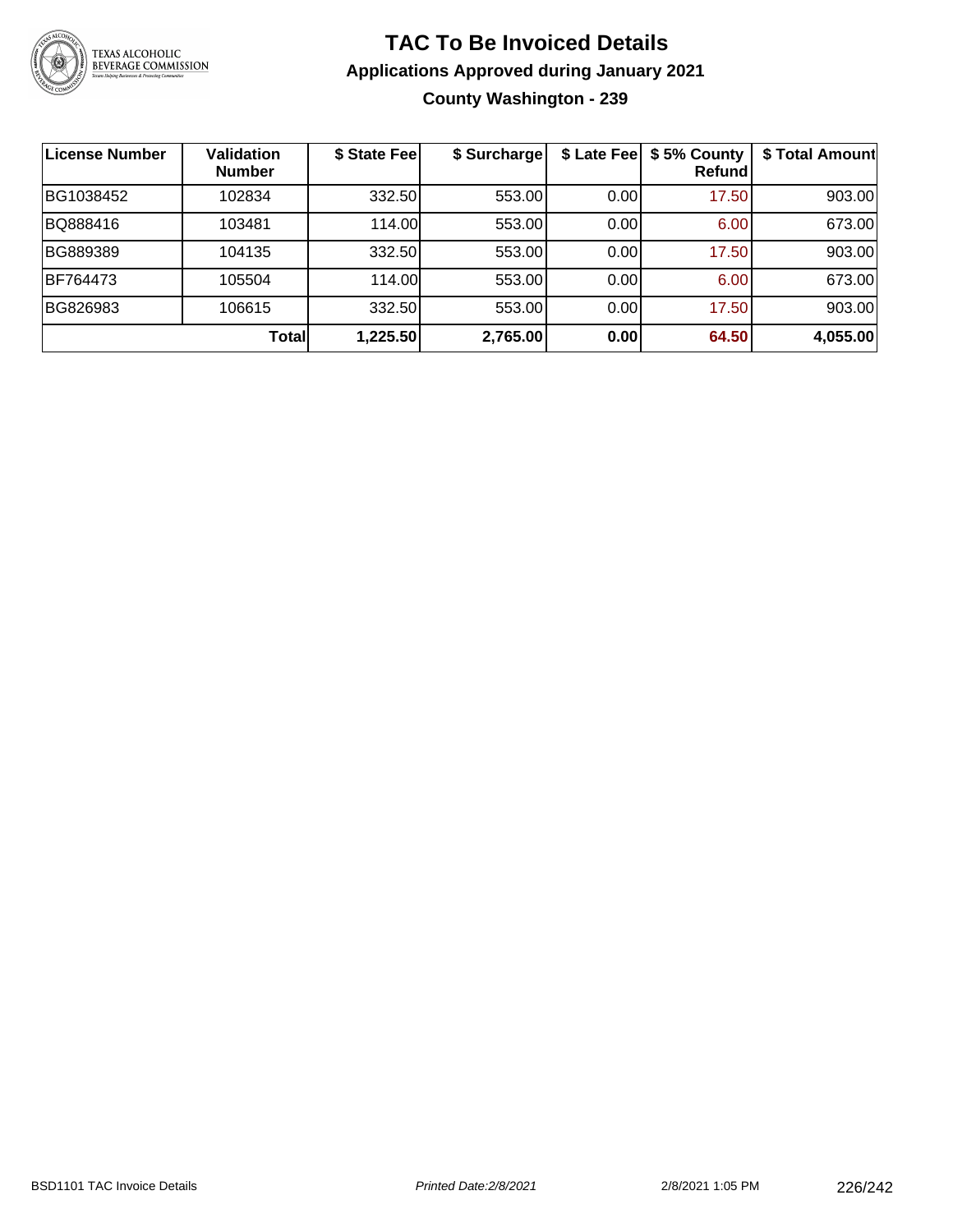

# **TAC To Be Invoiced Details Applications Approved during January 2021 County Webb - 240**

| License Number | Validation<br><b>Number</b> | \$ State Fee | \$ Surcharge | \$ Late Fee | \$5% County<br>Refundl | \$ Total Amount |
|----------------|-----------------------------|--------------|--------------|-------------|------------------------|-----------------|
| BQ890263       | 103110                      | 114.00       | 553.00       | 0.00        | 6.00                   | 673.00          |
| BG761646       | 104820                      | 332.50       | 553.00       | 0.00        | 17.50                  | 903.00          |
| BL761646       | 104820                      | 475.00       | 327.00       | 0.00        | 25.00                  | 827.00          |
| BG965717       | 104988                      | 332.50       | 553.00       | 0.00        | 17.50                  | 903.00          |
| BQ893039       | 105589                      | 114.00       | 553.00       | 0.00        | 6.00                   | 673.00          |
| BG766730       | 107101                      | 332.50       | 553.00       | 0.00        | 17.50                  | 903.00          |
| BQ765283       | 504867                      | 114.00       | 553.00       | 0.00        | 6.00                   | 673.00          |
| BQ765287       | 504869                      | 114.00       | 553.00       | 0.00        | 6.00                   | 673.00          |
| BF967469       | 505107                      | 114.00       | 553.00       | 0.00        | 6.00                   | 673.00          |
| BG1033557      | 505921                      | 332.50       | 553.00       | 0.00        | 17.50                  | 903.00          |
|                | <b>Total</b>                | 2,375.00     | 5,304.00     | 0.00        | 125.00                 | 7,804.00        |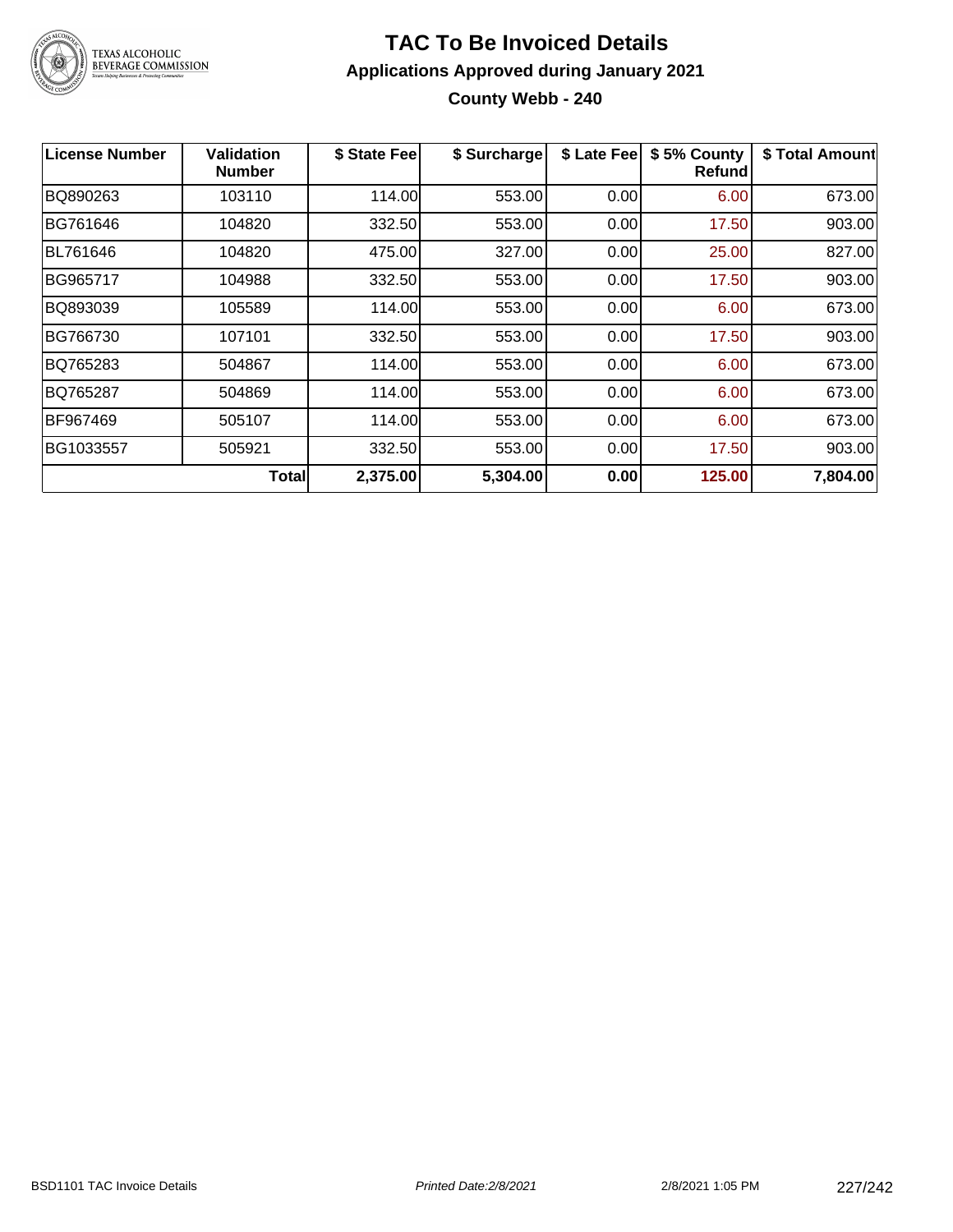

# **TAC To Be Invoiced Details Applications Approved during January 2021 County Wharton - 241**

| <b>License Number</b> | <b>Validation</b><br><b>Number</b> | \$ State Fee | \$ Surcharge | \$ Late Fee | \$5% County<br><b>Refund</b> | \$ Total Amount |
|-----------------------|------------------------------------|--------------|--------------|-------------|------------------------------|-----------------|
| BG1035577             | 102356                             | 332.50       | 553.00       | 0.00        | 17.50                        | 903.00          |
| BQ1038407             | 103096                             | 114.00       | 553.00       | 0.00        | 6.00                         | 673.00          |
| BQ965589              | 103393                             | 114.00       | 553.00       | 0.00        | 6.00                         | 673.00          |
| BE964752              | 104225                             | 285.00       | 553.00       | 0.00        | 15.00                        | 853.00          |
| BQ967628              | 105649                             | 114.00       | 553.00       | 0.00        | 6.00                         | 673.00          |
| BG762881              | 105771                             | 332.50       | 553.00       | 0.00        | 17.50                        | 903.00          |
| BQ828913              | 504935                             | 114.00       | 553.00       | 0.00        | 6.00                         | 673.00          |
|                       | Total                              | 1,406.00     | 3,871.00     | 0.00        | 74.00                        | 5,351.00        |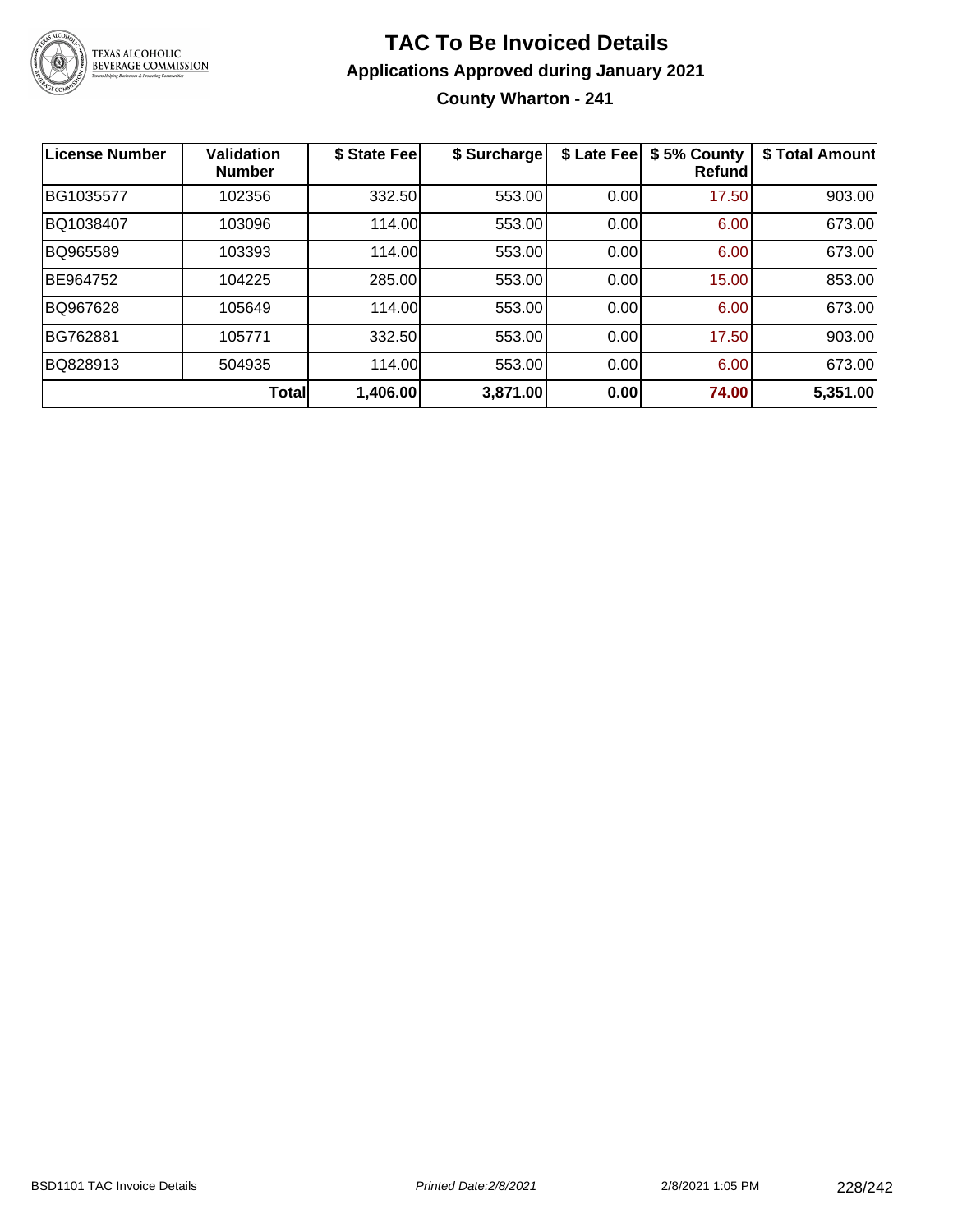

#### **TAC To Be Invoiced Details Applications Approved during January 2021 County Wheeler - 242**

| License Number | <b>Validation</b><br><b>Number</b> | \$ State Fee  |        |      | Refundl           | \$ Surcharge   \$ Late Fee   \$5% County   \$ Total Amount |
|----------------|------------------------------------|---------------|--------|------|-------------------|------------------------------------------------------------|
| BQ967010       | 505232                             | 114.00L       | 553.00 | 0.00 | 6.00 <sub>1</sub> | 673.00                                                     |
|                | Totall                             | <b>114.00</b> | 553.00 | 0.00 | 6.00              | 673.00                                                     |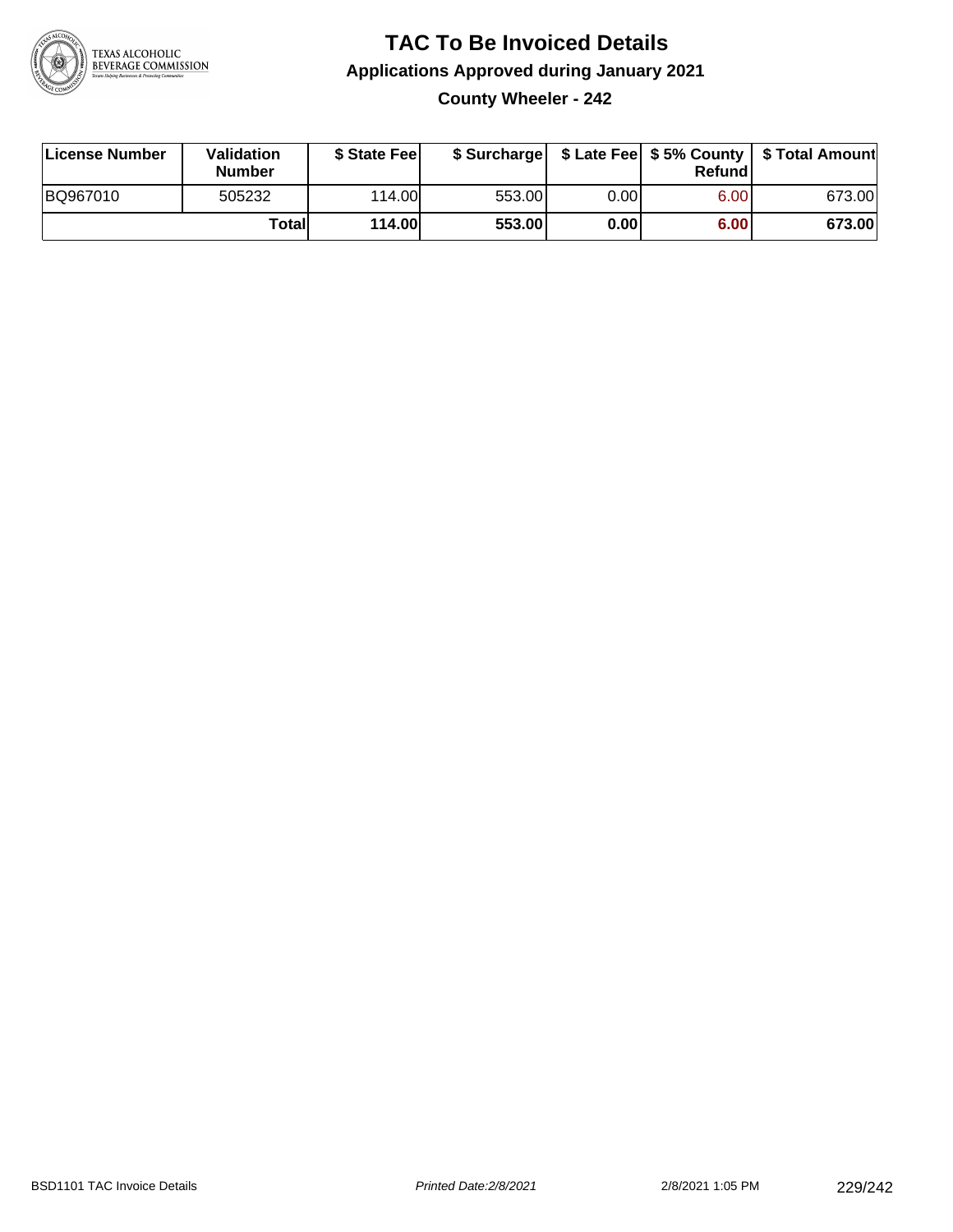

# **TAC To Be Invoiced Details Applications Approved during January 2021 County Wichita - 243**

| <b>License Number</b> | <b>Validation</b><br><b>Number</b> | \$ State Fee | \$ Surcharge | \$ Late Fee | \$5% County<br><b>Refund</b> | \$ Total Amount |
|-----------------------|------------------------------------|--------------|--------------|-------------|------------------------------|-----------------|
| BG764119              | 104448                             | 332.50       | 553.00       | 0.00        | 17.50                        | 903.00          |
| BQ891645              | 104557                             | 114.00       | 553.00       | 0.00        | 6.00                         | 673.00          |
| BQ762955              | 105847                             | 114.00       | 553.00       | 0.00        | 6.00                         | 673.00          |
| <b>BF829175</b>       | 106928                             | 114.00       | 553.00       | 0.00        | 6.00                         | 673.00          |
| BF829214              | 106932                             | 114.00       | 553.00       | 0.00        | 6.00                         | 673.00          |
| BQ884249              | 501130                             | 114.00       | 553.00       | 0.00        | 6.00                         | 673.00          |
| BQ762875              | 503656                             | 114.00       | 553.00       | 0.00        | 6.00                         | 673.00          |
|                       | <b>Total</b>                       | 1,016.50     | 3,871.00     | 0.00        | 53.50                        | 4,941.00        |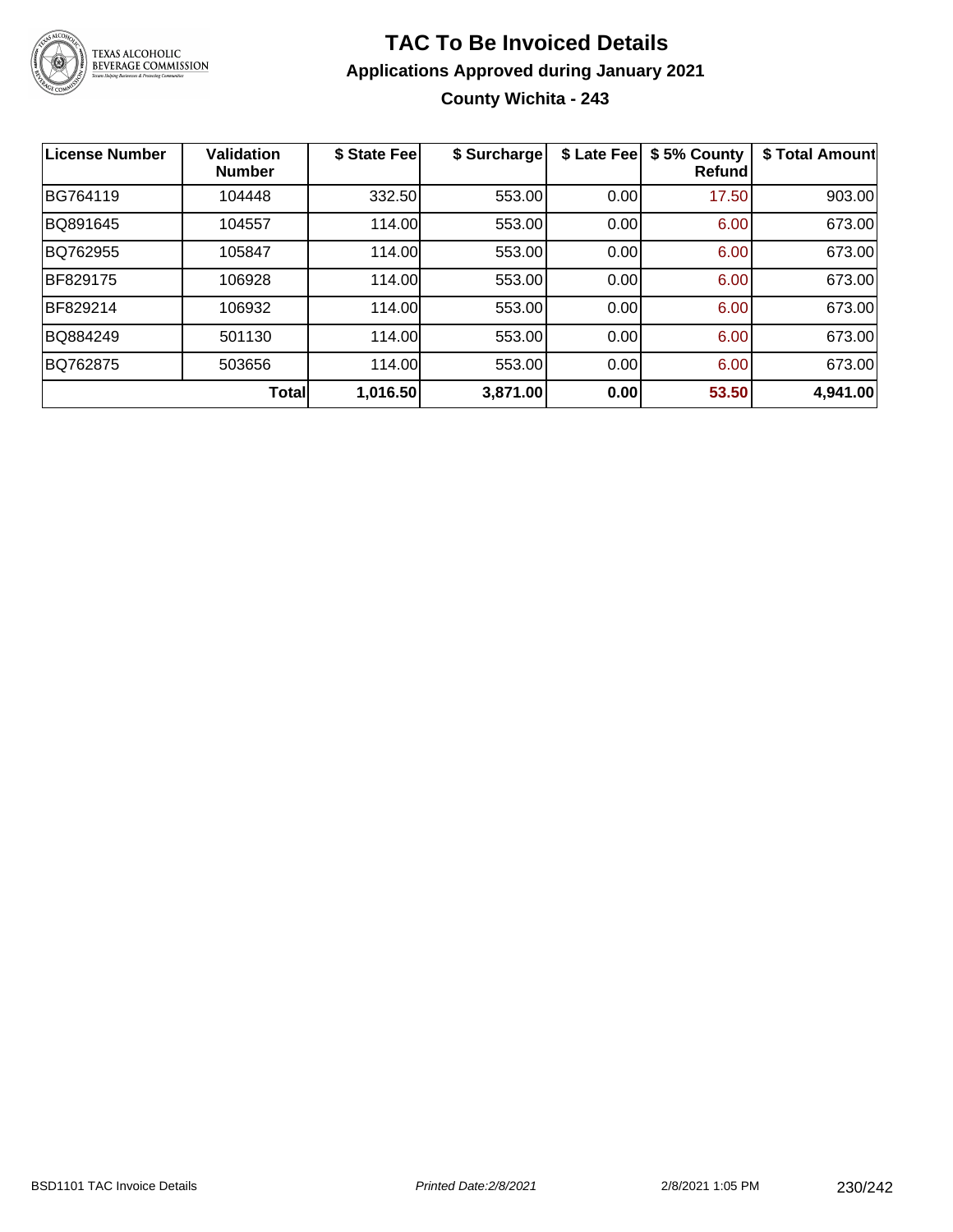

# **TAC To Be Invoiced Details Applications Approved during January 2021 County Wilbarger - 244**

| License Number | Validation<br><b>Number</b> | \$ State Fee | \$ Surcharge |        | \$ Late Fee   \$5% County<br><b>Refund</b> | \$ Total Amount |
|----------------|-----------------------------|--------------|--------------|--------|--------------------------------------------|-----------------|
| BG1033848      | 104463                      | 332.50       | 553.00       | 100.00 | 17.50                                      | 1,003.00        |
| BG1040772      | 104828                      | 332.50       | 553.00       | 0.00   | 17.50                                      | 903.00          |
| BQ894890       | 105894                      | 114.00       | 553.00       | 0.00   | 6.00                                       | 673.00          |
| BF764032       | 106030                      | 114.00L      | 553.00       | 0.00   | 6.00                                       | 673.00          |
|                | Totall                      | 893.00       | 2,212.00     | 100.00 | 47.00                                      | 3,252.00        |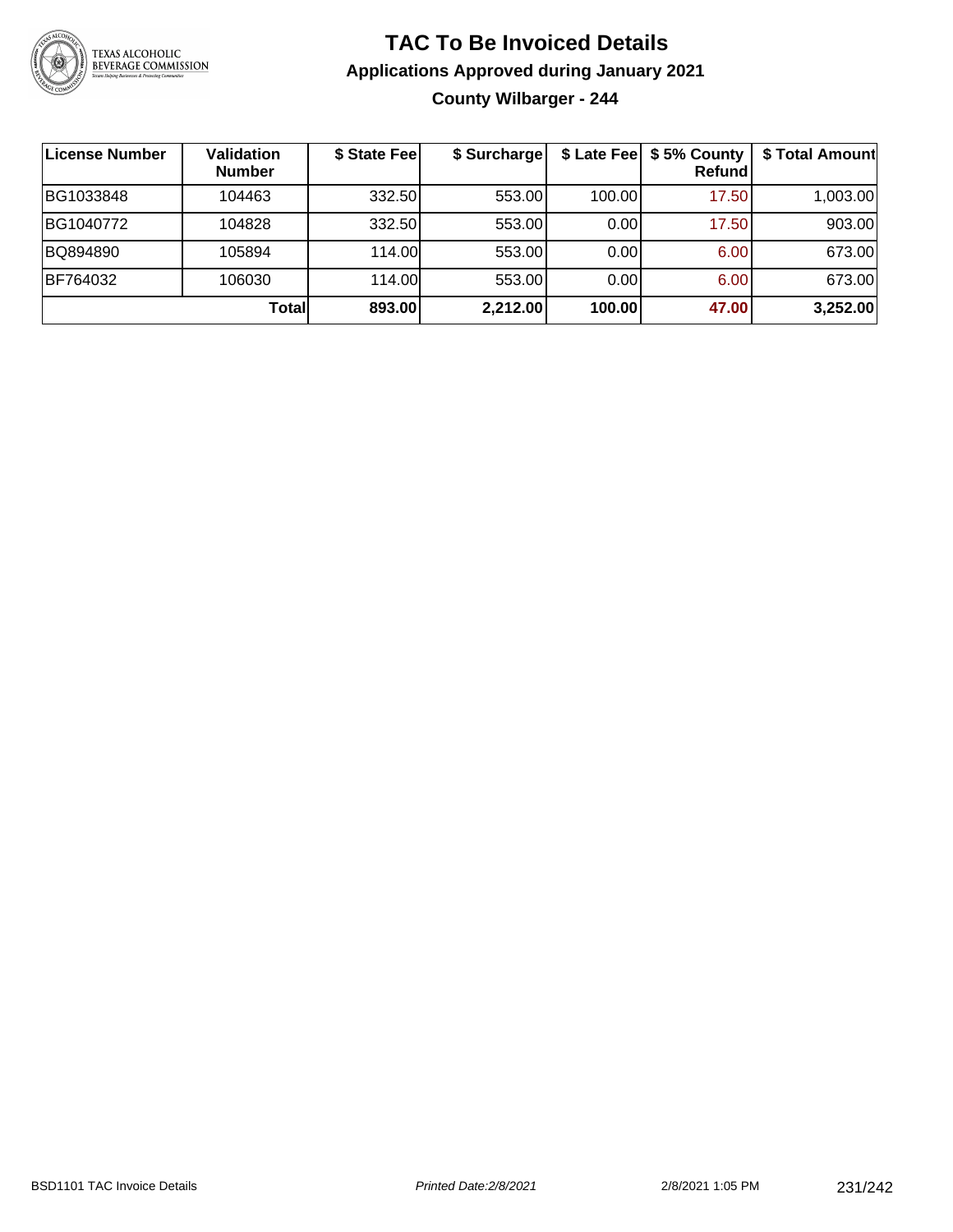

# **TAC To Be Invoiced Details Applications Approved during January 2021 County Willacy - 245**

| License Number | <b>Validation</b><br><b>Number</b> | \$ State Feel | \$ Surcharge | \$ Late Fee | \$5% County<br>Refundl | \$ Total Amount |
|----------------|------------------------------------|---------------|--------------|-------------|------------------------|-----------------|
| BQ1105208      | 3308                               | 114.00L       | 553.00       | 0.00        | 6.00                   | 673.00          |
| BG966267       | 104906                             | 332.50        | 553.00       | 0.00        | 17.50                  | 903.00          |
| BQ895509       | 107994                             | 114.00L       | 553.00       | 0.00        | 6.00                   | 673.00          |
| BQ895508       | 107996                             | 114.00        | 553.00       | 0.00        | 6.00                   | 673.00          |
| BQ895507       | 107997                             | 114.00L       | 553.00       | 0.00        | 6.00                   | 673.00          |
|                | Total                              | 788.50        | 2,765.00     | 0.00        | 41.50                  | 3,595.00        |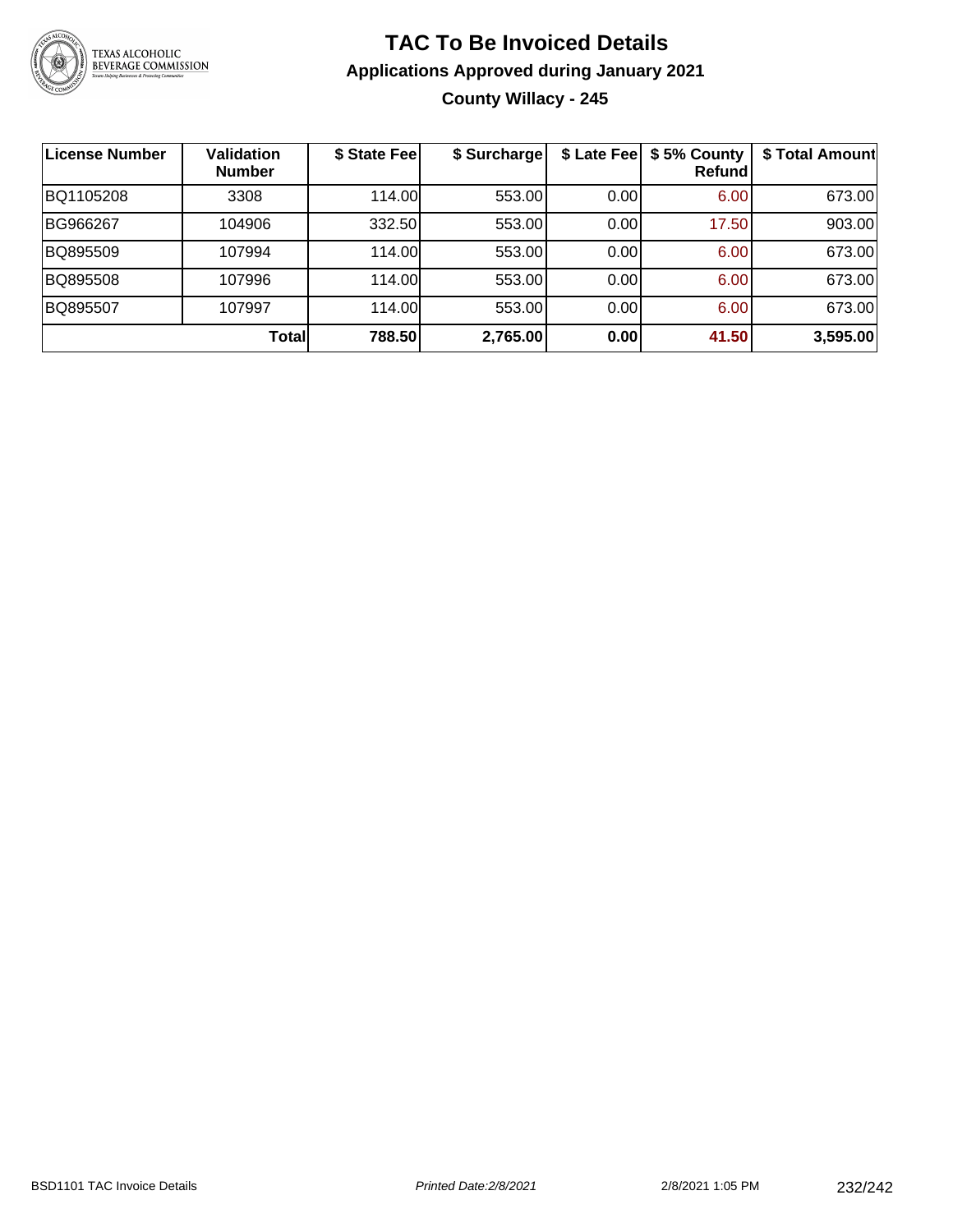

TEXAS ALCOHOLIC<br>BEVERAGE COMMISSION

#### **TAC To Be Invoiced Details Applications Approved during January 2021 County Williamson - 246**

| <b>License Number</b> | Validation<br><b>Number</b> | \$ State Fee | \$ Surcharge |        | \$ Late Fee   \$5% County<br>Refund | \$ Total Amount |
|-----------------------|-----------------------------|--------------|--------------|--------|-------------------------------------|-----------------|
| BF1107377             | 2374                        | 114.00       | 553.00       | 0.00   | 6.00                                | 673.00          |
| BG1107464             | 2510                        | 332.50       | 553.00       | 0.00   | 17.50                               | 903.00          |
| BG1105268             | 3012                        | 332.50       | 553.00       | 0.00   | 17.50                               | 903.00          |
| BQ1107703             | 3200                        | 114.00       | 553.00       | 0.00   | 6.00                                | 673.00          |
| BQ1106812             | 3458                        | 114.00       | 553.00       | 0.00   | 6.00                                | 673.00          |
| BQ1107515             | 3687                        | 114.00       | 553.00       | 0.00   | 6.00                                | 673.00          |
| BQ1107338             | 3821                        | 114.00       | 553.00       | 0.00   | 6.00                                | 673.00          |
| BF1105072             | 3848                        | 114.00       | 553.00       | 0.00   | 6.00                                | 673.00          |
| BG1106948             | 3992                        | 332.50       | 553.00       | 0.00   | 17.50                               | 903.00          |
| BG1107533             | 4043                        | 332.50       | 553.00       | 0.00   | 17.50                               | 903.00          |
| BG1107341             | 4232                        | 332.50       | 553.00       | 0.00   | 17.50                               | 903.00          |
| BQ819132              | 100817                      | 114.00       | 553.00       | 100.00 | 6.00                                | 773.00          |
| BQ960128              | 102181                      | 114.00       | 553.00       | 0.00   | 6.00                                | 673.00          |
| BG961612              | 102211                      | 332.50       | 553.00       | 0.00   | 17.50                               | 903.00          |
| BF1033620             | 102381                      | 114.00       | 553.00       | 0.00   | 6.00                                | 673.00          |
| BF1034251             | 102612                      | 114.00       | 553.00       | 0.00   | 6.00                                | 673.00          |
| BF1034248             | 102614                      | 114.00       | 553.00       | 0.00   | 6.00                                | 673.00          |
| BG759098              | 102633                      | 332.50       | 553.00       | 100.00 | 17.50                               | 1,003.00        |
| BQ1031573             | 102683                      | 114.00       | 553.00       | 100.00 | 6.00                                | 773.00          |
| BG762021              | 102881                      | 332.50       | 553.00       | 0.00   | 17.50                               | 903.00          |
| BF825557              | 102882                      | 114.00       | 553.00       | 0.00   | 6.00                                | 673.00          |
| BG1038644             | 103064                      | 332.50       | 553.00       | 0.00   | 17.50                               | 903.00          |
| BG826465              | 103630                      | 332.50       | 553.00       | 0.00   | 17.50                               | 903.00          |
| BQ1040406             | 103907                      | 114.00       | 553.00       | 0.00   | 6.00                                | 673.00          |
| BQ1040545             | 104348                      | 114.00       | 553.00       | 0.00   | 6.00                                | 673.00          |
| BQ764014              | 104369                      | 114.00       | 553.00       | 0.00   | 6.00                                | 673.00          |
| BG1040665             | 104370                      | 332.50       | 553.00       | 0.00   | 17.50                               | 903.00          |
| BG1040857             | 104444                      | 332.50       | 553.00       | 0.00   | 17.50                               | 903.00          |
| BG1039613             | 104842                      | 332.50       | 553.00       | 0.00   | 17.50                               | 903.00          |
| BQ894002              | 104892                      | 114.00       | 553.00       | 0.00   | 6.00                                | 673.00          |
| BQ1041012             | 104892                      | 114.00       | 553.00       | 0.00   | 6.00                                | 673.00          |
| BF967144              | 105028                      | 114.00       | 553.00       | 0.00   | 6.00                                | 673.00          |
| BQ763612              | 105049                      | 114.00       | 553.00       | 0.00   | 6.00                                | 673.00          |
| BQ1041011             | 105179                      | 114.00       | 553.00       | 0.00   | 6.00                                | 673.00          |
| BG893338              | 105576                      | 332.50       | 553.00       | 0.00   | 17.50                               | 903.00          |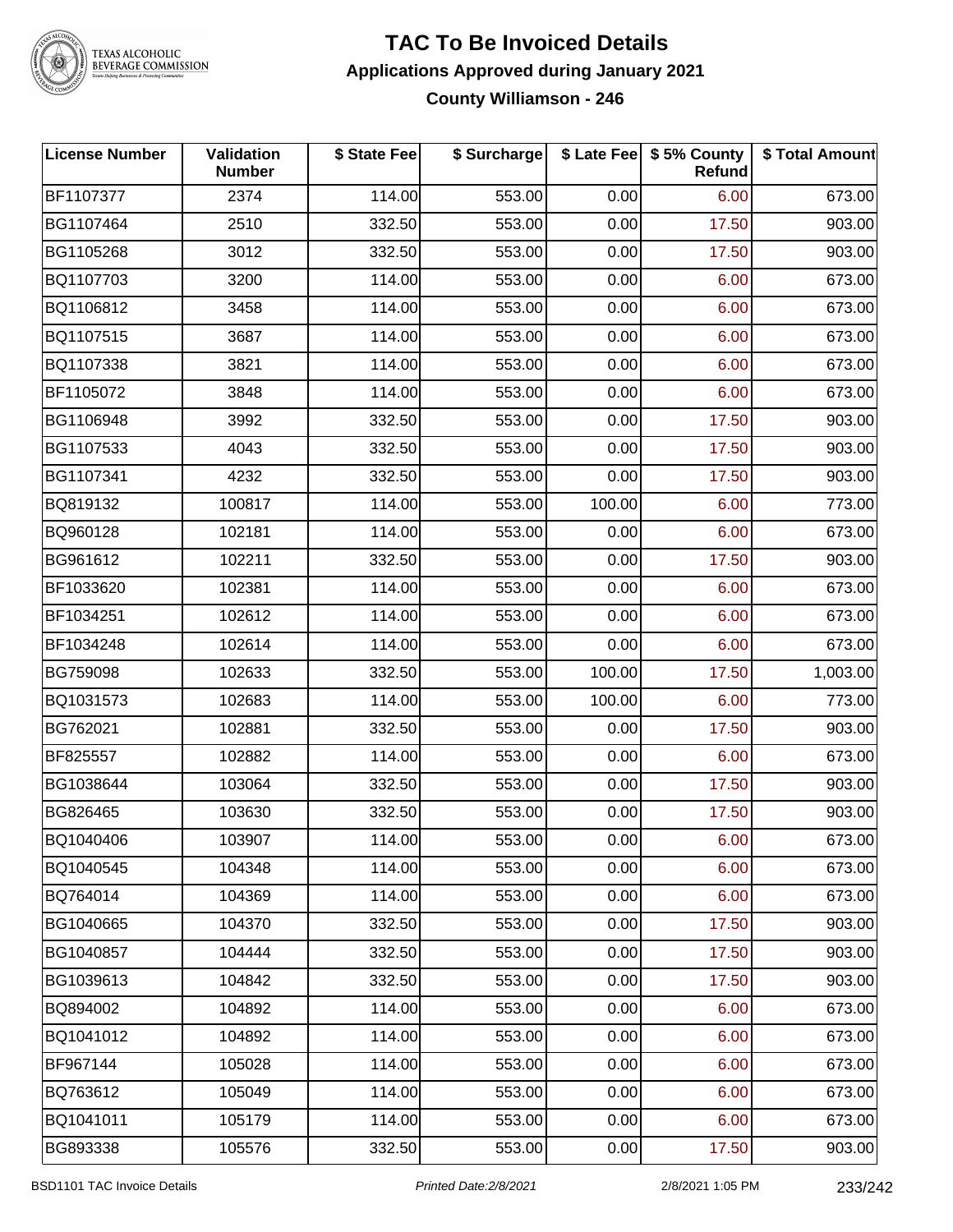| <b>License Number</b> | <b>Validation</b><br><b>Number</b> | \$ State Fee | \$ Surcharge |        | \$ Late Fee   \$5% County<br><b>Refund</b> | \$ Total Amount |
|-----------------------|------------------------------------|--------------|--------------|--------|--------------------------------------------|-----------------|
| BQ1041964             | 105688                             | 114.00       | 553.00       | 0.00   | 6.00                                       | 673.00          |
| BQ765492              | 105975                             | 114.00       | 553.00       | 0.00   | 6.00                                       | 673.00          |
| BG765339              | 106089                             | 332.50       | 553.00       | 0.00   | 17.50                                      | 903.00          |
| BF1041270             | 106388                             | 114.00       | 553.00       | 0.00   | 6.00                                       | 673.00          |
| BQ1041299             | 106395                             | 114.00       | 553.00       | 0.00   | 6.00                                       | 673.00          |
| BF1041095             | 106473                             | 114.00       | 553.00       | 0.00   | 6.00                                       | 673.00          |
| BQ1041455             | 106643                             | 114.00       | 553.00       | 0.00   | 6.00                                       | 673.00          |
| BG1042098             | 107000                             | 332.50       | 553.00       | 0.00   | 17.50                                      | 903.00          |
| BF1044680             | 108261                             | 114.00       | 553.00       | 0.00   | 6.00                                       | 673.00          |
| BQ763496              | 503679                             | 114.00       | 553.00       | 0.00   | 6.00                                       | 673.00          |
| BQ763495              | 503702                             | 114.00       | 553.00       | 0.00   | 6.00                                       | 673.00          |
| BQ763571              | 503722                             | 114.00       | 553.00       | 0.00   | 6.00                                       | 673.00          |
| BQ763202              | 503726                             | 114.00       | 553.00       | 0.00   | 6.00                                       | 673.00          |
| BQ965258              | 503811                             | 114.00       | 553.00       | 0.00   | 6.00                                       | 673.00          |
| BQ968382              | 504782                             | 114.00       | 553.00       | 0.00   | 6.00                                       | 673.00          |
| BQ969830              | 504821                             | 114.00       | 553.00       | 0.00   | 6.00                                       | 673.00          |
| BQ894635              | 505883                             | 114.00       | 553.00       | 0.00   | 6.00                                       | 673.00          |
|                       | <b>Total</b>                       | 9,424.00     | 28,756.00    | 300.00 | 496.00                                     | 38,976.00       |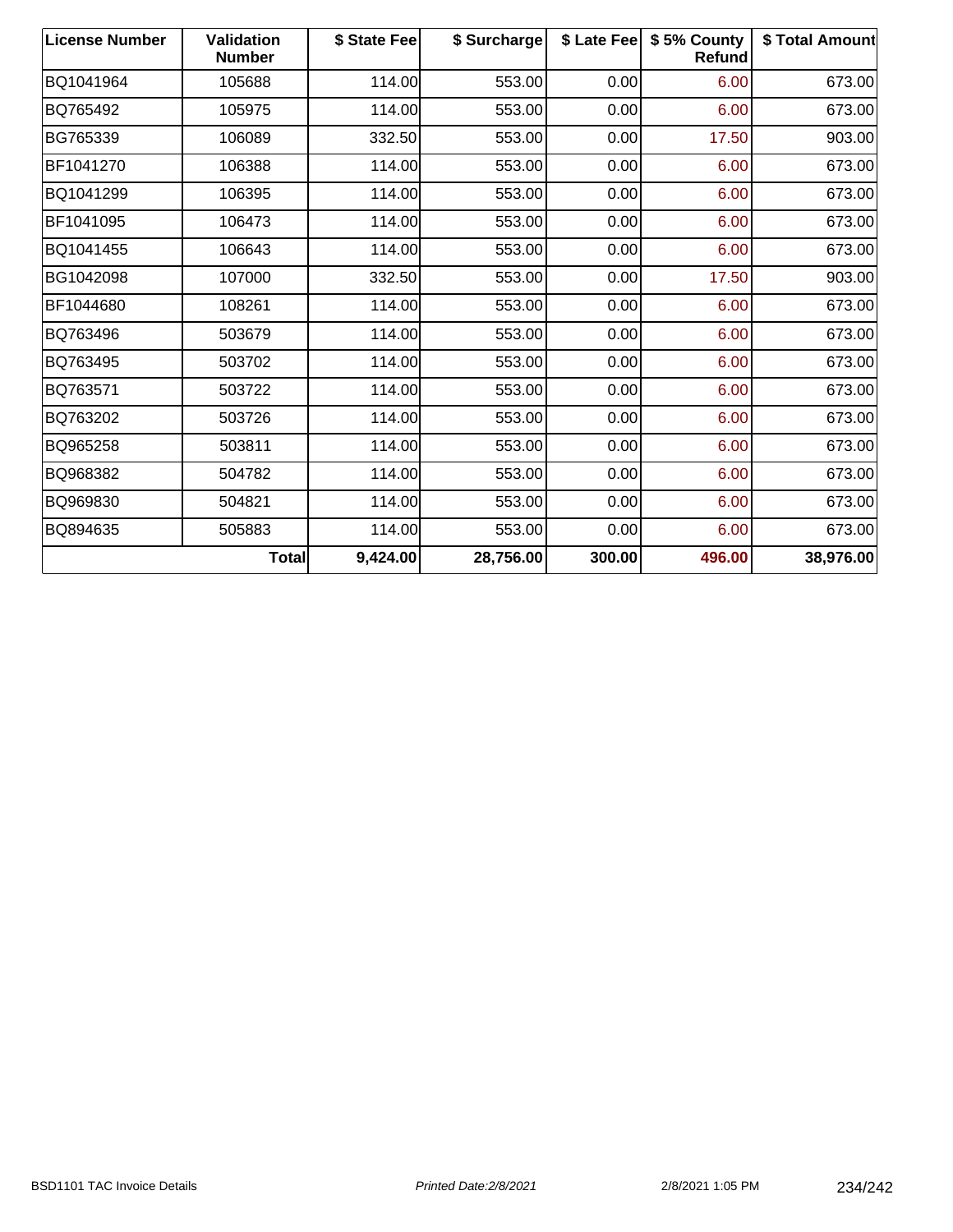

# **TAC To Be Invoiced Details Applications Approved during January 2021 County Wilson - 247**

| <b>License Number</b> | <b>Validation</b><br><b>Number</b> | \$ State Fee | \$ Surcharge | \$ Late Fee | \$5% County<br>Refundl | \$ Total Amount |
|-----------------------|------------------------------------|--------------|--------------|-------------|------------------------|-----------------|
| BQ762956              | 104627                             | 114.00       | 553.00       | 0.00        | 6.00                   | 673.00          |
| BG761949              | 104894                             | 332.50       | 553.00       | 0.00        | 17.50                  | 903.00          |
| BQ764058              | 503614                             | 114.00       | 553.00       | 0.00        | 6.00                   | 673.00          |
| BQ764185              | 503664                             | 114.00       | 553.00       | 0.00        | 6.00                   | 673.00          |
| BQ764181              | 503730                             | 114.00       | 553.00       | 0.00        | 6.00                   | 673.00          |
| BF764645              | 504876                             | 114.00       | 553.00       | 0.00        | 6.00                   | 673.00          |
|                       | <b>Total</b>                       | 902.50       | 3,318.00     | 0.00        | 47.50                  | 4,268.00        |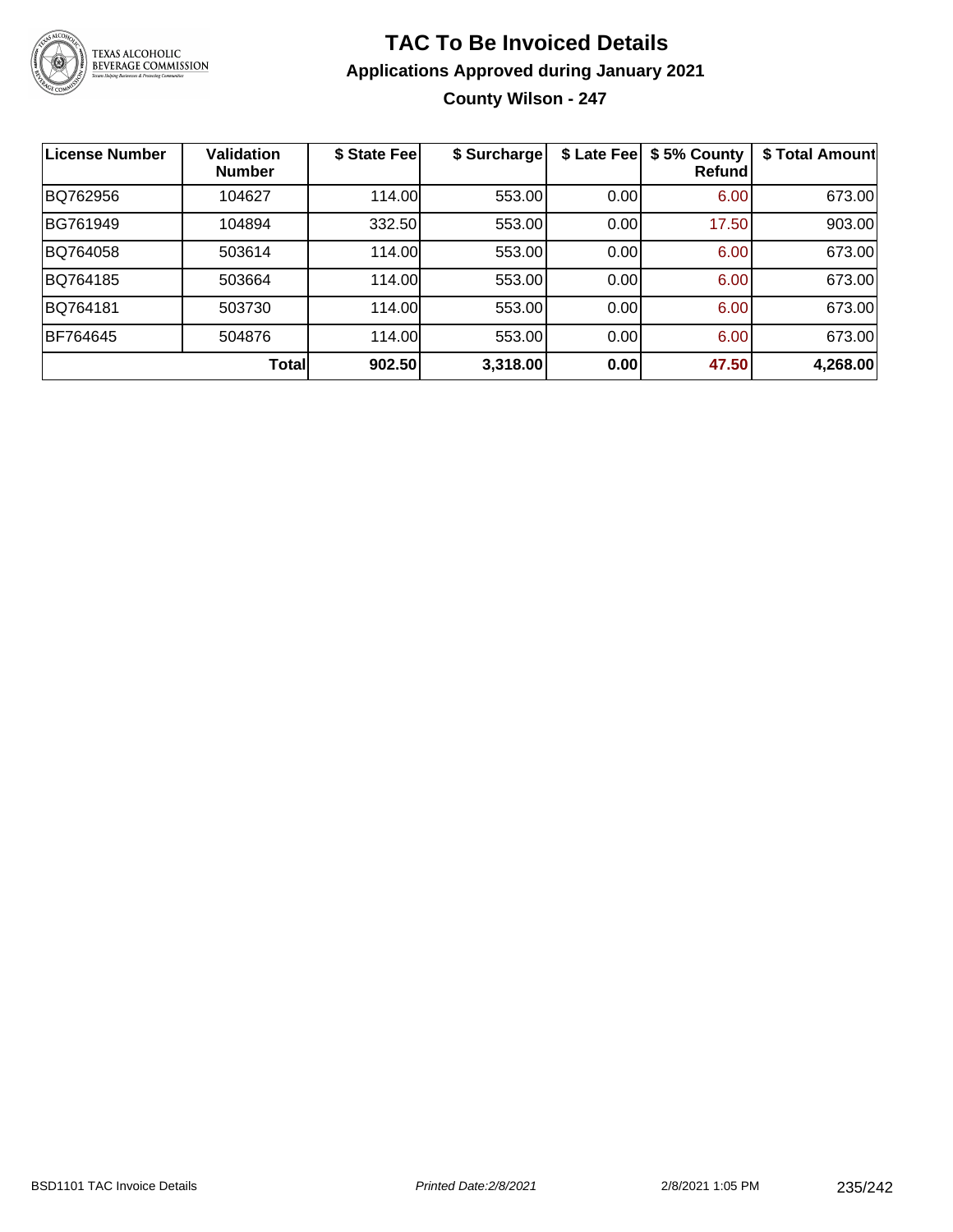

# **TAC To Be Invoiced Details Applications Approved during January 2021 County Winkler - 248**

| License Number | Validation<br><b>Number</b> | \$ State Fee |          |       | Refund | \$ Surcharge   \$ Late Fee   \$5% County   \$ Total Amount |
|----------------|-----------------------------|--------------|----------|-------|--------|------------------------------------------------------------|
| BF1105574      | 3838                        | 114.00L      | 553.00   | 0.00  | 6.00   | 673.00                                                     |
| BQ765603       | 504937                      | 114.00       | 553.00   | 0.001 | 6.00   | 673.00                                                     |
|                | Totall                      | 228.00       | 1,106.00 | 0.00  | 12.00  | 1,346.00                                                   |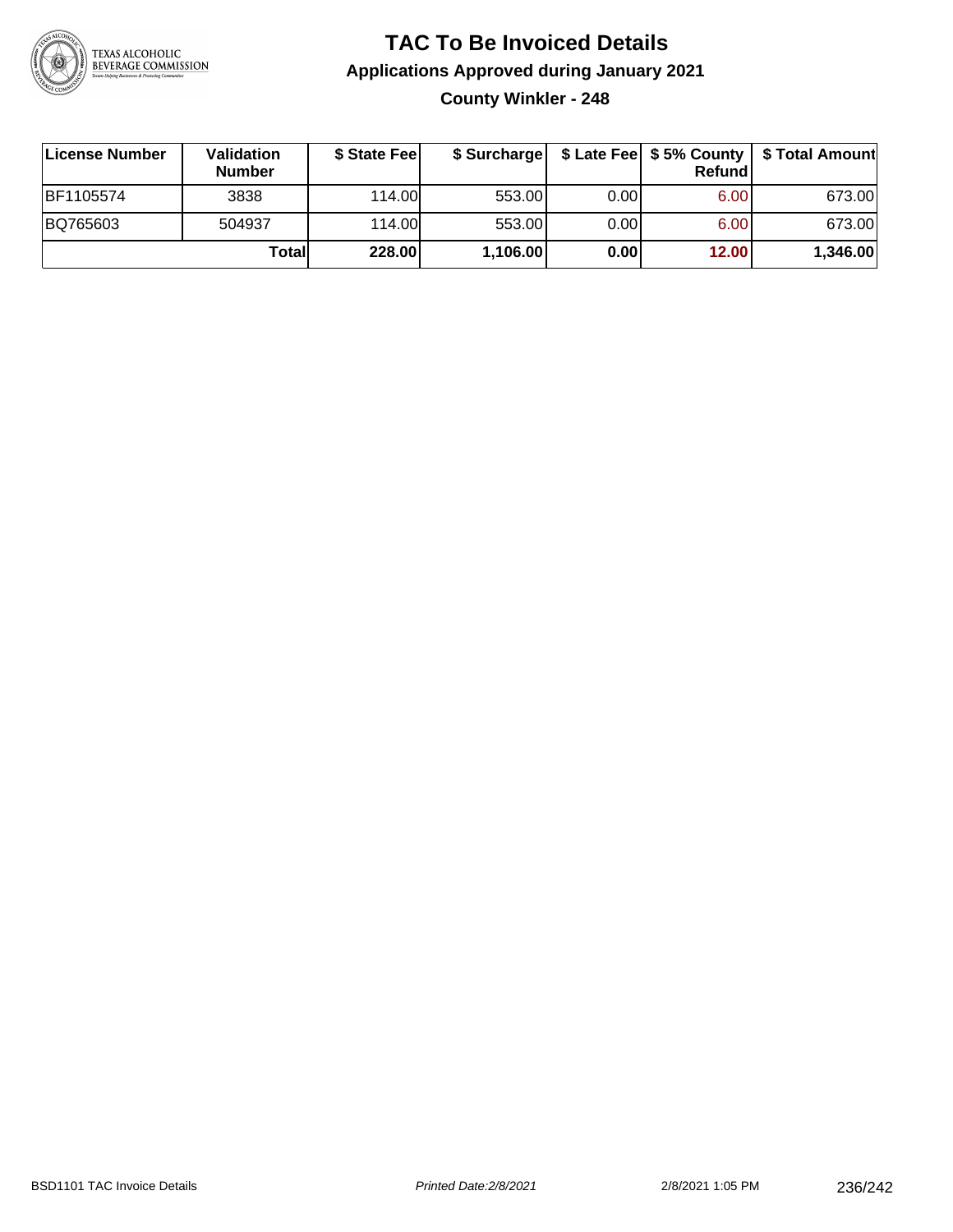

# **TAC To Be Invoiced Details Applications Approved during January 2021 County Wise - 249**

| <b>License Number</b> | <b>Validation</b><br><b>Number</b> | \$ State Fee | \$ Surcharge | \$ Late Fee | \$5% County<br><b>Refund</b> | \$ Total Amount |
|-----------------------|------------------------------------|--------------|--------------|-------------|------------------------------|-----------------|
| BQ1107938             | 4071                               | 114.00       | 553.00       | 0.00        | 6.00                         | 673.00          |
| BE891455              | 103339                             | 285.00       | 553.00       | 0.00        | 15.00                        | 853.00          |
| BQ967480              | 104925                             | 114.00       | 553.00       | 0.00        | 6.00                         | 673.00          |
| BQ968270              | 106045                             | 114.00       | 553.00       | 0.00        | 6.00                         | 673.00          |
| BQ969862              | 106434                             | 114.00       | 553.00       | 0.00        | 6.00                         | 673.00          |
| BQ764765              | 108342                             | 114.00       | 553.00       | 0.00        | 6.00                         | 673.00          |
| BQ967572              | 505528                             | 114.00       | 553.00       | 0.00        | 6.00                         | 673.00          |
|                       | Total                              | 969.00       | 3,871.00     | 0.00        | 51.00                        | 4,891.00        |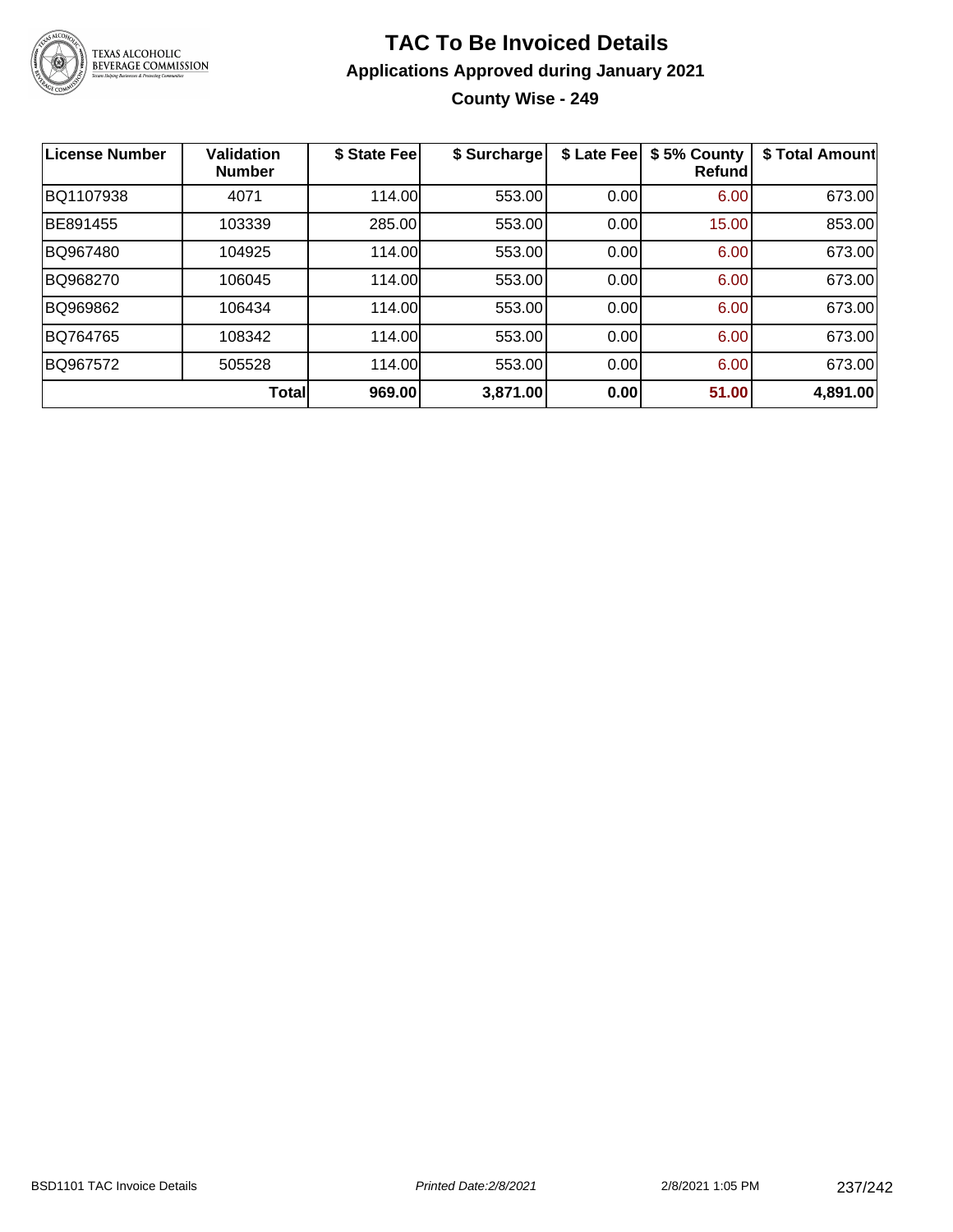

# **TAC To Be Invoiced Details Applications Approved during January 2021 County Wood - 250**

| License Number | <b>Validation</b><br><b>Number</b> | \$ State Fee | \$ Surcharge |       | \$ Late Fee   \$5% County<br><b>Refund</b> | \$ Total Amount |
|----------------|------------------------------------|--------------|--------------|-------|--------------------------------------------|-----------------|
| BQ893320       | 104380                             | 114.00       | 553.00       | 0.00  | 6.00                                       | 673.00          |
| BG966485       | 104454                             | 332.50       | 553.00       | 0.001 | 17.50                                      | 903.00          |
| BQ1037055      | 104556                             | 114.00       | 553.00       | 0.00  | 6.00                                       | 673.00          |
| BQ1043829      | 107171                             | 114.00       | 553.00       | 0.00  | 6.00                                       | 673.00          |
|                | <b>Total</b>                       | 674.50       | 2,212.00     | 0.00  | 35.50                                      | 2,922.00        |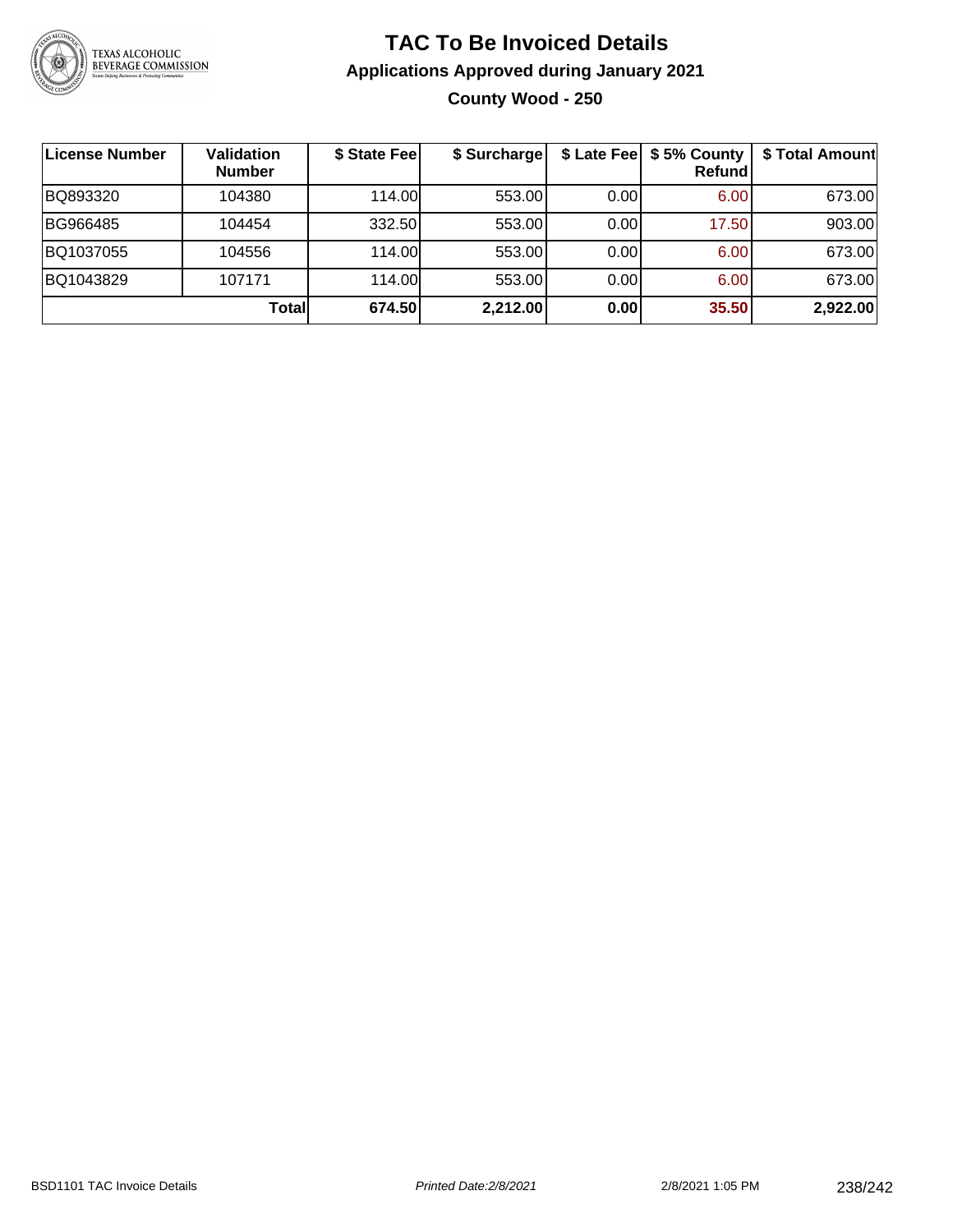

# **TAC To Be Invoiced Details Applications Approved during January 2021 County Young - 252**

| License Number | <b>Validation</b><br><b>Number</b> | \$ State Fee | \$ Surcharge | \$ Late Fee | \$5% County<br>Refundl | \$ Total Amount |
|----------------|------------------------------------|--------------|--------------|-------------|------------------------|-----------------|
| BQ967778       | 105724                             | 114.00       | 553.00       | 0.00        | 6.00                   | 673.00          |
| BQ967809       | 105888                             | 114.00       | 553.00       | 0.00        | 6.00                   | 673.00          |
| BQ969521       | 106495                             | 114.00       | 553.00       | 0.00        | 6.00                   | 673.00          |
| BQ967549       | 505528                             | 114.00       | 553.00       | 0.00        | 6.00                   | 673.00          |
| BQ967587       | 505528                             | 114.00       | 553.00       | 0.00        | 6.00                   | 673.00          |
|                | <b>Total</b>                       | 570.00       | 2,765.00     | 0.00        | 30.00                  | 3,365.00        |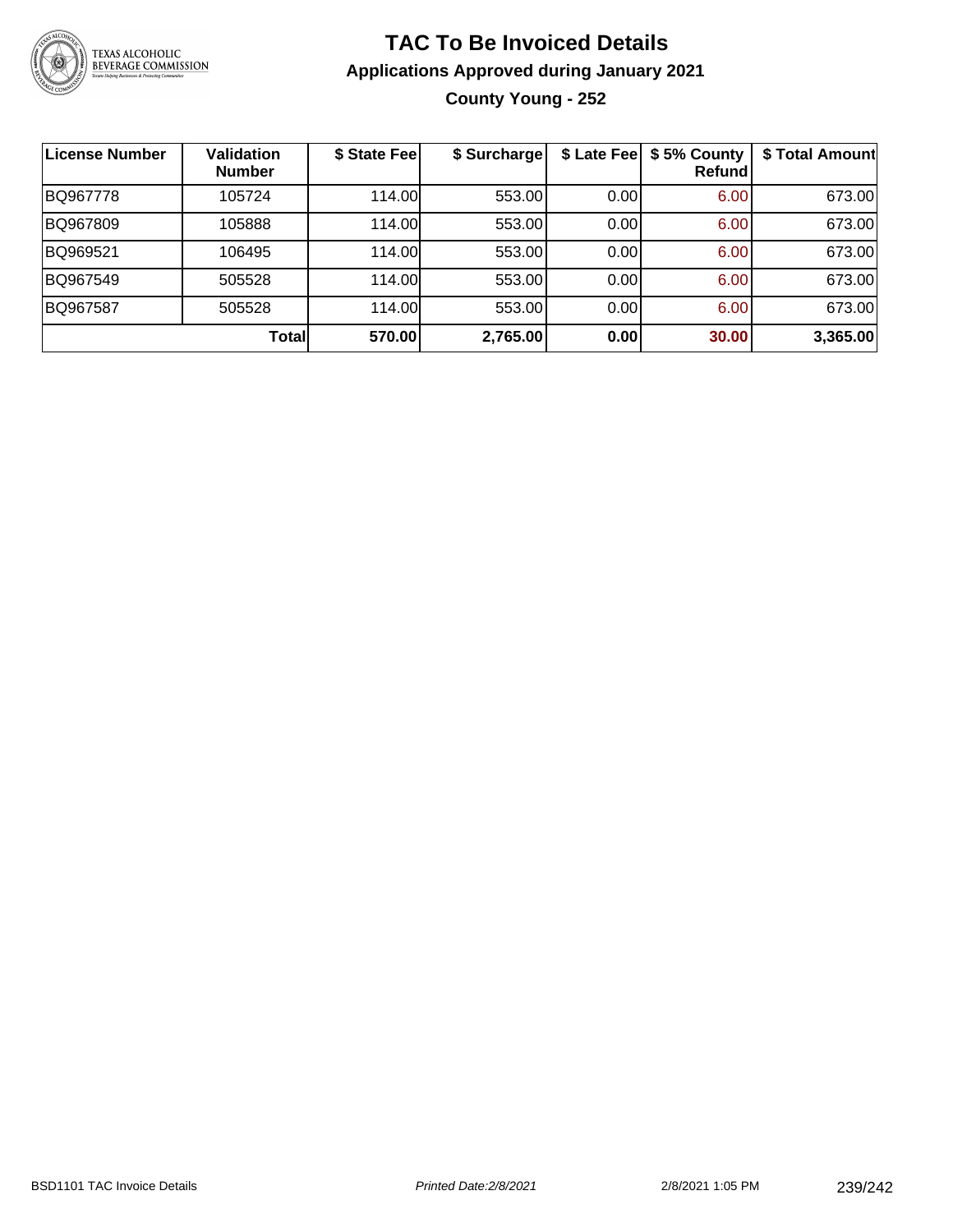

# **TAC To Be Invoiced Details Applications Approved during January 2021 County Zapata - 253**

| ∣License Number | <b>Validation</b><br><b>Number</b> | \$ State Feel |          |      | Refundl | \$ Surcharge   \$ Late Fee   \$5% County   \$ Total Amount |
|-----------------|------------------------------------|---------------|----------|------|---------|------------------------------------------------------------|
| BF1105526       | 3891                               | 114.00        | 553.00   | 0.00 | 6.00    | 673.00                                                     |
| BQ768511        | 505537                             | 114.00L       | 553.00   | 0.00 | 6.00    | 673.00                                                     |
|                 | Totall                             | 228.00        | 1,106.00 | 0.00 | 12.00   | 1,346.00                                                   |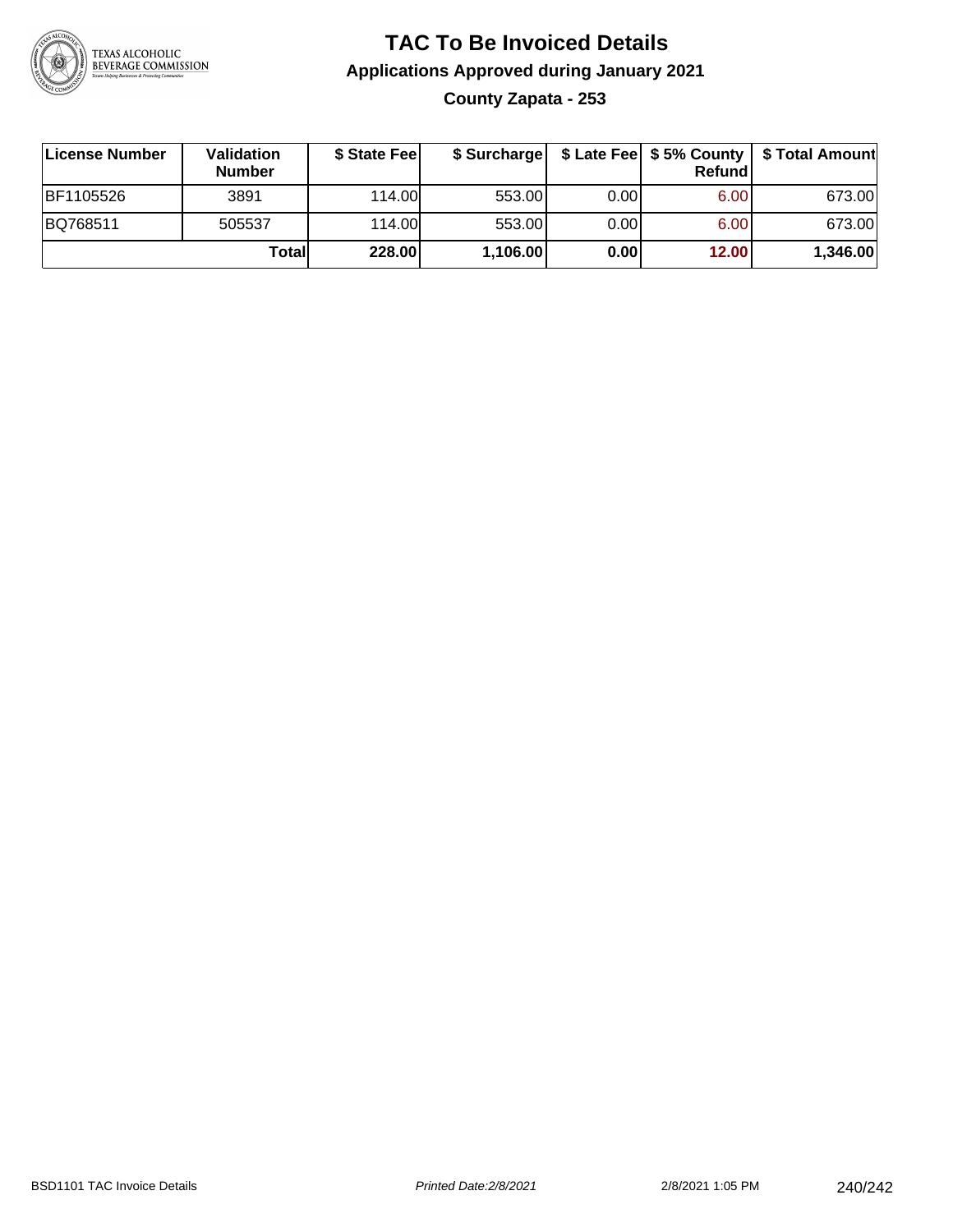

#### **TAC To Be Invoiced Details Applications Approved during January 2021 County Zavala - 254**

| License Number | Validation<br><b>Number</b> | \$ State Fee  |        |      | Refund | \$ Surcharge   \$ Late Fee   \$5% County   \$ Total Amount |
|----------------|-----------------------------|---------------|--------|------|--------|------------------------------------------------------------|
| BQ895796       | 107324                      | 114.00        | 553.00 | 0.00 | 6.00   | 673.00                                                     |
|                | Totall                      | <b>114.00</b> | 553.00 | 0.00 | 6.00   | 673.00                                                     |